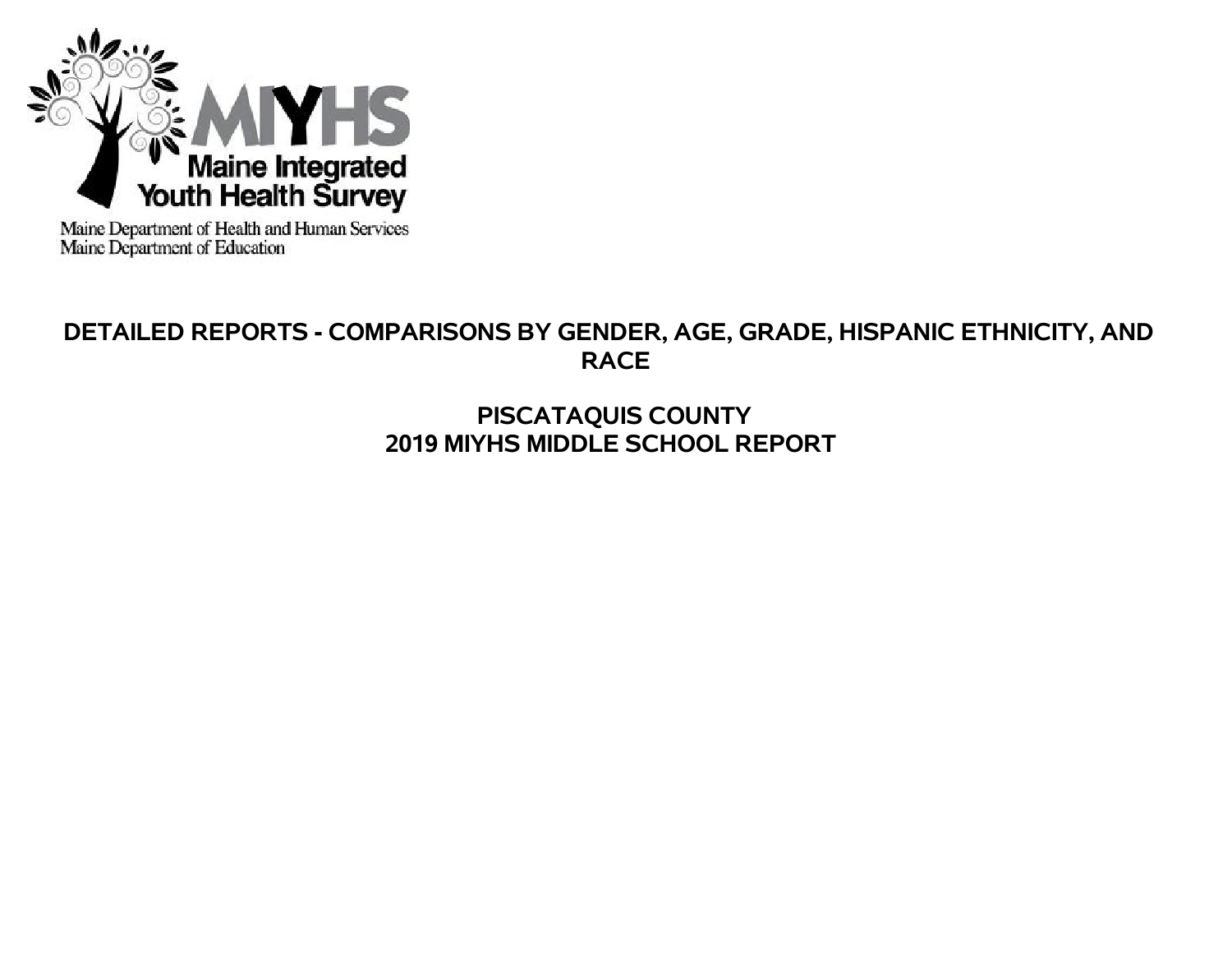|                                           | $\%$  | <b>CI</b>           | N              | n              |
|-------------------------------------------|-------|---------------------|----------------|----------------|
|                                           |       |                     |                |                |
| Total                                     | 1.3%  |                     | 349            | 197            |
| ----Sex----                               |       |                     |                |                |
| Female                                    | 48.1% | $(34.7\% - 61.5\%)$ | 168            | 96             |
| Male                                      | 51.1% | $(38.6\% - 63.6\%)$ | 178            | 99             |
| Missing                                   | 0.7%  | $(0.0\% - 1.6\%)$   | 3              | 2              |
| ----Grade----                             |       |                     |                |                |
| Grade 7                                   | 42.9% | $(37.8\% - 47.9\%)$ | 150            | 80             |
| Grade 8                                   | 55.2% | $(55.0\% - 55.4\%)$ | 193            | 114            |
| Missing                                   | 1.9%  | $(0.0\% - 7.1\%)$   | 7              | 3              |
| ----Age----                               |       |                     |                |                |
| 12 or younger                             | 21.5% | $(19.4\% - 23.7\%)$ | 75             | 42             |
| 13                                        | 54.2% | $(50.6\% - 57.8\%)$ | 189            | 105            |
| 14 or older                               | 24.3% | $(22.8\% - 25.7\%)$ | 85             | 50             |
| Missing                                   |       | $(-)$               |                | 0              |
| ----Hispanic Ethnicity----                |       |                     |                |                |
| Hispanic                                  | 1.9%  | $(0.0\% - 3.9\%)$   | $\overline{7}$ | 12             |
| Non-Hispanic                              | 85.1% | $(77.2\% - 93.0\%)$ | 297            | 157            |
| Missing                                   | 13.0% | $(3.1\% - 22.8\%)$  | 45             | 28             |
| ----Race----                              |       |                     |                |                |
| American Indian or Alaskan Native         | 1.9%  | $(0.0\% - 5.1\%)$   | 6              | 11             |
| Asian                                     | 0.3%  | $(0.0\% - 0.6\%)$   | 1              | $\mathbf{1}$   |
| Black or African American                 | 0.1%  | $(0.0\% - 0.3\%)$   | 1              | $\overline{2}$ |
| Native Hawaiian or Other Pacific Islander | 0.3%  | $(0.0\% - 0.6\%)$   | 1              | 1              |
| White                                     | 91.8% | $(84.4\% - 99.2\%)$ | 320            | 161            |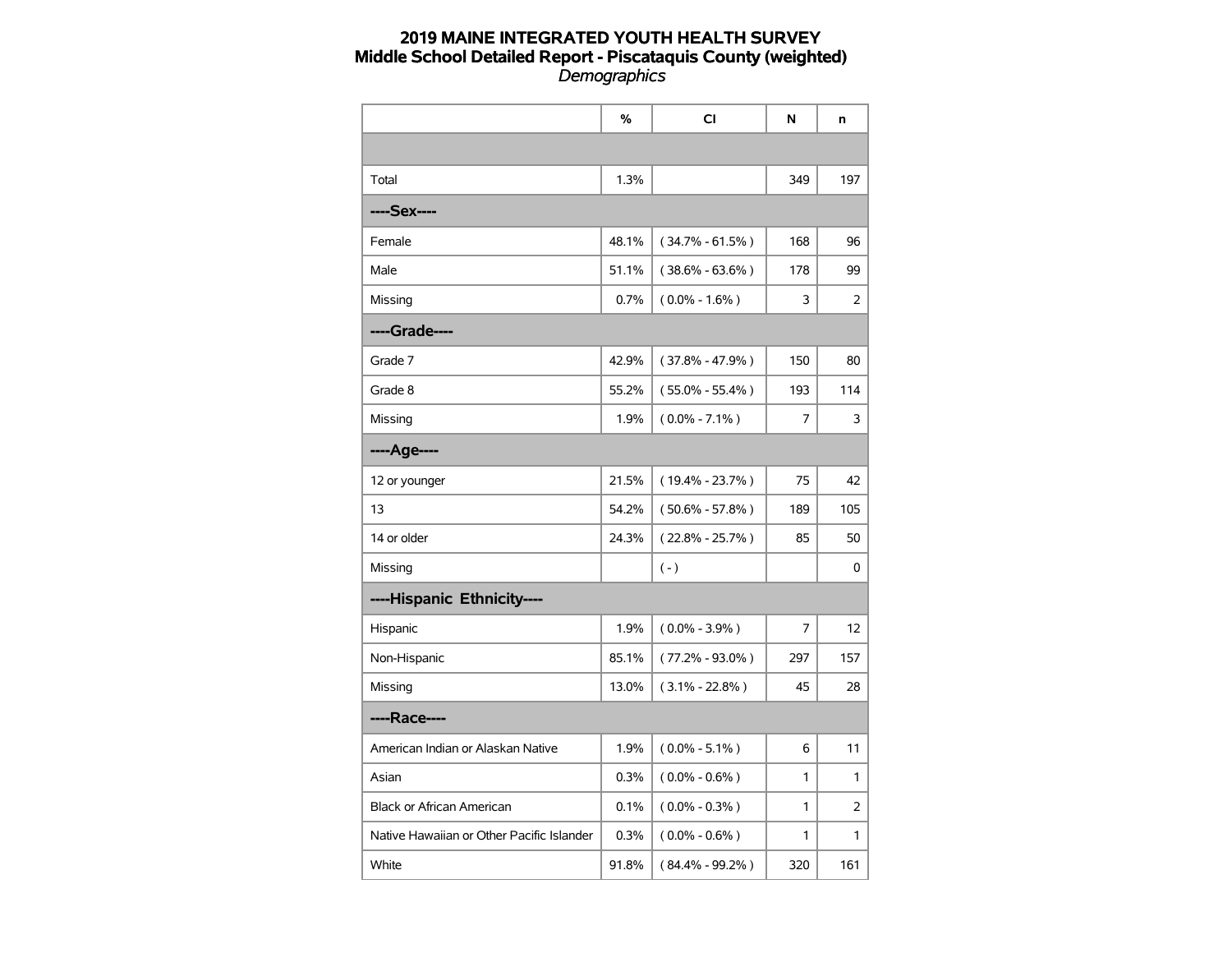|                       | %    |                   | N  |     |
|-----------------------|------|-------------------|----|-----|
| <b>Multiple Races</b> | 2.3% | $(0.9\% - 3.7\%)$ | 8  | 15. |
| Missing               | 3.3% | $(0.0\% - 7.0\%)$ | 12 | 6   |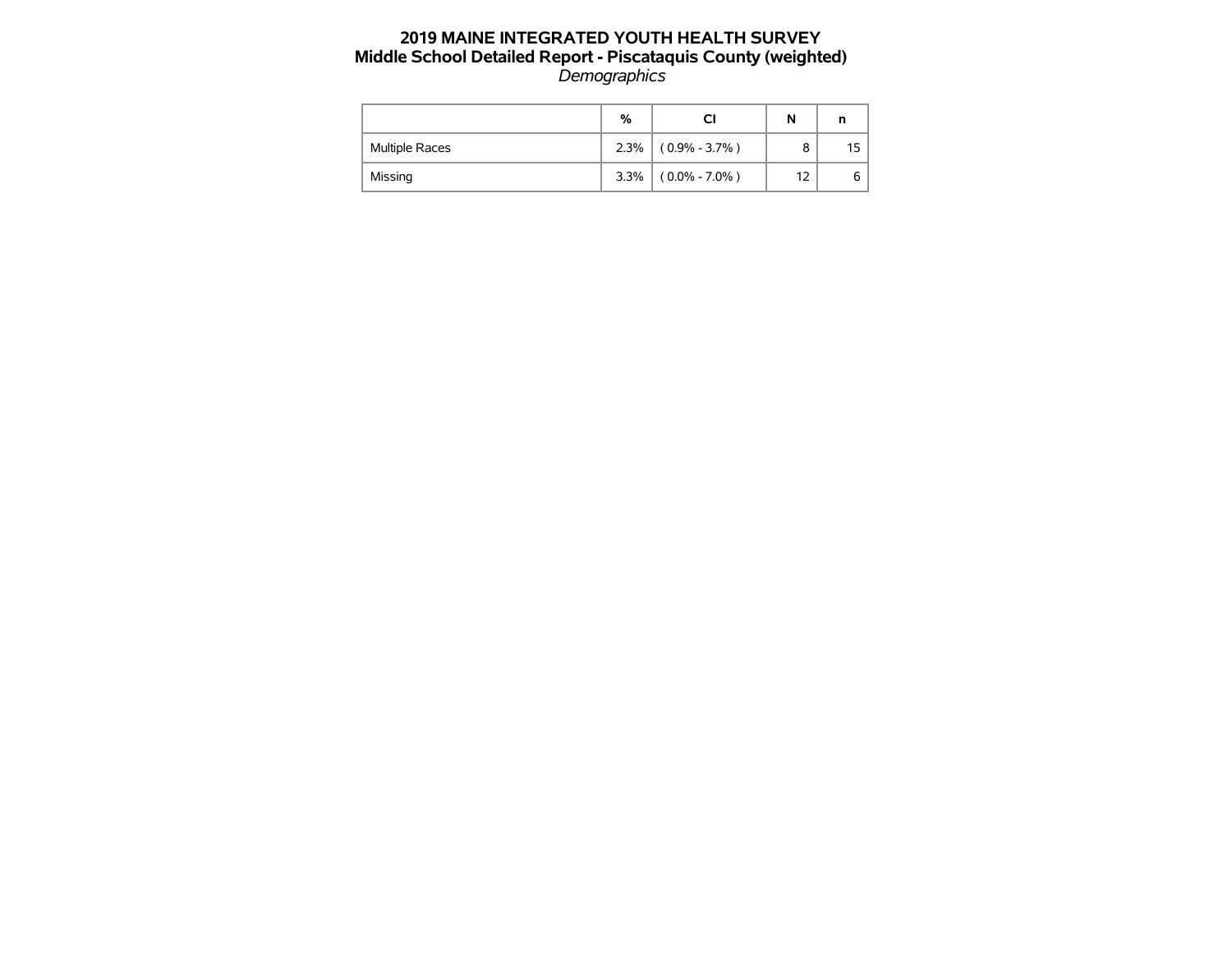*Percentage of students who were overweight (i.e., at or above the 85th percentile but below the 95th percentile for body mass index, by age and sex) -- SELF-REPORTED HEIGHT/WEIGHT (mnowt)*

|                                           |               | <b>Total</b>        |        |               | <b>Female</b>          | <b>Male</b>    |          |                        |        |
|-------------------------------------------|---------------|---------------------|--------|---------------|------------------------|----------------|----------|------------------------|--------|
|                                           | $\frac{0}{0}$ | <b>CI</b>           | N      | $\frac{0}{0}$ | <b>CI</b>              | N              | %        | <b>CI</b>              | N      |
|                                           |               |                     |        |               |                        |                |          |                        |        |
| Total                                     | 18.7%         | $(9.4\% - 27.9\%)$  |        |               | 52 13.7% (12.3%-15.2%) |                | 17 22.8% | $(9.7\% - 35.9\%)$     | 35     |
| ----Age----                               |               |                     |        |               |                        |                |          |                        |        |
| 12 or younger                             | 14.2%         | $(5.1\% - 23.3\%)$  | 9      | $\ast$        | $\ast$                 | $\ast$         | $\ast$   | $\ast$                 | $\ast$ |
| 13                                        |               | 16.5% (13.9%-19.2%) |        | 27 14.0%      | $(9.2\% - 18.9\%)$     | 12             | 19.1%    | $(10.7\% - 27.5\%)$    | 16     |
| 14 or older                               |               | 31.8% (10.5%-53.1%) |        | 15 29.3%      | $(3.3\% - 55.3\%)$     | 6              |          | 33.4% (15.8%-51.0%)    | 10     |
| ----Grade----                             |               |                     |        |               |                        |                |          |                        |        |
| Grade 7                                   | 13.8%         | $(6.4\% - 21.3\%)$  |        | 16 13.9%      | $(0.0\% - 42.1\%)$     | $\overline{7}$ | 13.8%    | $(4.7\% - 23.0\%)$     | 9      |
| Grade 8                                   | 22.3%         | $(0.8\% - 43.7\%)$  |        | 35 13.6%      | $(0.0\% - 36.5\%)$     |                |          | 10 29.6% (12.9%-46.2%) | 26     |
| ----Hispanic Ethnicity----                |               |                     |        |               |                        |                |          |                        |        |
| Hispanic                                  | $\ast$        | $\ast$              | $\ast$ | $\ast$        | $\ast$                 | $\ast$         | $\ast$   | $\ast$                 | $\ast$ |
| Non-Hispanic                              | 19.1%         | $(6.9\% - 31.2\%)$  |        | 46 11.8%      | $(6.2\% - 17.4\%)$     |                | 13 25.1% | $(10.0\% - 40.1\%)$    | 33     |
| ----Race----                              |               |                     |        |               |                        |                |          |                        |        |
| American Indian or Alaskan Native         | $\ast$        | $\ast$              | $\ast$ | $\ast$        | $\ast$                 | $\ast$         | $\ast$   | $\ast$                 | $\ast$ |
| Asian                                     | $\ast$        | $\ast$              | $\ast$ | $\ast$        | $\ast$                 | $\ast$         | $\ast$   | $\ast$                 | $\ast$ |
| <b>Black or African American</b>          | $\ast$        | $\ast$              | $\ast$ | $\ast$        | $\ast$                 | $\ast$         | $\ast$   | $\ast$                 | $\ast$ |
| Native Hawaiian or Other Pacific Islander | $\ast$        | $\ast$              | $\ast$ | $\ast$        | $\ast$                 | $\ast$         | $\ast$   | $\ast$                 | $\ast$ |
| White                                     | 17.8%         | $(6.3\% - 29.2\%)$  |        | 45 11.5%      | $(4.8\% - 18.2\%)$     | 13             | 22.8%    | $(10.9\% - 34.6\%)$    |        |
| Multiple Races                            | $\ast$        | $\ast$              | $\ast$ | $\ast$        | *                      | $\ast$         | $\ast$   | $\ast$                 | $\ast$ |

*\*Estimate suppressed due to small cell sizes. ^Data by sex, hispanic ethnicity, and race are not shown due to small cell sizes in several categories.*

*CI = 95% Confidence Interval*

*N = Number of students who were overweight (i.e., at or above the 85th percentile but below the 95th percentile for body mass index, by age and sex) -- SELF-REPORTED HEIGHT/WEIGHT (weighted). Note: Due to missing data, the sum of demographic categories may not equal the overall total.*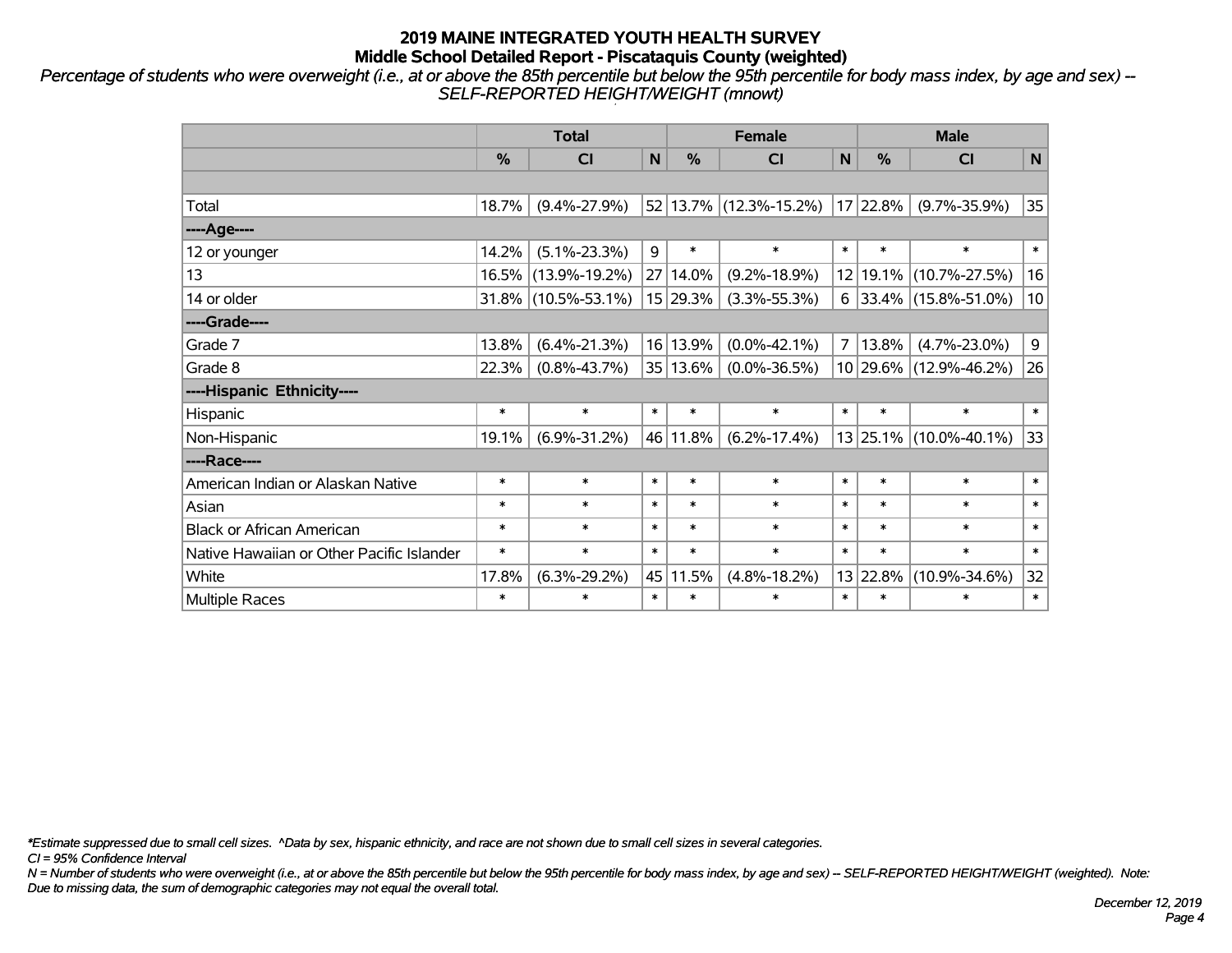*Percentage of students who were obese (i.e., at or above the 95th percentile for body mass index, by age and sex) -- SELF-REPORTED HEIGHT/WEIGHT (mnobese)*

|                                           |               | <b>Total</b>        |        |                                      | <b>Female</b>       | <b>Male</b>  |               |                        |        |
|-------------------------------------------|---------------|---------------------|--------|--------------------------------------|---------------------|--------------|---------------|------------------------|--------|
|                                           | $\frac{0}{0}$ | <b>CI</b>           | N      | %                                    | <b>CI</b>           | $\mathsf{N}$ | $\frac{0}{0}$ | <b>CI</b>              | N      |
|                                           |               |                     |        |                                      |                     |              |               |                        |        |
| Total                                     |               | 23.8% (17.5%-30.1%) |        | 66 16.4%                             | $(9.0\% - 23.8\%)$  |              |               | 21 29.9% (20.7%-39.1%) | 45     |
| ----Age----                               |               |                     |        |                                      |                     |              |               |                        |        |
| 12 or younger                             | 37.6%         | $(30.4\% - 44.7\%)$ |        | 24 46.3%                             | $(41.8\% - 50.8\%)$ |              | 11 32.5%      | $(25.0\% - 40.0\%)$    | 13     |
| 13                                        | 25.4%         | $(21.7\% - 29.2\%)$ |        | 42 11.7%                             | $(0.0\% - 24.7\%)$  |              | 10 39.3%      | $(35.0\% - 43.6\%)$    | 32     |
| 14 or older                               | $\ast$        | $\ast$              | $\ast$ | $\ast$                               | $\ast$              | $\ast$       | $\ast$        | $\ast$                 | $\ast$ |
| ----Grade----                             |               |                     |        |                                      |                     |              |               |                        |        |
| Grade 7                                   | 31.7%         | $(26.7\% - 36.8\%)$ |        | 38 31.0%                             | $(26.3\% - 35.7\%)$ |              | 16 32.3%      | $(19.0\% - 45.7\%)$    | 21     |
| Grade 8                                   |               | 17.9% (11.1%-24.7%) | 28     | $\ast$                               | $\ast$              | $\ast$       | $\ast$        | $\ast$                 | $\ast$ |
| ----Hispanic Ethnicity----                |               |                     |        |                                      |                     |              |               |                        |        |
| Hispanic                                  | $\ast$        | $\ast$              | $\ast$ | $\ast$                               | $\ast$              | $\ast$       | $\ast$        | $\ast$                 | $\ast$ |
| Non-Hispanic                              | 22.8%         | $(14.4\% - 31.2\%)$ |        | 55 17.2%                             | $(2.8\% - 31.7\%)$  |              |               | 19 27.5% (22.2%-32.7%) | 36     |
| ----Race----                              |               |                     |        |                                      |                     |              |               |                        |        |
| American Indian or Alaskan Native         | $\ast$        | $\ast$              | $\ast$ | $\ast$                               | $\ast$              | $\ast$       | $\ast$        | $\ast$                 | $\ast$ |
| Asian                                     | $\ast$        | $\ast$              | $\ast$ | $\ast$                               | $\ast$              | $\ast$       | $\ast$        | $\ast$                 | $\ast$ |
| <b>Black or African American</b>          | $\ast$        | $\ast$              | $\ast$ | $\ast$                               | $\ast$              | $\ast$       | *             | $\ast$                 | $\ast$ |
| Native Hawaiian or Other Pacific Islander | $\ast$        | $\ast$              | $\ast$ | $\ast$<br>$\ast$<br>$\ast$<br>$\ast$ |                     | $\ast$       | $\ast$        |                        |        |
| White                                     | 24.1%         | $(19.0\% - 29.3\%)$ |        | $62 \mid 18.3\%$                     | $(8.6\% - 27.9\%)$  | 21<br>28.8%  |               | $(24.0\% - 33.6\%)$    | 41     |
| Multiple Races                            | $\ast$        | $\ast$              | $\ast$ | $\ast$                               | $\ast$              | $\ast$       | $\ast$        | $\ast$                 | $\ast$ |

*\*Estimate suppressed due to small cell sizes. ^Data by sex, hispanic ethnicity, and race are not shown due to small cell sizes in several categories.*

*CI = 95% Confidence Interval*

*N = Number of students who were obese (i.e., at or above the 95th percentile for body mass index, by age and sex) -- SELF-REPORTED HEIGHT/WEIGHT (weighted). Note: Due to missing data, the sum of demographic categories may not equal the overall total.*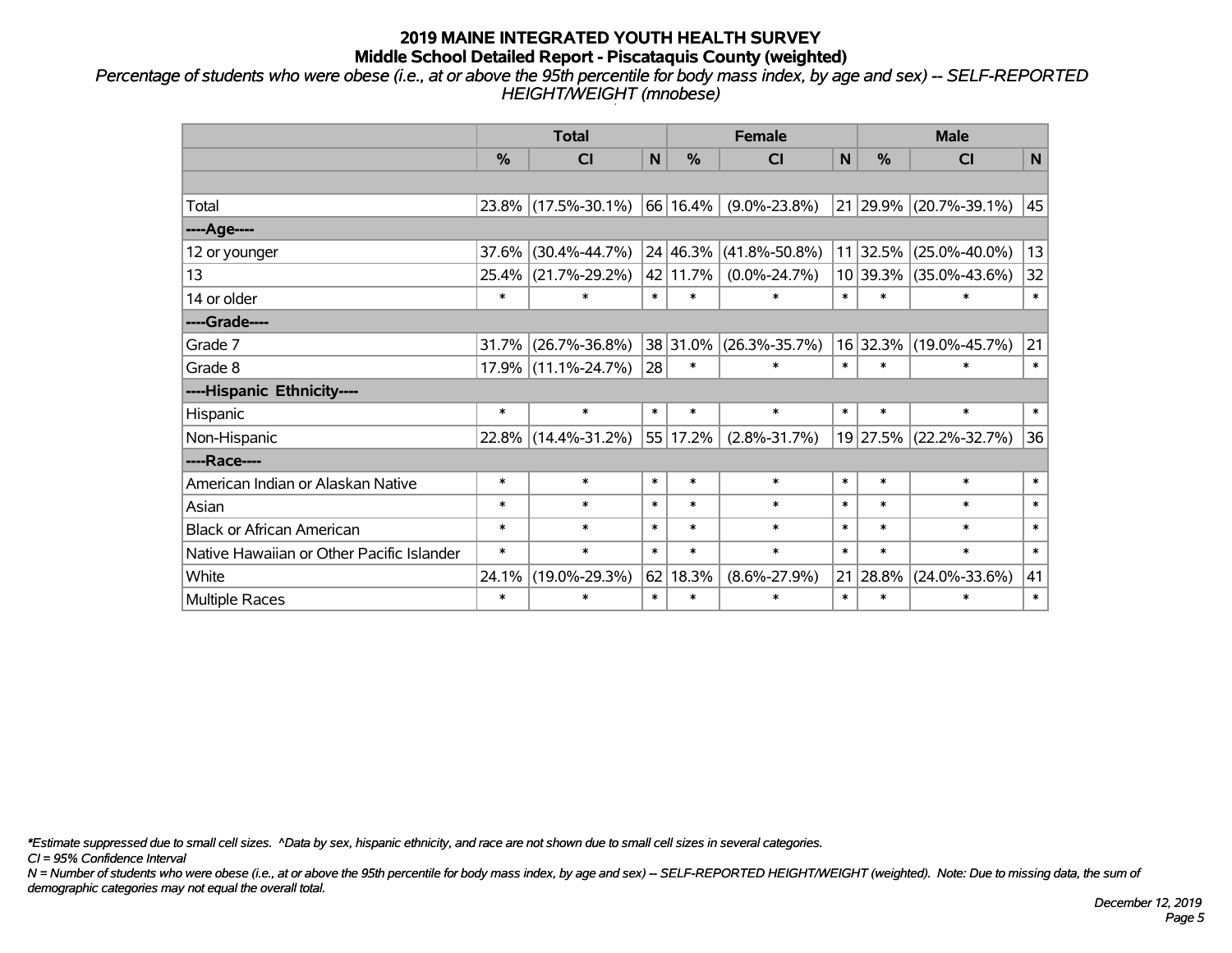*Percentage of students who were either overweight or obese (i.e. at or above the 85th percentile for body mass index, by age and sex) -- SELF-REPORTED HEIGHT/WEIGHT (mnowtob)*

|                                           |        | <b>Total</b>        |                 |           | <b>Female</b>             | <b>Male</b>  |          |                         |              |
|-------------------------------------------|--------|---------------------|-----------------|-----------|---------------------------|--------------|----------|-------------------------|--------------|
|                                           | $\%$   | <b>CI</b>           | N               | %         | <b>CI</b>                 | $\mathsf{N}$ | $\%$     | <b>CI</b>               | $\mathsf{N}$ |
|                                           |        |                     |                 |           |                           |              |          |                         |              |
| Total                                     |        | 42.5% (39.5%-45.4%) |                 |           | $118$ 30.2% (24.2%-36.1%) |              |          | 38 52.6% (48.8%-56.5%)  | 80           |
| ----Age----                               |        |                     |                 |           |                           |              |          |                         |              |
| 12 or younger                             | 51.8%  | $(49.9\% - 53.7\%)$ | 33              | 46.3%     | $(41.8\% - 50.8\%)$       | 11           | 55.0%    | $(50.1\% - 60.0\%)$     | 22           |
| 13                                        |        | 42.0% (40.9%-43.1%) | 69              | 25.7%     | $(7.9\% - 43.5\%)$        |              |          | 21 58.4% (54.2%-62.5%)  | 48           |
| 14 or older                               |        | 31.8% (10.5%-53.1%) | 15 <sub>1</sub> | 29.3%     | $(3.3\% - 55.3\%)$        |              |          | $6$ 33.4% (15.8%-51.0%) | 10           |
| ----Grade----                             |        |                     |                 |           |                           |              |          |                         |              |
| Grade 7                                   | 45.6%  | $(33.0\% - 58.1\%)$ | 54              | 44.9%     | $(21.3\% - 68.4\%)$       |              |          | 24 46.2% (42.0%-50.4%)  | 30           |
| Grade 8                                   |        | 40.1% (25.5%-54.8%) | 64              |           | 19.5% (10.2%-28.9%)       |              |          | 14 57.6% (47.2%-68.0%)  | 50           |
| ----Hispanic Ethnicity----                |        |                     |                 |           |                           |              |          |                         |              |
| Hispanic                                  | $\ast$ | $\ast$              | $\ast$          | $\ast$    | $\ast$                    | $\ast$       | $\ast$   | $\ast$                  | $\ast$       |
| Non-Hispanic                              | 41.9%  | $(38.1\% - 45.6\%)$ |                 | 102 29.0% | $(20.2\% - 37.8\%)$       |              |          | 32 52.5% (42.7%-62.3%)  | 70           |
| ----Race----                              |        |                     |                 |           |                           |              |          |                         |              |
| American Indian or Alaskan Native         | $\ast$ | $\ast$              | $\ast$          | $\ast$    | $\ast$                    | $\ast$       | $\ast$   | $\ast$                  | $\ast$       |
| Asian                                     | $\ast$ | $\ast$              | $\ast$          | $\ast$    | $\ast$                    | $\ast$       | $\ast$   | $\ast$                  | $\ast$       |
| <b>Black or African American</b>          | $\ast$ | $\ast$              | $\ast$          | $\ast$    | $\ast$                    | $\ast$       | $\ast$   | $\ast$                  | $\ast$       |
| Native Hawaiian or Other Pacific Islander | $\ast$ | $\ast$              | $\ast$          | $\ast$    | $\ast$                    | $\ast$       | $\ast$   | $\ast$                  | $\ast$       |
| White                                     | 41.9%  | $(35.5\% - 48.3\%)$ | 107             | 29.8%     | $(26.8\% - 32.7\%)$       |              | 34 51.6% | $(44.5\% - 58.6\%)$     | 73           |
| Multiple Races                            | $\ast$ | $\ast$              | $\ast$          | $\ast$    | $\ast$                    | $\ast$       | $\ast$   | $\ast$                  | $\ast$       |

*\*Estimate suppressed due to small cell sizes. ^Data by sex, hispanic ethnicity, and race are not shown due to small cell sizes in several categories.*

*CI = 95% Confidence Interval*

*N = Number of students who were either overweight or obese (i.e. at or above the 85th percentile for body mass index, by age and sex) -- SELF-REPORTED HEIGHT/WEIGHT (weighted). Note: Due to missing data, the sum of demographic categories may not equal the overall total.*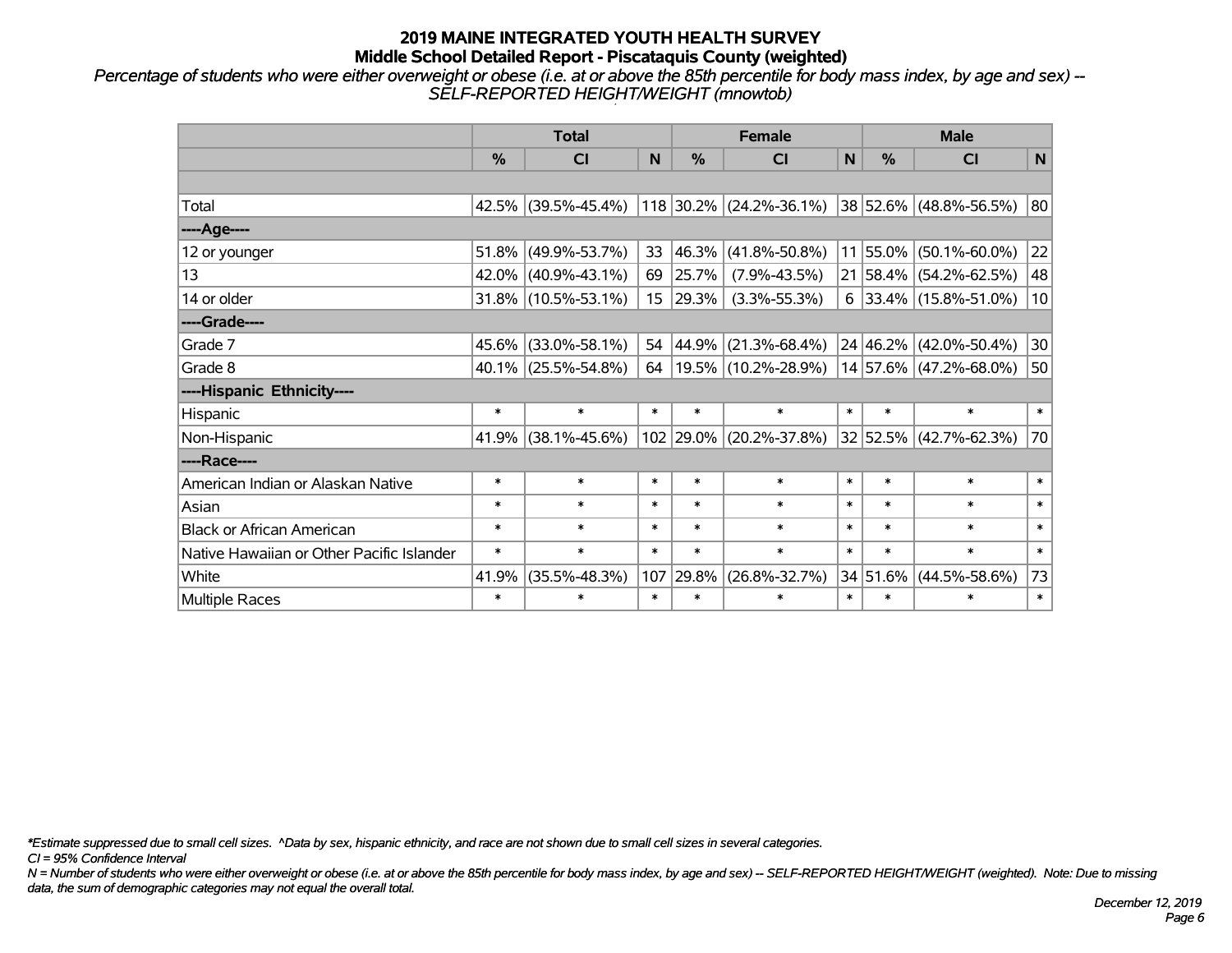*Percentage of students who were at a healthy weight (i.e., at or above the 5th percentile but below the 85th percentile for body mass index, by age and sex) -- SELF-REPORTED HEIGHT/WEIGHT (mnhlthwt)*

|                                           |               | <b>Total</b>        |        |            | <b>Female</b>                     | <b>Male</b> |          |                                         |              |
|-------------------------------------------|---------------|---------------------|--------|------------|-----------------------------------|-------------|----------|-----------------------------------------|--------------|
|                                           | $\frac{0}{0}$ | <b>CI</b>           | N      | %          | <b>CI</b>                         | $\mathbf N$ | $\%$     | <b>CI</b>                               | $\mathsf{N}$ |
|                                           |               |                     |        |            |                                   |             |          |                                         |              |
| Total                                     |               | 57.5% (54.6%-60.5%) |        |            | 160 69.8% (63.9%-75.8%)           |             |          | 88 47.4% (43.5%-51.2%)                  | 72           |
| ----Age----                               |               |                     |        |            |                                   |             |          |                                         |              |
| 12 or younger                             |               | 48.2% (46.3%-50.1%) | 31     | $ 53.7\% $ | $(49.2\% - 58.2\%)$               |             |          | 13 45.0% (40.0%-49.9%)                  | 18           |
| 13                                        |               | 58.0% (56.9%-59.1%) | 96     |            | 74.3% (56.5%-92.1%)               |             |          | $62 \mid 41.6\% \mid (37.5\% - 45.8\%)$ | 34           |
| 14 or older                               |               | 68.2% (46.9%-89.5%) | 33     |            | 70.7% (44.7%-96.7%)               |             |          | 14 66.6% (49.0%-84.2%)                  | 20           |
| ----Grade----                             |               |                     |        |            |                                   |             |          |                                         |              |
| Grade 7                                   |               | 54.4% (41.9%-67.0%) | 64     | 55.1%      | $(31.6\% - 78.7\%)$               |             |          | 29 53.8% (49.6%-58.0%)                  | 35           |
| Grade 8                                   |               | 59.9% (45.2%-74.5%) |        |            | $95   80.5\%   (71.1\% - 89.8\%)$ |             |          | 59 42.4% (32.0%-52.8%)                  | 37           |
| ----Hispanic Ethnicity----                |               |                     |        |            |                                   |             |          |                                         |              |
| Hispanic                                  | $\ast$        | $\ast$              | $\ast$ | $\ast$     | $\ast$                            | $\ast$      | $\ast$   | $\ast$                                  | $\ast$       |
| Non-Hispanic                              |               | 58.1% (54.4%-61.9%) |        |            | 141 71.0% (62.2%-79.8%)           |             |          | 78 47.5% (37.7%-57.3%)                  | 63           |
| ----Race----                              |               |                     |        |            |                                   |             |          |                                         |              |
| American Indian or Alaskan Native         | $\ast$        | $\ast$              | $\ast$ | $\ast$     | $\ast$                            | $\ast$      | $\ast$   | $\ast$                                  | $\ast$       |
| Asian                                     | $\ast$        | $\ast$              | $\ast$ | $\ast$     | $\ast$                            | $\ast$      | $\ast$   | $\ast$                                  | $\ast$       |
| <b>Black or African American</b>          | $\ast$        | $\ast$              | $\ast$ | $\ast$     | $\ast$                            | $\ast$      | $\ast$   | $\ast$                                  | $\ast$       |
| Native Hawaiian or Other Pacific Islander | $\ast$        | $\ast$              | $\ast$ | $\ast$     | $\ast$                            | $\ast$      | $\ast$   | $\ast$                                  | $\ast$       |
| White                                     | 58.1%         | $(51.7\% - 64.5\%)$ | 148    | 70.2%      | $(67.3\% - 73.2\%)$               |             | 79 48.4% | $(41.4\% - 55.5\%)$                     | 69           |
| <b>Multiple Races</b>                     | $\ast$        | $\ast$              | $\ast$ | $\ast$     | $\ast$                            | $\ast$      | $\ast$   | $\ast$                                  | $\ast$       |

*\*Estimate suppressed due to small cell sizes. ^Data by sex, hispanic ethnicity, and race are not shown due to small cell sizes in several categories.*

*CI = 95% Confidence Interval*

*N = Number of students who were at a healthy weight (i.e., at or above the 5th percentile but below the 85th percentile for body mass index, by age and sex) -- SELF-REPORTED HEIGHT/WEIGHT (weighted). Note: Due to missing data, the sum of demographic categories may not equal the overall total.*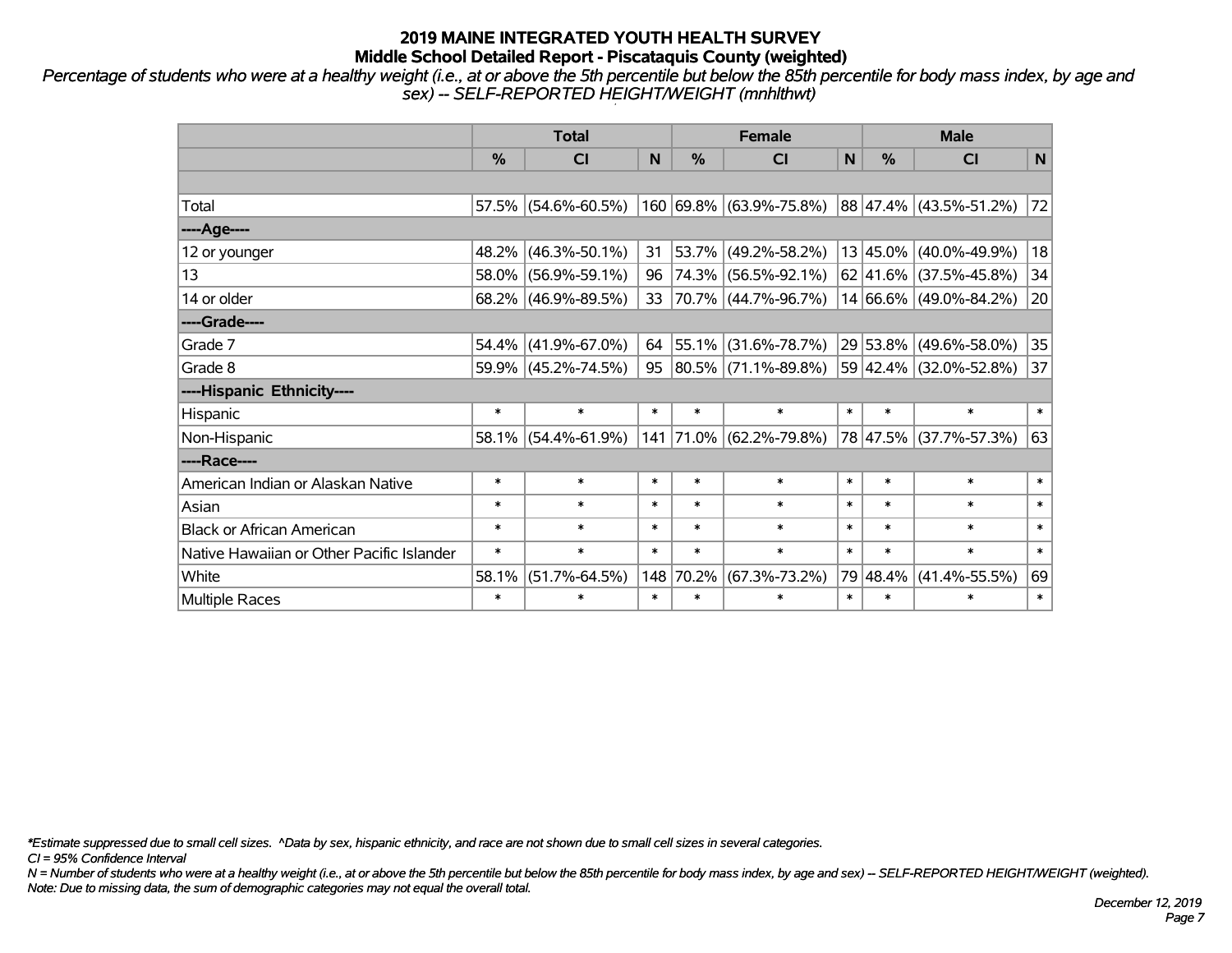## **2019 MAINE INTEGRATED YOUTH HEALTH SURVEY Middle School Detailed Report - Piscataquis County (weighted)** *What language is spoken most often at home? (Select only one response.) (mn8b)*

*Percentage of students who answered something other than 'English'*

|                                           |        | <b>Total</b> |        | <b>Female</b> |           |              | <b>Male</b> |          |        |
|-------------------------------------------|--------|--------------|--------|---------------|-----------|--------------|-------------|----------|--------|
|                                           |        | %  C  N      |        | %             | <b>CI</b> | $\mathsf{N}$ |             | $%$ CI N |        |
|                                           |        |              |        |               |           |              |             |          |        |
| Total                                     | $\ast$ | *            | $\ast$ | $\ast$        | $\ast$    | $\ast$       | $\ast$      | $\ast$   | $\ast$ |
| ----Age----                               |        |              |        |               |           |              |             |          |        |
| 12 or younger                             | $\ast$ | $\ast$       | $\ast$ | $\ast$        | $\ast$    | $\ast$       | $\ast$      | $\ast$   | $\ast$ |
| 13                                        | $\ast$ | $\ast$       | $\ast$ | $\ast$        | $\ast$    | $\ast$       | $\ast$      | $\ast$   | $\ast$ |
| 14 or older                               | $\ast$ | *            | $\ast$ | $\ast$        | *         | $\ast$       | $\ast$      | $\ast$   | *      |
| ----Grade----                             |        |              |        |               |           |              |             |          |        |
| Grade 7                                   | $\ast$ | $\ast$       | $\ast$ | $\ast$        | *         | $\ast$       | $\ast$      | $\ast$   | *      |
| Grade 8                                   | $\ast$ | $\ast$       | $\ast$ | $\ast$        | *         | *            | $\ast$      | $\ast$   | *      |
| ----Hispanic Ethnicity----                |        |              |        |               |           |              |             |          |        |
| Hispanic                                  | $\ast$ | *            | $\ast$ | $\ast$        | *         | $\ast$       | *           | $\ast$   | *      |
| Non-Hispanic                              | $\ast$ | *            | $\ast$ | $\ast$        | $\ast$    | $\ast$       | $\ast$      | $\ast$   | $\ast$ |
| ----Race----                              |        |              |        |               |           |              |             |          |        |
| American Indian or Alaskan Native         | $\ast$ | $\ast$       | $\ast$ | $\ast$        | $\ast$    | $\ast$       | $\ast$      | $\ast$   | *      |
| Asian                                     | $\ast$ | $\ast$       | $\ast$ | $\ast$        | $\ast$    | $\ast$       | *           | $\ast$   | $\ast$ |
| <b>Black or African American</b>          | $\ast$ | $\ast$       | $\ast$ | $\ast$        | $\ast$    | *            | $\ast$      | $\ast$   | $\ast$ |
| Native Hawaiian or Other Pacific Islander | $\ast$ | $\ast$       | $\ast$ | $\ast$        | $\ast$    | $\ast$       | $\ast$      | $\ast$   | $\ast$ |
| White                                     | $\ast$ | $\ast$       | $\ast$ | $\ast$        | $\ast$    | *            | *           | $\ast$   | $\ast$ |
| <b>Multiple Races</b>                     | $\ast$ | $\ast$       | $\ast$ | $\ast$        | $\ast$    | $\ast$       | $\ast$      | $\ast$   | $\ast$ |

*\*Estimate suppressed due to small cell sizes. ^Data by sex, hispanic ethnicity, and race are not shown due to small cell sizes in several categories.*

*CI = 95% Confidence Interval*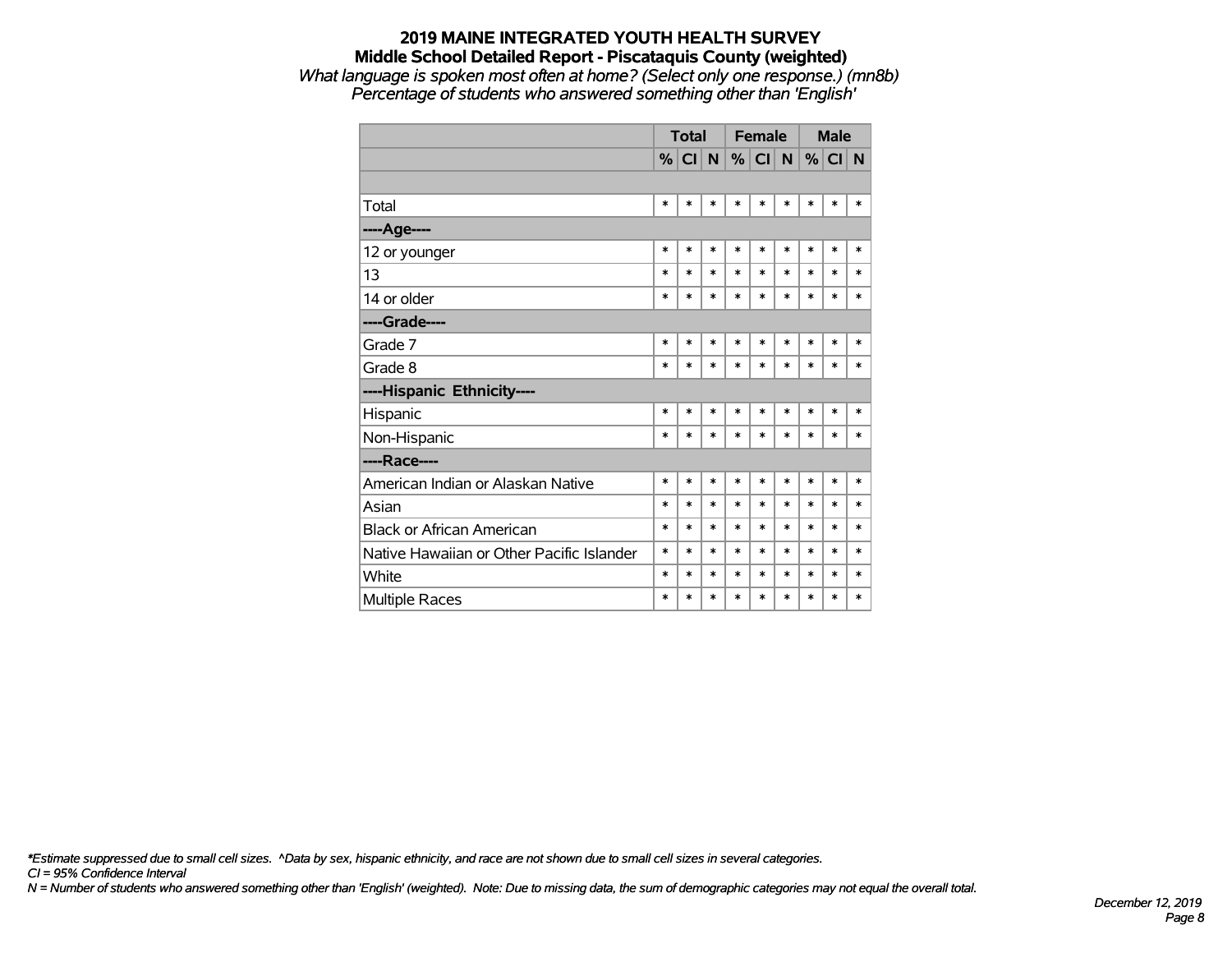*During the past 30 days, where did you usually sleep? (mn187a\_2)*

*Percentage of students who reported housing instability (anything other than 'In my parent's or guardian's home' or school housing)*

|                                           |        | <b>Total</b> |        |        | <b>Female</b> |        | <b>Male</b> |         |          |
|-------------------------------------------|--------|--------------|--------|--------|---------------|--------|-------------|---------|----------|
|                                           |        | $\%$ CI N    |        |        | %  C  N       |        |             | $\%$ CI | <b>N</b> |
|                                           |        |              |        |        |               |        |             |         |          |
| Total                                     | $\ast$ | $\ast$       | $\ast$ | $\ast$ | $\ast$        | *      | $\ast$      | $\ast$  | $\ast$   |
| ----Age----                               |        |              |        |        |               |        |             |         |          |
| 12 or younger                             | $\ast$ | $\ast$       | $\ast$ | $\ast$ | $\ast$        | $\ast$ | $\ast$      | $\ast$  | $\ast$   |
| 13                                        | $\ast$ | $\ast$       | $\ast$ | $\ast$ | $\ast$        | $\ast$ | $\ast$      | $\ast$  | $\ast$   |
| 14 or older                               | *      | $\ast$       | $\ast$ | $\ast$ | $\ast$        | $\ast$ | $\ast$      | $\ast$  | $\ast$   |
| ----Grade----                             |        |              |        |        |               |        |             |         |          |
| Grade 7                                   | $\ast$ | $\ast$       | $\ast$ | $\ast$ | $\ast$        | $\ast$ | $\ast$      | $\ast$  | $\ast$   |
| Grade 8                                   | $\ast$ | $\ast$       | $\ast$ | $\ast$ | $\ast$        | $\ast$ | $\ast$      | $\ast$  | $\ast$   |
| ----Hispanic Ethnicity----                |        |              |        |        |               |        |             |         |          |
| Hispanic                                  | *      | $\ast$       | *      | $\ast$ | $\ast$        | $\ast$ | $\ast$      | *       | $\ast$   |
| Non-Hispanic                              | $\ast$ | $\ast$       | $\ast$ | $\ast$ | $\ast$        | $\ast$ | $\ast$      | $\ast$  | $\ast$   |
| ----Race----                              |        |              |        |        |               |        |             |         |          |
| American Indian or Alaskan Native         | $\ast$ | $\ast$       | $\ast$ | $\ast$ | $\ast$        | $\ast$ | $\ast$      | $\ast$  | $\ast$   |
| Asian                                     | $\ast$ | $\ast$       | $\ast$ | $\ast$ | $\ast$        | $\ast$ | $\ast$      | $\ast$  | $\ast$   |
| <b>Black or African American</b>          | $\ast$ | $\ast$       | $\ast$ | $\ast$ | $\ast$        | $\ast$ | $\ast$      | $\ast$  | $\ast$   |
| Native Hawaiian or Other Pacific Islander | $\ast$ | $\ast$       | $\ast$ | $\ast$ | $\ast$        | $\ast$ | $\ast$      | $\ast$  | $\ast$   |
| White                                     | $\ast$ | $\ast$       | $\ast$ | $\ast$ | $\ast$        | $\ast$ | $\ast$      | $\ast$  | $\ast$   |
| Multiple Races                            | $\ast$ | $\ast$       | $\ast$ | $\ast$ | $\ast$        | *      | $\ast$      | $\ast$  | $\ast$   |

*\*Estimate suppressed due to small cell sizes. ^Data by sex, hispanic ethnicity, and race are not shown due to small cell sizes in several categories.*

*CI = 95% Confidence Interval*

*N = Number of students who reported housing instability (anything other than 'In my parent's or guardian's home' or school housing) (weighted). Note: Due to missing data, the sum of demographic categories may not equal the overall total.*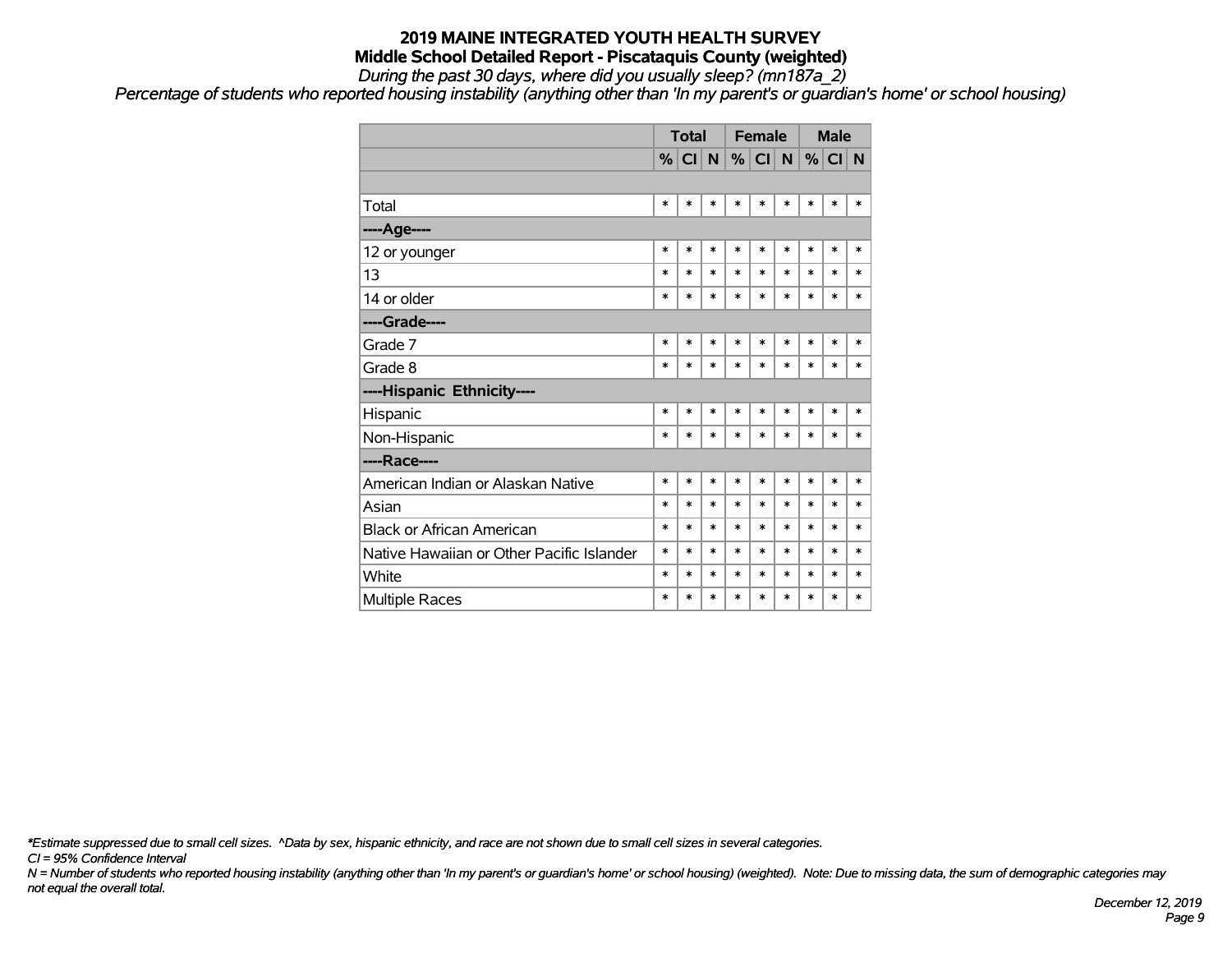*How often do you wear a seat belt when riding in a car? (mn10) Percentage of students who answered 'Never' or 'Rarely'*

|                                           |         | <b>Total</b>         |        | <b>Female</b> |        |        | <b>Male</b> |        |        |
|-------------------------------------------|---------|----------------------|--------|---------------|--------|--------|-------------|--------|--------|
|                                           | %       | <b>CI</b>            | N      | $\%$          | CI N   |        | %           | CI N   |        |
|                                           |         |                      |        |               |        |        |             |        |        |
| Total                                     | 4.8%    | $(3.4\% - 6.2\%)$    | 16     | $\ast$        | *      | $\ast$ | $\ast$      | $\ast$ | $\ast$ |
| ----Age----                               |         |                      |        |               |        |        |             |        |        |
| 12 or younger                             | $7.4\%$ | $(0.0\% - 16.9\%)$   | 6      | $\ast$        | $\ast$ | $\ast$ | $\ast$      | $\ast$ | $\ast$ |
| 13                                        | $\ast$  | $\ast$               | *      | $\ast$        | *      | $\ast$ | $\ast$      | *      | $\ast$ |
| 14 or older                               |         | $6.5\%$ (0.0%-15.7%) | 6      | $\ast$        | $\ast$ | $\ast$ | $\ast$      | $\ast$ | $\ast$ |
| ----Grade----                             |         |                      |        |               |        |        |             |        |        |
| Grade 7                                   | 6.5%    | $(0.1\% - 12.9\%)$   | 10     | $\ast$        | *      | $\ast$ | $\ast$      | $\ast$ | $\ast$ |
| Grade 8                                   | 3.6%    | $(1.8\% - 5.4\%)$    | 6      | $\ast$        | *      | $\ast$ | $\ast$      | $\ast$ | $\ast$ |
| ----Hispanic Ethnicity----                |         |                      |        |               |        |        |             |        |        |
| Hispanic                                  | $\ast$  | $\ast$               | $\ast$ | $\ast$        | *      | $\ast$ | $\ast$      | *      | $\ast$ |
| Non-Hispanic                              | 5.5%    | $(3.1\% - 7.9\%)$    | 16     | $\ast$        | $\ast$ | $\ast$ | $\ast$      | $\ast$ | $\ast$ |
| ----Race----                              |         |                      |        |               |        |        |             |        |        |
| American Indian or Alaskan Native         | $\ast$  | $\ast$               | *      | $\ast$        | $\ast$ | $\ast$ | $\ast$      | $\ast$ | $\ast$ |
| Asian                                     | $\ast$  | $\ast$               | *      | $\ast$        | *      | $\ast$ | $\ast$      | *      | $\ast$ |
| <b>Black or African American</b>          | *       | $\ast$               | *      | *             | *      | $\ast$ | $\ast$      | $\ast$ | $\ast$ |
| Native Hawaiian or Other Pacific Islander | $\ast$  | $\ast$               | *      | $\ast$        | *      | $\ast$ | $\ast$      | $\ast$ | $\ast$ |
| White                                     | 4.7%    | $(3.5\% - 5.9\%)$    | 15     | $\ast$        | *      | $\ast$ | $\ast$      | $\ast$ | $\ast$ |
| Multiple Races                            | *       | $\ast$               | $\ast$ | $\ast$        | $\ast$ | $\ast$ | $\ast$      | $\ast$ | $\ast$ |

*\*Estimate suppressed due to small cell sizes. ^Data by sex, hispanic ethnicity, and race are not shown due to small cell sizes in several categories.*

*CI = 95% Confidence Interval*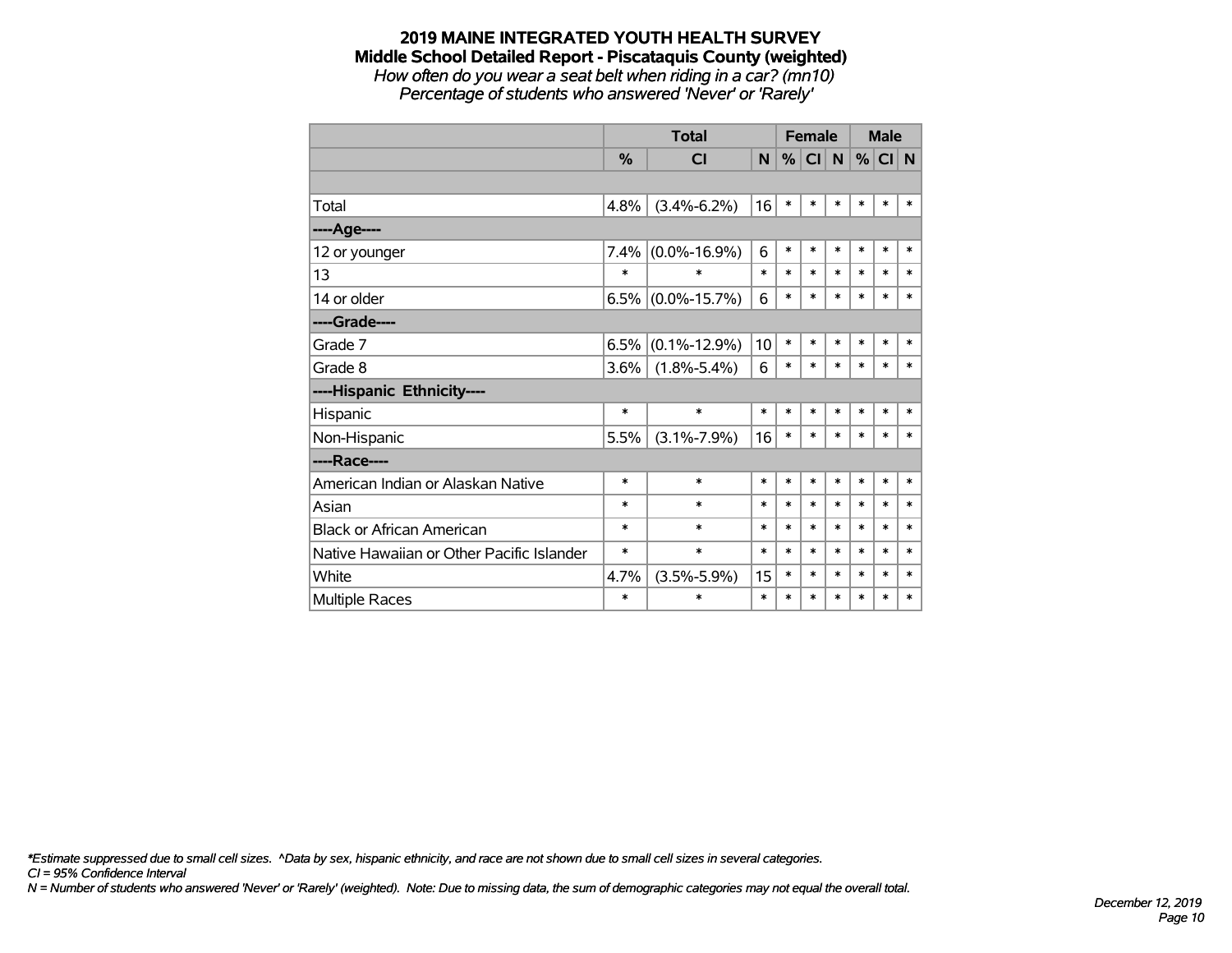#### **2019 MAINE INTEGRATED YOUTH HEALTH SURVEY Middle School Detailed Report - Piscataquis County (weighted)** *How often do you wear a seat belt when riding in a car? (mn10\_2) Percentage of students who answered 'Always'*

|                                           |               | <b>Total</b>           |        |               | <b>Female</b>             |        | <b>Male</b>       |                          |                |
|-------------------------------------------|---------------|------------------------|--------|---------------|---------------------------|--------|-------------------|--------------------------|----------------|
|                                           | $\frac{0}{0}$ | <b>CI</b>              | N      | $\frac{0}{0}$ | <b>CI</b>                 | N      | $\frac{0}{0}$     | <b>CI</b>                | $\mathsf{N}$   |
|                                           |               |                        |        |               |                           |        |                   |                          |                |
| Total                                     |               | 58.5% (52.1%-64.9%)    |        | 198 70.8%     | $(56.7\% - 84.9\%)$       |        |                   | 119 46.6% (27.3%-65.9%)  | 79             |
| ----Age----                               |               |                        |        |               |                           |        |                   |                          |                |
| 12 or younger                             | 56.5%         | $(53.2\% - 59.9\%)$    | 42     | 79.1%         | $(63.7\% - 94.6\%)$       | 34     | 26.6%             | $(0.0\% - 58.5\%)$       | 9 <sup>1</sup> |
| 13                                        | 60.2%         | $(51.5\% - 68.9\%)$    | 107    | 69.8%         | $(66.9\% - 72.8\%)$       | 58     | 52.0%             | $(44.7\% - 59.2\%)$      | 49             |
| 14 or older                               |               | 56.8% (50.3%-63.4%)    | 49     |               | $ 64.3\% $ (21.4%-100.0%) | 27     | 49.5%             | $(0.0\% - 99.1\%)$       | 22             |
| ----Grade----                             |               |                        |        |               |                           |        |                   |                          |                |
| Grade 7                                   | $53.1\%$      | $(48.7\% - 57.5\%)$    | 81     | 80.7%         | $(49.5\% - 100.0\%)$      | 56     | 30.1%             | $(21.8\% - 38.4\%)$      | 25             |
| Grade 8                                   |               | $61.1\%$ (52.3%-69.8%) |        | $108$ 62.4%   | $(59.6\% - 65.2\%)$       | 59     |                   | $ 59.8\% $ (39.1%-80.5%) | 49             |
| ----Hispanic Ethnicity----                |               |                        |        |               |                           |        |                   |                          |                |
| Hispanic                                  | $\ast$        | $\ast$                 | $\ast$ | $\ast$        | $\ast$                    | $\ast$ | $\ast$            | $\ast$                   | $\ast$         |
| Non-Hispanic                              |               | 55.7% (49.2%-62.1%)    |        | 166 67.7%     | $(54.5\% - 81.0\%)$       |        | $101 \,   43.5\%$ | $(28.9\% - 58.0\%)$      | 65             |
| ----Race----                              |               |                        |        |               |                           |        |                   |                          |                |
| American Indian or Alaskan Native         | $\ast$        | $\ast$                 | $\ast$ | $\ast$        | $\ast$                    | $\ast$ | $\ast$            | $\ast$                   | $\ast$         |
| Asian                                     | $\ast$        | $\ast$                 | $\ast$ | $\ast$        | $\ast$                    | $\ast$ | $\ast$            | $\ast$                   | $\ast$         |
| <b>Black or African American</b>          | $\ast$        | $\ast$                 | $\ast$ | $\ast$        | $\ast$                    | $\ast$ | $\ast$            | $\ast$                   | $\ast$         |
| Native Hawaiian or Other Pacific Islander | $\ast$        | $\ast$                 | $\ast$ | $\ast$        | $\ast$                    | $\ast$ | $\ast$            | $\ast$                   | $\ast$         |
| White                                     | 60.1%         | $(48.9\% - 71.3\%)$    | 193    | 70.8%         | $(58.4\% - 83.2\%)$       |        | 115 49.1%         | $(21.8\% - 76.5\%)$      | 78             |
| Multiple Races                            | $\ast$        | $\ast$                 | $\ast$ | $\ast$        | $\ast$                    | $\ast$ | $\ast$            | $\ast$                   | $\ast$         |

*\*Estimate suppressed due to small cell sizes. ^Data by sex, hispanic ethnicity, and race are not shown due to small cell sizes in several categories.*

*CI = 95% Confidence Interval*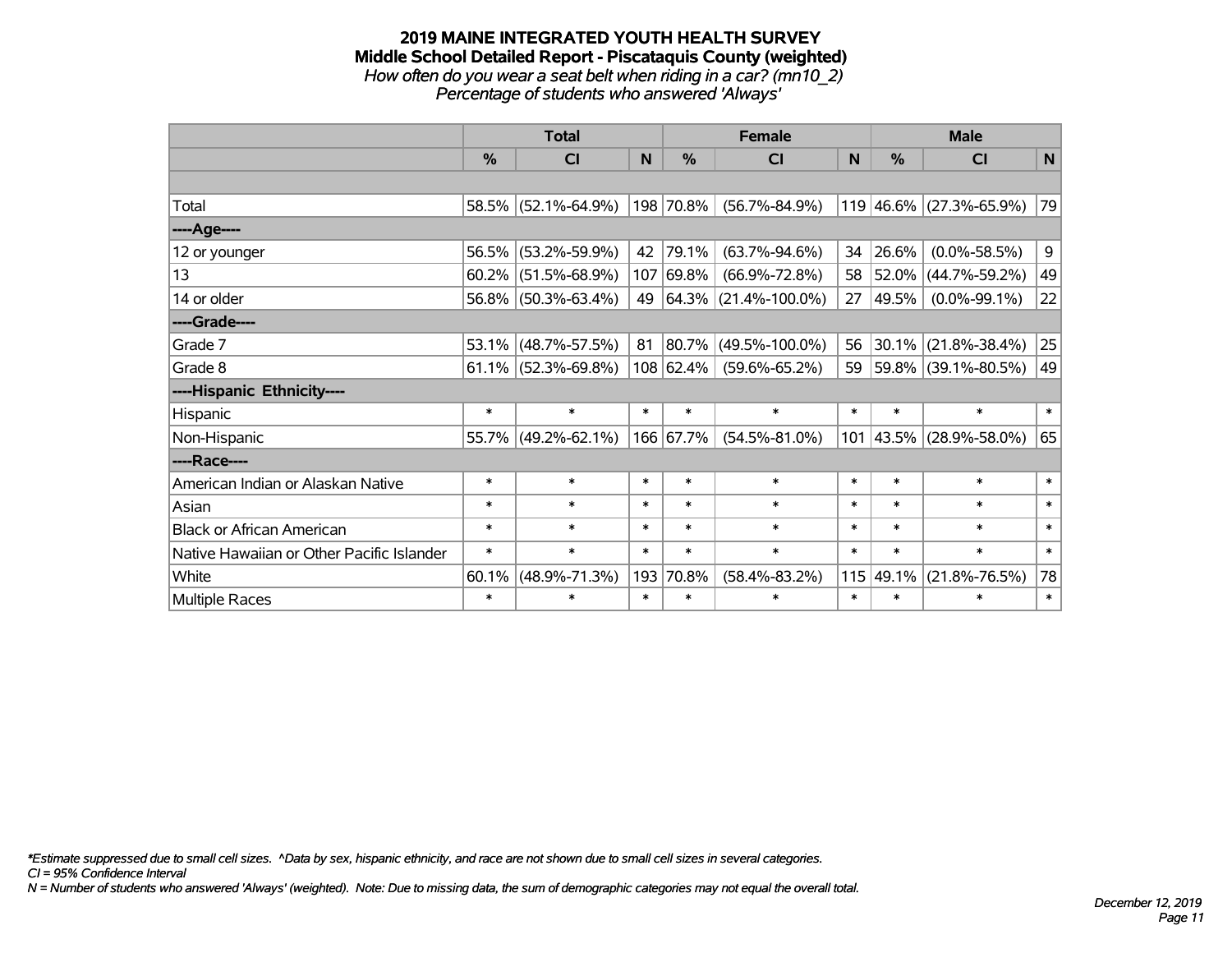## **2019 MAINE INTEGRATED YOUTH HEALTH SURVEY Middle School Detailed Report - Piscataquis County (weighted)** *Have you ever ridden in a car or other vehicle driven by someone who had been drinking alcohol? (mn11)*

*Percentage of students who answered 'Yes'*

|                                           |        | <b>Total</b>        |        |          | <b>Female</b>              |              | <b>Male</b> |                          |        |  |
|-------------------------------------------|--------|---------------------|--------|----------|----------------------------|--------------|-------------|--------------------------|--------|--|
|                                           | %      | <b>CI</b>           | N      | %        | <b>CI</b>                  | $\mathsf{N}$ | %           | <b>CI</b>                | N      |  |
|                                           |        |                     |        |          |                            |              |             |                          |        |  |
| Total                                     |        | 26.9% (26.0%-27.8%) |        |          | 90   24.7%   (14.2%-35.3%) |              |             | 39 29.4% (21.0%-37.9%)   | 51     |  |
| ----Age----                               |        |                     |        |          |                            |              |             |                          |        |  |
| 12 or younger                             | 31.9%  | $(13.3\% - 50.6\%)$ |        | 24 35.4% | $(2.3\% - 68.4\%)$         |              | 11 29.6%    | $(0.0\% - 84.0\%)$       | 13     |  |
| 13                                        | 21.8%  | $(16.7\% - 26.9\%)$ |        | 43 18.3% | $(6.1\% - 30.4\%)$         |              |             | 19 26.8% (25.0%-28.6%)   | 24     |  |
| 14 or older                               | 37.2%  | $(6.5\% - 67.9\%)$  |        | 22 39.4% | $(0.0\% - 96.6\%)$         | 9            |             | $ 35.8\% $ (20.6%-50.9%) | 13     |  |
| ----Grade----                             |        |                     |        |          |                            |              |             |                          |        |  |
| Grade 7                                   | 25.4%  | $(12.9\% - 37.9\%)$ |        | 38 23.7% | $(9.9\% - 37.4\%)$         |              | 16 28.4%    | $(0.0\% - 64.5\%)$       | 21     |  |
| Grade 8                                   |        | 28.0% (16.3%-39.7%) |        |          | 52 25.6% (17.2%-34.0%)     |              |             | 23 30.2% (17.5%-42.9%)   | 29     |  |
| ----Hispanic Ethnicity----                |        |                     |        |          |                            |              |             |                          |        |  |
| Hispanic                                  | $\ast$ | $\ast$              | $\ast$ | $\ast$   | $\ast$                     | $\ast$       | $\ast$      | $\ast$                   | $\ast$ |  |
| Non-Hispanic                              |        | 26.1% (24.8%-27.4%) |        |          | 73 29.0% (20.0%-38.1%)     |              |             | 39 23.4% (13.7%-33.1%)   | 34     |  |
| ----Race----                              |        |                     |        |          |                            |              |             |                          |        |  |
| American Indian or Alaskan Native         | $\ast$ | $\ast$              | $\ast$ | $\ast$   | $\ast$                     | $\ast$       | $\ast$      | $\ast$                   | $\ast$ |  |
| Asian                                     | $\ast$ | $\ast$              | $\ast$ | $\ast$   | $\ast$                     | $\ast$       | $\ast$      | $\ast$                   | $\ast$ |  |
| <b>Black or African American</b>          | $\ast$ | $\ast$              | $\ast$ | $\ast$   | $\ast$                     | $\ast$       | $\ast$      | $\ast$                   | $\ast$ |  |
| Native Hawaiian or Other Pacific Islander | $\ast$ | $\ast$              | $\ast$ | $\ast$   | $\ast$                     | $\ast$       | $\ast$      | $\ast$                   | $\ast$ |  |
| White                                     | 26.9%  | $(24.1\% - 29.8\%)$ |        | 81 25.6% | $(18.0\% - 33.1\%)$        |              | 37 28.2%    | $(25.9\% - 30.5\%)$      | 44     |  |
| <b>Multiple Races</b>                     | $\ast$ | $\ast$              | $\ast$ | $\ast$   | $\ast$                     | $\ast$       | $\ast$      | $\ast$                   | $\ast$ |  |

*\*Estimate suppressed due to small cell sizes. ^Data by sex, hispanic ethnicity, and race are not shown due to small cell sizes in several categories.*

*CI = 95% Confidence Interval*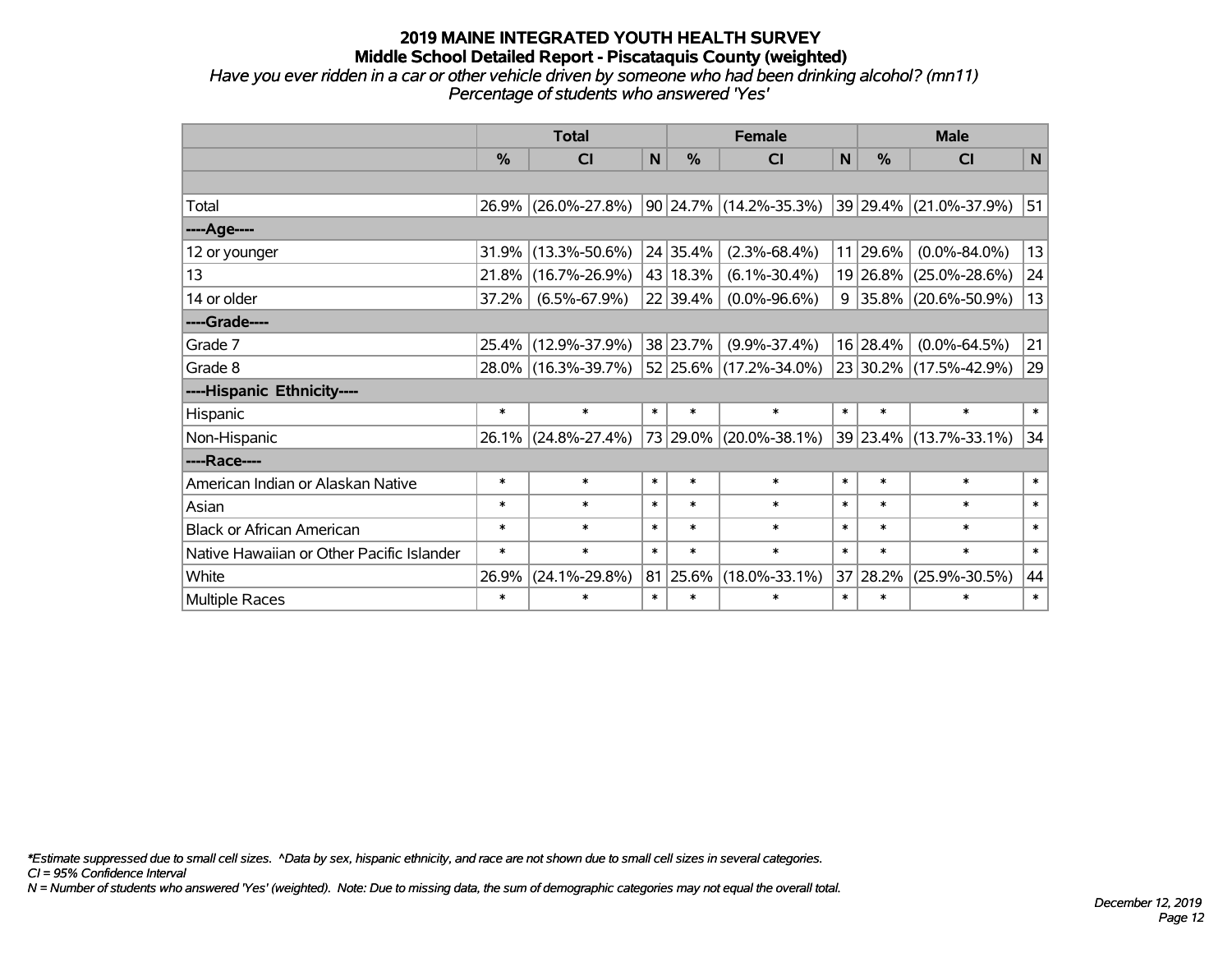*Have you ever ridden in a car or other vehicle driven by someone who had been taking illegal drugs such as marijuana, cocaine, heroin, or LSD?*

*(mn12a)*

*Percentage of students who answered 'Yes'*

|                                           |               | <b>Total</b>      |        |        |           | <b>Female</b> |        | <b>Male</b> |        |
|-------------------------------------------|---------------|-------------------|--------|--------|-----------|---------------|--------|-------------|--------|
|                                           | $\frac{0}{0}$ | <b>CI</b>         | N      | %      | <b>CI</b> | N             |        | $%$ CI N    |        |
|                                           |               |                   |        |        |           |               |        |             |        |
| Total                                     | 3.1%          | $(0.8\% - 5.4\%)$ | 11     | $\ast$ | $\ast$    | $\ast$        | $\ast$ | $\ast$      | $\ast$ |
| ----Age----                               |               |                   |        |        |           |               |        |             |        |
| 12 or younger                             | $\ast$        | $\ast$            | $\ast$ | $\ast$ | $\ast$    | $\ast$        | $\ast$ | $\ast$      | $\ast$ |
| 13                                        | 5.3%          | $(3.2\% - 7.4\%)$ | 11     | $\ast$ | $\ast$    | $\ast$        | $\ast$ | $\ast$      | $\ast$ |
| 14 or older                               | $\ast$        | $\ast$            | $\ast$ | $\ast$ | $\ast$    | $\ast$        | $\ast$ | $\ast$      | $\ast$ |
| ----Grade----                             |               |                   |        |        |           |               |        |             |        |
| Grade 7                                   | $\ast$        | $\ast$            | $\ast$ | $\ast$ | *         | $\ast$        | $\ast$ | $\ast$      | $\ast$ |
| Grade 8                                   | $5.0\%$       | $(0.5\% - 9.5\%)$ | 10     | $\ast$ | *         | $\ast$        | $\ast$ | $\ast$      | *      |
| ----Hispanic Ethnicity----                |               |                   |        |        |           |               |        |             |        |
| Hispanic                                  | $\ast$        | $\ast$            | $\ast$ | $\ast$ | $\ast$    | $\ast$        | $\ast$ | *           | $\ast$ |
| Non-Hispanic                              | 3.5%          | $(1.3\% - 5.7\%)$ | 10     | $\ast$ | $\ast$    | $\ast$        | $\ast$ | $\ast$      | $\ast$ |
| ----Race----                              |               |                   |        |        |           |               |        |             |        |
| American Indian or Alaskan Native         | $\ast$        | $\ast$            | $\ast$ | $\ast$ | $\ast$    | $\ast$        | $\ast$ | $\ast$      | $\ast$ |
| Asian                                     | $\ast$        | $\ast$            | $\ast$ | $\ast$ | $\ast$    | $\ast$        | $\ast$ | $\ast$      | $\ast$ |
| <b>Black or African American</b>          | $\ast$        | $\ast$            | $\ast$ | $\ast$ | $\ast$    | $\ast$        | $\ast$ | $\ast$      | $\ast$ |
| Native Hawaiian or Other Pacific Islander | $\ast$        | $\ast$            | $\ast$ | $\ast$ | $\ast$    | $\ast$        | $\ast$ | $\ast$      | $\ast$ |
| White                                     | 2.9%          | $(0.3\% - 5.5\%)$ | 9      | $\ast$ | $\ast$    | $\ast$        | $\ast$ | $\ast$      | $\ast$ |
| <b>Multiple Races</b>                     | $\ast$        | $\ast$            | $\ast$ | $\ast$ | $\ast$    | $\ast$        | $\ast$ | $\ast$      | $\ast$ |

*CI = 95% Confidence Interval \*Estimate suppressed due to small cell sizes. ^Data by sex, hispanic ethnicity, and race are not shown due to small cell sizes in several categories.*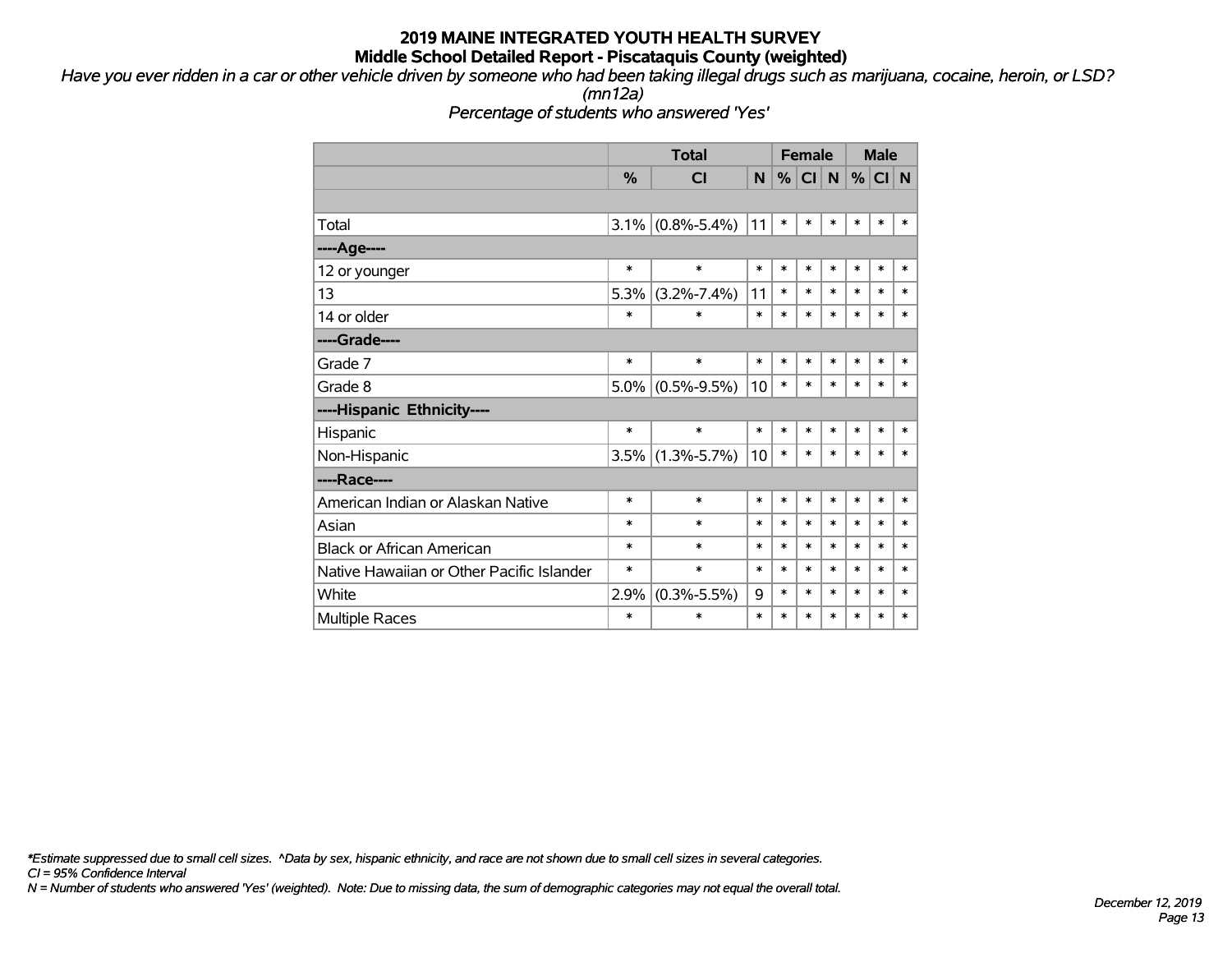*Has violence in your home, or the threat of violence, ever made you want to leave your home, even just for a short while? (mn18) Percentage of students who answered 'Yes'*

|                                           |        | <b>Total</b>        |        |          | <b>Female</b>          |              | <b>Male</b>   |                          |             |  |
|-------------------------------------------|--------|---------------------|--------|----------|------------------------|--------------|---------------|--------------------------|-------------|--|
|                                           | %      | <b>CI</b>           | N      | %        | <b>CI</b>              | $\mathsf{N}$ | $\frac{0}{0}$ | <b>CI</b>                | $\mathbf N$ |  |
|                                           |        |                     |        |          |                        |              |               |                          |             |  |
| Total                                     |        | 21.2% (14.0%-28.4%) |        |          | 73 23.5% (23.2%-23.7%) |              | 39 18.8%      | $(6.2\% - 31.5\%)$       | 33          |  |
| ----Age----                               |        |                     |        |          |                        |              |               |                          |             |  |
| 12 or younger                             | 22.4%  | $(0.0\% - 46.3\%)$  |        | 17 26.4% | $(17.7\% - 35.0\%)$    | 11           | 17.2%         | $(0.0\% - 61.9\%)$       | 6           |  |
| 13                                        |        | 18.0% (10.9%-25.2%) |        |          | 32 24.9% (10.6%-39.1%) |              | 20 11.7%      | $(8.4\% - 15.0\%)$       | 11          |  |
| 14 or older                               |        | 26.3% (15.8%-36.8%) |        | 24 17.8% | $(0.0\% - 49.4\%)$     | 8            |               | $ 33.6\% $ (19.8%-47.4%) | 16          |  |
| ----Grade----                             |        |                     |        |          |                        |              |               |                          |             |  |
| Grade 7                                   | 21.1%  | $(0.4\% - 41.9\%)$  |        | 32 22.6% | $(0.0\% - 50.5\%)$     |              | 16 19.9%      | $(5.5\% - 34.3\%)$       | 17          |  |
| Grade 8                                   |        | 22.3% (21.6%-23.0%) |        | 40 25.0% | $(7.4\% - 42.6\%)$     |              | 24 19.0%      | $(3.4\% - 34.6\%)$       | 16          |  |
| ----Hispanic Ethnicity----                |        |                     |        |          |                        |              |               |                          |             |  |
| Hispanic                                  | $\ast$ | $\ast$              | $\ast$ | $\ast$   | $\ast$                 | $\ast$       | $\ast$        | $\ast$                   | $\ast$      |  |
| Non-Hispanic                              |        | 21.2% (14.8%-27.7%) |        |          | 64 24.6% (23.6%-25.7%) | 37           | 17.9%         | $(9.4\% - 26.4\%)$       | 27          |  |
| ----Race----                              |        |                     |        |          |                        |              |               |                          |             |  |
| American Indian or Alaskan Native         | $\ast$ | $\ast$              | $\ast$ | $\ast$   | $\ast$                 | $\ast$       | $\ast$        | $\ast$                   | $\ast$      |  |
| Asian                                     | $\ast$ | $\ast$              | $\ast$ | $\ast$   | $\ast$                 | $\ast$       | $\ast$        | $\ast$                   | $\ast$      |  |
| <b>Black or African American</b>          | $\ast$ | $\ast$              | $\ast$ | $\ast$   | $\ast$                 | $\ast$       | $\ast$        | $\ast$                   | $\ast$      |  |
| Native Hawaiian or Other Pacific Islander | $\ast$ | $\ast$              | $\ast$ | $\ast$   | $\ast$                 | $\ast$       | $\ast$        | $\ast$                   | $\ast$      |  |
| White                                     | 19.9%  | $(16.0\% - 23.9\%)$ |        | 65 23.6% | $(22.7\% - 24.6\%)$    | 38           | 16.3%         | $(12.1\% - 20.4\%)$      | 27          |  |
| <b>Multiple Races</b>                     | $\ast$ | $\ast$              | $\ast$ | $\ast$   | $\ast$                 | $\ast$       | $\ast$        | $\ast$                   | $\ast$      |  |

*\*Estimate suppressed due to small cell sizes. ^Data by sex, hispanic ethnicity, and race are not shown due to small cell sizes in several categories.*

*CI = 95% Confidence Interval*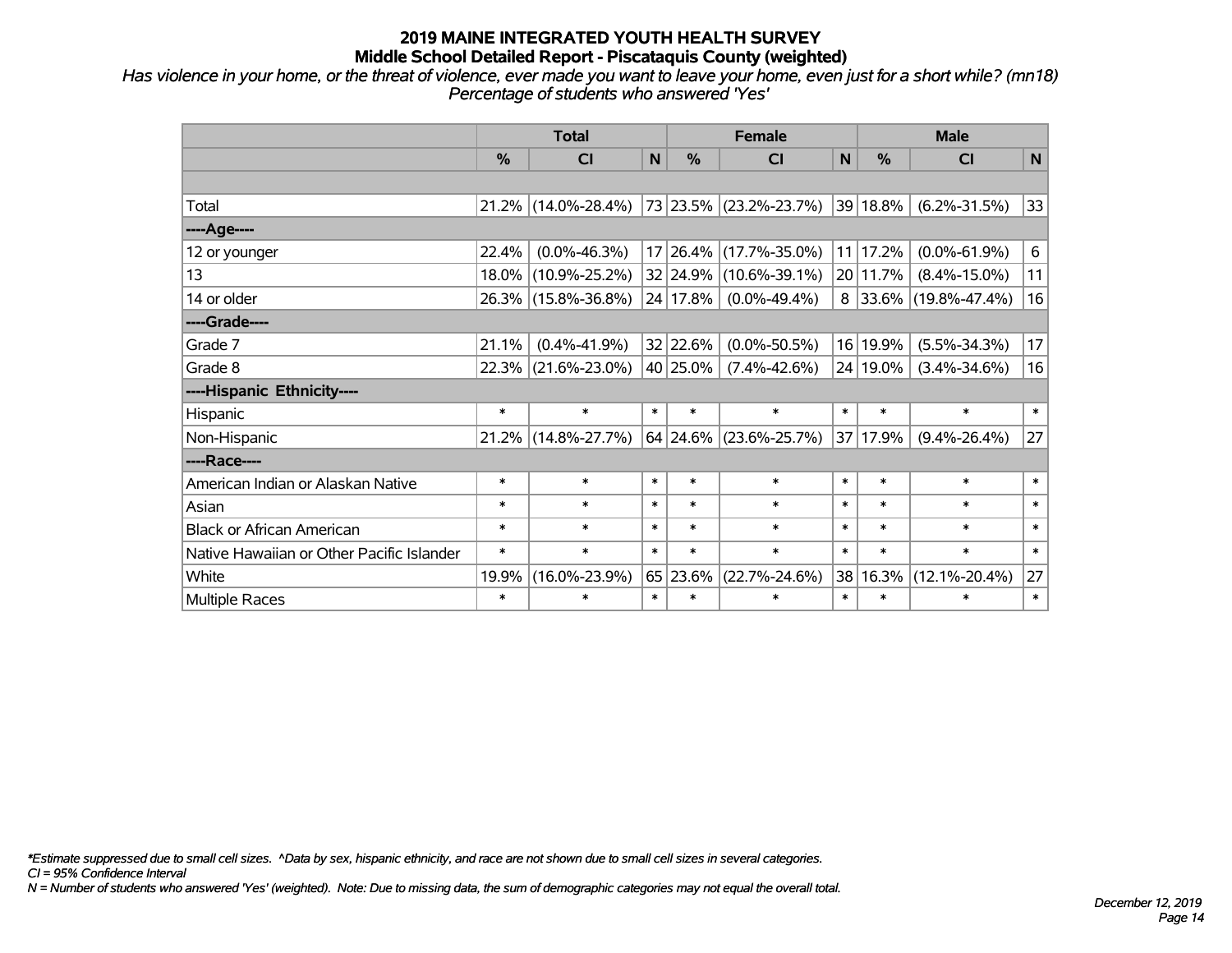#### **2019 MAINE INTEGRATED YOUTH HEALTH SURVEY Middle School Detailed Report - Piscataquis County (weighted)** *Do you agree or disagree with the following statement? I feel safe at my school. (mn21) Percentage of students who answered 'Strongly agree' or 'Agree'*

|                                           |        |                      | <b>Female</b> |                                  | <b>Male</b>              |                  |           |                          |        |                     |     |
|-------------------------------------------|--------|----------------------|---------------|----------------------------------|--------------------------|------------------|-----------|--------------------------|--------|---------------------|-----|
|                                           | %      | CI                   | N             | $\%$                             | <b>CI</b>                | N                | %         | <b>CI</b>                | N      |                     |     |
|                                           |        |                      |               |                                  |                          |                  |           |                          |        |                     |     |
| Total                                     | 85.0%  | $(72.8\% - 97.2\%)$  |               | 297 85.0%                        | $(77.5\% - 92.5\%)$      |                  |           | 143 84.9% (68.2%-100.0%) | 152    |                     |     |
| ----Age----                               |        |                      |               |                                  |                          |                  |           |                          |        |                     |     |
| 12 or younger                             | 87.7%  | $(86.6\% - 88.7\%)$  | 66            | $\ast$                           | $\ast$                   | $\ast$           | $\ast$    | $\ast$                   | $\ast$ |                     |     |
| 13                                        | 81.2%  | $(63.9\% - 98.5\%)$  |               | 154 80.4%                        | $(59.1\% - 100.0\%)$     | 76               | 81.8%     | $(68.9\% - 94.7\%)$      | 76     |                     |     |
| 14 or older                               | 91.1%  | $(79.7\% - 100.0\%)$ | 77            | $\ast$                           | $\ast$                   | $\ast$           | $\ast$    | *                        | $\ast$ |                     |     |
| ----Grade----                             |        |                      |               |                                  |                          |                  |           |                          |        |                     |     |
| Grade 7                                   | 84.7%  | $(80.0\% - 89.5\%)$  |               | 127 85.5%                        | $(78.7\% - 92.3\%)$      | 59               | 83.6%     | $(80.3\% - 86.8\%)$      | 65     |                     |     |
| Grade 8                                   | 87.1%  | $(66.5\% - 100.0\%)$ |               |                                  | 168 84.3% (65.8%-100.0%) |                  |           | 82 90.1% (69.2%-100.0%)  | 86     |                     |     |
| ----Hispanic Ethnicity----                |        |                      |               |                                  |                          |                  |           |                          |        |                     |     |
| Hispanic                                  | $\ast$ | $\ast$               | $\ast$        | $\ast$                           | $\ast$                   | $\ast$           | $\ast$    | $\ast$                   | $\ast$ |                     |     |
| Non-Hispanic                              | 88.9%  | $(84.2\% - 93.7\%)$  |               | 264 84.3%                        | $(78.7\% - 90.0\%)$      |                  | 123 93.4% | $(92.2\% - 94.6\%)$      | 141    |                     |     |
| ----Race----                              |        |                      |               |                                  |                          |                  |           |                          |        |                     |     |
| American Indian or Alaskan Native         | $\ast$ | $\ast$               | $\ast$        | $\ast$                           | $\ast$                   | $\ast$           | $\ast$    | $\ast$                   | $\ast$ |                     |     |
| Asian                                     | $\ast$ | $\ast$               | $\ast$        | $\ast$                           | $\ast$                   | $\ast$           | $\ast$    | $\ast$                   | $\ast$ |                     |     |
| <b>Black or African American</b>          | $\ast$ | $\ast$               | $\ast$        | $\ast$                           | $\ast$                   | $\ast$           | $\ast$    | $\ast$                   | $\ast$ |                     |     |
| Native Hawaiian or Other Pacific Islander | $\ast$ | $\ast$               | $\ast$        | $\ast$<br>$\ast$                 |                          | $\ast$           | $\ast$    | $\ast$                   | $\ast$ |                     |     |
| White                                     | 87.9%  | $(80.4\% - 95.4\%)$  |               | 282 86.0%<br>$(80.6\% - 91.3\%)$ |                          | 136 89.8%        |           |                          |        | $(81.4\% - 98.2\%)$ | 146 |
| Multiple Races                            | $\ast$ | $\ast$               | $\ast$        | $\ast$                           | $\ast$                   | $\ast$<br>$\ast$ |           | $\ast$                   | $\ast$ |                     |     |

*\*Estimate suppressed due to small cell sizes. ^Data by sex, hispanic ethnicity, and race are not shown due to small cell sizes in several categories.*

*CI = 95% Confidence Interval*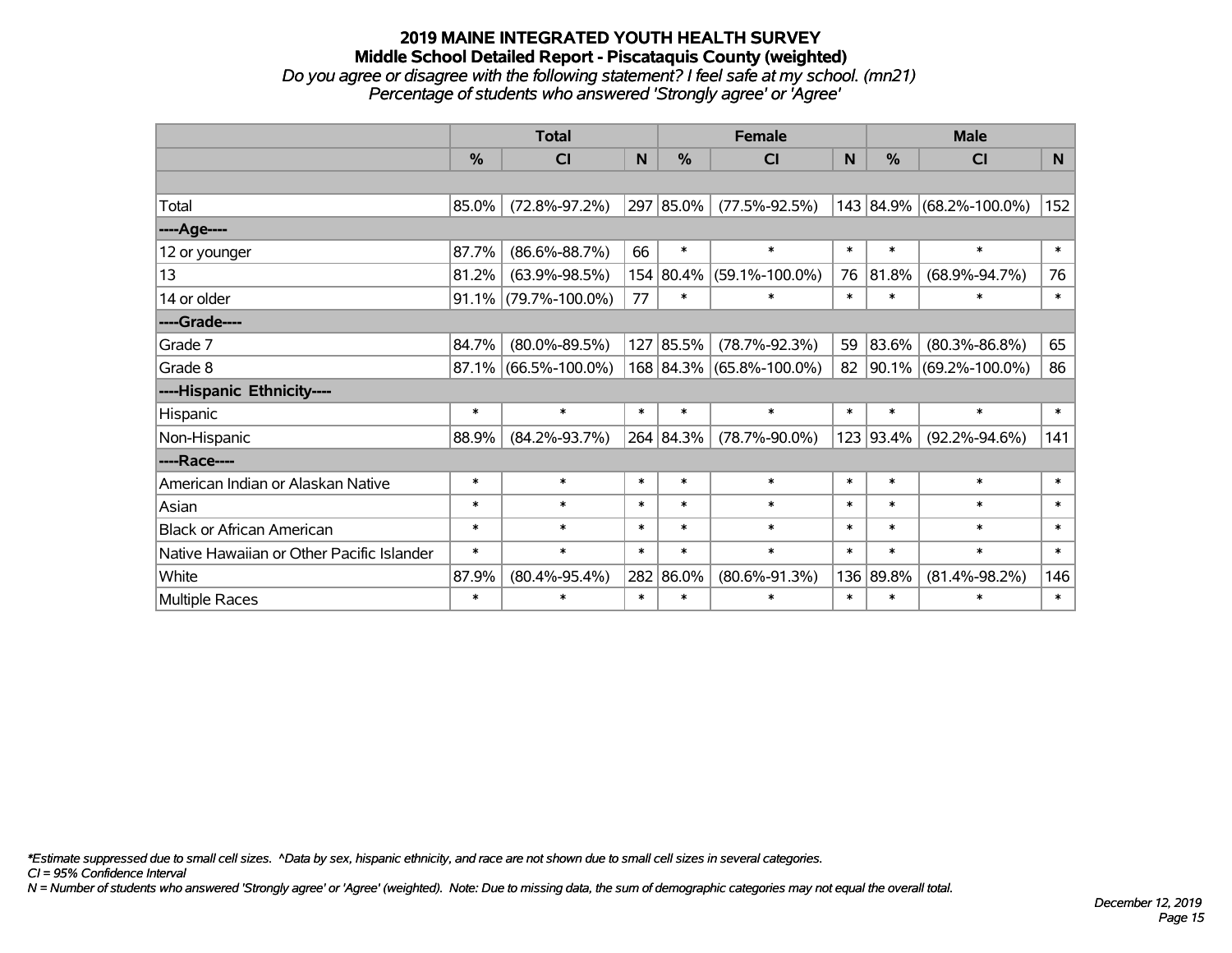#### **2019 MAINE INTEGRATED YOUTH HEALTH SURVEY Middle School Detailed Report - Piscataquis County (weighted)** *Have you ever been bullied on school property? (mn22) Percentage of students who answered 'Yes'*

|                                           | <b>Total</b><br><b>Female</b> |                        |        |           |                                                                        |        | <b>Male</b> |                            |        |  |  |  |  |  |  |  |  |  |  |  |  |  |        |        |        |  |        |        |        |        |        |
|-------------------------------------------|-------------------------------|------------------------|--------|-----------|------------------------------------------------------------------------|--------|-------------|----------------------------|--------|--|--|--|--|--|--|--|--|--|--|--|--|--|--------|--------|--------|--|--------|--------|--------|--------|--------|
|                                           | $\%$                          | <b>CI</b>              | N      | $\%$      | <b>CI</b>                                                              | N      | $\%$        | <b>CI</b>                  | N      |  |  |  |  |  |  |  |  |  |  |  |  |  |        |        |        |  |        |        |        |        |        |
|                                           |                               |                        |        |           |                                                                        |        |             |                            |        |  |  |  |  |  |  |  |  |  |  |  |  |  |        |        |        |  |        |        |        |        |        |
| Total                                     |                               | $52.8\%$ (38.2%-67.4%) |        |           | $\vert$ 178 $\vert$ 61.6% $\vert$ (39.5%-83.8%) 99 45.3% (41.6%-49.1%) |        |             |                            | 79     |  |  |  |  |  |  |  |  |  |  |  |  |  |        |        |        |  |        |        |        |        |        |
| ----Age----                               |                               |                        |        |           |                                                                        |        |             |                            |        |  |  |  |  |  |  |  |  |  |  |  |  |  |        |        |        |  |        |        |        |        |        |
| 12 or younger                             | 52.5%                         | $(25.4\% - 79.7\%)$    | 39     | 47.2%     | $(11.2\% - 83.3\%)$                                                    |        | 17 57.5%    | $(38.2\% - 76.9\%)$        | 22     |  |  |  |  |  |  |  |  |  |  |  |  |  |        |        |        |  |        |        |        |        |        |
| 13                                        |                               | 50.3% (33.1%-67.6%)    | 94     |           | 62.8%   (33.3%-92.3%)                                                  |        |             | 58 39.0% (36.1%-42.0%)     | 36     |  |  |  |  |  |  |  |  |  |  |  |  |  |        |        |        |  |        |        |        |        |        |
| 14 or older                               |                               | $59.0\%$ (55.8%-62.2%) |        |           | 45 74.6% (56.2%-92.9%)                                                 |        |             | 24 47.9% (44.5%-51.3%)     | 21     |  |  |  |  |  |  |  |  |  |  |  |  |  |        |        |        |  |        |        |        |        |        |
| ----Grade----                             |                               |                        |        |           |                                                                        |        |             |                            |        |  |  |  |  |  |  |  |  |  |  |  |  |  |        |        |        |  |        |        |        |        |        |
| Grade 7                                   |                               | 42.5% (17.6%-67.5%)    | 63     | 47.8%     | $(4.9\% - 90.7\%)$                                                     |        |             | 33 39.1% (32.3%-45.9%)     | 30     |  |  |  |  |  |  |  |  |  |  |  |  |  |        |        |        |  |        |        |        |        |        |
| Grade 8                                   |                               | $60.7\%$ (55.9%-65.5%) |        |           | 111 71.5% (68.8%-74.2%)                                                |        |             | $64 50.3\% $ (49.4%-51.1%) | 47     |  |  |  |  |  |  |  |  |  |  |  |  |  |        |        |        |  |        |        |        |        |        |
| ----Hispanic Ethnicity----                |                               |                        |        |           |                                                                        |        |             |                            |        |  |  |  |  |  |  |  |  |  |  |  |  |  |        |        |        |  |        |        |        |        |        |
| Hispanic                                  | $\ast$                        | $\ast$                 | $\ast$ | $\ast$    | $\ast$                                                                 | $\ast$ | $\ast$      | $\ast$                     | $\ast$ |  |  |  |  |  |  |  |  |  |  |  |  |  |        |        |        |  |        |        |        |        |        |
| Non-Hispanic                              |                               | $52.1\%$ (44.4%-59.8%) |        |           | 150 63.1% (49.1%-77.0%)                                                |        |             | 88 41.8% (38.1%-45.5%)     | 62     |  |  |  |  |  |  |  |  |  |  |  |  |  |        |        |        |  |        |        |        |        |        |
| ----Race----                              |                               |                        |        |           |                                                                        |        |             |                            |        |  |  |  |  |  |  |  |  |  |  |  |  |  |        |        |        |  |        |        |        |        |        |
| American Indian or Alaskan Native         | $\ast$                        | $\ast$                 | $\ast$ | $\ast$    | $\ast$                                                                 |        |             |                            |        |  |  |  |  |  |  |  |  |  |  |  |  |  |        |        |        |  |        |        | $\ast$ | $\ast$ | $\ast$ |
| Asian                                     | $\ast$                        | $\ast$                 | $\ast$ | $\ast$    | $\ast$                                                                 |        |             |                            |        |  |  |  |  |  |  |  |  |  |  |  |  |  |        |        |        |  | $\ast$ | $\ast$ | $\ast$ |        |        |
| <b>Black or African American</b>          | $\ast$                        | $\ast$                 | $\ast$ | $\ast$    | $\ast$                                                                 | $\ast$ | $\ast$      | $\ast$                     | $\ast$ |  |  |  |  |  |  |  |  |  |  |  |  |  |        |        |        |  |        |        |        |        |        |
| Native Hawaiian or Other Pacific Islander | $\ast$                        | $\ast$                 | $\ast$ | $\ast$    | $\ast$                                                                 |        |             |                            |        |  |  |  |  |  |  |  |  |  |  |  |  |  | $\ast$ | $\ast$ | $\ast$ |  |        |        |        |        |        |
| White                                     | 51.6%                         | $(42.0\% - 61.2\%)$    |        | 160 61.9% | $(42.9\% - 81.0\%)$                                                    |        | 93 41.9%    | $(37.4\% - 46.5\%)$        | 67     |  |  |  |  |  |  |  |  |  |  |  |  |  |        |        |        |  |        |        |        |        |        |
| Multiple Races                            | $\ast$                        | $\ast$                 | $\ast$ | $\ast$    | $\ast$                                                                 | $\ast$ | $\ast$      | $\ast$                     | $\ast$ |  |  |  |  |  |  |  |  |  |  |  |  |  |        |        |        |  |        |        |        |        |        |

*\*Estimate suppressed due to small cell sizes. ^Data by sex, hispanic ethnicity, and race are not shown due to small cell sizes in several categories.*

*CI = 95% Confidence Interval*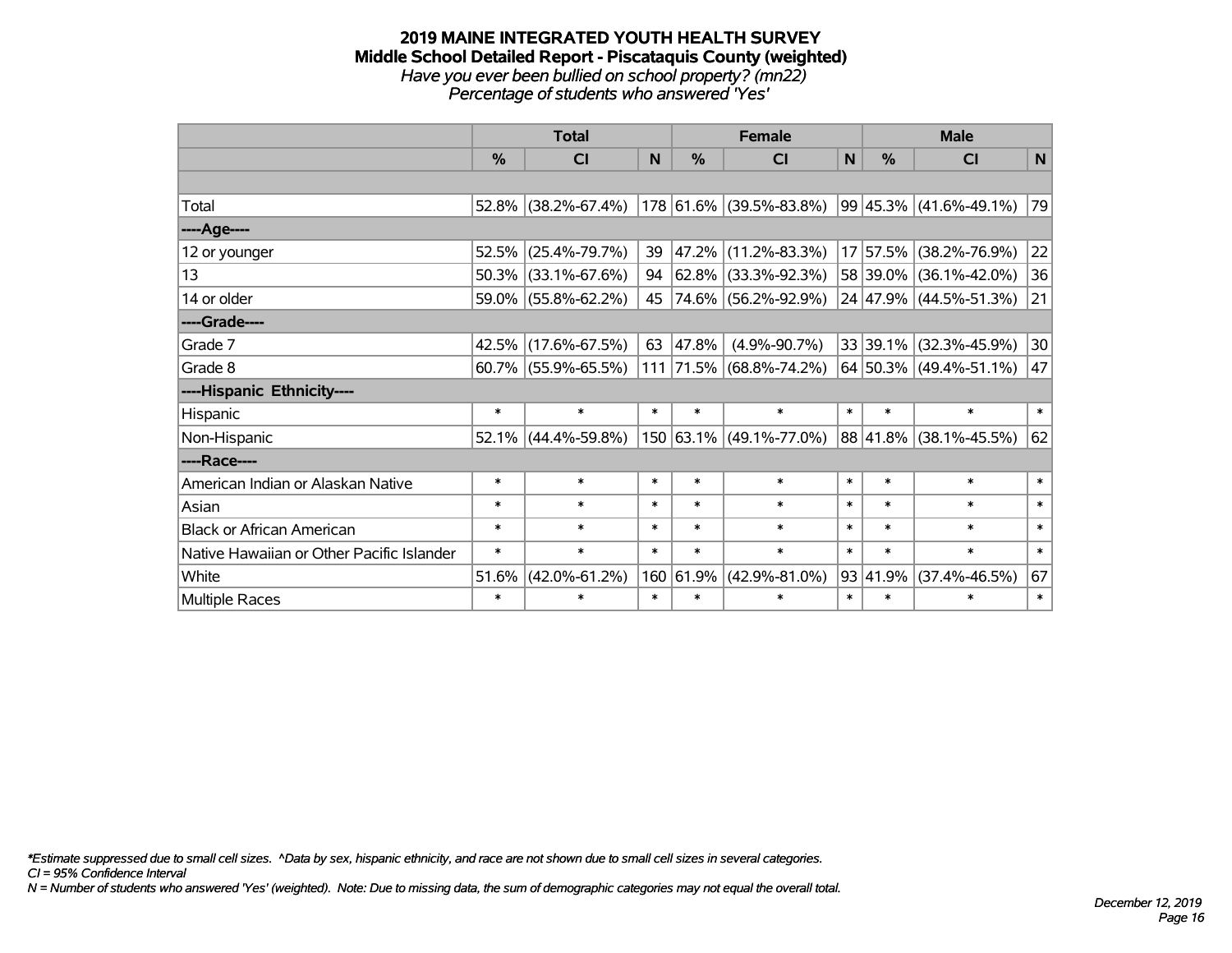*Have you ever felt so sad or hopeless almost every day for two weeks or more in a row that you stopped doing some usual activities? (mn153) Percentage of students who answered 'Yes'*

|                                           | <b>Female</b><br><b>Total</b> |                        |        |               |                           |        | <b>Male</b>   |                        |        |  |        |                    |          |                    |    |  |  |  |  |  |  |  |  |  |  |  |  |  |        |        |        |  |        |        |        |
|-------------------------------------------|-------------------------------|------------------------|--------|---------------|---------------------------|--------|---------------|------------------------|--------|--|--------|--------------------|----------|--------------------|----|--|--|--|--|--|--|--|--|--|--|--|--|--|--------|--------|--------|--|--------|--------|--------|
|                                           | %                             | CI                     | N      | $\frac{9}{6}$ | <b>CI</b>                 | N      | $\frac{0}{0}$ | <b>CI</b>              | N      |  |        |                    |          |                    |    |  |  |  |  |  |  |  |  |  |  |  |  |  |        |        |        |  |        |        |        |
|                                           |                               |                        |        |               |                           |        |               |                        |        |  |        |                    |          |                    |    |  |  |  |  |  |  |  |  |  |  |  |  |  |        |        |        |  |        |        |        |
| Total                                     |                               | $30.0\%$ (29.5%-30.4%) |        |               | $103$ 43.2% (36.1%-50.3%) |        |               | 71 18.0% (17.6%-18.5%) | 33     |  |        |                    |          |                    |    |  |  |  |  |  |  |  |  |  |  |  |  |  |        |        |        |  |        |        |        |
| ----Age----                               |                               |                        |        |               |                           |        |               |                        |        |  |        |                    |          |                    |    |  |  |  |  |  |  |  |  |  |  |  |  |  |        |        |        |  |        |        |        |
| 12 or younger                             | 22.4%                         | $(0.0\% - 46.3\%)$     | 17     |               | 26.4% (17.7%-35.0%)       |        | 11 17.2%      | $(0.0\% - 61.9\%)$     | 6      |  |        |                    |          |                    |    |  |  |  |  |  |  |  |  |  |  |  |  |  |        |        |        |  |        |        |        |
| 13                                        | 31.6%                         | $(28.1\% - 35.0\%)$    | 56     |               | 48.1% (48.0%-48.3%)       |        | 40 17.2%      | $(12.3\% - 22.0\%)$    | 16     |  |        |                    |          |                    |    |  |  |  |  |  |  |  |  |  |  |  |  |  |        |        |        |  |        |        |        |
| 14 or older                               |                               | 32.9% (11.5%-54.4%)    | 31     |               | 51.0% (10.6%-91.4%)       |        | 20 20.0%      | $(3.0\% - 37.0\%)$     | 11     |  |        |                    |          |                    |    |  |  |  |  |  |  |  |  |  |  |  |  |  |        |        |        |  |        |        |        |
| ----Grade----                             |                               |                        |        |               |                           |        |               |                        |        |  |        |                    |          |                    |    |  |  |  |  |  |  |  |  |  |  |  |  |  |        |        |        |  |        |        |        |
| Grade 7                                   |                               | 29.9% (16.0%-43.8%)    | 45     | 41.9%         | $(33.6\% - 50.1\%)$       |        |               |                        |        |  |        |                    | 29 19.9% | $(5.5\% - 34.3\%)$ | 17 |  |  |  |  |  |  |  |  |  |  |  |  |  |        |        |        |  |        |        |        |
| Grade 8                                   |                               | 29.5% (17.0%-41.9%)    | 54     |               | 41.8%   (16.1%-67.4%)     |        | 38 17.4%      | $(8.7\% - 26.1\%)$     | 16     |  |        |                    |          |                    |    |  |  |  |  |  |  |  |  |  |  |  |  |  |        |        |        |  |        |        |        |
| ----Hispanic Ethnicity----                |                               |                        |        |               |                           |        |               |                        |        |  |        |                    |          |                    |    |  |  |  |  |  |  |  |  |  |  |  |  |  |        |        |        |  |        |        |        |
| Hispanic                                  | $\ast$                        | $\ast$                 | $\ast$ | $\ast$        | $\ast$                    | $\ast$ | $\ast$        | $\ast$                 | $\ast$ |  |        |                    |          |                    |    |  |  |  |  |  |  |  |  |  |  |  |  |  |        |        |        |  |        |        |        |
| Non-Hispanic                              |                               | 29.6% (25.5%-33.7%)    | 90     |               | $43.3\%$ (28.0%-58.6%)    |        |               | 63 17.0% (11.5%-22.6%) | 27     |  |        |                    |          |                    |    |  |  |  |  |  |  |  |  |  |  |  |  |  |        |        |        |  |        |        |        |
| ----Race----                              |                               |                        |        |               |                           |        |               |                        |        |  |        |                    |          |                    |    |  |  |  |  |  |  |  |  |  |  |  |  |  |        |        |        |  |        |        |        |
| American Indian or Alaskan Native         | $\ast$                        | $\ast$                 | $\ast$ | $\ast$        | $\ast$                    |        |               |                        |        |  |        |                    |          |                    |    |  |  |  |  |  |  |  |  |  |  |  |  |  |        |        |        |  | $\ast$ | $\ast$ | $\ast$ |
| Asian                                     | $\ast$                        | $\ast$                 | $\ast$ | $\ast$        | $\ast$                    |        |               |                        |        |  |        |                    |          |                    |    |  |  |  |  |  |  |  |  |  |  |  |  |  | $\ast$ | $\ast$ | $\ast$ |  |        |        |        |
| <b>Black or African American</b>          | $\ast$                        | $\ast$                 | $\ast$ | $\ast$        | $\ast$                    |        | $\ast$        | $\ast$                 | $\ast$ |  |        |                    |          |                    |    |  |  |  |  |  |  |  |  |  |  |  |  |  |        |        |        |  |        |        |        |
| Native Hawaiian or Other Pacific Islander | $\ast$                        | $\ast$                 | $\ast$ | $\ast$        | $\ast$                    |        |               |                        |        |  | $\ast$ | $\ast$             | $\ast$   |                    |    |  |  |  |  |  |  |  |  |  |  |  |  |  |        |        |        |  |        |        |        |
| White                                     | 28.8%                         | $(24.4\% - 33.1\%)$    | 94     | 42.7%         | $(32.5\% - 52.8\%)$       |        |               | 68 15.8%               |        |  |        | $(7.8\% - 23.7\%)$ | 27       |                    |    |  |  |  |  |  |  |  |  |  |  |  |  |  |        |        |        |  |        |        |        |
| <b>Multiple Races</b>                     | $\ast$                        | $\ast$                 | $\ast$ | $\ast$        | $\ast$                    | $\ast$ | $\ast$        | $\ast$                 | $\ast$ |  |        |                    |          |                    |    |  |  |  |  |  |  |  |  |  |  |  |  |  |        |        |        |  |        |        |        |

*\*Estimate suppressed due to small cell sizes. ^Data by sex, hispanic ethnicity, and race are not shown due to small cell sizes in several categories.*

*CI = 95% Confidence Interval*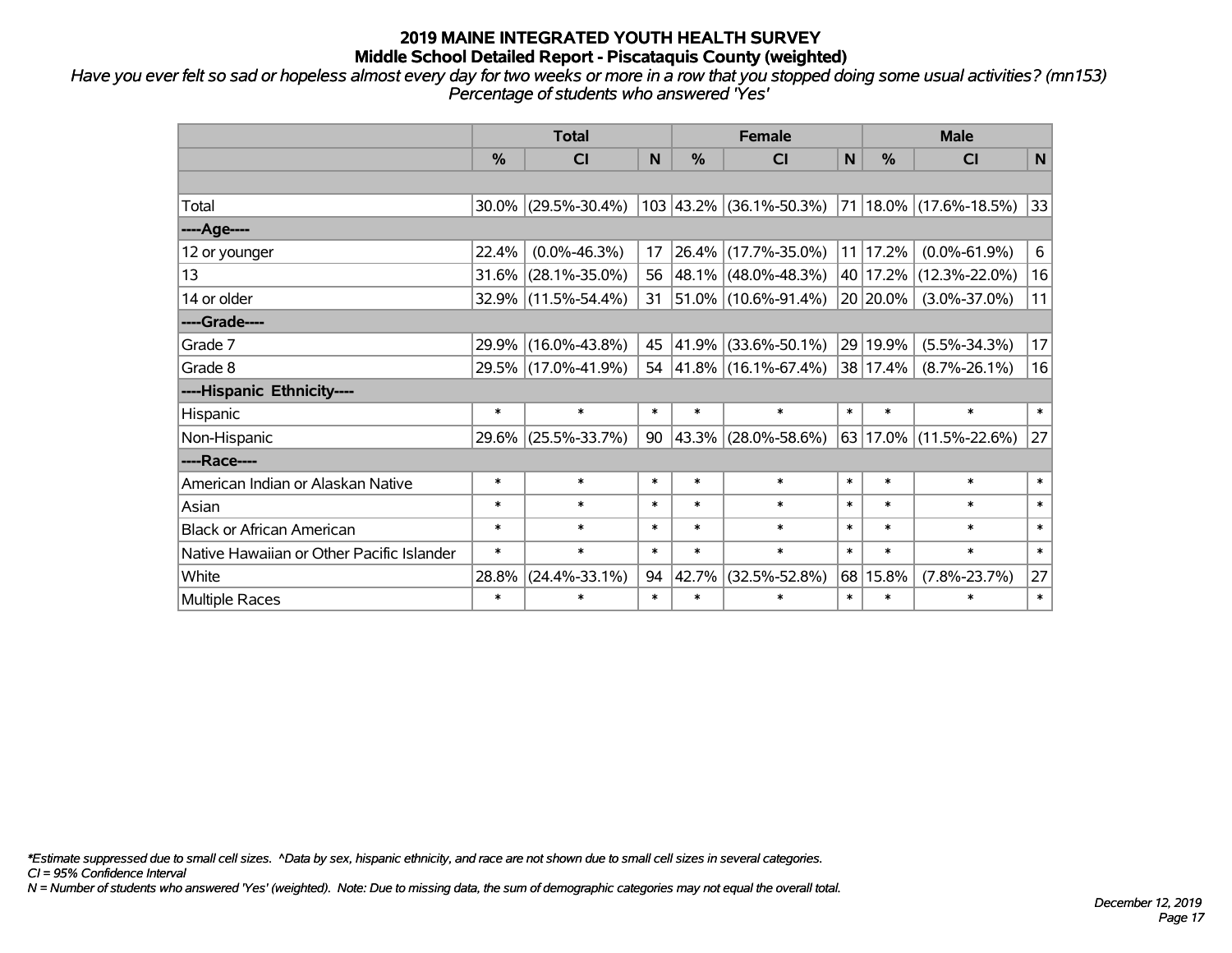*When you have felt sad or hopeless, from whom did you get help? (Select only one response.) (mn154b) Among students who have ever felt sad or hopeless, the percentage of students who answered that they got help from an adult*

|                                           |        | <b>Total</b>        |        |               | <b>Female</b>              |        |               | <b>Male</b>                 |        |        |             |                     |        |        |        |  |  |  |  |  |  |  |  |  |  |  |        |        |        |
|-------------------------------------------|--------|---------------------|--------|---------------|----------------------------|--------|---------------|-----------------------------|--------|--------|-------------|---------------------|--------|--------|--------|--|--|--|--|--|--|--|--|--|--|--|--------|--------|--------|
|                                           | $\%$   | CI                  | N      | $\frac{0}{0}$ | <b>CI</b>                  | N      | $\frac{0}{0}$ | <b>CI</b>                   | N      |        |             |                     |        |        |        |  |  |  |  |  |  |  |  |  |  |  |        |        |        |
|                                           |        |                     |        |               |                            |        |               |                             |        |        |             |                     |        |        |        |  |  |  |  |  |  |  |  |  |  |  |        |        |        |
| Total                                     |        | 28.8% (28.3%-29.4%) |        |               | 55 24.6% (21.6%-27.6%)     |        |               | $ 28 35.1\% $ (34.1%-36.2%) | 27     |        |             |                     |        |        |        |  |  |  |  |  |  |  |  |  |  |  |        |        |        |
| ----Age----                               |        |                     |        |               |                            |        |               |                             |        |        |             |                     |        |        |        |  |  |  |  |  |  |  |  |  |  |  |        |        |        |
| 12 or younger                             | 48.1%  | $(11.3\% - 84.8\%)$ | 21     | $\ast$        | $\ast$                     | $\ast$ | $\ast$        | $\ast$                      | $\ast$ |        |             |                     |        |        |        |  |  |  |  |  |  |  |  |  |  |  |        |        |        |
| 13                                        | 19.5%  | $(1.3\% - 37.7\%)$  | 17     | $\ast$        | $\ast$                     | $\ast$ | $\ast$        | $\ast$                      | $\ast$ |        |             |                     |        |        |        |  |  |  |  |  |  |  |  |  |  |  |        |        |        |
| 14 or older                               | 28.8%  | $(14.5\% - 43.1\%)$ | 17     | $\ast$        | $\ast$                     | $\ast$ | $\ast$        | $\ast$                      | $\ast$ |        |             |                     |        |        |        |  |  |  |  |  |  |  |  |  |  |  |        |        |        |
| ----Grade----                             |        |                     |        |               |                            |        |               |                             |        |        |             |                     |        |        |        |  |  |  |  |  |  |  |  |  |  |  |        |        |        |
| Grade 7                                   | 29.0%  | $(20.6\% - 37.4\%)$ | 21     | $\ast$        | $\ast$                     |        |               |                             | $\ast$ | $\ast$ | $\ast$      |                     |        |        |        |  |  |  |  |  |  |  |  |  |  |  |        |        |        |
| Grade 8                                   |        | 29.7% (22.7%-36.7%) |        |               | $34 32.6\% $ (17.6%-47.6%) |        |               | $ 24 24.8\% $ (12.6%-36.9%) | 10     |        |             |                     |        |        |        |  |  |  |  |  |  |  |  |  |  |  |        |        |        |
| ----Hispanic Ethnicity----                |        |                     |        |               |                            |        |               |                             |        |        |             |                     |        |        |        |  |  |  |  |  |  |  |  |  |  |  |        |        |        |
| Hispanic                                  | $\ast$ | $\ast$              | $\ast$ | $\ast$        | $\ast$                     | $\ast$ | $\ast$        | $\ast$                      | $\ast$ |        |             |                     |        |        |        |  |  |  |  |  |  |  |  |  |  |  |        |        |        |
| Non-Hispanic                              | 31.3%  | $(28.1\% - 34.4\%)$ |        |               | 55 26.4% (21.7%-31.1%)     |        |               | 28 38.7% (31.0%-46.4%)      | 27     |        |             |                     |        |        |        |  |  |  |  |  |  |  |  |  |  |  |        |        |        |
| ----Race----                              |        |                     |        |               |                            |        |               |                             |        |        |             |                     |        |        |        |  |  |  |  |  |  |  |  |  |  |  |        |        |        |
| American Indian or Alaskan Native         | $\ast$ | $\ast$              | $\ast$ | $\ast$        | $\ast$                     | $\ast$ | $\ast$        | $\ast$                      | $\ast$ |        |             |                     |        |        |        |  |  |  |  |  |  |  |  |  |  |  |        |        |        |
| Asian                                     | $\ast$ | $\ast$              | $\ast$ | $\ast$        | $\ast$                     |        |               |                             |        |        |             |                     |        |        |        |  |  |  |  |  |  |  |  |  |  |  | $\ast$ | $\ast$ | $\ast$ |
| <b>Black or African American</b>          | $\ast$ | $\ast$              | $\ast$ | $\ast$        | $\ast$                     |        |               |                             |        |        |             |                     | $\ast$ | $\ast$ | $\ast$ |  |  |  |  |  |  |  |  |  |  |  |        |        |        |
| Native Hawaiian or Other Pacific Islander | $\ast$ | $\ast$              | $\ast$ | $\ast$        | $\ast$                     |        |               |                             |        |        |             |                     |        |        |        |  |  |  |  |  |  |  |  |  |  |  | $\ast$ | $\ast$ | $\ast$ |
| White                                     | 30.1%  | $(28.9\% - 31.3\%)$ |        | 54 24.6%      | $(22.2\% - 26.9\%)$        |        |               |                             |        |        | 27<br>38.9% | $(31.3\% - 46.5\%)$ | 27     |        |        |  |  |  |  |  |  |  |  |  |  |  |        |        |        |
| Multiple Races                            | $\ast$ | $\ast$              | $\ast$ | $\ast$        | $\ast$                     | $\ast$ | $\ast$        | $\ast$                      | $\ast$ |        |             |                     |        |        |        |  |  |  |  |  |  |  |  |  |  |  |        |        |        |

*\*Estimate suppressed due to small cell sizes. ^Data by sex, hispanic ethnicity, and race are not shown due to small cell sizes in several categories.*

*CI = 95% Confidence Interval*

*N = Among students who have ever felt sad or hopeless, the number of students who answered that they got help from an adult (weighted). Note: Due to missing data, the sum of demographic categories may not equal the overall total.*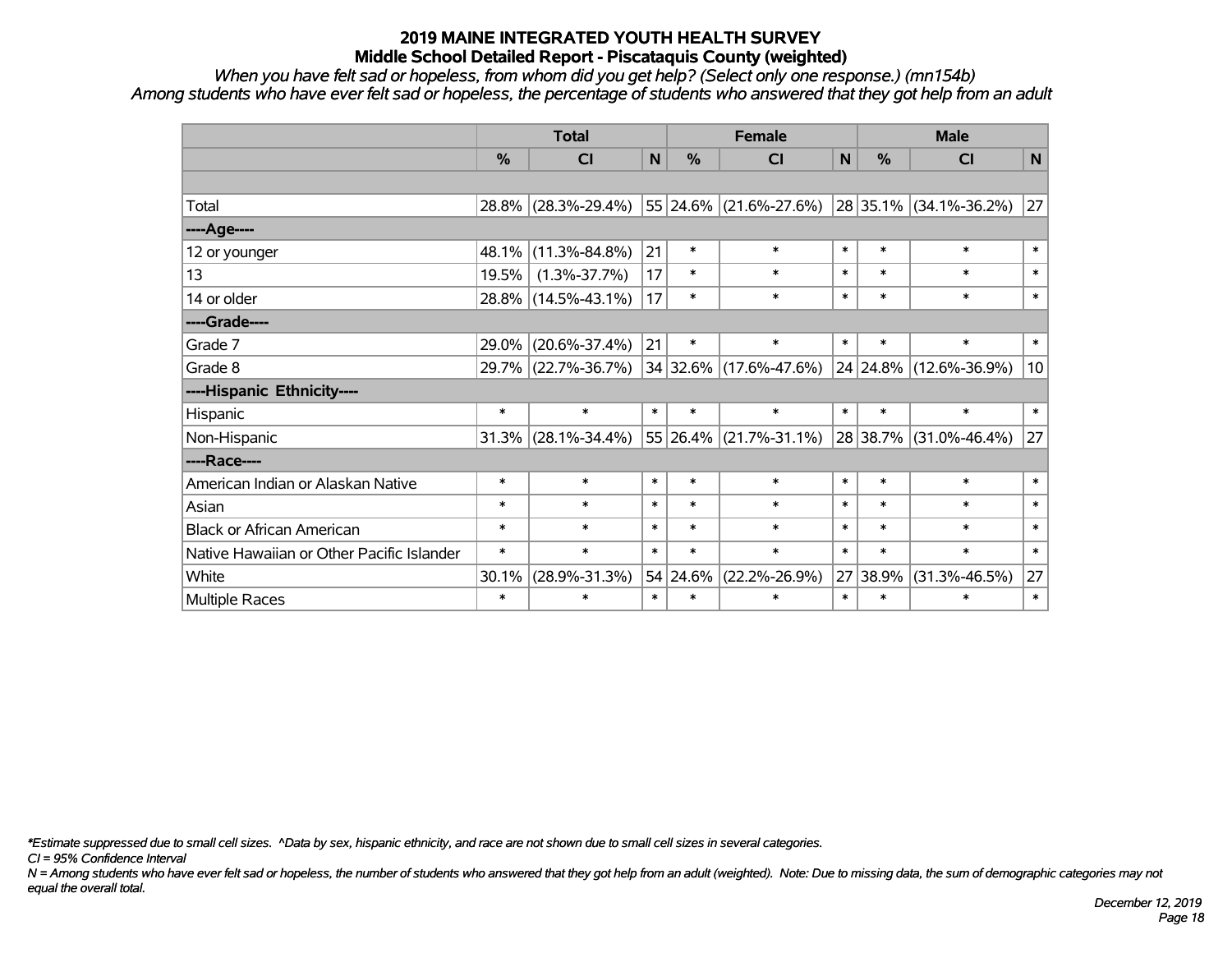*When you have felt sad or hopeless, from whom did you get help? (Select only one response.) (mn154b\_2)*

*Among students who have ever felt sad or hopeless, the percentage of students who answered that they got help from a teacher or other school staff*

|                                           |               | <b>Total</b>       |        |        | <b>Female</b> |        |        | <b>Male</b> |        |
|-------------------------------------------|---------------|--------------------|--------|--------|---------------|--------|--------|-------------|--------|
|                                           | $\frac{0}{2}$ | <b>CI</b>          | N      | %      | CI N          |        | %      | CI N        |        |
|                                           |               |                    |        |        |               |        |        |             |        |
| Total                                     | 4.3%          | $(0.0\% - 9.9\%)$  | 8      | $\ast$ | $\ast$        | $\ast$ | $\ast$ | $\ast$      | $\ast$ |
| ----Age----                               |               |                    |        |        |               |        |        |             |        |
| 12 or younger                             | $\ast$        | $\ast$             | $\ast$ | $\ast$ | $\ast$        | $\ast$ | $\ast$ | $\ast$      | $\ast$ |
| 13                                        | $\ast$        | $\ast$             | $\ast$ | $\ast$ | $\ast$        | $\ast$ | $\ast$ | $\ast$      | $\ast$ |
| 14 or older                               | *             | $\ast$             | $\ast$ | $\ast$ | $\ast$        | $\ast$ | $\ast$ | $\ast$      | $\ast$ |
| ----Grade----                             |               |                    |        |        |               |        |        |             |        |
| Grade 7                                   | $\ast$        | $\ast$             | $\ast$ | $\ast$ | $\ast$        | $\ast$ | $\ast$ | $\ast$      | $\ast$ |
| Grade 8                                   | $\ast$        | $\ast$             | $\ast$ | $\ast$ | $\ast$        | $\ast$ | $\ast$ | $\ast$      | $\ast$ |
| ----Hispanic Ethnicity----                |               |                    |        |        |               |        |        |             |        |
| Hispanic                                  | $\ast$        | $\ast$             | $\ast$ | $\ast$ | $\ast$        | $\ast$ | $\ast$ | $\ast$      | $\ast$ |
| Non-Hispanic                              | 4.7%          | $(0.0\% - 10.2\%)$ | 8      | $\ast$ | $\ast$        | $\ast$ | $\ast$ | $\ast$      | *      |
| ----Race----                              |               |                    |        |        |               |        |        |             |        |
| American Indian or Alaskan Native         | *             | $\ast$             | *      | $\ast$ | $\ast$        | $\ast$ | $\ast$ | $\ast$      | $\ast$ |
| Asian                                     | $\ast$        | $\ast$             | $\ast$ | $\ast$ | $\ast$        | $\ast$ | $\ast$ | $\ast$      | $\ast$ |
| <b>Black or African American</b>          | *             | $\ast$             | $\ast$ | $\ast$ | $\ast$        | $\ast$ | $\ast$ | $\ast$      | $\ast$ |
| Native Hawaiian or Other Pacific Islander | $\ast$        | $\ast$             | $\ast$ | $\ast$ | $\ast$        | $\ast$ | $\ast$ | $\ast$      | $\ast$ |
| White                                     | 4.6%          | $(0.0\% - 10.0\%)$ | 8      | *      | $\ast$        | $\ast$ | $\ast$ | $\ast$      | *      |
| <b>Multiple Races</b>                     | $\ast$        | $\ast$             | $\ast$ | $\ast$ | $\ast$        | $\ast$ | $\ast$ | $\ast$      | $\ast$ |

*\*Estimate suppressed due to small cell sizes. ^Data by sex, hispanic ethnicity, and race are not shown due to small cell sizes in several categories.*

*CI = 95% Confidence Interval*

*N = Among students who have ever felt sad or hopeless, the number of students who answered that they got help from a teacher or other school staff (weighted). Note: Due to missing data, the sum of demographic categories may not equal the overall total.*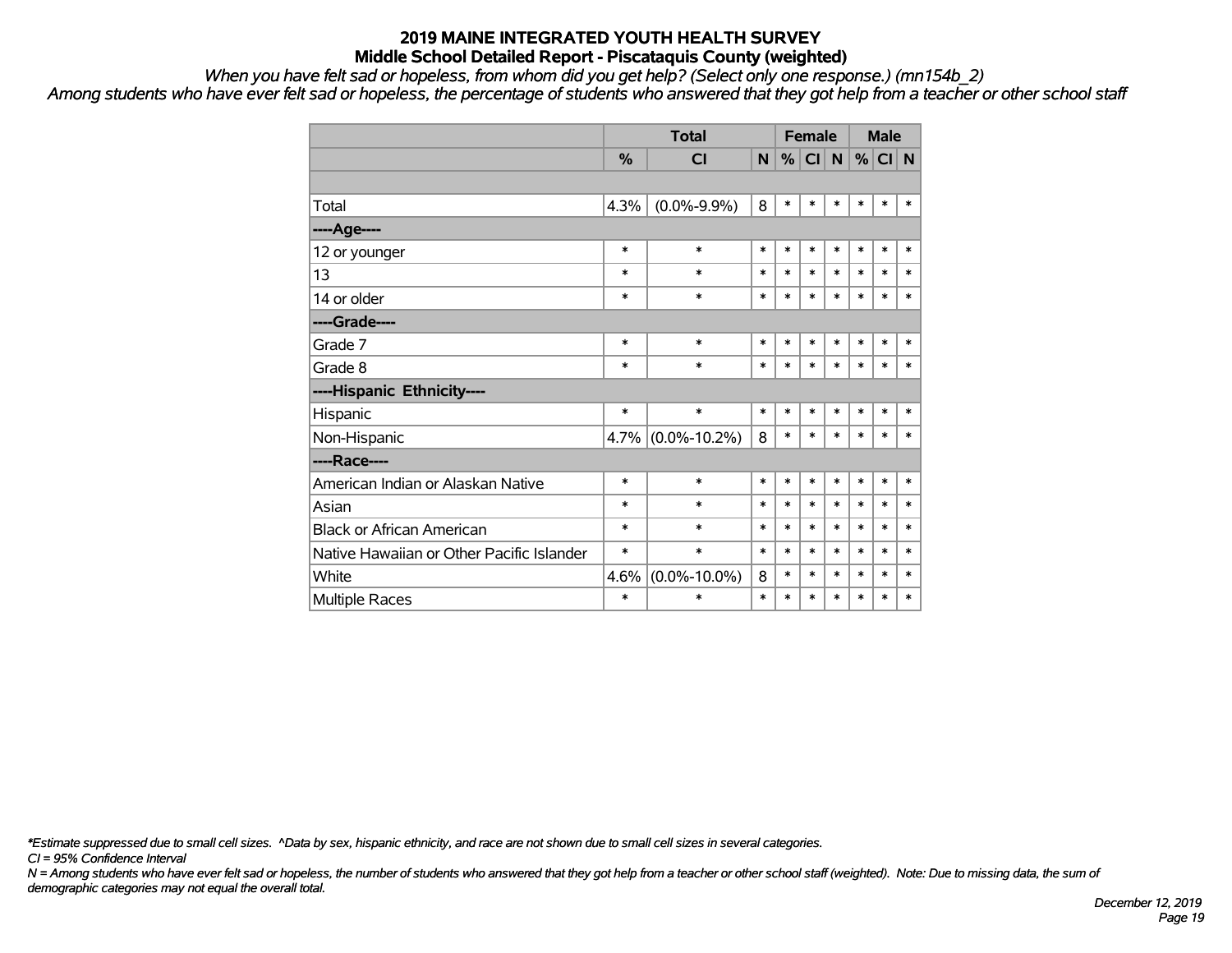#### **2019 MAINE INTEGRATED YOUTH HEALTH SURVEY Middle School Detailed Report - Piscataquis County (weighted)** *Have you ever seriously thought about killing yourself? (mn25) Percentage of students who answered 'Yes'*

|                                           |        | <b>Total</b>        | <b>Female</b> |          |                             |                | <b>Male</b>   |                        |             |  |        |        |        |
|-------------------------------------------|--------|---------------------|---------------|----------|-----------------------------|----------------|---------------|------------------------|-------------|--|--------|--------|--------|
|                                           | %      | <b>CI</b>           | $\mathsf{N}$  | %        | <b>CI</b>                   | N              | $\frac{0}{0}$ | <b>CI</b>              | $\mathbf N$ |  |        |        |        |
|                                           |        |                     |               |          |                             |                |               |                        |             |  |        |        |        |
| Total                                     |        | 24.5% (21.4%-27.6%) |               |          | $ 83 32.3\% $ (28.7%-35.8%) |                |               | 52 17.7% (12.2%-23.2%) | 31          |  |        |        |        |
| ----Age----                               |        |                     |               |          |                             |                |               |                        |             |  |        |        |        |
| 12 or younger                             | 22.5%  | $(13.6\% - 31.4\%)$ |               | 17 19.4% | $(0.0\% - 40.8\%)$          | $\overline{7}$ | 25.3%         | $(22.7\% - 28.0\%)$    | 10          |  |        |        |        |
| 13                                        | 25.1%  | $(7.8\% - 42.4\%)$  |               | 46 36.0% | $(22.4\% - 49.5\%)$         |                | 32 15.0%      | $(0.0\% - 30.2\%)$     | 14          |  |        |        |        |
| 14 or older                               | 24.9%  | $(7.2\% - 42.5\%)$  |               | 21 35.9% | $(2.1\% - 69.7\%)$          |                | 13 16.5%      | $(4.9\% - 28.0\%)$     | 8           |  |        |        |        |
| ----Grade----                             |        |                     |               |          |                             |                |               |                        |             |  |        |        |        |
| Grade 7                                   | 20.8%  | $(18.1\% - 23.6\%)$ |               | 30 26.9% | $(18.8\% - 35.0\%)$         |                |               | 18 16.1% (16.1%-16.2%) | 12          |  |        |        |        |
| Grade 8                                   |        | 28.2% (18.5%-37.9%) |               |          | 53 36.9% (36.9%-36.9%)      |                | 34 19.8%      | $(6.8\% - 32.7\%)$     | 19          |  |        |        |        |
| ----Hispanic Ethnicity----                |        |                     |               |          |                             |                |               |                        |             |  |        |        |        |
| Hispanic                                  | $\ast$ | $\ast$              | $\ast$        | $\ast$   | $\ast$                      | $\ast$         | $\ast$        | $\ast$                 | $\ast$      |  |        |        |        |
| Non-Hispanic                              | 24.1%  | $(22.2\% - 25.9\%)$ |               |          | 70 32.6% (22.7%-42.4%)      |                |               | 46 16.0% (14.7%-17.2%) | 24          |  |        |        |        |
| ----Race----                              |        |                     |               |          |                             |                |               |                        |             |  |        |        |        |
| American Indian or Alaskan Native         | $\ast$ | $\ast$              | $\ast$        | $\ast$   | $\ast$                      | $\ast$         | $\ast$        | $\ast$                 | $\ast$      |  |        |        |        |
| Asian                                     | $\ast$ | $\ast$              | $\ast$        | $\ast$   | $\ast$                      | $\ast$         | $\ast$        | $\ast$                 | $\ast$      |  |        |        |        |
| <b>Black or African American</b>          | $\ast$ | $\ast$              | $\ast$        | $\ast$   | $\ast$                      | $\ast$         | $\ast$        | $\ast$                 | $\ast$      |  |        |        |        |
| Native Hawaiian or Other Pacific Islander | $\ast$ | $\ast$              | $\ast$        | $\ast$   | $\ast$                      |                |               |                        |             |  | $\ast$ | $\ast$ | $\ast$ |
| White                                     | 22.8%  | $(22.3\% - 23.2\%)$ |               | 71 31.7% | $(25.9\% - 37.4\%)$         | 48             | 14.3%         | $(14.0\% - 14.6\%)$    | 23          |  |        |        |        |
| Multiple Races                            | $\ast$ | $\ast$              | $\ast$        | $\ast$   | $\ast$                      | $\ast$         | $\ast$        | $\ast$                 | $\ast$      |  |        |        |        |

*\*Estimate suppressed due to small cell sizes. ^Data by sex, hispanic ethnicity, and race are not shown due to small cell sizes in several categories.*

*CI = 95% Confidence Interval*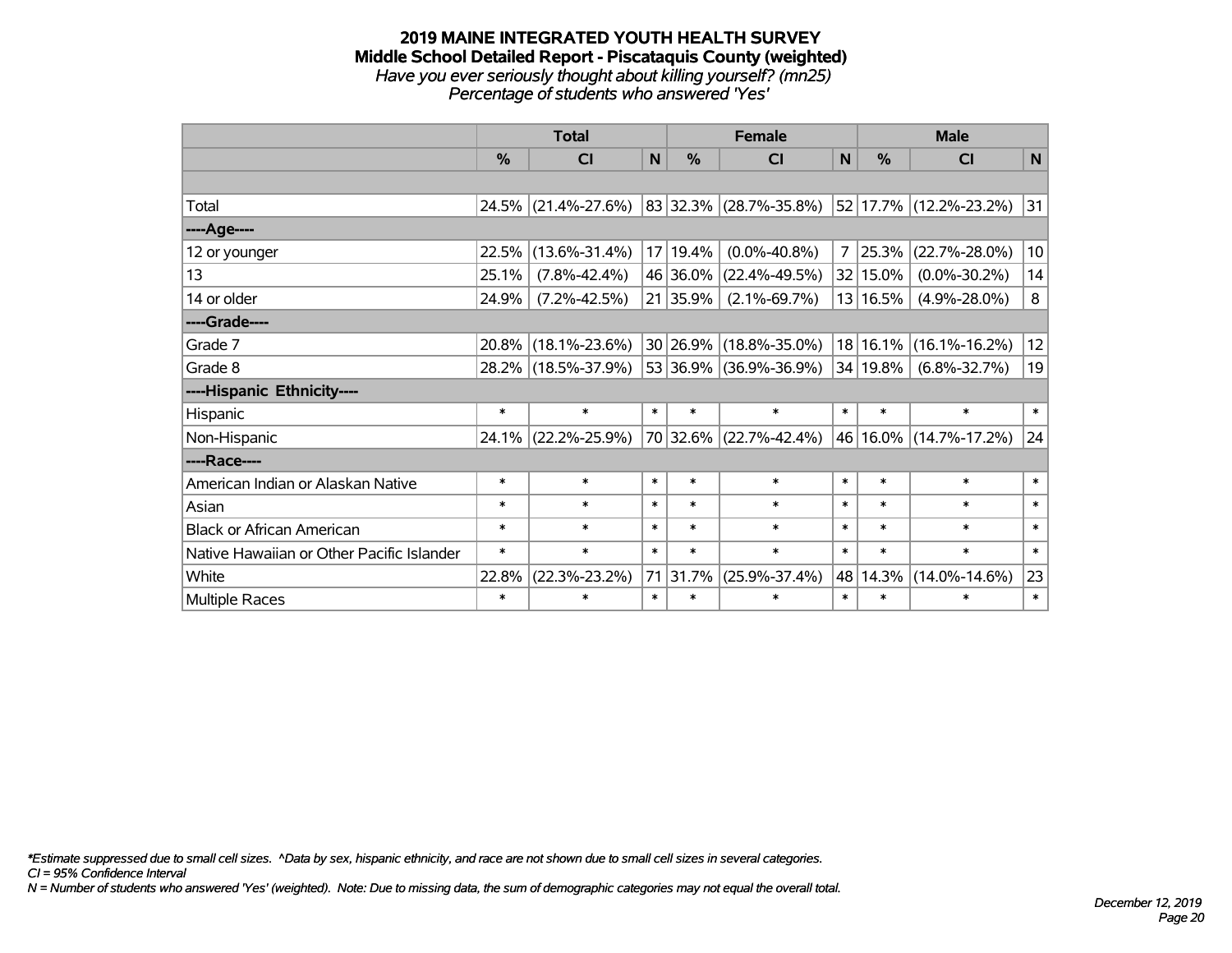*Have you ever done something to purposely hurt yourself without wanting to die, such as cutting or burning yourself on purpose? (mn28) Percentage of students who answered 'Yes'*

|                                           | <b>Total</b> |                        |        |               | <b>Female</b>            | <b>Male</b> |               |                           |              |  |
|-------------------------------------------|--------------|------------------------|--------|---------------|--------------------------|-------------|---------------|---------------------------|--------------|--|
|                                           | %            | CI                     | N      | $\frac{0}{0}$ | CI                       | $\mathbf N$ | $\frac{0}{0}$ | <b>CI</b>                 | $\mathsf{N}$ |  |
|                                           |              |                        |        |               |                          |             |               |                           |              |  |
| Total                                     |              | $31.1\%$ (28.3%-33.9%) |        |               | 109 39.0% (31.6%-46.3%)  |             |               | 66 23.8% (20.5%-27.1%)    | 43           |  |
| ----Age----                               |              |                        |        |               |                          |             |               |                           |              |  |
| 12 or younger                             | 29.8%        | $(15.5\% - 44.1\%)$    | 22     |               | 26.4% (17.7%-35.0%)      |             |               | $11$  34.4% (13.1%-55.6%) | 11           |  |
| 13                                        | 31.0%        | $(28.9\% - 33.0\%)$    | 55     |               | 47.1% (44.5%-49.8%)      |             |               | 39 16.9% (12.1%-21.7%)    | 16           |  |
| 14 or older                               | 32.3%        | $(7.4\% - 57.2\%)$     | 31     | $ 35.7\% $    | $(8.0\% - 63.4\%)$       |             | 15 29.6%      | $(4.4\% - 54.8\%)$        | 16           |  |
| ----Grade----                             |              |                        |        |               |                          |             |               |                           |              |  |
| Grade 7                                   | 29.9%        | $(16.0\% - 43.8\%)$    | 45     | $ 41.9\% $    | $(33.6\% - 50.1\%)$      |             | 29 19.9%      | $(5.5\% - 34.3\%)$        | 17           |  |
| Grade 8                                   |              | 33.6% (21.5%-45.6%)    | 63     |               | $ 38.4\% $ (24.3%-52.6%) |             |               | 37 28.7% (14.4%-43.0%)    | 27           |  |
| ----Hispanic Ethnicity----                |              |                        |        |               |                          |             |               |                           |              |  |
| Hispanic                                  | $\ast$       | $\ast$                 | $\ast$ | $\ast$        | $\ast$                   | $\ast$      | $\ast$        | $\ast$                    | $\ast$       |  |
| Non-Hispanic                              |              | $31.4\%$ (29.3%-33.5%) | 97     |               | 39.7% (35.3%-44.0%)      |             |               | 59 23.6% (15.9%-31.3%)    | 38           |  |
| ----Race----                              |              |                        |        |               |                          |             |               |                           |              |  |
| American Indian or Alaskan Native         | $\ast$       | $\ast$                 | $\ast$ | $\ast$        | $\ast$                   | $\ast$      | $\ast$        | $\ast$                    | $\ast$       |  |
| Asian                                     | $\ast$       | $\ast$                 | $\ast$ | $\ast$        | $\ast$                   | $\ast$      | $\ast$        | $\ast$                    | $\ast$       |  |
| <b>Black or African American</b>          | $\ast$       | $\ast$                 | $\ast$ | $\ast$        | $\ast$                   | $\ast$      | $\ast$        | $\ast$                    | $\ast$       |  |
| Native Hawaiian or Other Pacific Islander | $\ast$       | $\ast$                 | $\ast$ | $\ast$        | $\ast$                   | $\ast$      | $\ast$        | $\ast$                    | $\ast$       |  |
| White                                     | 30.2%        | $(23.4\% - 37.1\%)$    |        | 100 38.8%     | $(29.8\% - 47.9\%)$      | 63          | 21.9%         | $(10.9\% - 33.0\%)$       | 37           |  |
| Multiple Races                            | $\ast$       | $\ast$                 | $\ast$ | $\ast$        | $\ast$                   | $\ast$      | $\ast$        | $\ast$                    | $\ast$       |  |

*\*Estimate suppressed due to small cell sizes. ^Data by sex, hispanic ethnicity, and race are not shown due to small cell sizes in several categories.*

*CI = 95% Confidence Interval*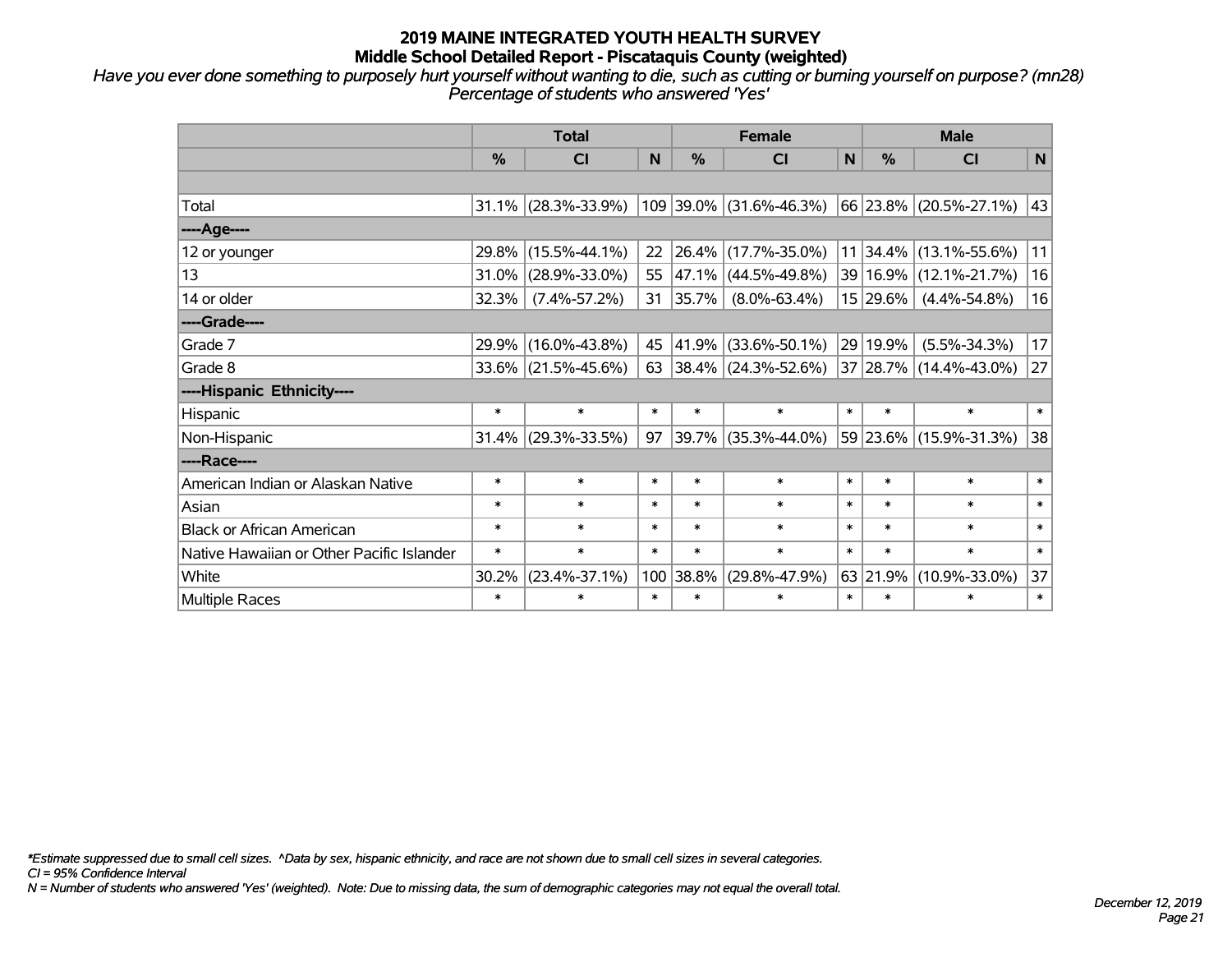#### **2019 MAINE INTEGRATED YOUTH HEALTH SURVEY Middle School Detailed Report - Piscataquis County (weighted)** *During the past 30 days, on how many days did you smoke cigarettes? (mn29) Percentage of students who answered at least 1 day*

|                                           | <b>Total</b> |        |        |        | <b>Female</b>   |        | <b>Male</b> |        |        |
|-------------------------------------------|--------------|--------|--------|--------|-----------------|--------|-------------|--------|--------|
|                                           |              | % CI   | N      | %      | Cl <sub>1</sub> | N      | $\%$        | CI N   |        |
|                                           |              |        |        |        |                 |        |             |        |        |
| Total                                     | $\ast$       | *      | $\ast$ | $\ast$ | $\ast$          | $\ast$ | $\ast$      | $\ast$ | $\ast$ |
| ----Age----                               |              |        |        |        |                 |        |             |        |        |
| 12 or younger                             | $\ast$       | $\ast$ | $\ast$ | $\ast$ | $\ast$          | $\ast$ | $\ast$      | $\ast$ | $\ast$ |
| 13                                        | $\ast$       | $\ast$ | $\ast$ | $\ast$ | $\ast$          | $\ast$ | $\ast$      | $\ast$ | $\ast$ |
| 14 or older                               | $\ast$       | *      | $\ast$ | $\ast$ | $\ast$          | $\ast$ | $\ast$      | $\ast$ | $\ast$ |
| ----Grade----                             |              |        |        |        |                 |        |             |        |        |
| Grade 7                                   | $\ast$       | $\ast$ | $\ast$ | $\ast$ | $\ast$          | $\ast$ | $\ast$      | $\ast$ | $\ast$ |
| Grade 8                                   | $\ast$       | $\ast$ | $\ast$ | $\ast$ | $\ast$          | $\ast$ | $\ast$      | $\ast$ | $\ast$ |
| ----Hispanic Ethnicity----                |              |        |        |        |                 |        |             |        |        |
| Hispanic                                  | $\ast$       | $\ast$ | $\ast$ | $\ast$ | $\ast$          | $\ast$ | $\ast$      | $\ast$ | $\ast$ |
| Non-Hispanic                              | $\ast$       | $\ast$ | $\ast$ | $\ast$ | $\ast$          | $\ast$ | $\ast$      | $\ast$ | $\ast$ |
| ----Race----                              |              |        |        |        |                 |        |             |        |        |
| American Indian or Alaskan Native         | $\ast$       | $\ast$ | $\ast$ | $\ast$ | $\ast$          | $\ast$ | $\ast$      | $\ast$ | $\ast$ |
| Asian                                     | $\ast$       | $\ast$ | $\ast$ | $\ast$ | $\ast$          | $\ast$ | $\ast$      | $\ast$ | $\ast$ |
| <b>Black or African American</b>          | $\ast$       | $\ast$ | $\ast$ | $\ast$ | $\ast$          | $\ast$ | $\ast$      | $\ast$ | $\ast$ |
| Native Hawaiian or Other Pacific Islander | $\ast$       | $\ast$ | $\ast$ | $\ast$ | *               | $\ast$ | *           | *      | $\ast$ |
| White                                     | $\ast$       | $\ast$ | $\ast$ | $\ast$ | *               | $\ast$ | $\ast$      | *      | $\ast$ |
| Multiple Races                            | $\ast$       | $\ast$ | $\ast$ | $\ast$ | *               | $\ast$ | *           | *      | *      |

*\*Estimate suppressed due to small cell sizes. ^Data by sex, hispanic ethnicity, and race are not shown due to small cell sizes in several categories.*

*CI = 95% Confidence Interval*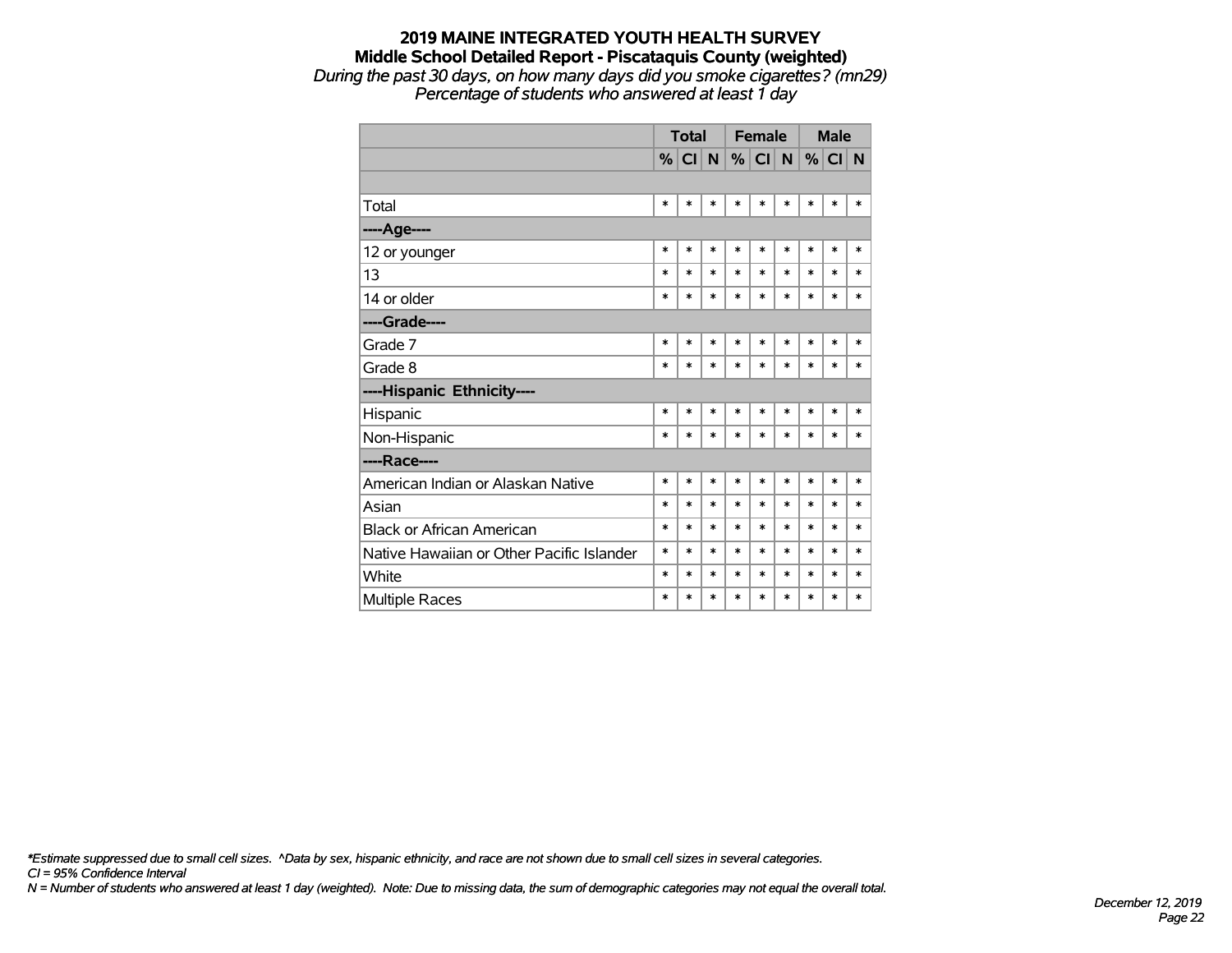*How old were you when you smoked a whole cigarette for the first time? (mn32)*

*Among students who have smoked a whole cigarette, the percentage of students who answered before age 11*

|                                           | <b>Total</b> |        |        |        | <b>Female</b> |        | <b>Male</b> |        |        |
|-------------------------------------------|--------------|--------|--------|--------|---------------|--------|-------------|--------|--------|
|                                           | %            | CI N   |        | %      | CI            | N      |             | % CI N |        |
|                                           |              |        |        |        |               |        |             |        |        |
| Total                                     | $\ast$       | $\ast$ | $\ast$ | $\ast$ | $\ast$        | $\ast$ | $\ast$      | $\ast$ | $\ast$ |
| ----Age----                               |              |        |        |        |               |        |             |        |        |
| 12 or younger                             | $\ast$       | $\ast$ | $\ast$ | $\ast$ | *             | $\ast$ | $\ast$      | $\ast$ | $\ast$ |
| 13                                        | $\ast$       | $\ast$ | $\ast$ | $\ast$ | *             | $\ast$ | *           | $\ast$ | $\ast$ |
| 14 or older                               | $\ast$       | $\ast$ | $\ast$ | $\ast$ | $\ast$        | $\ast$ | $\ast$      | $\ast$ | $\ast$ |
| ----Grade----                             |              |        |        |        |               |        |             |        |        |
| Grade 7                                   | $\ast$       | $\ast$ | $\ast$ | $\ast$ | $\ast$        | $\ast$ | $\ast$      | $\ast$ | *      |
| Grade 8                                   | $\ast$       | $\ast$ | $\ast$ | $\ast$ | *             | $\ast$ | $\ast$      | $\ast$ | *      |
| ----Hispanic Ethnicity----                |              |        |        |        |               |        |             |        |        |
| Hispanic                                  | $\ast$       | $\ast$ | $\ast$ | $\ast$ | $\ast$        | $\ast$ | $\ast$      | $\ast$ | $\ast$ |
| Non-Hispanic                              | $\ast$       | $\ast$ | $\ast$ | $\ast$ | $\ast$        | $\ast$ | $\ast$      | *      | *      |
| ----Race----                              |              |        |        |        |               |        |             |        |        |
| American Indian or Alaskan Native         | $\ast$       | $\ast$ | $\ast$ | $\ast$ | *             | $\ast$ | *           | $\ast$ | $\ast$ |
| Asian                                     | $\ast$       | $\ast$ | $\ast$ | $\ast$ | *             | $\ast$ | $\ast$      | $\ast$ | $\ast$ |
| <b>Black or African American</b>          | $\ast$       | $\ast$ | $\ast$ | $\ast$ | $\ast$        | $\ast$ | $\ast$      | $\ast$ | $\ast$ |
| Native Hawaiian or Other Pacific Islander | $\ast$       | $\ast$ | $\ast$ | $\ast$ | *             | $\ast$ | $\ast$      | $\ast$ | $\ast$ |
| White                                     | $\ast$       | $\ast$ | *      | $\ast$ | $\ast$        | $\ast$ | *           | *      | *      |
| <b>Multiple Races</b>                     | $\ast$       | $\ast$ | $\ast$ | $\ast$ | $\ast$        | $\ast$ | $\ast$      | $\ast$ | $\ast$ |

*\*Estimate suppressed due to small cell sizes. ^Data by sex, hispanic ethnicity, and race are not shown due to small cell sizes in several categories.*

*CI = 95% Confidence Interval*

*N = Among students who have smoked a whole cigarette, the number of students who answered before age 11 (weighted). Note: Due to missing data, the sum of demographic categories may not equal the overall total.*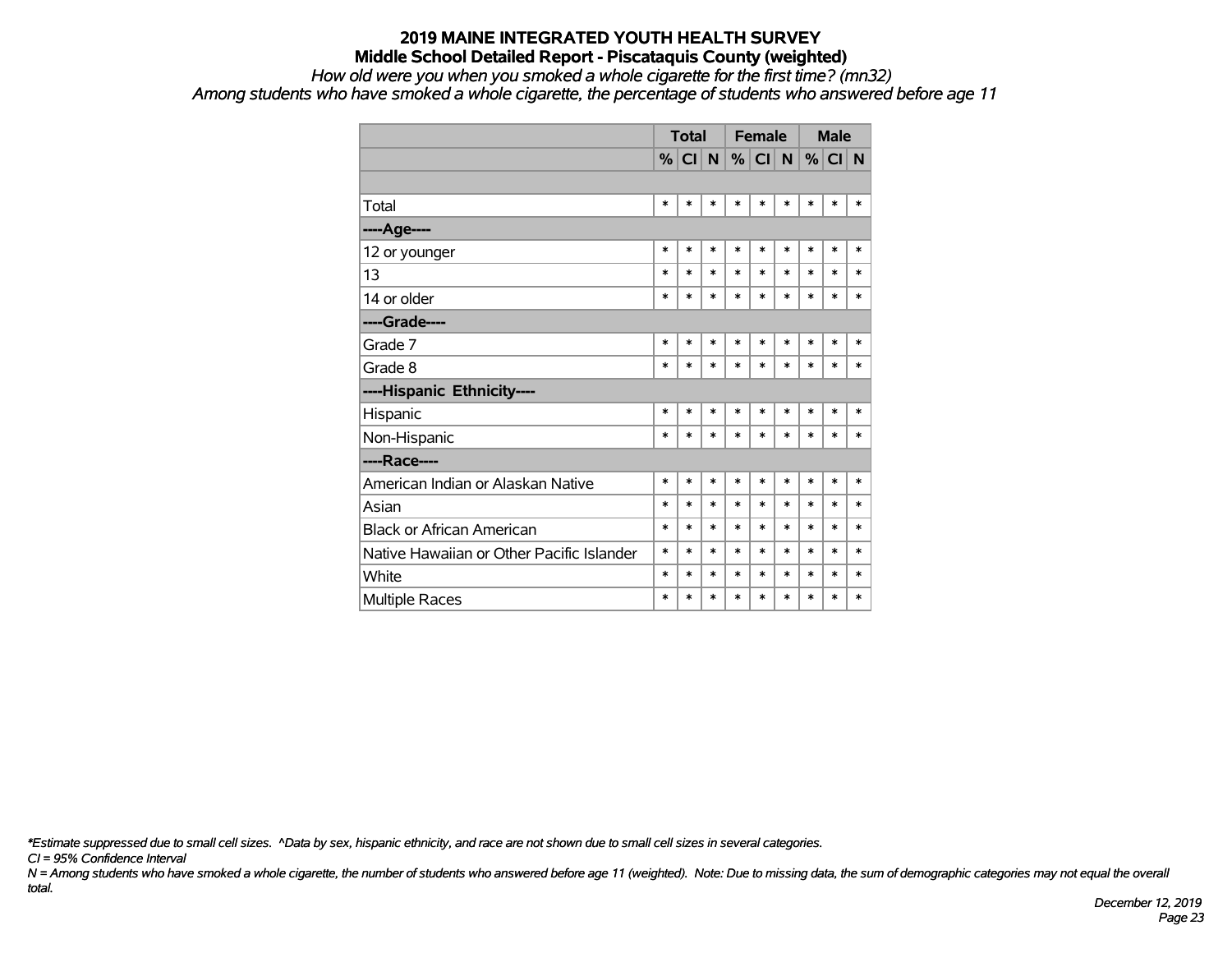#### **2019 MAINE INTEGRATED YOUTH HEALTH SURVEY Middle School Detailed Report - Piscataquis County (weighted)** *How old were you when you smoked a whole cigarette for the first time? (mn32\_2) Percentage of students who answered before age 11*

|                                           | <b>Total</b>  |        |        |          | <b>Female</b>   |        | <b>Male</b> |        |        |
|-------------------------------------------|---------------|--------|--------|----------|-----------------|--------|-------------|--------|--------|
|                                           | $\frac{9}{6}$ | CI     | N      | $% \mid$ | Cl <sub>1</sub> | N      | %           | CI N   |        |
|                                           |               |        |        |          |                 |        |             |        |        |
| Total                                     | $\ast$        | *      | *      | $\ast$   | *               | $\ast$ | $\ast$      | $\ast$ | $\ast$ |
| ----Age----                               |               |        |        |          |                 |        |             |        |        |
| 12 or younger                             | $\ast$        | $\ast$ | $\ast$ | $\ast$   | $\ast$          | $\ast$ | $\ast$      | $\ast$ | $\ast$ |
| 13                                        | $\ast$        | *      | $\ast$ | $\ast$   | $\ast$          | $\ast$ | $\ast$      | $\ast$ | $\ast$ |
| 14 or older                               | $\ast$        | *      | $\ast$ | $\ast$   | $\ast$          | $\ast$ | $\ast$      | $\ast$ | $\ast$ |
| ----Grade----                             |               |        |        |          |                 |        |             |        |        |
| Grade 7                                   | $\ast$        | $\ast$ | $\ast$ | $\ast$   | $\ast$          | $\ast$ | $\ast$      | $\ast$ | $\ast$ |
| Grade 8                                   | $\ast$        | *      | $\ast$ | $\ast$   | $\ast$          | $\ast$ | $\ast$      | $\ast$ | $\ast$ |
| ----Hispanic Ethnicity----                |               |        |        |          |                 |        |             |        |        |
| Hispanic                                  | $\ast$        | *      | $\ast$ | $\ast$   | $\ast$          | $\ast$ | $\ast$      | $\ast$ | *      |
| Non-Hispanic                              | $\ast$        | *      | $\ast$ | $\ast$   | $\ast$          | $\ast$ | $\ast$      | $\ast$ | $\ast$ |
| ----Race----                              |               |        |        |          |                 |        |             |        |        |
| American Indian or Alaskan Native         | $\ast$        | $\ast$ | $\ast$ | $\ast$   | $\ast$          | $\ast$ | $\ast$      | $\ast$ | $\ast$ |
| Asian                                     | $\ast$        | *      | $\ast$ | $\ast$   | $\ast$          | $\ast$ | $\ast$      | $\ast$ | $\ast$ |
| <b>Black or African American</b>          | $\ast$        | $\ast$ | $\ast$ | $\ast$   | $\ast$          | $\ast$ | $\ast$      | $\ast$ | $\ast$ |
| Native Hawaiian or Other Pacific Islander | $\ast$        | *      | $\ast$ | $\ast$   | $\ast$          | $\ast$ | $\ast$      | $\ast$ | $\ast$ |
| White                                     | $\ast$        | *      | $\ast$ | $\ast$   | $\ast$          | $\ast$ | *           | $\ast$ | $\ast$ |
| Multiple Races                            | $\ast$        | *      | $\ast$ | $\ast$   | $\ast$          | $\ast$ | $\ast$      | $\ast$ | $\ast$ |

*\*Estimate suppressed due to small cell sizes. ^Data by sex, hispanic ethnicity, and race are not shown due to small cell sizes in several categories.*

*CI = 95% Confidence Interval*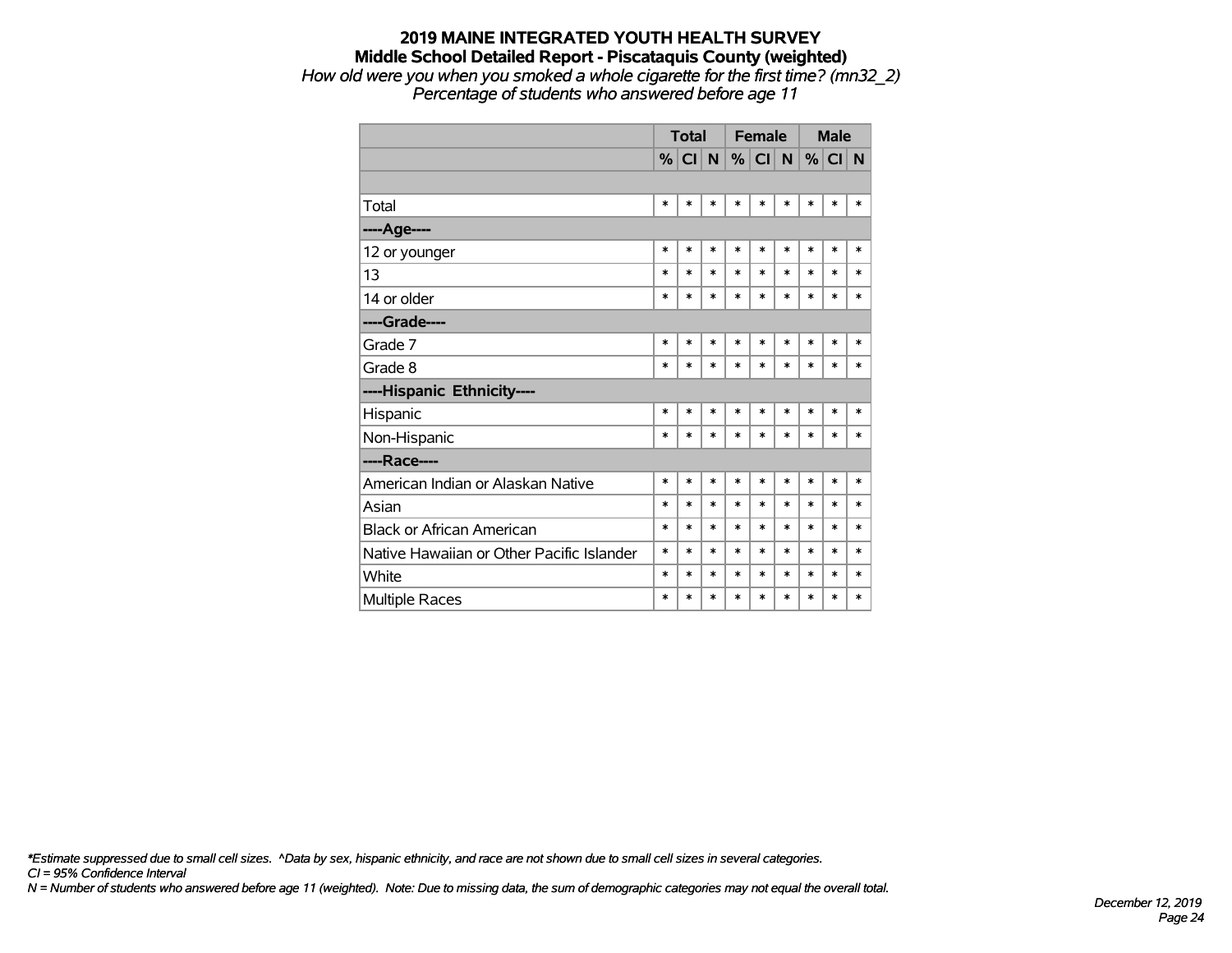*During the past 30 days, on how many days did you use chewing tobacco, snuff, dip, snus, or dissolvable tobacco products, such as Copenhagen, Grizzly, Skoal, or Camel Snus? (Do not count any electronic vapor products.) (mn181a)*

*Percentage of students who answered at least 1 day*

|                                           | <b>Total</b> |        |        |        | <b>Female</b> |        | <b>Male</b> |          |        |
|-------------------------------------------|--------------|--------|--------|--------|---------------|--------|-------------|----------|--------|
|                                           | $\%$         | CI     | N      | %      | CI            | N      |             | %  CI  N |        |
|                                           |              |        |        |        |               |        |             |          |        |
| Total                                     | $\ast$       | $\ast$ | *      | $\ast$ | *             | $\ast$ | $\ast$      | $\ast$   | $\ast$ |
| ----Age----                               |              |        |        |        |               |        |             |          |        |
| 12 or younger                             | *            | $\ast$ | $\ast$ | $\ast$ | $\ast$        | $\ast$ | $\ast$      | $\ast$   | $\ast$ |
| 13                                        | $\ast$       | $\ast$ | $\ast$ | $\ast$ | *             | $\ast$ | $\ast$      | $\ast$   | $\ast$ |
| 14 or older                               | $\ast$       | $\ast$ | $\ast$ | $\ast$ | $\ast$        | $\ast$ | $\ast$      | $\ast$   | $\ast$ |
| ----Grade----                             |              |        |        |        |               |        |             |          |        |
| Grade 7                                   | $\ast$       | $\ast$ | $\ast$ | $\ast$ | $\ast$        | $\ast$ | $\ast$      | $\ast$   | $\ast$ |
| Grade 8                                   | $\ast$       | $\ast$ | $\ast$ | $\ast$ | $\ast$        | $\ast$ | $\ast$      | $\ast$   | $\ast$ |
| ----Hispanic Ethnicity----                |              |        |        |        |               |        |             |          |        |
| Hispanic                                  | *            | $\ast$ | *      | $\ast$ | $\ast$        | $\ast$ | $\ast$      | $\ast$   | $\ast$ |
| Non-Hispanic                              | *            | $\ast$ | *      | *      | $\ast$        | $\ast$ | $\ast$      | *        | $\ast$ |
| ----Race----                              |              |        |        |        |               |        |             |          |        |
| American Indian or Alaskan Native         | $\ast$       | $\ast$ | $\ast$ | $\ast$ | $\ast$        | $\ast$ | $\ast$      | $\ast$   | $\ast$ |
| Asian                                     | $\ast$       | $\ast$ | $\ast$ | $\ast$ | $\ast$        | $\ast$ | $\ast$      | $\ast$   | $\ast$ |
| <b>Black or African American</b>          | $\ast$       | $\ast$ | $\ast$ | $\ast$ | $\ast$        | $\ast$ | $\ast$      | $\ast$   | $\ast$ |
| Native Hawaiian or Other Pacific Islander | *            | $\ast$ | $\ast$ | *      | $\ast$        | $\ast$ | $\ast$      | $\ast$   | $\ast$ |
| White                                     | $\ast$       | $\ast$ | $\ast$ | $\ast$ | $\ast$        | $\ast$ | $\ast$      | $\ast$   | $\ast$ |
| <b>Multiple Races</b>                     | *            | *      | *      | ∗      | $\ast$        | $\ast$ | $\ast$      | *        | $\ast$ |

*\*Estimate suppressed due to small cell sizes. ^Data by sex, hispanic ethnicity, and race are not shown due to small cell sizes in several categories.*

*CI = 95% Confidence Interval*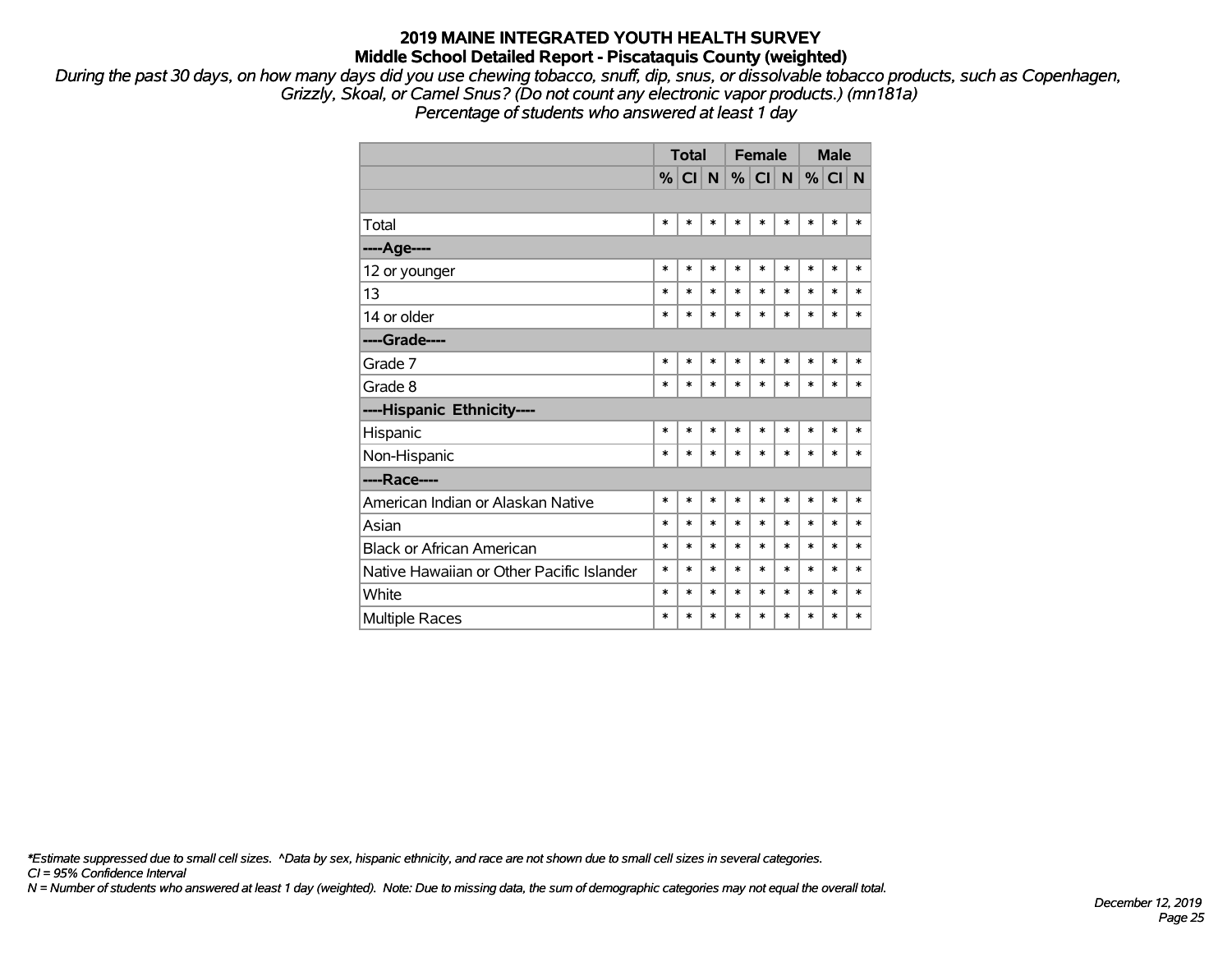*During the past 30 days, on how many days did you smoke cigars, cigarillos, or little cigars? (mn30) Percentage of students who answered at least 1 day*

|                                           |        | <b>Total</b> |        |        | <b>Female</b> |        | <b>Male</b> |        |        |
|-------------------------------------------|--------|--------------|--------|--------|---------------|--------|-------------|--------|--------|
|                                           | $\%$   | CI N         |        |        | %  CI  N      |        | %           | CI N   |        |
|                                           |        |              |        |        |               |        |             |        |        |
| Total                                     | $\ast$ | $\ast$       | $\ast$ | $\ast$ | $\ast$        | $\ast$ | $\ast$      | $\ast$ | $\ast$ |
| ---- Age----                              |        |              |        |        |               |        |             |        |        |
| 12 or younger                             | $\ast$ | *            | $\ast$ | $\ast$ | $\ast$        | $\ast$ | $\ast$      | $\ast$ | $\ast$ |
| 13                                        | $\ast$ | $\ast$       | $\ast$ | $\ast$ | $\ast$        | $\ast$ | *           | $\ast$ | $\ast$ |
| 14 or older                               | $\ast$ | *            | $\ast$ | $\ast$ | $\ast$        | $\ast$ | $\ast$      | $\ast$ | $\ast$ |
| ----Grade----                             |        |              |        |        |               |        |             |        |        |
| Grade 7                                   | $\ast$ | *            | $\ast$ | $\ast$ | $\ast$        | $\ast$ | $\ast$      | $\ast$ | $\ast$ |
| Grade 8                                   | $\ast$ | *            | $\ast$ | $\ast$ | $\ast$        | $\ast$ | $\ast$      | $\ast$ | $\ast$ |
| ----Hispanic Ethnicity----                |        |              |        |        |               |        |             |        |        |
| Hispanic                                  | $\ast$ | $\ast$       | $\ast$ | $\ast$ | $\ast$        | $\ast$ | $\ast$      | $\ast$ | $\ast$ |
| Non-Hispanic                              | $\ast$ | $\ast$       | $\ast$ | $\ast$ | $\ast$        | $\ast$ | $\ast$      | $\ast$ | $\ast$ |
| ----Race----                              |        |              |        |        |               |        |             |        |        |
| American Indian or Alaskan Native         | $\ast$ | $\ast$       | $\ast$ | $\ast$ | $\ast$        | $\ast$ | $\ast$      | $\ast$ | $\ast$ |
| Asian                                     | $\ast$ | *            | $\ast$ | $\ast$ | $\ast$        | $\ast$ | $\ast$      | $\ast$ | $\ast$ |
| <b>Black or African American</b>          | $\ast$ | *            | $\ast$ | $\ast$ | $\ast$        | $\ast$ | $\ast$      | $\ast$ | $\ast$ |
| Native Hawaiian or Other Pacific Islander | $\ast$ | $\ast$       | $\ast$ | $\ast$ | $\ast$        | $\ast$ | $\ast$      | $\ast$ | $\ast$ |
| White                                     | *      | *            | $\ast$ | *      | *             | $\ast$ | $\ast$      | $\ast$ | $\ast$ |
| <b>Multiple Races</b>                     | $\ast$ | $\ast$       | $\ast$ | $\ast$ | $\ast$        | $\ast$ | $\ast$      | $\ast$ | $\ast$ |

*\*Estimate suppressed due to small cell sizes. ^Data by sex, hispanic ethnicity, and race are not shown due to small cell sizes in several categories.*

*CI = 95% Confidence Interval*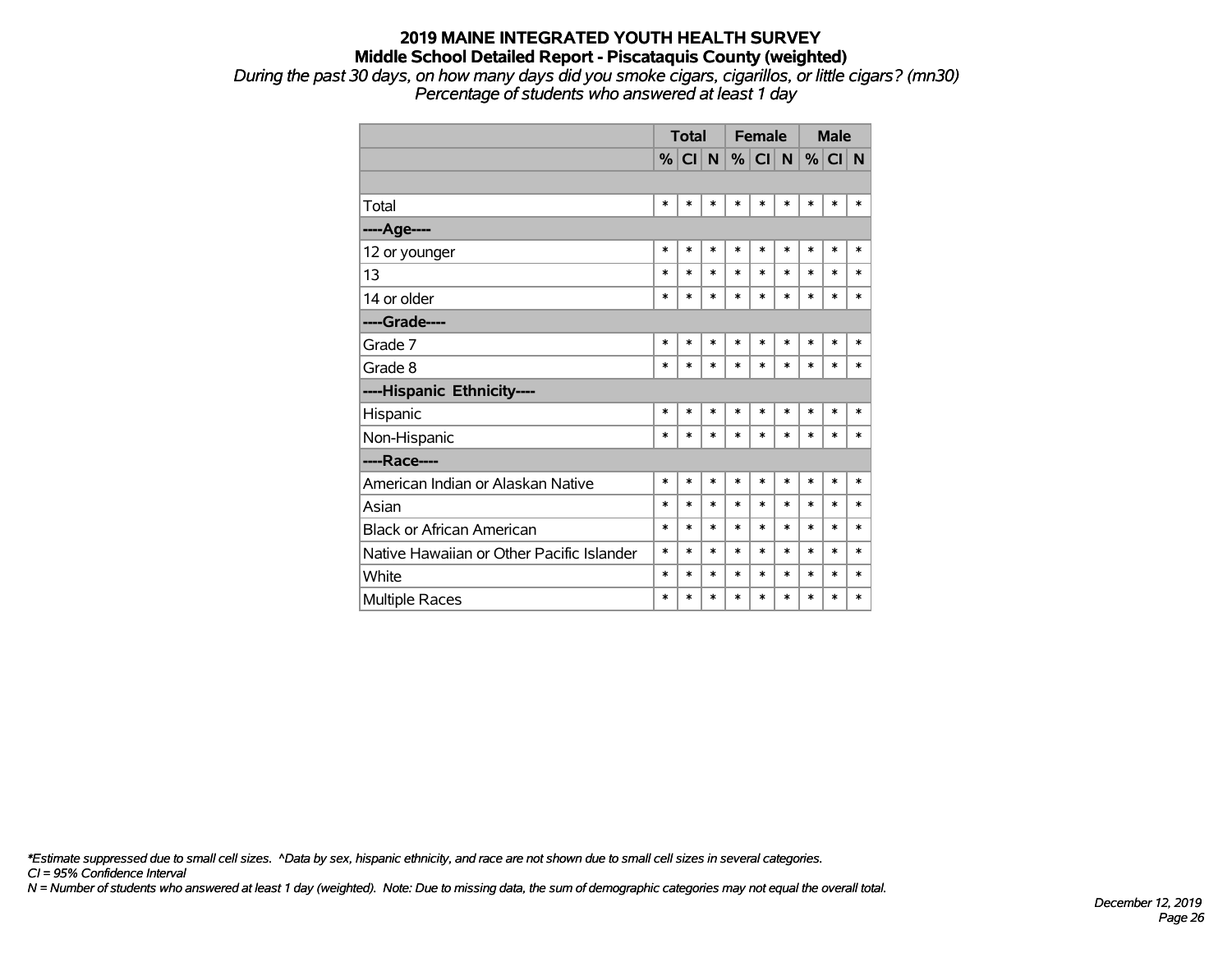*During the past 7 days, on how many days were you in the same room with someone who was smoking cigarettes? (mn33a) Percentage of students who answered at least 1 day*

|                                           | <b>Total</b> |                        |              |          | <b>Female</b>               |              | <b>Male</b> |                          |              |  |
|-------------------------------------------|--------------|------------------------|--------------|----------|-----------------------------|--------------|-------------|--------------------------|--------------|--|
|                                           | %            | <b>CI</b>              | $\mathsf{N}$ | %        | <b>CI</b>                   | $\mathsf{N}$ | %           | <b>CI</b>                | $\mathsf{N}$ |  |
|                                           |              |                        |              |          |                             |              |             |                          |              |  |
| Total                                     |              | 28.5% (22.8%-34.2%)    |              |          | $ 98 31.5\% $ (18.7%-44.2%) |              |             | 52 26.2% (23.6%-28.7%)   | 46           |  |
| ----Age----                               |              |                        |              |          |                             |              |             |                          |              |  |
| 12 or younger                             | 20.1%        | $(8.5\% - 31.7\%)$     | 15           | $\ast$   | $\ast$                      | $\ast$       | $\ast$      | $\ast$                   | $\ast$       |  |
| 13                                        | $30.1\%$     | $(17.4\% - 42.7\%)$    |              | 56 36.8% | $(6.3\% - 67.4\%)$          |              |             | 33 24.3% (14.9%-33.7%)   | 22           |  |
| 14 or older                               |              | 32.4% (27.4%-37.4%)    |              |          | 27 22.3% (10.4%-34.2%)      | 8            |             | $ 40.5\% $ (16.6%-64.5%) | 19           |  |
| ----Grade----                             |              |                        |              |          |                             |              |             |                          |              |  |
| Grade 7                                   | 22.5%        | $(13.0\% - 32.1\%)$    |              | 33 36.2% | $(13.1\% - 59.3\%)$         |              | 25 10.8%    | $(3.7\% - 17.9\%)$       | 8            |  |
| Grade 8                                   |              | $31.8\%$ (30.3%-33.2%) |              |          | 60 28.7% (20.7%-36.6%)      |              |             | 27 34.9% (26.4%-43.4%)   | 33           |  |
| ----Hispanic Ethnicity----                |              |                        |              |          |                             |              |             |                          |              |  |
| Hispanic                                  | $\ast$       | $\ast$                 | $\ast$       | $\ast$   | $\ast$                      | $\ast$       | $\ast$      | $\ast$                   | $\ast$       |  |
| Non-Hispanic                              | 27.4%        | $(22.3\% - 32.4\%)$    |              |          | 79 32.2% (20.2%-44.3%)      |              |             | 46 22.7% (18.5%-27.0%)   | 34           |  |
| ----Race----                              |              |                        |              |          |                             |              |             |                          |              |  |
| American Indian or Alaskan Native         | $\ast$       | $\ast$                 | $\ast$       | $\ast$   | $\ast$                      | $\ast$       | $\ast$      | $\ast$                   | $\ast$       |  |
| Asian                                     | $\ast$       | $\ast$                 | $\ast$       | $\ast$   | $\ast$                      | $\ast$       | $\ast$      | $\ast$                   | $\ast$       |  |
| <b>Black or African American</b>          | $\ast$       | $\ast$                 | $\ast$       | $\ast$   | $\ast$                      | $\ast$       | $\ast$      | $\ast$                   | $\ast$       |  |
| Native Hawaiian or Other Pacific Islander | $\ast$       | $\ast$                 | $\ast$       | $\ast$   | $\ast$                      | $\ast$       | $\ast$      | $\ast$                   | $\ast$       |  |
| White                                     | 27.4%        | $(21.0\% - 33.7\%)$    |              | 86 30.7% | $(17.1\% - 44.4\%)$         | 47           | 24.2%       | $(21.6\% - 26.8\%)$      | 39           |  |
| Multiple Races                            | $\ast$       | $\ast$                 | $\ast$       | $\ast$   | $\ast$                      | $\ast$       | $\ast$      | $\ast$                   | $\ast$       |  |

*\*Estimate suppressed due to small cell sizes. ^Data by sex, hispanic ethnicity, and race are not shown due to small cell sizes in several categories.*

*CI = 95% Confidence Interval*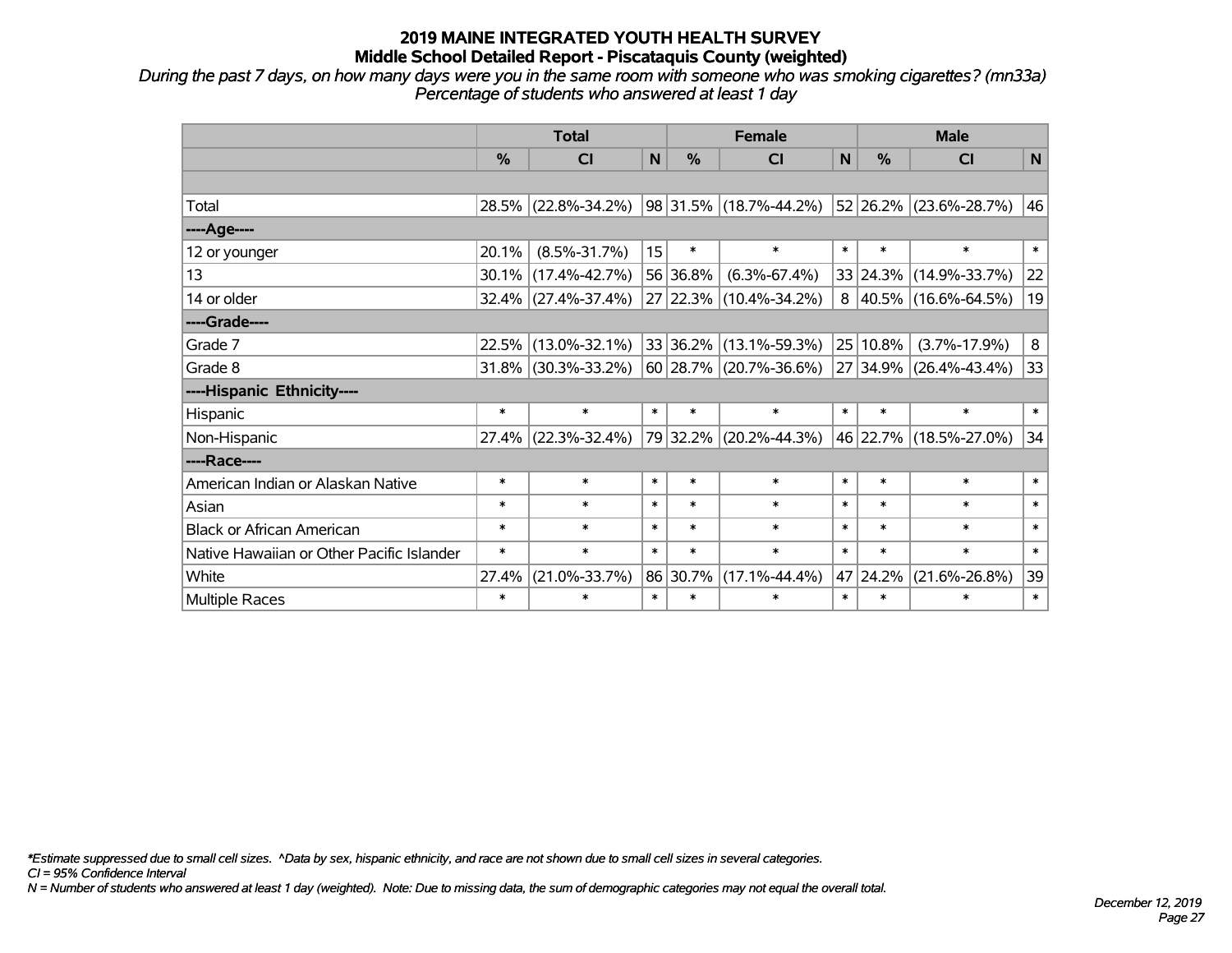*During the past 7 days, on how many days were you in the same car with someone who was smoking cigarettes? (mn56a) Percentage of students who answered at least 1 day*

|                                           | <b>Total</b> |                     |        |               | <b>Female</b>             |        | <b>Male</b>   |                        |        |  |
|-------------------------------------------|--------------|---------------------|--------|---------------|---------------------------|--------|---------------|------------------------|--------|--|
|                                           | %            | <b>CI</b>           | N      | $\frac{0}{0}$ | <b>CI</b>                 | N      | $\frac{0}{0}$ | <b>CI</b>              | N      |  |
|                                           |              |                     |        |               |                           |        |               |                        |        |  |
| Total                                     | 21.5%        | $(6.7\% - 36.3\%)$  |        |               | 72 23.4% (3.5%-43.3%)     |        |               | 37 20.3% (11.3%-29.4%) | 35     |  |
| ----Age----                               |              |                     |        |               |                           |        |               |                        |        |  |
| 12 or younger                             | 24.1%        | $(7.3\% - 40.8\%)$  |        | 18 29.2%      | $(1.9\% - 56.6\%)$        | 9      | 20.4%         | $(11.0\% - 29.9\%)$    | 9      |  |
| 13                                        | 21.2%        | $(0.0\% - 52.4\%)$  |        | 41 23.1%      | $(0.0\% - 69.9\%)$        |        | 23 20.0%      | $(8.0\% - 32.1\%)$     | 17     |  |
| 14 or older                               |              | 19.7% (15.2%-24.2%) | 14     | $\ast$        | $\ast$                    | $\ast$ | $\ast$        | $\ast$                 | $\ast$ |  |
| ----Grade----                             |              |                     |        |               |                           |        |               |                        |        |  |
| Grade 7                                   | 25.5%        | $(5.7\% - 45.4\%)$  |        |               | 38 34.2% (0.7%-67.8%)     | 24     |               | $18.9\%$ (14.4%-23.4%) | 14     |  |
| Grade 8                                   |              | 16.6% (10.0%-23.2%) |        |               | $31 15.1\% $ (3.3%-26.8%) |        |               | 14 18.1% (15.2%-20.9%) | 17     |  |
| ----Hispanic Ethnicity----                |              |                     |        |               |                           |        |               |                        |        |  |
| Hispanic                                  | $\ast$       | $\ast$              | $\ast$ | $\ast$        | $\ast$                    | $\ast$ | $\ast$        | $\ast$                 | $\ast$ |  |
| Non-Hispanic                              | 21.5%        | $(8.4\% - 34.7\%)$  |        |               | $60$ 24.5% (5.3%-43.7%)   |        |               | 34 18.7% (12.5%-24.8%) | 26     |  |
| ----Race----                              |              |                     |        |               |                           |        |               |                        |        |  |
| American Indian or Alaskan Native         | $\ast$       | $\ast$              | $\ast$ | $\ast$        | $\ast$                    | $\ast$ | $\ast$        | $\ast$                 | $\ast$ |  |
| Asian                                     | $\ast$       | $\ast$              | $\ast$ | $\ast$        | $\ast$                    | $\ast$ | $\ast$        | $\ast$                 | $\ast$ |  |
| <b>Black or African American</b>          | $\ast$       | $\ast$              | $\ast$ | $\ast$        | $\ast$                    | $\ast$ | $\ast$        | $\ast$                 | $\ast$ |  |
| Native Hawaiian or Other Pacific Islander | $\ast$       | $\ast$              | $\ast$ | $\ast$        | $\ast$                    | $\ast$ | $\ast$        | $\ast$                 | $\ast$ |  |
| White                                     | 18.6%        | $(5.1\% - 32.2\%)$  |        | 56 21.5%      | $(1.6\% - 41.4\%)$        | 31     | 15.9%         | $(10.1\% - 21.7\%)$    | 24     |  |
| Multiple Races                            | $\ast$       | *                   | $\ast$ | $\ast$        | $\ast$                    | $\ast$ | $\ast$        | $\ast$                 | $\ast$ |  |

*\*Estimate suppressed due to small cell sizes. ^Data by sex, hispanic ethnicity, and race are not shown due to small cell sizes in several categories.*

*CI = 95% Confidence Interval*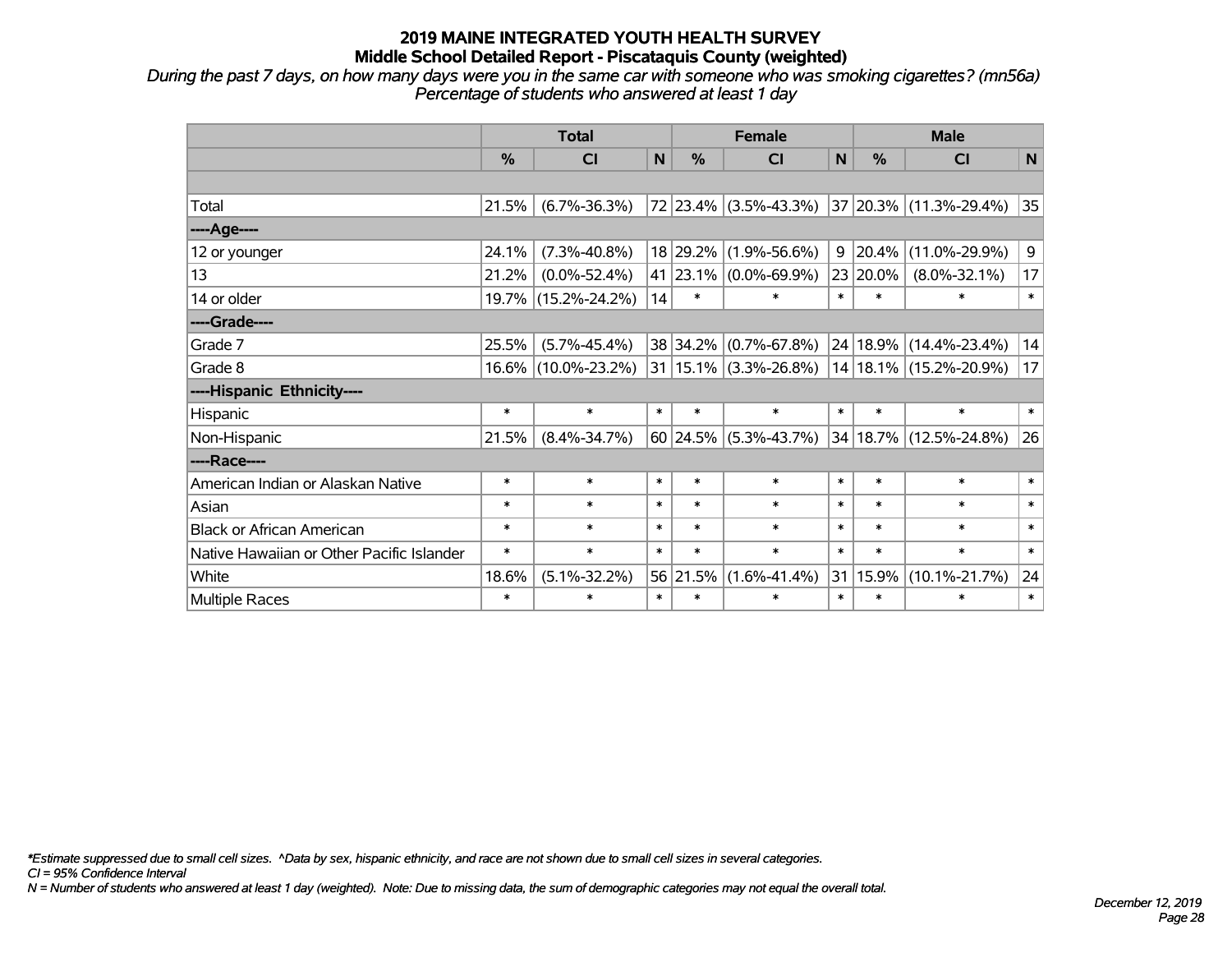#### **2019 MAINE INTEGRATED YOUTH HEALTH SURVEY Middle School Detailed Report - Piscataquis County (weighted)** *Besides yourself, does anyone who lives in your home smoke cigarettes now? (mn57) Percentage of students who answered 'Yes'*

|                                           | <b>Total</b> |                        |        |               | <b>Female</b>             |        | <b>Male</b> |                                |        |  |
|-------------------------------------------|--------------|------------------------|--------|---------------|---------------------------|--------|-------------|--------------------------------|--------|--|
|                                           | $\%$         | <b>CI</b>              | N      | $\frac{0}{0}$ | <b>CI</b>                 | N      | $\%$        | <b>CI</b>                      | N      |  |
|                                           |              |                        |        |               |                           |        |             |                                |        |  |
| Total                                     |              | $37.6\%$ (18.4%-56.8%) |        |               | $130$ 36.1% (21.5%-50.6%) |        |             | $ 61 40.0\% (16.2\% - 63.9\%)$ | 69     |  |
| ----Age----                               |              |                        |        |               |                           |        |             |                                |        |  |
| 12 or younger                             | 36.7%        | $(34.9\% - 38.4\%)$    | 28     | $\ast$        | $\ast$                    | $\ast$ | $\ast$      | $\ast$                         | $\ast$ |  |
| 13                                        | 38.4%        | $(0.6\% - 76.3\%)$     | 75     | 39.7%         | $(1.9\% - 77.4\%)$        |        | 42 38.8%    | $(2.6\% - 75.0\%)$             | 34     |  |
| 14 or older                               |              | 36.5% (25.7%-47.3%)    | 27     | 42.3%         | $(0.0\% - 87.1\%)$        |        |             | 14 32.0% (17.6%-46.4%)         | 13     |  |
| ----Grade----                             |              |                        |        |               |                           |        |             |                                |        |  |
| Grade 7                                   | 38.1%        | $(11.0\% - 65.2\%)$    | 56     | 42.1%         | $(0.0\% - 85.1\%)$        |        | 29 36.5%    | $(26.0\% - 47.0\%)$            | 27     |  |
| Grade 8                                   |              | 36.0% (25.7%-46.2%)    | 69     |               | $ 31.9\% $ (27.8%-36.0%)  |        |             | $32 40.3\% $ (12.0%-68.6%)     | 38     |  |
| ----Hispanic Ethnicity----                |              |                        |        |               |                           |        |             |                                |        |  |
| Hispanic                                  | $\ast$       | $\ast$                 | $\ast$ | $\ast$        | $\ast$                    | $\ast$ | $\ast$      | $\ast$                         | $\ast$ |  |
| Non-Hispanic                              | 34.7%        | $(21.9\% - 47.6\%)$    | 98     |               | 32.9% (26.7%-39.1%)       |        |             | 47 36.6% (16.7%-56.5%)         | 52     |  |
| ----Race----                              |              |                        |        |               |                           |        |             |                                |        |  |
| American Indian or Alaskan Native         | $\ast$       | $\ast$                 | $\ast$ | $\ast$        | $\ast$                    | $\ast$ | $\ast$      | $\ast$                         | $\ast$ |  |
| Asian                                     | $\ast$       | $\ast$                 | $\ast$ | $\ast$        | $\ast$                    | $\ast$ | $\ast$      | $\ast$                         | $\ast$ |  |
| <b>Black or African American</b>          | $\ast$       | $\ast$                 | $\ast$ | $\ast$        | $\ast$                    | $\ast$ | $\ast$      | $\ast$                         | $\ast$ |  |
| Native Hawaiian or Other Pacific Islander | $\ast$       | $\ast$                 | $\ast$ | $\ast$        | $\ast$                    | $\ast$ | $\ast$      | $\ast$                         | $\ast$ |  |
| White                                     | 34.2%        | $(17.7\% - 50.7\%)$    | 105    | 34.4%         | $(17.8\% - 51.0\%)$       |        | 53 34.0%    | $(17.8\% - 50.2\%)$            | 52     |  |
| <b>Multiple Races</b>                     | $\ast$       | $\ast$                 | $\ast$ | $\ast$        | $\ast$                    | $\ast$ | $\ast$      | $\ast$                         | $\ast$ |  |

*\*Estimate suppressed due to small cell sizes. ^Data by sex, hispanic ethnicity, and race are not shown due to small cell sizes in several categories.*

*CI = 95% Confidence Interval*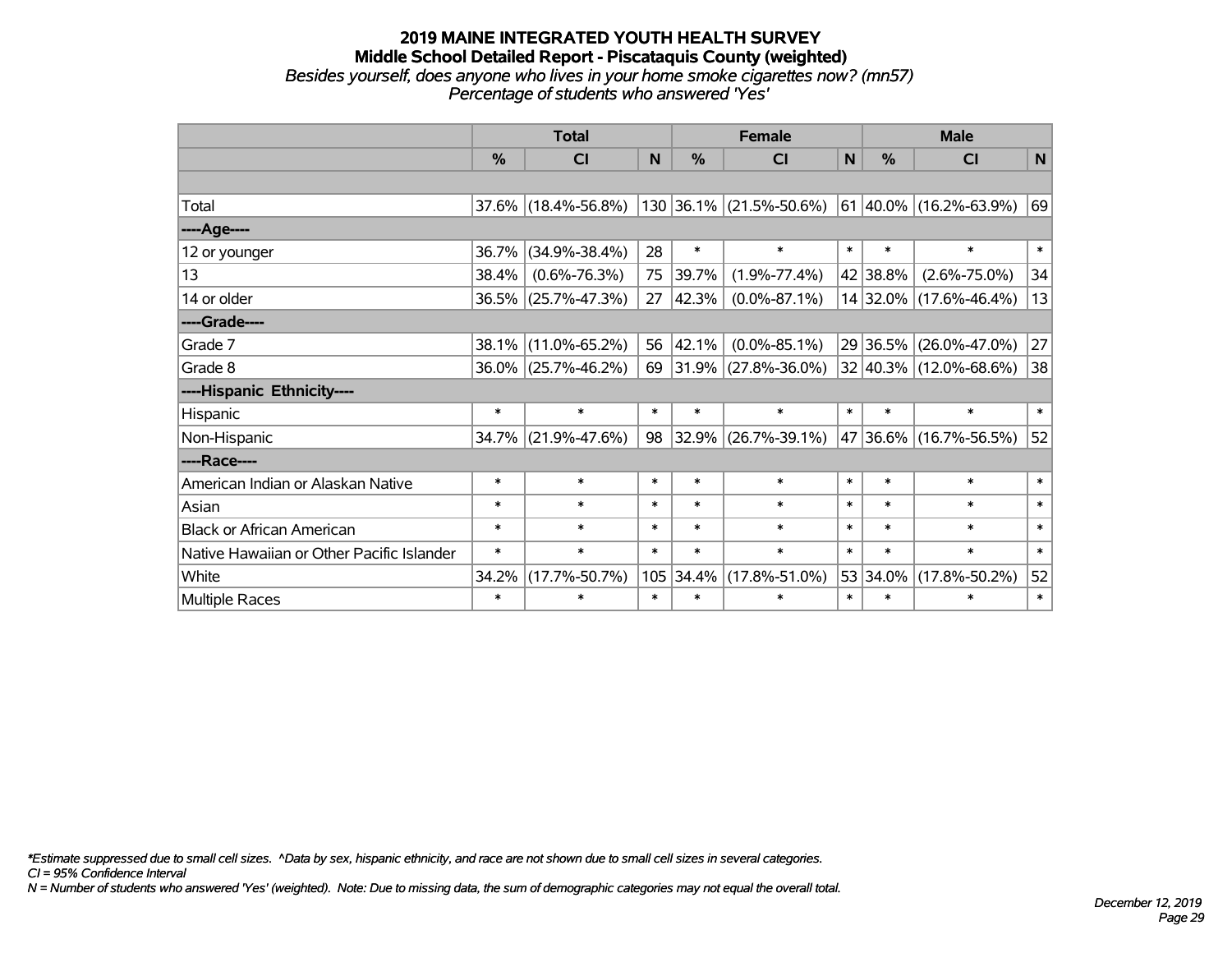#### **2019 MAINE INTEGRATED YOUTH HEALTH SURVEY Middle School Detailed Report - Piscataquis County (weighted)** *If you wanted to get some cigarettes, how easy would it be for you to get some? (mn37) Percentage of students who answered 'Sort of easy' or 'Very easy'*

|                                           | <b>Total</b> |                        |                |               | <b>Female</b>               |        | <b>Male</b>   |                            |        |  |
|-------------------------------------------|--------------|------------------------|----------------|---------------|-----------------------------|--------|---------------|----------------------------|--------|--|
|                                           | %            | <b>CI</b>              | N <sub>1</sub> | $\frac{0}{0}$ | <b>CI</b>                   | N      | $\frac{0}{0}$ | <b>CI</b>                  | N      |  |
|                                           |              |                        |                |               |                             |        |               |                            |        |  |
| Total                                     |              | 26.8% (23.6%-30.0%)    |                |               | 92 20.2% (16.4%-24.0%)      |        |               | $34 33.3\% $ (26.5%-40.0%) | 58     |  |
| ----Age----                               |              |                        |                |               |                             |        |               |                            |        |  |
| 12 or younger                             | $30.9\%$     | $(24.5\% - 37.2\%)$    |                | 23 22.2%      | $(2.7\% - 41.8\%)$          | 8      | 38.8%         | $(33.2\% - 44.3\%)$        | 15     |  |
| 13                                        |              | 23.4% (17.2%-29.6%)    |                |               | 44   18.2%   (14.8%-21.6%)  |        |               | 17 29.4% (23.1%-35.6%)     | 26     |  |
| 14 or older                               |              | $30.7\%$ (26.8%-34.6%) |                |               | 25 23.6% (15.8%-31.4%)      | 8      |               | $ 36.1\% $ (27.2%-45.0%)   | 17     |  |
| ----Grade----                             |              |                        |                |               |                             |        |               |                            |        |  |
| Grade 7                                   | $27.2\%$     | $(23.5\% - 31.0\%)$    |                | 40 21.7%      | $(14.8\% - 28.7\%)$         |        | $15$ 33.1%    | $(20.2\% - 45.9\%)$        | 25     |  |
| Grade 8                                   |              | 26.3% (23.1%-29.5%)    |                |               | $ 50 17.4\% $ (15.2%-19.6%) |        |               | 17 35.0% (32.2%-37.8%)     | 33     |  |
| ----Hispanic Ethnicity----                |              |                        |                |               |                             |        |               |                            |        |  |
| Hispanic                                  | $\ast$       | $\ast$                 | $\ast$         | $\ast$        | $\ast$                      | $\ast$ | $\ast$        | $\ast$                     | $\ast$ |  |
| Non-Hispanic                              |              | 26.7% (22.3%-31.1%)    |                |               | 78 21.9% (19.6%-24.3%)      |        | 32 31.2%      | $(23.0\% - 39.4\%)$        | 46     |  |
| ----Race----                              |              |                        |                |               |                             |        |               |                            |        |  |
| American Indian or Alaskan Native         | $\ast$       | $\ast$                 | $\ast$         | $\ast$        | $\ast$                      | $\ast$ | $\ast$        | $\ast$                     | $\ast$ |  |
| Asian                                     | $\ast$       | $\ast$                 | $\ast$         | $\ast$        | $\ast$                      | $\ast$ | $\ast$        | $\ast$                     | $\ast$ |  |
| <b>Black or African American</b>          | $\ast$       | $\ast$                 | $\ast$         | $\ast$        | $\ast$                      | $\ast$ | $\ast$        | $\ast$                     | $\ast$ |  |
| Native Hawaiian or Other Pacific Islander | $\ast$       | $\ast$                 | $\ast$         | $\ast$        | $\ast$                      | $\ast$ | $\ast$        | $\ast$                     | $\ast$ |  |
| White                                     | 25.5%        | $(20.4\% - 30.6\%)$    |                | 80 20.7%      | $(14.7\% - 26.7\%)$         |        | 32 30.1%      | $(17.3\% - 43.0\%)$        | 48     |  |
| Multiple Races                            | $\ast$       | $\ast$                 | $\ast$         | $\ast$        | $\ast$                      | $\ast$ | $\ast$        | $\ast$                     | $\ast$ |  |

*\*Estimate suppressed due to small cell sizes. ^Data by sex, hispanic ethnicity, and race are not shown due to small cell sizes in several categories.*

*CI = 95% Confidence Interval*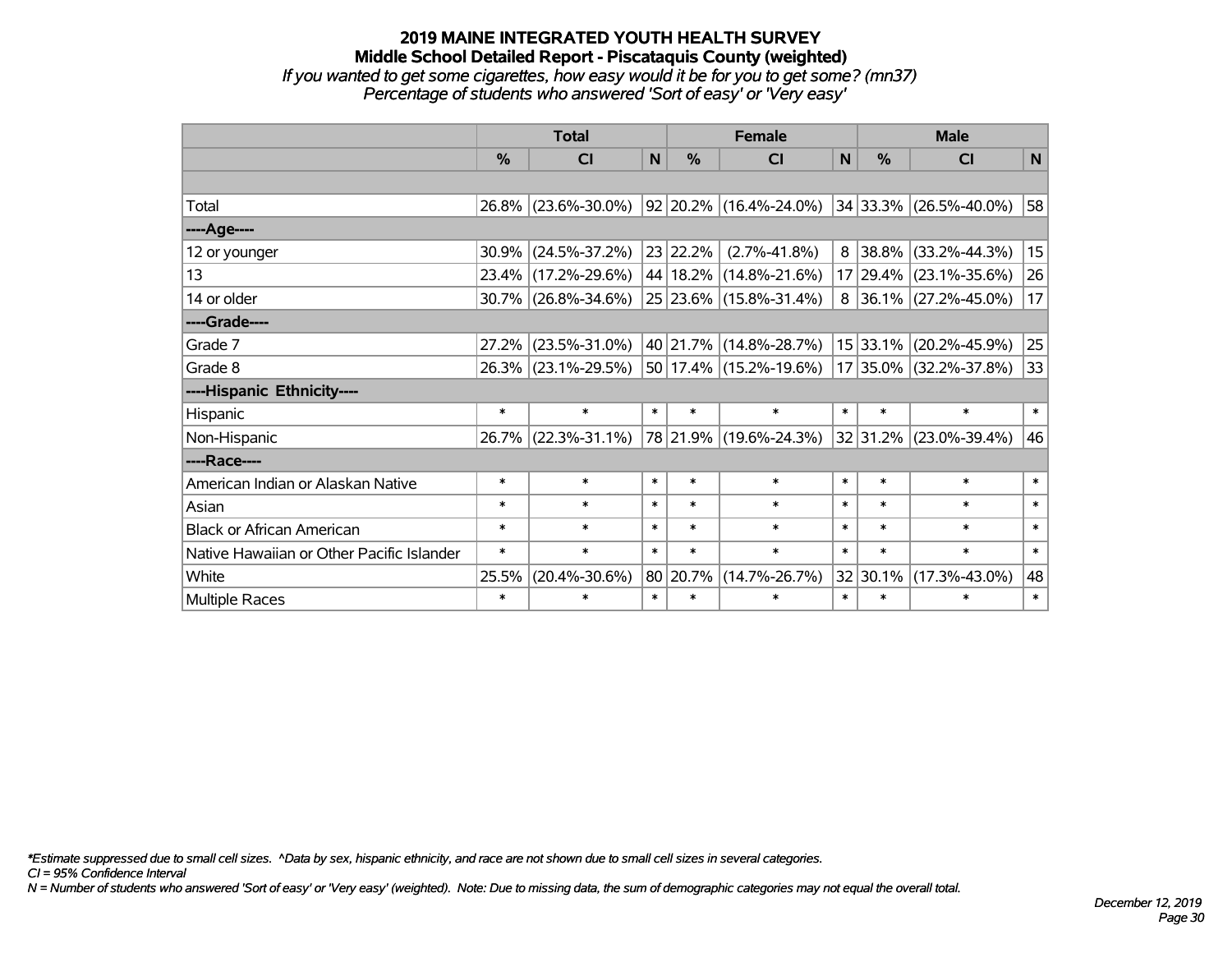#### **2019 MAINE INTEGRATED YOUTH HEALTH SURVEY Middle School Detailed Report - Piscataquis County (weighted)** *Do you think that you will try a cigarette soon? (mn47)*

*Percentage of students who answered 'I definitely will', 'I probably will' or 'I probably will not'*

|                                           |          | <b>Total</b>        |        |               | <b>Female</b>          |        | <b>Male</b>   |                        |             |  |
|-------------------------------------------|----------|---------------------|--------|---------------|------------------------|--------|---------------|------------------------|-------------|--|
|                                           | %        | CI                  | N      | $\frac{0}{0}$ | CI                     | N      | $\frac{0}{0}$ | CI                     | $\mathbf N$ |  |
|                                           |          |                     |        |               |                        |        |               |                        |             |  |
| Total                                     |          | 16.2% (11.2%-21.3%) |        | 56 5.9%       | $(5.5\% - 6.4\%)$      |        |               | 10 26.1% (12.2%-40.0%) | 46          |  |
| ----Age----                               |          |                     |        |               |                        |        |               |                        |             |  |
| 12 or younger                             | 11.5%    | $(1.0\% - 22.1\%)$  | 9      | $\ast$        | $\ast$                 | $\ast$ | $\ast$        | $\ast$                 | $\ast$      |  |
| 13                                        | 15.4%    | $(10.0\% - 20.7\%)$ | 31     |               | $ 5.8\% $ (1.2%-10.4%) | 6      | $ 27.0\%$     | $(15.6\% - 38.5\%)$    | 25          |  |
| 14 or older                               | 23.8%    | $(0.8\% - 46.8\%)$  | 16     | $\ast$        | $\ast$                 | $\ast$ | $\ast$        | $\ast$                 | $\ast$      |  |
| ----Grade----                             |          |                     |        |               |                        |        |               |                        |             |  |
| Grade 7                                   | 10.5%    | $(0.0\% - 23.9\%)$  | 16     | $\ast$        | $\ast$                 | $\ast$ | $\ast$        | $\ast$                 | $\ast$      |  |
| Grade 8                                   | 18.8%    | $(4.6\% - 33.1\%)$  | 36     | $\ast$        | $\ast$                 | $\ast$ | $\ast$        | $\ast$                 | $\ast$      |  |
| ----Hispanic Ethnicity----                |          |                     |        |               |                        |        |               |                        |             |  |
| Hispanic                                  | $\ast$   | $\ast$              | $\ast$ | $\ast$        | $\ast$                 | $\ast$ | $\ast$        | $\ast$                 | $\ast$      |  |
| Non-Hispanic                              | $13.0\%$ | $(11.9\% - 14.1\%)$ | 37     | $\ast$        | $\ast$                 | $\ast$ | $\ast$        | $\ast$                 | $\ast$      |  |
| ----Race----                              |          |                     |        |               |                        |        |               |                        |             |  |
| American Indian or Alaskan Native         | $\ast$   | $\ast$              | $\ast$ | $\ast$        | $\ast$                 | $\ast$ | $\ast$        | $\ast$                 | $\ast$      |  |
| Asian                                     | $\ast$   | $\ast$              | $\ast$ | $\ast$        | $\ast$                 | $\ast$ | $\ast$        | $\ast$                 | $\ast$      |  |
| <b>Black or African American</b>          | $\ast$   | $\ast$              | $\ast$ | $\ast$        | $\ast$                 | $\ast$ | $\ast$        | $\ast$                 | $\ast$      |  |
| Native Hawaiian or Other Pacific Islander | $\ast$   | $\ast$              | $\ast$ | $\ast$        | $\ast$                 | $\ast$ | $\ast$        | $\ast$                 | $\ast$      |  |
| White                                     | 13.2%    | $(9.7\% - 16.7\%)$  |        | 40 5.3%       | $(2.6\% - 8.1\%)$      | 8      | 20.6%         | $(11.7\% - 29.5\%)$    | 32          |  |
| Multiple Races                            | $\ast$   | $\ast$              | $\ast$ | $\ast$        | $\ast$                 | $\ast$ | $\ast$        | $\ast$                 | $\ast$      |  |

*\*Estimate suppressed due to small cell sizes. ^Data by sex, hispanic ethnicity, and race are not shown due to small cell sizes in several categories.*

*CI = 95% Confidence Interval*

*N = Number of students who answered 'I definitely will', 'I probably will' or 'I probably will not' (weighted). Note: Due to missing data, the sum of demographic categories may not equal the overall total.*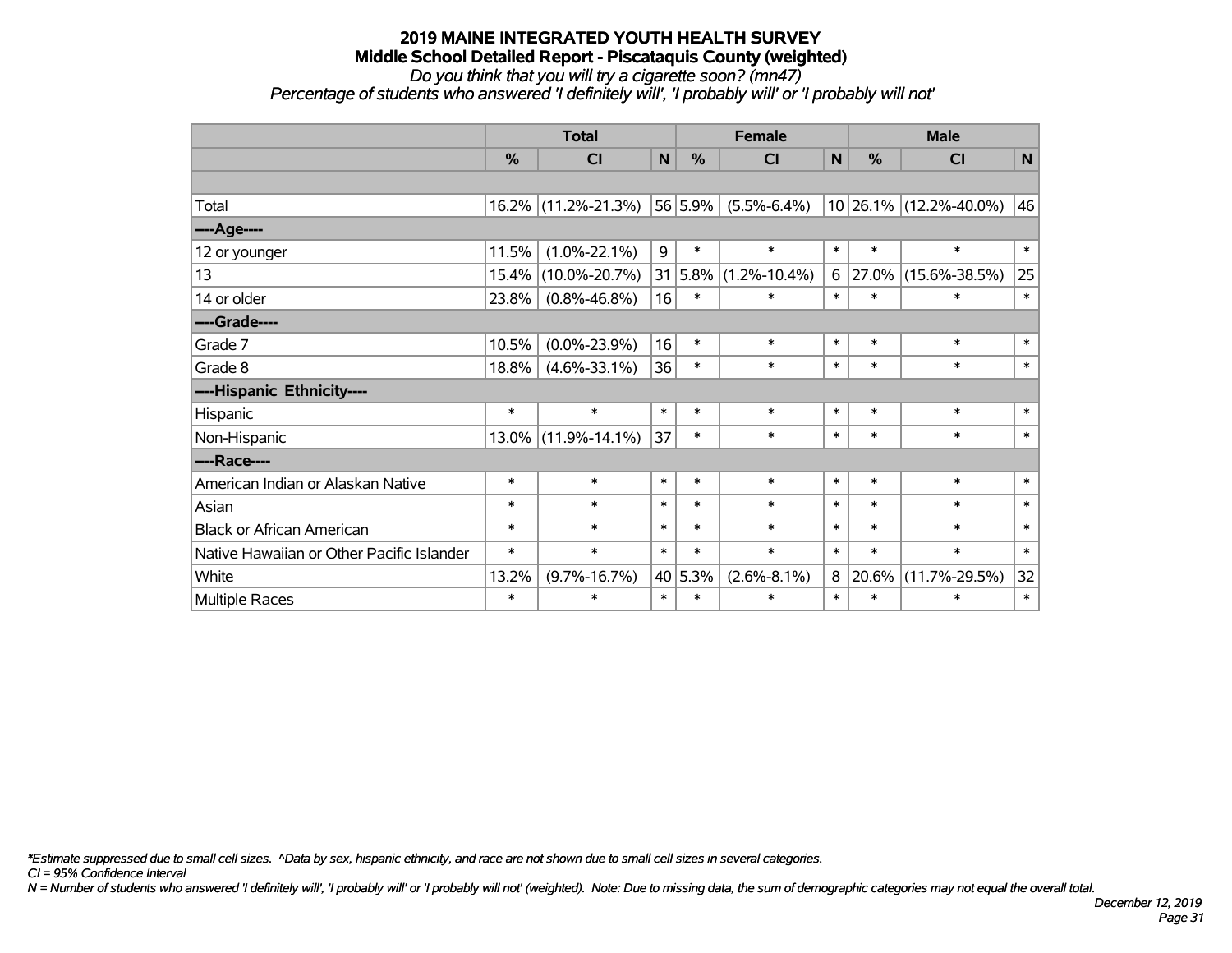#### **2019 MAINE INTEGRATED YOUTH HEALTH SURVEY Middle School Detailed Report - Piscataquis County (weighted)** *Do you think you will smoke a cigarette at any time during the next year? (mn48)*

*Percentage of students who answered 'I definitely will', 'I probably will' or 'I probably will not'*

|                                           | <b>Total</b>  |                     |             |          | <b>Female</b>       |              | <b>Male</b> |                          |                 |  |
|-------------------------------------------|---------------|---------------------|-------------|----------|---------------------|--------------|-------------|--------------------------|-----------------|--|
|                                           | $\frac{0}{0}$ | C <sub>l</sub>      | $\mathbf N$ | %        | <b>CI</b>           | $\mathsf{N}$ | %           | <b>CI</b>                | $\mathsf{N}$    |  |
|                                           |               |                     |             |          |                     |              |             |                          |                 |  |
| Total                                     |               | 16.2% (15.6%-16.8%) | 55          | 5.7%     | $(5.6\% - 5.8\%)$   | 9            |             | $ 26.1\% $ (21.0%-31.2%) | 46              |  |
| ----Age----                               |               |                     |             |          |                     |              |             |                          |                 |  |
| 12 or younger                             | 11.5%         | $(1.0\% - 22.1\%)$  | 9           | $\ast$   | $\ast$              | $\ast$       | $\ast$      | $\ast$                   | $\ast$          |  |
| 13                                        |               | 13.3% (12.5%-14.2%) | 26          | $\ast$   | $\ast$              | $\ast$       | $\ast$      | $\ast$                   | $\ast$          |  |
| 14 or older                               |               | 29.5% (11.8%-47.1%) | 20          | $\ast$   | $\ast$              | $\ast$       | $\ast$      | $\ast$                   | $\ast$          |  |
| ----Grade----                             |               |                     |             |          |                     |              |             |                          |                 |  |
| Grade 7                                   | 12.9%         | $(6.1\% - 19.7\%)$  |             | 19 13.1% | $(11.4\% - 14.8\%)$ | 9            | 13.5%       | $(0.0\% - 29.4\%)$       | 10 <sup>1</sup> |  |
| Grade 8                                   |               | 17.0% (15.5%-18.5%) | 32          | $\ast$   | $\ast$              | $\ast$       | $\ast$      | $\ast$                   | $\ast$          |  |
| ----Hispanic Ethnicity----                |               |                     |             |          |                     |              |             |                          |                 |  |
| Hispanic                                  | $\ast$        | $\ast$              | $\ast$      | $\ast$   | $\ast$              | $\ast$       | $\ast$      | $\ast$                   | $\ast$          |  |
| Non-Hispanic                              |               | 13.6% (11.6%-15.6%) | 39          | $\ast$   | $\ast$              | $\ast$       | $\ast$      | $\ast$                   | $\ast$          |  |
| ----Race----                              |               |                     |             |          |                     |              |             |                          |                 |  |
| American Indian or Alaskan Native         | $\ast$        | $\ast$              | $\ast$      | $\ast$   | $\ast$              | $\ast$       | $\ast$      | $\ast$                   | $\ast$          |  |
| Asian                                     | $\ast$        | $\ast$              | $\ast$      | $\ast$   | $\ast$              | $\ast$       | $\ast$      | $\ast$                   | $\ast$          |  |
| <b>Black or African American</b>          | $\ast$        | $\ast$              | $\ast$      | $\ast$   | $\ast$              | $\ast$       | $\ast$      | $\ast$                   | $\ast$          |  |
| Native Hawaiian or Other Pacific Islander | $\ast$        | $\ast$              | $\ast$      | $\ast$   | $\ast$              | $\ast$       | $\ast$      | $\ast$                   | $\ast$          |  |
| White                                     | 14.4%         | $(12.6\% - 16.3\%)$ | 44          | 5.0%     | $(2.9\% - 7.1\%)$   | 7            | 23.1%       | $(16.7\% - 29.5\%)$      | 36              |  |
| Multiple Races                            | $\ast$        | $\ast$              | $\ast$      | $\ast$   | $\ast$              | $\ast$       | $\ast$      | $\ast$                   | $\ast$          |  |

*\*Estimate suppressed due to small cell sizes. ^Data by sex, hispanic ethnicity, and race are not shown due to small cell sizes in several categories.*

*CI = 95% Confidence Interval*

*N = Number of students who answered 'I definitely will', 'I probably will' or 'I probably will not' (weighted). Note: Due to missing data, the sum of demographic categories may not equal the overall total.*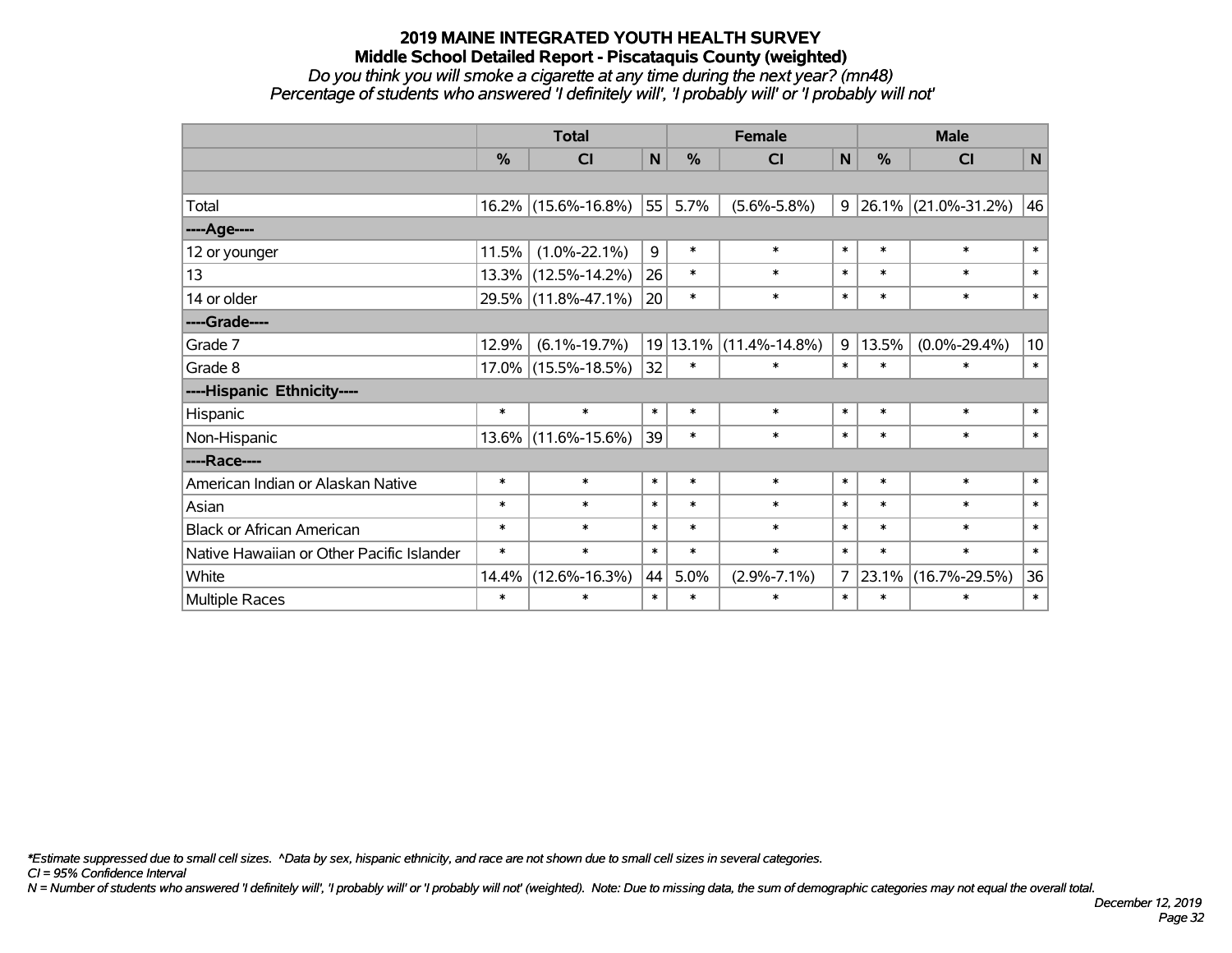#### **2019 MAINE INTEGRATED YOUTH HEALTH SURVEY Middle School Detailed Report - Piscataquis County (weighted)** *Do you think you will smoke a cigarette at any time during the next year? (mn48\_2) Percentage of students who answered 'I definitely will not'*

|                                           | <b>Total</b>  |                        |        |           | <b>Female</b>           |        | <b>Male</b> |                      |        |  |
|-------------------------------------------|---------------|------------------------|--------|-----------|-------------------------|--------|-------------|----------------------|--------|--|
|                                           | $\frac{0}{0}$ | CI                     | N      | %         | CI                      | N      | %           | <b>CI</b>            | N      |  |
|                                           |               |                        |        |           |                         |        |             |                      |        |  |
| Total                                     |               | 83.8% (83.2%-84.4%)    |        |           | 285 94.3% (94.2%-94.4%) |        | 150 73.9%   | $(68.8\% - 79.0\%)$  | 131    |  |
| ----Age----                               |               |                        |        |           |                         |        |             |                      |        |  |
| 12 or younger                             | 88.5%         | $(77.9\% - 99.0\%)$    | 67     | $\ast$    | $\ast$                  | $\ast$ | $\ast$      | $\ast$               | $\ast$ |  |
| 13                                        |               | 86.7% (85.8%-87.5%)    | 170    | $\ast$    | $\ast$                  | $\ast$ | $\ast$      | $\ast$               | $\ast$ |  |
| 14 or older                               |               | 70.5% (52.9%-88.2%)    | 49     | $\ast$    | $\ast$                  | $\ast$ | $\ast$      | $\ast$               | $\ast$ |  |
| ----Grade----                             |               |                        |        |           |                         |        |             |                      |        |  |
| Grade 7                                   | 87.1%         | $(80.3\% - 93.9\%)$    |        | 129 86.9% | $(85.2\% - 88.6\%)$     | 60     | $ 86.5\% $  | $(70.6\% - 100.0\%)$ | 65     |  |
| Grade 8                                   |               | $83.0\%$ (81.5%-84.5%) | 156    | $\ast$    | $\ast$                  | $\ast$ | $\ast$      | $\ast$               | $\ast$ |  |
| ----Hispanic Ethnicity----                |               |                        |        |           |                         |        |             |                      |        |  |
| Hispanic                                  | $\ast$        | $\ast$                 | $\ast$ | $\ast$    | $\ast$                  | $\ast$ | $\ast$      | $\ast$               | $\ast$ |  |
| Non-Hispanic                              |               | $86.4\%$ (84.4%-88.4%) | 244    | $\ast$    | $\ast$                  | $\ast$ | $\ast$      | $\ast$               | $\ast$ |  |
| ----Race----                              |               |                        |        |           |                         |        |             |                      |        |  |
| American Indian or Alaskan Native         | $\ast$        | $\ast$                 | $\ast$ | $\ast$    | $\ast$                  | $\ast$ | $\ast$      | $\ast$               | $\ast$ |  |
| Asian                                     | $\ast$        | $\ast$                 | $\ast$ | $\ast$    | $\ast$                  | $\ast$ | $\ast$      | $\ast$               | $\ast$ |  |
| <b>Black or African American</b>          | $\ast$        | $\ast$                 | $\ast$ | $\ast$    | $\ast$                  | $\ast$ | $\ast$      | $\ast$               | $\ast$ |  |
| Native Hawaiian or Other Pacific Islander | $\ast$        | $\ast$                 | $\ast$ | $\ast$    | $\ast$                  | $\ast$ | $\ast$      | $\ast$               | $\ast$ |  |
| White                                     | 85.6%         | $(83.7\% - 87.4\%)$    |        | 259 95.0% | $(92.9\% - 97.1\%)$     | 138    | 76.9%       | $(70.5\% - 83.3\%)$  | 121    |  |
| Multiple Races                            | $\ast$        | $\ast$                 | $\ast$ | $\ast$    | $\ast$                  | $\ast$ | $\ast$      | $\ast$               | $\ast$ |  |

*\*Estimate suppressed due to small cell sizes. ^Data by sex, hispanic ethnicity, and race are not shown due to small cell sizes in several categories.*

*CI = 95% Confidence Interval*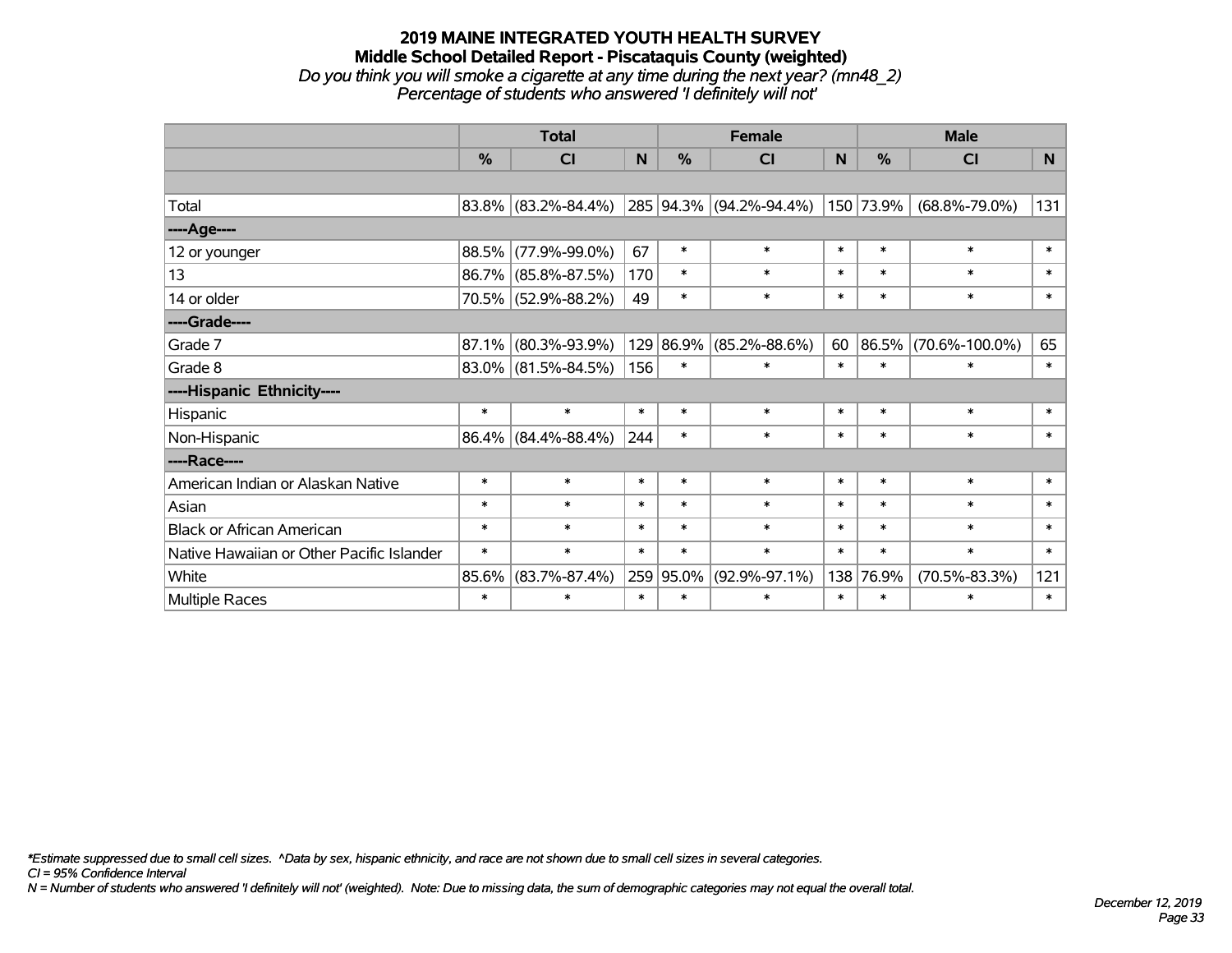#### **2019 MAINE INTEGRATED YOUTH HEALTH SURVEY Middle School Detailed Report - Piscataquis County (weighted)** *If one of your best friends offered you a cigarette, would you smoke it? (mn51) Percentage of students who answered 'Definitely yes', 'Probably yes' or 'Probably not'*

|                                           | <b>Total</b> |                       |        |          | <b>Female</b>       | <b>Male</b> |          |                    |             |
|-------------------------------------------|--------------|-----------------------|--------|----------|---------------------|-------------|----------|--------------------|-------------|
|                                           | %            | <b>CI</b>             | N      | %        | <b>CI</b>           | N           | %        | <b>CI</b>          | $\mathbf N$ |
|                                           |              |                       |        |          |                     |             |          |                    |             |
| Total                                     |              | $15.2\%$ (4.4%-26.0%) | 52     | 8.6%     | $(3.7\% - 13.5\%)$  |             | 14 21.7% | $(2.3\% - 41.0\%)$ | 38          |
| ---- Age----                              |              |                       |        |          |                     |             |          |                    |             |
| 12 or younger                             | $\ast$       | $\ast$                | $\ast$ | $\ast$   | $\ast$              | $\ast$      | $\ast$   | $\ast$             | $\ast$      |
| 13                                        | 13.1%        | $(5.0\% - 21.2\%)$    | 26     | $\ast$   | $\ast$              | $\ast$      | $\ast$   | $\ast$             | $\ast$      |
| 14 or older                               |              | 31.0% (0.0%-71.8%)    | 21     | $\ast$   | $\ast$              | $\ast$      | $\ast$   | $\ast$             | $\ast$      |
| ----Grade----                             |              |                       |        |          |                     |             |          |                    |             |
| Grade 7                                   | 12.9%        | $(8.9\% - 17.0\%)$    |        | 19 13.1% | $(11.4\% - 14.8\%)$ | 9           | 13.5%    | $(7.9\% - 19.0\%)$ | 10          |
| Grade 8                                   |              | $15.1\%$ (3.7%-26.6%) | 29     | $\ast$   | $\ast$              | $\ast$      | $\ast$   | $\ast$             | $\ast$      |
| ----Hispanic Ethnicity----                |              |                       |        |          |                     |             |          |                    |             |
| Hispanic                                  | $\ast$       | $\ast$                | $\ast$ | $\ast$   | $\ast$              | $\ast$      | $\ast$   | $\ast$             | $\ast$      |
| Non-Hispanic                              |              | 14.8% (6.7%-22.9%)    | 42     | 6.3%     | $(3.4\% - 9.2\%)$   | 9           | 22.8%    | $(7.1\% - 38.6\%)$ | 33          |
| ----Race----                              |              |                       |        |          |                     |             |          |                    |             |
| American Indian or Alaskan Native         | $\ast$       | $\ast$                | $\ast$ | $\ast$   | $\ast$              | $\ast$      | $\ast$   | $\ast$             | $\ast$      |
| Asian                                     | $\ast$       | $\ast$                | $\ast$ | $\ast$   | $\ast$              | $\ast$      | $\ast$   | $\ast$             | $\ast$      |
| <b>Black or African American</b>          | $\ast$       | $\ast$                | $\ast$ | $\ast$   | $\ast$              | $\ast$      | $\ast$   | $\ast$             | $\ast$      |
| Native Hawaiian or Other Pacific Islander | $\ast$       | $\ast$                | $\ast$ | $\ast$   | $\ast$              | $\ast$      | $\ast$   | $\ast$             | $\ast$      |
| White                                     | 14.4%        | $(2.6\% - 26.3\%)$    | 44     | 7.8%     | $(0.0\% - 16.2\%)$  | 12          | 20.7%    | $(1.7\% - 39.7\%)$ | 33          |
| Multiple Races                            | $\ast$       | $\ast$                | $\ast$ | $\ast$   | $\ast$              | $\ast$      | $\ast$   | $\ast$             | $\ast$      |

*\*Estimate suppressed due to small cell sizes. ^Data by sex, hispanic ethnicity, and race are not shown due to small cell sizes in several categories.*

*CI = 95% Confidence Interval*

*N = Number of students who answered 'Definitely yes', 'Probably yes' or 'Probably not' (weighted). Note: Due to missing data, the sum of demographic categories may not equal the overall total.*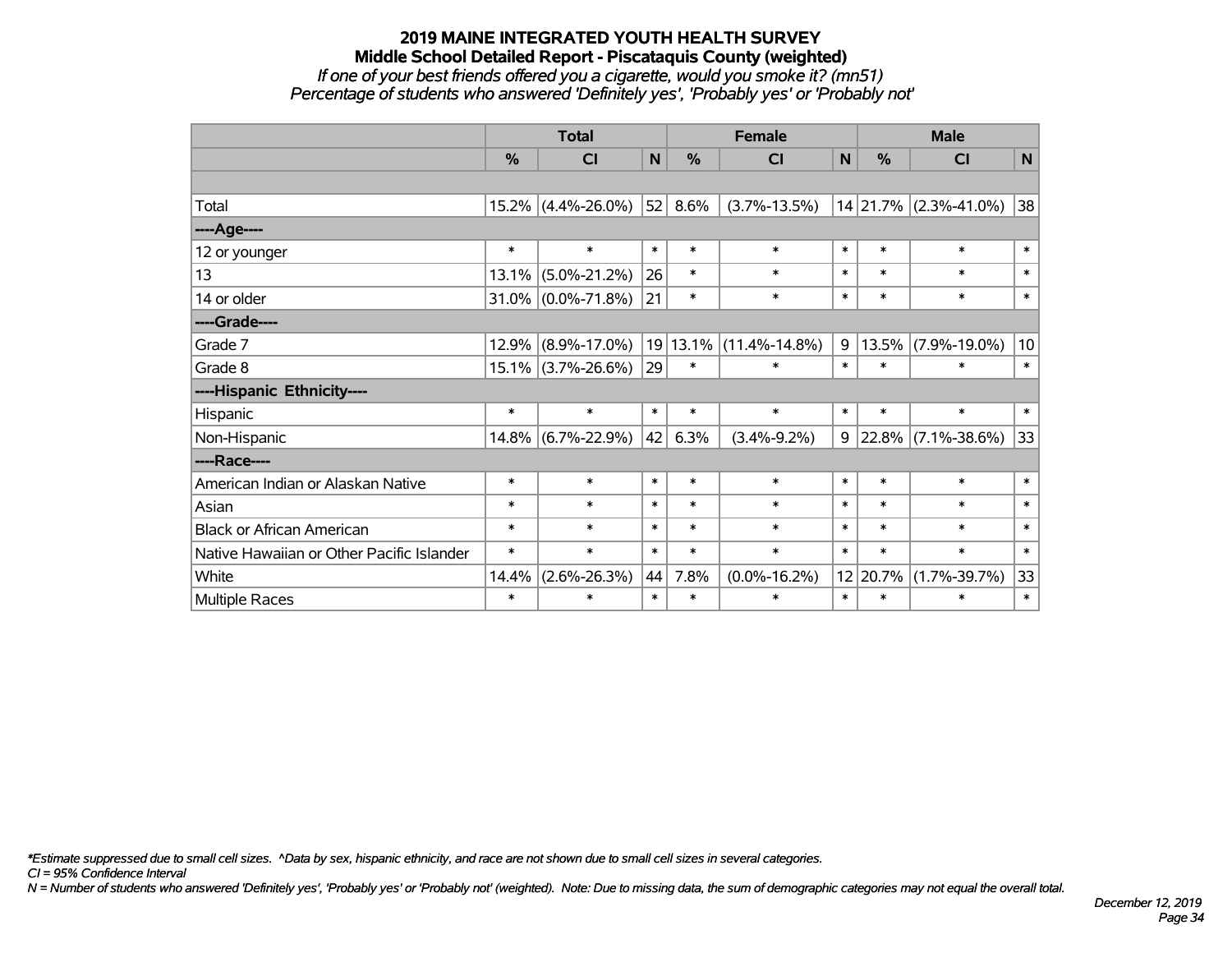*During the past 12 months, were you taught in any of your classes about the dangers of tobacco use? (mn156) Percentage of students who answered 'Yes'*

|                                           | <b>Total</b> |                     |        |        | <b>Female</b>             |              | <b>Male</b> |                        |             |  |
|-------------------------------------------|--------------|---------------------|--------|--------|---------------------------|--------------|-------------|------------------------|-------------|--|
|                                           | $\%$         | <b>CI</b>           | N      | %      | <b>CI</b>                 | $\mathsf{N}$ | %           | <b>CI</b>              | $\mathbf N$ |  |
|                                           |              |                     |        |        |                           |              |             |                        |             |  |
| Total                                     |              | 43.9% (26.4%-61.3%) |        |        | 149 37.2% (23.8%-50.5%)   |              |             | 59 50.9% (27.8%-74.1%) | 90          |  |
| ----Age----                               |              |                     |        |        |                           |              |             |                        |             |  |
| 12 or younger                             | 10.7%        | $(0.0\% - 43.5\%)$  | 8      | $\ast$ | $\ast$                    | $\ast$       | $\ast$      | $\ast$                 | $\ast$      |  |
| 13                                        | 46.1%        | $(30.5\% - 61.7\%)$ | 90     | 44.7%  | $(31.8\% - 57.6\%)$       |              | 45 49.7%    | $(32.8\% - 66.6\%)$    | 45          |  |
| 14 or older                               |              | 73.7% (73.4%-74.0%) | 51     | $\ast$ | $\ast$                    | $\ast$       | $\ast$      | $\ast$                 | $\ast$      |  |
| ----Grade----                             |              |                     |        |        |                           |              |             |                        |             |  |
| Grade 7                                   | 25.7%        | $(0.0\% - 66.6\%)$  | 38     | 18.4%  | $(3.5\% - 33.3\%)$        |              | 13 33.8%    | $(0.0\% - 100.0\%)$    | 25          |  |
| Grade 8                                   |              | 56.9% (52.0%-61.9%) |        |        | $107$ 51.5% (43.1%-59.8%) |              |             | 47 62.0% (48.3%-75.7%) | 61          |  |
| ----Hispanic Ethnicity----                |              |                     |        |        |                           |              |             |                        |             |  |
| Hispanic                                  | $\ast$       | $\ast$              | $\ast$ | $\ast$ | $\ast$                    | $\ast$       | $\ast$      | $\ast$                 | $\ast$      |  |
| Non-Hispanic                              |              | 48.2% (27.1%-69.2%) |        |        | 136 39.9% (17.4%-62.5%)   |              | 55 55.9%    | $(33.8\% - 78.1\%)$    | 81          |  |
| ----Race----                              |              |                     |        |        |                           |              |             |                        |             |  |
| American Indian or Alaskan Native         | $\ast$       | $\ast$              | $\ast$ | $\ast$ | $\ast$                    | $\ast$       | $\ast$      | $\ast$                 | $\ast$      |  |
| Asian                                     | $\ast$       | $\ast$              | $\ast$ | $\ast$ | $\ast$                    | $\ast$       | $\ast$      | $\ast$                 | $\ast$      |  |
| <b>Black or African American</b>          | $\ast$       | $\ast$              | $\ast$ | $\ast$ | $\ast$                    | $\ast$       | $\ast$      | $\ast$                 | $\ast$      |  |
| Native Hawaiian or Other Pacific Islander | $\ast$       | $\ast$              | $\ast$ | $\ast$ | $\ast$                    | $\ast$       | $\ast$      | $\ast$                 | $\ast$      |  |
| White                                     | 46.5%        | $(24.8\% - 68.1\%)$ | 141    | 39.2%  | $(19.6\% - 58.8\%)$       |              | 57 53.1%    | $(25.9\% - 80.4\%)$    | 84          |  |
| Multiple Races                            | $\ast$       | $\ast$              | $\ast$ | $\ast$ | $\ast$                    | $\ast$       | $\ast$      | $\ast$                 | $\ast$      |  |

*\*Estimate suppressed due to small cell sizes. ^Data by sex, hispanic ethnicity, and race are not shown due to small cell sizes in several categories.*

*CI = 95% Confidence Interval*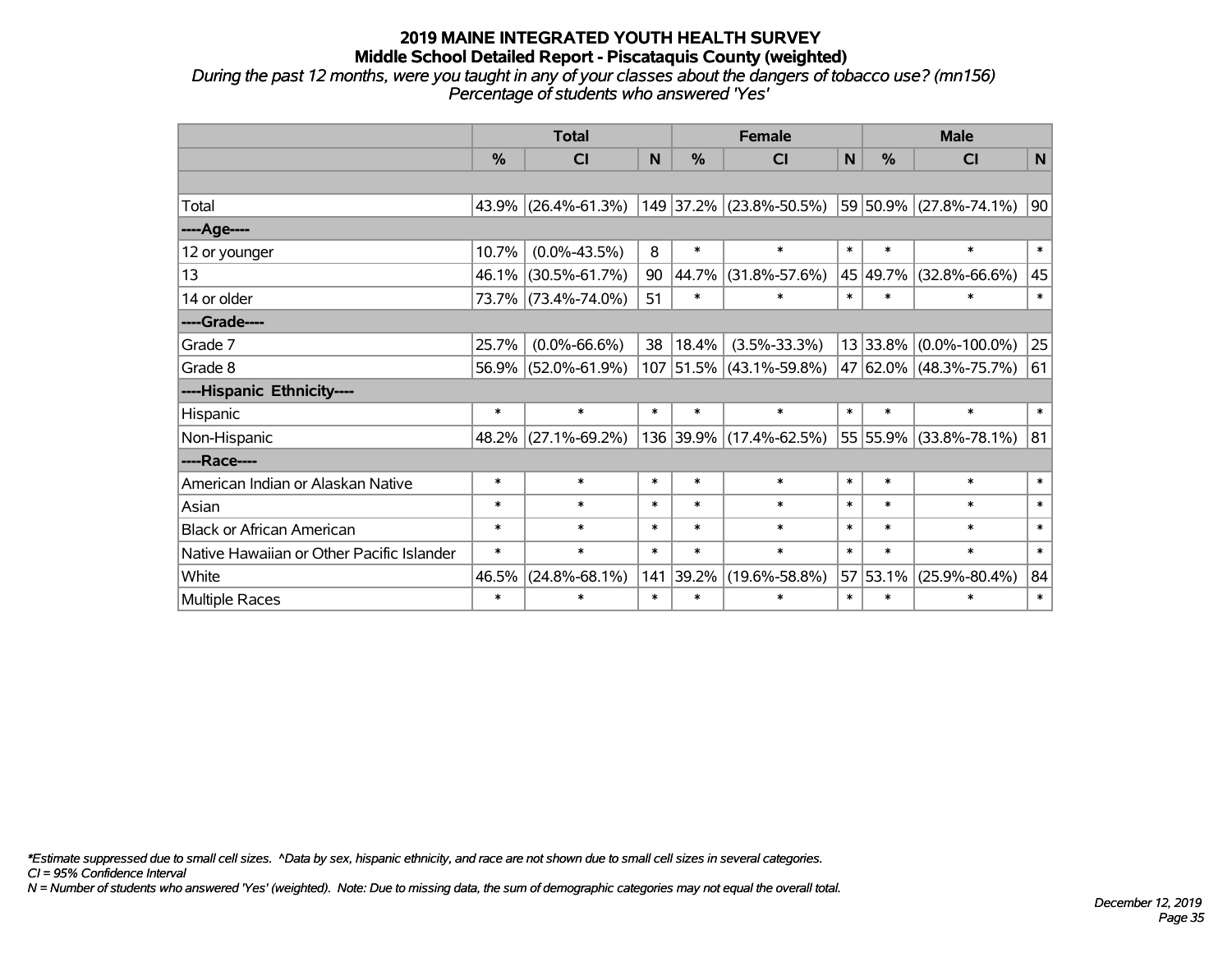*How much do you think people risk harming themselves (physically or in other ways) if they smoke one or more packs of cigarettes per day? (mn36) Percentage of students who answered 'No risk' or 'Slight risk'*

|                                           |        | <b>Total</b>        |        | <b>Female</b> |                    | <b>Male</b>  |        |                           |        |
|-------------------------------------------|--------|---------------------|--------|---------------|--------------------|--------------|--------|---------------------------|--------|
|                                           | %      | CI                  | N      | $\frac{0}{0}$ | CI                 | $\mathsf{N}$ | %      | <b>CI</b>                 | N      |
|                                           |        |                     |        |               |                    |              |        |                           |        |
| Total                                     | 11.0%  | $(4.9\% - 17.0\%)$  | 38     | 8.7%          | $(1.0\% - 16.3\%)$ |              |        | $14 12.0\% $ (5.1%-18.8%) | 21     |
| ----Age----                               |        |                     |        |               |                    |              |        |                           |        |
| 12 or younger                             | 10.5%  | $(9.7\% - 11.4\%)$  | 8      | $\ast$        | $\ast$             | $\ast$       | $\ast$ | $\ast$                    | $\ast$ |
| 13                                        | 11.0%  | $(8.6\% - 13.4\%)$  | 20     | $\ast$        | $\ast$             | $\ast$       | $\ast$ | $\ast$                    | $\ast$ |
| 14 or older                               | 11.3%  | $(0.0\% - 31.5\%)$  | 10     | $\ast$        | $\ast$             | $\ast$       | $\ast$ | $\ast$                    | $\ast$ |
| ----Grade----                             |        |                     |        |               |                    |              |        |                           |        |
| Grade 7                                   | 11.0%  | $(10.5\% - 11.5\%)$ |        | 16 11.6%      | $(3.3\% - 19.9\%)$ | 8            | 7.7%   | $(3.6\% - 11.9\%)$        | 6      |
| Grade 8                                   | 11.3%  | $(0.0\% - 23.0\%)$  | 22     | 6.8%          | $(0.0\% - 15.0\%)$ | 6            |        | $15.9\%$ (0.0%-34.0%)     | 15     |
| ----Hispanic Ethnicity----                |        |                     |        |               |                    |              |        |                           |        |
| Hispanic                                  | $\ast$ | $\ast$              | $\ast$ | $\ast$        | $\ast$             | $\ast$       | $\ast$ | $\ast$                    | $\ast$ |
| Non-Hispanic                              | 10.4%  | $(3.3\% - 17.6\%)$  | 31     | 7.6%          | $(1.7\% - 13.5\%)$ | 11           |        | $13.2\%$ (3.2%-23.3%)     | 20     |
| ----Race----                              |        |                     |        |               |                    |              |        |                           |        |
| American Indian or Alaskan Native         | $\ast$ | $\ast$              | $\ast$ | $\ast$        | $\ast$             | $\ast$       | $\ast$ | $\ast$                    | $\ast$ |
| Asian                                     | $\ast$ | $\ast$              | $\ast$ | $\ast$        | $\ast$             | $\ast$       | $\ast$ | $\ast$                    | $\ast$ |
| <b>Black or African American</b>          | $\ast$ | $\ast$              | $\ast$ | $\ast$        | $\ast$             | $\ast$       | $\ast$ | $\ast$                    | $\ast$ |
| Native Hawaiian or Other Pacific Islander | $\ast$ | $\ast$              | $\ast$ | $\ast$        | $\ast$             | $\ast$       | $\ast$ | $\ast$                    | $\ast$ |
| White                                     | 10.0%  | $(2.1\% - 17.9\%)$  | 32     | 8.4%          | $(0.0\% - 17.2\%)$ | 13           | 11.6%  | $(3.6\% - 19.6\%)$        | 19     |
| Multiple Races                            | $\ast$ | $\ast$              | $\ast$ | $\ast$        | $\ast$             | $\ast$       | $\ast$ | $\ast$                    | $\ast$ |

*\*Estimate suppressed due to small cell sizes. ^Data by sex, hispanic ethnicity, and race are not shown due to small cell sizes in several categories.*

*CI = 95% Confidence Interval*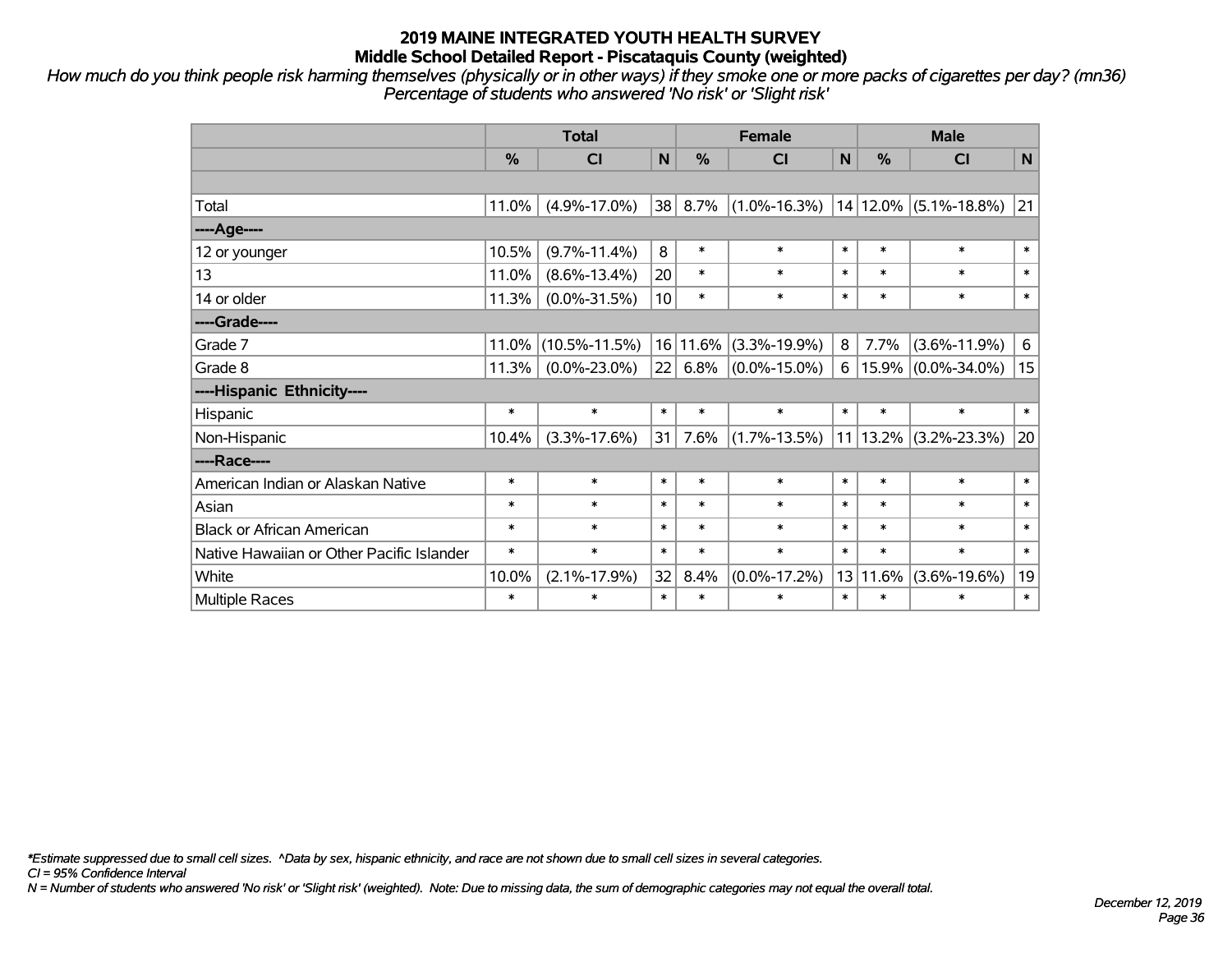### **2019 MAINE INTEGRATED YOUTH HEALTH SURVEY Middle School Detailed Report - Piscataquis County (weighted)** *How wrong do you think it is for someone your age to smoke cigarettes? (mn58)*

*Percentage of students who answered 'A little bit wrong' or 'Not wrong at all'*

|                                           |        |                    |        | <b>Female</b> |        |        | <b>Male</b> |        |        |
|-------------------------------------------|--------|--------------------|--------|---------------|--------|--------|-------------|--------|--------|
|                                           | %      | <b>CI</b>          | N      | %             | CI N   |        | %           | CI N   |        |
|                                           |        |                    |        |               |        |        |             |        |        |
| Total                                     | 3.4%   | $(3.3\% - 3.4\%)$  | 12     | $\ast$        | $\ast$ | $\ast$ | $\ast$      | $\ast$ | $\ast$ |
| ----Age----                               |        |                    |        |               |        |        |             |        |        |
| 12 or younger                             | 10.2%  | $(0.9\% - 19.5\%)$ | 8      | $\ast$        | $\ast$ | $\ast$ | $\ast$      | $\ast$ | $\ast$ |
| 13                                        | $\ast$ | $\ast$             | $\ast$ | $\ast$        | $\ast$ | $\ast$ | $\ast$      | $\ast$ | $\ast$ |
| 14 or older                               | *      | $\ast$             | $\ast$ | $\ast$        | $\ast$ | $\ast$ | $\ast$      | $\ast$ | $\ast$ |
| ----Grade----                             |        |                    |        |               |        |        |             |        |        |
| Grade 7                                   | 5.2%   | $(0.0\% - 11.9\%)$ | 8      | $\ast$        | $\ast$ | $\ast$ | $\ast$      | $\ast$ | $\ast$ |
| Grade 8                                   | $\ast$ | $\ast$             | $\ast$ | *             | $\ast$ | $\ast$ | $\ast$      | $\ast$ | $\ast$ |
| ----Hispanic Ethnicity----                |        |                    |        |               |        |        |             |        |        |
| Hispanic                                  | $\ast$ | $\ast$             | $\ast$ | $\ast$        | $\ast$ | $\ast$ | $\ast$      | $\ast$ | $\ast$ |
| Non-Hispanic                              | $\ast$ | $\ast$             | $\ast$ | $\ast$        | $\ast$ | $\ast$ | $\ast$      | $\ast$ | $\ast$ |
| ----Race----                              |        |                    |        |               |        |        |             |        |        |
| American Indian or Alaskan Native         | $\ast$ | $\ast$             | $\ast$ | $\ast$        | $\ast$ | $\ast$ | $\ast$      | $\ast$ | $\ast$ |
| Asian                                     | *      | $\ast$             | $\ast$ | $\ast$        | $\ast$ | $\ast$ | $\ast$      | $\ast$ | $\ast$ |
| <b>Black or African American</b>          | *      | $\ast$             | $\ast$ | $\ast$        | $\ast$ | $\ast$ | $\ast$      | $\ast$ | $\ast$ |
| Native Hawaiian or Other Pacific Islander | *      | $\ast$             | $\ast$ | $\ast$        | $\ast$ | $\ast$ | *           | $\ast$ | $\ast$ |
| White                                     | $\ast$ | $\ast$             | $\ast$ | $\ast$        | $\ast$ | $\ast$ | $\ast$      | $\ast$ | $\ast$ |
| Multiple Races                            | $\ast$ | $\ast$             | $\ast$ | $\ast$        | $\ast$ | $\ast$ | $\ast$      | $\ast$ | $\ast$ |

*\*Estimate suppressed due to small cell sizes. ^Data by sex, hispanic ethnicity, and race are not shown due to small cell sizes in several categories.*

*CI = 95% Confidence Interval*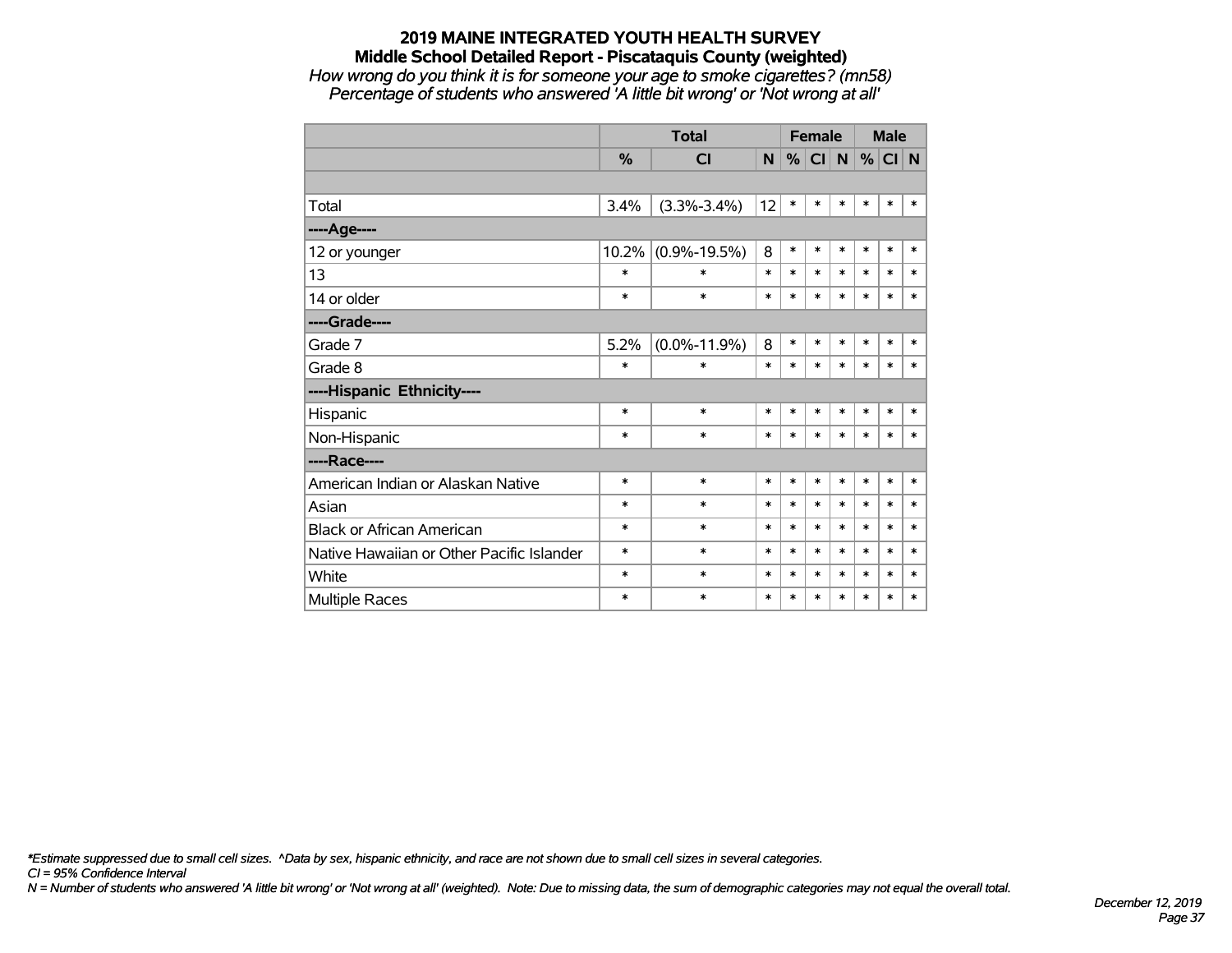#### **2019 MAINE INTEGRATED YOUTH HEALTH SURVEY Middle School Detailed Report - Piscataquis County (weighted)** *How wrong do your parents feel it would be for you to smoke cigarettes? (mn35)*

*Percentage of students who answered 'A little bit wrong' or 'Not wrong at all'*

|                                           |               | <b>Total</b>      |        | <b>Female</b> |        |        |        | <b>Male</b> |        |
|-------------------------------------------|---------------|-------------------|--------|---------------|--------|--------|--------|-------------|--------|
|                                           | $\frac{0}{0}$ | CI                | N.     | %             | CI N   |        | %      | CI          | N      |
|                                           |               |                   |        |               |        |        |        |             |        |
| Total                                     | 2.3%          | $(0.8\% - 3.9\%)$ | 8      | $\ast$        | $\ast$ | $\ast$ | $\ast$ | $\ast$      | $\ast$ |
| ----Age----                               |               |                   |        |               |        |        |        |             |        |
| 12 or younger                             | $\ast$        | $\ast$            | $\ast$ | $\ast$        | $\ast$ | $\ast$ | $\ast$ | $\ast$      | $\ast$ |
| 13                                        | $\ast$        | $\ast$            | $\ast$ | $\ast$        | $\ast$ | $\ast$ | $\ast$ | $\ast$      | $\ast$ |
| 14 or older                               | $\ast$        | $\ast$            | $\ast$ | $\ast$        | $\ast$ | $\ast$ | $\ast$ | $\ast$      | $\ast$ |
| ----Grade----                             |               |                   |        |               |        |        |        |             |        |
| Grade 7                                   | $\ast$        | $\ast$            | $\ast$ | $\ast$        | $\ast$ | $\ast$ | $\ast$ | $\ast$      | $\ast$ |
| Grade 8                                   | $\ast$        | $\ast$            | $\ast$ | $\ast$        | $\ast$ | $\ast$ | $\ast$ | $\ast$      | $\ast$ |
| ----Hispanic Ethnicity----                |               |                   |        |               |        |        |        |             |        |
| Hispanic                                  | $\ast$        | $\ast$            | $\ast$ | $\ast$        | $\ast$ | $\ast$ | $\ast$ | $\ast$      | $\ast$ |
| Non-Hispanic                              | $\ast$        | $\ast$            | $\ast$ | $\ast$        | $\ast$ | $\ast$ | $\ast$ | $\ast$      | $\ast$ |
| ----Race----                              |               |                   |        |               |        |        |        |             |        |
| American Indian or Alaskan Native         | $\ast$        | $\ast$            | $\ast$ | $\ast$        | $\ast$ | $\ast$ | $\ast$ | $\ast$      | $\ast$ |
| Asian                                     | $\ast$        | $\ast$            | $\ast$ | $\ast$        | $\ast$ | $\ast$ | $\ast$ | $\ast$      | $\ast$ |
| <b>Black or African American</b>          | $\ast$        | $\ast$            | $\ast$ | $\ast$        | $\ast$ | *      | $\ast$ | $\ast$      | $\ast$ |
| Native Hawaiian or Other Pacific Islander | $\ast$        | $\ast$            | $\ast$ | $\ast$        | $\ast$ | $\ast$ | $\ast$ | $\ast$      | $\ast$ |
| White                                     | $\ast$        | $\ast$            | $\ast$ | $\ast$        | $\ast$ | $\ast$ | $\ast$ | $\ast$      | $\ast$ |
| <b>Multiple Races</b>                     | $\ast$        | $\ast$            | $\ast$ | $\ast$        | $\ast$ | *      | $\ast$ | $\ast$      | $\ast$ |

*\*Estimate suppressed due to small cell sizes. ^Data by sex, hispanic ethnicity, and race are not shown due to small cell sizes in several categories.*

*CI = 95% Confidence Interval*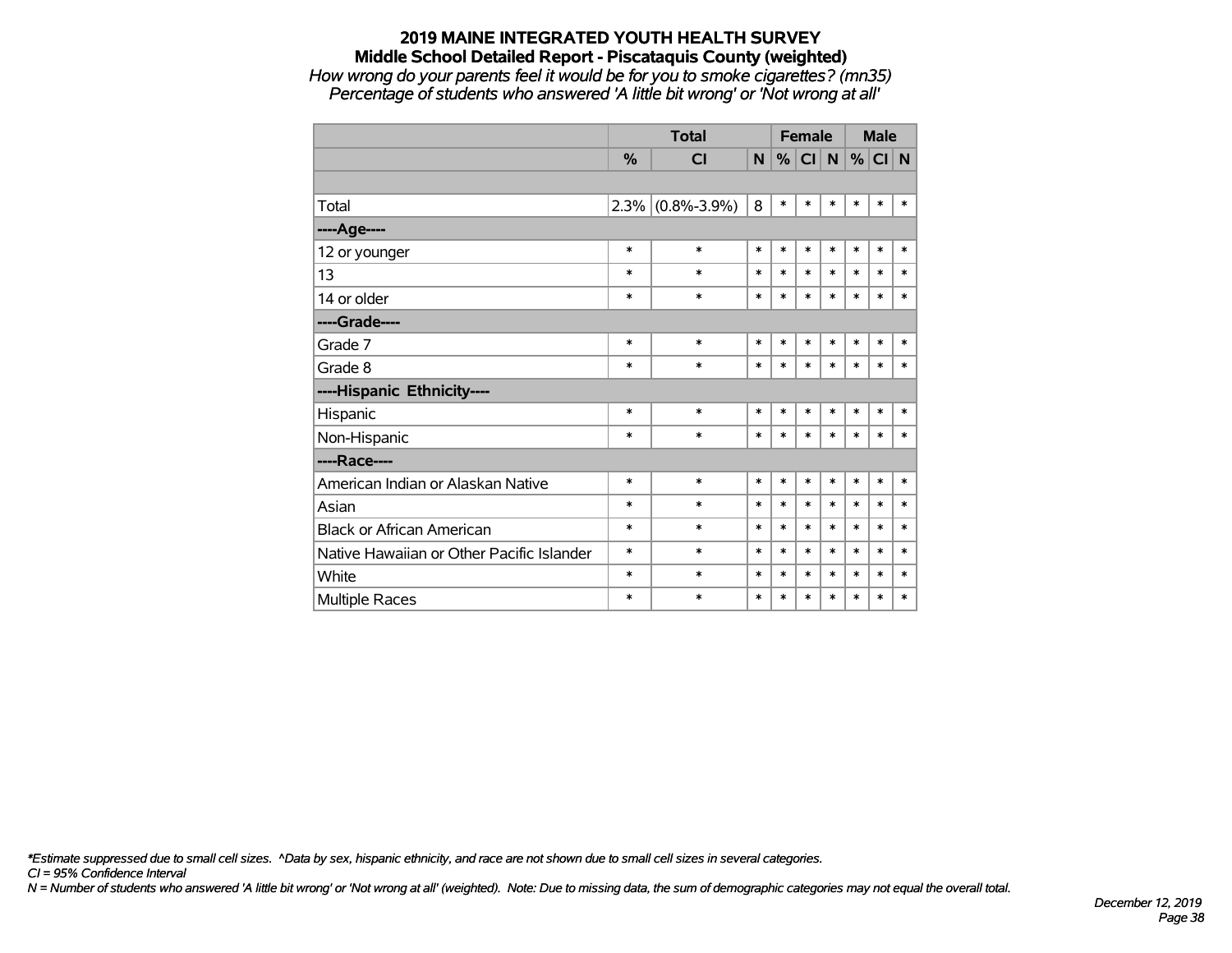### **2019 MAINE INTEGRATED YOUTH HEALTH SURVEY Middle School Detailed Report - Piscataquis County (weighted)** *How wrong do your friends feel it would be for you to smoke cigarettes? (mn172) Percentage of students who answered 'A little bit wrong' or 'Not wrong at all'*

|                                           |        | <b>Total</b>           | <b>Female</b> |               |                             |        |               | <b>Male</b>            |                 |  |  |  |        |        |        |
|-------------------------------------------|--------|------------------------|---------------|---------------|-----------------------------|--------|---------------|------------------------|-----------------|--|--|--|--------|--------|--------|
|                                           | %      | <b>CI</b>              | N             | $\frac{0}{0}$ | <b>CI</b>                   | N      | $\frac{0}{0}$ | <b>CI</b>              | N               |  |  |  |        |        |        |
|                                           |        |                        |               |               |                             |        |               |                        |                 |  |  |  |        |        |        |
| Total                                     |        | $16.4\%$ (14.2%-18.6%) |               |               | 55 18.0% (10.3%-25.7%)      |        |               | 29 15.3% (13.7%-16.9%) | 26              |  |  |  |        |        |        |
| ----Age----                               |        |                        |               |               |                             |        |               |                        |                 |  |  |  |        |        |        |
| 12 or younger                             | $\ast$ | $\ast$                 | $\ast$        | $\ast$        | $\ast$                      | $\ast$ | $\ast$        | $\ast$                 | $\ast$          |  |  |  |        |        |        |
| 13                                        | 17.2%  | $(15.1\% - 19.3\%)$    |               | 34 20.0%      | $(15.3\% - 24.7\%)$         | 20     | 14.9%         | $(13.0\% - 16.8\%)$    | 14              |  |  |  |        |        |        |
| 14 or older                               |        | 24.4% (24.3%-24.4%)    | 17            | $\ast$        | $\ast$                      | $\ast$ | $\ast$        | $\ast$                 | $\ast$          |  |  |  |        |        |        |
| ----Grade----                             |        |                        |               |               |                             |        |               |                        |                 |  |  |  |        |        |        |
| Grade 7                                   | 11.7%  | $(0.0\% - 27.1\%)$     |               | 17 15.6%      | $(0.0\% - 38.6\%)$          | 11     | 8.5%          | $(0.0\% - 19.2\%)$     | $6\overline{6}$ |  |  |  |        |        |        |
| Grade 8                                   |        | 18.2% (15.3%-21.1%)    |               |               | $ 34 19.9\% $ (16.4%-23.3%) |        |               | 18 16.7% (15.3%-18.0%) | 16              |  |  |  |        |        |        |
| ----Hispanic Ethnicity----                |        |                        |               |               |                             |        |               |                        |                 |  |  |  |        |        |        |
| Hispanic                                  | $\ast$ | $\ast$                 | $\ast$        | $\ast$        | $\ast$                      | $\ast$ | $\ast$        | $\ast$                 | $\ast$          |  |  |  |        |        |        |
| Non-Hispanic                              | 14.2%  | $(7.5\% - 20.9\%)$     |               | 40 16.5%      | $(3.8\% - 29.2\%)$          |        |               | 23 12.0% (10.2%-13.8%) | 17              |  |  |  |        |        |        |
| ----Race----                              |        |                        |               |               |                             |        |               |                        |                 |  |  |  |        |        |        |
| American Indian or Alaskan Native         | $\ast$ | $\ast$                 | $\ast$        | $\ast$        | $\ast$                      | $\ast$ | $\ast$        | $\ast$                 | $\ast$          |  |  |  |        |        |        |
| Asian                                     | $\ast$ | $\ast$                 | $\ast$        | $\ast$        | $\ast$                      |        |               |                        |                 |  |  |  | $\ast$ | $\ast$ | $\ast$ |
| <b>Black or African American</b>          | $\ast$ | $\ast$                 | $\ast$        | $\ast$        | $\ast$                      |        | $\ast$        | $\ast$                 | $\ast$          |  |  |  |        |        |        |
| Native Hawaiian or Other Pacific Islander | $\ast$ | $\ast$                 | $\ast$        | $\ast$        | $\ast$                      | $\ast$ | $\ast$        | $\ast$                 | $\ast$          |  |  |  |        |        |        |
| White                                     | 14.1%  | $(7.0\% - 21.3\%)$     | 43            | 15.2%         | $(3.3\% - 27.1\%)$          | 22     | 13.1%         | $(9.8\% - 16.5\%)$     | 21              |  |  |  |        |        |        |
| <b>Multiple Races</b>                     | $\ast$ | $\ast$                 | $\ast$        | $\ast$        | *                           | $\ast$ | $\ast$        | $\ast$                 | $\ast$          |  |  |  |        |        |        |

*\*Estimate suppressed due to small cell sizes. ^Data by sex, hispanic ethnicity, and race are not shown due to small cell sizes in several categories.*

*CI = 95% Confidence Interval*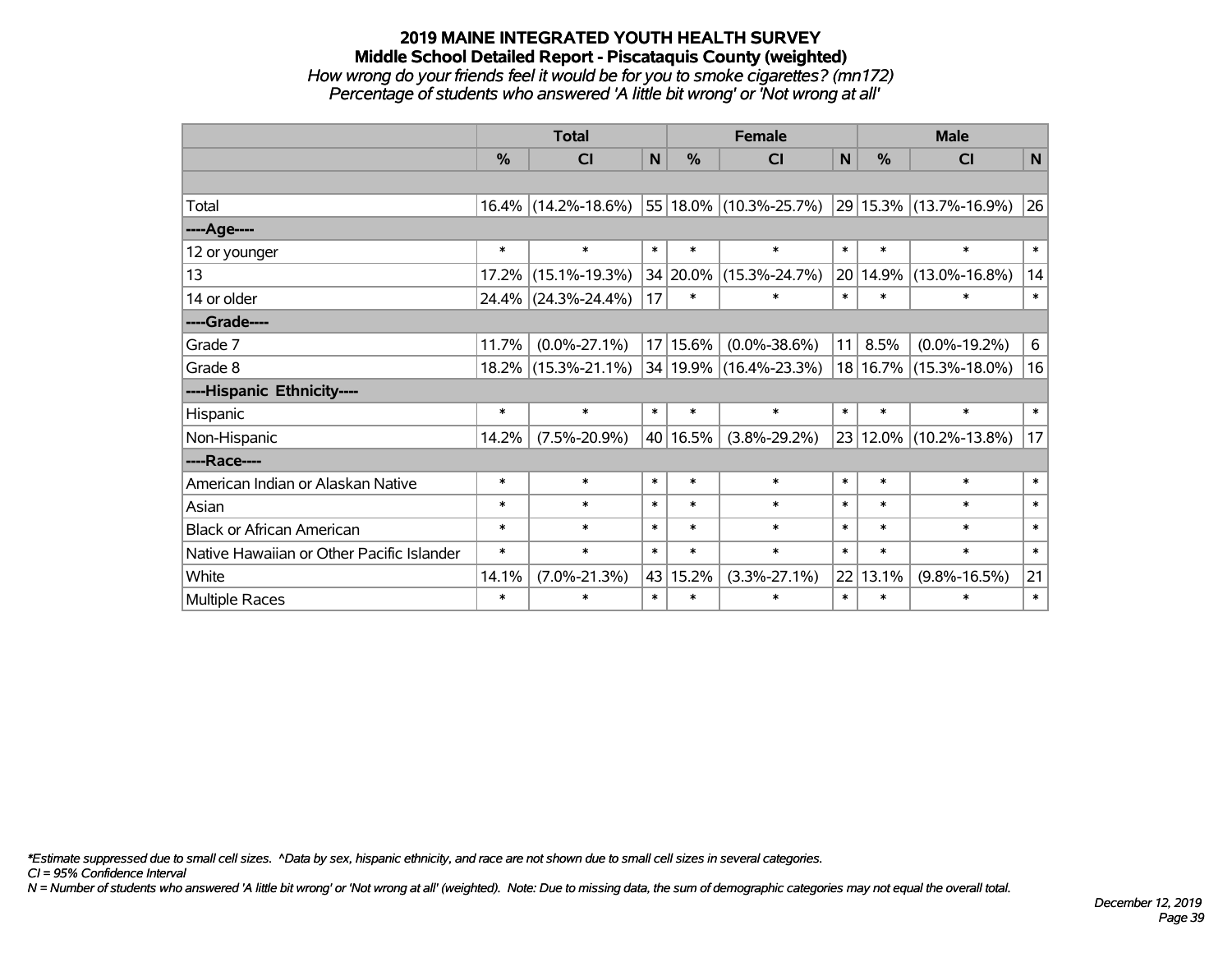#### **2019 MAINE INTEGRATED YOUTH HEALTH SURVEY Middle School Detailed Report - Piscataquis County (weighted)** *Have you ever used an electronic vapor product? (mn173) Percentage of students who answered 'Yes'*

|                                           |        | <b>Total</b>        |                 |          | <b>Female</b>         |                |          | <b>Male</b>         |              |
|-------------------------------------------|--------|---------------------|-----------------|----------|-----------------------|----------------|----------|---------------------|--------------|
|                                           | %      | <b>CI</b>           | N               | %        | <b>CI</b>             | $\mathsf{N}$   | %        | <b>CI</b>           | $\mathsf{N}$ |
|                                           |        |                     |                 |          |                       |                |          |                     |              |
| Total                                     | 14.0%  | $(13.9\% - 14.1\%)$ |                 |          | 47 10.5% (0.0%-23.0%) | 17             | 17.5%    | $(7.4\% - 27.5\%)$  | 31           |
| ----Age----                               |        |                     |                 |          |                       |                |          |                     |              |
| 12 or younger                             | 21.4%  | $(21.0\% - 21.9\%)$ | 15              | 26.7%    | $(2.1\% - 51.4\%)$    | $\overline{7}$ | 18.2%    | $(1.8\% - 34.6\%)$  | 8            |
| 13                                        | 11.5%  | $(5.2\% - 17.9\%)$  | 23              | 9.0%     | $(0.0\% - 23.7\%)$    | 9              | 14.9%    | $(13.0\% - 16.8\%)$ | 14           |
| 14 or older                               | 13.4%  | $(0.5\% - 26.2\%)$  | 9               | $\ast$   | $\ast$                | $\ast$         | $\ast$   | $\ast$              | $\ast$       |
| ----Grade----                             |        |                     |                 |          |                       |                |          |                     |              |
| Grade 7                                   | 14.3%  | $(5.4\% - 23.3\%)$  |                 | 20 11.5% | $(7.0\% - 15.9\%)$    | $\overline{7}$ | 17.6%    | $(0.0\% - 38.2\%)$  | 13           |
| Grade 8                                   | 14.0%  | $(6.9\% - 21.2\%)$  | 27 <sup>2</sup> | 9.8%     | $(0.0\% - 27.9\%)$    | 9              |          | 18.2% (18.0%-18.3%) | 18           |
| ----Hispanic Ethnicity----                |        |                     |                 |          |                       |                |          |                     |              |
| Hispanic                                  | $\ast$ | $\ast$              | $\ast$          | $\ast$   | $\ast$                | $\ast$         | $\ast$   | $\ast$              | $\ast$       |
| Non-Hispanic                              | 13.7%  | $(8.5\% - 18.9\%)$  |                 |          | 38 12.1% (0.0%-29.8%) |                | 16 15.1% | $(9.6\% - 20.7\%)$  | 22           |
| ----Race----                              |        |                     |                 |          |                       |                |          |                     |              |
| American Indian or Alaskan Native         | $\ast$ | $\ast$              | $\ast$          | $\ast$   | $\ast$                | $\ast$         | $\ast$   | $\ast$              | $\ast$       |
| Asian                                     | $\ast$ | $\ast$              | $\ast$          | $\ast$   | $\ast$                | $\ast$         | $\ast$   | $\ast$              | $\ast$       |
| <b>Black or African American</b>          | $\ast$ | $\ast$              | $\ast$          | $\ast$   | $\ast$                | $\ast$         | $\ast$   | $\ast$              | $\ast$       |
| Native Hawaiian or Other Pacific Islander | $\ast$ | $\ast$              | $\ast$          | $\ast$   | $\ast$                | $\ast$         | $\ast$   | $\ast$              | $\ast$       |
| White                                     | 13.5%  | $(10.3\% - 16.8\%)$ | 41              | 11.4%    | $(0.0\% - 25.8\%)$    | 17             | 15.5%    | $(9.8\% - 21.2\%)$  | 24           |
| <b>Multiple Races</b>                     | $\ast$ | $\ast$              | $\ast$          | $\ast$   | $\ast$                | $\ast$         | $\ast$   | $\ast$              | $\ast$       |

*\*Estimate suppressed due to small cell sizes. ^Data by sex, hispanic ethnicity, and race are not shown due to small cell sizes in several categories.*

*CI = 95% Confidence Interval*

*N = Number of students who answered 'Yes' (weighted). Note: Due to missing data, the sum of demographic categories may not equal the overall total.*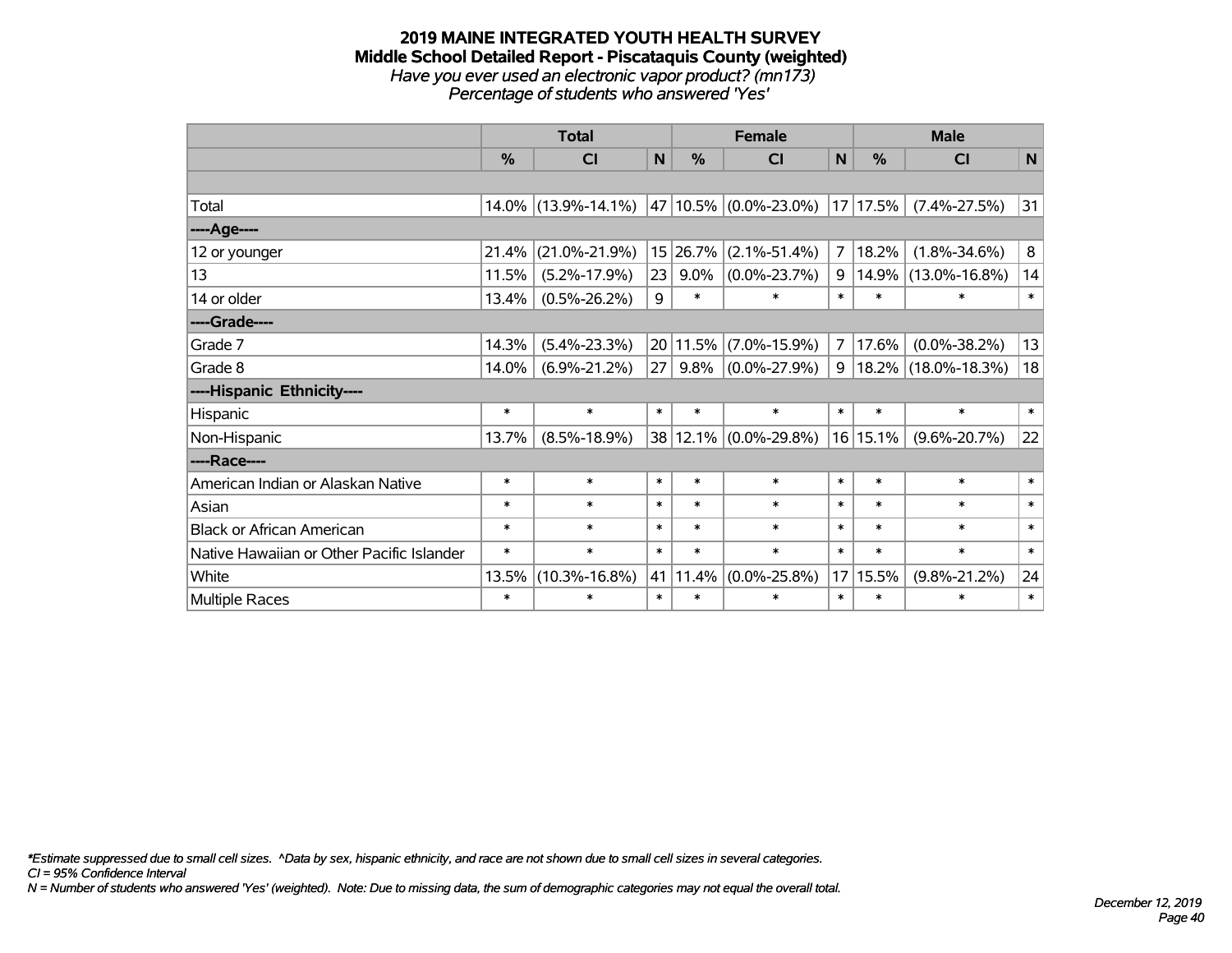*During the past 30 days, on how many days did you use an electronic vapor product? (mn174) Percentage of students who answered at least 1 day*

|                                           |               | <b>Total</b>      |        | <b>Female</b> |           |        | <b>Male</b> |        |        |
|-------------------------------------------|---------------|-------------------|--------|---------------|-----------|--------|-------------|--------|--------|
|                                           | $\frac{0}{0}$ | <b>CI</b>         | N      | %             | <b>CI</b> | N      | %           | CI N   |        |
|                                           |               |                   |        |               |           |        |             |        |        |
| Total                                     | 3.3%          | $(2.0\% - 4.6\%)$ | 11     | $\ast$        | $\ast$    | $\ast$ | $\ast$      | $\ast$ | $\ast$ |
| ---- Age----                              |               |                   |        |               |           |        |             |        |        |
| 12 or younger                             | $\ast$        | $\ast$            | $\ast$ | $\ast$        | $\ast$    | $\ast$ | $\ast$      | $\ast$ | $\ast$ |
| 13                                        | 3.0%          | $(0.0\% - 7.7\%)$ | 6      | $\ast$        | $\ast$    | $\ast$ | $\ast$      | $\ast$ | $\ast$ |
| 14 or older                               | $\ast$        | $\ast$            | $\ast$ | $\ast$        | $\ast$    | $\ast$ | $\ast$      | $\ast$ | $\ast$ |
| ----Grade----                             |               |                   |        |               |           |        |             |        |        |
| Grade 7                                   | $\ast$        | $\ast$            | $\ast$ | $\ast$        | $\ast$    | $\ast$ | $\ast$      | $\ast$ | $\ast$ |
| Grade 8                                   | 5.3%          | $(2.6\% - 8.0\%)$ | 10     | $\ast$        | $\ast$    | $\ast$ | $\ast$      | $\ast$ | $\ast$ |
| ----Hispanic Ethnicity----                |               |                   |        |               |           |        |             |        |        |
| Hispanic                                  | *             | $\ast$            | $\ast$ | $\ast$        | $\ast$    | $\ast$ | $\ast$      | $\ast$ | *      |
| Non-Hispanic                              | 3.8%          | $(1.9\% - 5.7\%)$ | 11     | $\ast$        | $\ast$    | *      | $\ast$      | $\ast$ | $\ast$ |
| ----Race----                              |               |                   |        |               |           |        |             |        |        |
| American Indian or Alaskan Native         | $\ast$        | $\ast$            | $\ast$ | $\ast$        | $\ast$    | $\ast$ | $\ast$      | $\ast$ | $\ast$ |
| Asian                                     | *             | $\ast$            | $\ast$ | $\ast$        | $\ast$    | $\ast$ | $\ast$      | $\ast$ | $\ast$ |
| <b>Black or African American</b>          | *             | $\ast$            | $\ast$ | $\ast$        | $\ast$    | $\ast$ | $\ast$      | $\ast$ | $\ast$ |
| Native Hawaiian or Other Pacific Islander | *             | $\ast$            | $\ast$ | $\ast$        | $\ast$    | $\ast$ | $\ast$      | $\ast$ | $\ast$ |
| White                                     | 2.9%          | $(1.1\% - 4.7\%)$ | 9      | $\ast$        | $\ast$    | $\ast$ | $\ast$      | $\ast$ | $\ast$ |
| Multiple Races                            | *             | $\ast$            | $\ast$ | $\ast$        | $\ast$    | $\ast$ | $\ast$      | $\ast$ | $\ast$ |

*\*Estimate suppressed due to small cell sizes. ^Data by sex, hispanic ethnicity, and race are not shown due to small cell sizes in several categories.*

*CI = 95% Confidence Interval*

*N = Number of students who answered at least 1 day (weighted). Note: Due to missing data, the sum of demographic categories may not equal the overall total.*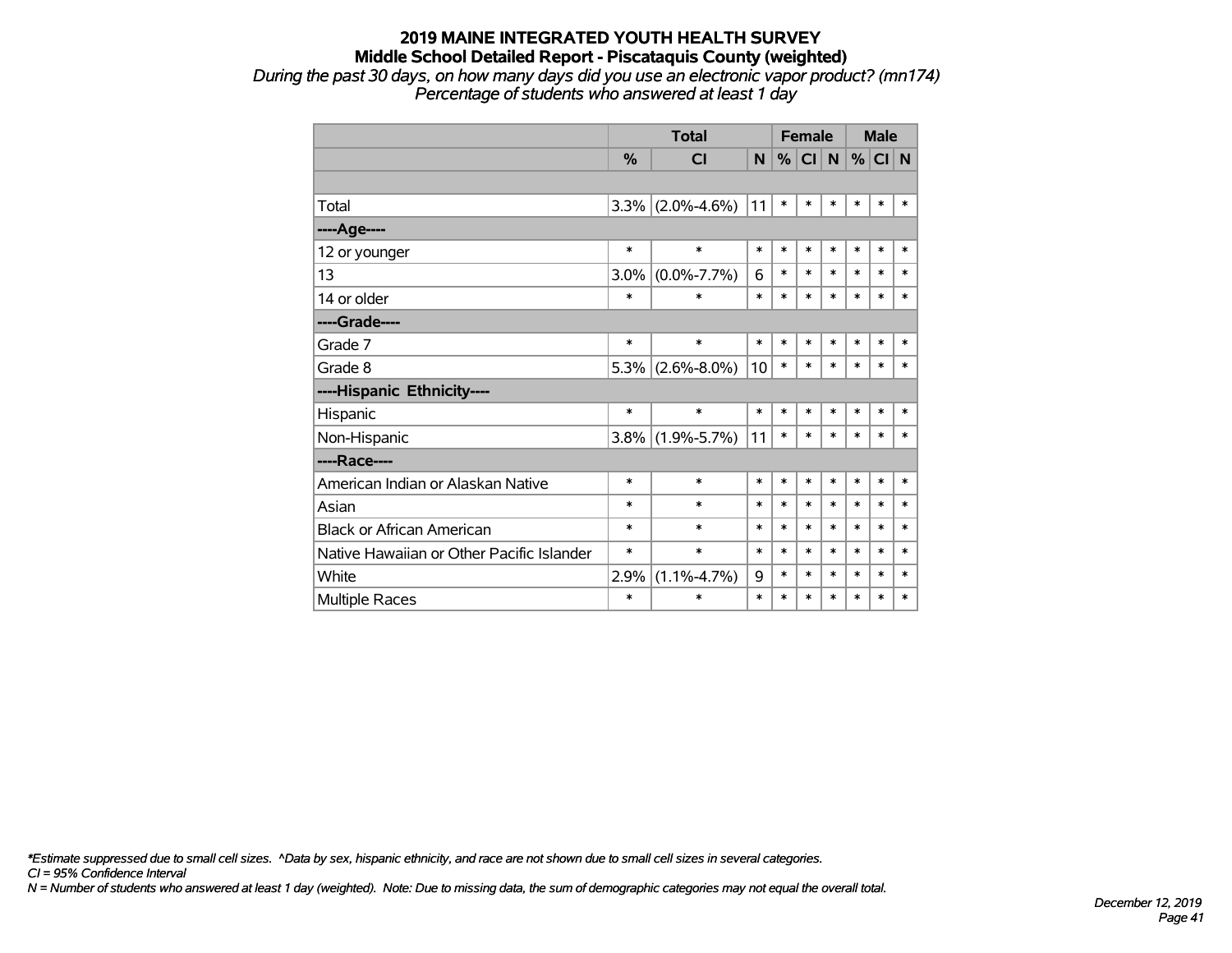*The last time you used an electronic vapor product, what was in the vapor you inhaled? (mn182) Percentage of students who answered 'Nicotine'*

|                                           |        | <b>Total</b>       |        |        |          | <b>Female</b> |        | <b>Male</b> |        |
|-------------------------------------------|--------|--------------------|--------|--------|----------|---------------|--------|-------------|--------|
|                                           | %      | <b>CI</b>          | N      |        | %  CI  N |               | $\%$   | CI N        |        |
|                                           |        |                    |        |        |          |               |        |             |        |
| Total                                     | 21.0%  | $(0.0\% - 44.5\%)$ | 8      | $\ast$ | $\ast$   | $\ast$        | $\ast$ | $\ast$      | $\ast$ |
| ----Age----                               |        |                    |        |        |          |               |        |             |        |
| 12 or younger                             | $\ast$ | $\ast$             | $\ast$ | $\ast$ | $\ast$   | $\ast$        | $\ast$ | $\ast$      | $\ast$ |
| 13                                        | $\ast$ | $\ast$             | *      | $\ast$ | $\ast$   | $\ast$        | $\ast$ | $\ast$      | $\ast$ |
| 14 or older                               | $\ast$ | $\ast$             | $\ast$ | $\ast$ | $\ast$   | $\ast$        | $\ast$ | $\ast$      | $\ast$ |
| ----Grade----                             |        |                    |        |        |          |               |        |             |        |
| Grade 7                                   | $\ast$ | $\ast$             | $\ast$ | $\ast$ | $\ast$   | $\ast$        | $\ast$ | $\ast$      | $\ast$ |
| Grade 8                                   | $\ast$ | $\ast$             | $\ast$ | $\ast$ | $\ast$   | $\ast$        | $\ast$ | $\ast$      | $\ast$ |
| ----Hispanic Ethnicity----                |        |                    |        |        |          |               |        |             |        |
| Hispanic                                  | *      | $\ast$             | $\ast$ | $\ast$ | $\ast$   | $\ast$        | $\ast$ | $\ast$      | ∗      |
| Non-Hispanic                              | $\ast$ | $\ast$             | $\ast$ | $\ast$ | $\ast$   | $\ast$        | $\ast$ | $\ast$      | $\ast$ |
| ----Race----                              |        |                    |        |        |          |               |        |             |        |
| American Indian or Alaskan Native         | $\ast$ | $\ast$             | $\ast$ | $\ast$ | $\ast$   | $\ast$        | $\ast$ | $\ast$      | $\ast$ |
| Asian                                     | $\ast$ | $\ast$             | $\ast$ | $\ast$ | $\ast$   | $\ast$        | $\ast$ | $\ast$      | $\ast$ |
| <b>Black or African American</b>          | $\ast$ | $\ast$             | $\ast$ | $\ast$ | $\ast$   | $\ast$        | $\ast$ | $\ast$      | $\ast$ |
| Native Hawaiian or Other Pacific Islander | *      | $\ast$             | $\ast$ | $\ast$ | $\ast$   | $\ast$        | $\ast$ | $\ast$      | $\ast$ |
| White                                     | $\ast$ | $\ast$             | $\ast$ | $\ast$ | $\ast$   | $\ast$        | $\ast$ | $\ast$      | $\ast$ |
| Multiple Races                            | $\ast$ | $\ast$             | $\ast$ | $\ast$ | $\ast$   | $\ast$        | $\ast$ | $\ast$      | $\ast$ |

*\*Estimate suppressed due to small cell sizes. ^Data by sex, hispanic ethnicity, and race are not shown due to small cell sizes in several categories.*

*CI = 95% Confidence Interval*

*N = Number of students who answered 'Nicotine' (weighted). Note: Due to missing data, the sum of demographic categories may not equal the overall total.*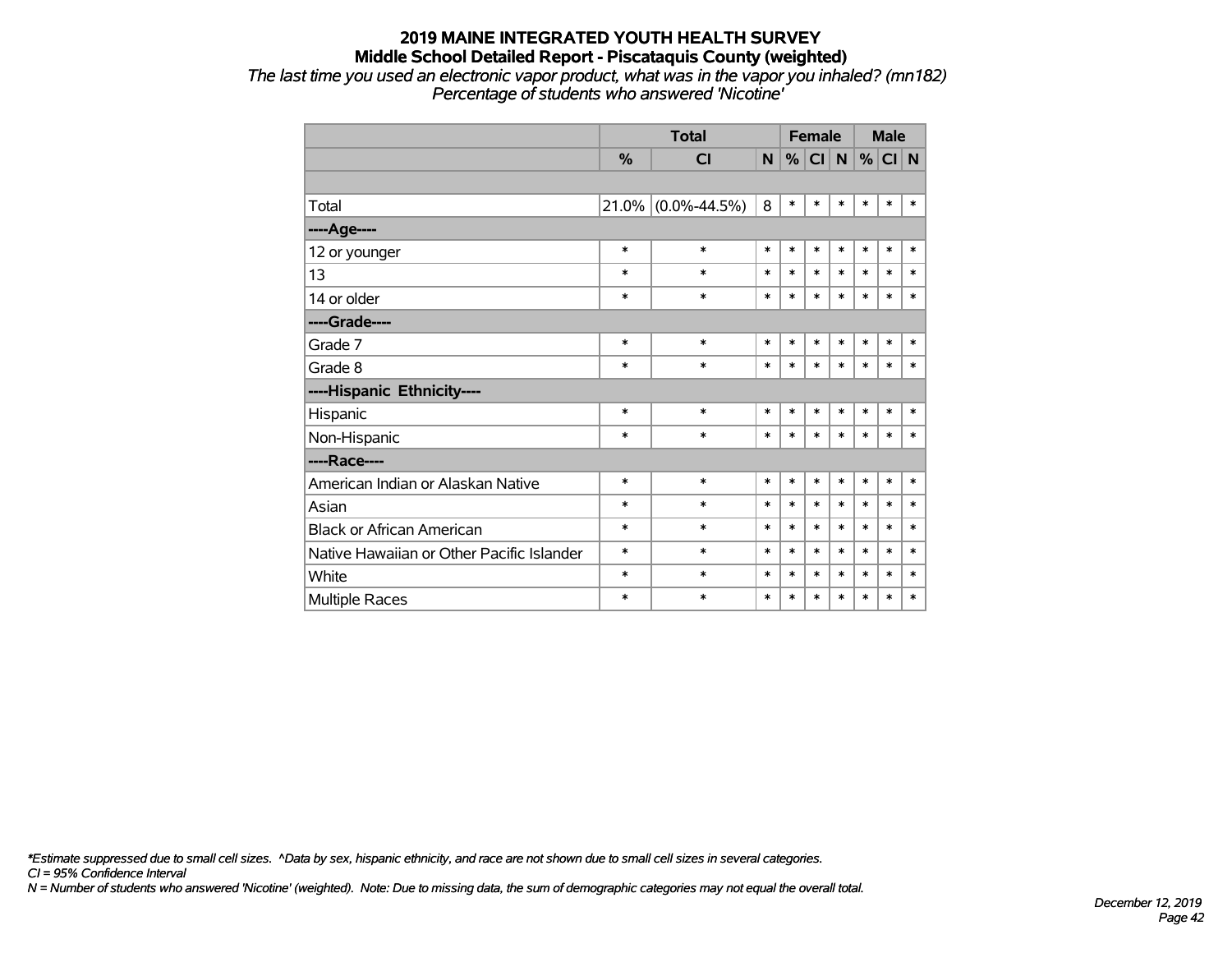*The last time you used an electronic vapor product, what was in the vapor you inhaled? (mn182\_2) Percentage of students who answered 'Marijuana or Hash Oil'*

|                                           | <b>Total</b> |        |        | <b>Female</b> |        |        | <b>Male</b> |        |        |
|-------------------------------------------|--------------|--------|--------|---------------|--------|--------|-------------|--------|--------|
|                                           | %            | CI N   |        | %             | CI N   |        | %           | CI N   |        |
|                                           |              |        |        |               |        |        |             |        |        |
| Total                                     | $\ast$       | *      | $\ast$ | $\ast$        | $\ast$ | $\ast$ | $\ast$      | $\ast$ | *      |
| ----Age----                               |              |        |        |               |        |        |             |        |        |
| 12 or younger                             | $\ast$       | $\ast$ | *      | $\ast$        | *      | $\ast$ | *           | *      | *      |
| 13                                        | $\ast$       | $\ast$ | $\ast$ | $\ast$        | *      | $\ast$ | *           | *      | *      |
| 14 or older                               | $\ast$       | *      | $\ast$ | $\ast$        | $\ast$ | $\ast$ | $\ast$      | $\ast$ | $\ast$ |
| ----Grade----                             |              |        |        |               |        |        |             |        |        |
| Grade 7                                   | $\ast$       | *      | *      | $\ast$        | *      | ∗      | $\ast$      | $\ast$ | *      |
| Grade 8                                   | $\ast$       | $\ast$ | *      | $\ast$        | $\ast$ | $\ast$ | $\ast$      | $\ast$ | $\ast$ |
| ----Hispanic Ethnicity----                |              |        |        |               |        |        |             |        |        |
| Hispanic                                  | $\ast$       | $\ast$ | *      | $\ast$        | $\ast$ | $\ast$ | $\ast$      | $\ast$ | $\ast$ |
| Non-Hispanic                              | $\ast$       | $\ast$ | $\ast$ | $\ast$        | $\ast$ | $\ast$ | $\ast$      | $\ast$ | *      |
| ----Race----                              |              |        |        |               |        |        |             |        |        |
| American Indian or Alaskan Native         | $\ast$       | $\ast$ | $\ast$ | $\ast$        | $\ast$ | $\ast$ | $\ast$      | $\ast$ | $\ast$ |
| Asian                                     | $\ast$       | $\ast$ | $\ast$ | $\ast$        | $\ast$ | $\ast$ | $\ast$      | $\ast$ | $\ast$ |
| <b>Black or African American</b>          | $\ast$       | $\ast$ | *      | $\ast$        | $\ast$ | $\ast$ | $\ast$      | $\ast$ | $\ast$ |
| Native Hawaiian or Other Pacific Islander | $\ast$       | $\ast$ | *      | $\ast$        | $\ast$ | $\ast$ | $\ast$      | $\ast$ | $\ast$ |
| White                                     | $\ast$       | $\ast$ | *      | ∗             | $\ast$ | $\ast$ | $\ast$      | *      | $\ast$ |
| Multiple Races                            | $\ast$       | $\ast$ | *      | $\ast$        | $\ast$ | $\ast$ | $\ast$      | $\ast$ | $\ast$ |

*\*Estimate suppressed due to small cell sizes. ^Data by sex, hispanic ethnicity, and race are not shown due to small cell sizes in several categories.*

*CI = 95% Confidence Interval*

*N = Number of students who answered 'Marijuana or Hash Oil' (weighted). Note: Due to missing data, the sum of demographic categories may not equal the overall total.*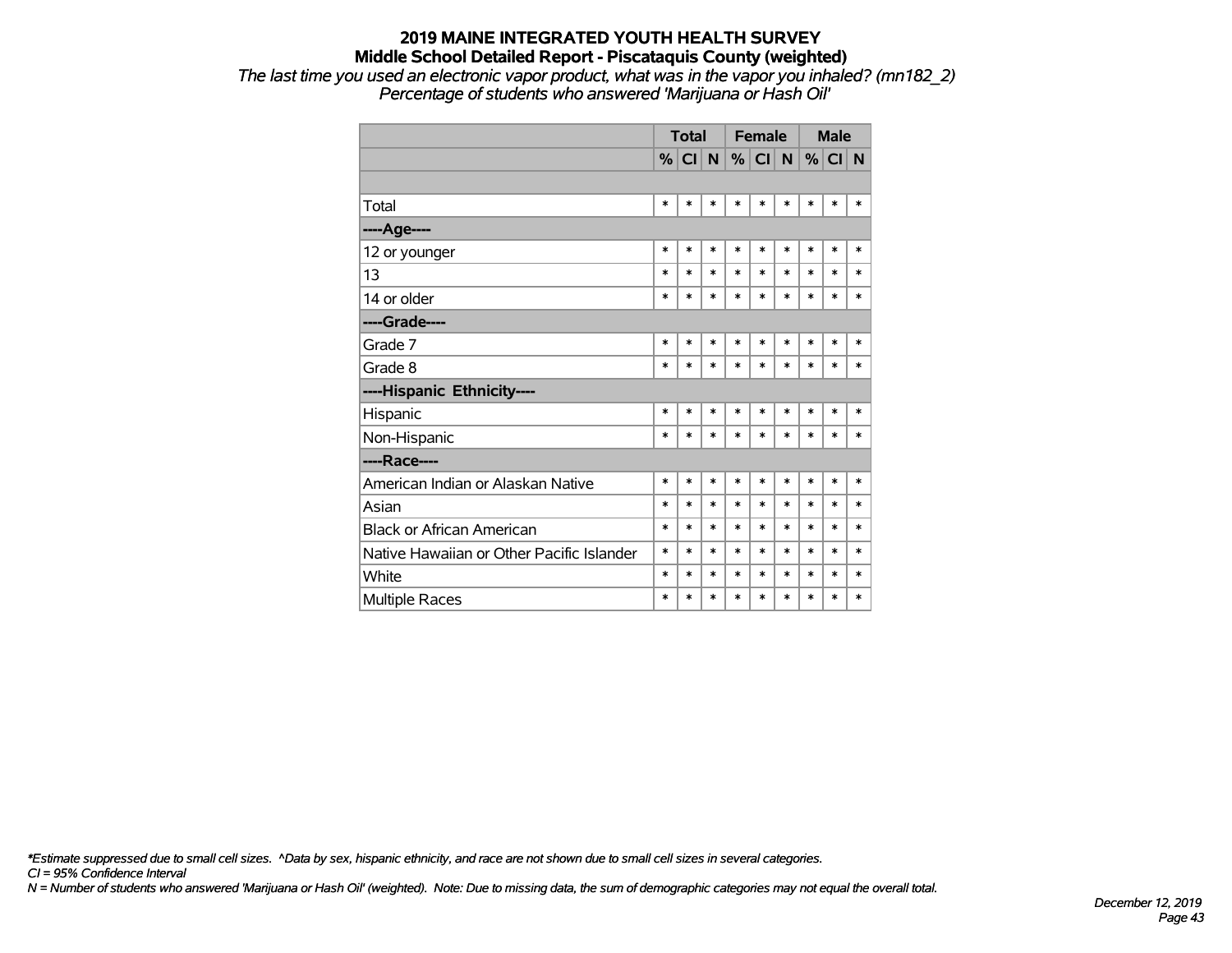*Percentage of students who are susceptible to cigarette use (among all students including those who have tried cigarettes or are current cigarette users) (mntobsus)*

|                                           |               | <b>Total</b>        | <b>Female</b> |               |                                |                            |                     |                        | <b>Male</b> |  |
|-------------------------------------------|---------------|---------------------|---------------|---------------|--------------------------------|----------------------------|---------------------|------------------------|-------------|--|
|                                           | $\frac{0}{0}$ | CI                  | N             | $\frac{9}{6}$ | <b>CI</b>                      | $\mathsf{N}$               | %                   | <b>CI</b>              | N           |  |
|                                           |               |                     |               |               |                                |                            |                     |                        |             |  |
| Total                                     | 20.5%         | $(11.5\% - 29.5\%)$ | 70            | 9.9%          | $(6.1\% - 13.7\%)$             |                            |                     | 16 30.6% (12.9%-48.3%) | 54          |  |
| ---- Age----                              |               |                     |               |               |                                |                            |                     |                        |             |  |
| 12 or younger                             | 11.5%         | $(1.0\% - 22.1\%)$  | 9             | $\ast$        | $\ast$                         | $\ast$                     | $\ast$              | $\ast$                 | $\ast$      |  |
| 13                                        | 18.3%         | $(9.7\% - 27.0\%)$  | 36            | 7.1%          | $(6.5\% - 7.7\%)$              | 31.5%<br>$\overline{7}$    |                     | $(9.0\% - 54.0\%)$     | 29          |  |
| 14 or older                               | 36.7%         | $(1.2\% - 72.1\%)$  | 25            | $\ast$        | $\ast$                         | $\ast$<br>$\ast$<br>$\ast$ |                     | $\ast$                 |             |  |
| ----Grade----                             |               |                     |               |               |                                |                            |                     |                        |             |  |
| Grade 7                                   | 16.9%         | $(15.9\% - 17.8\%)$ |               | 25 15.6%      | $(13.7\% - 17.6\%)$            | 11                         | 18.9%               | $(18.1\% - 19.7\%)$    | 14          |  |
| Grade 8                                   | 21.7%         | $(9.4\% - 34.0\%)$  | 41            | $\ast$        | $\ast$                         | $\ast$                     | $\ast$              | $\ast$                 | $\ast$      |  |
| ----Hispanic Ethnicity----                |               |                     |               |               |                                |                            |                     |                        |             |  |
| Hispanic                                  | $\ast$        | $\ast$              | $\ast$        | $\ast$        | $\ast$                         | $\ast$                     | $\ast$              | $\ast$                 | $\ast$      |  |
| Non-Hispanic                              | 16.8%         | $(11.4\% - 22.2\%)$ | 48            | 7.6%          | $(6.6\% - 8.5\%)$              |                            |                     | 10 25.5% (13.0%-38.1%) | 37          |  |
| ----Race----                              |               |                     |               |               |                                |                            |                     |                        |             |  |
| American Indian or Alaskan Native         | $\ast$        | $\ast$              | $\ast$        | $\ast$        | $\ast$                         | $\ast$                     | $\ast$              | $\ast$                 | $\ast$      |  |
| Asian                                     | $\ast$        | $\ast$              | $\ast$        | $\ast$        | $\ast$                         | $\ast$                     | $\ast$              | $\ast$                 | $\ast$      |  |
| <b>Black or African American</b>          | $\ast$        | $\ast$              | $\ast$        | $\ast$        | $\ast$                         | $\ast$                     | *                   | $\ast$                 | $\ast$      |  |
| Native Hawaiian or Other Pacific Islander | $\ast$        | $\ast$              | $\ast$        | $\ast$        | $\ast$                         |                            | $\ast$              | $\ast$                 | $\ast$      |  |
| White                                     | 17.2%         | $(7.9\% - 26.5\%)$  | 52            | 8.0%          | $(0.0\% - 17.3\%)$<br>12 25.7% |                            | $(11.6\% - 39.7\%)$ | 40                     |             |  |
| Multiple Races                            | $\ast$        | $\ast$              | $\ast$        | $\ast$        | $\ast$                         | $\ast$                     | $\ast$              | $\ast$                 | $\ast$      |  |

*\*Estimate suppressed due to small cell sizes. ^Data by sex, hispanic ethnicity, and race are not shown due to small cell sizes in several categories.*

*CI = 95% Confidence Interval*

*N = Number of students who are susceptible to cigarette use (among all students including those who have tried cigarettes or are current cigarette users) (weighted). Note: Due to missing data, the sum of demographic categories may not equal the overall total.*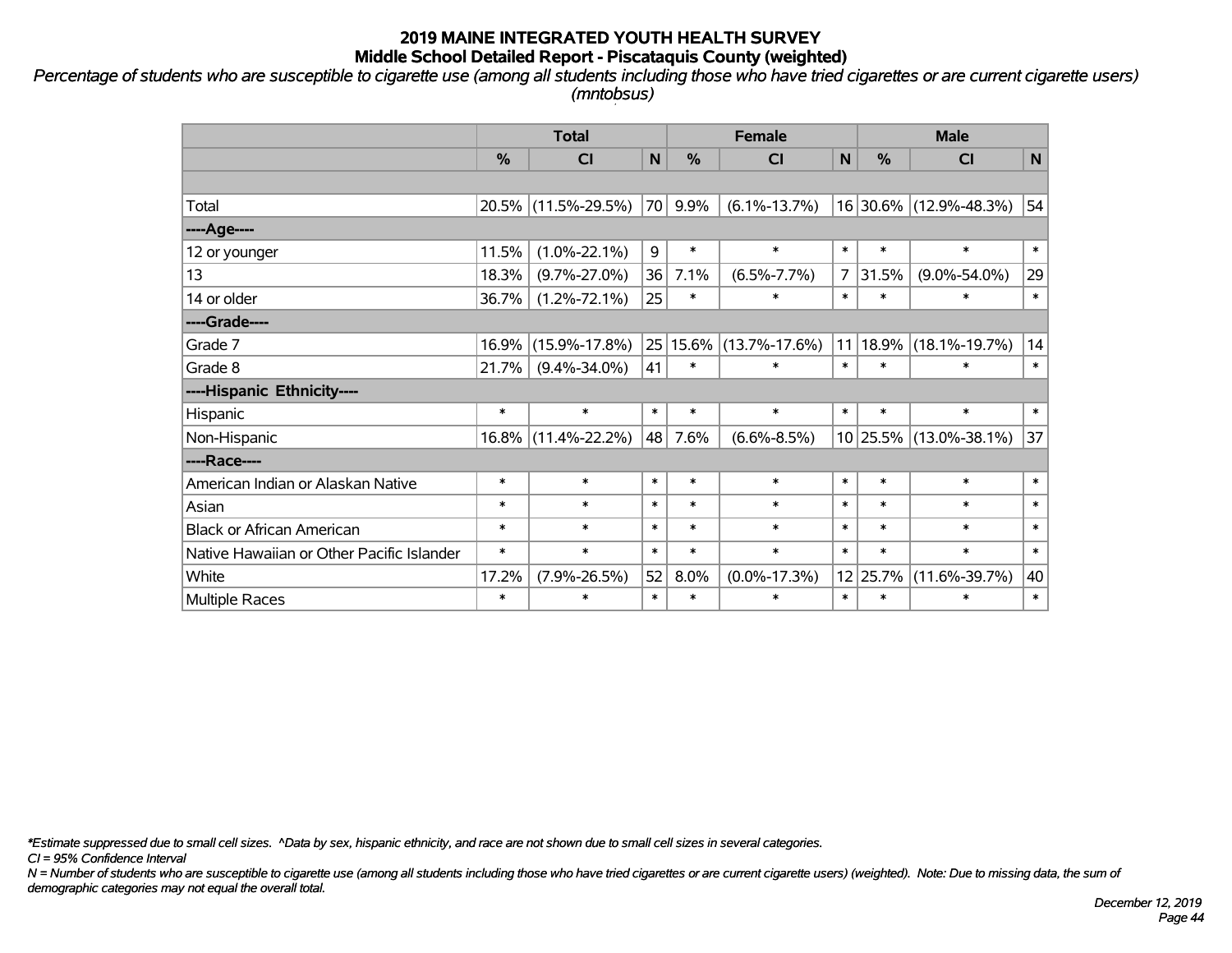*Percentage of students who are susceptible to cigarette use (among students who have never tried cigarettes) (mntobsus\_2)*

|                                           |        | <b>Total</b>        |        |              | <b>Female</b>       |                                              |                 | <b>Male</b>           |        |                    |    |
|-------------------------------------------|--------|---------------------|--------|--------------|---------------------|----------------------------------------------|-----------------|-----------------------|--------|--------------------|----|
|                                           | %      | CI                  | N      | %            | CI                  | N                                            | %               | <b>CI</b>             | N      |                    |    |
|                                           |        |                     |        |              |                     |                                              |                 |                       |        |                    |    |
| Total                                     |        | 17.7% (10.3%-25.0%) | 56     | 7.6%         | $(5.9\% - 9.3\%)$   |                                              |                 | 11 27.5% (7.9%-47.1%) | 44     |                    |    |
| ---- Age----                              |        |                     |        |              |                     |                                              |                 |                       |        |                    |    |
| 12 or younger                             | $\ast$ | $\ast$              | $\ast$ | $\ast$       | $\ast$              | $\ast$                                       | $\ast$          | $\ast$                | $\ast$ |                    |    |
| 13                                        | 17.9%  | $(8.5\% - 27.3\%)$  | 35     | 7.1%         | $(6.5\% - 7.7\%)$   | $\overline{7}$<br> 30.7%<br>$\ast$<br>$\ast$ |                 | $(6.8\% - 54.6\%)$    | 28     |                    |    |
| 14 or older                               | 29.6%  | $(9.8\% - 49.4\%)$  | 16     | $\ast$       | $\ast$              | $\ast$                                       |                 |                       | $\ast$ |                    |    |
| ----Grade----                             |        |                     |        |              |                     | 11 14.1%                                     |                 |                       |        |                    |    |
| Grade 7                                   | 14.4%  | $(10.0\% - 18.8\%)$ |        | $20 15.6\% $ | $(13.7\% - 17.6\%)$ |                                              |                 | $(4.1\% - 24.0\%)$    | 9      |                    |    |
| Grade 8                                   |        | 20.1% (10.6%-29.7%) | 36     | $\ast$       | $\ast$              | $\ast$                                       | $\ast$          | $\ast$                | $\ast$ |                    |    |
| ----Hispanic Ethnicity----                |        |                     |        |              |                     |                                              |                 |                       |        |                    |    |
| Hispanic                                  | $\ast$ | $\ast$              | $\ast$ | $\ast$       | $\ast$              | $\ast$                                       | $\ast$          | $\ast$                | $\ast$ |                    |    |
| Non-Hispanic                              |        | 15.5% (11.2%-19.9%) | 42     | 4.7%         | $(0.0\% - 11.1\%)$  |                                              | $6 \mid 25.6\%$ | $(8.8\% - 42.3\%)$    | 36     |                    |    |
| ----Race----                              |        |                     |        |              |                     |                                              |                 |                       |        |                    |    |
| American Indian or Alaskan Native         | $\ast$ | $\ast$              | $\ast$ | $\ast$       | $\ast$              | $\ast$                                       | $\ast$          | $\ast$                | $\ast$ |                    |    |
| Asian                                     | $\ast$ | $\ast$              | $\ast$ | $\ast$       | $\ast$              | $\ast$                                       | $\ast$          | $\ast$                | $\ast$ |                    |    |
| <b>Black or African American</b>          | $\ast$ | $\ast$              | $\ast$ | $\ast$       | $\ast$              | $\ast$                                       | $\ast$          | $\ast$                | $\ast$ |                    |    |
| Native Hawaiian or Other Pacific Islander | $\ast$ | $\ast$              | $\ast$ | $\ast$       | $\ast$              |                                              | $\ast$          | $\ast$                | $\ast$ |                    |    |
| White                                     | 16.5%  | $(8.9\% - 24.1\%)$  | 48     | 5.4%         | $(2.3\% - 8.4\%)$   |                                              | $\overline{7}$  |                       | 26.3%  | $(9.9\% - 42.8\%)$ | 40 |
| Multiple Races                            | $\ast$ | $\ast$              | $\ast$ | $\ast$       | $\ast$              | $\ast$                                       | $\ast$          | $\ast$                | $\ast$ |                    |    |

*\*Estimate suppressed due to small cell sizes. ^Data by sex, hispanic ethnicity, and race are not shown due to small cell sizes in several categories.*

*CI = 95% Confidence Interval*

*N = Number of students who are susceptible to cigarette use (among students who have never tried cigarettes) (weighted). Note: Due to missing data, the sum of demographic categories may not equal the overall total.*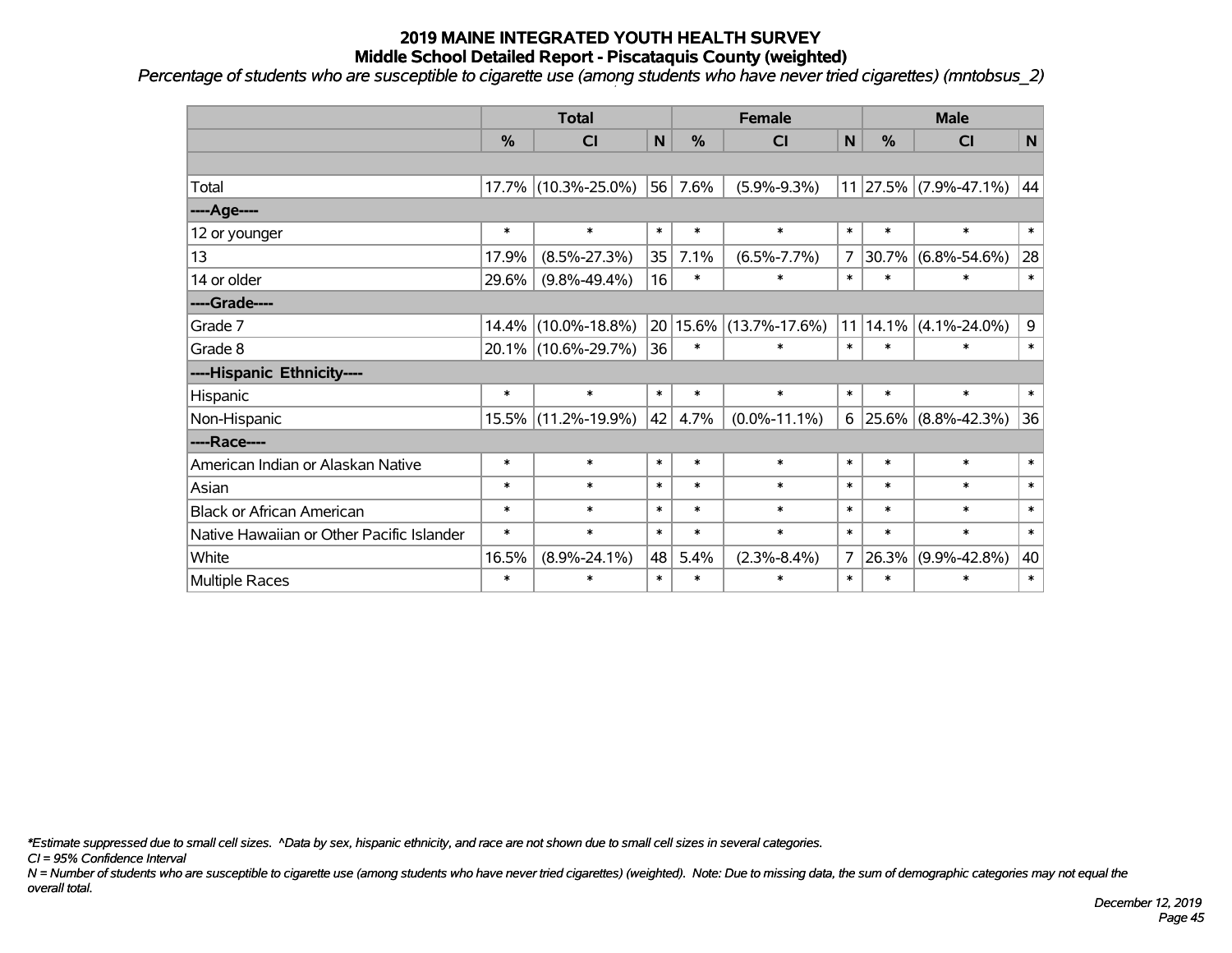*Percentage of students who smoked cigarettes or cigars or used chewing tobacco, snuff, dip, or dissolvable tobacco products on one or more of the past 30 days (mnanytoba)*

|                                           |        | <b>Total</b>      | <b>Female</b> |        |        |        | <b>Male</b> |        |        |
|-------------------------------------------|--------|-------------------|---------------|--------|--------|--------|-------------|--------|--------|
|                                           | %      | <b>CI</b>         | N.            | %      | CI N   |        | %           | CI N   |        |
|                                           |        |                   |               |        |        |        |             |        |        |
| Total                                     | 1.7%   | $(0.0\% - 4.6\%)$ | 6             | $\ast$ | $\ast$ | $\ast$ | $\ast$      | $\ast$ | $\ast$ |
| ---- Age----                              |        |                   |               |        |        |        |             |        |        |
| 12 or younger                             | $\ast$ | $\ast$            | $\ast$        | $\ast$ | $\ast$ | $\ast$ | $\ast$      | $\ast$ | $\ast$ |
| 13                                        | $\ast$ | $\ast$            | $\ast$        | $\ast$ | *      | $\ast$ | $\ast$      | $\ast$ | $\ast$ |
| 14 or older                               | $\ast$ | $\ast$            | $\ast$        | $\ast$ | $\ast$ | $\ast$ | $\ast$      | $\ast$ | $\ast$ |
| ----Grade----                             |        |                   |               |        |        |        |             |        |        |
| Grade 7                                   | $\ast$ | $\ast$            | $\ast$        | $\ast$ | $\ast$ | $\ast$ | $\ast$      | $\ast$ | $\ast$ |
| Grade 8                                   | $\ast$ | $\ast$            | $\ast$        | $\ast$ | $\ast$ | $\ast$ | $\ast$      | $\ast$ | $\ast$ |
| ----Hispanic Ethnicity----                |        |                   |               |        |        |        |             |        |        |
| Hispanic                                  | $\ast$ | $\ast$            | $\ast$        | $\ast$ | $\ast$ | $\ast$ | $\ast$      | $\ast$ | $\ast$ |
| Non-Hispanic                              | $\ast$ | $\ast$            | $\ast$        | $\ast$ | $\ast$ | $\ast$ | $\ast$      | $\ast$ | $\ast$ |
| ----Race----                              |        |                   |               |        |        |        |             |        |        |
| American Indian or Alaskan Native         | $\ast$ | $\ast$            | *             | $\ast$ | $\ast$ | $\ast$ | $\ast$      | $\ast$ | $\ast$ |
| Asian                                     | *      | $\ast$            | $\ast$        | $\ast$ | $\ast$ | $\ast$ | $\ast$      | $\ast$ | $\ast$ |
| <b>Black or African American</b>          | *      | $\ast$            | $\ast$        | $\ast$ | *      | $\ast$ | *           | $\ast$ | $\ast$ |
| Native Hawaiian or Other Pacific Islander | *      | $\ast$            | $\ast$        | $\ast$ | $\ast$ | $\ast$ | $\ast$      | $\ast$ | $\ast$ |
| White                                     | *      | $\ast$            | $\ast$        | $\ast$ | *      | $\ast$ | $\ast$      | $\ast$ | $\ast$ |
| Multiple Races                            | *      | $\ast$            | $\ast$        | $\ast$ | *      | $\ast$ | *           | $\ast$ | $\ast$ |

*\*Estimate suppressed due to small cell sizes. ^Data by sex, hispanic ethnicity, and race are not shown due to small cell sizes in several categories.*

*CI = 95% Confidence Interval*

*N = Number of students who smoked cigarettes or cigars or used chewing tobacco, snuff, dip, or dissolvable tobacco products on one or more of the past 30 days (weighted). Note: Due to missing data, the sum of demographic categories may not equal the overall total.*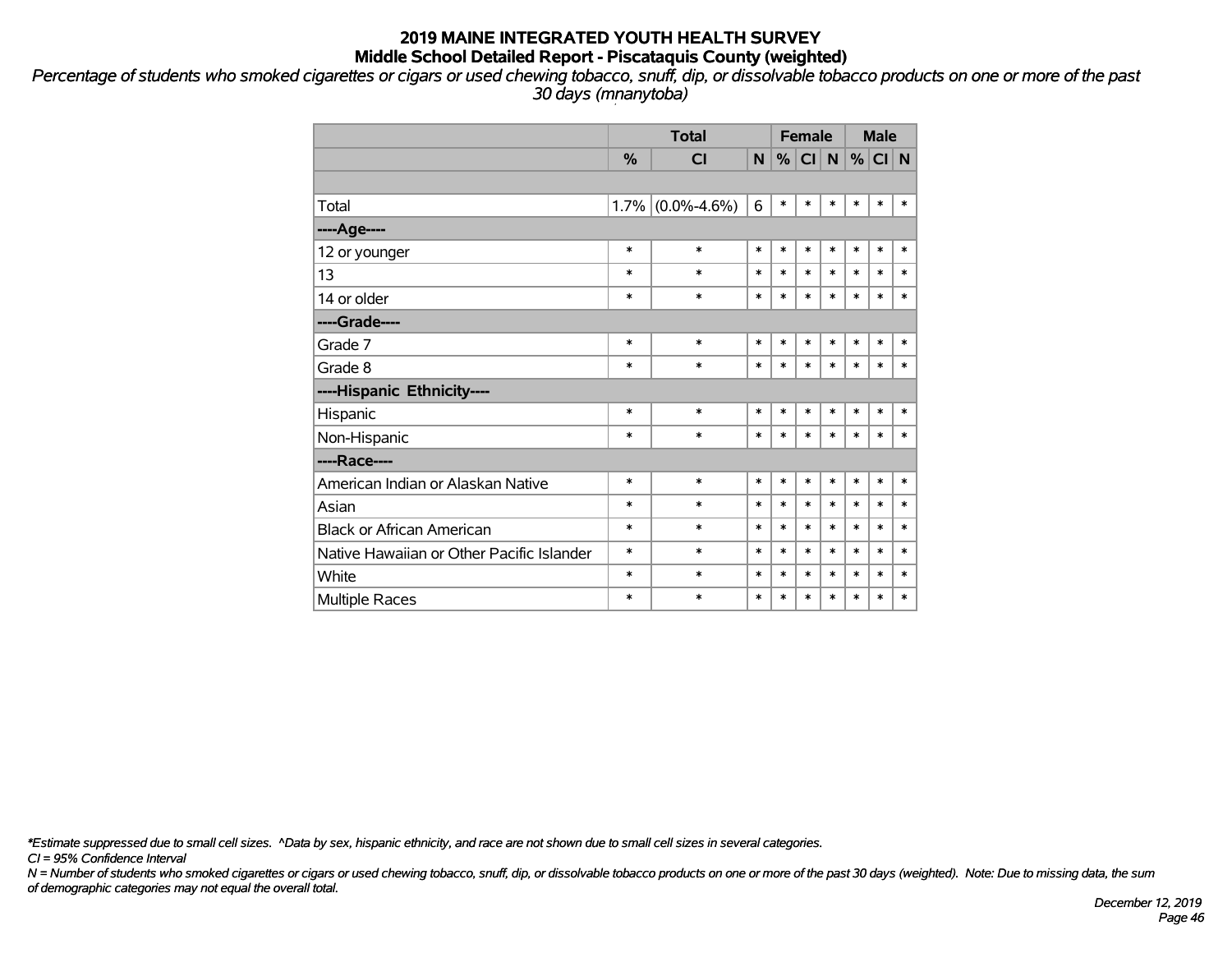*Percentage of students who smoked cigarettes or cigars; used an electronic vapor product; or used chewing tobacco, snuff, dip, or dissolvable tobacco products on one or more of the past 30 days (mnanytob\_2a)*

|                                           |        | <b>Total</b>         | <b>Female</b> |        |        |        |        | <b>Male</b> |        |
|-------------------------------------------|--------|----------------------|---------------|--------|--------|--------|--------|-------------|--------|
|                                           | %      | <b>CI</b>            | N             | %      | CI N   |        | %      | CI N        |        |
|                                           |        |                      |               |        |        |        |        |             |        |
| Total                                     | 4.5%   | $(0.3\% - 8.8\%)$    | 15            | $\ast$ | $\ast$ | *      | $\ast$ | $\ast$      | $\ast$ |
| ---- Age----                              |        |                      |               |        |        |        |        |             |        |
| 12 or younger                             | $\ast$ | $\ast$               | $\ast$        | $\ast$ | $\ast$ | $\ast$ | $\ast$ | $\ast$      | $\ast$ |
| 13                                        | 5.0%   | $(0.0\% - 14.1\%)$   | 10            | $\ast$ | $\ast$ | $\ast$ | $\ast$ | $\ast$      | $\ast$ |
| 14 or older                               | $\ast$ | $\ast$               | $\ast$        | $\ast$ | $\ast$ | $\ast$ | $\ast$ | $\ast$      | $\ast$ |
| ----Grade----                             |        |                      |               |        |        |        |        |             |        |
| Grade 7                                   | $\ast$ | $\ast$               | *             | $\ast$ | *      | *      | $\ast$ | $\ast$      | $\ast$ |
| Grade 8                                   |        | $7.3\%$ (0.0%-15.2%) | 14            | $\ast$ | *      | $\ast$ | $\ast$ | $\ast$      | $\ast$ |
| ----Hispanic Ethnicity----                |        |                      |               |        |        |        |        |             |        |
| Hispanic                                  | $\ast$ | $\ast$               | $\ast$        | $\ast$ | $\ast$ | $\ast$ | $\ast$ | $\ast$      | $\ast$ |
| Non-Hispanic                              | 5.2%   | $(0.0\% - 10.7\%)$   | 14            | $\ast$ | *      | $\ast$ | $\ast$ | $\ast$      | $\ast$ |
| ----Race----                              |        |                      |               |        |        |        |        |             |        |
| American Indian or Alaskan Native         | $\ast$ | $\ast$               | $\ast$        | $\ast$ | *      | $\ast$ | $\ast$ | $\ast$      | $\ast$ |
| Asian                                     | $\ast$ | $\ast$               | $\ast$        | $\ast$ | *      | $\ast$ | $\ast$ | $\ast$      | $\ast$ |
| <b>Black or African American</b>          | $\ast$ | $\ast$               | $\ast$        | $\ast$ | $\ast$ | $\ast$ | $\ast$ | $\ast$      | $\ast$ |
| Native Hawaiian or Other Pacific Islander | $\ast$ | *                    | $\ast$        | $\ast$ | *      | $\ast$ | $\ast$ | $\ast$      | $\ast$ |
| White                                     | 4.2%   | $(0.0\% - 9.3\%)$    | 13            | $\ast$ | *      | $\ast$ | $\ast$ | $\ast$      | $\ast$ |
| <b>Multiple Races</b>                     | $\ast$ | *                    | $\ast$        | $\ast$ | $\ast$ | $\ast$ | $\ast$ | $\ast$      | $\ast$ |

*\*Estimate suppressed due to small cell sizes. ^Data by sex, hispanic ethnicity, and race are not shown due to small cell sizes in several categories.*

*CI = 95% Confidence Interval*

*N = Number of students who smoked cigarettes or cigars; used an electronic vapor product; or used chewing tobacco, snuff, dip, or dissolvable tobacco products on one or more of the past 30 days (weighted). Note: Due to missing data, the sum of demographic categories may not equal the overall total.*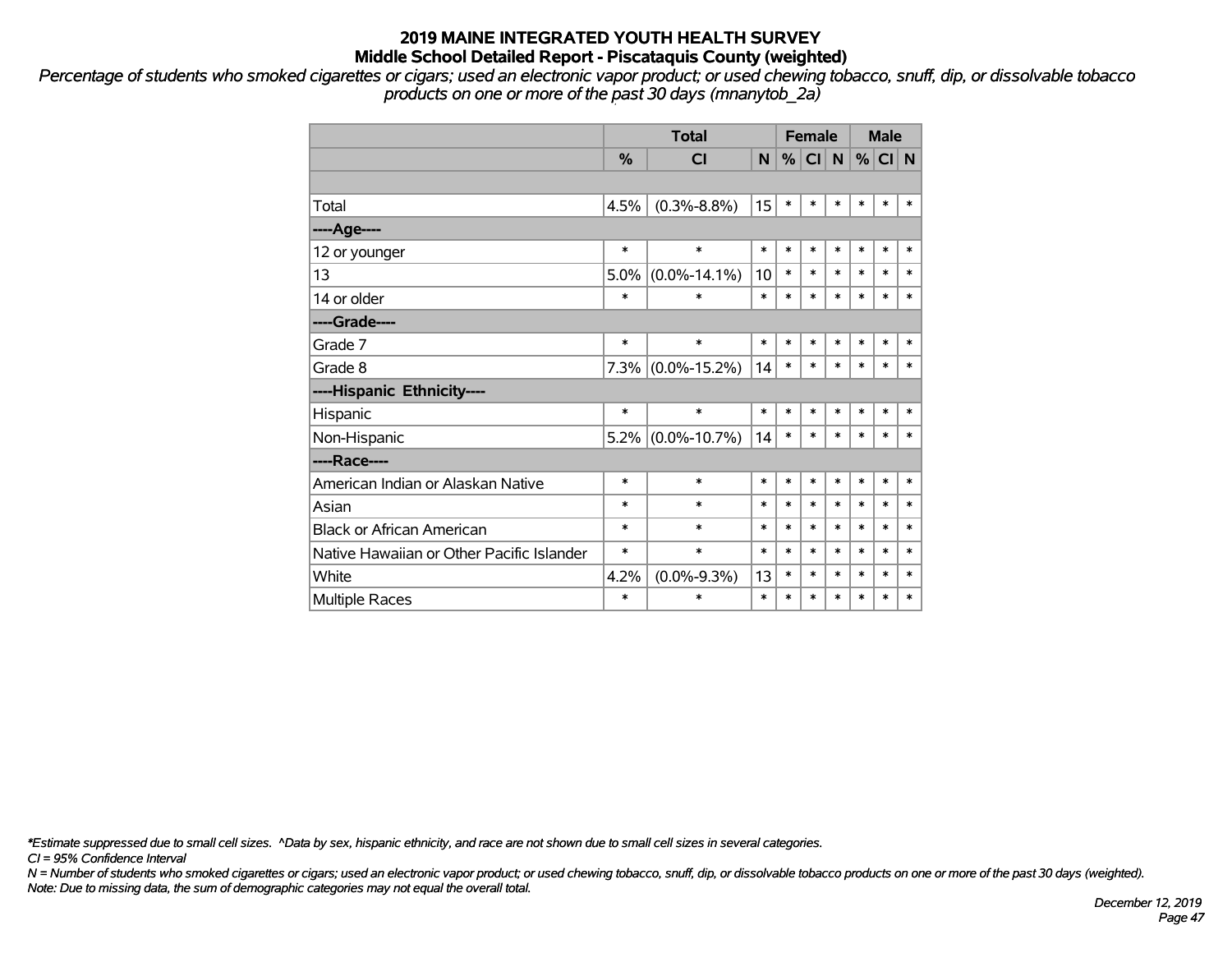*Percentage of students who smoked cigarettes or cigars; used an electronic vapor product with nicotine; or used chewing tobacco, snuff, dip, or dissolvable tobacco products on one or more of the past 30 days (mnanytob\_3)*

|                                           | <b>Total</b> |         |        |        | <b>Female</b> |                | <b>Male</b> |         |          |
|-------------------------------------------|--------------|---------|--------|--------|---------------|----------------|-------------|---------|----------|
|                                           |              | %  C  N |        |        | $\%$ CI       | N <sub>1</sub> |             | $\%$ CI | <b>N</b> |
|                                           |              |         |        |        |               |                |             |         |          |
| Total                                     | $\ast$       | ∗       | $\ast$ | $\ast$ | $\ast$        | ∗              | $\ast$      | *       | *        |
| ---- Age----                              |              |         |        |        |               |                |             |         |          |
| 12 or younger                             | $\ast$       | $\ast$  | $\ast$ | $\ast$ | $\ast$        | $\ast$         | $\ast$      | $\ast$  | *        |
| 13                                        | *            | $\ast$  | $\ast$ | $\ast$ | $\ast$        | $\ast$         | $\ast$      | $\ast$  | $\ast$   |
| 14 or older                               | $\ast$       | $\ast$  | $\ast$ | $\ast$ | $\ast$        | $\ast$         | $\ast$      | $\ast$  | *        |
| ----Grade----                             |              |         |        |        |               |                |             |         |          |
| Grade 7                                   | $\ast$       | $\ast$  | $\ast$ | $\ast$ | $\ast$        | $\ast$         | $\ast$      | $\ast$  | *        |
| Grade 8                                   | $\ast$       | $\ast$  | $\ast$ | $\ast$ | $\ast$        | $\ast$         | $\ast$      | $\ast$  | *        |
| ----Hispanic Ethnicity----                |              |         |        |        |               |                |             |         |          |
| Hispanic                                  | $\ast$       | $\ast$  | $\ast$ | $\ast$ | $\ast$        | $\ast$         | $\ast$      | $\ast$  | *        |
| Non-Hispanic                              | $\ast$       | $\ast$  | $\ast$ | $\ast$ | $\ast$        | $\ast$         | $\ast$      | $\ast$  | *        |
| ----Race----                              |              |         |        |        |               |                |             |         |          |
| American Indian or Alaskan Native         | $\ast$       | $\ast$  | $\ast$ | $\ast$ | $\ast$        | $\ast$         | $\ast$      | $\ast$  | $\ast$   |
| Asian                                     | $\ast$       | $\ast$  | $\ast$ | $\ast$ | $\ast$        | $\ast$         | $\ast$      | $\ast$  | $\ast$   |
| <b>Black or African American</b>          | $\ast$       | $\ast$  | $\ast$ | $\ast$ | $\ast$        | $\ast$         | $\ast$      | $\ast$  | $\ast$   |
| Native Hawaiian or Other Pacific Islander | $\ast$       | $\ast$  | $\ast$ | $\ast$ | $\ast$        | $\ast$         | $\ast$      | $\ast$  | $\ast$   |
| White                                     | $\ast$       | $\ast$  | $\ast$ | $\ast$ | $\ast$        | $\ast$         | $\ast$      | $\ast$  | $\ast$   |
| Multiple Races                            | *            | $\ast$  | $\ast$ | $\ast$ | $\ast$        | $\ast$         | $\ast$      | $\ast$  | *        |

*\*Estimate suppressed due to small cell sizes. ^Data by sex, hispanic ethnicity, and race are not shown due to small cell sizes in several categories.*

*CI = 95% Confidence Interval*

*N = Number of students who smoked cigarettes or cigars; used an electronic vapor product with nicotine; or used chewing tobacco, snuff, dip, or dissolvable tobacco products on one or more of the past 30 days (weighted). Note: Due to missing data, the sum of demographic categories may not equal the overall total.*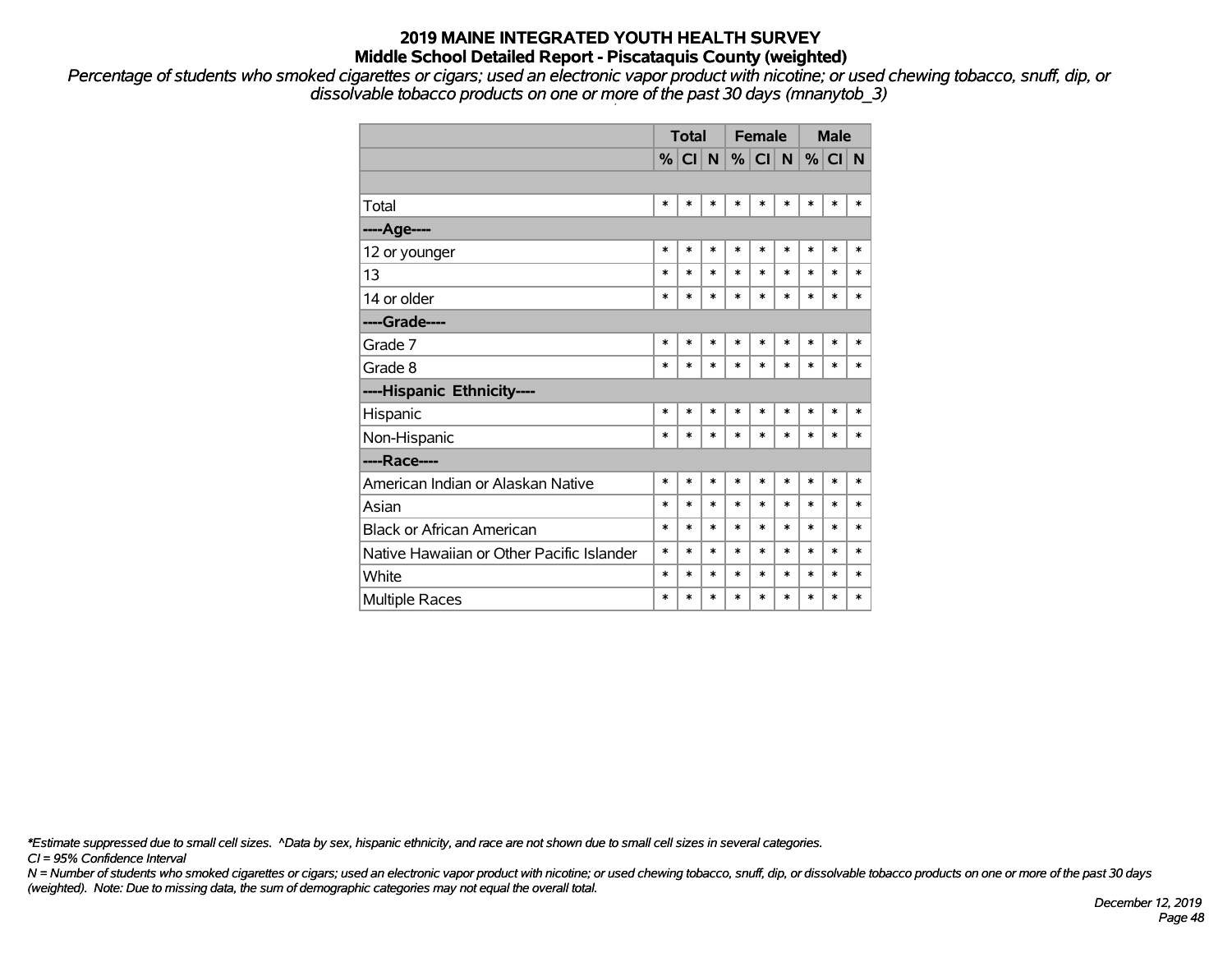#### **2019 MAINE INTEGRATED YOUTH HEALTH SURVEY Middle School Detailed Report - Piscataquis County (weighted)** *Have you ever had a drink of alcohol, other than a few sips? (mn59a) Percentage of students who answered 'Yes'*

|                                           | <b>Total</b>  |                     |                                 |                  | <b>Female</b>              |                  | <b>Male</b>        |                                |              |  |        |        |        |
|-------------------------------------------|---------------|---------------------|---------------------------------|------------------|----------------------------|------------------|--------------------|--------------------------------|--------------|--|--------|--------|--------|
|                                           | $\frac{0}{0}$ | <b>CI</b>           | $\mathsf{N}$                    | %                | <b>CI</b>                  | $\mathsf{N}$     | %                  | <b>CI</b>                      | $\mathsf{N}$ |  |        |        |        |
|                                           |               |                     |                                 |                  |                            |                  |                    |                                |              |  |        |        |        |
| Total                                     | 13.9%         | $(8.5\% - 19.4\%)$  |                                 |                  | 45 15.0% (14.2%-15.9%)     |                  |                    | 22 13.2% (3.0%-23.4%)          | 23           |  |        |        |        |
| ----Age----                               |               |                     |                                 |                  |                            |                  |                    |                                |              |  |        |        |        |
| 12 or younger                             | $\ast$        | $\ast$              | $\ast$                          | $\ast$           | $\ast$                     | $\ast$           | $\ast$             | $\ast$                         | $\ast$       |  |        |        |        |
| 13                                        | 11.1%         | $(7.1\% - 15.0\%)$  |                                 |                  | 20 13.4% (10.1%-16.8%)     | 12               | $9.0\%$            | $(2.6\% - 15.4\%)$             | 8            |  |        |        |        |
| 14 or older                               | 27.8%         | $(19.6\% - 36.0\%)$ |                                 |                  | 20 29.5% (14.3%-44.8%)     |                  |                    | 8   26.8%   $(3.5\% - 50.0\%)$ | 12           |  |        |        |        |
| ----Grade----                             |               |                     |                                 |                  |                            |                  |                    |                                |              |  |        |        |        |
| Grade 7                                   | 6.8%          | $(6.4\% - 7.3\%)$   | 10 <sup>1</sup>                 | $\ast$           | $\ast$                     |                  |                    |                                |              |  | $\ast$ | $\ast$ | $\ast$ |
| Grade 8                                   | 18.9%         | $(7.5\% - 30.3\%)$  |                                 |                  | 34 16.7% (10.8%-22.7%)     |                  |                    | 14 20.9% (5.8%-36.0%)          | 19           |  |        |        |        |
| ----Hispanic Ethnicity----                |               |                     |                                 |                  |                            |                  |                    |                                |              |  |        |        |        |
| Hispanic                                  | $\ast$        | $\ast$              | $\ast$                          | $\ast$           | $\ast$                     | $\ast$           | $\ast$             | $\ast$                         | $\ast$       |  |        |        |        |
| Non-Hispanic                              | 14.7%         | $(9.0\% - 20.5\%)$  |                                 |                  | 41   15.7%   (12.5%-18.9%) | 20               |                    | $13.9\%$ (5.4%-22.3%)          | 20           |  |        |        |        |
| ----Race----                              |               |                     |                                 |                  |                            |                  |                    |                                |              |  |        |        |        |
| American Indian or Alaskan Native         | $\ast$        | $\ast$              | $\ast$                          | $\ast$           | $\ast$                     | $\ast$           | $\ast$             | $\ast$                         | $\ast$       |  |        |        |        |
| Asian                                     | $\ast$        | $\ast$              | $\ast$                          | $\ast$           | $\ast$                     | $\ast$           | $\ast$             | $\ast$                         | $\ast$       |  |        |        |        |
| <b>Black or African American</b>          | $\ast$        | $\ast$              | $\ast$                          | $\ast$           | $\ast$                     | $\ast$           | $\ast$             | $\ast$                         | $\ast$       |  |        |        |        |
| Native Hawaiian or Other Pacific Islander | $\ast$        | $\ast$              | $\ast$                          | $\ast$<br>$\ast$ |                            | $\ast$<br>$\ast$ |                    | $\ast$                         | $\ast$       |  |        |        |        |
| White                                     | 13.5%         | $(9.4\% - 17.6\%)$  | 40 15.9%<br>$(15.8\% - 15.9\%)$ |                  | 22                         | 11.3%            | $(2.2\% - 20.5\%)$ | 18                             |              |  |        |        |        |
| Multiple Races                            | $\ast$        | $\ast$              | $\ast$                          | $\ast$<br>$\ast$ |                            |                  | $\ast$             | $\ast$                         | $\ast$       |  |        |        |        |

*\*Estimate suppressed due to small cell sizes. ^Data by sex, hispanic ethnicity, and race are not shown due to small cell sizes in several categories.*

*CI = 95% Confidence Interval*

*N = Number of students who answered 'Yes' (weighted). Note: Due to missing data, the sum of demographic categories may not equal the overall total.*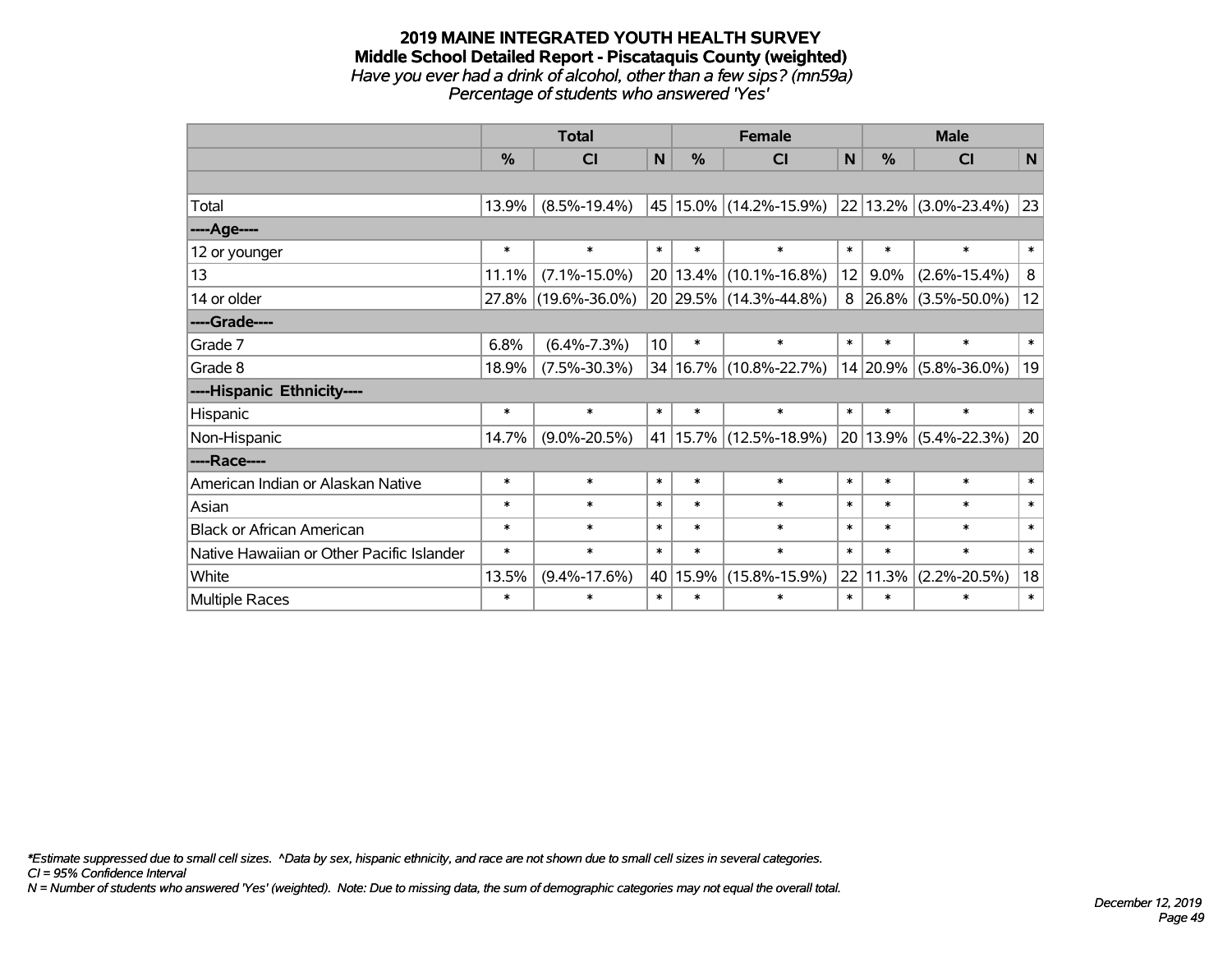*How old were you when you had your first drink of alcohol other than a few sips? (mn60) Among students who have had more than a few sips of alcohol, the percentage of students who answered before age 11*

|                                           | <b>Total</b> |                     |        |                                    | <b>Female</b>            |              | <b>Male</b>   |                          |                |        |        |  |  |  |  |  |        |        |        |
|-------------------------------------------|--------------|---------------------|--------|------------------------------------|--------------------------|--------------|---------------|--------------------------|----------------|--------|--------|--|--|--|--|--|--------|--------|--------|
|                                           | %            | C <sub>l</sub>      | N      | $\frac{0}{0}$                      | <b>CI</b>                | $\mathsf{N}$ | $\frac{0}{0}$ | C <sub>1</sub>           | $\mathsf{N}$   |        |        |  |  |  |  |  |        |        |        |
|                                           |              |                     |        |                                    |                          |              |               |                          |                |        |        |  |  |  |  |  |        |        |        |
| Total                                     | 36.8%        | $(36.7\% - 36.9\%)$ |        |                                    | $16$ 39.9% (32.2%-47.6%) | 8            |               | $34.1\%$ (30.2%-38.0%)   | 8              |        |        |  |  |  |  |  |        |        |        |
| ---- Age----                              |              |                     |        |                                    |                          |              |               |                          |                |        |        |  |  |  |  |  |        |        |        |
| 12 or younger                             | $\ast$       | $\ast$              | $\ast$ | $\ast$                             | $\ast$                   | $\ast$       | $\ast$        | $\ast$                   | $\ast$         |        |        |  |  |  |  |  |        |        |        |
| 13                                        | 42.3%        | $(40.2\% - 44.4\%)$ | 9      | $\ast$                             | $\ast$                   |              |               |                          | $\ast$         | $\ast$ | $\ast$ |  |  |  |  |  |        |        |        |
| 14 or older                               | $\ast$       | $\ast$              | $\ast$ | $\ast$                             | $\ast$                   | $\ast$       | $\ast$        | $\ast$                   | $\ast$         |        |        |  |  |  |  |  |        |        |        |
| ----Grade----                             |              |                     |        |                                    |                          |              |               |                          |                |        |        |  |  |  |  |  |        |        |        |
| Grade 7                                   | $\ast$       | $\ast$              | $\ast$ | $\ast$                             | $\ast$                   |              | $\ast$        | $\ast$                   | $\ast$         |        |        |  |  |  |  |  |        |        |        |
| Grade 8                                   |              | 35.7% (21.6%-49.8%) | 11     | $\ast$                             | $\ast$                   | $\ast$       | $\ast$        | $\ast$                   | $\ast$         |        |        |  |  |  |  |  |        |        |        |
| ----Hispanic Ethnicity----                |              |                     |        |                                    |                          |              |               |                          |                |        |        |  |  |  |  |  |        |        |        |
| Hispanic                                  | $\ast$       | $\ast$              | $\ast$ | $\ast$                             | $\ast$                   | $\ast$       | $\ast$        | $\ast$                   | $\ast$         |        |        |  |  |  |  |  |        |        |        |
| Non-Hispanic                              | 41.2%        | $(35.9\% - 46.5\%)$ |        |                                    | 16 44.4% (39.2%-49.5%)   | 8            |               | $ 38.4\% $ (34.9%-41.8%) | 8              |        |        |  |  |  |  |  |        |        |        |
| ----Race----                              |              |                     |        |                                    |                          |              |               |                          |                |        |        |  |  |  |  |  |        |        |        |
| American Indian or Alaskan Native         | $\ast$       | $\ast$              | $\ast$ | $\ast$                             | $\ast$                   |              | $\ast$        | $\ast$                   | $\ast$         |        |        |  |  |  |  |  |        |        |        |
| Asian                                     | $\ast$       | $\ast$              | $\ast$ | $\ast$                             | $\ast$                   |              |               |                          |                |        |        |  |  |  |  |  | $\ast$ | $\ast$ | $\ast$ |
| <b>Black or African American</b>          | $\ast$       | $\ast$              | $\ast$ | $\ast$                             | $\ast$                   | $\ast$       | $\ast$        | $\ast$                   | $\ast$         |        |        |  |  |  |  |  |        |        |        |
| Native Hawaiian or Other Pacific Islander | $\ast$       | $\ast$              | $\ast$ | $\ast$                             | $\ast$                   | $\ast$       | $\ast$        | $\ast$                   | $\ast$         |        |        |  |  |  |  |  |        |        |        |
| White                                     | 38.8%        | $(35.4\% - 42.1\%)$ |        | 39.9%<br>$(32.2\% - 47.6\%)$<br>15 |                          | 8            | 37.5%         | $(37.5\% - 37.5\%)$      | $\overline{7}$ |        |        |  |  |  |  |  |        |        |        |
| Multiple Races                            | $\ast$       | $\ast$              | $\ast$ | $\ast$                             | $\ast$                   |              | $\ast$        | $\ast$                   | $\ast$         |        |        |  |  |  |  |  |        |        |        |

*\*Estimate suppressed due to small cell sizes. ^Data by sex, hispanic ethnicity, and race are not shown due to small cell sizes in several categories.*

*CI = 95% Confidence Interval*

*N = Among students who have had more than a few sips of alcohol, the number of students who answered before age 11 (weighted). Note: Due to missing data, the sum of demographic categories may not equal the overall total.*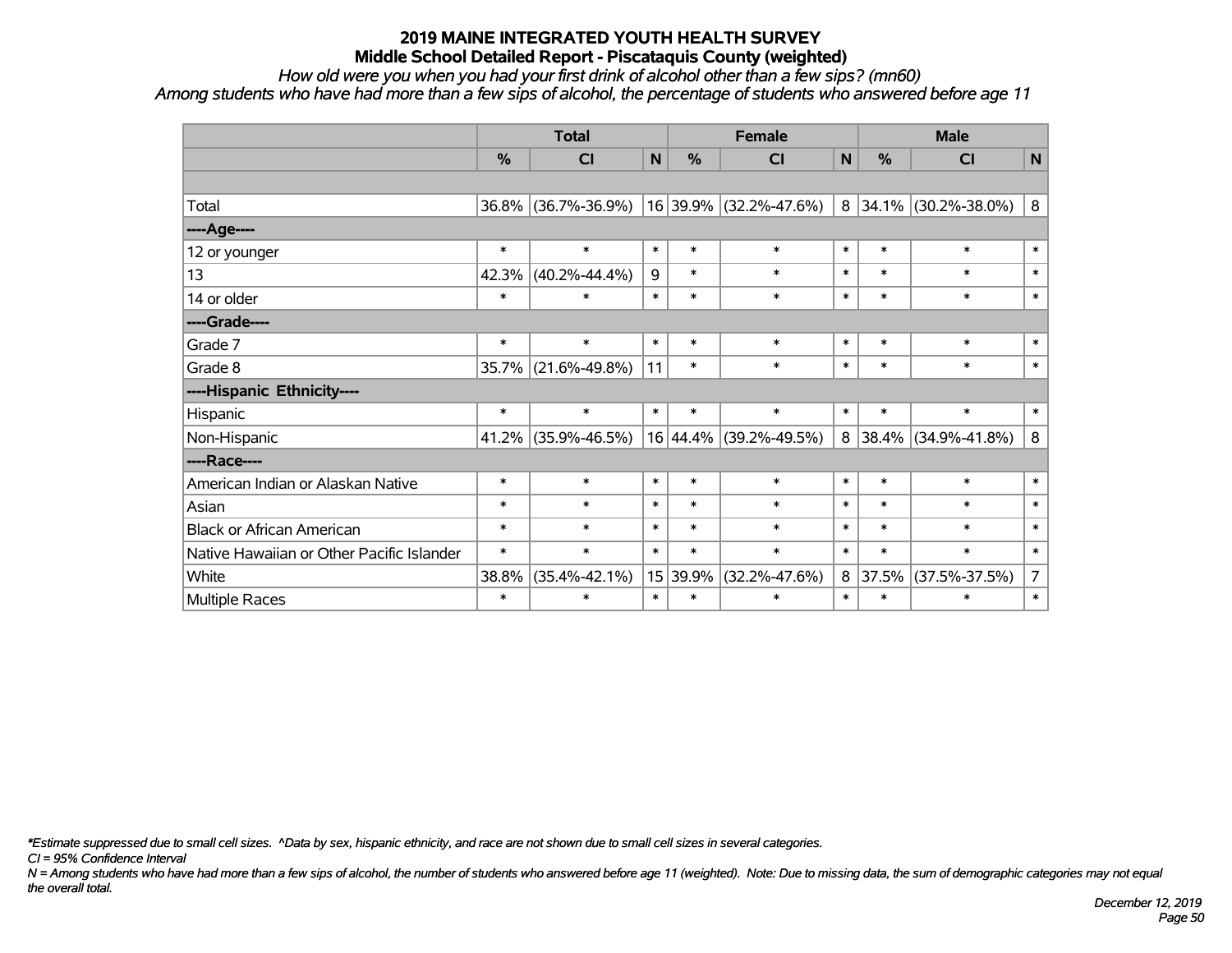#### **2019 MAINE INTEGRATED YOUTH HEALTH SURVEY Middle School Detailed Report - Piscataquis County (weighted)** *How old were you when you had your first drink of alcohol other than a few sips? (mn60\_2) Percentage of students who answered before age 11*

|                                           | <b>Total</b>  |                   |                            |        | <b>Female</b>           | <b>Male</b>    |        |                        |                |
|-------------------------------------------|---------------|-------------------|----------------------------|--------|-------------------------|----------------|--------|------------------------|----------------|
|                                           | $\frac{0}{0}$ | <b>CI</b>         | N                          | %      | <b>CI</b>               | N              | %      | <b>CI</b>              | $\mathsf{N}$   |
|                                           |               |                   |                            |        |                         |                |        |                        |                |
| Total                                     | 5.1%          | $(2.5\% - 7.8\%)$ |                            |        | $16 5.8\% $ (3.0%-8.5%) |                |        | $8 4.6\% $ (1.7%-7.5%) | 8              |
| ----Age----                               |               |                   |                            |        |                         |                |        |                        |                |
| 12 or younger                             | $\ast$        | $\ast$            | $\ast$                     | $\ast$ | $\ast$                  | $\ast$         | $\ast$ | $\ast$                 | $\ast$         |
| 13                                        | 4.9%          | $(3.1\% - 6.6\%)$ | 9<br>$\ast$<br>$\ast$      |        | $\ast$                  | $\ast$         | $\ast$ | $\ast$                 |                |
| 14 or older                               | $\ast$        | $\ast$            | $\ast$<br>$\ast$<br>$\ast$ |        | $\ast$                  | $\ast$         | $\ast$ | $\ast$                 |                |
| ----Grade----                             |               |                   |                            |        |                         |                |        |                        |                |
| Grade 7                                   | $\ast$        | $\ast$            | $\ast$                     | $\ast$ | $\ast$                  | $\ast$         | $\ast$ | $\ast$                 | $\ast$         |
| Grade 8                                   | 6.7%          | $(3.7\% - 9.6\%)$ | 11                         | $\ast$ | $\ast$                  | $\ast$         | $\ast$ | $\ast$                 | $\ast$         |
| ----Hispanic Ethnicity----                |               |                   |                            |        |                         |                |        |                        |                |
| Hispanic                                  | $\ast$        | $\ast$            | $\ast$                     | $\ast$ | $\ast$                  | $\ast$         | $\ast$ | $\ast$                 | $\ast$         |
| Non-Hispanic                              | 5.9%          | $(3.5\% - 8.4\%)$ | 16                         |        | $6.6\%$ (4.4%-8.8%)     | 8 <sup>1</sup> |        | $5.4\%$ (2.5%-8.3%)    | 8              |
| ----Race----                              |               |                   |                            |        |                         |                |        |                        |                |
| American Indian or Alaskan Native         | $\ast$        | $\ast$            | $\ast$                     | $\ast$ | $\ast$                  | $\ast$         | $\ast$ | $\ast$                 | $\ast$         |
| Asian                                     | $\ast$        | $\ast$            | $\ast$                     | $\ast$ | $\ast$                  | $\ast$         | $\ast$ | $\ast$                 | $\ast$         |
| <b>Black or African American</b>          | $\ast$        | $\ast$            | $\ast$                     | $\ast$ | $\ast$                  | $\ast$         | $\ast$ | $\ast$                 | $\ast$         |
| Native Hawaiian or Other Pacific Islander | $\ast$        | $\ast$            | $\ast$                     | $\ast$ | $\ast$                  | $\ast$         | $\ast$ | $\ast$                 | $\ast$         |
| White                                     | 5.1%          | $(2.3\% - 7.9\%)$ | 15 <sup>1</sup>            | 6.1%   | $(3.6\% - 8.6\%)$       |                |        | $4.3\%$ (0.8%-7.8%)    | $\overline{7}$ |
| Multiple Races                            | $\ast$        | $\ast$            | $\ast$                     | $\ast$ | $\ast$                  | $\ast$         |        | $\ast$                 | $\ast$         |

*\*Estimate suppressed due to small cell sizes. ^Data by sex, hispanic ethnicity, and race are not shown due to small cell sizes in several categories.*

*CI = 95% Confidence Interval*

*N = Number of students who answered before age 11 (weighted). Note: Due to missing data, the sum of demographic categories may not equal the overall total.*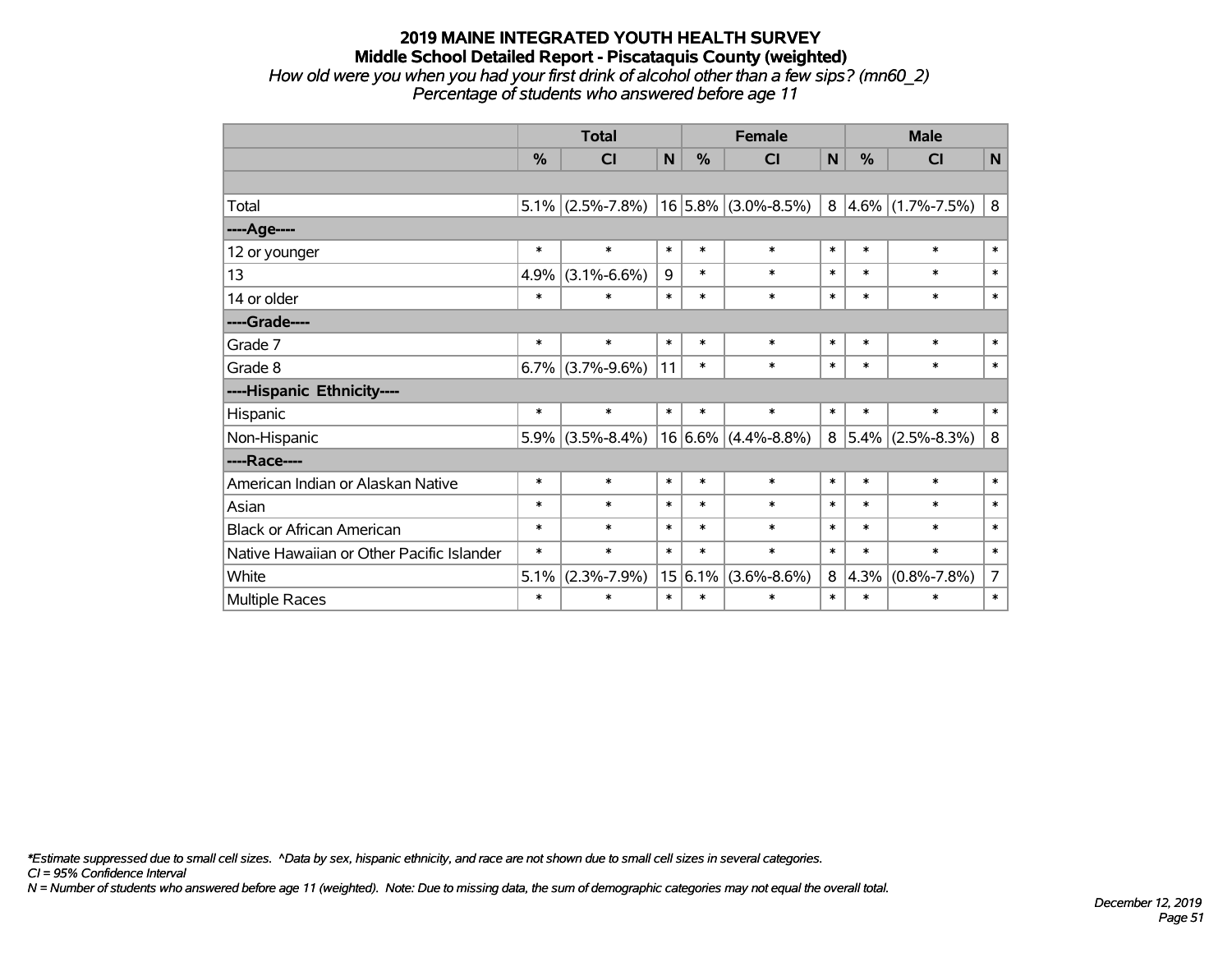*During the past 30 days, on how many days did you have at least one drink of alcohol? (mn61) Percentage of students who answered at least 1 day*

|                                           |        | <b>Total</b>       |                | <b>Female</b> |        |        |        | <b>Male</b> |        |
|-------------------------------------------|--------|--------------------|----------------|---------------|--------|--------|--------|-------------|--------|
|                                           | %      | <b>CI</b>          | N              | %             | CI N   |        | %      | CI N        |        |
|                                           |        |                    |                |               |        |        |        |             |        |
| Total                                     | 3.2%   | $(3.0\% - 3.3\%)$  | 10             | $\ast$        | *      | $\ast$ | $\ast$ | $\ast$      | $\ast$ |
| ----Age----                               |        |                    |                |               |        |        |        |             |        |
| 12 or younger                             | $\ast$ | $\ast$             | $\ast$         | $\ast$        | $\ast$ | $\ast$ | $\ast$ | $\ast$      | $\ast$ |
| 13                                        | $\ast$ | $\ast$             | $\ast$         | $\ast$        | $\ast$ | $\ast$ | $\ast$ | $\ast$      | $\ast$ |
| 14 or older                               | 10.8%  | $(0.0\% - 21.7\%)$ | $\overline{7}$ | $\ast$        | $\ast$ | $\ast$ | $\ast$ | $\ast$      | $\ast$ |
| ----Grade----                             |        |                    |                |               |        |        |        |             |        |
| Grade 7                                   | $\ast$ | $\ast$             | $\ast$         | $\ast$        | $\ast$ | $\ast$ | $\ast$ | $\ast$      | $\ast$ |
| Grade 8                                   | 4.1%   | $(0.0\% - 8.4\%)$  | 7              | $\ast$        | $\ast$ | $\ast$ | $\ast$ | $\ast$      | $\ast$ |
| ----Hispanic Ethnicity----                |        |                    |                |               |        |        |        |             |        |
| Hispanic                                  | $\ast$ | $\ast$             | *              | $\ast$        | $\ast$ | $\ast$ | $\ast$ | $\ast$      | ∗      |
| Non-Hispanic                              | 3.7%   | $(3.6\% - 3.8\%)$  | 10             | $\ast$        | $\ast$ | $\ast$ | $\ast$ | $\ast$      | $\ast$ |
| ----Race----                              |        |                    |                |               |        |        |        |             |        |
| American Indian or Alaskan Native         | $\ast$ | $\ast$             | $\ast$         | $\ast$        | $\ast$ | $\ast$ | $\ast$ | $\ast$      | $\ast$ |
| Asian                                     | $\ast$ | $\ast$             | $\ast$         | $\ast$        | $\ast$ | $\ast$ | $\ast$ | $\ast$      | $\ast$ |
| <b>Black or African American</b>          | $\ast$ | $\ast$             | $\ast$         | $\ast$        | $\ast$ | $\ast$ | $\ast$ | $\ast$      | $\ast$ |
| Native Hawaiian or Other Pacific Islander | $\ast$ | $\ast$             | $\ast$         | $\ast$        | $\ast$ | $\ast$ | $\ast$ | $\ast$      | $\ast$ |
| White                                     | 2.8%   | $(2.4\% - 3.3\%)$  | 8              | $\ast$        | $\ast$ | $\ast$ | $\ast$ | $\ast$      | $\ast$ |
| <b>Multiple Races</b>                     | $\ast$ | $\ast$             | $\ast$         | $\ast$        | $\ast$ | $\ast$ | $\ast$ | $\ast$      | $\ast$ |

*\*Estimate suppressed due to small cell sizes. ^Data by sex, hispanic ethnicity, and race are not shown due to small cell sizes in several categories.*

*CI = 95% Confidence Interval*

*N = Number of students who answered at least 1 day (weighted). Note: Due to missing data, the sum of demographic categories may not equal the overall total.*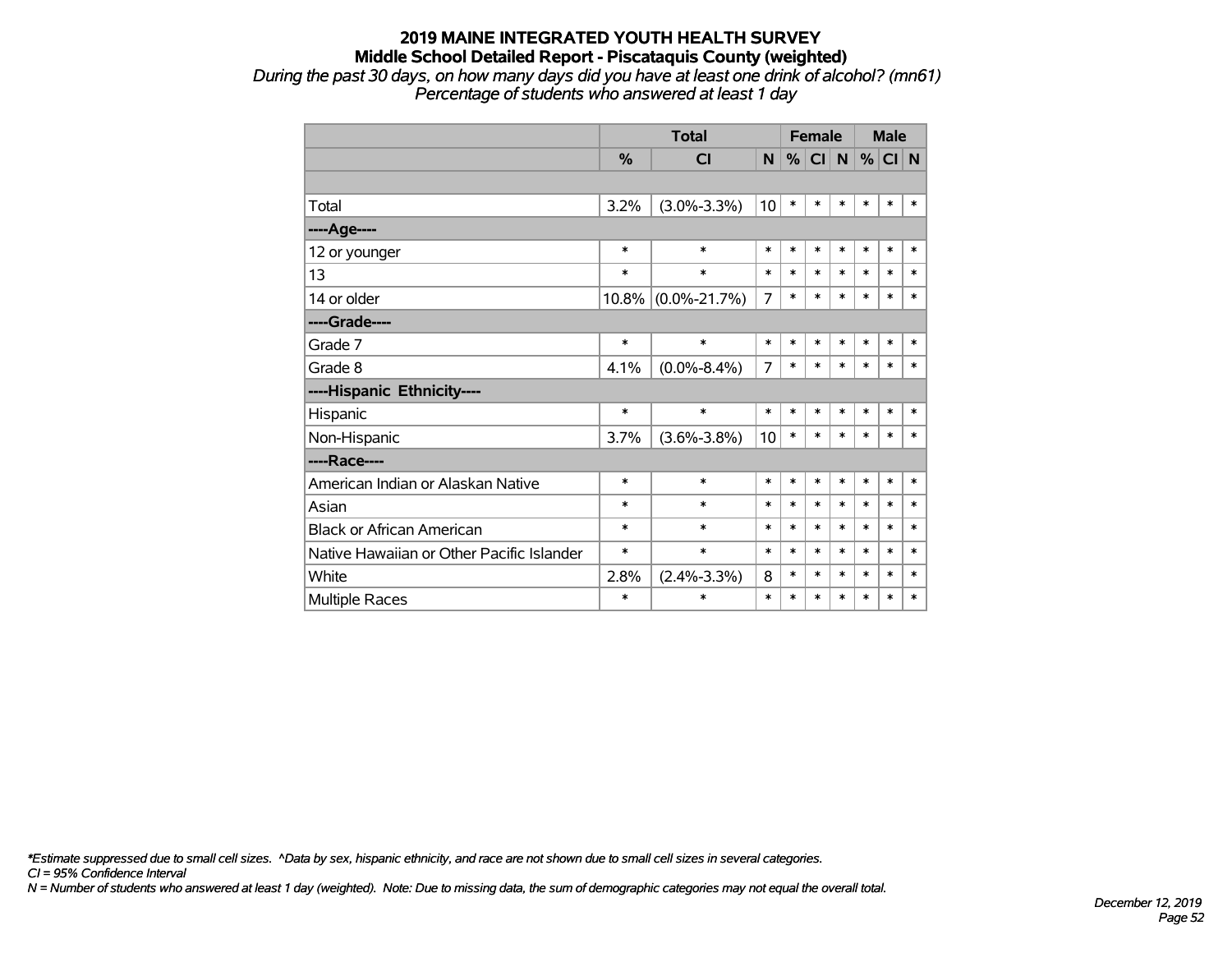*During the past 30 days, on how many days did you have 5 or more drinks of alcohol in a row, that is, within a couple of hours? (mn62a) Percentage of students who answered at least 1 day*

|                                           | <b>Total</b>  |        |        |        | <b>Female</b> |        |        | <b>Male</b> |        |  |
|-------------------------------------------|---------------|--------|--------|--------|---------------|--------|--------|-------------|--------|--|
|                                           | $\frac{9}{6}$ | CI N   |        |        | %  CI         | N      | %      | CI          | N      |  |
|                                           |               |        |        |        |               |        |        |             |        |  |
| Total                                     | $\ast$        | $\ast$ | $\ast$ | $\ast$ | *             | $\ast$ | $\ast$ | $\ast$      | $\ast$ |  |
| ----Age----                               |               |        |        |        |               |        |        |             |        |  |
| 12 or younger                             | $\ast$        | $\ast$ | $\ast$ | $\ast$ | $\ast$        | $\ast$ | $\ast$ | $\ast$      | $\ast$ |  |
| 13                                        | $\ast$        | $\ast$ | $\ast$ | $\ast$ | $\ast$        | $\ast$ | $\ast$ | $\ast$      | $\ast$ |  |
| 14 or older                               | $\ast$        | $\ast$ | $\ast$ | $\ast$ | $\ast$        | $\ast$ | $\ast$ | $\ast$      | $\ast$ |  |
| ----Grade----                             |               |        |        |        |               |        |        |             |        |  |
| Grade 7                                   | $\ast$        | $\ast$ | $\ast$ | $\ast$ | $\ast$        | $\ast$ | $\ast$ | $\ast$      | $\ast$ |  |
| Grade 8                                   | $\ast$        | $\ast$ | $\ast$ | $\ast$ | $\ast$        | $\ast$ | $\ast$ | $\ast$      | $\ast$ |  |
| ----Hispanic Ethnicity----                |               |        |        |        |               |        |        |             |        |  |
| Hispanic                                  | $\ast$        | $\ast$ | $\ast$ | $\ast$ | $\ast$        | $\ast$ | $\ast$ | $\ast$      | $\ast$ |  |
| Non-Hispanic                              | $\ast$        | *      | $\ast$ | $\ast$ | $\ast$        | $\ast$ | $\ast$ | $\ast$      | $\ast$ |  |
| ----Race----                              |               |        |        |        |               |        |        |             |        |  |
| American Indian or Alaskan Native         | $\ast$        | $\ast$ | $\ast$ | $\ast$ | $\ast$        | $\ast$ | $\ast$ | $\ast$      | $\ast$ |  |
| Asian                                     | $\ast$        | $\ast$ | $\ast$ | $\ast$ | $\ast$        | $\ast$ | $\ast$ | $\ast$      | $\ast$ |  |
| <b>Black or African American</b>          | $\ast$        | $\ast$ | $\ast$ | $\ast$ | $\ast$        | $\ast$ | $\ast$ | $\ast$      | $\ast$ |  |
| Native Hawaiian or Other Pacific Islander | $\ast$        | $\ast$ | $\ast$ | $\ast$ | $\ast$        | $\ast$ | $\ast$ | $\ast$      | $\ast$ |  |
| White                                     |               |        | *      | $\ast$ | $\ast$        | $\ast$ | $\ast$ | $\ast$      | $\ast$ |  |
| <b>Multiple Races</b>                     | $\ast$        | $\ast$ | $\ast$ | $\ast$ | $\ast$        | $\ast$ | $\ast$ | $\ast$      | $\ast$ |  |

*\*Estimate suppressed due to small cell sizes. ^Data by sex, hispanic ethnicity, and race are not shown due to small cell sizes in several categories.*

*CI = 95% Confidence Interval*

*N = Number of students who answered at least 1 day (weighted). Note: Due to missing data, the sum of demographic categories may not equal the overall total.*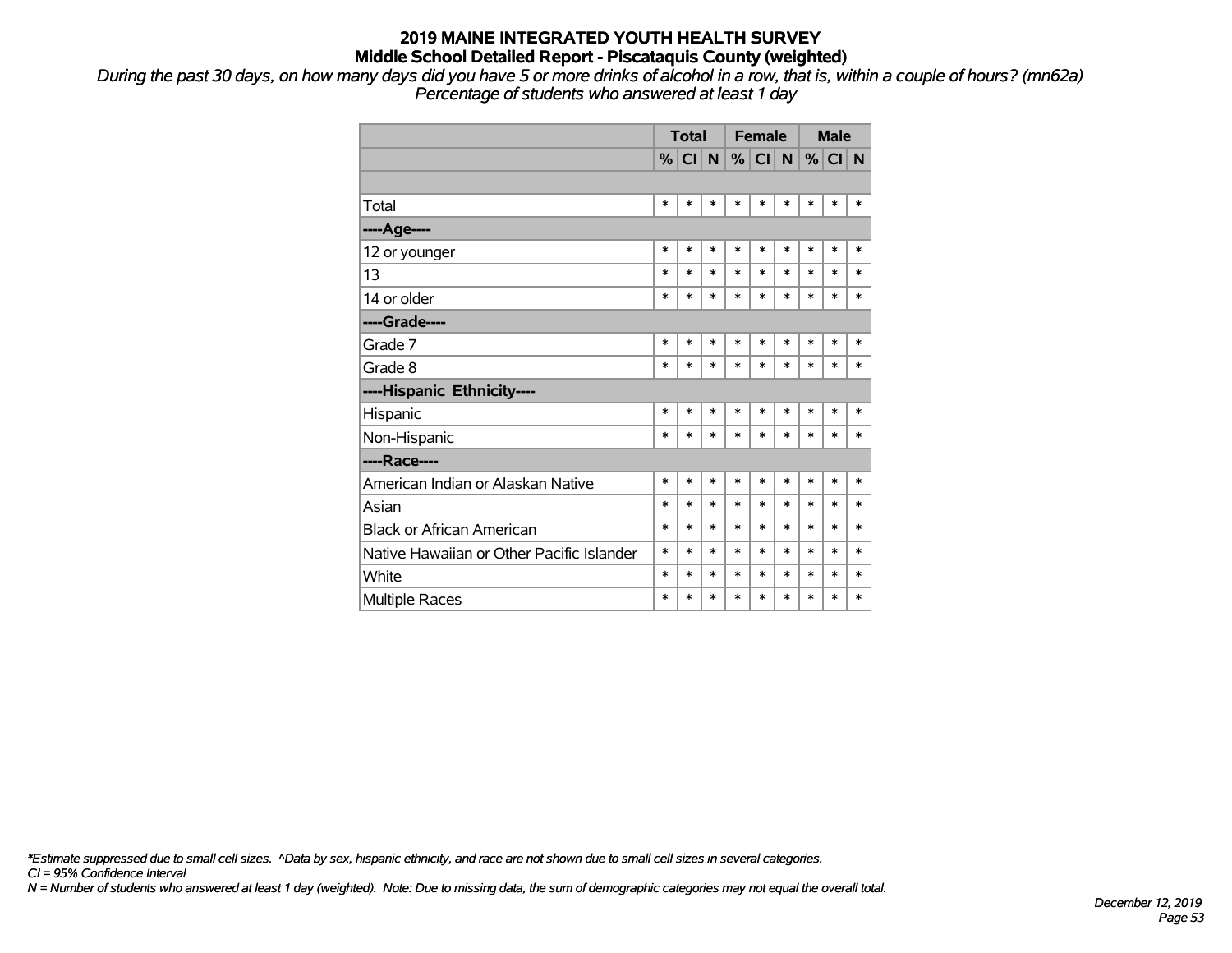*During the past 30 days, how did you usually get the alcohol you drank? (mn63b)*

*Among students who reported alcohol use during the past 30 days, the percentage of students who answered 'Someone gave it to me'*

|                                           | <b>Total</b><br>%  CI  N |        |        |        | <b>Female</b> |        | <b>Male</b> |         |        |
|-------------------------------------------|--------------------------|--------|--------|--------|---------------|--------|-------------|---------|--------|
|                                           |                          |        |        |        | %  CI  N      |        |             | $\%$ CI | N      |
|                                           |                          |        |        |        |               |        |             |         |        |
| Total                                     | $\ast$                   | *      | $\ast$ | $\ast$ | $\ast$        | *      | $\ast$      | $\ast$  | $\ast$ |
| ----Age----                               |                          |        |        |        |               |        |             |         |        |
| 12 or younger                             | $\ast$                   | $\ast$ | $\ast$ | $\ast$ | $\ast$        | $\ast$ | $\ast$      | $\ast$  | $\ast$ |
| 13                                        | $\ast$                   | $\ast$ | $\ast$ | $\ast$ | $\ast$        | $\ast$ | $\ast$      | $\ast$  | $\ast$ |
| 14 or older                               | *                        | $\ast$ | $\ast$ | $\ast$ | $\ast$        | $\ast$ | $\ast$      | $\ast$  | $\ast$ |
| ----Grade----                             |                          |        |        |        |               |        |             |         |        |
| Grade 7                                   | $\ast$                   | $\ast$ | $\ast$ | $\ast$ | $\ast$        | $\ast$ | $\ast$      | $\ast$  | $\ast$ |
| Grade 8                                   | $\ast$                   | $\ast$ | $\ast$ | $\ast$ | $\ast$        | $\ast$ | $\ast$      | $\ast$  | $\ast$ |
| ----Hispanic Ethnicity----                |                          |        |        |        |               |        |             |         |        |
| Hispanic                                  | $\ast$                   | $\ast$ | $\ast$ | $\ast$ | $\ast$        | $\ast$ | $\ast$      | $\ast$  | $\ast$ |
| Non-Hispanic                              | $\ast$                   | $\ast$ | $\ast$ | $\ast$ | $\ast$        | $\ast$ | $\ast$      | $\ast$  | $\ast$ |
| ----Race----                              |                          |        |        |        |               |        |             |         |        |
| American Indian or Alaskan Native         | $\ast$                   | $\ast$ | $\ast$ | $\ast$ | $\ast$        | $\ast$ | $\ast$      | $\ast$  | $\ast$ |
| Asian                                     | $\ast$                   | $\ast$ | $\ast$ | $\ast$ | $\ast$        | $\ast$ | $\ast$      | $\ast$  | $\ast$ |
| <b>Black or African American</b>          | $\ast$                   | $\ast$ | $\ast$ | $\ast$ | $\ast$        | $\ast$ | $\ast$      | $\ast$  | $\ast$ |
| Native Hawaiian or Other Pacific Islander | $\ast$                   | $\ast$ | $\ast$ | $\ast$ | $\ast$        | $\ast$ | $\ast$      | $\ast$  | $\ast$ |
| White                                     | $\ast$                   | $\ast$ | $\ast$ | $\ast$ | $\ast$        | $\ast$ | $\ast$      | *       | $\ast$ |
| Multiple Races                            | $\ast$                   | $\ast$ | $\ast$ | $\ast$ | $\ast$        | *      | $\ast$      | $\ast$  | $\ast$ |

*\*Estimate suppressed due to small cell sizes. ^Data by sex, hispanic ethnicity, and race are not shown due to small cell sizes in several categories.*

*CI = 95% Confidence Interval*

*N = Among students who reported alcohol use during the past 30 days, the number of students who answered 'Someone gave it to me' (weighted). Note: Due to missing data, the sum of demographic categories may not equal the overall total.*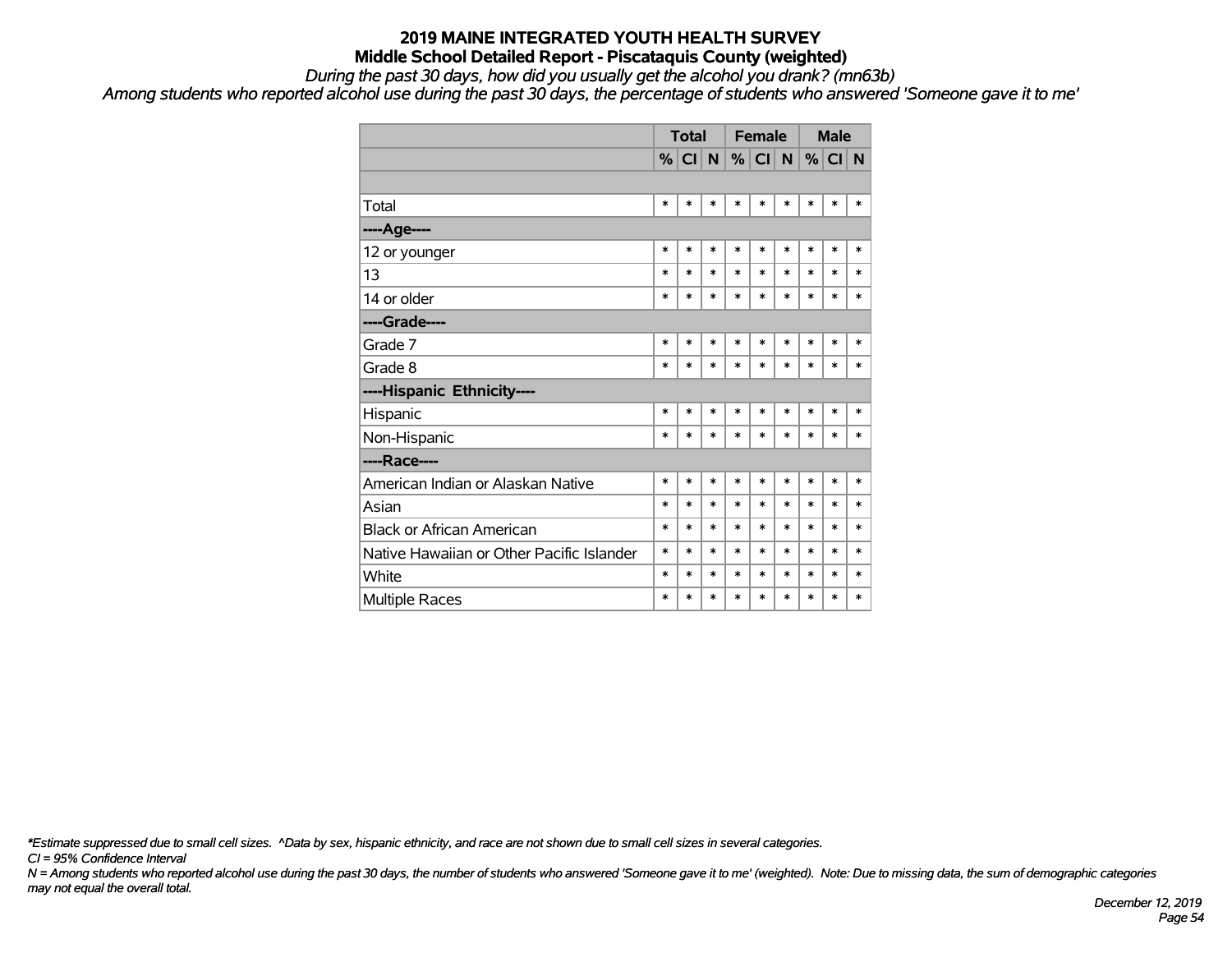### **2019 MAINE INTEGRATED YOUTH HEALTH SURVEY Middle School Detailed Report - Piscataquis County (weighted)** *If you wanted to get some alcohol, how easy would it be for you to get some? (mn64) Percentage of students who answered 'Sort of easy' or 'Very easy'*

|                                           | <b>Total</b> |                        |        |               | <b>Female</b>          |        | <b>Male</b>   |                        |        |  |
|-------------------------------------------|--------------|------------------------|--------|---------------|------------------------|--------|---------------|------------------------|--------|--|
|                                           | %            | <b>CI</b>              | N      | $\frac{0}{0}$ | <b>CI</b>              | N      | %             | <b>CI</b>              | N      |  |
|                                           |              |                        |        |               |                        |        |               |                        |        |  |
| Total                                     |              | 28.5% (25.2%-31.9%)    |        |               | 95 21.6% (15.6%-27.6%) |        |               | 35 35.6% (33.7%-37.5%) | 60     |  |
| ----Age----                               |              |                        |        |               |                        |        |               |                        |        |  |
| 12 or younger                             | 29.4%        | $(25.3\% - 33.5\%)$    | 22     | $\ast$        | $\ast$                 | $\ast$ | $\ast$        | $\ast$                 | $\ast$ |  |
| 13                                        |              | 24.9% (23.5%-26.4%)    |        | 46 18.6%      | $(12.5\% - 24.7\%)$    |        | 17 32.4%      | $(32.0\% - 32.8\%)$    | 28     |  |
| 14 or older                               |              | $36.4\%$ (24.0%-48.7%) |        | 28 38.5%      | $(7.2\% - 69.7\%)$     |        |               | 13 34.7% (33.3%-36.1%) | 15     |  |
| ----Grade----                             |              |                        |        |               |                        |        |               |                        |        |  |
| Grade 7                                   | 23.7%        | $(23.0\% - 24.3\%)$    |        | 34 17.4%      | $(16.4\% - 18.4\%)$    |        | $12 30.4\% $  | $(29.1\% - 31.7\%)$    | 22     |  |
| Grade 8                                   |              | $31.9\%$ (25.0%-38.9%) |        | 59 23.1%      | $(6.6\% - 39.6\%)$     |        |               | 21 40.5% (32.7%-48.3%) | 38     |  |
| ----Hispanic Ethnicity----                |              |                        |        |               |                        |        |               |                        |        |  |
| Hispanic                                  | $\ast$       | $\ast$                 | $\ast$ | $\ast$        | $\ast$                 | $\ast$ | $\ast$        | $\ast$                 | $\ast$ |  |
| Non-Hispanic                              |              | 28.8% (22.3%-35.2%)    |        |               | 82 20.9% (14.7%-27.1%) |        | $ 30 36.4\% $ | $(33.8\% - 39.0\%)$    | 53     |  |
| ----Race----                              |              |                        |        |               |                        |        |               |                        |        |  |
| American Indian or Alaskan Native         | $\ast$       | $\ast$                 | $\ast$ | $\ast$        | $\ast$                 | $\ast$ | $\ast$        | $\ast$                 | $\ast$ |  |
| Asian                                     | $\ast$       | $\ast$                 | $\ast$ | $\ast$        | $\ast$                 | $\ast$ | $\ast$        | $\ast$                 | $\ast$ |  |
| <b>Black or African American</b>          | $\ast$       | $\ast$                 | $\ast$ | $\ast$        | $\ast$                 | $\ast$ | $\ast$        | $\ast$                 | $\ast$ |  |
| Native Hawaiian or Other Pacific Islander | $\ast$       | $\ast$                 | $\ast$ | $\ast$        | $\ast$                 | $\ast$ | $\ast$        | $\ast$                 | $\ast$ |  |
| White                                     | 27.8%        | $(22.3\% - 33.3\%)$    |        | 85 21.5%      | $(18.2\% - 24.8\%)$    |        | 33 34.0%      | $(29.8\% - 38.2\%)$    | 53     |  |
| Multiple Races                            | $\ast$       | $\ast$                 | $\ast$ | $\ast$        | $\ast$                 | $\ast$ | $\ast$        | $\ast$                 | $\ast$ |  |

*\*Estimate suppressed due to small cell sizes. ^Data by sex, hispanic ethnicity, and race are not shown due to small cell sizes in several categories.*

*CI = 95% Confidence Interval*

*N = Number of students who answered 'Sort of easy' or 'Very easy' (weighted). Note: Due to missing data, the sum of demographic categories may not equal the overall total.*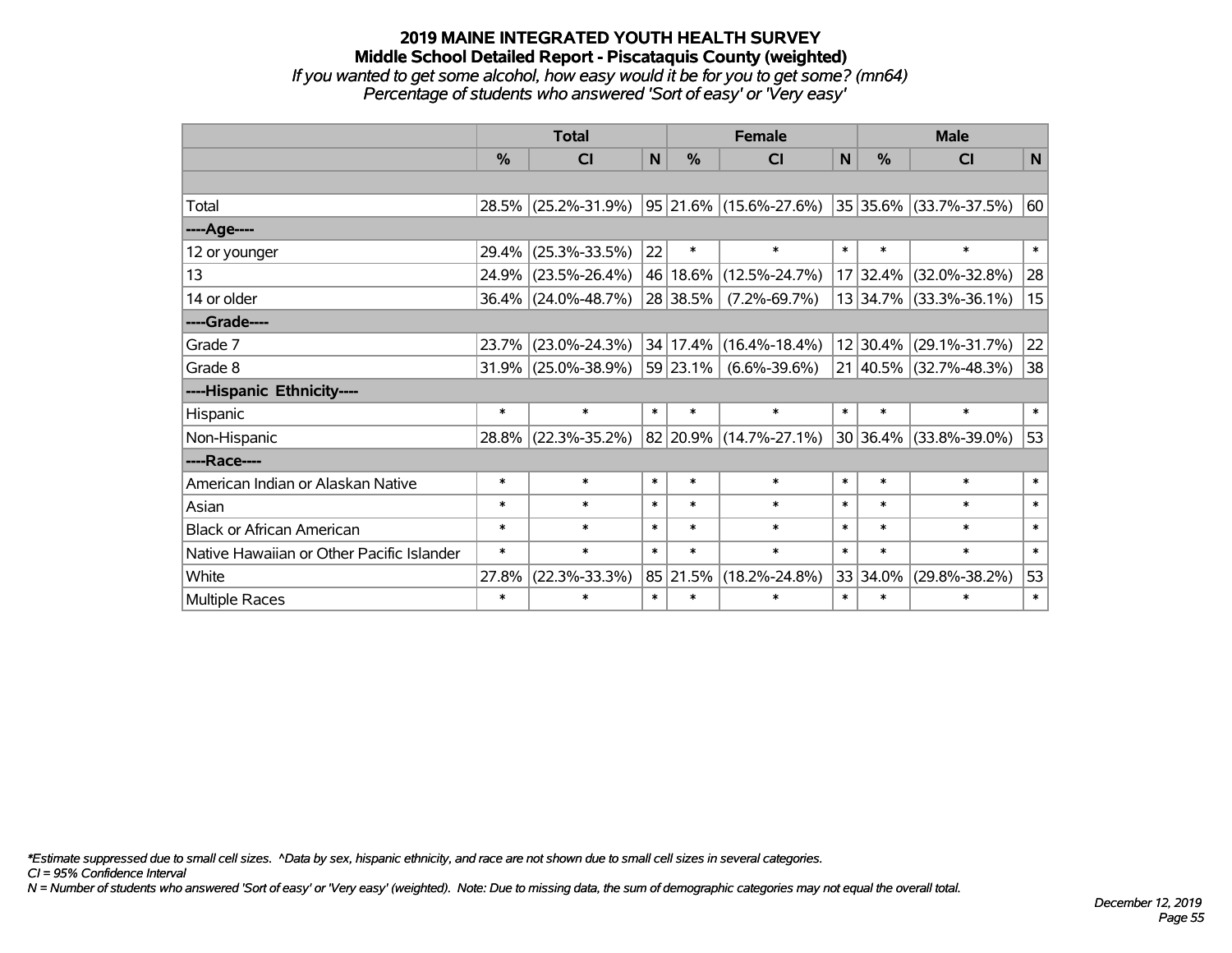*If you drank some alcohol without your parents' permission, would you be caught by your parents? (mn66) Percentage of students who answered 'Probably not' or 'Definitely not'*

|                                           | <b>Total</b> |                     |                                 |                  | <b>Female</b>          |              | <b>Male</b>        |                        |             |  |
|-------------------------------------------|--------------|---------------------|---------------------------------|------------------|------------------------|--------------|--------------------|------------------------|-------------|--|
|                                           | %            | CI                  | $\mathsf{N}$                    | %                | <b>CI</b>              | $\mathsf{N}$ | %                  | <b>CI</b>              | $\mathbf N$ |  |
|                                           |              |                     |                                 |                  |                        |              |                    |                        |             |  |
| Total                                     | 21.8%        | $(18.8\% - 24.9\%)$ |                                 |                  | 75 21.3% (12.7%-30.0%) |              |                    | 35 22.6% (20.4%-24.9%) | 39          |  |
| ----Age----                               |              |                     |                                 |                  |                        |              |                    |                        |             |  |
| 12 or younger                             | 11.9%        | $(0.0\% - 25.0\%)$  | 9                               | $\ast$           | $\ast$                 | $\ast$       | $\ast$             | $\ast$                 | $\ast$      |  |
| 13                                        | 24.9%        | $(14.3\% - 35.5\%)$ |                                 | 47 24.3%         | $(0.5\% - 48.0\%)$     |              | 23 26.2%           | $(23.5\% - 28.9\%)$    | 24          |  |
| 14 or older                               | 23.9%        | $(0.0\% - 50.3\%)$  |                                 | 19 18.1%         | $(0.0\% - 46.8\%)$     | 6            | 28.8%              | $(8.7\% - 49.0\%)$     | 12          |  |
| ----Grade----                             |              |                     |                                 |                  |                        |              |                    |                        |             |  |
| Grade 7                                   | 19.5%        | $(5.1\% - 33.9\%)$  |                                 | 29 20.3%         | $(0.0\% - 40.6\%)$     |              | 14 19.4%           | $(10.6\% - 28.2\%)$    | 15          |  |
| Grade 8                                   |              | 24.2% (19.4%-29.0%) |                                 |                  | 45 22.5% (21.3%-23.7%) |              |                    | 21 25.9% (16.2%-35.6%) | 24          |  |
| ----Hispanic Ethnicity----                |              |                     |                                 |                  |                        |              |                    |                        |             |  |
| Hispanic                                  | $\ast$       | $\ast$              | $\ast$                          | $\ast$           | $\ast$                 | $\ast$       | $\ast$             | $\ast$                 | $\ast$      |  |
| Non-Hispanic                              | 21.1%        | $(20.1\% - 22.0\%)$ |                                 | 62 20.6%         | $(9.8\% - 31.4\%)$     |              | 30 21.5%           | $(13.2\% - 29.7\%)$    | 32          |  |
| ----Race----                              |              |                     |                                 |                  |                        |              |                    |                        |             |  |
| American Indian or Alaskan Native         | $\ast$       | $\ast$              | $\ast$                          | $\ast$           | $\ast$                 | $\ast$       | $\ast$             | $\ast$                 | $\ast$      |  |
| Asian                                     | $\ast$       | $\ast$              | $\ast$                          | $\ast$           | $\ast$                 | $\ast$       | $\ast$             | $\ast$                 | $\ast$      |  |
| <b>Black or African American</b>          | $\ast$       | $\ast$              | $\ast$                          | $\ast$           | $\ast$                 | $\ast$       | $\ast$             | $\ast$                 | $\ast$      |  |
| Native Hawaiian or Other Pacific Islander | $\ast$       | $\ast$              | $\ast$<br>$\ast$<br>$\ast$      |                  |                        | $\ast$       | $\ast$             | $\ast$                 | $\ast$      |  |
| White                                     | 20.8%        | $(20.7\% - 20.8\%)$ | 66 21.6%<br>$(11.8\% - 31.3\%)$ |                  |                        | 34 20.0%     | $(9.9\% - 30.1\%)$ | 32                     |             |  |
| <b>Multiple Races</b>                     | $\ast$       | $\ast$              | $\ast$                          | $\ast$<br>$\ast$ |                        |              | $\ast$             | $\ast$                 | $\ast$      |  |

*\*Estimate suppressed due to small cell sizes. ^Data by sex, hispanic ethnicity, and race are not shown due to small cell sizes in several categories.*

*CI = 95% Confidence Interval*

*N = Number of students who answered 'Probably not' or 'Definitely not' (weighted). Note: Due to missing data, the sum of demographic categories may not equal the overall total.*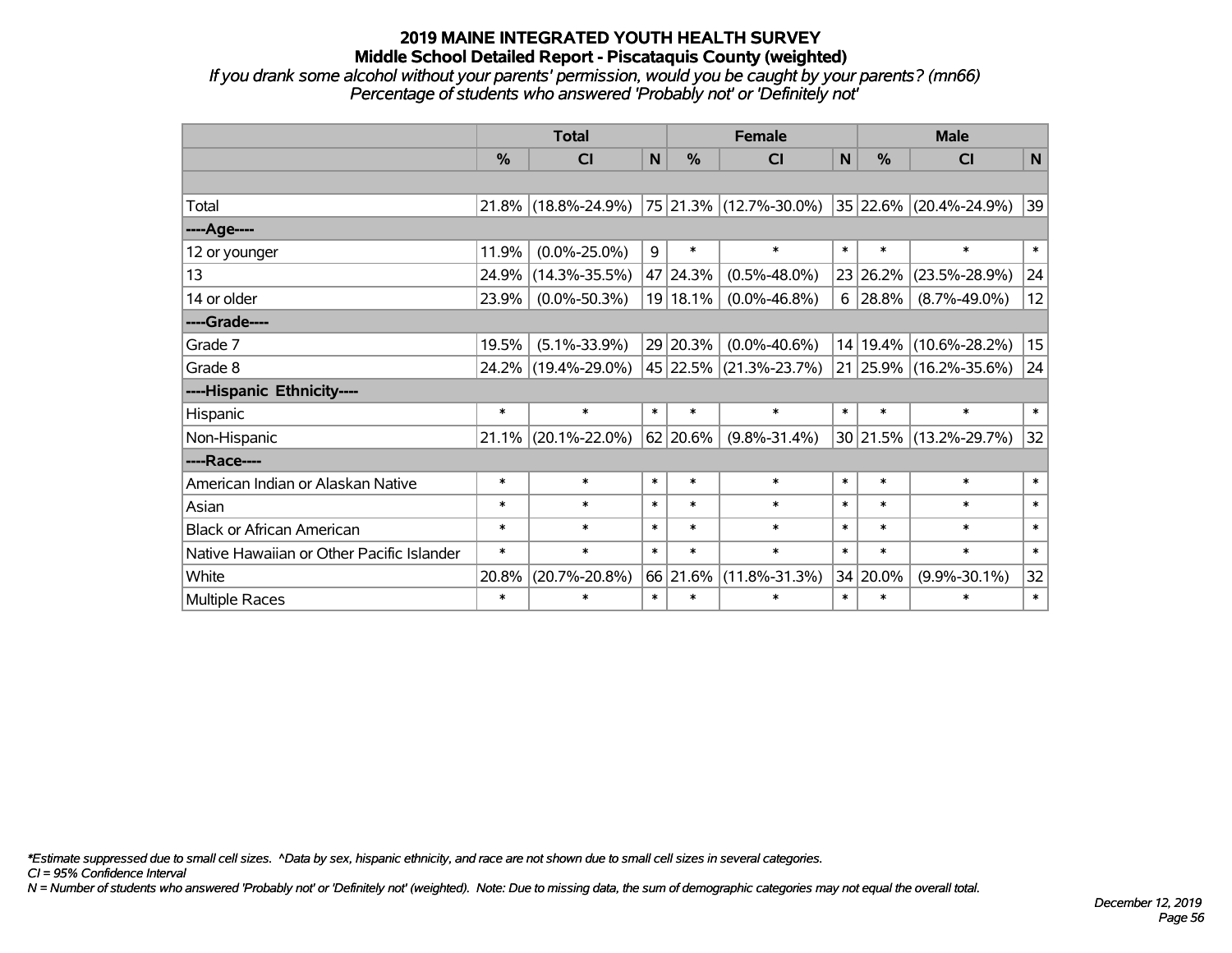*How much do you think people risk harming themselves (physically or in other ways) if they have 1 or 2 drinks of an alcoholic beverage nearly every day? (mn67b)*

*Percentage of students who answered 'No risk' or 'Slight risk'*

|                                           | <b>Total</b>                                   |                     |                                            |               | <b>Female</b>              |                     | <b>Male</b>   |                        |        |  |  |
|-------------------------------------------|------------------------------------------------|---------------------|--------------------------------------------|---------------|----------------------------|---------------------|---------------|------------------------|--------|--|--|
|                                           | $\frac{0}{0}$                                  | <b>CI</b>           | N                                          | $\frac{0}{0}$ | <b>CI</b>                  | ${\sf N}$           | $\frac{0}{0}$ | <b>CI</b>              | N      |  |  |
|                                           |                                                |                     |                                            |               |                            |                     |               |                        |        |  |  |
| Total                                     | 28.1%                                          | $(15.2\% - 40.9\%)$ |                                            | 93 27.9%      | $(0.0\% - 61.5\%)$         |                     |               | 45 26.5% (21.1%-31.8%) | 43     |  |  |
| ----Age----                               |                                                |                     |                                            |               |                            |                     |               |                        |        |  |  |
| 12 or younger                             | $\ast$                                         | $\ast$              | $\ast$                                     | $\ast$        | $\ast$                     | $\ast$              | $\ast$        | $\ast$                 | $\ast$ |  |  |
| 13                                        | 31.5%                                          | $(19.0\% - 43.9\%)$ | 63 27.5%<br>$(0.0\% - 64.7\%)$<br>29 32.9% |               | $(24.5\% - 41.4\%)$        | 30                  |               |                        |        |  |  |
| 14 or older                               |                                                | 44.8% (23.7%-65.8%) |                                            |               | $25 47.6\% $ (0.0%-100.0%) |                     | 13 42.2%      | $(20.0\% - 64.5\%)$    | 12     |  |  |
| ----Grade----                             |                                                |                     |                                            |               |                            |                     |               |                        |        |  |  |
| Grade 7                                   | 17.1%                                          | $(16.3\% - 17.9\%)$ |                                            | 25 15.9%      | $(0.0\% - 34.5\%)$         | 11                  | 13.7%         | $(3.5\% - 23.9\%)$     | 10     |  |  |
| Grade 8                                   |                                                | 36.9% (16.4%-57.3%) |                                            | 68 36.7%      | $(0.0\% - 78.0\%)$         |                     |               | 35 37.0% (35.8%-38.1%) | 33     |  |  |
| ----Hispanic Ethnicity----                |                                                |                     |                                            |               |                            |                     |               |                        |        |  |  |
| Hispanic                                  | $\ast$                                         | $\ast$              | $\ast$                                     | $\ast$        | $\ast$                     | $\ast$              | $\ast$        | $\ast$                 | $\ast$ |  |  |
| Non-Hispanic                              |                                                | 26.7% (12.4%-41.0%) |                                            | 73 27.5%      | $(0.0\% - 58.6\%)$         |                     | 38 25.9%      | $(23.2\% - 28.6\%)$    | 35     |  |  |
| ----Race----                              |                                                |                     |                                            |               |                            |                     |               |                        |        |  |  |
| American Indian or Alaskan Native         | $\ast$                                         | $\ast$              | $\ast$                                     | $\ast$        | $\ast$                     | $\ast$              | $\ast$        | $\ast$                 | $\ast$ |  |  |
| Asian                                     | $\ast$                                         | $\ast$              | $\ast$                                     | $\ast$        | $\ast$                     | $\ast$              | $\ast$        | $\ast$                 | $\ast$ |  |  |
| <b>Black or African American</b>          | $\ast$                                         | $\ast$              | $\ast$                                     | $\ast$        | $\ast$                     | $\ast$              | $\ast$        | $\ast$                 | $\ast$ |  |  |
| Native Hawaiian or Other Pacific Islander | $\ast$                                         | $\ast$              | $\ast$                                     | $\ast$        | $\ast$                     | $\ast$              | $\ast$        | $\ast$                 | $\ast$ |  |  |
| White                                     | 81 28.1%<br>27.2%<br>$(14.1\% - 40.2\%)$       |                     | $(0.0\% - 60.8\%)$                         | 42            | 26.3%                      | $(19.3\% - 33.4\%)$ | 39            |                        |        |  |  |
| <b>Multiple Races</b>                     | $\ast$<br>$\ast$<br>$\ast$<br>$\ast$<br>$\ast$ |                     | $\ast$                                     | $\ast$        | $\ast$                     | $\ast$              |               |                        |        |  |  |

*\*Estimate suppressed due to small cell sizes. ^Data by sex, hispanic ethnicity, and race are not shown due to small cell sizes in several categories.*

*CI = 95% Confidence Interval*

*N = Number of students who answered 'No risk' or 'Slight risk' (weighted). Note: Due to missing data, the sum of demographic categories may not equal the overall total.*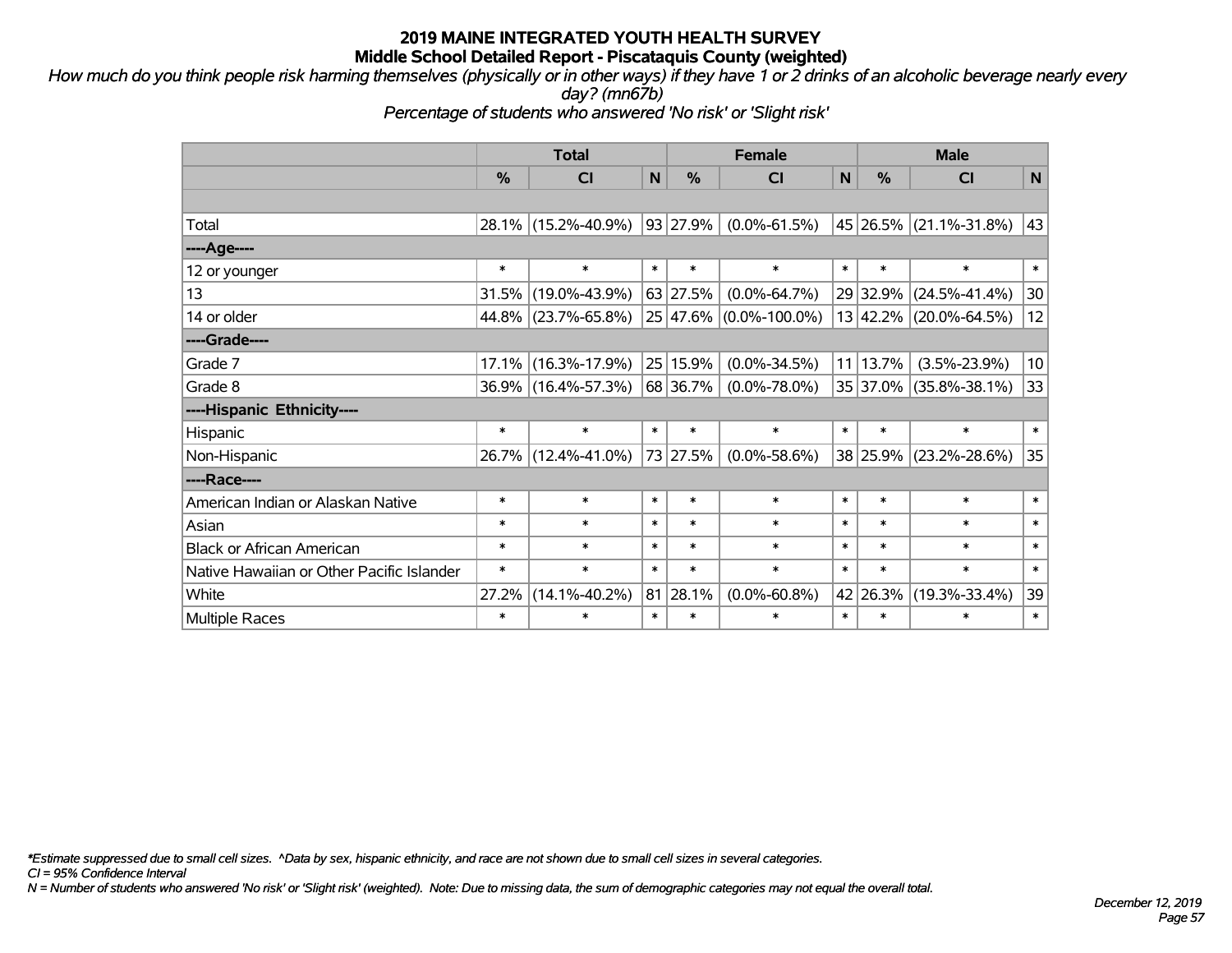*How much do you think people risk harming themselves (physically or in other ways) if they have 5 or more drinks of an alcoholic beverage in a row once or twice a week? (mn68b)*

*Percentage of students who answered 'No risk' or 'Slight risk'*

|                                           |        | <b>Total</b>       |        |        | <b>Female</b>   |        |        | <b>Male</b> |        |  |
|-------------------------------------------|--------|--------------------|--------|--------|-----------------|--------|--------|-------------|--------|--|
|                                           | %      | CI                 | N      | %      | Cl <sub>1</sub> | N      | %      | CI N        |        |  |
|                                           |        |                    |        |        |                 |        |        |             |        |  |
| Total                                     | 9.4%   | $(7.1\% - 11.7\%)$ | 31     | $\ast$ | $\ast$          | $\ast$ | $\ast$ | $\ast$      | $\ast$ |  |
| ----Age----                               |        |                    |        |        |                 |        |        |             |        |  |
| 12 or younger                             | $\ast$ | $\ast$             | $\ast$ | $\ast$ | $\ast$          | $\ast$ | $\ast$ | $\ast$      | $\ast$ |  |
| 13                                        | 8.3%   | $(5.5\% - 11.1\%)$ | 17     | $\ast$ | $\ast$          | $\ast$ | $\ast$ | $\ast$      | $\ast$ |  |
| 14 or older                               | 16.4%  | $(0.6\% - 32.2\%)$ | 9      | $\ast$ | $\ast$          | $\ast$ | $\ast$ | $\ast$      | $\ast$ |  |
| ----Grade----                             |        |                    |        |        |                 |        |        |             |        |  |
| Grade 7                                   | 8.9%   | $(7.3\% - 10.4\%)$ | 13     | $\ast$ | $\ast$          | $\ast$ | $\ast$ | $\ast$      | ∗      |  |
| Grade 8                                   | 9.9%   | $(4.6\% - 15.1\%)$ | 18     | $\ast$ | $\ast$          | $\ast$ | $\ast$ | $\ast$      | $\ast$ |  |
| ----Hispanic Ethnicity----                |        |                    |        |        |                 |        |        |             |        |  |
| Hispanic                                  | $\ast$ | $\ast$             | $\ast$ | $\ast$ | $\ast$          | *      | $\ast$ | $\ast$      | $\ast$ |  |
| Non-Hispanic                              | 9.9%   | $(5.1\% - 14.8\%)$ | 27     | $\ast$ | $\ast$          | $\ast$ | $\ast$ | $\ast$      | $\ast$ |  |
| ----Race----                              |        |                    |        |        |                 |        |        |             |        |  |
| American Indian or Alaskan Native         | $\ast$ | $\ast$             | $\ast$ | $\ast$ | $\ast$          | $\ast$ | $\ast$ | $\ast$      | ∗      |  |
| Asian                                     | $\ast$ | $\ast$             | $\ast$ | $\ast$ | $\ast$          | *      | $\ast$ | $\ast$      | $\ast$ |  |
| <b>Black or African American</b>          | $\ast$ | $\ast$             | $\ast$ | $\ast$ | $\ast$          | $\ast$ | $\ast$ | $\ast$      | $\ast$ |  |
| Native Hawaiian or Other Pacific Islander | $\ast$ | $\ast$             | $\ast$ | $\ast$ | $\ast$          | $\ast$ | $\ast$ | $\ast$      | $\ast$ |  |
| White                                     | 8.1%   | $(2.7\% - 13.5\%)$ | 24     | $\ast$ | $\ast$          | $\ast$ | $\ast$ | $\ast$      | $\ast$ |  |
| <b>Multiple Races</b>                     | $\ast$ | $\ast$             | $\ast$ | $\ast$ | $\ast$          | $\ast$ | $\ast$ | $\ast$      | $\ast$ |  |

*\*Estimate suppressed due to small cell sizes. ^Data by sex, hispanic ethnicity, and race are not shown due to small cell sizes in several categories.*

*CI = 95% Confidence Interval*

*N = Number of students who answered 'No risk' or 'Slight risk' (weighted). Note: Due to missing data, the sum of demographic categories may not equal the overall total.*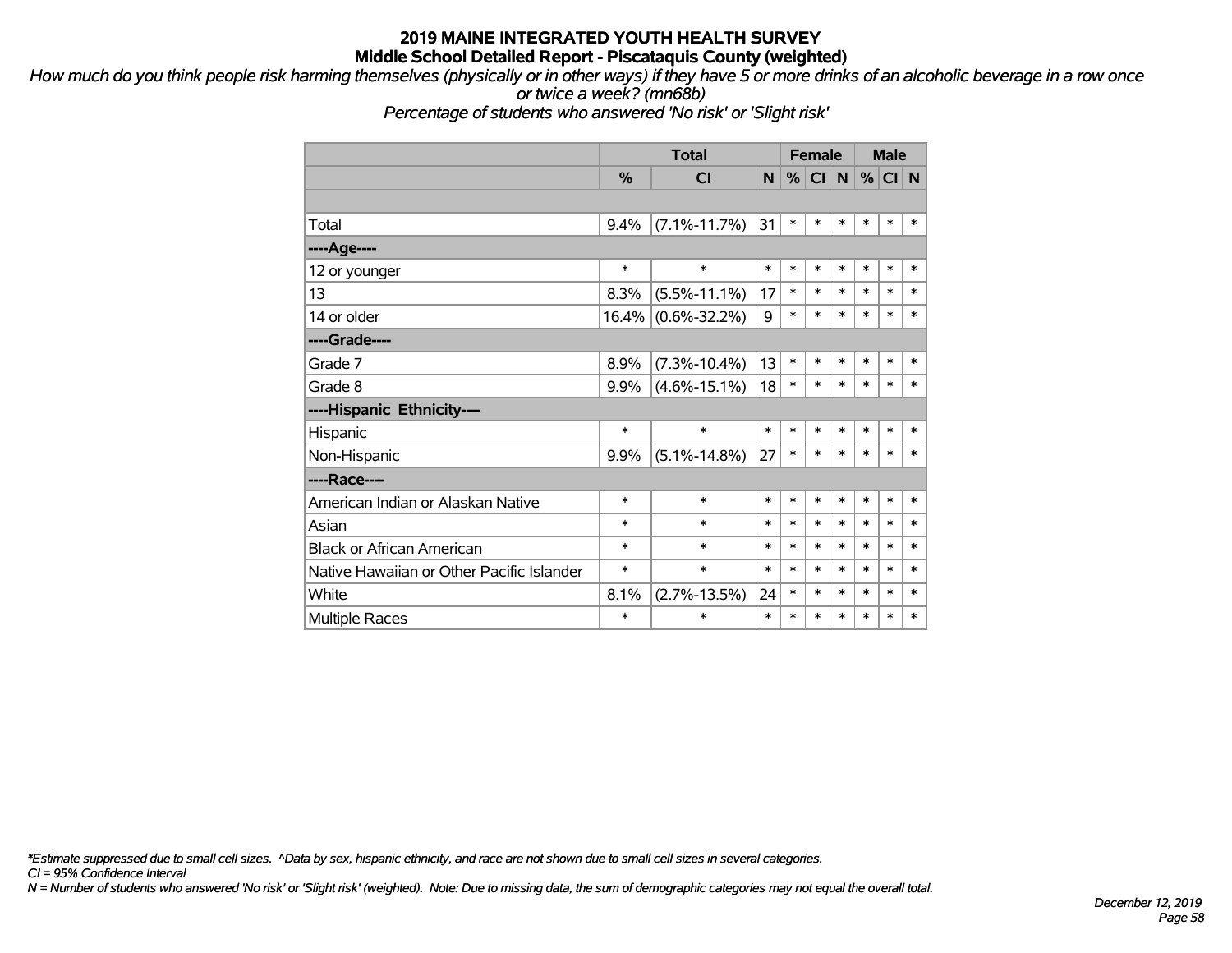### **2019 MAINE INTEGRATED YOUTH HEALTH SURVEY Middle School Detailed Report - Piscataquis County (weighted)** *If a kid drank some alcohol in your neighborhood, would he or she be caught by the police? (mn69)*

*Percentage of students who answered 'Probably not' or 'Definitely not'*

|                                           | <b>Total</b>                                                                 |                        |                     |               | <b>Female</b>                                  |              | <b>Male</b>   |                        |                |  |
|-------------------------------------------|------------------------------------------------------------------------------|------------------------|---------------------|---------------|------------------------------------------------|--------------|---------------|------------------------|----------------|--|
|                                           | %                                                                            | <b>CI</b>              | N                   | $\frac{0}{0}$ | <b>CI</b>                                      | $\mathsf{N}$ | %             | <b>CI</b>              | N <sub>1</sub> |  |
|                                           |                                                                              |                        |                     |               |                                                |              |               |                        |                |  |
| Total                                     |                                                                              | 58.3% (44.5%-72.2%)    |                     |               | 194 54.1% (26.0%-82.2%) 88 61.5% (58.0%-65.0%) |              |               |                        | 101            |  |
| ----Age----                               |                                                                              |                        |                     |               |                                                |              |               |                        |                |  |
| 12 or younger                             | 44.5%                                                                        | $(39.6\% - 49.5\%)$    | 34                  | 23.6%         | $(0.0\% - 48.3\%)$                             |              | 7 59.1%       | $(50.9\% - 67.3\%)$    | 26             |  |
| 13                                        | 64.4%                                                                        | $(59.5\% - 69.4\%)$    |                     | 129 64.2%     | $(54.7\% - 73.8\%)$                            |              | 67 63.1%      | $(60.7\% - 65.5\%)$    | 58             |  |
| 14 or older                               |                                                                              | 55.2% (15.9%-94.5%)    | 31                  |               | $ 50.0\% $ (0.0%-100.0%)                       |              |               | 14 60.1% (39.0%-81.1%) | 18             |  |
| ----Grade----                             |                                                                              |                        |                     |               |                                                |              |               |                        |                |  |
| Grade 7                                   | 55.0%                                                                        | $(51.2\% - 58.9\%)$    | 81                  | 44.6%         | $(26.2\% - 63.0\%)$                            |              | 31 62.2%      | $(58.6\% - 65.8\%)$    | 47             |  |
| Grade 8                                   |                                                                              | $61.0\%$ (39.7%-82.3%) |                     |               | $112 61.1\% (28.5\% - 93.7\%)$                 |              | 57 60.9%      | $(51.5\% - 70.3\%)$    | 55             |  |
| ----Hispanic Ethnicity----                |                                                                              |                        |                     |               |                                                |              |               |                        |                |  |
| Hispanic                                  | $\ast$                                                                       | $\ast$                 | $\ast$              | $\ast$        | $\ast$                                         | $\ast$       | $\ast$        | $\ast$                 | $\ast$         |  |
| Non-Hispanic                              | 56.5%                                                                        | $(37.0\% - 76.0\%)$    |                     |               | 155 52.6% (13.6%-91.5%)                        |              | $ 72 60.4\% $ | $(59.1\% - 61.6\%)$    | 83             |  |
| ----Race----                              |                                                                              |                        |                     |               |                                                |              |               |                        |                |  |
| American Indian or Alaskan Native         | $\ast$                                                                       | $\ast$                 | $\ast$              | $\ast$        | $\ast$                                         | $\ast$       | $\ast$        | $\ast$                 | $\ast$         |  |
| Asian                                     | $\ast$                                                                       | $\ast$                 | $\ast$              | $\ast$        | $\ast$                                         | $\ast$       | $\ast$        | $\ast$                 | $\ast$         |  |
| <b>Black or African American</b>          | $\ast$<br>$\ast$<br>$\ast$<br>$\ast$<br>$\ast$<br>$\ast$<br>$\ast$           |                        |                     | $\ast$        | $\ast$                                         |              |               |                        |                |  |
| Native Hawaiian or Other Pacific Islander | $\ast$<br>$\ast$<br>$\ast$<br>$\ast$<br>$\ast$                               |                        |                     | $\ast$        | $\ast$                                         | $\ast$       | $\ast$        |                        |                |  |
| White                                     | 169 53.5%<br>80 59.6%<br>56.5%<br>$(41.3\% - 71.7\%)$<br>$(21.7\% - 85.3\%)$ |                        | $(59.1\% - 60.0\%)$ | 89            |                                                |              |               |                        |                |  |
| Multiple Races                            | $\ast$<br>$\ast$<br>$\ast$<br>$\ast$<br>$\ast$<br>$\ast$<br>$\ast$           |                        | $\ast$              | $\ast$        |                                                |              |               |                        |                |  |

*\*Estimate suppressed due to small cell sizes. ^Data by sex, hispanic ethnicity, and race are not shown due to small cell sizes in several categories.*

*CI = 95% Confidence Interval*

*N = Number of students who answered 'Probably not' or 'Definitely not' (weighted). Note: Due to missing data, the sum of demographic categories may not equal the overall total.*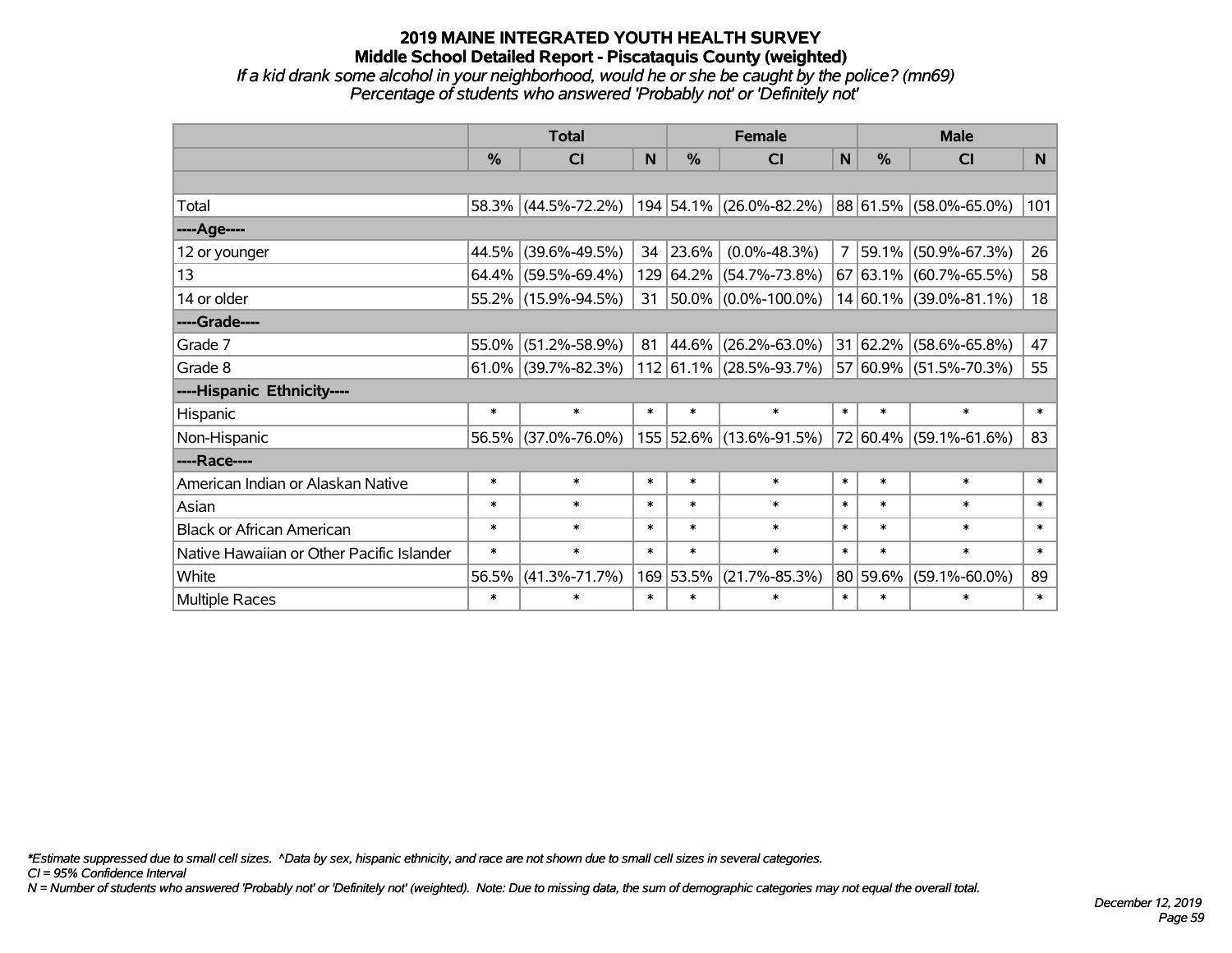*How wrong would most adults over 21 in your neighborhood think it is for kids your age to drink alcohol? (mn71a) Percentage of students who answered 'A little bit wrong' or 'Not wrong at all'*

|                                           | <b>Total</b>  |                     |          |                  | <b>Female</b>          |              | <b>Male</b> |                          |        |  |          |                    |    |
|-------------------------------------------|---------------|---------------------|----------|------------------|------------------------|--------------|-------------|--------------------------|--------|--|----------|--------------------|----|
|                                           | $\frac{0}{0}$ | <b>CI</b>           | N        | $\frac{0}{0}$    | CI                     | $\mathsf{N}$ | %           | <b>CI</b>                | N      |  |          |                    |    |
|                                           |               |                     |          |                  |                        |              |             |                          |        |  |          |                    |    |
| Total                                     | $16.6\%$      | $(16.2\% - 16.9\%)$ |          |                  | 55 23.4% (12.6%-34.2%) | 38           | 9.8%        | $(2.7\% - 16.8\%)$       | 17     |  |          |                    |    |
| ---- Age----                              |               |                     |          |                  |                        |              |             |                          |        |  |          |                    |    |
| 12 or younger                             | 16.5%         | $(8.5\% - 24.5\%)$  |          | 12 15.9%         | $(0.0\% - 35.7\%)$     | 7            | 17.2%       | $(0.0\% - 61.9\%)$       | 6      |  |          |                    |    |
| 13                                        | 18.3%         | $(11.2\% - 25.5\%)$ |          | 30 30.4%         | $(22.7\% - 38.1\%)$    |              | 6.6%<br>24  | $(4.5\% - 8.6\%)$        | 6      |  |          |                    |    |
| 14 or older                               | 13.7%         | $(0.0\% - 29.1\%)$  |          | 13 17.8%         | $(0.0\% - 49.4\%)$     |              |             | $8 10.4\% $ (4.5%-16.3%) | 6      |  |          |                    |    |
| ----Grade----                             |               |                     |          |                  |                        |              |             |                          |        |  |          |                    |    |
| Grade 7                                   | 17.5%         | $(5.4\% - 29.6\%)$  |          | 27 22.6%         | $(20.2\% - 25.0\%)$    |              |             |                          |        |  | 16 13.3% | $(0.0\% - 31.6\%)$ | 11 |
| Grade 8                                   | 16.6%         | $(9.4\% - 23.8\%)$  |          | 29 24.9%         | $(6.0\% - 43.9\%)$     | 23           | 6.9%        | $(4.9\% - 8.8\%)$        | 6      |  |          |                    |    |
| ----Hispanic Ethnicity----                |               |                     |          |                  |                        |              |             |                          |        |  |          |                    |    |
| Hispanic                                  | $\ast$        | $\ast$              | $\ast$   | $\ast$           | $\ast$                 | $\ast$       | $\ast$      | $\ast$                   | $\ast$ |  |          |                    |    |
| Non-Hispanic                              | $16.0\%$      | $(14.1\% - 18.0\%)$ |          |                  | 47 24.7% (13.7%-35.8%) | 36           | 7.5%        | $(6.0\% - 9.0\%)$        | 11     |  |          |                    |    |
| ----Race----                              |               |                     |          |                  |                        |              |             |                          |        |  |          |                    |    |
| American Indian or Alaskan Native         | $\ast$        | $\ast$              | $\ast$   | $\ast$           | $\ast$                 |              | $\ast$      | $\ast$                   | $\ast$ |  |          |                    |    |
| Asian                                     | $\ast$        | $\ast$              | $\ast$   | $\ast$           | $\ast$                 | $\ast$       | $\ast$      | $\ast$                   | $\ast$ |  |          |                    |    |
| <b>Black or African American</b>          | $\ast$        | $\ast$              | $\ast$   | $\ast$           | $\ast$                 | $\ast$       | $\ast$      | $\ast$                   | $\ast$ |  |          |                    |    |
| Native Hawaiian or Other Pacific Islander | $\ast$        | $\ast$              | $\ast$   | $\ast$<br>$\ast$ |                        | $\ast$       |             | $\ast$                   | $\ast$ |  |          |                    |    |
| White                                     | 15.5%         | $(11.6\% - 19.4\%)$ | 49 24.2% |                  | $(13.4\% - 35.1\%)$    | 38           | 6.7%        | $(3.1\% - 10.4\%)$       | 11     |  |          |                    |    |
| Multiple Races                            | $\ast$        | $\ast$              | $\ast$   | $\ast$<br>$\ast$ |                        |              | $\ast$      | $\ast$                   | $\ast$ |  |          |                    |    |

*\*Estimate suppressed due to small cell sizes. ^Data by sex, hispanic ethnicity, and race are not shown due to small cell sizes in several categories.*

*CI = 95% Confidence Interval*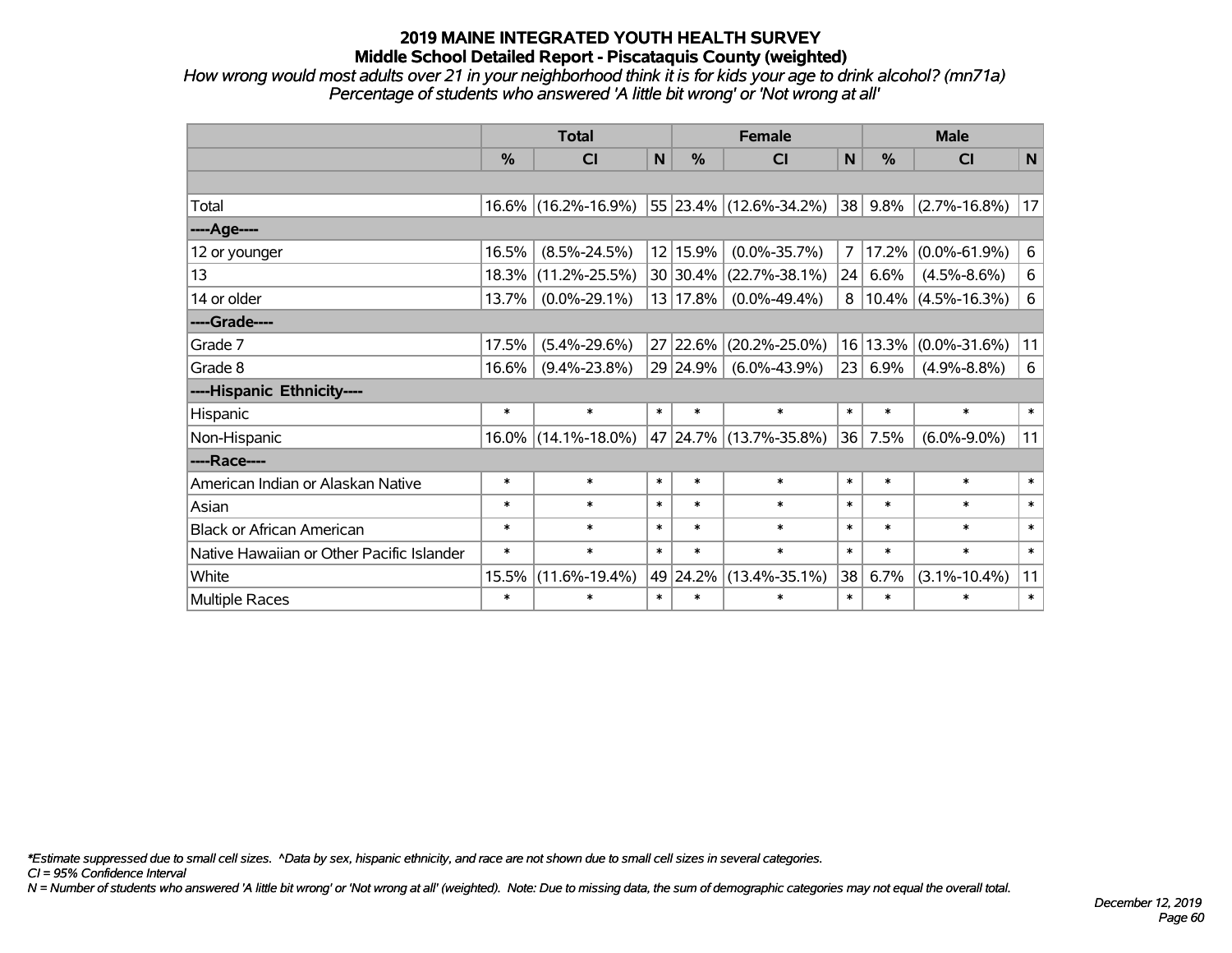*How do you feel about someone your age having 1 or 2 drinks of an alcoholic beverage nearly every day? (mn164) Percentage of students who answered 'Strongly approve' or 'Approve'*

|                                           | <b>Total</b> |                    |              |               | <b>Female</b>            | <b>Male</b> |        |                        |              |
|-------------------------------------------|--------------|--------------------|--------------|---------------|--------------------------|-------------|--------|------------------------|--------------|
|                                           | %            | CI                 | $\mathsf{N}$ | $\frac{0}{0}$ | <b>CI</b>                | $\mathbf N$ | %      | CI                     | $\mathsf{N}$ |
|                                           |              |                    |              |               |                          |             |        |                        |              |
| Total                                     | 4.9%         | $(0.0\% - 11.9\%)$ |              |               | $16 4.9\% $ (0.0%-13.1%) | 8           |        | $ 5.1\% $ (0.0%-11.2%) | 8            |
| ----Age----                               |              |                    |              |               |                          |             |        |                        |              |
| 12 or younger                             | $10.8\%$     | $(0.4\% - 21.2\%)$ | 8            | $\ast$        | $\ast$                   | $\ast$      | $\ast$ | $\ast$                 | $\ast$       |
| 13                                        | $\ast$       | $\ast$             | $\ast$       | $\ast$        | $\ast$                   | $\ast$      | $\ast$ | $\ast$                 | $\ast$       |
| 14 or older                               | 14.5%        | $(1.8\% - 27.3\%)$ | 8            | $\ast$        | $\ast$                   | $\ast$      | $\ast$ | $\ast$                 | $\ast$       |
| ----Grade----                             |              |                    |              |               |                          |             |        |                        |              |
| Grade 7                                   | 5.4%         | $(0.0\% - 12.4\%)$ | 8            | $\ast$        | $\ast$                   | $\ast$      | $\ast$ | $\ast$                 | $\ast$       |
| Grade 8                                   | 4.6%         | $(0.0\% - 11.5\%)$ | 8            | $\ast$        | $\ast$                   | $\ast$      | $\ast$ | $\ast$                 | $\ast$       |
| ----Hispanic Ethnicity----                |              |                    |              |               |                          |             |        |                        |              |
| Hispanic                                  | $\ast$       | $\ast$             | $\ast$       | $\ast$        | $\ast$                   | $\ast$      | $\ast$ | $\ast$                 | $\ast$       |
| Non-Hispanic                              | 4.5%         | $(0.0\% - 10.9\%)$ | 12           | $\ast$        | $\ast$                   | $\ast$      | $\ast$ | $\ast$                 | $\ast$       |
| ----Race----                              |              |                    |              |               |                          |             |        |                        |              |
| American Indian or Alaskan Native         | $\ast$       | $\ast$             | $\ast$       | $\ast$        | $\ast$                   | $\ast$      | $\ast$ | $\ast$                 | $\ast$       |
| Asian                                     | $\ast$       | $\ast$             | $\ast$       | $\ast$        | $\ast$                   | $\ast$      | $\ast$ | $\ast$                 | $\ast$       |
| <b>Black or African American</b>          | $\ast$       | $\ast$             | $\ast$       | $\ast$        | $\ast$                   | $\ast$      | $\ast$ | $\ast$                 | $\ast$       |
| Native Hawaiian or Other Pacific Islander | $\ast$       | $\ast$             | $\ast$       | $\ast$        | $\ast$                   | $\ast$      | $\ast$ | $\ast$                 | $\ast$       |
| White                                     | 4.1%         | $(0.0\% - 9.7\%)$  | 12           | $\ast$        | $\ast$                   | $\ast$      | $\ast$ | $\ast$                 | $\ast$       |
| Multiple Races                            | $\ast$       | $\ast$             | $\ast$       | $\ast$        | $\ast$                   | $\ast$      | $\ast$ | $\ast$                 | $\ast$       |

*\*Estimate suppressed due to small cell sizes. ^Data by sex, hispanic ethnicity, and race are not shown due to small cell sizes in several categories.*

*CI = 95% Confidence Interval*

*N = Number of students who answered 'Strongly approve' or 'Approve' (weighted). Note: Due to missing data, the sum of demographic categories may not equal the overall total.*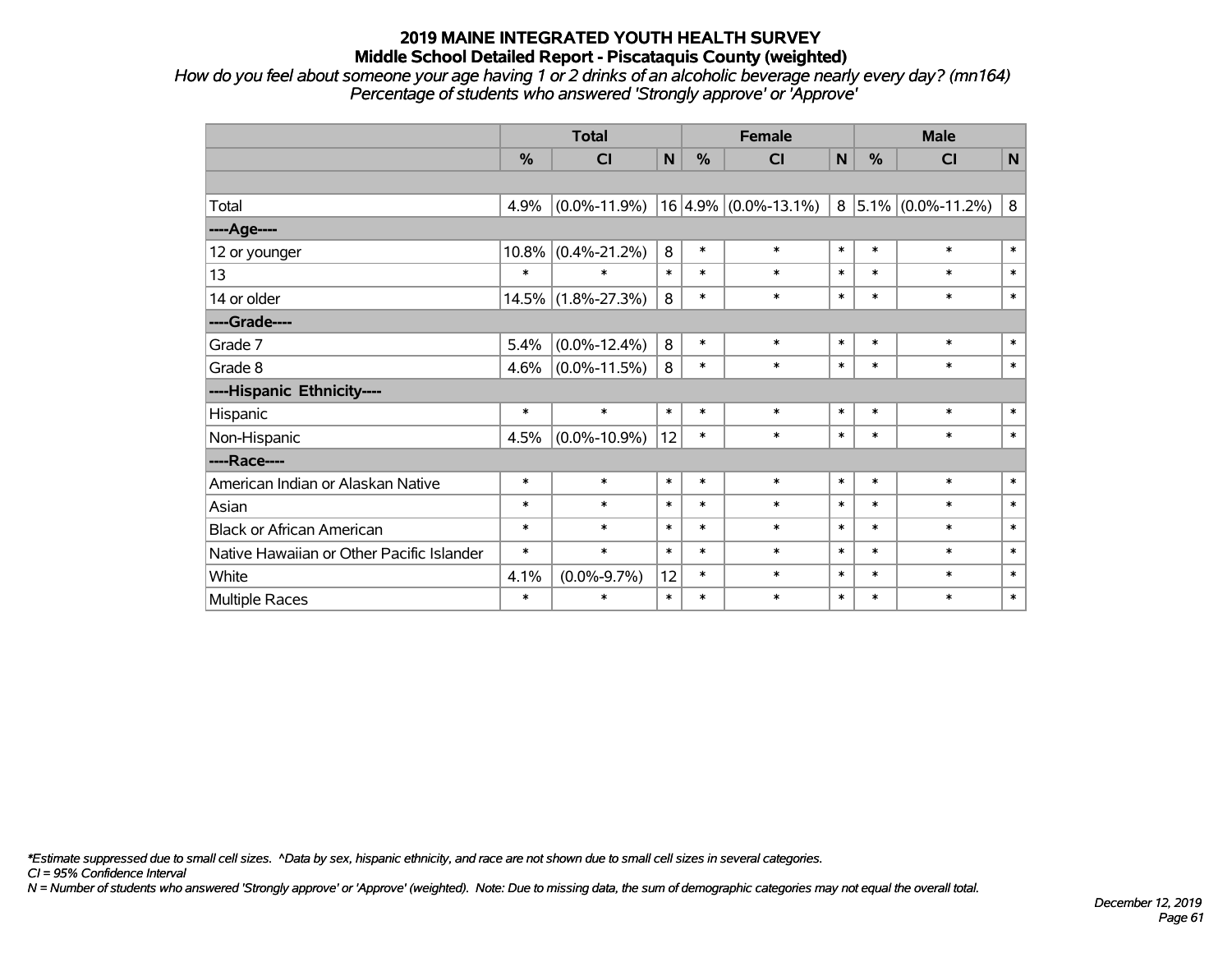*How wrong do your parents feel it would be for you to have 1 or 2 drinks of an alcoholic beverage nearly every day? (mn165) Percentage of students who answered 'A little bit wrong' or 'Not wrong at all'*

|                                           |               | <b>Total</b>        |        |        | <b>Female</b> |        |        | <b>Male</b> |        |  |
|-------------------------------------------|---------------|---------------------|--------|--------|---------------|--------|--------|-------------|--------|--|
|                                           | $\frac{0}{0}$ | <b>CI</b>           | N      | %      | <b>CI</b>     | N      | %      | CI N        |        |  |
|                                           |               |                     |        |        |               |        |        |             |        |  |
| Total                                     |               | $3.8\%$ (3.4%-4.1%) | 12     | $\ast$ | $\ast$        | $\ast$ | *      | $\ast$      | $\ast$ |  |
| ---- Age----                              |               |                     |        |        |               |        |        |             |        |  |
| 12 or younger                             | $\ast$        | $\ast$              | $\ast$ | $\ast$ | $\ast$        | $\ast$ | $\ast$ | $\ast$      | $\ast$ |  |
| 13                                        | 4.4%          | $(3.3\% - 5.6\%)$   | 8      | $\ast$ | $\ast$        | $\ast$ | *      | $\ast$      | $\ast$ |  |
| 14 or older                               | $\ast$        | $\ast$              | $\ast$ | $\ast$ | $\ast$        | $\ast$ | $\ast$ | $\ast$      | $\ast$ |  |
| ----Grade----                             |               |                     |        |        |               |        |        |             |        |  |
| Grade 7                                   | 4.1%          | $(3.1\% - 5.1\%)$   | 6      | $\ast$ | $\ast$        | $\ast$ | *      | $\ast$      | $\ast$ |  |
| Grade 8                                   | $\ast$        | $\ast$              | $\ast$ | $\ast$ | $\ast$        | $\ast$ | *      | $\ast$      | $\ast$ |  |
| ----Hispanic Ethnicity----                |               |                     |        |        |               |        |        |             |        |  |
| Hispanic                                  | $\ast$        | $\ast$              | $\ast$ | $\ast$ | $\ast$        | $\ast$ | $\ast$ | $\ast$      | $\ast$ |  |
| Non-Hispanic                              | $3.2\%$       | $(2.4\% - 4.1\%)$   | 9      | $\ast$ | $\ast$        | $\ast$ | $\ast$ | $\ast$      | $\ast$ |  |
| ----Race----                              |               |                     |        |        |               |        |        |             |        |  |
| American Indian or Alaskan Native         | $\ast$        | $\ast$              | $\ast$ | $\ast$ | $\ast$        | $\ast$ | *      | $\ast$      | $\ast$ |  |
| Asian                                     | $\ast$        | $\ast$              | $\ast$ | $\ast$ | $\ast$        | *      | *      | $\ast$      | $\ast$ |  |
| <b>Black or African American</b>          | $\ast$        | $\ast$              | $\ast$ | $\ast$ | $\ast$        | $\ast$ | *      | $\ast$      | $\ast$ |  |
| Native Hawaiian or Other Pacific Islander | $\ast$        | $\ast$              | $\ast$ | $\ast$ | $\ast$        | $\ast$ | *      | $\ast$      | $\ast$ |  |
| White                                     | 3.5%          | $(2.1\% - 4.8\%)$   | 11     | $\ast$ | $\ast$        | $\ast$ | $\ast$ | $\ast$      | $\ast$ |  |
| <b>Multiple Races</b>                     | $\ast$        | $\ast$              | $\ast$ | $\ast$ | *             | $\ast$ | *      | $\ast$      | $\ast$ |  |

*\*Estimate suppressed due to small cell sizes. ^Data by sex, hispanic ethnicity, and race are not shown due to small cell sizes in several categories.*

*CI = 95% Confidence Interval*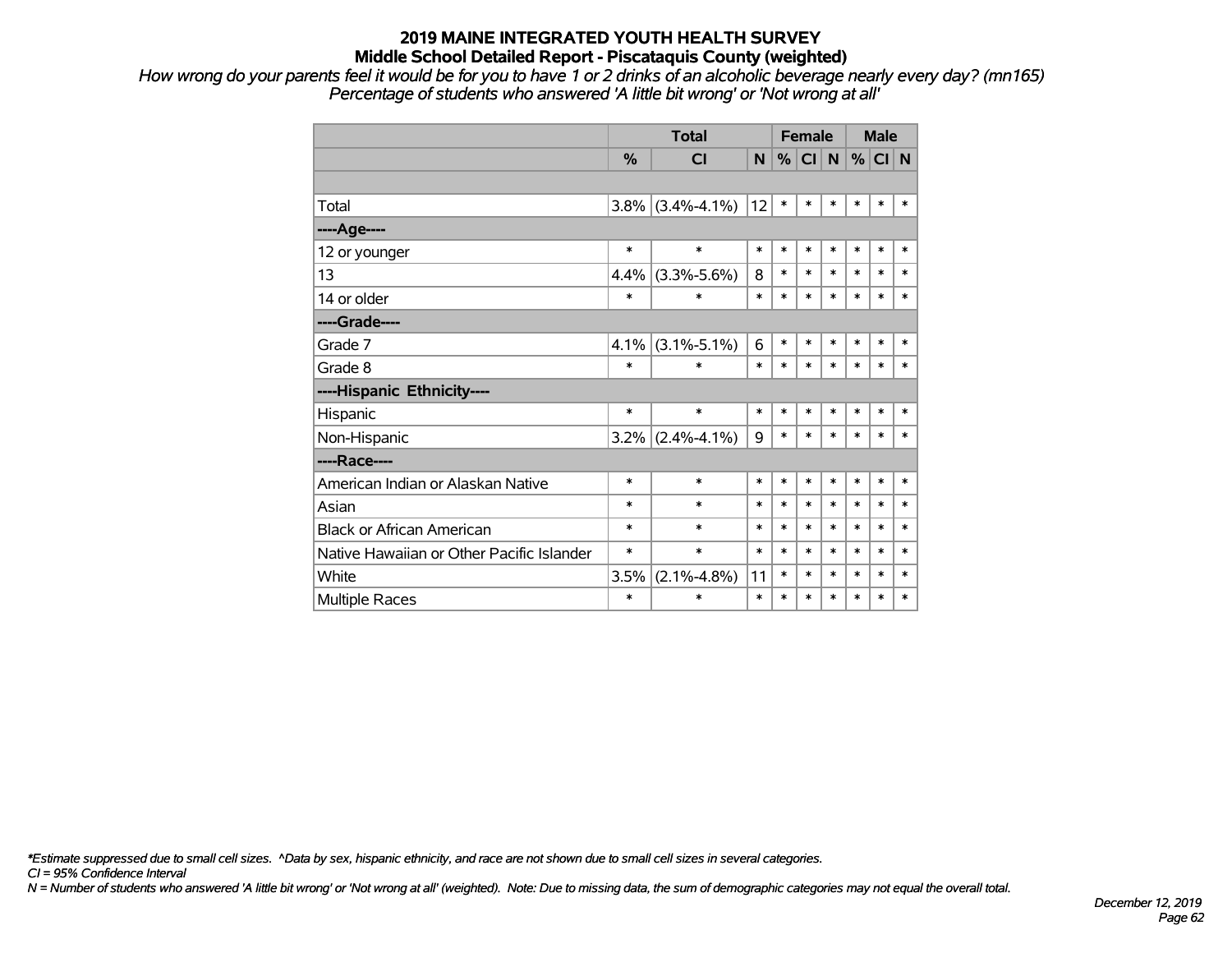*How wrong do your friends feel it would be for you to have 1 or 2 drinks of an alcoholic beverage nearly every day? (mn175) Percentage of students who answered 'A little bit wrong' or 'Not wrong at all'*

|                                           | <b>Total</b>  |                    |        |               | <b>Female</b>              | <b>Male</b>  |             |                          |        |
|-------------------------------------------|---------------|--------------------|--------|---------------|----------------------------|--------------|-------------|--------------------------|--------|
|                                           | $\frac{0}{0}$ | CI                 | N      | $\frac{0}{0}$ | <b>CI</b>                  | $\mathsf{N}$ | %           | CI                       | N      |
|                                           |               |                    |        |               |                            |              |             |                          |        |
| Total                                     | 10.0%         | $(7.4\% - 12.7\%)$ |        |               | $ 33 11.3\% $ (0.4%-22.1%) |              |             | $18 6.5\% $ (3.0%-10.1%) | 11     |
| ----Age----                               |               |                    |        |               |                            |              |             |                          |        |
| 12 or younger                             | $\ast$        | $\ast$             | $\ast$ | $\ast$        | $\ast$                     | $\ast$       | $\ast$      | $\ast$                   | $\ast$ |
| 13                                        | 11.8%         | $(6.6\% - 17.0\%)$ | 24     | 13.4%         | $(0.0\% - 32.8\%)$         |              | $14 6.1\% $ | $(0.0\% - 12.2\%)$       | $\,6$  |
| 14 or older                               | $\ast$        | $\ast$             | $\ast$ | $\ast$        | $\ast$                     | $\ast$       | $\ast$      | $\ast$                   | $\ast$ |
| ----Grade----                             |               |                    |        |               |                            |              |             |                          |        |
| Grade 7                                   | 10.5%         | $(9.5\% - 11.5\%)$ | 15     | $\ast$        | $\ast$                     | $\ast$       | $\ast$      | $\ast$                   | $\ast$ |
| Grade 8                                   | 9.7%          | $(4.1\% - 15.3\%)$ | 18     | 9.9%          | $(0.0\% - 28.0\%)$         | 9            |             | $ 9.4\% $ (1.8%-17.1%)   | 9      |
| ----Hispanic Ethnicity----                |               |                    |        |               |                            |              |             |                          |        |
| Hispanic                                  | $\ast$        | $\ast$             | $\ast$ | $\ast$        | $\ast$                     | $\ast$       | $\ast$      | $\ast$                   | $\ast$ |
| Non-Hispanic                              | 7.6%          | $(5.6\% - 9.6\%)$  | 21     | 7.6%          | $(6.7\% - 8.5\%)$          |              |             | $10$ 7.6% (2.8%-12.4%)   | 11     |
| ----Race----                              |               |                    |        |               |                            |              |             |                          |        |
| American Indian or Alaskan Native         | $\ast$        | $\ast$             | $\ast$ | $\ast$        | $\ast$                     | $\ast$       | $\ast$      | $\ast$                   | $\ast$ |
| Asian                                     | $\ast$        | $\ast$             | $\ast$ | $\ast$        | $\ast$                     | $\ast$       | $\ast$      | $\ast$                   | $\ast$ |
| <b>Black or African American</b>          | $\ast$        | $\ast$             | $\ast$ | $\ast$        | $\ast$                     | $\ast$       | $\ast$      | $\ast$                   | $\ast$ |
| Native Hawaiian or Other Pacific Islander | $\ast$        | $\ast$             | $\ast$ | $\ast$        | $\ast$                     | $\ast$       | $\ast$      | $\ast$                   | $\ast$ |
| White                                     | 6.7%          | $(4.3\% - 9.1\%)$  | 20     | 8.2%          | $(0.0\% - 17.7\%)$         |              | 12 5.2%     | $(0.0\% - 10.7\%)$       | 8      |
| Multiple Races                            | $\ast$        | $\ast$             | $\ast$ | $\ast$        | $\ast$                     | $\ast$       | $\ast$      | $\ast$                   | $\ast$ |

*\*Estimate suppressed due to small cell sizes. ^Data by sex, hispanic ethnicity, and race are not shown due to small cell sizes in several categories.*

*CI = 95% Confidence Interval*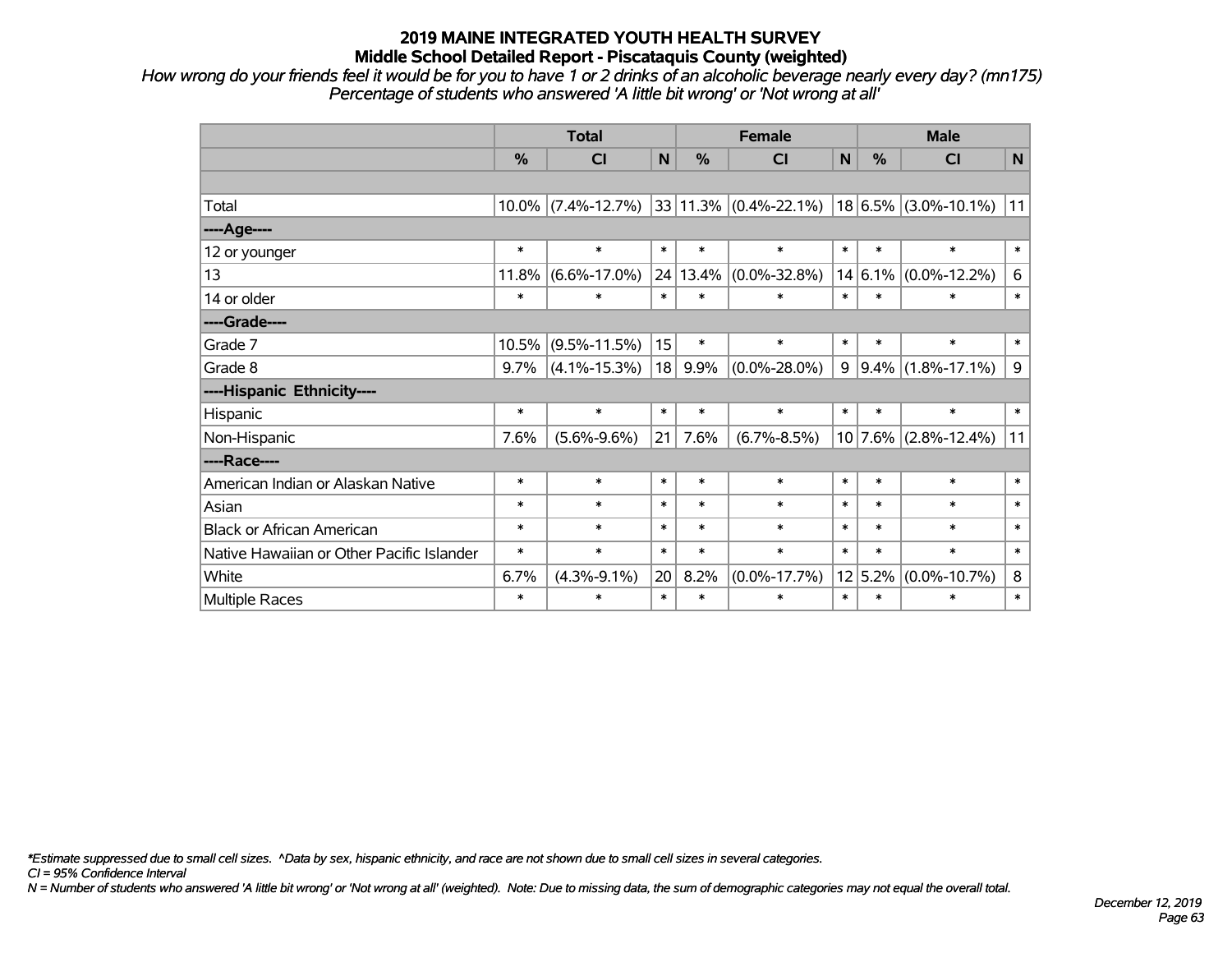#### **2019 MAINE INTEGRATED YOUTH HEALTH SURVEY Middle School Detailed Report - Piscataquis County (weighted)** *Have you ever used marijuana? (mn74) Percentage of students who answered 'Yes'*

|                                           | <b>Total</b> |                     |              |               | <b>Female</b>       |              | <b>Male</b>   |                     |             |  |
|-------------------------------------------|--------------|---------------------|--------------|---------------|---------------------|--------------|---------------|---------------------|-------------|--|
|                                           | %            | CI                  | $\mathsf{N}$ | $\frac{0}{0}$ | <b>CI</b>           | $\mathsf{N}$ | $\frac{0}{0}$ | <b>CI</b>           | $\mathbf N$ |  |
|                                           |              |                     |              |               |                     |              |               |                     |             |  |
| Total                                     | 9.6%         | $(6.6\% - 12.6\%)$  |              | 31 11.5%      | $(4.9\% - 18.2\%)$  | 18           | 7.9%          | $(7.3\% - 8.6\%)$   | 13          |  |
| ----Age----                               |              |                     |              |               |                     |              |               |                     |             |  |
| 12 or younger                             | $\ast$       | $\ast$              | $\ast$       | $\ast$        | $\ast$              | $\ast$       | $\ast$        | $\ast$              | $\ast$      |  |
| 13                                        | 6.9%         | $(3.9\% - 10.0\%)$  | 12           | $\ast$        | $\ast$              | $\ast$       | $\ast$        | $\ast$              | $\ast$      |  |
| 14 or older                               | 21.1%        | $(20.5\% - 21.8\%)$ | 16           |               | 18.1% (16.0%-20.3%) | 6            |               | 23.5% (21.7%-25.2%) | 10          |  |
| ----Grade----                             |              |                     |              |               |                     |              |               |                     |             |  |
| Grade 7                                   | 6.3%         | $(6.0\% - 6.5\%)$   | 9            | $\ast$        | $\ast$              | $\ast$       | $\ast$        | $\ast$              | $\ast$      |  |
| Grade 8                                   | 10.3%        | $(0.0\% - 22.2\%)$  | 18           | 9.4%          | $(0.0\% - 24.0\%)$  | 8            | 11.2%         | $(2.6\% - 19.9\%)$  | 10          |  |
| ----Hispanic Ethnicity----                |              |                     |              |               |                     |              |               |                     |             |  |
| Hispanic                                  | $\ast$       | $\ast$              | $\ast$       | $\ast$        | $\ast$              | $\ast$       | $\ast$        | $\ast$              | $\ast$      |  |
| Non-Hispanic                              | 8.3%         | $(0.2\% - 16.3\%)$  | 23           | 8.8%          | $(0.0\% - 21.3\%)$  | 12           | 7.7%          | $(3.6\% - 11.9\%)$  | 11          |  |
| ----Race----                              |              |                     |              |               |                     |              |               |                     |             |  |
| American Indian or Alaskan Native         | $\ast$       | $\ast$              | $\ast$       | $\ast$        | $\ast$              | $\ast$       | $\ast$        | $\ast$              | $\ast$      |  |
| Asian                                     | $\ast$       | $\ast$              | $\ast$       | $\ast$        | $\ast$              | $\ast$       | $\ast$        | $\ast$              | $\ast$      |  |
| <b>Black or African American</b>          | $\ast$       | $\ast$              | $\ast$       | $\ast$        | $\ast$              | $\ast$       | $\ast$        | $\ast$              | $\ast$      |  |
| Native Hawaiian or Other Pacific Islander | $\ast$       | $\ast$              | $\ast$       | $\ast$        | $\ast$              | $\ast$       | $\ast$        | $\ast$              | $\ast$      |  |
| White                                     | 8.7%         | $(4.6\% - 12.7\%)$  | 26           | 10.2%         | $(1.2\% - 19.3\%)$  | 15           | 7.2%          | $(7.0\% - 7.4\%)$   | 11          |  |
| <b>Multiple Races</b>                     | $\ast$       | $\ast$              | $\ast$       | $\ast$        | $\ast$              | $\ast$       | $\ast$        | $\ast$              | $\ast$      |  |

*\*Estimate suppressed due to small cell sizes. ^Data by sex, hispanic ethnicity, and race are not shown due to small cell sizes in several categories.*

*CI = 95% Confidence Interval*

*N = Number of students who answered 'Yes' (weighted). Note: Due to missing data, the sum of demographic categories may not equal the overall total.*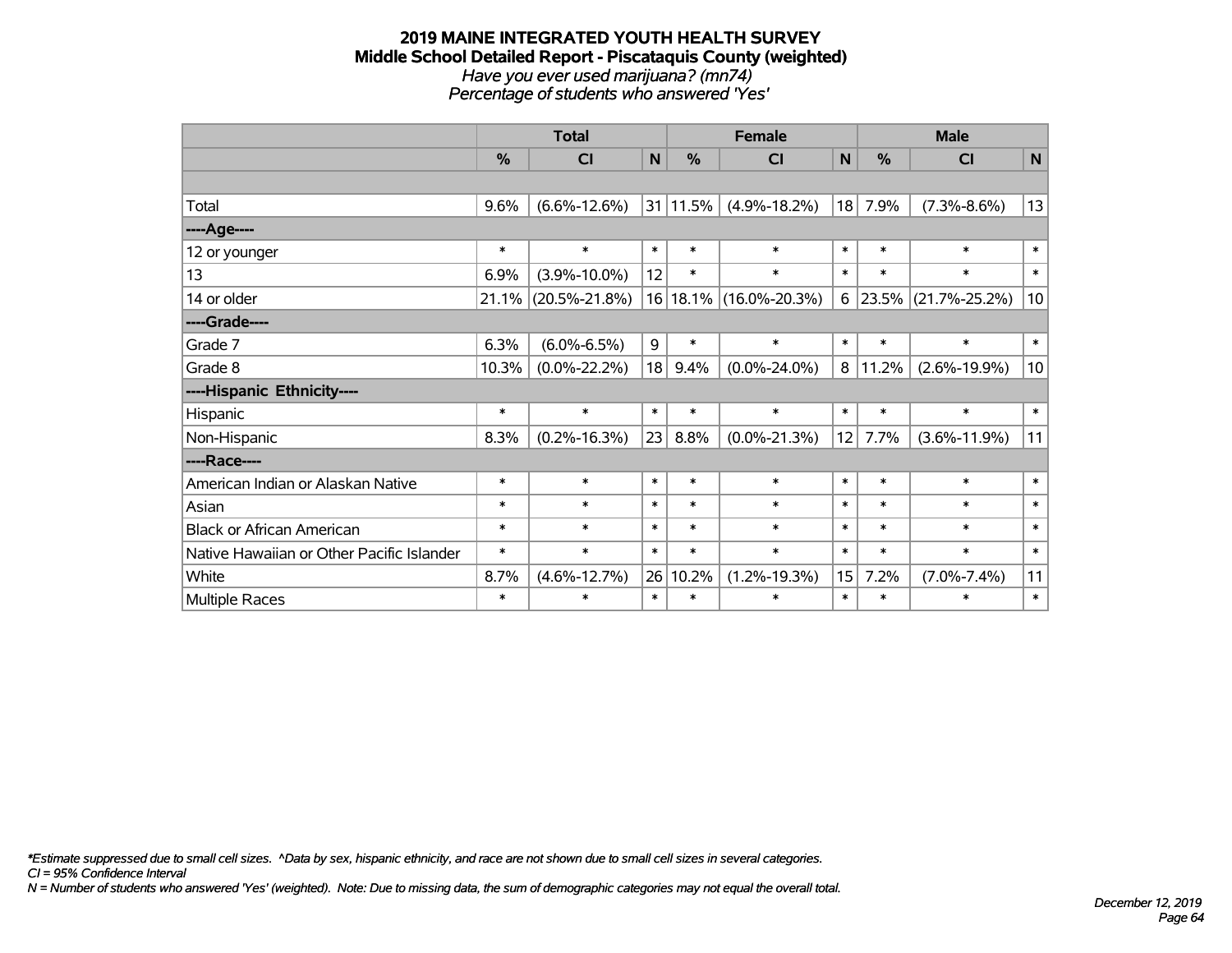#### **2019 MAINE INTEGRATED YOUTH HEALTH SURVEY Middle School Detailed Report - Piscataquis County (weighted)** *How old were you when you tried marijuana for the first time? (mn75)*

*Among students who have tried marijuana, the percentage of students who answered before age 11*

|                                           |        | <b>Total</b> |        | <b>Female</b> |         |        | <b>Male</b> |          |        |
|-------------------------------------------|--------|--------------|--------|---------------|---------|--------|-------------|----------|--------|
|                                           |        | $%$ CI N     |        |               | $\%$ CI | N      |             | $%$ CI N |        |
|                                           |        |              |        |               |         |        |             |          |        |
| Total                                     | $\ast$ | *            | *      | $\ast$        | $\ast$  | *      | $\ast$      | $\ast$   | $\ast$ |
| ---- Age----                              |        |              |        |               |         |        |             |          |        |
| 12 or younger                             | $\ast$ | $\ast$       | $\ast$ | $\ast$        | $\ast$  | $\ast$ | $\ast$      | $\ast$   | $\ast$ |
| 13                                        | $\ast$ | *            | *      | $\ast$        | *       | $\ast$ | $\ast$      | $\ast$   | $\ast$ |
| 14 or older                               | $\ast$ | $\ast$       | $\ast$ | $\ast$        | $\ast$  | $\ast$ | $\ast$      | $\ast$   | $\ast$ |
| ----Grade----                             |        |              |        |               |         |        |             |          |        |
| Grade 7                                   | $\ast$ | $\ast$       | $\ast$ | $\ast$        | $\ast$  | $\ast$ | $\ast$      | $\ast$   | $\ast$ |
| Grade 8                                   | $\ast$ | *            | $\ast$ | $\ast$        | $\ast$  | *      | $\ast$      | $\ast$   | $\ast$ |
| ----Hispanic Ethnicity----                |        |              |        |               |         |        |             |          |        |
| Hispanic                                  | $\ast$ | *            | *      | $\ast$        | $\ast$  | $\ast$ | $\ast$      | $\ast$   | *      |
| Non-Hispanic                              | $\ast$ | *            | $\ast$ | $\ast$        | $\ast$  | *      | $\ast$      | $\ast$   | $\ast$ |
| ----Race----                              |        |              |        |               |         |        |             |          |        |
| American Indian or Alaskan Native         | $\ast$ | $\ast$       | *      | $\ast$        | $\ast$  | $\ast$ | $\ast$      | $\ast$   | $\ast$ |
| Asian                                     | $\ast$ | *            | *      | $\ast$        | *       | $\ast$ | $\ast$      | $\ast$   | $\ast$ |
| <b>Black or African American</b>          | $\ast$ | *            | $\ast$ | $\ast$        | $\ast$  | $\ast$ | $\ast$      | $\ast$   | $\ast$ |
| Native Hawaiian or Other Pacific Islander | $\ast$ | *            | *      | $\ast$        | $\ast$  | $\ast$ | $\ast$      | $\ast$   | $\ast$ |
| White                                     | $\ast$ | *            | $\ast$ | $\ast$        | $\ast$  | $\ast$ | $\ast$      | $\ast$   | $\ast$ |
| Multiple Races                            | $\ast$ | $\ast$       | $\ast$ | $\ast$        | $\ast$  | $\ast$ | $\ast$      | $\ast$   | $\ast$ |

*\*Estimate suppressed due to small cell sizes. ^Data by sex, hispanic ethnicity, and race are not shown due to small cell sizes in several categories.*

*CI = 95% Confidence Interval*

*N = Among students who have tried marijuana, the number of students who answered before age 11 (weighted). Note: Due to missing data, the sum of demographic categories may not equal the overall total.*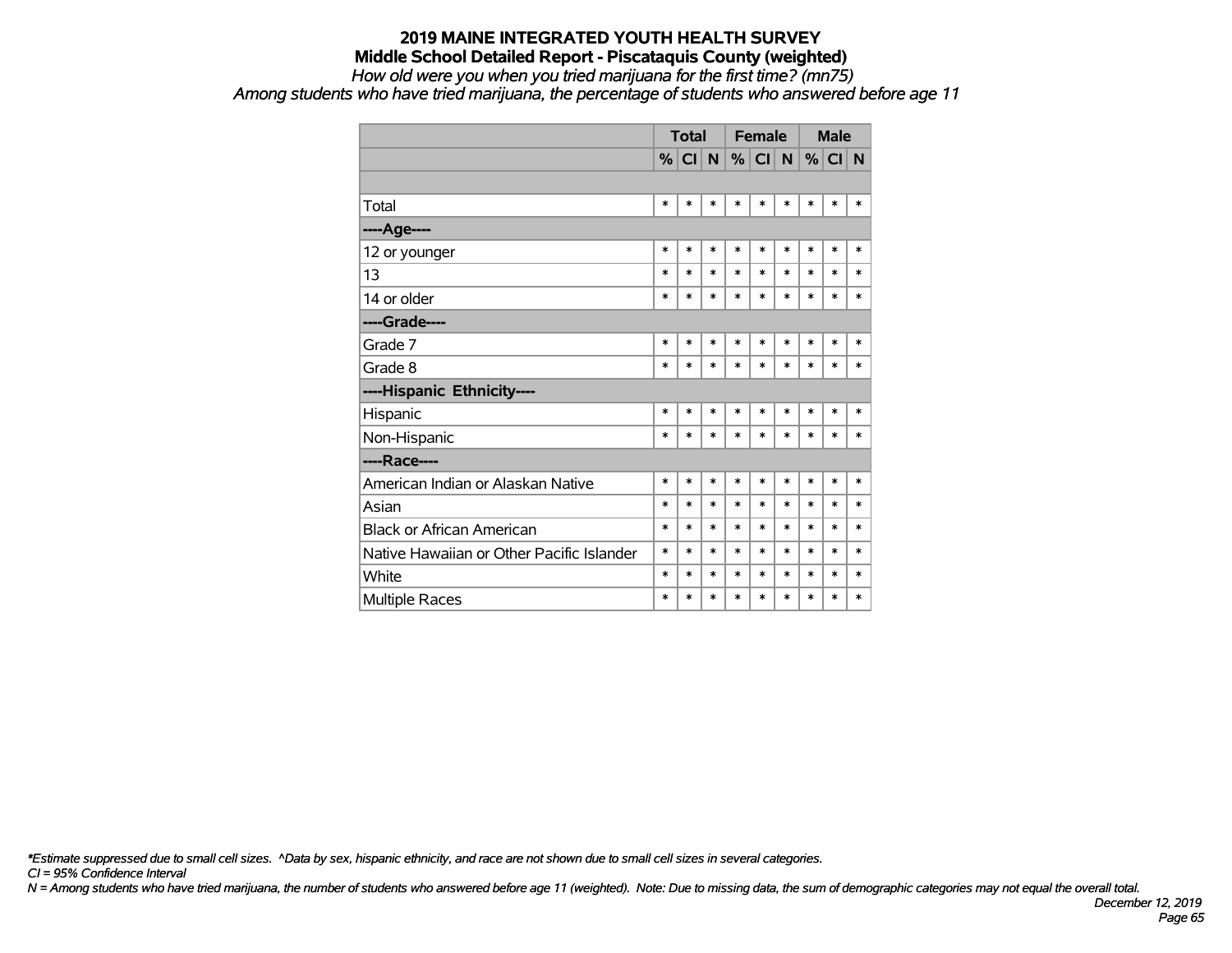### **2019 MAINE INTEGRATED YOUTH HEALTH SURVEY Middle School Detailed Report - Piscataquis County (weighted)** *How old were you when you tried marijuana for the first time? (mn75\_2)*

*Percentage of students who answered before age 11*

|                                           |        | <b>Total</b> |        | <b>Female</b> |               |        | <b>Male</b> |          |        |
|-------------------------------------------|--------|--------------|--------|---------------|---------------|--------|-------------|----------|--------|
|                                           |        | % CI         | N      | %             | <sub>CI</sub> | N      |             | $%$ CI N |        |
|                                           |        |              |        |               |               |        |             |          |        |
| Total                                     | $\ast$ | $\ast$       | *      | $\ast$        | $\ast$        | *      | $\ast$      | *        | $\ast$ |
| ----Age----                               |        |              |        |               |               |        |             |          |        |
| 12 or younger                             | $\ast$ | $\ast$       | $\ast$ | $\ast$        | $\ast$        | $\ast$ | $\ast$      | $\ast$   | $\ast$ |
| 13                                        | $\ast$ | $\ast$       | *      | $\ast$        | $\ast$        | $\ast$ | $\ast$      | $\ast$   | $\ast$ |
| 14 or older                               | $\ast$ | $\ast$       | $\ast$ | $\ast$        | $\ast$        | $\ast$ | $\ast$      | $\ast$   | $\ast$ |
| ----Grade----                             |        |              |        |               |               |        |             |          |        |
| Grade 7                                   | $\ast$ | $\ast$       | $\ast$ | $\ast$        | $\ast$        | $\ast$ | $\ast$      | $\ast$   | $\ast$ |
| Grade 8                                   | $\ast$ | $\ast$       | *      | $\ast$        | $\ast$        | $\ast$ | $\ast$      | $\ast$   | $\ast$ |
| ----Hispanic Ethnicity----                |        |              |        |               |               |        |             |          |        |
| Hispanic                                  | $\ast$ | $\ast$       | $\ast$ | $\ast$        | $\ast$        | $\ast$ | $\ast$      | *        | *      |
| Non-Hispanic                              | *      | $\ast$       | *      | $\ast$        | $\ast$        | *      | $\ast$      | $\ast$   | $\ast$ |
| ----Race----                              |        |              |        |               |               |        |             |          |        |
| American Indian or Alaskan Native         | $\ast$ | $\ast$       | *      | $\ast$        | $\ast$        | $\ast$ | $\ast$      | $\ast$   | $\ast$ |
| Asian                                     | *      | *            | *      | $\ast$        | $\ast$        | $\ast$ | $\ast$      | $\ast$   | $\ast$ |
| <b>Black or African American</b>          | $\ast$ | $\ast$       | $\ast$ | $\ast$        | $\ast$        | $\ast$ | $\ast$      | $\ast$   | $\ast$ |
| Native Hawaiian or Other Pacific Islander | $\ast$ | $\ast$       | $\ast$ | $\ast$        | $\ast$        | $\ast$ | $\ast$      | $\ast$   | $\ast$ |
| White                                     | $\ast$ | $\ast$       | *      | $\ast$        | $\ast$        | $\ast$ | $\ast$      | $\ast$   | $\ast$ |
| Multiple Races                            | $\ast$ | $\ast$       | $\ast$ | $\ast$        | $\ast$        | $\ast$ | $\ast$      | $\ast$   | $\ast$ |

*\*Estimate suppressed due to small cell sizes. ^Data by sex, hispanic ethnicity, and race are not shown due to small cell sizes in several categories.*

*CI = 95% Confidence Interval*

*N = Number of students who answered before age 11 (weighted). Note: Due to missing data, the sum of demographic categories may not equal the overall total.*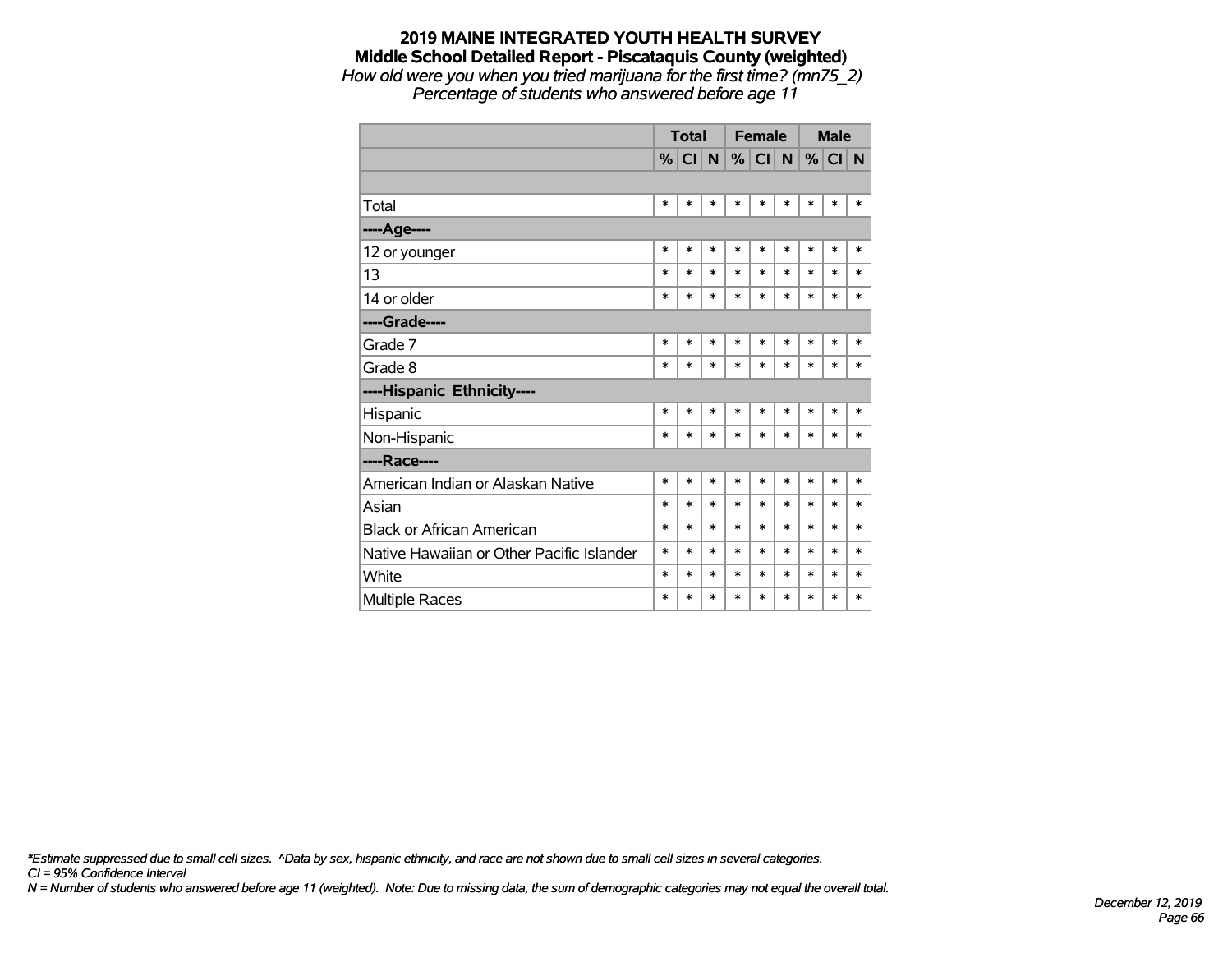#### **2019 MAINE INTEGRATED YOUTH HEALTH SURVEY Middle School Detailed Report - Piscataquis County (weighted)** *During the past 30 days, how many times did you use marijuana? (mn76) Percentage of students who answered at least 1 time*

|                                           | <b>Total</b> |                    |                |        | <b>Female</b>                                    |        | <b>Male</b>   |           |              |  |
|-------------------------------------------|--------------|--------------------|----------------|--------|--------------------------------------------------|--------|---------------|-----------|--------------|--|
|                                           | %            | <b>CI</b>          | N              | %      | <b>CI</b>                                        | N      | $\frac{0}{0}$ | <b>CI</b> | $\mathsf{N}$ |  |
|                                           |              |                    |                |        |                                                  |        |               |           |              |  |
| Total                                     | 5.1%         | $(4.5\% - 5.8\%)$  |                |        | $17 6.8\% $ (1.9%-11.7%)   11 3.6%   (1.1%-6.1%) |        |               |           | 6            |  |
| ----Age----                               |              |                    |                |        |                                                  |        |               |           |              |  |
| 12 or younger                             | $\ast$       | $\ast$             | $\ast$         | $\ast$ | $\ast$                                           | $\ast$ | $\ast$        | $\ast$    | $\ast$       |  |
| 13                                        | $\ast$       | $\ast$             | $\ast$         | $\ast$ | $\ast$                                           | $\ast$ | $\ast$        | $\ast$    | $\ast$       |  |
| 14 or older                               | $12.6\%$     | $(3.3\% - 22.0\%)$ | 10             | $\ast$ | $\ast$                                           | $\ast$ | $\ast$        | $\ast$    | $\ast$       |  |
| ----Grade----                             |              |                    |                |        |                                                  |        |               |           |              |  |
| Grade 7                                   | 3.8%         | $(0.0\% - 7.9\%)$  | 6              | $\ast$ | $\ast$                                           | $\ast$ | $\ast$        | $\ast$    | $\ast$       |  |
| Grade 8                                   | 4.0%         | $(0.0\% - 8.1\%)$  | $\overline{7}$ | $\ast$ | $\ast$                                           | $\ast$ | $\ast$        | $\ast$    | $\ast$       |  |
| ----Hispanic Ethnicity----                |              |                    |                |        |                                                  |        |               |           |              |  |
| Hispanic                                  | $\ast$       | $\ast$             | $\ast$         | $\ast$ | $\ast$                                           | $\ast$ | $\ast$        | $\ast$    | $\ast$       |  |
| Non-Hispanic                              | 4.1%         | $(0.0\% - 8.3\%)$  | 12             | $\ast$ | $\ast$                                           | $\ast$ | $\ast$        | $\ast$    | $\ast$       |  |
| ----Race----                              |              |                    |                |        |                                                  |        |               |           |              |  |
| American Indian or Alaskan Native         | $\ast$       | $\ast$             | $\ast$         | $\ast$ | $\ast$                                           | $\ast$ | $\ast$        | $\ast$    | $\ast$       |  |
| Asian                                     | $\ast$       | $\ast$             | $\ast$         | $\ast$ | $\ast$                                           | $\ast$ | $\ast$        | $\ast$    | $\ast$       |  |
| <b>Black or African American</b>          | $\ast$       | $\ast$             | $\ast$         | $\ast$ | $\ast$                                           | $\ast$ | $\ast$        | $\ast$    | $\ast$       |  |
| Native Hawaiian or Other Pacific Islander | $\ast$       | $\ast$             | $\ast$         | $\ast$ | $\ast$                                           | $\ast$ | $\ast$        | $\ast$    | $\ast$       |  |
| White                                     | 5.0%         | $(4.9\% - 5.1\%)$  | 16             | $\ast$ | $\ast$                                           | $\ast$ | $\ast$        | $\ast$    | $\ast$       |  |
| Multiple Races                            | $\ast$       | *                  | $\ast$         | $\ast$ | $\ast$                                           | $\ast$ | $\ast$        | $\ast$    | $\ast$       |  |

*\*Estimate suppressed due to small cell sizes. ^Data by sex, hispanic ethnicity, and race are not shown due to small cell sizes in several categories.*

*CI = 95% Confidence Interval*

*N = Number of students who answered at least 1 time (weighted). Note: Due to missing data, the sum of demographic categories may not equal the overall total.*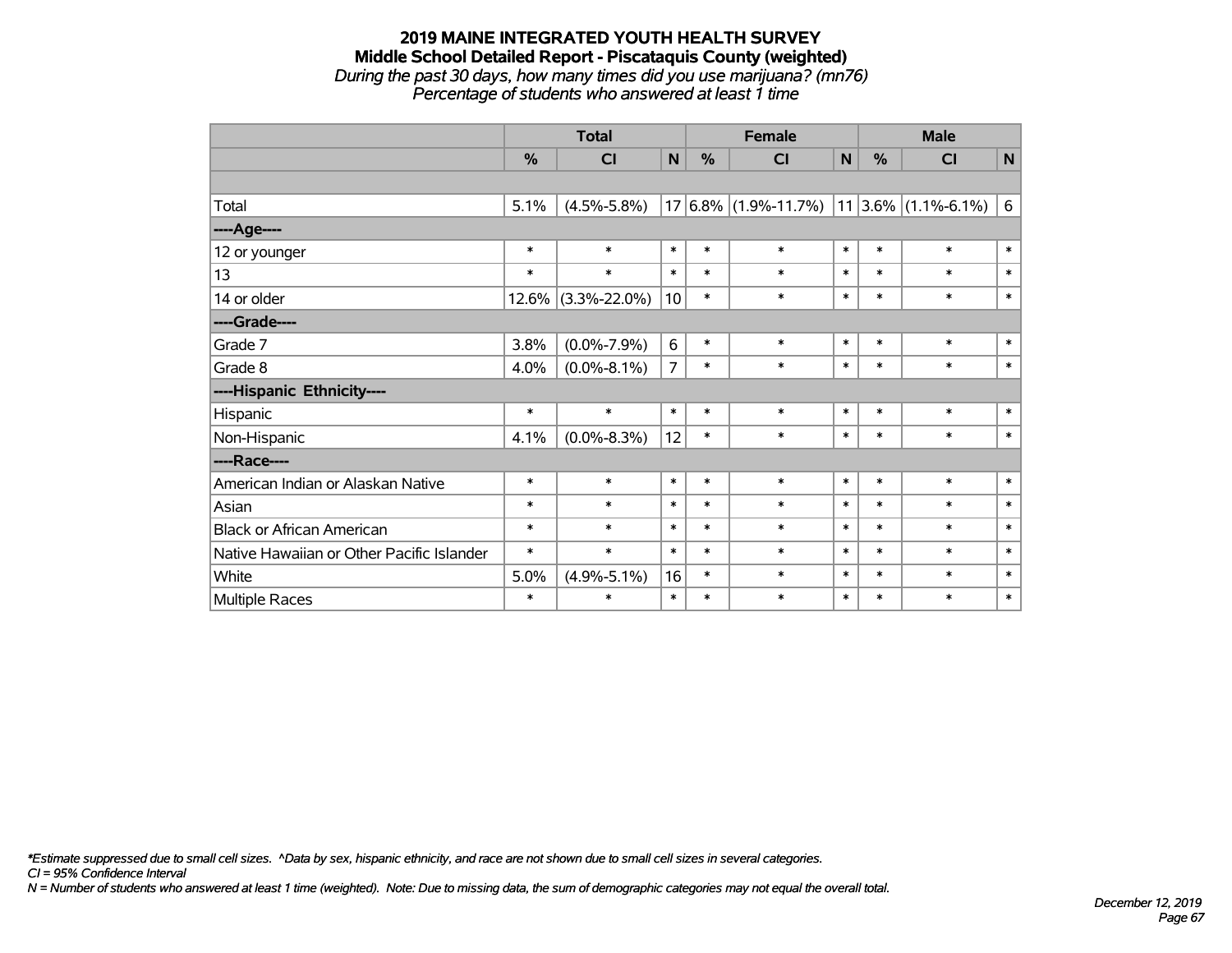### **2019 MAINE INTEGRATED YOUTH HEALTH SURVEY Middle School Detailed Report - Piscataquis County (weighted)** *If you wanted to get some marijuana, how easy would it be for you to get some? (mn77)*

*Percentage of students who answered 'Sort of easy' or 'Very easy'*

|                                           | <b>Total</b> |                     |        |               | <b>Female</b>          |        | <b>Male</b> |                          |        |  |
|-------------------------------------------|--------------|---------------------|--------|---------------|------------------------|--------|-------------|--------------------------|--------|--|
|                                           | $\%$         | C <sub>1</sub>      | N      | $\frac{0}{0}$ | <b>CI</b>              | N      | %           | <b>CI</b>                | N      |  |
|                                           |              |                     |        |               |                        |        |             |                          |        |  |
| Total                                     |              | 23.3% (20.1%-26.4%) |        |               | 77 22.8% (14.2%-31.4%) |        |             | 37 24.1% (21.9%-26.3%)   | 40     |  |
| ----Age----                               |              |                     |        |               |                        |        |             |                          |        |  |
| 12 or younger                             | $19.6\%$     | $(14.6\% - 24.5\%)$ | 14     | $\ast$        | $\ast$                 | $\ast$ | $\ast$      | $\ast$                   | $\ast$ |  |
| 13                                        |              | 23.2% (18.9%-27.6%) |        | 42 21.9%      | $(14.3\% - 29.5\%)$    |        | 20 25.3%    | $(24.5\% - 26.2\%)$      | 22     |  |
| 14 or older                               |              | 26.9% (18.8%-35.0%) |        | 20 22.8%      | $(9.3\% - 36.3\%)$     | 8      |             | $ 30.4\% $ (30.1%-30.8%) | 12     |  |
| ----Grade----                             |              |                     |        |               |                        |        |             |                          |        |  |
| Grade 7                                   | $20.2\%$     | $(18.6\% - 21.8\%)$ |        | 29 18.8%      | $(18.0\% - 19.7\%)$    |        |             | 13 22.1% (19.5%-24.8%)   | 16     |  |
| Grade 8                                   |              | 23.9% (14.4%-33.4%) |        | $44 24.0\% $  | $(4.5\% - 43.5\%)$     |        |             | $22$ 23.8% (23.3%-24.3%) | 22     |  |
| ----Hispanic Ethnicity----                |              |                     |        |               |                        |        |             |                          |        |  |
| Hispanic                                  | $\ast$       | $\ast$              | $\ast$ | $\ast$        | $\ast$                 | $\ast$ | $\ast$      | $\ast$                   | $\ast$ |  |
| Non-Hispanic                              |              | 24.1% (16.2%-32.0%) |        |               | 69 23.9% (12.4%-35.4%) |        |             | $34$ 24.3% (20.2%-28.5%) | 35     |  |
| ----Race----                              |              |                     |        |               |                        |        |             |                          |        |  |
| American Indian or Alaskan Native         | $\ast$       | $\ast$              | $\ast$ | $\ast$        | $\ast$                 | $\ast$ | $\ast$      | $\ast$                   | $\ast$ |  |
| Asian                                     | $\ast$       | $\ast$              | $\ast$ | $\ast$        | $\ast$                 | $\ast$ | $\ast$      | $\ast$                   | $\ast$ |  |
| <b>Black or African American</b>          | $\ast$       | $\ast$              | $\ast$ | $\ast$        | $\ast$                 | $\ast$ | $\ast$      | $\ast$                   | $\ast$ |  |
| Native Hawaiian or Other Pacific Islander | $\ast$       | $\ast$              | $\ast$ | $\ast$        | $\ast$                 | $\ast$ | $\ast$      | $\ast$                   | $\ast$ |  |
| White                                     | 23.4%        | $(18.8\% - 27.9\%)$ |        | 72 24.2%      | $(16.0\% - 32.5\%)$    |        | 37 22.5%    | $(21.2\% - 23.9\%)$      | 35     |  |
| <b>Multiple Races</b>                     | $\ast$       | $\ast$              | $\ast$ | $\ast$        | $\ast$                 | $\ast$ | $\ast$      | $\ast$                   | $\ast$ |  |

*\*Estimate suppressed due to small cell sizes. ^Data by sex, hispanic ethnicity, and race are not shown due to small cell sizes in several categories.*

*CI = 95% Confidence Interval*

*N = Number of students who answered 'Sort of easy' or 'Very easy' (weighted). Note: Due to missing data, the sum of demographic categories may not equal the overall total.*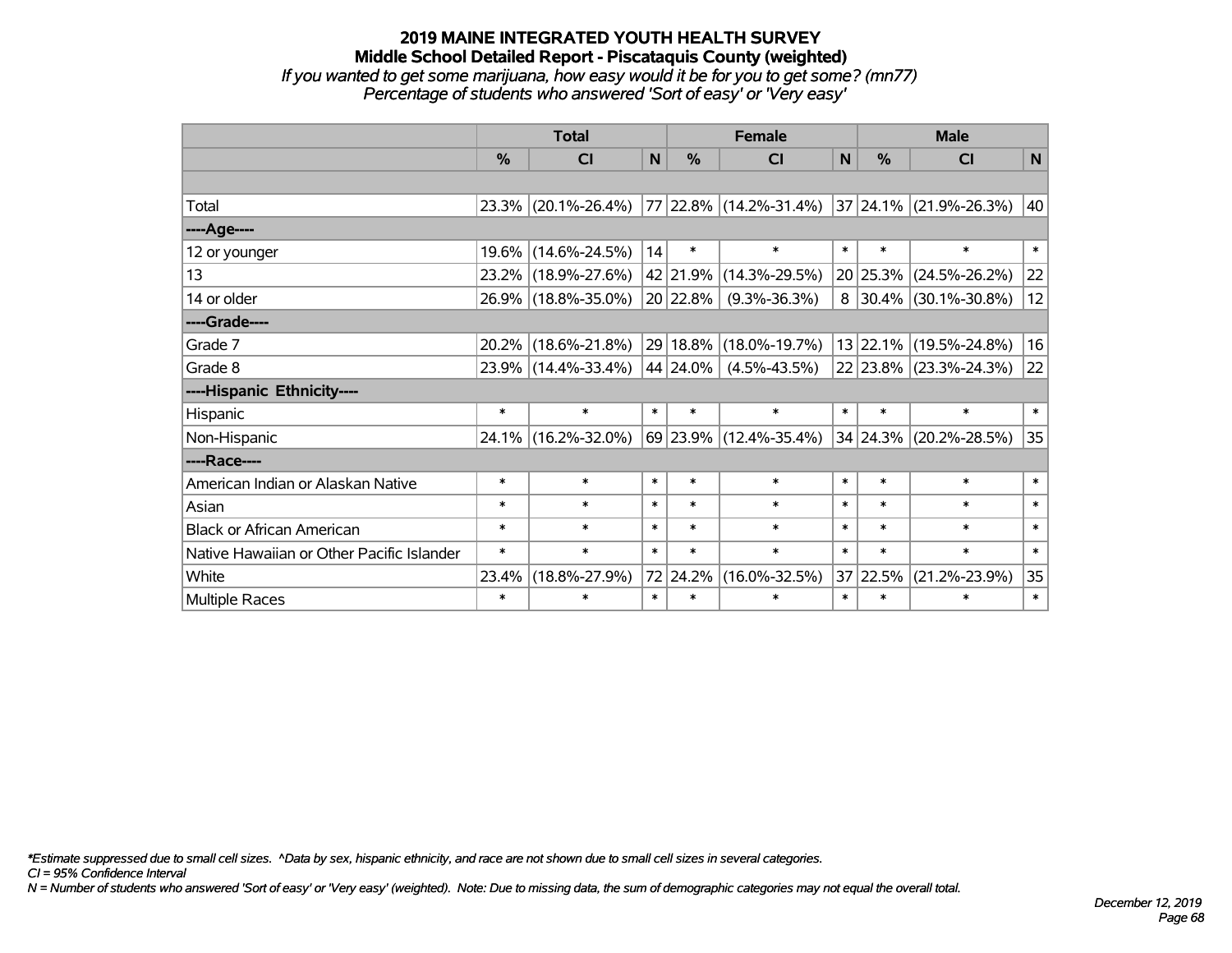### **2019 MAINE INTEGRATED YOUTH HEALTH SURVEY Middle School Detailed Report - Piscataquis County (weighted)** *How wrong do your parents feel it would be for you to use marijuana? (mn193) Percentage of students who answered 'A little bit wrong' or 'Not wrong at all'*

|                                           | <b>Total</b>  |                    |                 |        | <b>Female</b>              |        | <b>Male</b>   |                     |        |  |
|-------------------------------------------|---------------|--------------------|-----------------|--------|----------------------------|--------|---------------|---------------------|--------|--|
|                                           | $\frac{0}{0}$ | CI                 | N               | %      | <b>CI</b>                  | N      | $\frac{0}{0}$ | <b>CI</b>           | N      |  |
|                                           |               |                    |                 |        |                            |        |               |                     |        |  |
| Total                                     | 8.8%          | $(6.4\% - 11.2\%)$ |                 |        | $ 29 10.0\% $ (5.7%-14.2%) | 16     | 7.8%          | $(6.5\% - 9.1\%)$   | 13     |  |
| ----Age----                               |               |                    |                 |        |                            |        |               |                     |        |  |
| 12 or younger                             | $\ast$        | $\ast$             | $\ast$          | $\ast$ | $\ast$                     | $\ast$ | $\ast$        | $\ast$              | $\ast$ |  |
| 13                                        | 9.8%          | $(8.0\% - 11.7\%)$ | 18              | 8.7%   | $(4.8\% - 12.6\%)$         |        | 8 11.3%       | $(11.1\% - 11.4\%)$ | 10     |  |
| 14 or older                               | 11.3%         | $(0.0\% - 23.2\%)$ | 8               | $\ast$ | $\ast$                     | $\ast$ | $\ast$        | $\ast$              | $\ast$ |  |
| ----Grade----                             |               |                    |                 |        |                            |        |               |                     |        |  |
| Grade 7                                   | 6.6%          | $(4.9\% - 8.3\%)$  | 10 <sup>1</sup> | $\ast$ | $\ast$                     | $\ast$ | $\ast$        | $\ast$              | $\ast$ |  |
| Grade 8                                   | $10.6\%$      | $(7.7\% - 13.6\%)$ |                 |        | 19 10.9% (2.8%-19.0%)      |        | 10 10.4%      | $(8.2\% - 12.6\%)$  | 9      |  |
| ----Hispanic Ethnicity----                |               |                    |                 |        |                            |        |               |                     |        |  |
| Hispanic                                  | $\ast$        | $\ast$             | $\ast$          | $\ast$ | $\ast$                     | $\ast$ | $\ast$        | $\ast$              | $\ast$ |  |
| Non-Hispanic                              | 9.9%          | $(7.8\% - 12.0\%)$ |                 |        | 28 11.2% (6.5%-16.0%)      | 16     | 8.6%          | $(8.4\% - 8.7\%)$   | 12     |  |
| ----Race----                              |               |                    |                 |        |                            |        |               |                     |        |  |
| American Indian or Alaskan Native         | $\ast$        | $\ast$             | $\ast$          | $\ast$ | $\ast$                     | $\ast$ | $\ast$        | $\ast$              | $\ast$ |  |
| Asian                                     | $\ast$        | $\ast$             | $\ast$          | $\ast$ | $\ast$                     | $\ast$ | $\ast$        | $\ast$              | $\ast$ |  |
| <b>Black or African American</b>          | $\ast$        | $\ast$             | $\ast$          | $\ast$ | $\ast$                     | $\ast$ | $\ast$        | $\ast$              | $\ast$ |  |
| Native Hawaiian or Other Pacific Islander | $\ast$        | $\ast$             | $\ast$          | $\ast$ | $\ast$                     | $\ast$ | $\ast$        | $\ast$              | $\ast$ |  |
| White                                     | 9.2%          | $(7.2\% - 11.1\%)$ | 28              | 10.6%  | $(6.5\% - 14.7\%)$         | 16     | 7.7%          | $(7.1\% - 8.4\%)$   | 12     |  |
| <b>Multiple Races</b>                     | $\ast$        | $\ast$             | $\ast$          | $\ast$ | *                          | $\ast$ | $\ast$        | $\ast$              | $\ast$ |  |

*\*Estimate suppressed due to small cell sizes. ^Data by sex, hispanic ethnicity, and race are not shown due to small cell sizes in several categories.*

*CI = 95% Confidence Interval*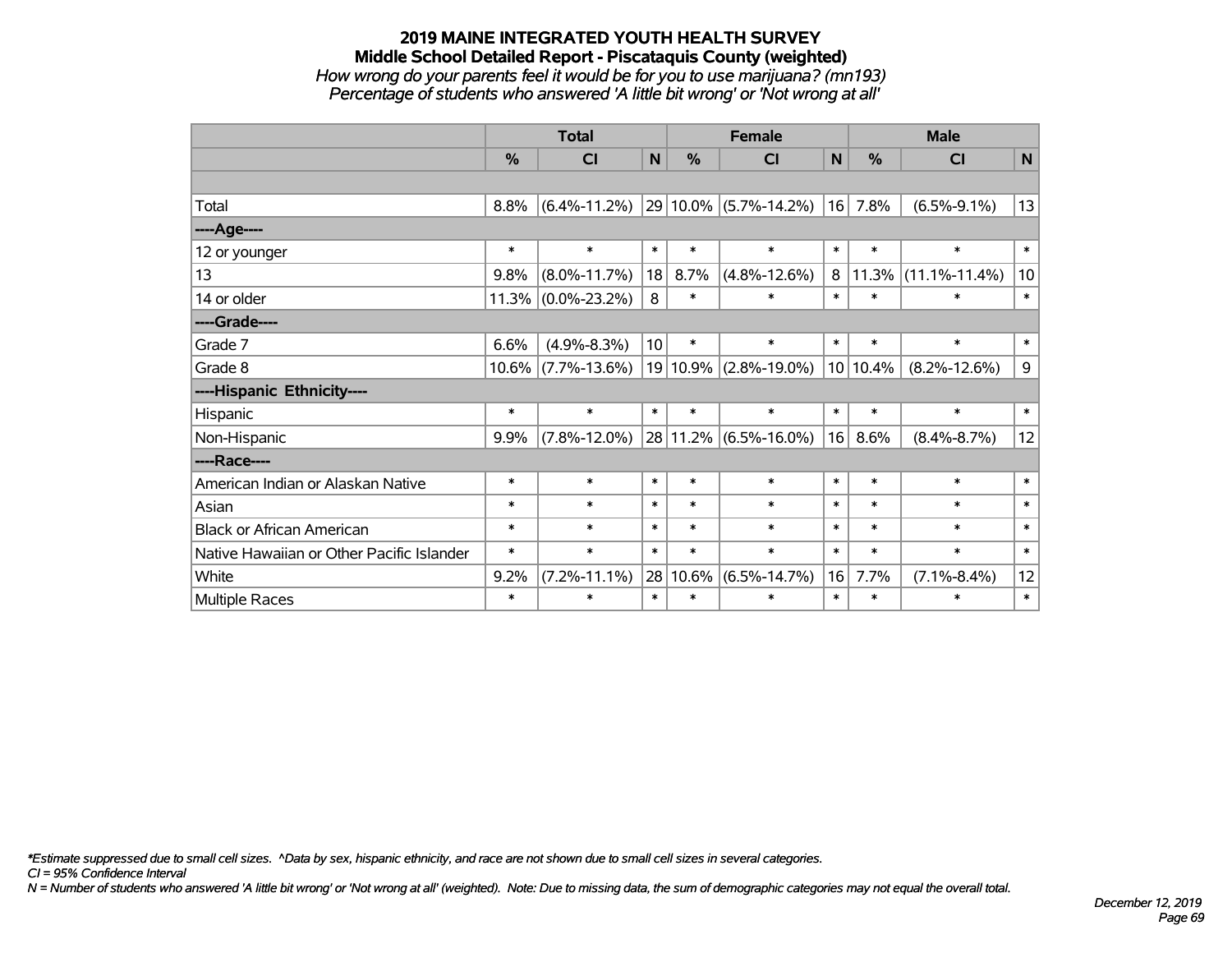*How much do you think people risk harming themselves (physically or in other ways) if they use marijuana once or twice a week? (mn194) Percentage of students who answered 'No risk' or 'Slight risk'*

|                                           | <b>Total</b>  |                        |        |             | <b>Female</b>           |        | <b>Male</b> |                            |        |  |
|-------------------------------------------|---------------|------------------------|--------|-------------|-------------------------|--------|-------------|----------------------------|--------|--|
|                                           | $\frac{0}{0}$ | CI                     | N      | %           | <b>CI</b>               | N      | %           | <b>CI</b>                  | N      |  |
|                                           |               |                        |        |             |                         |        |             |                            |        |  |
| Total                                     |               | $45.5\%$ (41.1%-50.0%) |        |             | 152 42.2% (38.2%-46.3%) |        |             | 69 49.4% (45.6%-53.2%)     | 82     |  |
| ----Age----                               |               |                        |        |             |                         |        |             |                            |        |  |
| 12 or younger                             | 49.2%         | $(42.8\% - 55.6\%)$    | 36     | 44.4%       | $(27.3\% - 61.5\%)$     |        |             | 16 53.9% (24.4%-83.3%)     | 20     |  |
| 13                                        | 42.2%         | $(38.5\% - 45.9\%)$    | 78     |             | 39.7% (37.4%-42.0%)     |        |             | 37 45.8% (35.2%-56.4%)     | 41     |  |
| 14 or older                               |               | $50.2\%$ (28.9%-71.6%) | 38     |             | 46.6% (18.1%-75.2%)     |        |             | $17 53.4\% $ (41.1%-65.8%) | 21     |  |
| ----Grade----                             |               |                        |        |             |                         |        |             |                            |        |  |
| Grade 7                                   | 44.6%         | $(39.3\% - 50.0\%)$    | 65     | 46.4%       | $(24.6\% - 68.2\%)$     |        |             | 32 44.4% (32.7%-56.2%)     | 33     |  |
| Grade 8                                   |               | 46.1% (33.2%-58.9%)    | 85     |             | 40.1% (20.0%-60.2%)     |        |             | 37 52.2% (51.4%-53.0%)     | 48     |  |
| ----Hispanic Ethnicity----                |               |                        |        |             |                         |        |             |                            |        |  |
| Hispanic                                  | $\ast$        | $\ast$                 | $\ast$ | $\ast$      | $\ast$                  | $\ast$ | $\ast$      | $\ast$                     | $\ast$ |  |
| Non-Hispanic                              |               | 46.4% (37.2%-55.6%)    |        | 133   44.4% | $(37.2\% - 51.6\%)$     |        |             | $63 48.3\% $ (38.4%-58.3%) | 70     |  |
| ----Race----                              |               |                        |        |             |                         |        |             |                            |        |  |
| American Indian or Alaskan Native         | $\ast$        | $\ast$                 | $\ast$ | $\ast$      | $\ast$                  | $\ast$ | $\ast$      | $\ast$                     | $\ast$ |  |
| Asian                                     | $\ast$        | $\ast$                 | $\ast$ | $\ast$      | $\ast$                  | $\ast$ | $\ast$      | $\ast$                     | $\ast$ |  |
| <b>Black or African American</b>          | $\ast$        | $\ast$                 | $\ast$ | $\ast$      | $\ast$                  | $\ast$ | $\ast$      | $\ast$                     | $\ast$ |  |
| Native Hawaiian or Other Pacific Islander | $\ast$        | $\ast$                 | $\ast$ | $\ast$      | $\ast$                  | $\ast$ | $\ast$      | $\ast$                     | $\ast$ |  |
| White                                     | 46.1%         | $(39.7\% - 52.4\%)$    | 143    | 43.2%       | $(37.0\% - 49.3\%)$     |        | 66 48.9%    | $(44.2\% - 53.6\%)$        | 76     |  |
| Multiple Races                            | $\ast$        | $\ast$                 | $\ast$ | $\ast$      | $\ast$                  | $\ast$ | $\ast$      | $\ast$                     | $\ast$ |  |

*\*Estimate suppressed due to small cell sizes. ^Data by sex, hispanic ethnicity, and race are not shown due to small cell sizes in several categories.*

*CI = 95% Confidence Interval*

*N = Number of students who answered 'No risk' or 'Slight risk' (weighted). Note: Due to missing data, the sum of demographic categories may not equal the overall total.*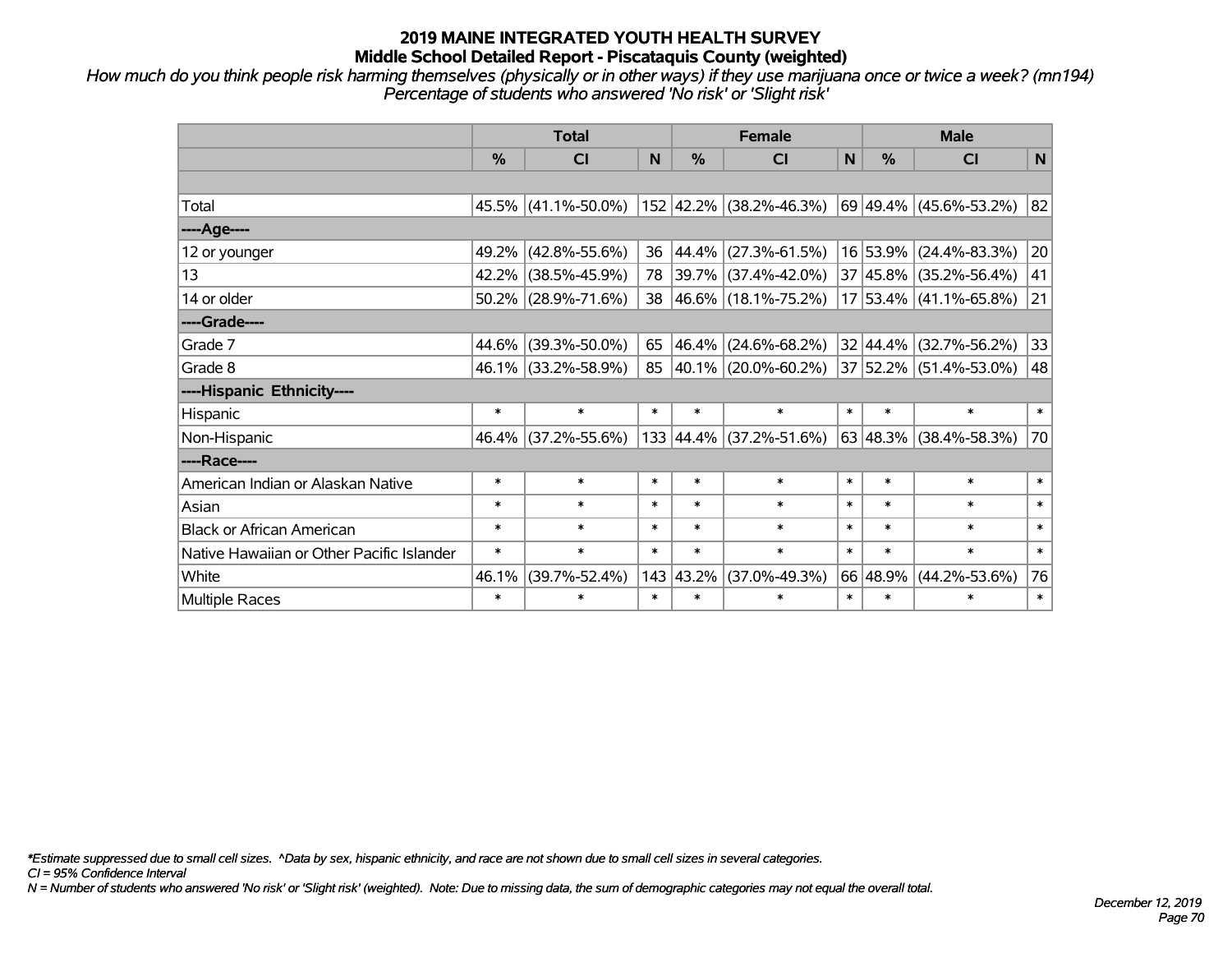### **2019 MAINE INTEGRATED YOUTH HEALTH SURVEY Middle School Detailed Report - Piscataquis County (weighted)** *How wrong do your friends feel it would be for you to use marijuana? (mn195) Percentage of students who answered 'A little bit wrong' or 'Not wrong at all'*

|                                           | <b>Total</b> |                     |                |          | <b>Female</b>               |              | <b>Male</b>      |                     |                |  |
|-------------------------------------------|--------------|---------------------|----------------|----------|-----------------------------|--------------|------------------|---------------------|----------------|--|
|                                           | %            | <b>CI</b>           | $\mathbf N$    | %        | <b>CI</b>                   | $\mathsf{N}$ | %                | <b>CI</b>           | $\mathsf{N}$   |  |
|                                           |              |                     |                |          |                             |              |                  |                     |                |  |
| Total                                     |              | 14.0% (11.4%-16.5%) |                |          | $ 45 13.0\% $ (10.4%-15.5%) |              | $ 21 $ 15.3% $ $ | $(7.3\% - 23.3\%)$  | 24             |  |
| ----Age----                               |              |                     |                |          |                             |              |                  |                     |                |  |
| 12 or younger                             | 10.4%        | $(9.3\% - 11.5\%)$  | $\overline{7}$ | $\ast$   | $\ast$                      | $\ast$       | $\ast$           | $\ast$              | $\ast$         |  |
| 13                                        | 18.6%        | $(18.2\% - 19.1\%)$ |                | 36 14.4% | $(13.4\% - 15.4\%)$         |              | 15 24.6%         | $(23.6\% - 25.5\%)$ | 21             |  |
| 14 or older                               | $\ast$       | $\ast$              | $\ast$         | $\ast$   | $\ast$                      | $\ast$       | $\ast$           | $\ast$              | $\ast$         |  |
| ----Grade----                             |              |                     |                |          |                             |              |                  |                     |                |  |
| Grade 7                                   | 16.6%        | $(10.1\% - 23.1\%)$ |                | 23 23.5% | $(10.0\% - 36.9\%)$         | 16           | 10.6%            | $(8.5\% - 12.6\%)$  | 7 <sup>1</sup> |  |
| Grade 8                                   | 11.9%        | $(2.2\% - 21.7\%)$  | 22             | ∗        | $\ast$                      | $\ast$       | $\ast$           | $\ast$              | $\ast$         |  |
| ----Hispanic Ethnicity----                |              |                     |                |          |                             |              |                  |                     |                |  |
| Hispanic                                  | $\ast$       | $\ast$              | $\ast$         | $\ast$   | $\ast$                      | $\ast$       | $\ast$           | $\ast$              | $\ast$         |  |
| Non-Hispanic                              |              | 14.7% (13.9%-15.6%) |                | 40 11.6% | $(6.4\% - 16.7\%)$          |              | 16 18.0%         | $(10.2\% - 25.7\%)$ | 24             |  |
| ----Race----                              |              |                     |                |          |                             |              |                  |                     |                |  |
| American Indian or Alaskan Native         | $\ast$       | $\ast$              | $\ast$         | $\ast$   | $\ast$                      | $\ast$       | $\ast$           | $\ast$              | $\ast$         |  |
| Asian                                     | $\ast$       | $\ast$              | $\ast$         | $\ast$   | $\ast$                      | $\ast$       | $\ast$           | $\ast$              | $\ast$         |  |
| <b>Black or African American</b>          | $\ast$       | $\ast$              | $\ast$         | $\ast$   | $\ast$                      | $\ast$       | $\ast$           | $\ast$              | $\ast$         |  |
| Native Hawaiian or Other Pacific Islander | $\ast$       | $\ast$              | $\ast$         | $\ast$   | $\ast$                      | $\ast$       | $\ast$           | $\ast$              | $\ast$         |  |
| White                                     | 11.2%        | $(10.2\% - 12.3\%)$ | 33             | 9.0%     | $(5.8\% - 12.1\%)$          | 13           | 13.5%            | $(6.9\% - 20.2\%)$  | 20             |  |
| <b>Multiple Races</b>                     | $\ast$       | $\ast$              | $\ast$         | $\ast$   | $\ast$                      | $\ast$       | $\ast$           | $\ast$              | $\ast$         |  |

*\*Estimate suppressed due to small cell sizes. ^Data by sex, hispanic ethnicity, and race are not shown due to small cell sizes in several categories.*

*CI = 95% Confidence Interval*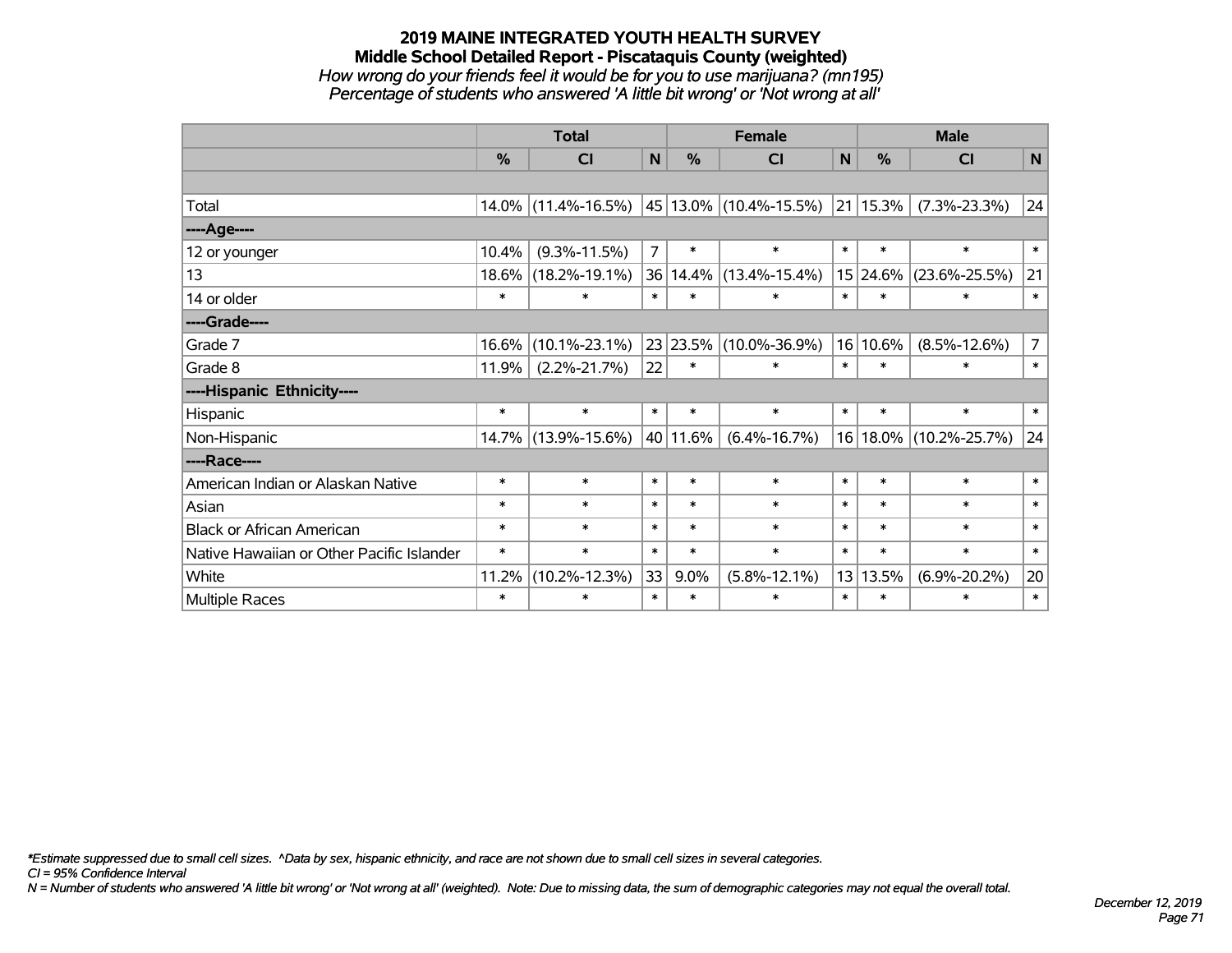#### **2019 MAINE INTEGRATED YOUTH HEALTH SURVEY Middle School Detailed Report - Piscataquis County (weighted)** *If a kid used marijuana in your neighborhood, would he or she be caught by the police? (mn196) Percentage of students who answered 'Probably not' or 'Definitely not'*

|                                           | <b>Total</b> |                        |              |           | <b>Female</b>        |        | <b>Male</b>     |                        |        |  |
|-------------------------------------------|--------------|------------------------|--------------|-----------|----------------------|--------|-----------------|------------------------|--------|--|
|                                           | %            | <b>CI</b>              | $\mathsf{N}$ | %         | <b>CI</b>            | N      | $\frac{0}{0}$   | <b>CI</b>              | N      |  |
|                                           |              |                        |              |           |                      |        |                 |                        |        |  |
| Total                                     |              | 48.9% (17.5%-80.3%)    |              | 157 51.1% | $(0.0\% - 100.0\%)$  |        |                 | 83 45.3% (35.1%-55.5%) | 69     |  |
| ----Age----                               |              |                        |              |           |                      |        |                 |                        |        |  |
| 12 or younger                             | 24.9%        | $(0.8\% - 49.1\%)$     | 18           | $\ast$    | $\ast$               | $\ast$ | $\ast$          | $\ast$                 | $\ast$ |  |
| 13                                        | 56.7%        | $(24.4\% - 88.9\%)$    | 111          | 58.8%     | $(8.3\% - 100.0\%)$  |        | $62 52.0\% $    | $(38.5\% - 65.5\%)$    | 45     |  |
| 14 or older                               |              | 52.7% (37.4%-67.9%)    | 28           | 65.9%     | $(23.0\% - 100.0\%)$ |        |                 | 18 38.6% (15.1%-62.0%) | 10     |  |
| ----Grade----                             |              |                        |              |           |                      |        |                 |                        |        |  |
| Grade 7                                   | 47.3%        | $(22.5\% - 72.2\%)$    | 66           | 44.6%     | $(5.3\% - 83.9\%)$   |        | $31   47.0\%  $ | $(31.0\% - 63.0\%)$    | 31     |  |
| Grade 8                                   |              | $50.1\%$ (13.9%-86.4%) | 90           | 55.8%     | $(0.0\% - 100.0\%)$  |        |                 | 52 44.0% (38.4%-49.5%) | 38     |  |
| ----Hispanic Ethnicity----                |              |                        |              |           |                      |        |                 |                        |        |  |
| Hispanic                                  | $\ast$       | $\ast$                 | $\ast$       | $\ast$    | $\ast$               | $\ast$ | $\ast$          | $\ast$                 | $\ast$ |  |
| Non-Hispanic                              |              | 45.4% (17.7%-73.2%)    |              | 123 46.7% | $(0.0\% - 94.6\%)$   |        |                 | 64 44.1% (37.2%-51.0%) | 59     |  |
| ----Race----                              |              |                        |              |           |                      |        |                 |                        |        |  |
| American Indian or Alaskan Native         | $\ast$       | $\ast$                 | $\ast$       | $\ast$    | $\ast$               | $\ast$ | $\ast$          | $\ast$                 | $\ast$ |  |
| Asian                                     | $\ast$       | $\ast$                 | $\ast$       | $\ast$    | $\ast$               | $\ast$ | $\ast$          | $\ast$                 | $\ast$ |  |
| <b>Black or African American</b>          | $\ast$       | $\ast$                 | $\ast$       | $\ast$    | $\ast$               | $\ast$ | $\ast$          | $\ast$                 | $\ast$ |  |
| Native Hawaiian or Other Pacific Islander | $\ast$       | $\ast$                 | $\ast$       | $\ast$    | $\ast$               | $\ast$ | $\ast$          | $\ast$                 | $\ast$ |  |
| White                                     | 45.5%        | $(14.2\% - 76.9\%)$    |              | 133 47.7% | $(0.0\% - 100.0\%)$  | 71     | 43.3%           | $(35.6\% - 50.9\%)$    | 61     |  |
| <b>Multiple Races</b>                     | $\ast$       | $\ast$                 | $\ast$       | $\ast$    | $\ast$               | $\ast$ | $\ast$          | $\ast$                 | $\ast$ |  |

*\*Estimate suppressed due to small cell sizes. ^Data by sex, hispanic ethnicity, and race are not shown due to small cell sizes in several categories.*

*CI = 95% Confidence Interval*

*N = Number of students who answered 'Probably not' or 'Definitely not' (weighted). Note: Due to missing data, the sum of demographic categories may not equal the overall total.*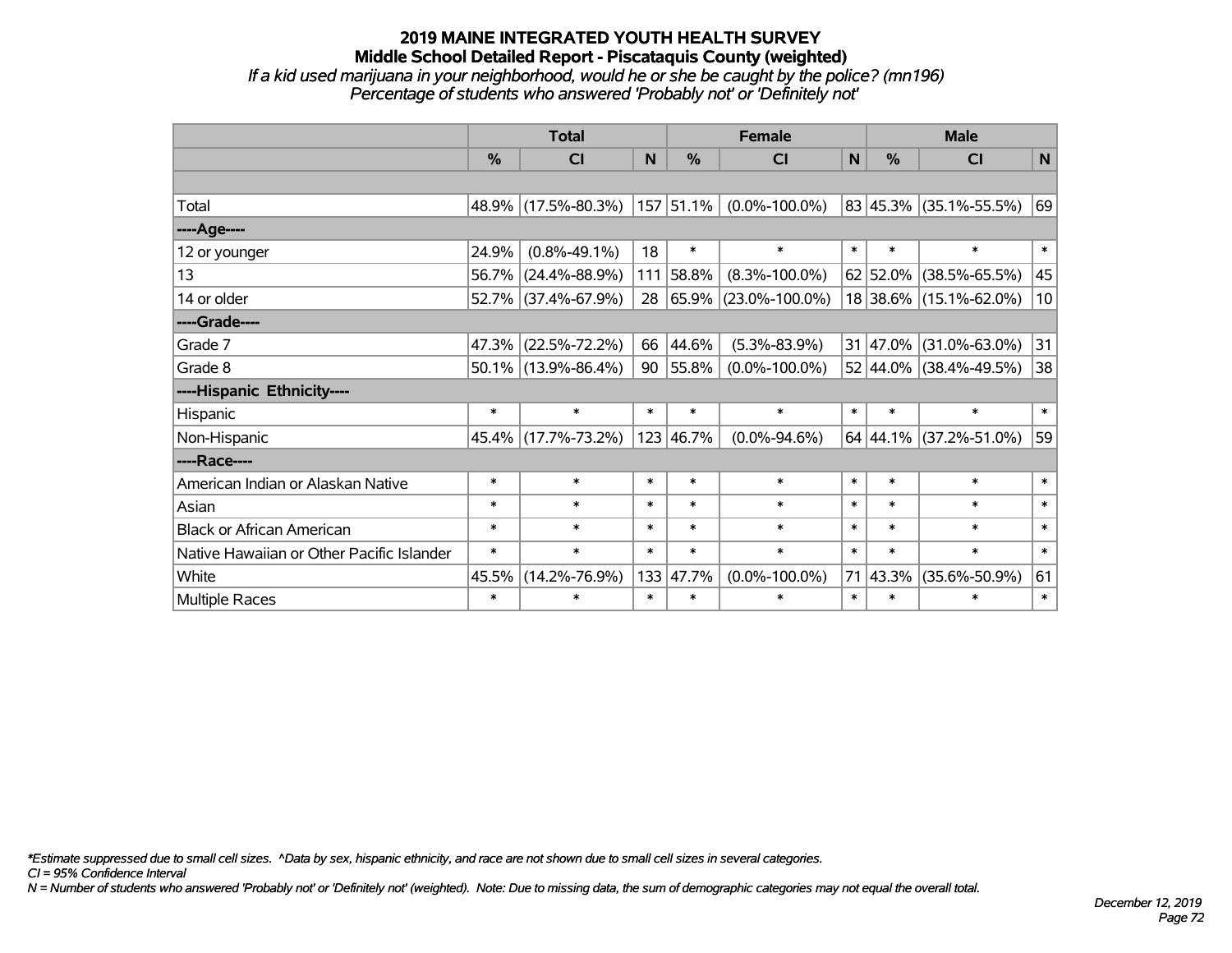#### **2019 MAINE INTEGRATED YOUTH HEALTH SURVEY Middle School Detailed Report - Piscataquis County (weighted)** *How wrong do you think it is for someone your age to use marijuana? (mn197) Percentage of students who answered 'A little bit wrong' or 'Not wrong at all'*

|                                           |        | <b>Total</b>       |              |               | <b>Female</b>      |                            | <b>Male</b> |                       |        |  |
|-------------------------------------------|--------|--------------------|--------------|---------------|--------------------|----------------------------|-------------|-----------------------|--------|--|
|                                           | %      | CI                 | $\mathsf{N}$ | $\frac{0}{0}$ | CI                 | $\mathsf{N}$               | %           | <b>CI</b>             | N      |  |
|                                           |        |                    |              |               |                    |                            |             |                       |        |  |
| Total                                     | 9.3%   | $(0.0\% - 21.2\%)$ | 30           | 7.3%          | $(0.0\% - 24.4\%)$ | 12                         | $9.0\%$     | $(0.0\% - 19.6\%)$    | 14     |  |
| ----Age----                               |        |                    |              |               |                    |                            |             |                       |        |  |
| 12 or younger                             | $\ast$ | $\ast$             | $\ast$       | $\ast$        | $\ast$             | $\ast$                     | $\ast$      | $\ast$                | $\ast$ |  |
| 13                                        | 15.2%  | $(0.0\% - 30.7\%)$ |              | 29 11.6%      | $(0.0\% - 34.9\%)$ | 12                         | 15.4%       | $(0.4\% - 30.4\%)$    | 13     |  |
| 14 or older                               | $\ast$ | $\ast$             | $\ast$       | $\ast$        | $\ast$             | $\ast$                     | $\ast$      | $\ast$                | $\ast$ |  |
| ----Grade----                             |        |                    |              |               |                    |                            |             |                       |        |  |
| Grade 7                                   | 8.8%   | $(0.1\% - 17.5\%)$ | 12           | $\ast$        | $\ast$             | $\ast$                     | $\ast$      | $\ast$                | $\ast$ |  |
| Grade 8                                   | 9.7%   | $(0.0\% - 24.0\%)$ | 17           | $\ast$        | $\ast$             | $\ast$                     | $\ast$      | $\ast$                | $\ast$ |  |
| ----Hispanic Ethnicity----                |        |                    |              |               |                    |                            |             |                       |        |  |
| Hispanic                                  | $\ast$ | $\ast$             | $\ast$       | $\ast$        | $\ast$             | $\ast$                     | $\ast$      | $\ast$                | $\ast$ |  |
| Non-Hispanic                              | 8.2%   | $(0.0\% - 20.7\%)$ | 22           | 5.8%          | $(0.0\% - 20.0\%)$ | 8                          |             | $10.5\%$ (0.0%-22.0%) | 14     |  |
| ----Race----                              |        |                    |              |               |                    |                            |             |                       |        |  |
| American Indian or Alaskan Native         | $\ast$ | $\ast$             | $\ast$       | $\ast$        | $\ast$             | $\ast$                     | $\ast$      | $\ast$                | $\ast$ |  |
| Asian                                     | $\ast$ | $\ast$             | $\ast$       | $\ast$        | $\ast$             | $\ast$                     | $\ast$      | $\ast$                | $\ast$ |  |
| <b>Black or African American</b>          | $\ast$ | $\ast$             | $\ast$       | $\ast$        | $\ast$             | $\ast$                     | $\ast$      | $\ast$                | $\ast$ |  |
| Native Hawaiian or Other Pacific Islander | $\ast$ | $\ast$             | $\ast$       | $\ast$        | $\ast$             | $\ast$<br>$\ast$<br>$\ast$ |             |                       | $\ast$ |  |
| White                                     | 6.8%   | $(0.0\% - 19.4\%)$ | 20           | 5.5%          | $(0.0\% - 18.7\%)$ | 8                          | 8.1%        | $(0.0\% - 20.6\%)$    | 12     |  |
| Multiple Races                            | ∗      | *                  | $\ast$       | $\ast$        | $\ast$             | $\ast$                     | $\ast$      | $\ast$                | $\ast$ |  |

*\*Estimate suppressed due to small cell sizes. ^Data by sex, hispanic ethnicity, and race are not shown due to small cell sizes in several categories.*

*CI = 95% Confidence Interval*

*N = Number of students who answered 'A little bit wrong' or 'Not wrong at all' (weighted). Note: Due to missing data, the sum of demographic categories may not equal the overall total.*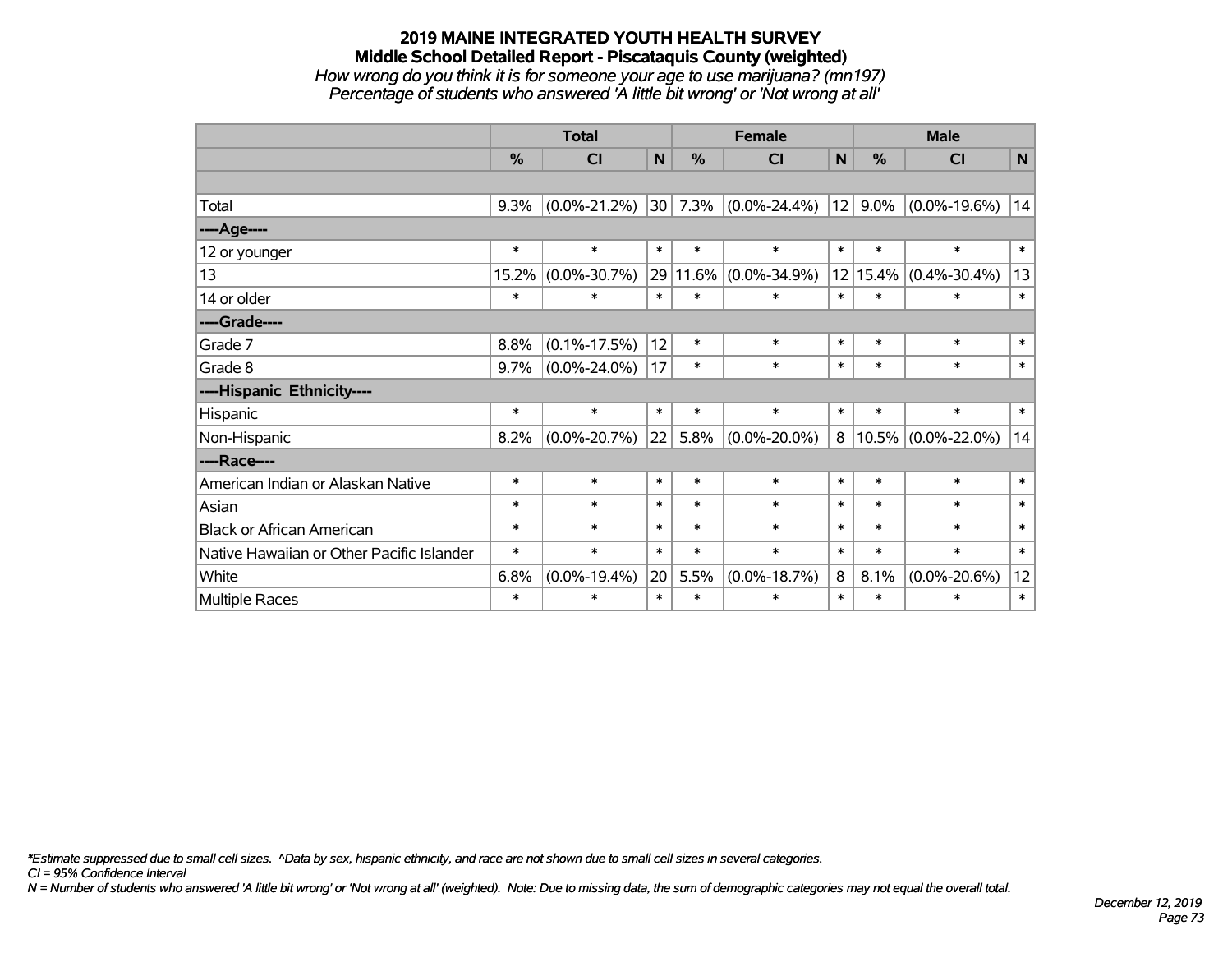*Have you ever sniffed glue, breathed the contents of spray cans, or inhaled any paints or sprays to get high? (mn86a) Percentage of students who answered 'Yes'*

|                                           |        | <b>Total</b>          |             |               | <b>Female</b>                   |                | <b>Male</b>        |                           |          |  |
|-------------------------------------------|--------|-----------------------|-------------|---------------|---------------------------------|----------------|--------------------|---------------------------|----------|--|
|                                           | %      | CI                    | $\mathbf N$ | $\frac{0}{0}$ | CI                              | N              | %                  | <b>CI</b>                 | <b>N</b> |  |
|                                           |        |                       |             |               |                                 |                |                    |                           |          |  |
| Total                                     |        | $10.5\%$ (1.6%-19.5%) |             |               | $34 6.2\% $ (2.6%-9.8%)         |                |                    | $10 14.8\% $ (2.1%-27.5%) | 24       |  |
| ---- Age----                              |        |                       |             |               |                                 |                |                    |                           |          |  |
| 12 or younger                             | 8.2%   | $(2.5\% - 13.9\%)$    | 6           | $\ast$        | $\ast$                          | $\ast$         | $\ast$             | $\ast$                    | $\ast$   |  |
| 13                                        | 13.3%  | $(1.5\% - 25.1\%)$    | 24          | $\ast$        | $\ast$                          | $\ast$         | $\ast$             | $\ast$                    | $\ast$   |  |
| 14 or older                               | $\ast$ | $\ast$                | $\ast$      | $\ast$        | $\ast$                          | $\ast$         | $\ast$             | $\ast$                    | $\ast$   |  |
| ----Grade----                             |        |                       |             |               |                                 |                |                    |                           |          |  |
| Grade 7                                   | 11.3%  | $(1.0\% - 21.6\%)$    | 16          | $\ast$        | $\ast$                          | $\ast$         | $\ast$             | $\ast$                    | $\ast$   |  |
| Grade 8                                   |        | $10.3\%$ (3.2%-17.4%) |             |               | $18$ 7.5% (5.3%-9.7%)           | $\overline{7}$ |                    | $13.3\%$ (2.8%-23.8%)     | 11       |  |
| ----Hispanic Ethnicity----                |        |                       |             |               |                                 |                |                    |                           |          |  |
| Hispanic                                  | $\ast$ | $\ast$                | $\ast$      | $\ast$        | $\ast$                          | $\ast$         | $\ast$             | $\ast$                    | $\ast$   |  |
| Non-Hispanic                              | 11.8%  | $(3.3\% - 20.4\%)$    |             | 33 6.2%       | $(3.9\% - 8.5\%)$               | 8              |                    | $17.2\%$ (5.3%-29.1%)     | 24       |  |
| ----Race----                              |        |                       |             |               |                                 |                |                    |                           |          |  |
| American Indian or Alaskan Native         | $\ast$ | $\ast$                | $\ast$      | $\ast$        | $\ast$                          | $\ast$         | $\ast$             | $\ast$                    | $\ast$   |  |
| Asian                                     | $\ast$ | $\ast$                | $\ast$      | $\ast$        | $\ast$                          | $\ast$         | $\ast$             | $\ast$                    | $\ast$   |  |
| <b>Black or African American</b>          | $\ast$ | $\ast$                | $\ast$      | $\ast$        | $\ast$                          | $\ast$         | $\ast$             | $\ast$                    | $\ast$   |  |
| Native Hawaiian or Other Pacific Islander | $\ast$ | $\ast$                | $\ast$      | $\ast$        | $\ast$                          | $\ast$         | $\ast$             | $\ast$                    | $\ast$   |  |
| White                                     | 10.8%  | $(1.6\% - 20.0\%)$    | 32          | 6.4%          | $(3.1\% - 9.6\%)$<br>9<br>15.1% |                | $(2.4\% - 27.8\%)$ | 23                        |          |  |
| Multiple Races                            | $\ast$ | $\ast$                | $\ast$      | $\ast$        | $\ast$                          | $\ast$         | $\ast$             | $\ast$                    | $\ast$   |  |

*\*Estimate suppressed due to small cell sizes. ^Data by sex, hispanic ethnicity, and race are not shown due to small cell sizes in several categories.*

*CI = 95% Confidence Interval*

*N = Number of students who answered 'Yes' (weighted). Note: Due to missing data, the sum of demographic categories may not equal the overall total.*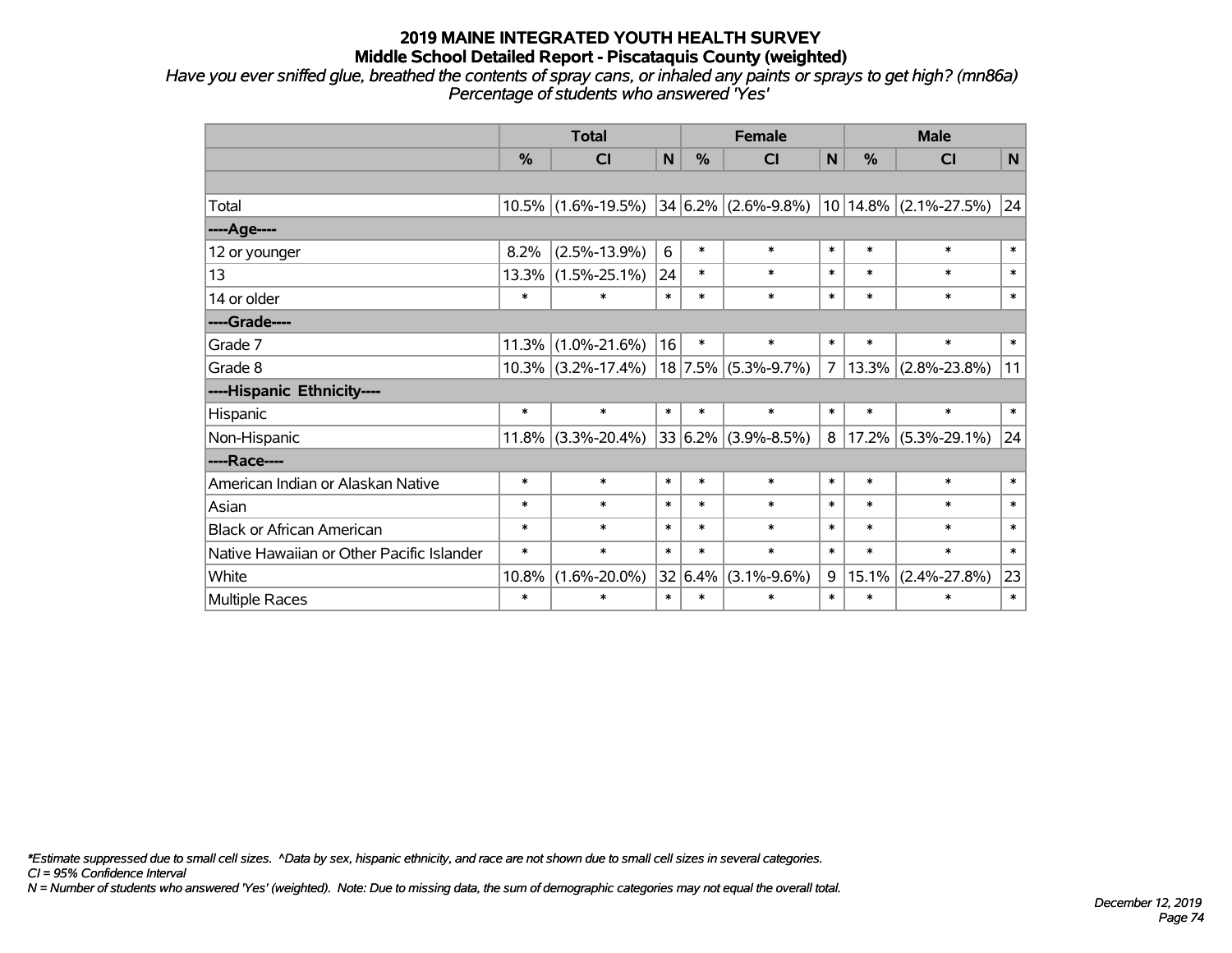*During the past 30 days, how many times did you sniff glue, breathe the contents of spray cans, or inhale any paints or sprays to get high? (mn91a) Percentage of students who answered at least 1 time*

|                                           |        | <b>Total</b>       |        | <b>Female</b> |                 |           |        | <b>Male</b> |        |
|-------------------------------------------|--------|--------------------|--------|---------------|-----------------|-----------|--------|-------------|--------|
|                                           | %      | <b>CI</b>          | N      | %             | Cl <sub>1</sub> | $\vert$ N | %      | CI N        |        |
|                                           |        |                    |        |               |                 |           |        |             |        |
| Total                                     | 6.0%   | $(3.7\% - 8.3\%)$  | 19     | $\ast$        | $\ast$          | $\ast$    | $\ast$ | $\ast$      | $\ast$ |
| ----Age----                               |        |                    |        |               |                 |           |        |             |        |
| 12 or younger                             | $\ast$ | $\ast$             | $\ast$ | $\ast$        | $\ast$          | $\ast$    | $\ast$ | $\ast$      | $\ast$ |
| 13                                        | 8.7%   | $(6.3\% - 11.2\%)$ | 16     | $\ast$        | $\ast$          | $\ast$    | $\ast$ | $\ast$      | $\ast$ |
| 14 or older                               | $\ast$ | $\ast$             | $\ast$ | $\ast$        | $\ast$          | $\ast$    | $\ast$ | $\ast$      | $\ast$ |
| ----Grade----                             |        |                    |        |               |                 |           |        |             |        |
| Grade 7                                   | 7.6%   | $(0.0\% - 16.1\%)$ | 11     | $\ast$        | $\ast$          | $\ast$    | $\ast$ | $\ast$      | $\ast$ |
| Grade 8                                   | 4.8%   | $(1.6\% - 7.9\%)$  | 9      | $\ast$        | $\ast$          | $\ast$    | $\ast$ | $\ast$      | $\ast$ |
| ----Hispanic Ethnicity----                |        |                    |        |               |                 |           |        |             |        |
| Hispanic                                  | $\ast$ | $\ast$             | $\ast$ | $\ast$        | *               | $\ast$    | $\ast$ | $\ast$      | $\ast$ |
| Non-Hispanic                              | 6.6%   | $(4.9\% - 8.2\%)$  | 18     | $\ast$        | $\ast$          | $\ast$    | $\ast$ | $\ast$      | $\ast$ |
| ----Race----                              |        |                    |        |               |                 |           |        |             |        |
| American Indian or Alaskan Native         | $\ast$ | $\ast$             | $\ast$ | $\ast$        | $\ast$          | $\ast$    | $\ast$ | $\ast$      | $\ast$ |
| Asian                                     | *      | $\ast$             | $\ast$ | $\ast$        | $\ast$          | $\ast$    | $\ast$ | $\ast$      | $\ast$ |
| <b>Black or African American</b>          | *      | $\ast$             | $\ast$ | $\ast$        | $\ast$          | $\ast$    | $\ast$ | $\ast$      | $\ast$ |
| Native Hawaiian or Other Pacific Islander | *      | $\ast$             | $\ast$ | $\ast$        | $\ast$          | $\ast$    | $\ast$ | $\ast$      | $\ast$ |
| White                                     | 6.2%   | $(4.4\% - 8.0\%)$  | 19     | $\ast$        | $\ast$          | $\ast$    | $\ast$ | $\ast$      | $\ast$ |
| <b>Multiple Races</b>                     | *      | $\ast$             | $\ast$ | $\ast$        | $\ast$          | $\ast$    | $\ast$ | $\ast$      | $\ast$ |

*\*Estimate suppressed due to small cell sizes. ^Data by sex, hispanic ethnicity, and race are not shown due to small cell sizes in several categories.*

*CI = 95% Confidence Interval*

*N = Number of students who answered at least 1 time (weighted). Note: Due to missing data, the sum of demographic categories may not equal the overall total.*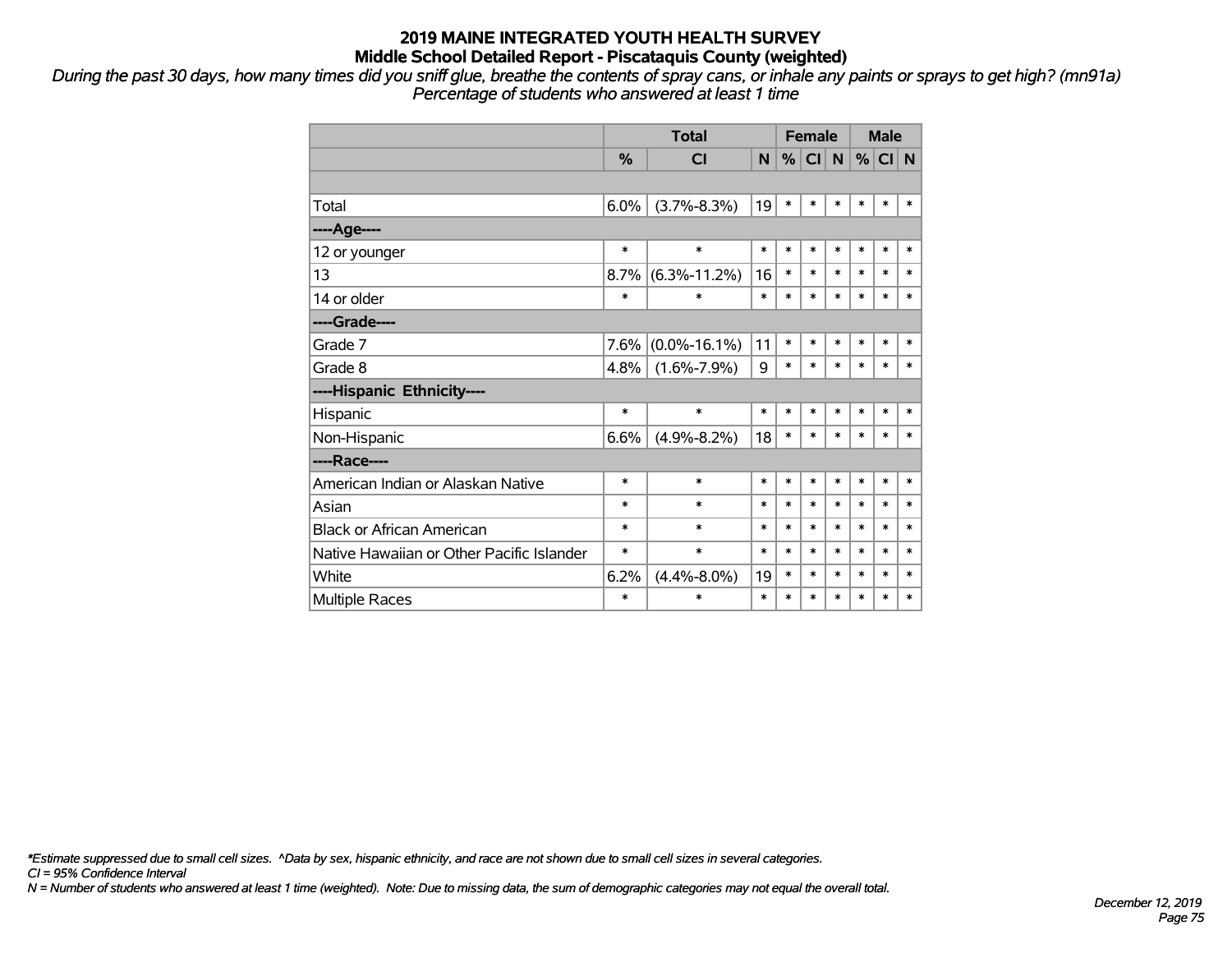*Have you ever taken prescription pain medicine without a doctor's prescription or differently than how a doctor told you to use it? (mn183) Percentage of students who answered 'Yes'*

|                                           | <b>Total</b><br><b>Female</b> |                    |                |                                                |                           | <b>Male</b>       |                |                            |                |
|-------------------------------------------|-------------------------------|--------------------|----------------|------------------------------------------------|---------------------------|-------------------|----------------|----------------------------|----------------|
|                                           | $\frac{0}{0}$                 | <b>CI</b>          | $\mathsf{N}$   | $\frac{0}{0}$                                  | <b>CI</b>                 | N                 | $\frac{0}{0}$  | <b>CI</b>                  | $\mathsf{N}$   |
|                                           |                               |                    |                |                                                |                           |                   |                |                            |                |
| Total                                     | 9.7%                          | $(5.8\% - 13.7\%)$ |                |                                                | 32 15.2% (3.8%-26.6%)     |                   | 25 4.5%        | $(3.6\% - 5.3\%)$          | 8              |
| ----Age----                               |                               |                    |                |                                                |                           |                   |                |                            |                |
| 12 or younger                             | 14.5%                         | $(9.2\% - 19.9\%)$ | 11             | $\ast$                                         | $\ast$                    | $\ast$            | $\ast$         | $\ast$                     | $\ast$         |
| 13                                        | 8.2%                          | $(7.6\% - 8.8\%)$  | 15             | $\ast$                                         | $\ast$                    | $\ast$            | $\ast$         | $\ast$                     | $\ast$         |
| 14 or older                               | 8.8%                          | $(0.0\% - 18.8\%)$ | $\overline{7}$ | $\ast$                                         | $\ast$                    | $\ast$            | $\ast$         | $\ast$                     | $\ast$         |
| ----Grade----                             |                               |                    |                |                                                |                           |                   |                |                            |                |
| Grade 7                                   | 10.2%                         | $(9.9\% - 10.5\%)$ | 15             | $\ast$                                         | $\ast$                    | $\ast$            | $\ast$         | $\ast$                     | $\ast$         |
| Grade 8                                   | 9.7%                          | $(3.8\% - 15.6\%)$ |                |                                                | $18 11.7\% $ (0.0%-28.1%) |                   |                | $11$   7.7%   (4.4%-10.9%) | $\overline{7}$ |
| ----Hispanic Ethnicity----                |                               |                    |                |                                                |                           |                   |                |                            |                |
| Hispanic                                  | $\ast$                        | $\ast$             | $\ast$         | $\ast$                                         | $\ast$                    | $\ast$            | $\ast$         | $\ast$                     | $\pmb{\ast}$   |
| Non-Hispanic                              | 10.9%                         | $(7.5\% - 14.3\%)$ | 31             |                                                | $17.3\%$ (4.7%-29.9%)     |                   | 24 4.6%        | $(2.4\% - 6.9\%)$          | $\overline{7}$ |
| ----Race----                              |                               |                    |                |                                                |                           |                   |                |                            |                |
| American Indian or Alaskan Native         | $\ast$                        | $\ast$             | $\ast$         | $\ast$                                         | $\ast$                    | $\ast$            | $\ast$         | $\ast$                     | $\ast$         |
| Asian                                     | $\ast$                        | $\ast$             | $\ast$         | $\ast$                                         | $\ast$                    | $\ast$            | $\ast$         | $\ast$                     | $\ast$         |
| <b>Black or African American</b>          | *                             | $\ast$             | $\ast$         | $\ast$                                         | $\ast$                    | $\ast$            | $\ast$         | $\ast$                     | $\ast$         |
| Native Hawaiian or Other Pacific Islander | $\ast$                        | $\ast$             | $\ast$         | $\ast$                                         | $\ast$                    | $\ast$            | $\ast$         | $\ast$                     | $\ast$         |
| White                                     | 10.2%                         | $(6.9\% - 13.5\%)$ | 31             | 15.7%<br>$24 \mid 4.7\%$<br>$(3.9\% - 27.5\%)$ |                           | $(2.8\% - 6.5\%)$ | $\overline{7}$ |                            |                |
| Multiple Races                            | $\ast$                        | $\ast$             | $\ast$         | $\ast$                                         | $\ast$                    | $\ast$            | $\ast$         | $\ast$                     | $\ast$         |

*\*Estimate suppressed due to small cell sizes. ^Data by sex, hispanic ethnicity, and race are not shown due to small cell sizes in several categories.*

*CI = 95% Confidence Interval*

*N = Number of students who answered 'Yes' (weighted). Note: Due to missing data, the sum of demographic categories may not equal the overall total.*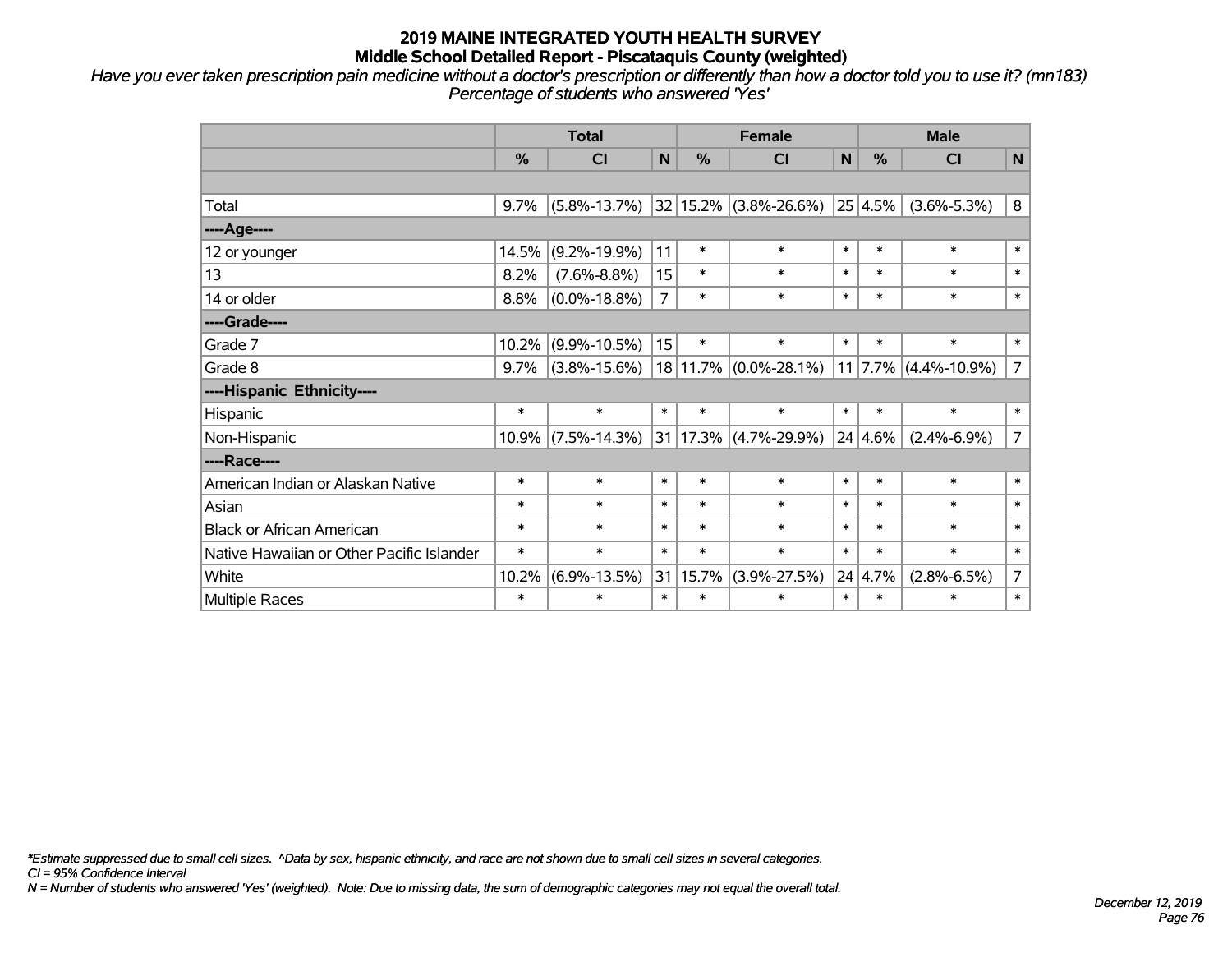*During the past 30 days, how many times did you take a prescription drug (such as OxyContin, Percocet, Vicodin, codeine, Adderall, Ritalin, or Xanax) without a doctor's prescription? (mn88a)*

*Percentage of students who answered at least 1 time*

|                                           |               | <b>Total</b>      |        |        | <b>Female</b>   |        | <b>Male</b> |          |        |
|-------------------------------------------|---------------|-------------------|--------|--------|-----------------|--------|-------------|----------|--------|
|                                           | $\frac{0}{0}$ | <b>CI</b>         | N.     | %      | Cl <sub>1</sub> | N      |             | %  CI  N |        |
|                                           |               |                   |        |        |                 |        |             |          |        |
| Total                                     | 4.1%          | $(1.9\% - 6.3\%)$ | 13     | $\ast$ | $\ast$          | $\ast$ | $\ast$      | $\ast$   | ∗      |
| ---- Age----                              |               |                   |        |        |                 |        |             |          |        |
| 12 or younger                             | $\ast$        | $\ast$            | $\ast$ | $\ast$ | $\ast$          | $\ast$ | $\ast$      | $\ast$   | $\ast$ |
| 13                                        | 3.8%          | $(3.7\% - 3.9\%)$ | 7      | $\ast$ | $\ast$          | $\ast$ | $\ast$      | $\ast$   | $\ast$ |
| 14 or older                               | $\ast$        | $\ast$            | $\ast$ | $\ast$ | $\ast$          | $\ast$ | $\ast$      | $\ast$   | $\ast$ |
| ----Grade----                             |               |                   |        |        |                 |        |             |          |        |
| Grade 7                                   | 4.5%          | $(4.0\% - 5.0\%)$ | 6      | $\ast$ | $\ast$          | $\ast$ | $\ast$      | $\ast$   | $\ast$ |
| Grade 8                                   | $3.9\%$       | $(0.0\% - 8.0\%)$ | 7      | $\ast$ | $\ast$          | $\ast$ | $\ast$      | $\ast$   | $\ast$ |
| ----Hispanic Ethnicity----                |               |                   |        |        |                 |        |             |          |        |
| Hispanic                                  | $\ast$        | $\ast$            | $\ast$ | $\ast$ | $\ast$          | $\ast$ | $\ast$      | $\ast$   | $\ast$ |
| Non-Hispanic                              | 4.7%          | $(2.5\% - 6.8\%)$ | 13     | $\ast$ | $\ast$          | $\ast$ | $\ast$      | $\ast$   | $\ast$ |
| ----Race----                              |               |                   |        |        |                 |        |             |          |        |
| American Indian or Alaskan Native         | $\ast$        | $\ast$            | $\ast$ | $\ast$ | $\ast$          | $\ast$ | $\ast$      | $\ast$   | $\ast$ |
| Asian                                     | $\ast$        | $\ast$            | $\ast$ | *      | $\ast$          | $\ast$ | $\ast$      | $\ast$   | $\ast$ |
| <b>Black or African American</b>          | *             | $\ast$            | $\ast$ | $\ast$ | $\ast$          | $\ast$ | $\ast$      | $\ast$   | $\ast$ |
| Native Hawaiian or Other Pacific Islander | $\ast$        | $\ast$            | $\ast$ | $\ast$ | $\ast$          | $\ast$ | $\ast$      | $\ast$   | $\ast$ |
| White                                     | 4.1%          | $(2.1\% - 6.2\%)$ | 13     | $\ast$ | $\ast$          | $\ast$ | $\ast$      | $\ast$   | $\ast$ |
| <b>Multiple Races</b>                     | $\ast$        | $\ast$            | *      | $\ast$ | $\ast$          | $\ast$ | $\ast$      | $\ast$   | $\ast$ |

*\*Estimate suppressed due to small cell sizes. ^Data by sex, hispanic ethnicity, and race are not shown due to small cell sizes in several categories.*

*CI = 95% Confidence Interval*

*N = Number of students who answered at least 1 time (weighted). Note: Due to missing data, the sum of demographic categories may not equal the overall total.*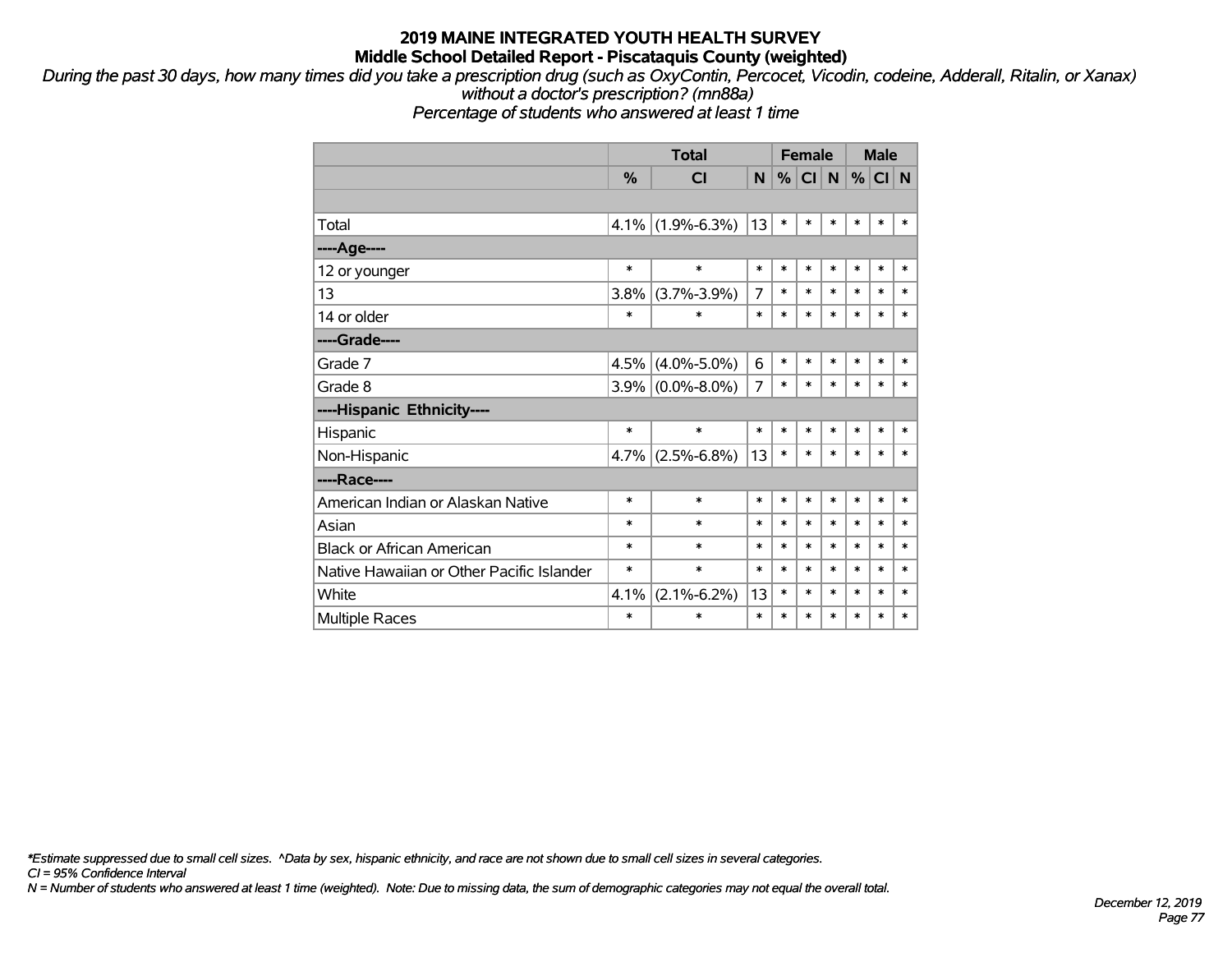*How wrong do your parents feel it would be for you to take prescription drugs not prescribed to you? (mn176) Percentage of students who answered 'A little bit wrong' or 'Not wrong at all'*

|                                           |               | <b>Total</b>        |        |        | <b>Female</b> |        |        | <b>Male</b> |        |
|-------------------------------------------|---------------|---------------------|--------|--------|---------------|--------|--------|-------------|--------|
|                                           | $\frac{0}{0}$ | <b>CI</b>           | N      |        | %  CI  N      |        |        | $%$ CI N    |        |
|                                           |               |                     |        |        |               |        |        |             |        |
| Total                                     |               | $2.5\%$ (1.1%-3.8%) | 8      | $\ast$ | $\ast$        | $\ast$ | $\ast$ | $\ast$      | $\ast$ |
| ----Age----                               |               |                     |        |        |               |        |        |             |        |
| 12 or younger                             | $\ast$        | $\ast$              | $\ast$ | $\ast$ | $\ast$        | $\ast$ | $\ast$ | $\ast$      | $\ast$ |
| 13                                        | $\ast$        | $\ast$              | $\ast$ | $\ast$ | $\ast$        | $\ast$ | $\ast$ | $\ast$      | $\ast$ |
| 14 or older                               | $\ast$        | $\ast$              | $\ast$ | $\ast$ | $\ast$        | $\ast$ | $\ast$ | $\ast$      | $\ast$ |
| ----Grade----                             |               |                     |        |        |               |        |        |             |        |
| Grade 7                                   | $\ast$        | $\ast$              | $\ast$ | $\ast$ | $\ast$        | $\ast$ | $\ast$ | $\ast$      | $\ast$ |
| Grade 8                                   | $\ast$        | $\ast$              | $\ast$ | $\ast$ | $\ast$        | $\ast$ | $\ast$ | $\ast$      | $\ast$ |
| ----Hispanic Ethnicity----                |               |                     |        |        |               |        |        |             |        |
| Hispanic                                  | $\ast$        | $\ast$              | $\ast$ | *      | $\ast$        | $\ast$ | $\ast$ | $\ast$      | $\ast$ |
| Non-Hispanic                              | $\ast$        | $\ast$              | $\ast$ | $\ast$ | $\ast$        | $\ast$ | $\ast$ | $\ast$      | $\ast$ |
| ----Race----                              |               |                     |        |        |               |        |        |             |        |
| American Indian or Alaskan Native         | $\ast$        | $\ast$              | $\ast$ | $\ast$ | $\ast$        | $\ast$ | $\ast$ | $\ast$      | $\ast$ |
| Asian                                     | $\ast$        | $\ast$              | $\ast$ | $\ast$ | $\ast$        | $\ast$ | $\ast$ | $\ast$      | $\ast$ |
| <b>Black or African American</b>          | $\ast$        | $\ast$              | $\ast$ | *      | $\ast$        | $\ast$ | $\ast$ | $\ast$      | $\ast$ |
| Native Hawaiian or Other Pacific Islander | $\ast$        | $\ast$              | $\ast$ | $\ast$ | $\ast$        | $\ast$ | $\ast$ | $\ast$      | $\ast$ |
| White                                     | $\ast$        | $\ast$              | $\ast$ | $\ast$ | $\ast$        | $\ast$ | $\ast$ | $\ast$      | $\ast$ |
| <b>Multiple Races</b>                     | $\ast$        | $\ast$              | $\ast$ | $\ast$ | *             | $\ast$ | $\ast$ | $\ast$      | $\ast$ |

*\*Estimate suppressed due to small cell sizes. ^Data by sex, hispanic ethnicity, and race are not shown due to small cell sizes in several categories.*

*CI = 95% Confidence Interval*

*N = Number of students who answered 'A little bit wrong' or 'Not wrong at all' (weighted). Note: Due to missing data, the sum of demographic categories may not equal the overall total.*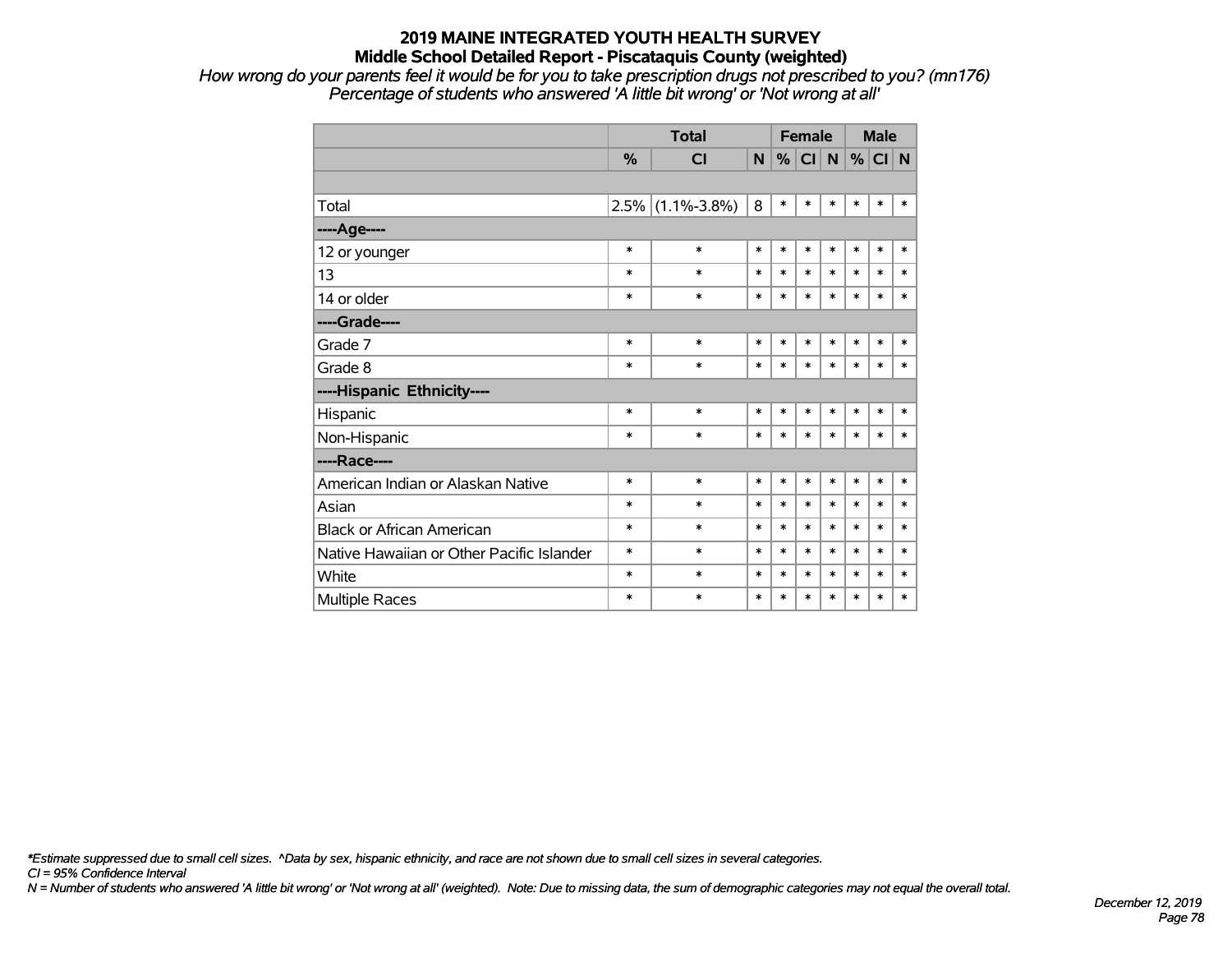*How wrong do your friends feel it would be for you to take prescription drugs not prescribed to you? (mn177) Percentage of students who answered 'A little bit wrong' or 'Not wrong at all'*

|                                           |        | <b>Total</b>       |        | <b>Female</b> |                 |        | <b>Male</b> |        |        |
|-------------------------------------------|--------|--------------------|--------|---------------|-----------------|--------|-------------|--------|--------|
|                                           | %      | <b>CI</b>          | N      | %             | Cl <sub>1</sub> | N      | %           | CI N   |        |
|                                           |        |                    |        |               |                 |        |             |        |        |
| Total                                     | 5.3%   | $(0.0\% - 12.7\%)$ | 17     | $\ast$        | $\ast$          | $\ast$ | $\ast$      | $\ast$ | *      |
| ----Age----                               |        |                    |        |               |                 |        |             |        |        |
| 12 or younger                             | $\ast$ | $\ast$             | $\ast$ | $\ast$        | $\ast$          | $\ast$ | $\ast$      | $\ast$ | $\ast$ |
| 13                                        | 8.4%   | $(0.0\% - 18.4\%)$ | 16     | $\ast$        | $\ast$          | $\ast$ | $\ast$      | $\ast$ | *      |
| 14 or older                               | $\ast$ | $\ast$             | $\ast$ | $\ast$        | $\ast$          | $\ast$ | $\ast$      | $\ast$ | $\ast$ |
| ----Grade----                             |        |                    |        |               |                 |        |             |        |        |
| Grade 7                                   | $\ast$ | $\ast$             | $\ast$ | $\ast$        | $\ast$          | $\ast$ | $\ast$      | $\ast$ | *      |
| Grade 8                                   | 7.3%   | $(0.0\% - 14.9\%)$ | 13     | $\ast$        | $\ast$          | $\ast$ | $\ast$      | $\ast$ | *      |
| ----Hispanic Ethnicity----                |        |                    |        |               |                 |        |             |        |        |
| Hispanic                                  | $\ast$ | $\ast$             | $\ast$ | $\ast$        | $\ast$          | $\ast$ | $\ast$      | $\ast$ | $\ast$ |
| Non-Hispanic                              | 3.4%   | $(1.6\% - 5.3\%)$  | 9      | $\ast$        | $\ast$          | $\ast$ | $\ast$      | $\ast$ | $\ast$ |
| ----Race----                              |        |                    |        |               |                 |        |             |        |        |
| American Indian or Alaskan Native         | $\ast$ | $\ast$             | $\ast$ | $\ast$        | $\ast$          | $\ast$ | $\ast$      | $\ast$ | $\ast$ |
| Asian                                     | $\ast$ | $\ast$             | $\ast$ | $\ast$        | $\ast$          | $\ast$ | $\ast$      | $\ast$ | *      |
| <b>Black or African American</b>          | $\ast$ | $\ast$             | $\ast$ | $\ast$        | $\ast$          | $\ast$ | $\ast$      | $\ast$ | $\ast$ |
| Native Hawaiian or Other Pacific Islander | $\ast$ | $\ast$             | $\ast$ | $\ast$        | $\ast$          | $\ast$ | $\ast$      | $\ast$ | $\ast$ |
| White                                     | 2.7%   | $(1.1\% - 4.3\%)$  | 8      | $\ast$        | $\ast$          | $\ast$ | $\ast$      | $\ast$ | $\ast$ |
| <b>Multiple Races</b>                     | $\ast$ | $\ast$             | $\ast$ | $\ast$        | $\ast$          | $\ast$ | $\ast$      | $\ast$ | $\ast$ |

*\*Estimate suppressed due to small cell sizes. ^Data by sex, hispanic ethnicity, and race are not shown due to small cell sizes in several categories.*

*CI = 95% Confidence Interval*

*N = Number of students who answered 'A little bit wrong' or 'Not wrong at all' (weighted). Note: Due to missing data, the sum of demographic categories may not equal the overall total.*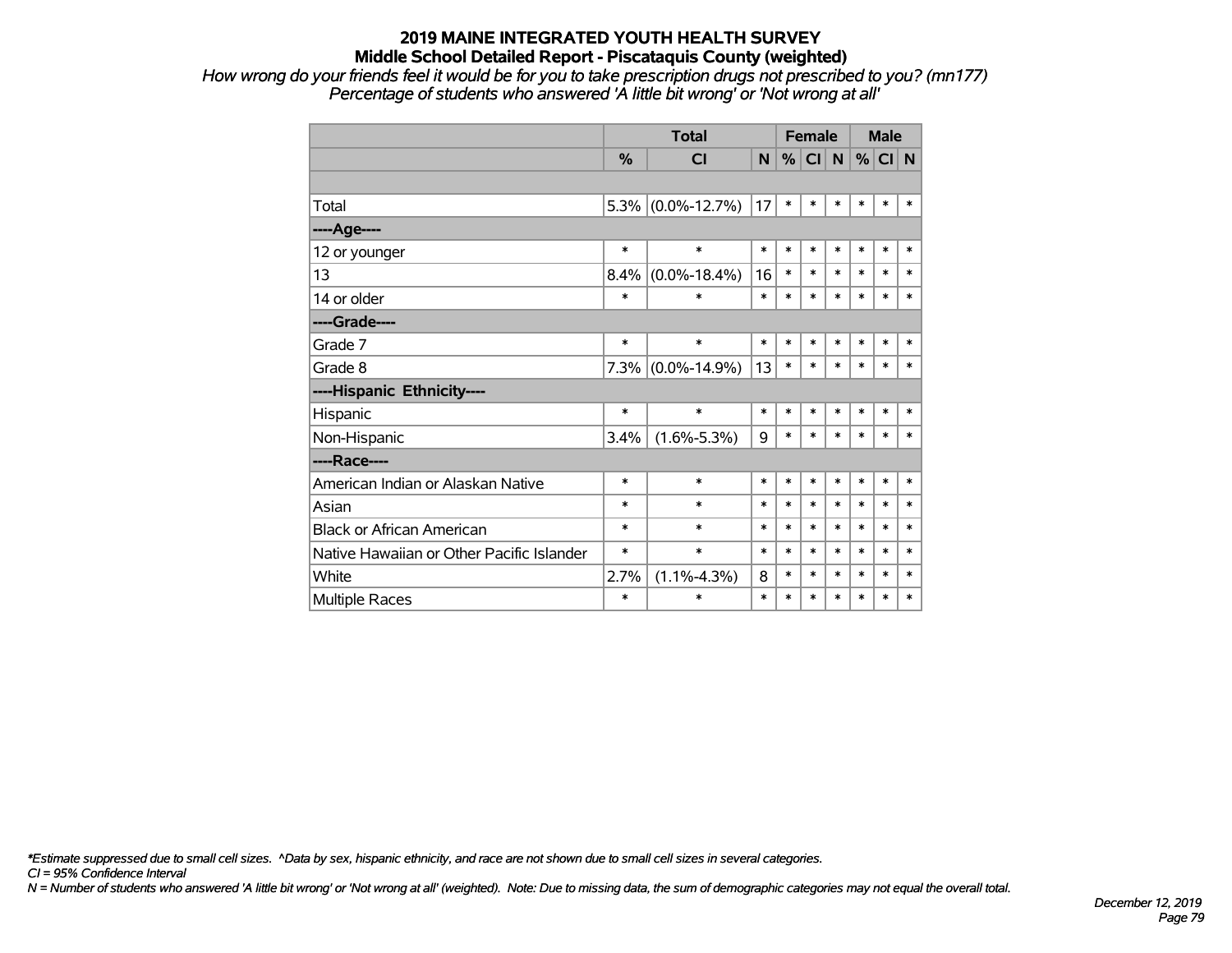*Do you agree or disagree with the following statement? My family has clear rules about alcohol and drug use. (mn90) Percentage of students who answered 'Strongly agree' or 'Agree'*

|                                           |               | <b>Total</b>           |        |               | <b>Female</b>                                                              |        |                     | <b>Male</b>          |        |
|-------------------------------------------|---------------|------------------------|--------|---------------|----------------------------------------------------------------------------|--------|---------------------|----------------------|--------|
|                                           | $\frac{0}{0}$ | CI                     | N      | $\frac{0}{0}$ | <b>CI</b>                                                                  | N      | %                   | <b>CI</b>            | N      |
|                                           |               |                        |        |               |                                                                            |        |                     |                      |        |
| Total                                     |               | $93.3\%$ (91.5%-95.1%) |        | 288 94.9%     | $(92.9\% - 96.8\%)$                                                        |        | 148 91.7%           | $(89.2\% - 94.1\%)$  | 140    |
| ----Age----                               |               |                        |        |               |                                                                            |        |                     |                      |        |
| 12 or younger                             | $\ast$        | $\ast$                 | $\ast$ | $\ast$        | $\ast$                                                                     | $\ast$ | $\ast$              | $\ast$               | $\ast$ |
| 13                                        | 91.6%         | $(89.7\% - 93.5\%)$    |        | 172 92.1%     | 93<br>91.0%<br>$(91.7\% - 92.6\%)$<br>$\ast$<br>$\ast$<br>$\ast$<br>$\ast$ |        | $(87.0\% - 95.0\%)$ | 79                   |        |
| 14 or older                               | $\ast$        | $\ast$<br>$\ast$       |        |               |                                                                            |        | $\ast$              | $\ast$               |        |
| ----Grade----                             |               |                        |        |               |                                                                            |        |                     |                      |        |
| Grade 7                                   | $\ast$        | $\ast$                 | $\ast$ | $\ast$        | $\ast$                                                                     | $\ast$ | $\ast$              | $\ast$               | $\ast$ |
| Grade 8                                   |               | $91.1\%$ (86.6%-95.6%) | 164    | $\ast$        | $\ast$                                                                     | $\ast$ | $\ast$              | $\ast$               | $\ast$ |
| ----Hispanic Ethnicity----                |               |                        |        |               |                                                                            |        |                     |                      |        |
| Hispanic                                  | $\ast$        | $\ast$                 | $\ast$ | $\ast$        | $\ast$                                                                     | $\ast$ | $\ast$              | $\ast$               | $\ast$ |
| Non-Hispanic                              |               | $95.1\%$ (94.2%-96.0%) | 250    | $\ast$        | $\ast$                                                                     | $\ast$ | $\ast$              | $\ast$               | $\ast$ |
| ----Race----                              |               |                        |        |               |                                                                            |        |                     |                      |        |
| American Indian or Alaskan Native         | $\ast$        | $\ast$                 | $\ast$ | $\ast$        | $\ast$                                                                     | $\ast$ | $\ast$              | $\ast$               | $\ast$ |
| Asian                                     | $\ast$        | $\ast$                 | $\ast$ | $\ast$        | $\ast$                                                                     | $\ast$ | $\ast$              | $\ast$               | $\ast$ |
| <b>Black or African American</b>          | $\ast$        | $\ast$                 | $\ast$ | $\ast$        | $\ast$                                                                     | $\ast$ | $\ast$              | $\ast$               | $\ast$ |
| Native Hawaiian or Other Pacific Islander | $\ast$        | $\ast$                 | $\ast$ | $\ast$        | $\ast$                                                                     | $\ast$ | $\ast$              | $\ast$               | $\ast$ |
| White                                     | 94.4%         | $(92.6\% - 96.3\%)$    |        | 268 94.4%     | $(92.0\% - 96.8\%)$                                                        | 134    | 94.5%               | $(88.3\% - 100.0\%)$ | 134    |
| Multiple Races                            | $\ast$        | $\ast$                 | $\ast$ | $\ast$        | $\ast$                                                                     | $\ast$ | $\ast$              | $\ast$               | $\ast$ |

*\*Estimate suppressed due to small cell sizes. ^Data by sex, hispanic ethnicity, and race are not shown due to small cell sizes in several categories.*

*CI = 95% Confidence Interval*

*N = Number of students who answered 'Strongly agree' or 'Agree' (weighted). Note: Due to missing data, the sum of demographic categories may not equal the overall total.*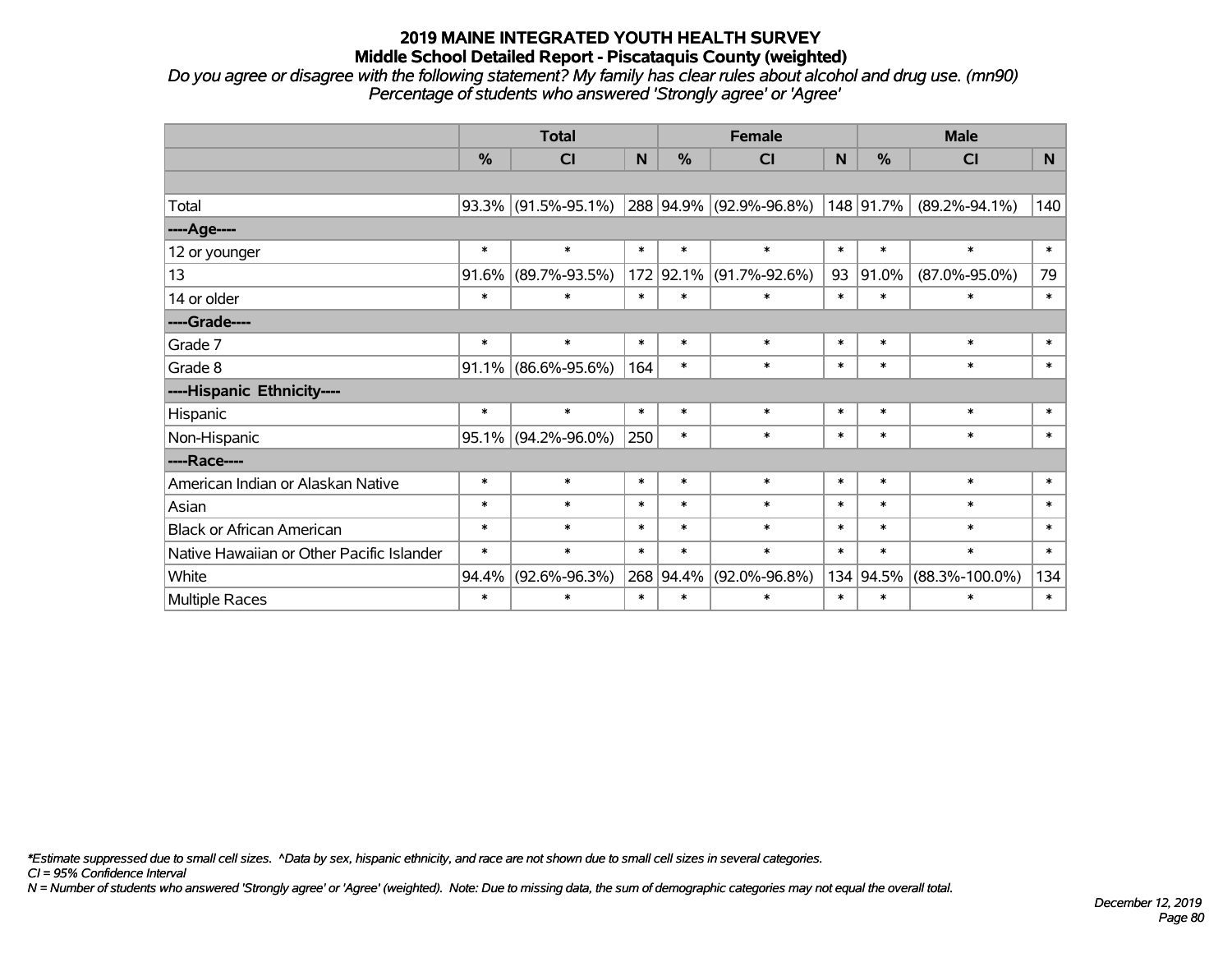*If you wanted to get prescription drugs (such as OxyContin, Percocet, Vicodin, codeine, Adderall, Ritalin, or Xanax) that were not prescribed to you, how easy would it be to get some? (mn184)*

*Percentage of students who answered 'Sort of easy' or 'Very easy'*

|                                           |               | <b>Total</b>          |        |         | <b>Female</b>                 |        |          | <b>Male</b>         |        |
|-------------------------------------------|---------------|-----------------------|--------|---------|-------------------------------|--------|----------|---------------------|--------|
|                                           | $\frac{0}{0}$ | C <sub>l</sub>        | N      | %       | C <sub>l</sub>                | N      | %        | <b>CI</b>           | N      |
|                                           |               |                       |        |         |                               |        |          |                     |        |
| Total                                     |               | $11.8\%$ (4.6%-19.0%) |        |         | $ 36 8.1\% $ (4.7%-11.5%)     |        | 12 15.4% | $(6.5\% - 24.2\%)$  | 24     |
| ---- Age----                              |               |                       |        |         |                               |        |          |                     |        |
| 12 or younger                             | $\ast$        | $\ast$                | $\ast$ | $\ast$  | $\ast$                        | $\ast$ | $\ast$   | $\ast$              | $\ast$ |
| 13                                        | 13.0%         | $(6.3\% - 19.7\%)$    | 24     | $\ast$  | $\ast$                        | $\ast$ | $\ast$   | $\ast$              | $\ast$ |
| 14 or older                               |               | 15.6% (0.9%-30.3%)    | 8      | $\ast$  | $\ast$                        | $\ast$ | $\ast$   | $\ast$              | $\ast$ |
| ----Grade----                             |               |                       |        |         |                               |        |          |                     |        |
| Grade 7                                   | $\ast$        | $\ast$                | $\ast$ | $\ast$  | $\ast$                        | $\ast$ | $\ast$   | $\ast$              | $\ast$ |
| Grade 8                                   | $18.3\%$      | $(8.3\% - 28.2\%)$    |        |         | $32 9.6\% $ (9.2%-10.1%)      | 9      | 27.2%    | $(13.3\% - 41.2\%)$ | 24     |
| ----Hispanic Ethnicity----                |               |                       |        |         |                               |        |          |                     |        |
| Hispanic                                  | $\ast$        | $\ast$                | $\ast$ | $\ast$  | $\ast$                        | $\ast$ | $\ast$   | $\ast$              | $\ast$ |
| Non-Hispanic                              |               | $12.2\%$ (0.2%-24.1%) |        |         | $ 31 6.4\%  (0.0\% - 17.0\%)$ | 8      | 17.6%    | $(6.4\% - 28.8\%)$  | 24     |
| ----Race----                              |               |                       |        |         |                               |        |          |                     |        |
| American Indian or Alaskan Native         | $\ast$        | $\ast$                | $\ast$ | $\ast$  | $\ast$                        | $\ast$ | $\ast$   | $\ast$              | $\ast$ |
| Asian                                     | $\ast$        | $\ast$                | $\ast$ | $\ast$  | $\ast$                        | $\ast$ | $\ast$   | $\ast$              | $\ast$ |
| <b>Black or African American</b>          | $\ast$        | $\ast$                | $\ast$ | $\ast$  | $\ast$                        | $\ast$ | $\ast$   | $\ast$              | $\ast$ |
| Native Hawaiian or Other Pacific Islander | $\ast$        | $\ast$                | $\ast$ | $\ast$  | $\ast$                        | $\ast$ | $\ast$   | $\ast$              | $\ast$ |
| White                                     | 12.8%         | $(6.1\% - 19.5\%)$    |        | 36 8.9% | $(5.6\% - 12.3\%)$            | 12     | 16.6%    | $(9.1\% - 24.1\%)$  | 24     |
| <b>Multiple Races</b>                     | $\ast$        | $\ast$                | $\ast$ | $\ast$  | $\ast$                        | $\ast$ | $\ast$   | $\ast$              | $\ast$ |

*\*Estimate suppressed due to small cell sizes. ^Data by sex, hispanic ethnicity, and race are not shown due to small cell sizes in several categories.*

*CI = 95% Confidence Interval*

*N = Number of students who answered 'Sort of easy' or 'Very easy' (weighted). Note: Due to missing data, the sum of demographic categories may not equal the overall total.*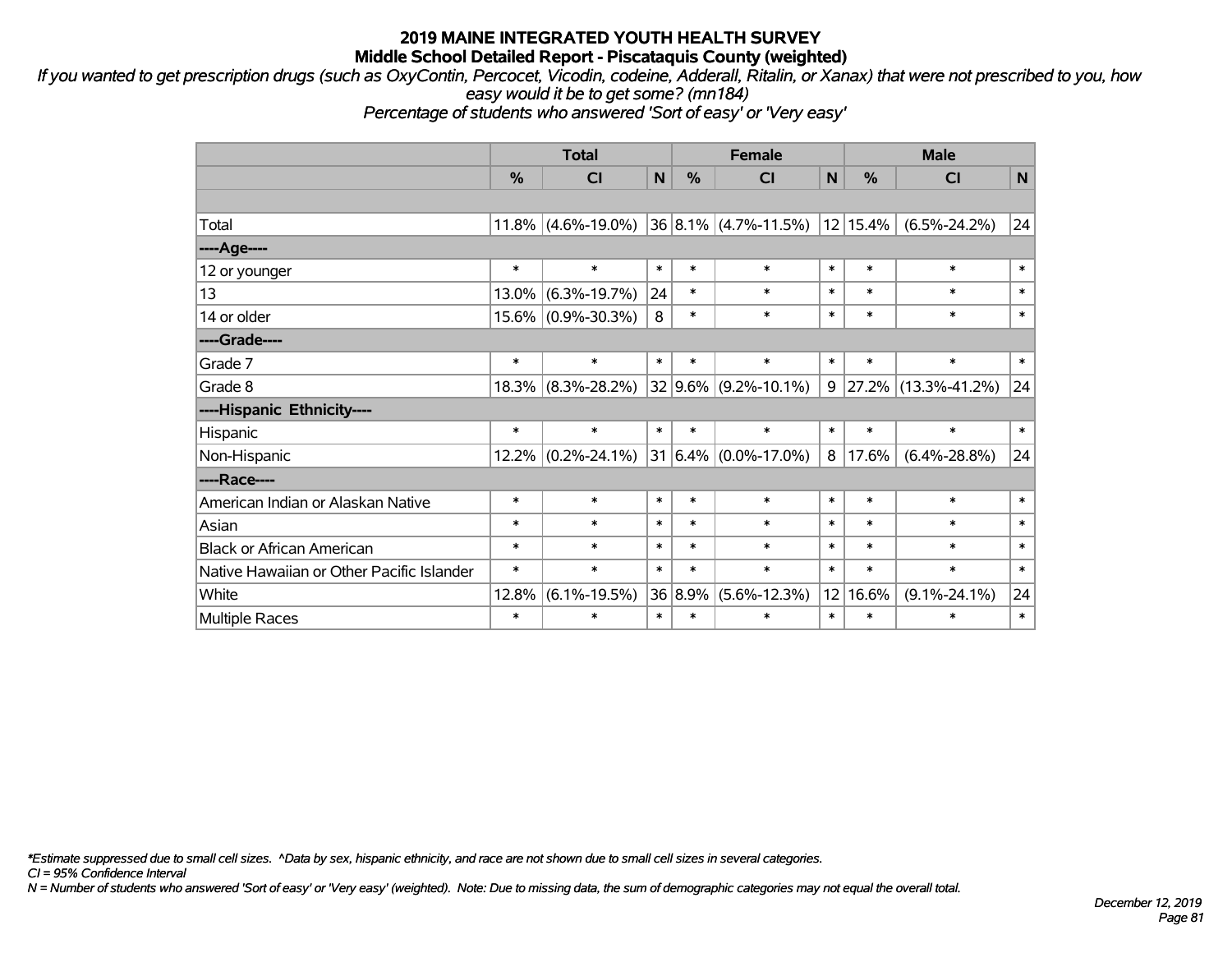*During the past 12 months, do you recall hearing, reading or watching an advertisement about the prevention of substance use? (mn93) Percentage of students who answered 'Yes'*

|                                           | <b>Total</b>  |                     |        | <b>Female</b> |                          | <b>Male</b>    |               |                            |              |  |
|-------------------------------------------|---------------|---------------------|--------|---------------|--------------------------|----------------|---------------|----------------------------|--------------|--|
|                                           | $\frac{0}{0}$ | CI                  | N      | %             | <b>CI</b>                | N              | $\frac{0}{0}$ | <b>CI</b>                  | $\mathsf{N}$ |  |
|                                           |               |                     |        |               |                          |                |               |                            |              |  |
| Total                                     |               | 56.1% (45.9%-66.3%) |        |               | 173 52.8% (33.6%-71.9%)  |                |               | 82 58.3% (54.0%-62.7%)     | 87           |  |
| ----Age----                               |               |                     |        |               |                          |                |               |                            |              |  |
| 12 or younger                             | 42.1%         | $(34.2\% - 50.1\%)$ | 29     | 26.7%         | $(2.1\% - 51.4\%)$       | $\overline{7}$ | 52.5%         | $(50.0\% - 55.0\%)$        | 21           |  |
| 13                                        | 60.9%         | $(45.1\% - 76.7\%)$ |        |               | 115 59.9% (43.5%-76.2%)  |                |               | $61 60.2\% $ (40.6%-79.8%) | 50           |  |
| 14 or older                               |               | 56.8% (35.7%-77.9%) | 30     |               | $ 52.4\% $ (49.4%-55.5%) |                |               | 14 61.4% (24.1%-98.8%)     | 16           |  |
| ----Grade----                             |               |                     |        |               |                          |                |               |                            |              |  |
| Grade 7                                   | 51.7%         | $(31.7\% - 71.7\%)$ | 69     | 47.0%         | $(7.1\% - 87.0\%)$       |                |               | 29 53.0% (45.0%-61.0%)     | 35           |  |
| Grade 8                                   |               | 59.4% (57.0%-61.8%) |        |               | 105 56.5% (51.8%-61.2%)  |                |               | 53 62.7% (60.9%-64.4%)     | 52           |  |
| ----Hispanic Ethnicity----                |               |                     |        |               |                          |                |               |                            |              |  |
| Hispanic                                  | $\ast$        | $\ast$              | $\ast$ | $\ast$        | $\ast$                   | $\ast$         | $\ast$        | $\ast$                     | $\ast$       |  |
| Non-Hispanic                              |               | 59.8% (47.7%-71.9%) |        |               | 155 55.5% (34.5%-76.6%)  | 72             |               | $64.0\%$ (59.6%-68.4%)     | 83           |  |
| ----Race----                              |               |                     |        |               |                          |                |               |                            |              |  |
| American Indian or Alaskan Native         | $\ast$        | $\ast$              | $\ast$ | $\ast$        | $\ast$                   | $\ast$         | $\ast$        | $\ast$                     | $\ast$       |  |
| Asian                                     | $\ast$        | $\ast$              | $\ast$ | $\ast$        | $\ast$                   | $\ast$         | $\ast$        | $\ast$                     | $\ast$       |  |
| <b>Black or African American</b>          | $\ast$        | $\ast$              | $\ast$ | $\ast$        | $\ast$                   | $\ast$         | $\ast$        | $\ast$                     | $\ast$       |  |
| Native Hawaiian or Other Pacific Islander | $\ast$        | $\ast$              | $\ast$ | $\ast$        | $\ast$                   | $\ast$         | $\ast$        | $\ast$                     | $\ast$       |  |
| White                                     | 54.8%         | $(42.8\% - 66.8\%)$ | 153    | 49.4%         | $(33.1\% - 65.7\%)$      | 70             | 60.4%         | $(49.7\% - 71.2\%)$        | 83           |  |
| <b>Multiple Races</b>                     | $\ast$        | $\ast$              | $\ast$ | $\ast$        | $\ast$                   | $\ast$         | $\ast$        | $\ast$                     | $\ast$       |  |

*\*Estimate suppressed due to small cell sizes. ^Data by sex, hispanic ethnicity, and race are not shown due to small cell sizes in several categories.*

*CI = 95% Confidence Interval*

*N = Number of students who answered 'Yes' (weighted). Note: Due to missing data, the sum of demographic categories may not equal the overall total.*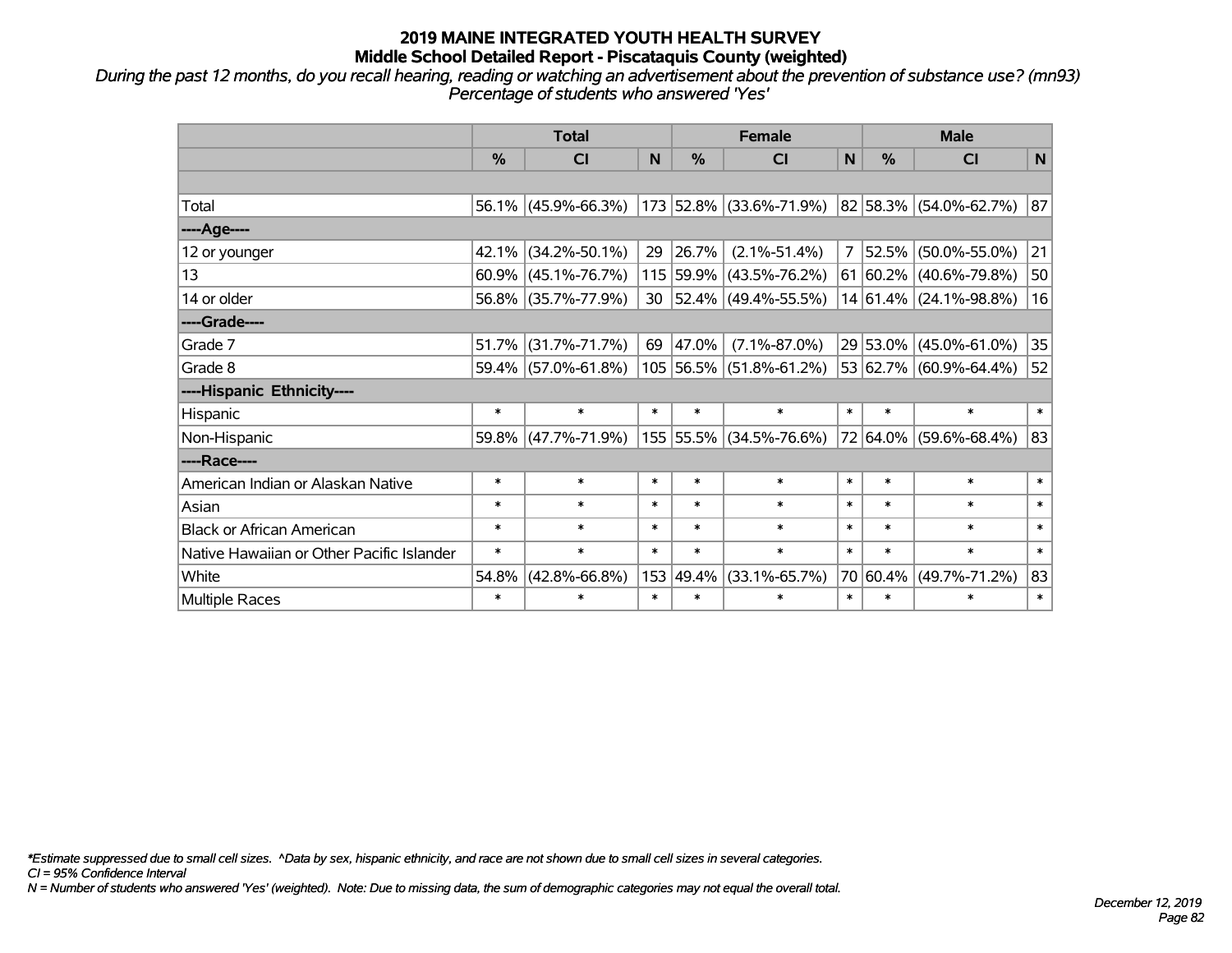*How much do you think people risk harming themselves (physically or in other ways) if they take prescription drugs that are not prescribed to them? (mn95)*

*Percentage of students who answered 'No risk' or 'Slight risk'*

|                                           |        | <b>Total</b>       |        |        | <b>Female</b> |        |        | <b>Male</b> |        |
|-------------------------------------------|--------|--------------------|--------|--------|---------------|--------|--------|-------------|--------|
|                                           | $\%$   | <b>CI</b>          | N      | %      | CI            | N      | $\%$   | CI N        |        |
|                                           |        |                    |        |        |               |        |        |             |        |
| Total                                     | 5.7%   | $(2.4\% - 9.0\%)$  | 18     | $\ast$ | $\ast$        | $\ast$ | $\ast$ | $\ast$      | $\ast$ |
| ----Age----                               |        |                    |        |        |               |        |        |             |        |
| 12 or younger                             | *      | $\ast$             | *      | $\ast$ | $\ast$        | $\ast$ | $\ast$ | $\ast$      | ∗      |
| 13                                        | 6.7%   | $(4.9\% - 8.6\%)$  | 13     | $\ast$ | $\ast$        | $\ast$ | $\ast$ | $\ast$      | $\ast$ |
| 14 or older                               | *      | $\ast$             | $\ast$ | $\ast$ | $\ast$        | $\ast$ | $\ast$ | $\ast$      | $\ast$ |
| ----Grade----                             |        |                    |        |        |               |        |        |             |        |
| Grade 7                                   | 6.1%   | $(2.7\% - 9.5\%)$  | 8      | $\ast$ | $\ast$        | *      | $\ast$ | $\ast$      | $\ast$ |
| Grade 8                                   | 5.4%   | $(2.2\% - 8.7\%)$  | 10     | $\ast$ | $\ast$        | *      | $\ast$ | $\ast$      | $\ast$ |
| ----Hispanic Ethnicity----                |        |                    |        |        |               |        |        |             |        |
| Hispanic                                  | $\ast$ | $\ast$             | $\ast$ | $\ast$ | $\ast$        | $\ast$ | $\ast$ | $\ast$      | $\ast$ |
| Non-Hispanic                              | 4.9%   | $(0.0\% - 11.4\%)$ | 13     | $\ast$ | *             | $\ast$ | $\ast$ | $\ast$      | $\ast$ |
| ----Race----                              |        |                    |        |        |               |        |        |             |        |
| American Indian or Alaskan Native         | $\ast$ | $\ast$             | $\ast$ | $\ast$ | $\ast$        | $\ast$ | $\ast$ | $\ast$      | $\ast$ |
| Asian                                     | $\ast$ | $\ast$             | $\ast$ | $\ast$ | *             | $\ast$ | $\ast$ | $\ast$      | $\ast$ |
| Black or African American                 | $\ast$ | $\ast$             | $\ast$ | $\ast$ | $\ast$        | $\ast$ | $\ast$ | $\ast$      | $\ast$ |
| Native Hawaiian or Other Pacific Islander | $\ast$ | $\ast$             | $\ast$ | $\ast$ | $\ast$        | $\ast$ | $\ast$ | $\ast$      | $\ast$ |
| White                                     | 4.4%   | $(0.0\% - 10.2\%)$ | 12     | $\ast$ | $\ast$        | $\ast$ | $\ast$ | $\ast$      | $\ast$ |
| <b>Multiple Races</b>                     | $\ast$ | *                  | $\ast$ | $\ast$ | $\ast$        | $\ast$ | $\ast$ | *           | $\ast$ |

*\*Estimate suppressed due to small cell sizes. ^Data by sex, hispanic ethnicity, and race are not shown due to small cell sizes in several categories.*

*CI = 95% Confidence Interval*

*N = Number of students who answered 'No risk' or 'Slight risk' (weighted). Note: Due to missing data, the sum of demographic categories may not equal the overall total.*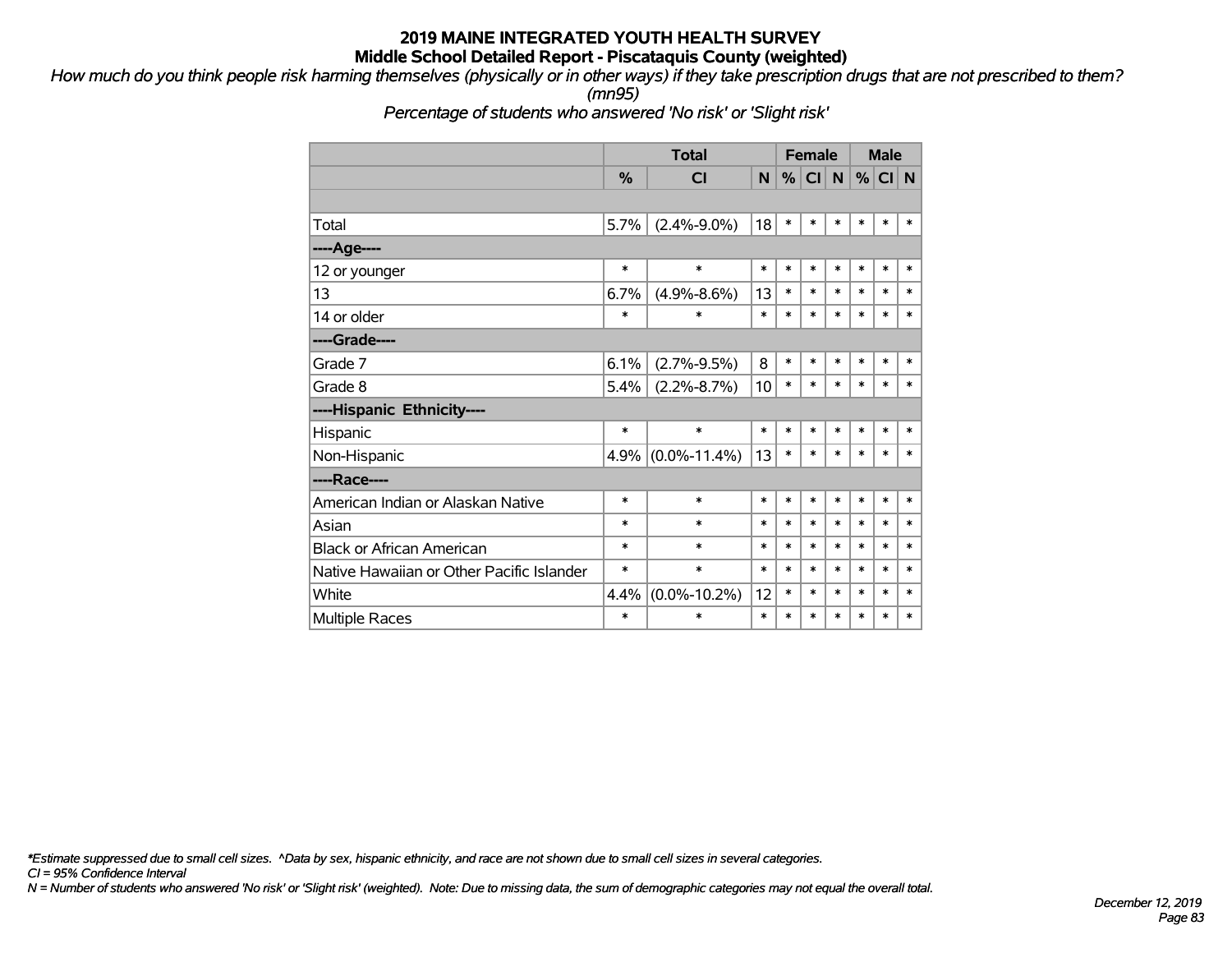*How many times in the past year (12 months) have you been drunk or high at school? (mn96) Percentage of students who answered at least 1 time*

|                                           |               | <b>Total</b>       |        | <b>Female</b> |         |        |        | <b>Male</b> |        |
|-------------------------------------------|---------------|--------------------|--------|---------------|---------|--------|--------|-------------|--------|
|                                           | $\frac{0}{0}$ | <b>CI</b>          | N      |               | $\%$ CI | N      | %      | $CI$ N      |        |
|                                           |               |                    |        |               |         |        |        |             |        |
| Total                                     | 4.3%          | $(3.4\% - 5.2\%)$  | 13     | $\ast$        | $\ast$  | $\ast$ | *      | $\ast$      | *      |
| ----Age----                               |               |                    |        |               |         |        |        |             |        |
| 12 or younger                             | $\ast$        | $\ast$             | $\ast$ | $\ast$        | $\ast$  | $\ast$ | $\ast$ | $\ast$      | $\ast$ |
| 13                                        | 4.3%          | $(3.1\% - 5.5\%)$  | 8      | $\ast$        | $\ast$  | $\ast$ | $\ast$ | $\ast$      | $\ast$ |
| 14 or older                               | *             | $\ast$             | $\ast$ | $\ast$        | $\ast$  | $\ast$ | $\ast$ | $\ast$      | *      |
| ----Grade----                             |               |                    |        |               |         |        |        |             |        |
| Grade 7                                   | $\ast$        | $\ast$             | $\ast$ | $\ast$        | $\ast$  | $\ast$ | $\ast$ | $\ast$      | $\ast$ |
| Grade 8                                   | 5.4%          | $(0.0\% - 12.4\%)$ | 10     | $\ast$        | $\ast$  | $\ast$ | $\ast$ | $\ast$      | $\ast$ |
| ----Hispanic Ethnicity----                |               |                    |        |               |         |        |        |             |        |
| Hispanic                                  | $\ast$        | $\ast$             | $\ast$ | $\ast$        | $\ast$  | $\ast$ | *      | $\ast$      | $\ast$ |
| Non-Hispanic                              | 3.4%          | $(0.0\% - 7.5\%)$  | 9      | $\ast$        | $\ast$  | $\ast$ | *      | $\ast$      | $\ast$ |
| ----Race----                              |               |                    |        |               |         |        |        |             |        |
| American Indian or Alaskan Native         | $\ast$        | $\ast$             | $\ast$ | $\ast$        | $\ast$  | $\ast$ | $\ast$ | $\ast$      | $\ast$ |
| Asian                                     | $\ast$        | $\ast$             | $\ast$ | $\ast$        | $\ast$  | $\ast$ | $\ast$ | $\ast$      | *      |
| <b>Black or African American</b>          | $\ast$        | $\ast$             | $\ast$ | $\ast$        | $\ast$  | $\ast$ | $\ast$ | $\ast$      | $\ast$ |
| Native Hawaiian or Other Pacific Islander | $\ast$        | $\ast$             | $\ast$ | $\ast$        | $\ast$  | $\ast$ | $\ast$ | $\ast$      | $\ast$ |
| White                                     | 2.9%          | $(0.0\% - 7.2\%)$  | 8      | $\ast$        | $\ast$  | $\ast$ | $\ast$ | $\ast$      | $\ast$ |
| Multiple Races                            | *             | $\ast$             | $\ast$ | $\ast$        | $\ast$  | $\ast$ | $\ast$ | $\ast$      | *      |

*\*Estimate suppressed due to small cell sizes. ^Data by sex, hispanic ethnicity, and race are not shown due to small cell sizes in several categories.*

*CI = 95% Confidence Interval*

*N = Number of students who answered at least 1 time (weighted). Note: Due to missing data, the sum of demographic categories may not equal the overall total.*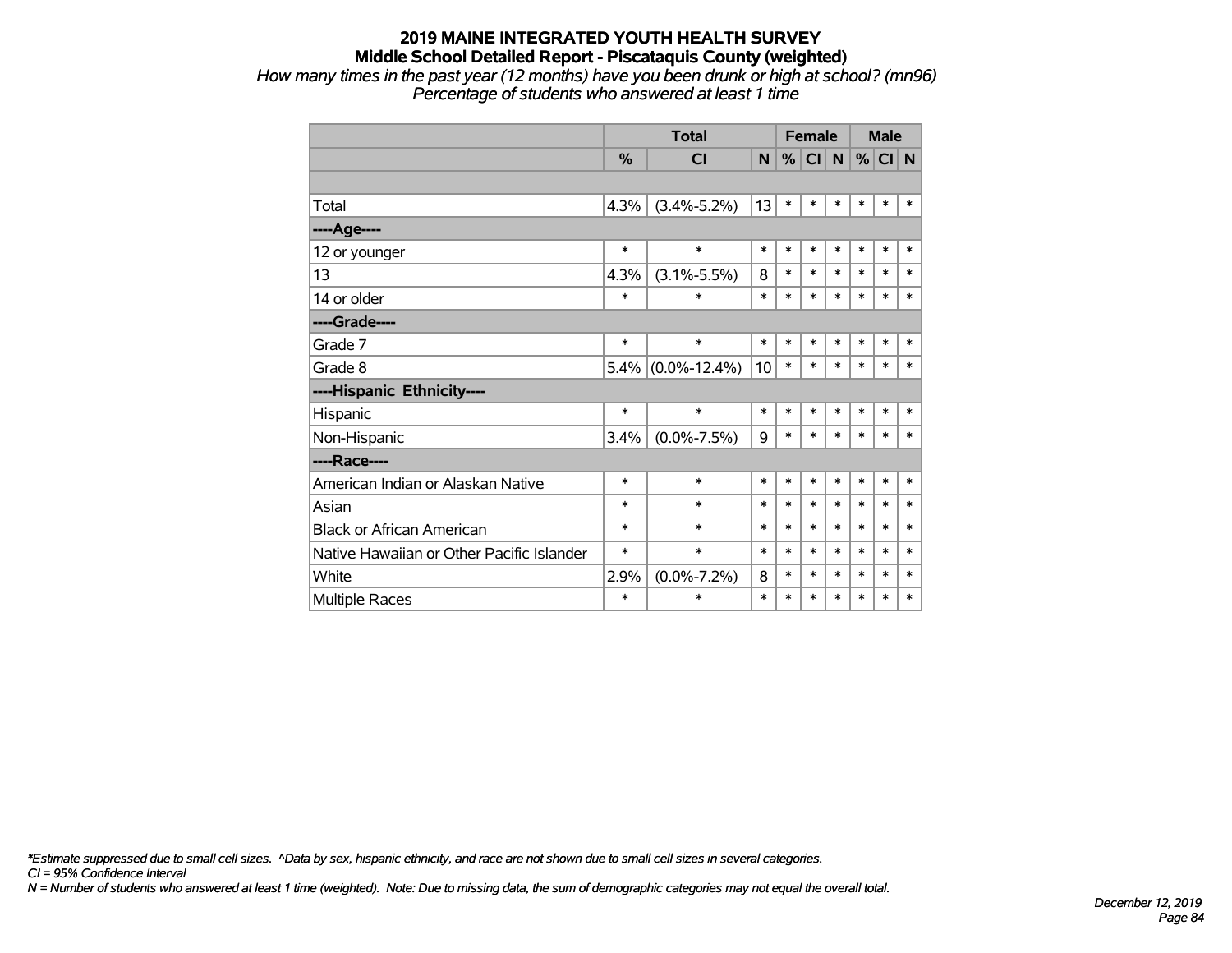#### **2019 MAINE INTEGRATED YOUTH HEALTH SURVEY Middle School Detailed Report - Piscataquis County (weighted)** *Has anyone offered, sold, or given you an illegal drug on school property? (mn97) Percentage of students who answered 'Yes'*

|                                           | <b>Total</b> |                       | <b>Female</b> |         |                               | <b>Male</b> |        |                     |        |
|-------------------------------------------|--------------|-----------------------|---------------|---------|-------------------------------|-------------|--------|---------------------|--------|
|                                           | %            | CI                    | N             | %       | <b>CI</b>                     | N           | %      | <b>CI</b>           | N      |
|                                           |              |                       |               |         |                               |             |        |                     |        |
| Total                                     |              | $10.1\%$ (0.5%-19.7%) |               |         | $ 35 4.9\%  (0.0\% - 11.2\%)$ | 8           | 15.0%  | $(5.3\% - 24.6\%)$  | 27     |
| ---- Age----                              |              |                       |               |         |                               |             |        |                     |        |
| 12 or younger                             | $\ast$       | $\ast$                | $\ast$        | $\ast$  | $\ast$                        | $\ast$      | $\ast$ | $\ast$              | $\ast$ |
| 13                                        | 8.7%         | $(3.1\% - 14.2\%)$    | 15            | $\ast$  | $\ast$                        | $\ast$      | $\ast$ | $\ast$              | $\ast$ |
| 14 or older                               |              | 20.5% (0.0%-46.2%)    | 20            | $\ast$  | $\ast$                        | $\ast$      | $\ast$ | $\ast$              | $\ast$ |
| ----Grade----                             |              |                       |               |         |                               |             |        |                     |        |
| Grade 7                                   | 10.2%        | $(2.2\% - 18.1\%)$    | 15            | $\ast$  | $\ast$                        | $\ast$      | $\ast$ | $\ast$              | $\ast$ |
| Grade 8                                   |              | $10.6\%$ (0.7%-20.5%) | 20            | $\ast$  | $\ast$                        | $\ast$      | $\ast$ | $\ast$              | $\ast$ |
| ----Hispanic Ethnicity----                |              |                       |               |         |                               |             |        |                     |        |
| Hispanic                                  | $\ast$       | $\ast$                | $\ast$        | $\ast$  | $\ast$                        | $\ast$      | $\ast$ | $\ast$              | $\ast$ |
| Non-Hispanic                              |              | $11.4\%$ (2.2%-20.6%) |               |         | $35 5.5\% $ (0.0%-12.7%)      | 8           |        | 17.0% (11.5%-22.6%) | 27     |
| ----Race----                              |              |                       |               |         |                               |             |        |                     |        |
| American Indian or Alaskan Native         | $\ast$       | $\ast$                | $\ast$        | $\ast$  | $\ast$                        | $\ast$      | $\ast$ | $\ast$              | $\ast$ |
| Asian                                     | $\ast$       | $\ast$                | $\ast$        | $\ast$  | $\ast$                        | $\ast$      | $\ast$ | $\ast$              | $\ast$ |
| <b>Black or African American</b>          | $\ast$       | $\ast$                | $\ast$        | $\ast$  | $\ast$                        | $\ast$      | $\ast$ | $\ast$              | $\ast$ |
| Native Hawaiian or Other Pacific Islander | $\ast$       | $\ast$                | $\ast$        | $\ast$  | $\ast$                        | $\ast$      | $\ast$ | $\ast$              | $\ast$ |
| White                                     | 10.5%        | $(1.3\% - 19.7\%)$    |               | 35 5.1% | $(0.0\% - 11.5\%)$            | 8           | 15.8%  | $(7.8\% - 23.7\%)$  | 27     |
| <b>Multiple Races</b>                     | $\ast$       | $\ast$                | $\ast$        | $\ast$  | $\ast$                        | $\ast$      | $\ast$ | $\ast$              | $\ast$ |

*\*Estimate suppressed due to small cell sizes. ^Data by sex, hispanic ethnicity, and race are not shown due to small cell sizes in several categories.*

*CI = 95% Confidence Interval*

*N = Number of students who answered 'Yes' (weighted). Note: Due to missing data, the sum of demographic categories may not equal the overall total.*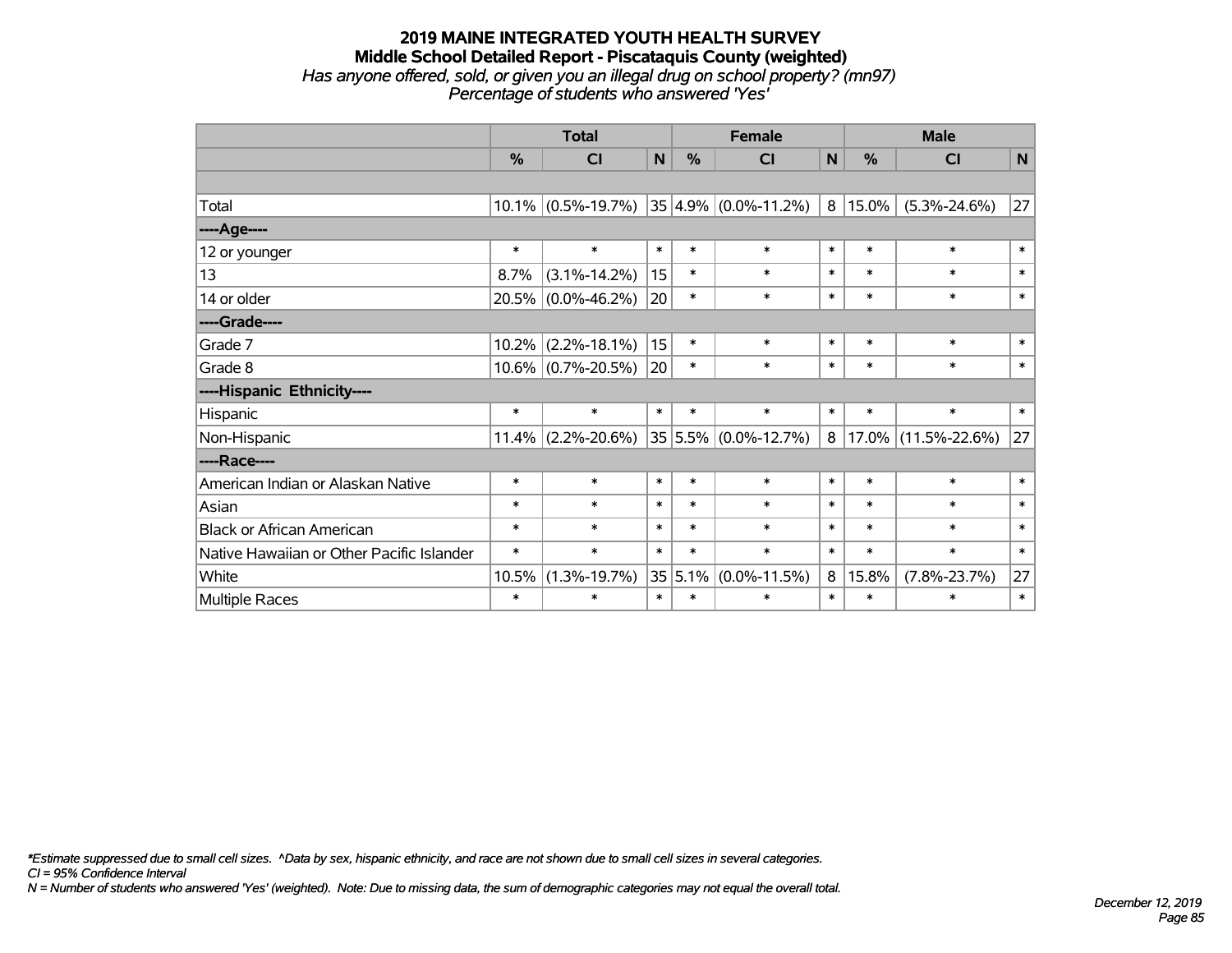#### **2019 MAINE INTEGRATED YOUTH HEALTH SURVEY Middle School Detailed Report - Piscataquis County (weighted)** *Have you ever had sexual intercourse? (mn100) Percentage of students who answered 'Yes'*

|                                           | <b>Total</b>  |                     |        |        | <b>Female</b>             |        | <b>Male</b> |                        |        |  |
|-------------------------------------------|---------------|---------------------|--------|--------|---------------------------|--------|-------------|------------------------|--------|--|
|                                           | $\frac{0}{0}$ | <b>CI</b>           | N      | %      | <b>CI</b>                 | N      | %           | <b>CI</b>              | N      |  |
|                                           |               |                     |        |        |                           |        |             |                        |        |  |
| Total                                     | 12.0%         | $(8.5\% - 15.4\%)$  |        |        | 37 10.0% (5.0%-15.0%)     |        |             | 15 14.0% (12.8%-15.3%) | 22     |  |
| ----Age----                               |               |                     |        |        |                           |        |             |                        |        |  |
| 12 or younger                             | $\ast$        | $\ast$              | $\ast$ | $\ast$ | $\ast$                    | $\ast$ | $\ast$      | $\ast$                 | $\ast$ |  |
| 13                                        | 11.6%         | $(10.9\% - 12.4\%)$ | 20     | 9.2%   | $(5.6\% - 12.7\%)$        | 8      | 14.6%       | $(10.5\% - 18.8\%)$    | 12     |  |
| 14 or older                               | 21.4%         | $(7.2\% - 35.7\%)$  |        |        | $16 18.1\% $ (0.0%-48.5%) | 6      |             | 24.2% (23.0%-25.4%)    | 10     |  |
| ----Grade----                             |               |                     |        |        |                           |        |             |                        |        |  |
| Grade 7                                   | 10.0%         | $(5.9\% - 14.1\%)$  | 13     | $\ast$ | $\ast$                    | $\ast$ | $\ast$      | $\ast$                 | $\ast$ |  |
| Grade 8                                   | 12.6%         | $(7.2\% - 18.0\%)$  |        |        | $22 11.5\% $ (2.3%-20.6%) |        |             | 10 13.8% (12.9%-14.7%) | 12     |  |
| ----Hispanic Ethnicity----                |               |                     |        |        |                           |        |             |                        |        |  |
| Hispanic                                  | $\ast$        | $\ast$              | $\ast$ | $\ast$ | $\ast$                    | $\ast$ | $\ast$      | $\ast$                 | $\ast$ |  |
| Non-Hispanic                              | 12.1%         | $(5.5\% - 18.8\%)$  | 32     | 9.4%   | $(1.6\% - 17.2\%)$        |        |             | 12 14.8% (10.9%-18.7%) | 20     |  |
| ----Race----                              |               |                     |        |        |                           |        |             |                        |        |  |
| American Indian or Alaskan Native         | $\ast$        | $\ast$              | $\ast$ | $\ast$ | $\ast$                    | $\ast$ | $\ast$      | $\ast$                 | $\ast$ |  |
| Asian                                     | $\ast$        | $\ast$              | $\ast$ | $\ast$ | $\ast$                    | $\ast$ | $\ast$      | $\ast$                 | $\ast$ |  |
| <b>Black or African American</b>          | $\ast$        | $\ast$              | $\ast$ | $\ast$ | $\ast$                    | $\ast$ | $\ast$      | $\ast$                 | $\ast$ |  |
| Native Hawaiian or Other Pacific Islander | $\ast$        | $\ast$              | $\ast$ | $\ast$ | $\ast$                    | $\ast$ | $\ast$      | $\ast$                 | $\ast$ |  |
| White                                     | 11.7%         | $(6.6\% - 16.8\%)$  | 34     | 9.2%   | $(0.8\% - 17.7\%)$        | 13     | 14.2%       | $(13.9\% - 14.4\%)$    | 20     |  |
| <b>Multiple Races</b>                     | $\ast$        | $\ast$              | $\ast$ | $\ast$ | $\ast$                    | $\ast$ | $\ast$      | $\ast$                 | $\ast$ |  |

*\*Estimate suppressed due to small cell sizes. ^Data by sex, hispanic ethnicity, and race are not shown due to small cell sizes in several categories.*

*CI = 95% Confidence Interval*

*N = Number of students who answered 'Yes' (weighted). Note: Due to missing data, the sum of demographic categories may not equal the overall total.*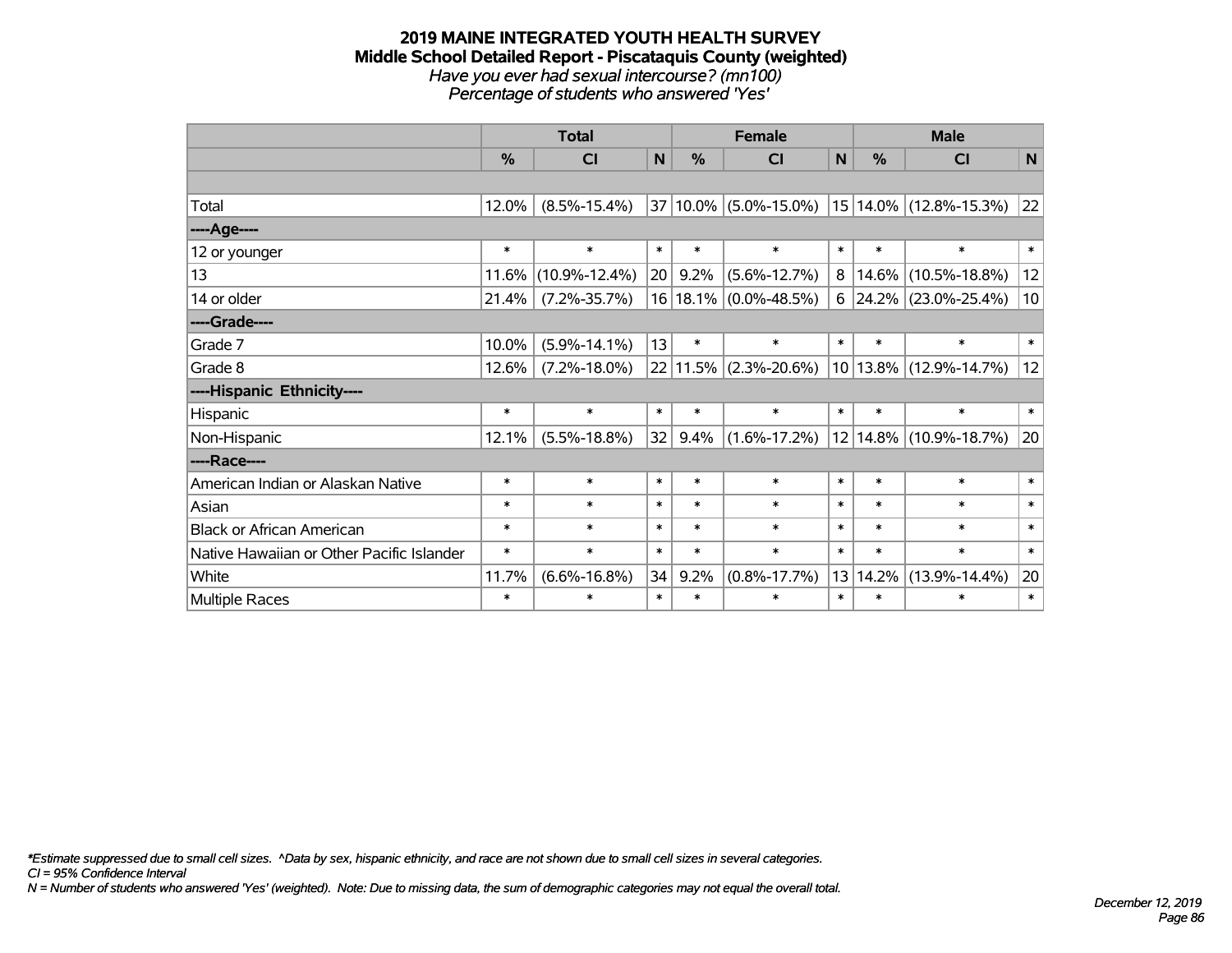*The last time you had sexual intercourse, did you or your partner use a condom? (mn101) Among students who ever had sexual intercourse, the percentage of students who answered 'Yes'*

|                                           |               | <b>Total</b>           |        | <b>Female</b> |        |        | <b>Male</b> |        |        |
|-------------------------------------------|---------------|------------------------|--------|---------------|--------|--------|-------------|--------|--------|
|                                           | $\frac{0}{2}$ | <b>CI</b>              | N      | %             | CI N   |        | %           | CI N   |        |
|                                           |               |                        |        |               |        |        |             |        |        |
| Total                                     |               | $67.4\%$ (51.6%-83.1%) | 31     | $\ast$        | $\ast$ | $\ast$ | $\ast$      | $\ast$ | $\ast$ |
| ----Age----                               |               |                        |        |               |        |        |             |        |        |
| 12 or younger                             | $\ast$        | $\ast$                 | $\ast$ | $\ast$        | $\ast$ | $\ast$ | $\ast$      | $\ast$ | $\ast$ |
| 13                                        | $\ast$        | $\ast$                 | $\ast$ | *             | $\ast$ | $\ast$ | $\ast$      | $\ast$ | $\ast$ |
| 14 or older                               |               | 68.4% (39.1%-97.7%)    | 16     | $\ast$        | $\ast$ | $\ast$ | $\ast$      | $\ast$ | $\ast$ |
| ----Grade----                             |               |                        |        |               |        |        |             |        |        |
| Grade 7                                   | $\ast$        | $\ast$                 | $\ast$ | $\ast$        | $\ast$ | $\ast$ | $\ast$      | $\ast$ | $\ast$ |
| Grade 8                                   |               | 54.0% (51.4%-56.6%)    | 15     | $\ast$        | $\ast$ | $\ast$ | $\ast$      | $\ast$ | $\ast$ |
| ----Hispanic Ethnicity----                |               |                        |        |               |        |        |             |        |        |
| Hispanic                                  | $\ast$        | $\ast$                 | $\ast$ | $\ast$        | $\ast$ | $\ast$ | $\ast$      | $\ast$ | $\ast$ |
| Non-Hispanic                              |               | $67.0\%$ (65.7%-68.4%) | 26     | $\ast$        | $\ast$ | $\ast$ | $\ast$      | $\ast$ | $\ast$ |
| ----Race----                              |               |                        |        |               |        |        |             |        |        |
| American Indian or Alaskan Native         | $\ast$        | $\ast$                 | $\ast$ | $\ast$        | $\ast$ | $\ast$ | $\ast$      | $\ast$ | $\ast$ |
| Asian                                     | $\ast$        | $\ast$                 | $\ast$ | $\ast$        | $\ast$ | $\ast$ | $\ast$      | $\ast$ | $\ast$ |
| <b>Black or African American</b>          | $\ast$        | $\ast$                 | $\ast$ | $\ast$        | $\ast$ | $\ast$ | $\ast$      | $\ast$ | $\ast$ |
| Native Hawaiian or Other Pacific Islander | $\ast$        | $\ast$                 | $\ast$ | $\ast$        | $\ast$ | $\ast$ | $\ast$      | $\ast$ | $\ast$ |
| White                                     | 66.8%         | $(51.7\% - 81.9\%)$    | 30     | $\ast$        | $\ast$ | $\ast$ | $\ast$      | $\ast$ | $\ast$ |
| <b>Multiple Races</b>                     | $\ast$        | $\ast$                 | $\ast$ | $\ast$        | $\ast$ | $\ast$ | $\ast$      | $\ast$ | $\ast$ |

*\*Estimate suppressed due to small cell sizes. ^Data by sex, hispanic ethnicity, and race are not shown due to small cell sizes in several categories.*

*CI = 95% Confidence Interval*

*N = Among students who ever had sexual intercourse, the number of students who answered 'Yes' (weighted). Note: Due to missing data, the sum of demographic categories may not equal the overall total.*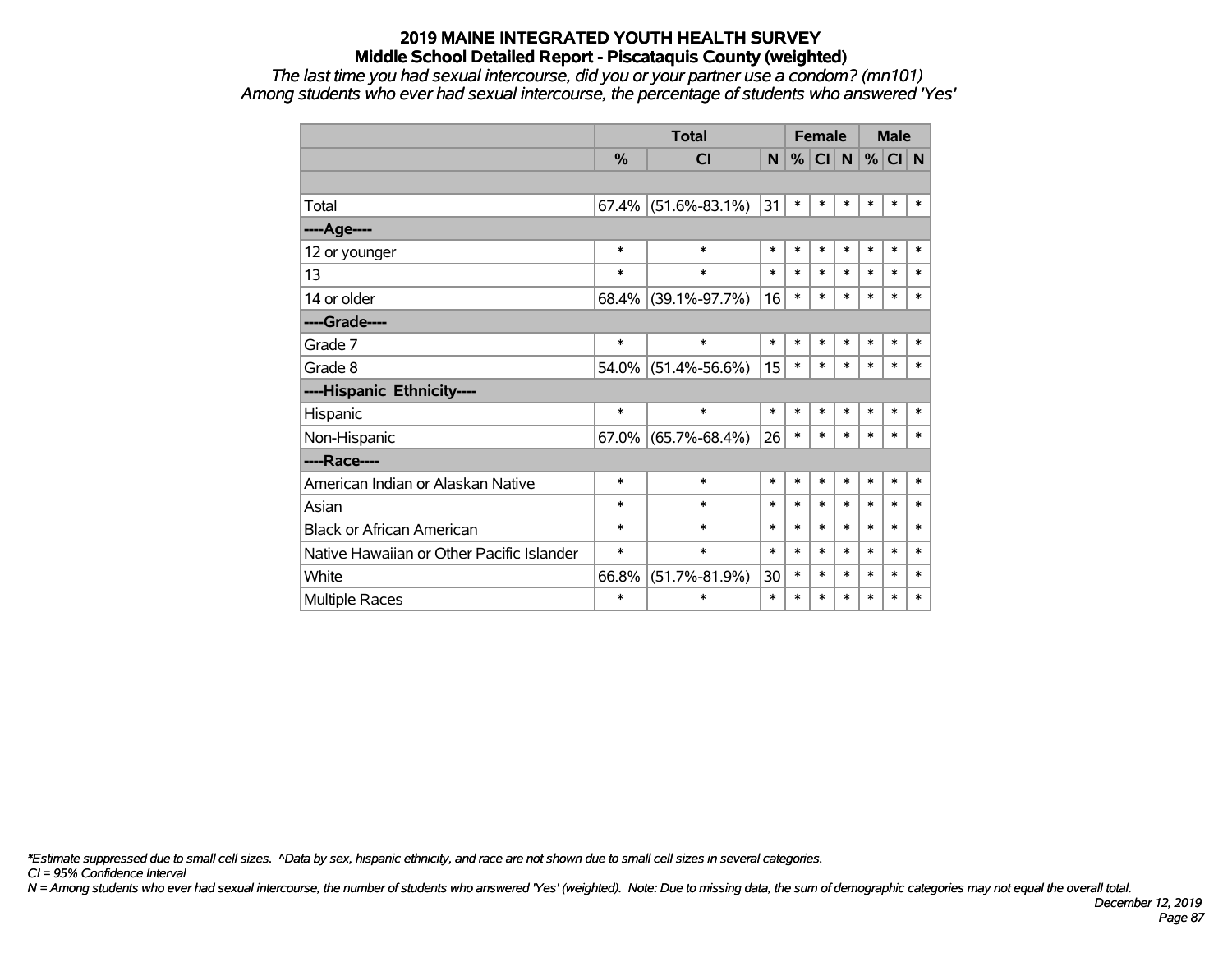*Percentage of students who drank 100% fruit juice and/or ate fruit two or more times per day during the past seven days (mnfruit)*

|                                           | <b>Total</b>  |                        |        |          | <b>Female</b>                  | <b>Male</b>  |               |                        |              |
|-------------------------------------------|---------------|------------------------|--------|----------|--------------------------------|--------------|---------------|------------------------|--------------|
|                                           | $\frac{0}{0}$ | <b>CI</b>              | N      | %        | <b>CI</b>                      | $\mathsf{N}$ | $\frac{0}{0}$ | <b>CI</b>              | $\mathsf{N}$ |
|                                           |               |                        |        |          |                                |              |               |                        |              |
| Total                                     |               | 31.2% (23.0%-39.3%)    |        |          | 99   34.4%   (19.8%-49.0%)     |              |               | 54 28.4% (24.7%-32.1%) | 45           |
| ---- Age----                              |               |                        |        |          |                                |              |               |                        |              |
| 12 or younger                             | $19.4\%$      | $(12.2\% - 26.5\%)$    | 14     | $\ast$   | $\ast$                         | $\ast$       | $\ast$        | $\ast$                 | $\ast$       |
| 13                                        |               | 30.4% (26.3%-34.5%)    |        | 53 29.8% | $(20.7\% - 38.9\%)$            |              | 26 31.8%      | $(31.6\% - 32.0\%)$    | 28           |
| 14 or older                               |               | 44.3% (23.7%-64.9%)    |        |          | 32 52.3% (14.8%-89.9%)         |              |               | 19 36.7% (27.7%-45.7%) | 14           |
| ----Grade----                             |               |                        |        |          |                                |              |               |                        |              |
| Grade 7                                   | 23.3%         | $(10.1\% - 36.6\%)$    |        | 32 26.2% | $(15.5\% - 36.8\%)$            |              | 17 21.5%      | $(3.8\% - 39.2\%)$     | 15           |
| Grade 8                                   |               | $37.3\%$ (32.1%-42.4%) |        |          | $ 65 41.1\% (24.5\% - 57.8\%)$ |              |               | 37 33.1% (28.3%-38.0%) | 28           |
| ----Hispanic Ethnicity----                |               |                        |        |          |                                |              |               |                        |              |
| Hispanic                                  | $\ast$        | $\ast$                 | $\ast$ | $\ast$   | $\ast$                         | $\ast$       | $\ast$        | $\ast$                 | $\ast$       |
| Non-Hispanic                              |               | $31.5\%$ (23.2%-39.8%) |        |          | 87 34.0% (24.8%-43.2%)         |              | 47 29.0%      | $(20.1\% - 37.9\%)$    | 40           |
| ----Race----                              |               |                        |        |          |                                |              |               |                        |              |
| American Indian or Alaskan Native         | $\ast$        | $\ast$                 | $\ast$ | $\ast$   | $\ast$                         | $\ast$       | $\ast$        | $\ast$                 | $\ast$       |
| Asian                                     | $\ast$        | $\ast$                 | $\ast$ | $\ast$   | $\ast$                         | $\ast$       | $\ast$        | $\ast$                 | $\ast$       |
| <b>Black or African American</b>          | $\ast$        | $\ast$                 | $\ast$ | $\ast$   | $\ast$                         | $\ast$       | $\ast$        | $\ast$                 | $\ast$       |
| Native Hawaiian or Other Pacific Islander | $\ast$        | $\ast$                 | $\ast$ | $\ast$   | $\ast$                         | $\ast$       | $\ast$        | $\ast$                 | $\ast$       |
| White                                     | 32.0%         | $(23.0\% - 41.1\%)$    |        | 95 35.6% | $(21.4\% - 49.7\%)$            |              | 53 28.5%      | $(22.6\% - 34.4\%)$    | 42           |
| Multiple Races                            | $\ast$        | $\ast$                 | $\ast$ | $\ast$   | $\ast$                         | $\ast$       | $\ast$        | $\ast$                 | $\ast$       |

*\*Estimate suppressed due to small cell sizes. ^Data by sex, hispanic ethnicity, and race are not shown due to small cell sizes in several categories.*

*CI = 95% Confidence Interval*

*N = Number of students who drank 100% fruit juice and/or ate fruit two or more times per day during the past seven days (weighted). Note: Due to missing data, the sum of demographic categories may not equal the overall total.*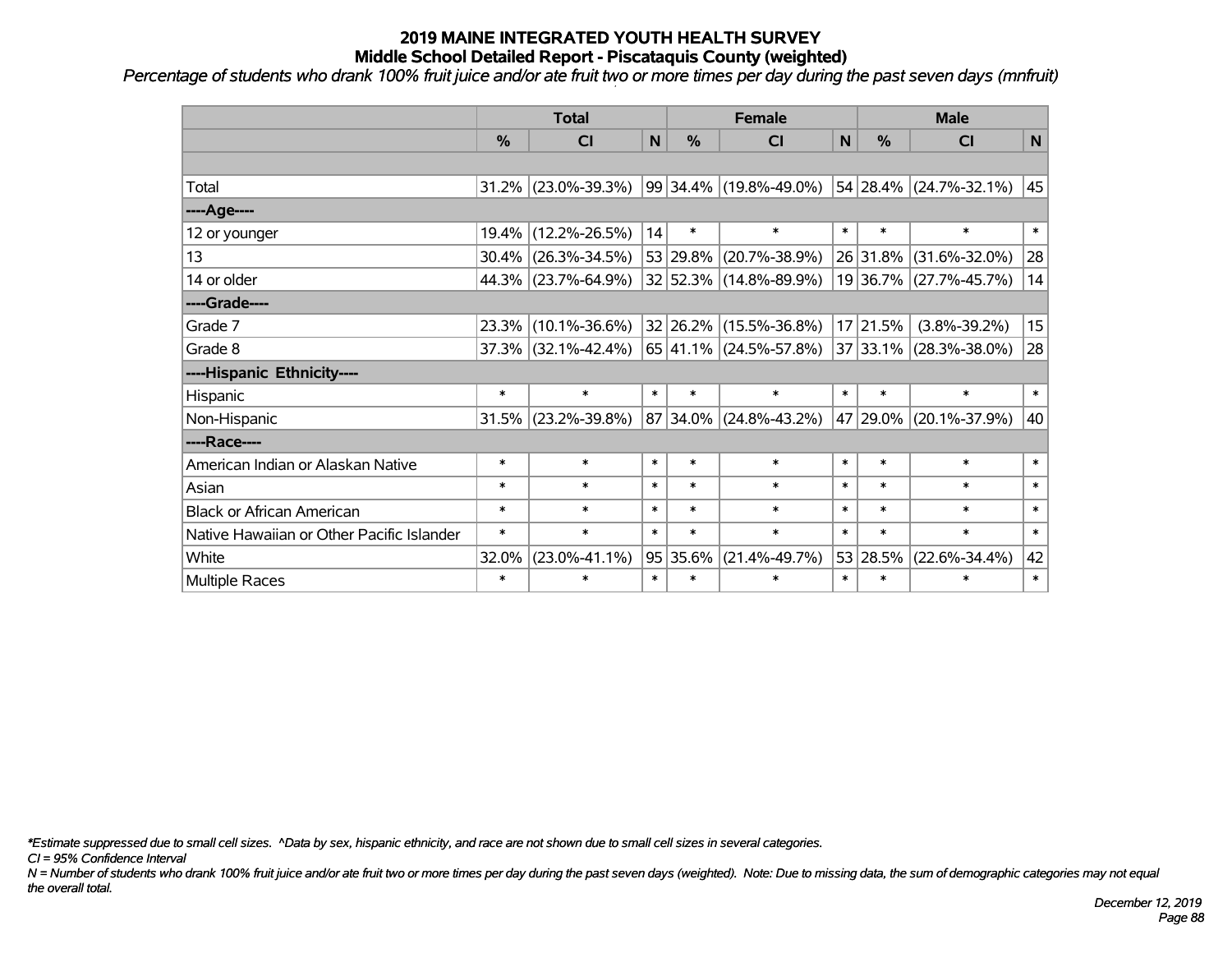*Percentage of students who drank 100% fruit juice and/or ate fruit less then 1 time per day during the past seven days (mnonefrt)*

|                                           | <b>Total</b>  |                        |        |               | <b>Female</b>           | <b>Male</b>  |          |                             |        |
|-------------------------------------------|---------------|------------------------|--------|---------------|-------------------------|--------------|----------|-----------------------------|--------|
|                                           | $\frac{0}{0}$ | CI                     | N      | $\frac{0}{0}$ | CI                      | $\mathsf{N}$ | %        | <b>CI</b>                   | N      |
|                                           |               |                        |        |               |                         |              |          |                             |        |
| Total                                     | $40.8\%$      | $(38.2\% - 43.3\%)$    |        |               | 130 39.8% (36.3%-43.3%) |              |          | 63 40.9% (31.0%-50.8%)      | 65     |
| ---- Age----                              |               |                        |        |               |                         |              |          |                             |        |
| 12 or younger                             | 38.9%         | $(31.8\% - 46.0\%)$    | 27     | 33.3%         | $(18.7\% - 48.0\%)$     |              |          | 12 44.8% (15.0%-74.5%)      | 15     |
| 13                                        |               | 46.0% (40.7%-51.4%)    | 81     | 44.3%         | $(28.6\% - 60.1\%)$     |              | 38 46.2% | $(39.2\% - 53.3\%)$         | 40     |
| 14 or older                               |               | $30.0\%$ (12.6%-47.4%) | 22     | 35.2%         | $(0.6\% - 69.8\%)$      |              |          | 12 25.2% (23.8%-26.6%)      | 10     |
| ----Grade----                             |               |                        |        |               |                         |              |          |                             |        |
| Grade 7                                   | 42.3%         | $(39.6\% - 45.0\%)$    | 58     | 43.1%         | $(21.9\% - 64.3\%)$     |              | 28 39.7% | $(13.3\% - 66.0\%)$         | 28     |
| Grade 8                                   |               | 38.6% (38.6%-38.6%)    | 67     |               | 36.0% (29.9%-42.2%)     |              |          | $ 33 41.4\% $ (36.4%-46.5%) | 35     |
| ----Hispanic Ethnicity----                |               |                        |        |               |                         |              |          |                             |        |
| Hispanic                                  | $\ast$        | $\ast$                 | $\ast$ | $\ast$        | $\ast$                  | $\ast$       | $\ast$   | $\ast$                      | $\ast$ |
| Non-Hispanic                              |               | 41.5% (40.5%-42.4%)    |        |               | 115 41.5% (34.9%-48.1%) |              | 58 41.5% | $(36.7\% - 46.3\%)$         | 57     |
| ----Race----                              |               |                        |        |               |                         |              |          |                             |        |
| American Indian or Alaskan Native         | $\ast$        | $\ast$                 | $\ast$ | $\ast$        | $\ast$                  | $\ast$       | $\ast$   | $\ast$                      | $\ast$ |
| Asian                                     | $\ast$        | $\ast$                 | $\ast$ | $\ast$        | $\ast$                  | $\ast$       | $\ast$   | $\ast$                      | $\ast$ |
| <b>Black or African American</b>          | $\ast$        | $\ast$                 | $\ast$ | $\ast$        | $\ast$                  | $\ast$       | $\ast$   | $\ast$                      | $\ast$ |
| Native Hawaiian or Other Pacific Islander | $\ast$        | $\ast$                 | $\ast$ | $\ast$        | $\ast$                  | $\ast$       | $\ast$   | $\ast$                      | $\ast$ |
| White                                     | 38.9%         | $(35.3\% - 42.6\%)$    |        | 115 38.6%     | $(37.0\% - 40.3\%)$     | 58           | 39.3%    | $(30.0\% - 48.5\%)$         | 58     |
| Multiple Races                            | $\ast$        | $\ast$                 | $\ast$ | $\ast$        | $\ast$                  | $\ast$       | $\ast$   | $\ast$                      | $\ast$ |

*\*Estimate suppressed due to small cell sizes. ^Data by sex, hispanic ethnicity, and race are not shown due to small cell sizes in several categories.*

*CI = 95% Confidence Interval*

*N = Number of students who drank 100% fruit juice and/or ate fruit less then 1 time per day during the past seven days (weighted). Note: Due to missing data, the sum of demographic categories may not equal the overall total.*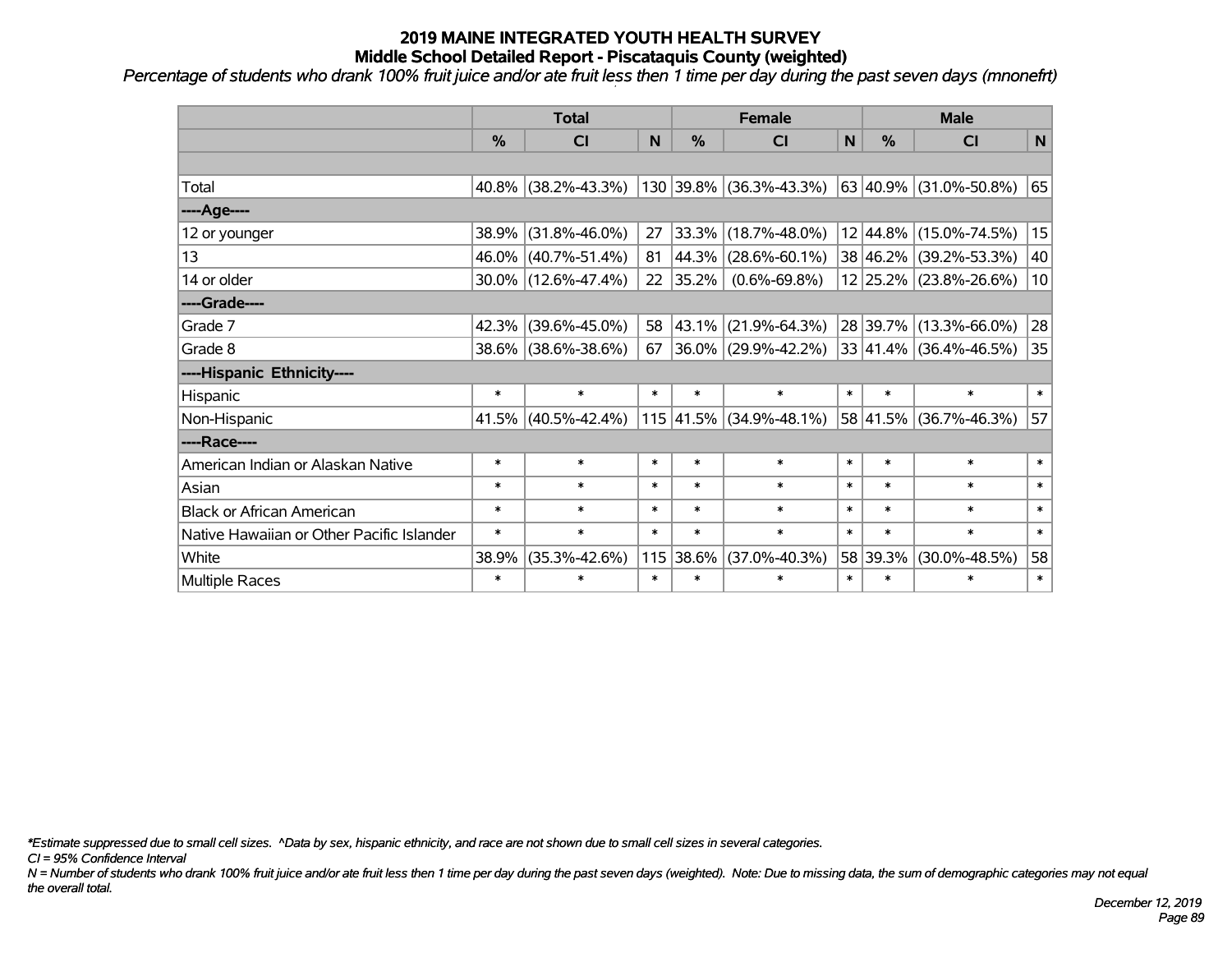*Percentage of students who ate vegetables three or more times per day during the past seven days (mnveg)*

|                                           | <b>Total</b>  |                        |                 |             | <b>Female</b>              | <b>Male</b>    |          |                        |              |
|-------------------------------------------|---------------|------------------------|-----------------|-------------|----------------------------|----------------|----------|------------------------|--------------|
|                                           | $\frac{0}{0}$ | <b>CI</b>              | N               | %           | <b>CI</b>                  | $\mathsf{N}$   | %        | <b>CI</b>              | $\mathsf{N}$ |
|                                           |               |                        |                 |             |                            |                |          |                        |              |
| Total                                     |               | $13.9\%$ (13.1%-14.8%) |                 |             | 45   16.3%   (13.1%-19.4%) |                |          | 26 11.8% (11.5%-12.1%) | 19           |
| ---- Age----                              |               |                        |                 |             |                            |                |          |                        |              |
| 12 or younger                             | 13.8%         | $(11.0\% - 16.7\%)$    | 10 <sup>1</sup> | $\ast$      | $\ast$                     | $\ast$         | $\ast$   | $\ast$                 | $\ast$       |
| 13                                        | 11.3%         | $(9.8\% - 12.7\%)$     |                 | $20 11.6\%$ | $(10.4\% - 12.8\%)$        |                | 10 11.3% | $(10.0\% - 12.6\%)$    | 10           |
| 14 or older                               |               | 20.3% (16.0%-24.5%)    | 15              | $\ast$      | $\ast$                     | $\ast$         | $\ast$   | $\ast$                 | $\ast$       |
| ----Grade----                             |               |                        |                 |             |                            |                |          |                        |              |
| Grade 7                                   | 11.9%         | $(4.9\% - 18.8\%)$     |                 | 16 10.4%    | $(0.0\% - 24.0\%)$         | $\overline{7}$ | 13.6%    | $(12.8\% - 14.5\%)$    | 9            |
| Grade 8                                   |               | 14.9% (12.9%-17.0%)    |                 |             | 27 18.6% (17.6%-19.7%)     | 17             | 10.9%    | $(8.1\% - 13.8\%)$     | 9            |
| ----Hispanic Ethnicity----                |               |                        |                 |             |                            |                |          |                        |              |
| Hispanic                                  | $\ast$        | $\ast$                 | $\ast$          | $\ast$      | $\ast$                     | $\ast$         | $\ast$   | $\ast$                 | $\ast$       |
| Non-Hispanic                              |               | 14.0% (10.4%-17.6%)    |                 |             | 39 15.9% (10.1%-21.8%)     |                | 23 12.0% | $(9.6\% - 14.4\%)$     | 17           |
| ----Race----                              |               |                        |                 |             |                            |                |          |                        |              |
| American Indian or Alaskan Native         | $\ast$        | $\ast$                 | $\ast$          | $\ast$      | $\ast$                     | $\ast$         | $\ast$   | $\ast$                 | $\ast$       |
| Asian                                     | $\ast$        | $\ast$                 | $\ast$          | $\ast$      | $\ast$                     | $\ast$         | $\ast$   | $\ast$                 | $\ast$       |
| <b>Black or African American</b>          | $\ast$        | $\ast$                 | $\ast$          | $\ast$      | $\ast$                     | $\ast$         | $\ast$   | $\ast$                 | $\ast$       |
| Native Hawaiian or Other Pacific Islander | $\ast$        | $\ast$                 | $\ast$          | $\ast$      | $\ast$                     | $\ast$         | $\ast$   | $\ast$                 | $\ast$       |
| White                                     | 14.0%         | $(11.7\% - 16.3\%)$    |                 | 42 16.8%    | $(13.9\% - 19.8\%)$        | 26             | 11.0%    | $(7.7\% - 14.2\%)$     | 16           |
| Multiple Races                            | $\ast$        | $\ast$                 | $\ast$          | $\ast$      | $\ast$                     | $\ast$         | $\ast$   | $\ast$                 | $\ast$       |

*\*Estimate suppressed due to small cell sizes. ^Data by sex, hispanic ethnicity, and race are not shown due to small cell sizes in several categories.*

*CI = 95% Confidence Interval*

*N = Number of students who ate vegetables three or more times per day during the past seven days (weighted). Note: Due to missing data, the sum of demographic categories may not equal the overall total.*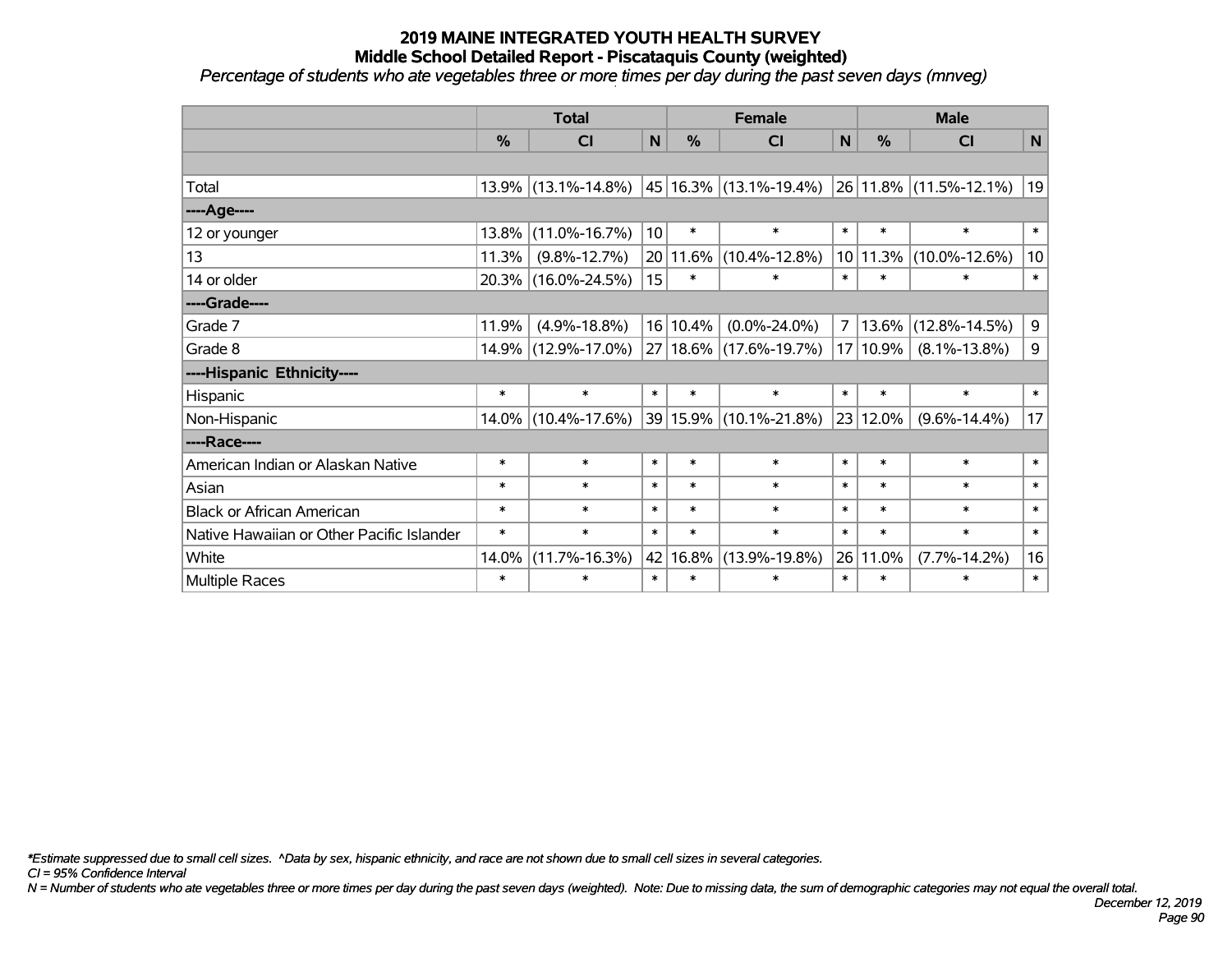*Percentage of students who ate vegetables less than 1 time per day during the past seven days (mnoneveg)*

|                                           | <b>Total</b>  |                        |        | <b>Female</b> | <b>Male</b>              |        |               |                             |        |
|-------------------------------------------|---------------|------------------------|--------|---------------|--------------------------|--------|---------------|-----------------------------|--------|
|                                           | $\frac{0}{0}$ | <b>CI</b>              | N      | %             | <b>CI</b>                | N      | $\frac{0}{0}$ | <b>CI</b>                   | N      |
|                                           |               |                        |        |               |                          |        |               |                             |        |
| Total                                     |               | $55.8\%$ (48.8%-62.9%) |        |               | 181 53.0% (49.0%-56.9%)  |        |               | $ 86 58.1\% $ (45.8%-70.3%) | 93     |
| ---- Age----                              |               |                        |        |               |                          |        |               |                             |        |
| 12 or younger                             | $65.8\%$      | $(45.2\% - 86.4\%)$    | 46     |               | $61.1\%$ (37.9%-84.3%)   |        | 22 70.7%      | $(52.3\% - 89.2\%)$         | 24     |
| 13                                        |               | $60.3\%$ (49.6%-71.0%) |        |               | 107 56.7% (43.5%-69.9%)  |        | 51 63.0%      | $(51.5\% - 74.5\%)$         | 54     |
| 14 or older                               |               | 36.1% (11.3%-60.9%)    | 27     |               | $ 35.2\% $ (23.2%-47.3%) |        | 12 36.8%      | $(0.3\% - 73.3\%)$          | 15     |
| ----Grade----                             |               |                        |        |               |                          |        |               |                             |        |
| Grade 7                                   | $64.3\%$      | $(61.6\% - 67.1\%)$    | 89     |               | $64.2\%$ (51.7%-76.7%)   |        |               | 43 63.3% (55.2%-71.3%)      | 43     |
| Grade 8                                   |               | 48.8% (34.8%-62.7%)    | 87     |               | $ 46.0\% $ (25.4%-66.6%) |        |               | 43   51.7%   (43.0%-60.4%)  | 45     |
| ----Hispanic Ethnicity----                |               |                        |        |               |                          |        |               |                             |        |
| Hispanic                                  | $\ast$        | $\ast$                 | $\ast$ | $\ast$        | $\ast$                   | $\ast$ | $\ast$        | $\ast$                      | $\ast$ |
| Non-Hispanic                              | $53.2\%$      | $(48.3\% - 58.2\%)$    |        |               | 148 52.7% (52.7%-52.7%)  |        |               | 74 53.8% (43.5%-64.1%)      | 74     |
| ----Race----                              |               |                        |        |               |                          |        |               |                             |        |
| American Indian or Alaskan Native         | $\ast$        | $\ast$                 | $\ast$ | $\ast$        | $\ast$                   | $\ast$ | $\ast$        | $\ast$                      | $\ast$ |
| Asian                                     | $\ast$        | $\ast$                 | $\ast$ | $\ast$        | $\ast$                   | $\ast$ | $\ast$        | $\ast$                      | $\ast$ |
| <b>Black or African American</b>          | $\ast$        | $\ast$                 | $\ast$ | $\ast$        | $\ast$                   | $\ast$ | $\ast$        | $\ast$                      | $\ast$ |
| Native Hawaiian or Other Pacific Islander | $\ast$        | $\ast$                 | $\ast$ | $\ast$        | $\ast$                   | $\ast$ | $\ast$        | $\ast$                      | $\ast$ |
| White                                     | 54.2%         | $(48.2\% - 60.2\%)$    | 161    | 51.1%         | $(49.5\% - 52.7\%)$      | 77     | 57.4%         | $(45.0\% - 69.7\%)$         | 84     |
| Multiple Races                            | $\ast$        | $\ast$                 | $\ast$ | $\ast$        | $\ast$                   | $\ast$ | $\ast$        | $\ast$                      | $\ast$ |

*\*Estimate suppressed due to small cell sizes. ^Data by sex, hispanic ethnicity, and race are not shown due to small cell sizes in several categories.*

*CI = 95% Confidence Interval*

*N = Number of students who ate vegetables less than 1 time per day during the past seven days (weighted). Note: Due to missing data, the sum of demographic categories may not equal the overall total.*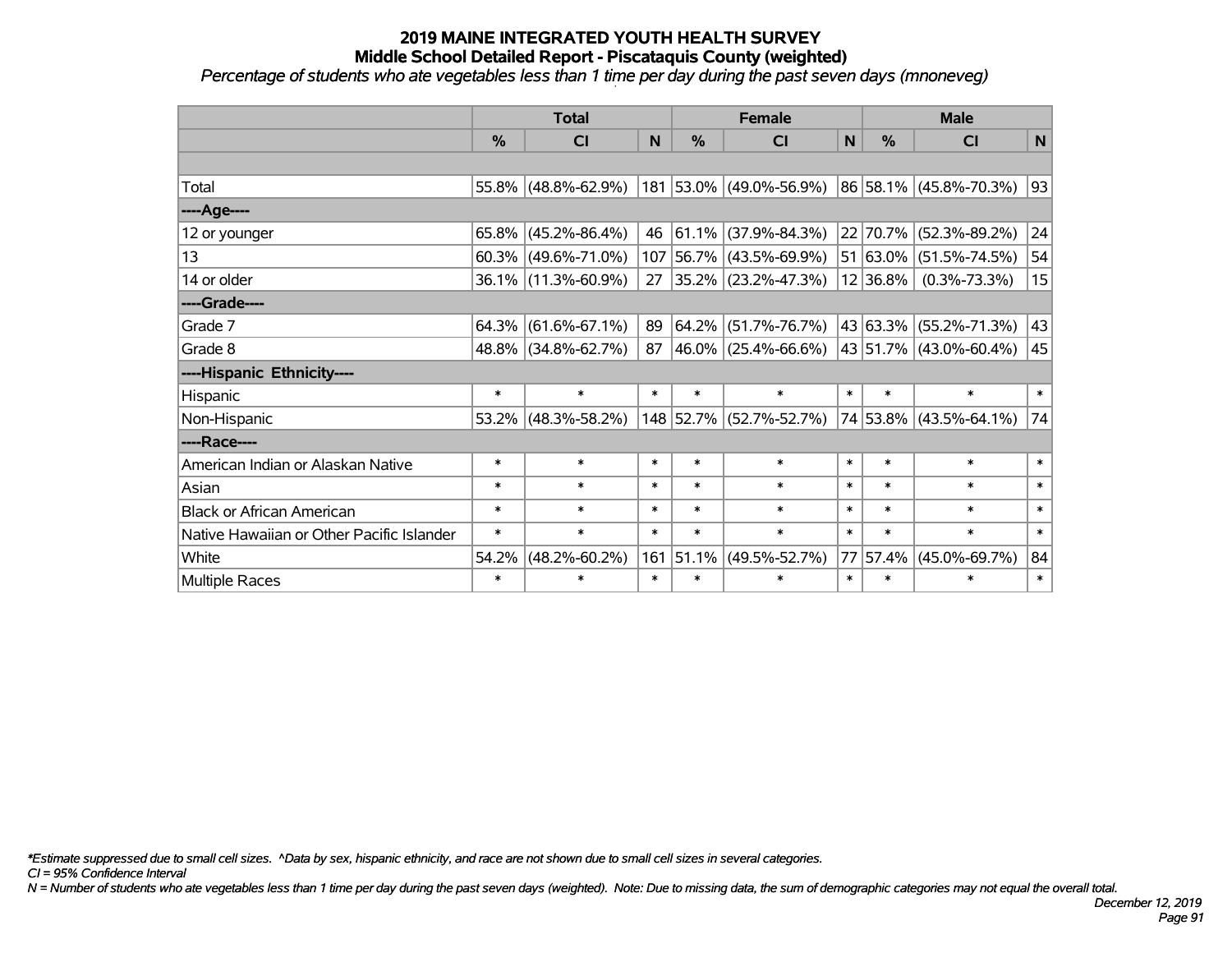*Percentage of students who drank 100% fruit juice, ate fruit and/or ate vegetables five or more times per day during the past seven days (mnfrvg)*

|                                           | <b>Total</b> |                     |             |          | <b>Female</b>                                           | <b>Male</b> |               |                        |        |
|-------------------------------------------|--------------|---------------------|-------------|----------|---------------------------------------------------------|-------------|---------------|------------------------|--------|
|                                           | %            | <b>CI</b>           | $\mathbf N$ | %        | <b>CI</b>                                               | $\mathbf N$ | $\frac{0}{0}$ | <b>CI</b>              | N      |
|                                           |              |                     |             |          |                                                         |             |               |                        |        |
| Total                                     |              | 19.0% (14.8%-23.3%) |             |          | $ 59 22.3\% $ (15.3%-29.3%) $ 35 16.0\% $ (13.0%-19.0%) |             |               |                        | 24     |
| ----Age----                               |              |                     |             |          |                                                         |             |               |                        |        |
| 12 or younger                             | 16.3%        | $(8.9\% - 23.7\%)$  | 11          | $\ast$   | $\ast$                                                  | $\ast$      | $\ast$        | $\ast$                 | $\ast$ |
| 13                                        | 14.1%        | $(11.7\% - 16.5\%)$ |             | 24 16.9% | $(9.3\% - 24.5\%)$                                      |             |               | 14 11.6% (10.6%-12.6%) | 10     |
| 14 or older                               |              | 33.0% (27.0%-39.0%) |             |          | 24 35.2% (24.7%-45.8%)                                  |             |               | 12 30.8% (27.9%-33.8%) | 12     |
| ----Grade----                             |              |                     |             |          |                                                         |             |               |                        |        |
| Grade 7                                   | 13.3%        | $(3.6\% - 22.9\%)$  |             | 18 15.4% | $(7.0\% - 23.8\%)$                                      |             | 10 11.6%      | $(0.0\% - 23.9\%)$     | 8      |
| Grade 8                                   |              | 22.9% (20.9%-24.9%) |             |          | 39 27.7% (22.1%-33.3%)                                  |             |               | 25 17.6% (16.7%-18.5%) | 14     |
| ----Hispanic Ethnicity----                |              |                     |             |          |                                                         |             |               |                        |        |
| Hispanic                                  | $\ast$       | $\ast$              | $\ast$      | $\ast$   | $\ast$                                                  | $\ast$      | $\ast$        | $\ast$                 | $\ast$ |
| Non-Hispanic                              | 19.0%        | $(12.3\% - 25.7\%)$ |             |          | 51 23.2% (18.2%-28.1%)                                  |             | 32 14.5%      | $(3.6\% - 25.5\%)$     | 19     |
| ----Race----                              |              |                     |             |          |                                                         |             |               |                        |        |
| American Indian or Alaskan Native         | $\ast$       | $\ast$              | $\ast$      | $\ast$   | $\ast$                                                  | $\ast$      | $\ast$        | $\ast$                 | $\ast$ |
| Asian                                     | $\ast$       | $\ast$              | $\ast$      | $\ast$   | $\ast$                                                  | $\ast$      | $\ast$        | $\ast$                 | $\ast$ |
| <b>Black or African American</b>          | $\ast$       | $\ast$              | $\ast$      | $\ast$   | $\ast$                                                  | $\ast$      | $\ast$        | $\ast$                 | $\ast$ |
| Native Hawaiian or Other Pacific Islander | $\ast$       | $\ast$              | $\ast$      | $\ast$   | $\ast$                                                  | $\ast$      | $\ast$        | $\ast$                 | $\ast$ |
| White                                     | 19.5%        | $(13.5\% - 25.5\%)$ |             | 56 23.4% | $(16.2\% - 30.6\%)$                                     |             | 35 15.3%      | $(8.4\% - 22.2\%)$     | 21     |
| Multiple Races                            | $\ast$       | $\ast$              | $\ast$      | $\ast$   | $\ast$                                                  | $\ast$      | $\ast$        | $\ast$                 | $\ast$ |

*\*Estimate suppressed due to small cell sizes. ^Data by sex, hispanic ethnicity, and race are not shown due to small cell sizes in several categories.*

*CI = 95% Confidence Interval*

*N = Number of students who drank 100% fruit juice, ate fruit and/or ate vegetables five or more times per day during the past seven days (weighted). Note: Due to missing data, the sum of demographic categories may not equal the overall total.*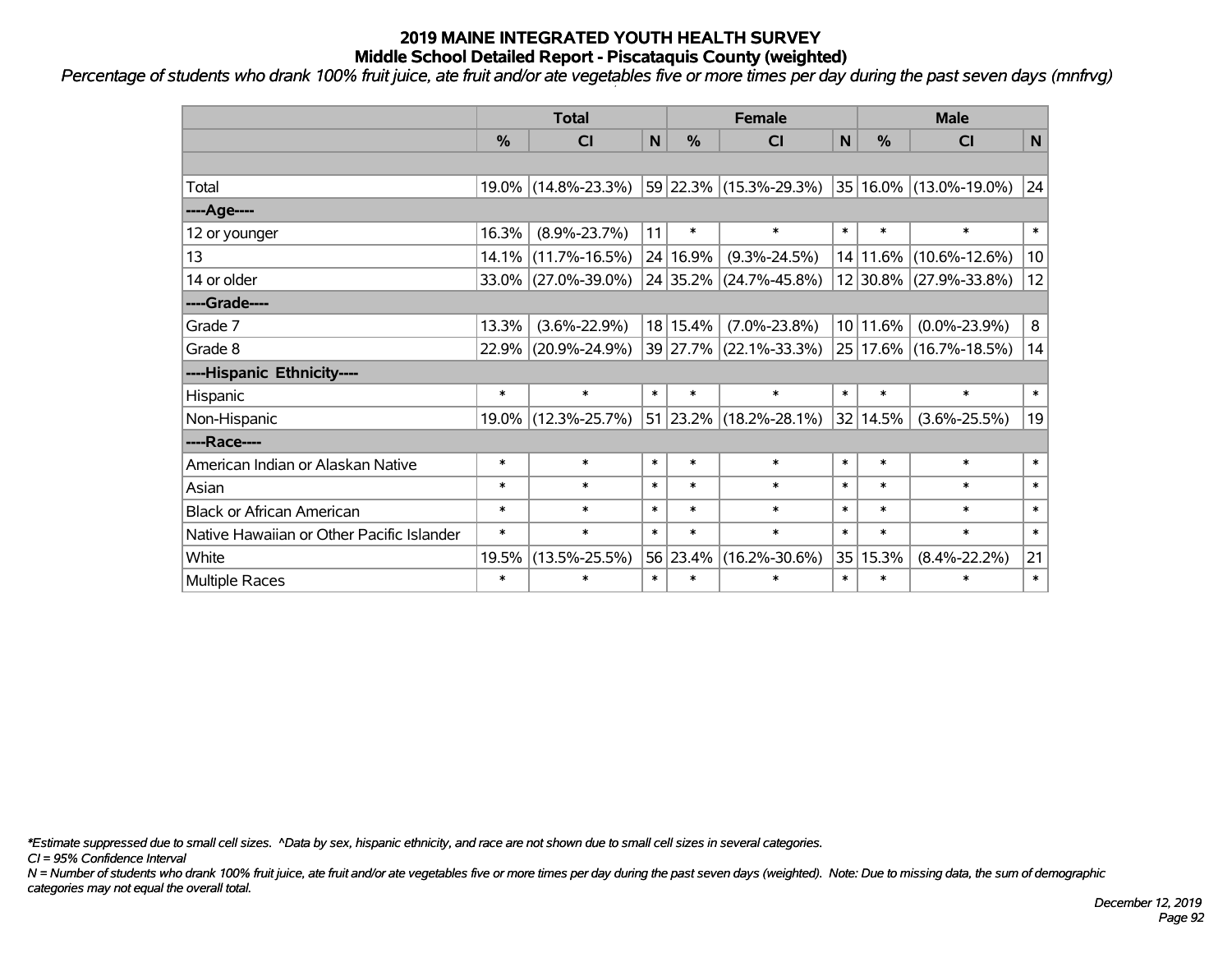*During the past 7 days, how many times did you drink a can, bottle, or glass of soda, sports drink, energy drink, or other sugar-sweetened beverage such as Gatorade, Red Bull, lemonade, sweetened tea or coffee drinks, flavored milk, Snapple, or Sunny D? (Do not count diet soda, other diet drinks, or 100% fruit juice.) (mn159a)*

*Percentage of students who answered at least one time per day in the past week*

|                                           | <b>Total</b> |                     |              |          | <b>Female</b>              | <b>Male</b>  |          |                        |              |
|-------------------------------------------|--------------|---------------------|--------------|----------|----------------------------|--------------|----------|------------------------|--------------|
|                                           | %            | <b>CI</b>           | $\mathsf{N}$ | %        | <b>CI</b>                  | $\mathsf{N}$ | %        | <b>CI</b>              | $\mathsf{N}$ |
|                                           |              |                     |              |          |                            |              |          |                        |              |
| Total                                     |              | 23.6% (23.4%-23.8%) |              |          | 76 25.6% (20.5%-30.7%)     |              |          | 40 22.0% (17.9%-26.1%) | 36           |
| ----Age----                               |              |                     |              |          |                            |              |          |                        |              |
| 12 or younger                             | 23.7%        | $(9.2\% - 38.2\%)$  | 16           | $\ast$   | $\ast$                     | $\ast$       | $\ast$   | $\ast$                 | $\ast$       |
| 13                                        | 21.1%        | $(20.5\% - 21.6\%)$ |              |          | 38 26.4% (16.6%-36.1%)     |              | 23 16.5% | $(9.5\% - 23.4\%)$     | 15           |
| 14 or older                               |              | 29.5% (16.3%-42.8%) |              |          | $22 34.2\% $ (25.3%-43.1%) |              | 12 25.4% | $(5.8\% - 45.0\%)$     | 10           |
| ----Grade----                             |              |                     |              |          |                            |              |          |                        |              |
| Grade 7                                   | 20.3%        | $(2.6\% - 38.1\%)$  |              | 27 17.2% | $(3.5\% - 30.9\%)$         |              | 11 24.0% | $(1.7\% - 46.3\%)$     | 16           |
| Grade 8                                   |              | 26.9% (16.3%-37.5%) |              |          | 48   32.2%   (14.3%-50.1%) |              |          | 29 21.6% (15.1%-28.0%) | 19           |
| ----Hispanic Ethnicity----                |              |                     |              |          |                            |              |          |                        |              |
| Hispanic                                  | $\ast$       | $\ast$              | $\ast$       | $\ast$   | $\ast$                     | $\ast$       | $\ast$   | $\ast$                 | $\ast$       |
| Non-Hispanic                              | 23.9%        | $(23.6\% - 24.1\%)$ |              |          | 66 26.0% (25.1%-27.0%)     |              |          | 36 21.7% (21.0%-22.5%) | 30           |
| ----Race----                              |              |                     |              |          |                            |              |          |                        |              |
| American Indian or Alaskan Native         | $\ast$       | $\ast$              | $\ast$       | $\ast$   | $\ast$                     | $\ast$       | $\ast$   | $\ast$                 | $\ast$       |
| Asian                                     | $\ast$       | $\ast$              | $\ast$       | $\ast$   | $\ast$                     | $\ast$       | $\ast$   | $\ast$                 | $\ast$       |
| <b>Black or African American</b>          | $\ast$       | $\ast$              | $\ast$       | $\ast$   | $\ast$                     | $\ast$       | $\ast$   | $\ast$                 | $\ast$       |
| Native Hawaiian or Other Pacific Islander | $\ast$       | $\ast$              | $\ast$       | $\ast$   | $\ast$                     | $\ast$       | $\ast$   | $\ast$                 | $\ast$       |
| White                                     | 22.4%        | $(19.4\% - 25.4\%)$ |              | 66 25.9% | $(21.6\% - 30.2\%)$        | 38           | 18.8%    | $(15.1\% - 22.6\%)$    | 28           |
| Multiple Races                            | $\ast$       | $\ast$              | $\ast$       | $\ast$   | $\ast$                     | $\ast$       | $\ast$   | $\ast$                 | $\ast$       |

*\*Estimate suppressed due to small cell sizes. ^Data by sex, hispanic ethnicity, and race are not shown due to small cell sizes in several categories.*

*CI = 95% Confidence Interval*

*N = Number of students who answered at least one time per day in the past week (weighted). Note: Due to missing data, the sum of demographic categories may not equal the overall total.*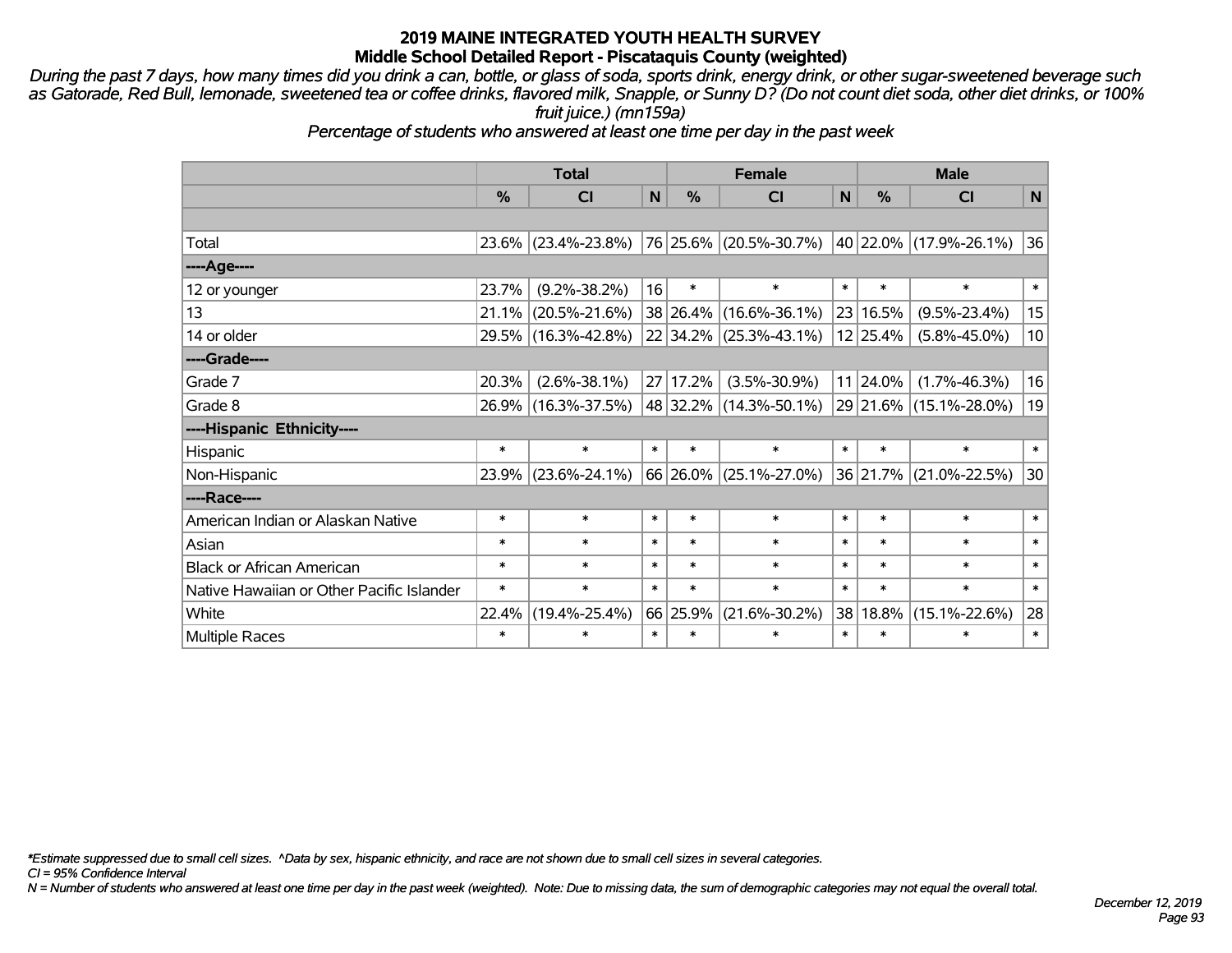*During the past 7 days, on how many days did you eat dinner at home with at least one of your parents or guardians? (mn185b) Percentage of students who answered at least 5 days*

|                                           |        | <b>Total</b>           |          |               | <b>Female</b>           |        | <b>Male</b> |                      |        |  |
|-------------------------------------------|--------|------------------------|----------|---------------|-------------------------|--------|-------------|----------------------|--------|--|
|                                           | %      | <b>CI</b>              | <b>N</b> | $\frac{0}{0}$ | <b>CI</b>               | N      | $\%$        | <b>CI</b>            | N.     |  |
|                                           |        |                        |          |               |                         |        |             |                      |        |  |
| Total                                     |        | 79.0% (67.8%-90.2%)    |          | 270 74.7%     | $(57.9\% - 91.4\%)$     |        | 125 83.3%   | $(80.1\% - 86.5\%)$  | 144    |  |
| ----Age----                               |        |                        |          |               |                         |        |             |                      |        |  |
| 12 or younger                             | 62.1%  | $(34.1\% - 90.1\%)$    | 45       | 47.8%         | $(29.9\% - 65.8\%)$     | 20     | 82.0%       | $(36.3\% - 100.0\%)$ | 25     |  |
| 13                                        |        | $85.6\%$ (84.9%-86.3%) |          | 147 84.5%     | $(79.7\% - 89.4\%)$     | 70     | 86.7%       | $(82.7\% - 90.7\%)$  | 77     |  |
| 14 or older                               |        | $80.1\%$ (70.7%-89.6%) |          |               | 78 82.2% (43.0%-100.0%) | 35     | 78.5%       | $(66.1\% - 90.9\%)$  | 43     |  |
| ----Grade----                             |        |                        |          |               |                         |        |             |                      |        |  |
| Grade 7                                   | 70.3%  | $(43.5\% - 97.1\%)$    |          | 102 61.5%     | $(24.4\% - 98.6\%)$     | 42     | 78.3%       | $(63.8\% - 92.8\%)$  | 60     |  |
| Grade 8                                   |        | 84.8% (81.3%-88.3%)    |          | 159 83.2%     | $(74.5\% - 91.9\%)$     | 79     | 86.5%       | $(83.1\% - 89.8\%)$  | 80     |  |
| ----Hispanic Ethnicity----                |        |                        |          |               |                         |        |             |                      |        |  |
| Hispanic                                  | $\ast$ | $\ast$                 | $\ast$   | $\ast$        | $\ast$                  | $\ast$ | $\ast$      | $\ast$               | $\ast$ |  |
| Non-Hispanic                              |        | 78.3% (67.7%-88.9%)    | 237      | 71.6%         | $(53.7\% - 89.4\%)$     | 107    | 84.9%       | $(81.9\% - 87.9\%)$  | 130    |  |
| ----Race----                              |        |                        |          |               |                         |        |             |                      |        |  |
| American Indian or Alaskan Native         | $\ast$ | $\ast$                 | $\ast$   | $\ast$        | $\ast$                  | $\ast$ | $\ast$      | $\ast$               | $\ast$ |  |
| Asian                                     | $\ast$ | $\ast$                 | $\ast$   | $\ast$        | $\ast$                  | $\ast$ | $\ast$      | $\ast$               | $\ast$ |  |
| <b>Black or African American</b>          | $\ast$ | $\ast$                 | $\ast$   | $\ast$        | $\ast$                  | $\ast$ | $\ast$      | $\ast$               | $\ast$ |  |
| Native Hawaiian or Other Pacific Islander | $\ast$ | $\ast$                 | $\ast$   | $\ast$        | $\ast$                  | $\ast$ | $\ast$      | $\ast$               | $\ast$ |  |
| White                                     | 80.5%  | $(72.5\% - 88.6\%)$    | 262      | 74.3%         | $(55.9\% - 92.7\%)$     | 121    | 86.8%       | $(79.8\% - 93.7\%)$  | 141    |  |
| Multiple Races                            | $\ast$ | $\ast$                 | $\ast$   | $\ast$        | $\ast$                  | $\ast$ | $\ast$      | $\ast$               | $\ast$ |  |

*\*Estimate suppressed due to small cell sizes. ^Data by sex, hispanic ethnicity, and race are not shown due to small cell sizes in several categories.*

*CI = 95% Confidence Interval*

*N = Number of students who answered at least 5 days (weighted). Note: Due to missing data, the sum of demographic categories may not equal the overall total.*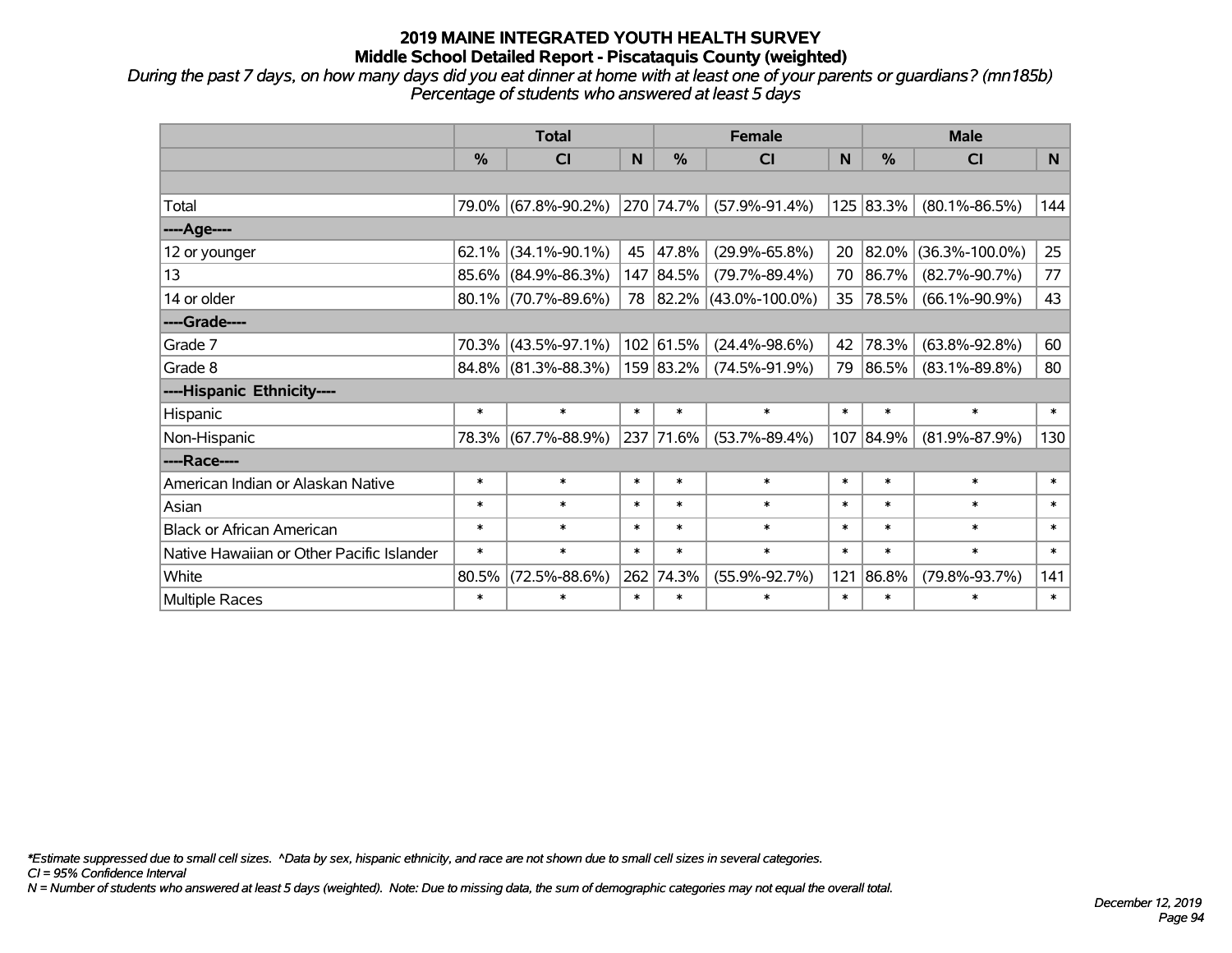*During the past 7 days, on how many days were you physically active for a total of at least 60 minutes per day? (Add up all the time you spent in any kind of physical activity that increased your heart rate and made you breathe hard some of the time.) (mn161) Percentage of students who answered at least 5 days*

|                                           | <b>Total</b>  |                        |        |           | <b>Female</b>           | <b>Male</b> |               |                                      |        |
|-------------------------------------------|---------------|------------------------|--------|-----------|-------------------------|-------------|---------------|--------------------------------------|--------|
|                                           | $\frac{0}{0}$ | <b>CI</b>              | N      | %         | <b>CI</b>               | N           | $\frac{0}{0}$ | <b>CI</b>                            | N      |
|                                           |               |                        |        |           |                         |             |               |                                      |        |
| Total                                     |               | 49.4% (45.1%-53.6%)    |        |           | 158 51.1% (40.0%-62.2%) |             |               | $81 \,   48.3\%   (47.3\% - 49.3\%)$ | 77     |
| ----Age----                               |               |                        |        |           |                         |             |               |                                      |        |
| 12 or younger                             |               | 48.3% (42.3%-54.2%)    | 33     | 70.6%     | $(59.6\% - 81.5\%)$     |             | 24 25.9%      | $(23.6\% - 28.3\%)$                  | 9      |
| 13                                        |               | 46.4% (37.2%-55.7%)    | 83     | 40.7%     | $(20.8\% - 60.7\%)$     |             |               | 36 53.5% (49.7%-57.3%)               | 47     |
| 14 or older                               |               | 57.4% (55.6%-59.2%)    | 42     |           | 58.5% (56.4%-60.5%)     |             |               | 21 56.4% (54.3%-58.6%)               | 21     |
| ----Grade----                             |               |                        |        |           |                         |             |               |                                      |        |
| Grade 7                                   | 46.6%         | $(36.2\% - 56.9\%)$    | 63     | 57.8%     | $(49.9\% - 65.7\%)$     |             | 37 37.6%      | $(29.6\% - 45.6\%)$                  | 26     |
| Grade 8                                   |               | $50.8\%$ (33.7%-68.0%) | 91     |           | 45.5% (19.2%-71.7%)     |             |               | 42 56.6% (53.0%-60.3%)               | 49     |
| ----Hispanic Ethnicity----                |               |                        |        |           |                         |             |               |                                      |        |
| Hispanic                                  | $\ast$        | $\ast$                 | $\ast$ | $\ast$    | $\ast$                  | $\ast$      | $\ast$        | $\ast$                               | $\ast$ |
| Non-Hispanic                              |               | 49.9% (43.5%-56.3%)    |        | 138 48.5% | $(29.6\% - 67.5\%)$     |             |               | 68 51.4% (44.2%-58.6%)               | 71     |
| ----Race----                              |               |                        |        |           |                         |             |               |                                      |        |
| American Indian or Alaskan Native         | $\ast$        | $\ast$                 | $\ast$ | $\ast$    | $\ast$                  | $\ast$      | $\ast$        | $\ast$                               | $\ast$ |
| Asian                                     | $\ast$        | $\ast$                 | $\ast$ | $\ast$    | $\ast$                  | $\ast$      | $\ast$        | $\ast$                               | $\ast$ |
| <b>Black or African American</b>          | $\ast$        | $\ast$                 | $\ast$ | $\ast$    | $\ast$                  | $\ast$      | $\ast$        | $\ast$                               | $\ast$ |
| Native Hawaiian or Other Pacific Islander | $\ast$        | $\ast$                 | $\ast$ | $\ast$    | $\ast$                  | $\ast$      | $\ast$        | $\ast$                               | $\ast$ |
| White                                     | 50.0%         | $(43.1\% - 56.9\%)$    |        | 148 50.7% | $(35.8\% - 65.5\%)$     |             | 76 49.3%      | $(48.4\% - 50.3\%)$                  | 72     |
| Multiple Races                            | $\ast$        | $\ast$                 | $\ast$ | $\ast$    | $\ast$                  | $\ast$      | $\ast$        | $\ast$                               | $\ast$ |

*\*Estimate suppressed due to small cell sizes. ^Data by sex, hispanic ethnicity, and race are not shown due to small cell sizes in several categories.*

*CI = 95% Confidence Interval*

*N = Number of students who answered at least 5 days (weighted). Note: Due to missing data, the sum of demographic categories may not equal the overall total.*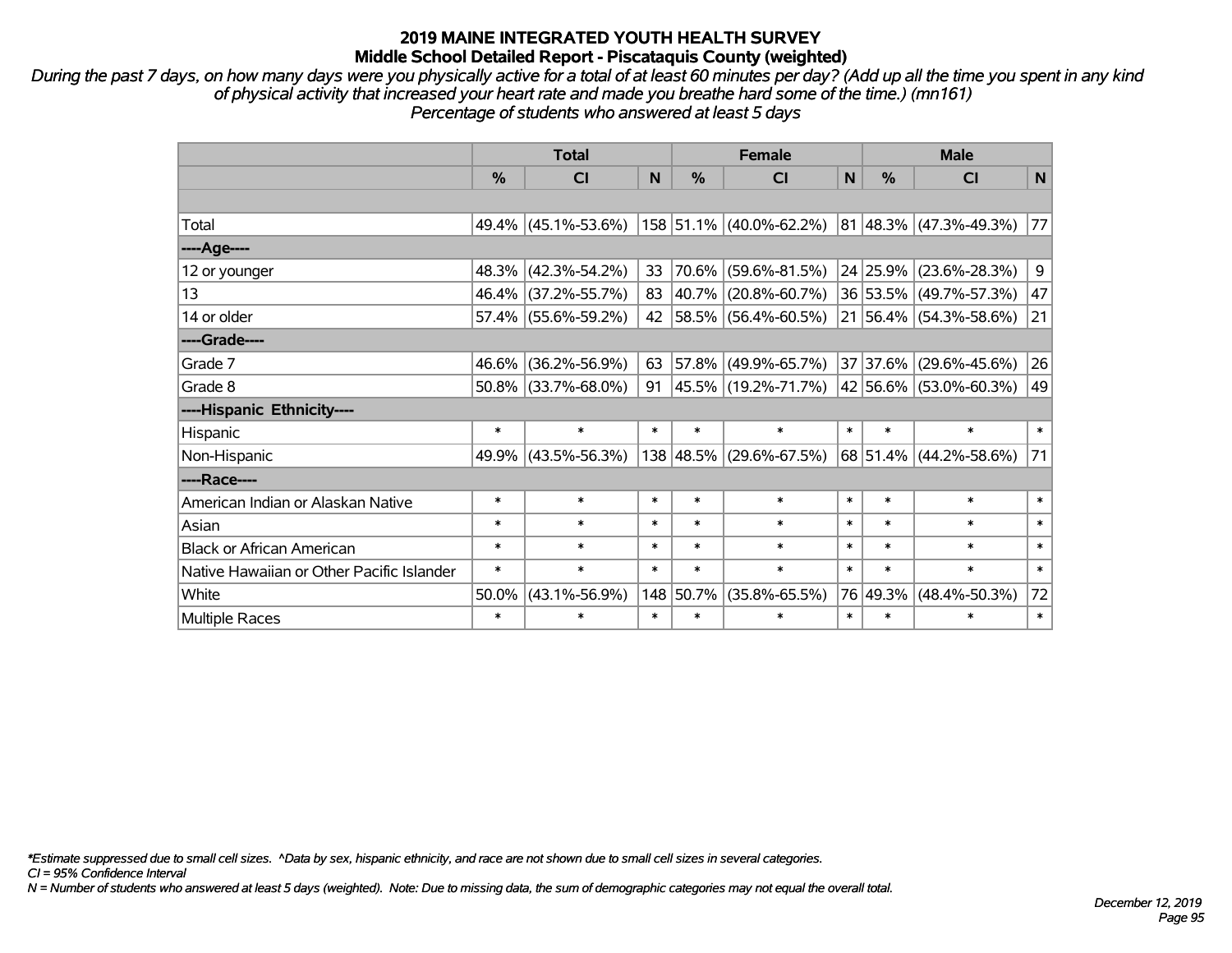*Percentage of students who were physically active for a total of at least 60 minutes per day on all of the past seven days (mnpa7day)*

|                                           | <b>Total</b> |                     |        |          | <b>Female</b>            | <b>Male</b>  |               |                        |              |
|-------------------------------------------|--------------|---------------------|--------|----------|--------------------------|--------------|---------------|------------------------|--------------|
|                                           | %            | <b>CI</b>           | N      | %        | <b>CI</b>                | $\mathsf{N}$ | $\frac{0}{0}$ | <b>CI</b>              | $\mathsf{N}$ |
|                                           |              |                     |        |          |                          |              |               |                        |              |
| Total                                     |              | 22.4% (21.8%-22.9%) |        |          | 72  23.7%  (18.4%-29.0%) |              |               | 38 21.4% (18.1%-24.6%) | 34           |
| ---- Age----                              |              |                     |        |          |                          |              |               |                        |              |
| 12 or younger                             | 19.0%        | $(18.5\% - 19.6\%)$ | 13     | $\ast$   | $\ast$                   | $\ast$       | $\ast$        | $\ast$                 | $\ast$       |
| 13                                        |              | 20.2% (20.1%-20.3%) |        | 36 16.6% | $(8.0\% - 25.2\%)$       |              | 15 24.4%      | $(14.2\% - 34.6\%)$    | 21           |
| 14 or older                               |              | 30.7% (27.6%-33.8%) |        |          | 23 35.9% (24.4%-47.3%)   |              |               | 13 25.8% (23.5%-28.0%) | 10           |
| ----Grade----                             |              |                     |        |          |                          |              |               |                        |              |
| Grade 7                                   | 16.2%        | $(10.1\% - 22.4\%)$ |        | 22 25.0% | $(9.5\% - 40.5\%)$       | 16           | 8.6%          | $(3.0\% - 14.1\%)$     | 6            |
| Grade 8                                   |              | 26.7% (20.0%-33.3%) |        | 48 21.1% | $(0.0\% - 44.8\%)$       |              |               | 20 32.7% (17.2%-48.1%) | 28           |
| ----Hispanic Ethnicity----                |              |                     |        |          |                          |              |               |                        |              |
| Hispanic                                  | $\ast$       | $\ast$              | $\ast$ | $\ast$   | $\ast$                   | $\ast$       | $\ast$        | $\ast$                 | $\ast$       |
| Non-Hispanic                              |              | 22.1% (19.7%-24.6%) |        | 61 20.2% | $(8.0\% - 32.3\%)$       |              |               | 28 24.1% (15.6%-32.6%) | 33           |
| ----Race----                              |              |                     |        |          |                          |              |               |                        |              |
| American Indian or Alaskan Native         | $\ast$       | $\ast$              | $\ast$ | $\ast$   | $\ast$                   | $\ast$       | $\ast$        | $\ast$                 | $\ast$       |
| Asian                                     | $\ast$       | $\ast$              | $\ast$ | $\ast$   | $\ast$                   | $\ast$       | $\ast$        | $\ast$                 | $\ast$       |
| <b>Black or African American</b>          | $\ast$       | $\ast$              | $\ast$ | $\ast$   | $\ast$                   | $\ast$       | $\ast$        | $\ast$                 | $\ast$       |
| Native Hawaiian or Other Pacific Islander | $\ast$       | $\ast$              | $\ast$ | $\ast$   | $\ast$                   | $\ast$       | $\ast$        | $\ast$                 | $\ast$       |
| White                                     | 23.0%        | $(21.7\% - 24.3\%)$ |        | 68 23.8% | $(15.9\% - 31.7\%)$      |              | 36 22.2%      | $(17.2\% - 27.1\%)$    | 32           |
| Multiple Races                            | $\ast$       | $\ast$              | $\ast$ | $\ast$   | $\ast$                   | $\ast$       | $\ast$        | $\ast$                 | $\ast$       |

*\*Estimate suppressed due to small cell sizes. ^Data by sex, hispanic ethnicity, and race are not shown due to small cell sizes in several categories.*

*CI = 95% Confidence Interval*

*N = Number of students who were physically active for a total of at least 60 minutes per day on all of the past seven days (weighted). Note: Due to missing data, the sum of demographic categories may not equal the overall total.*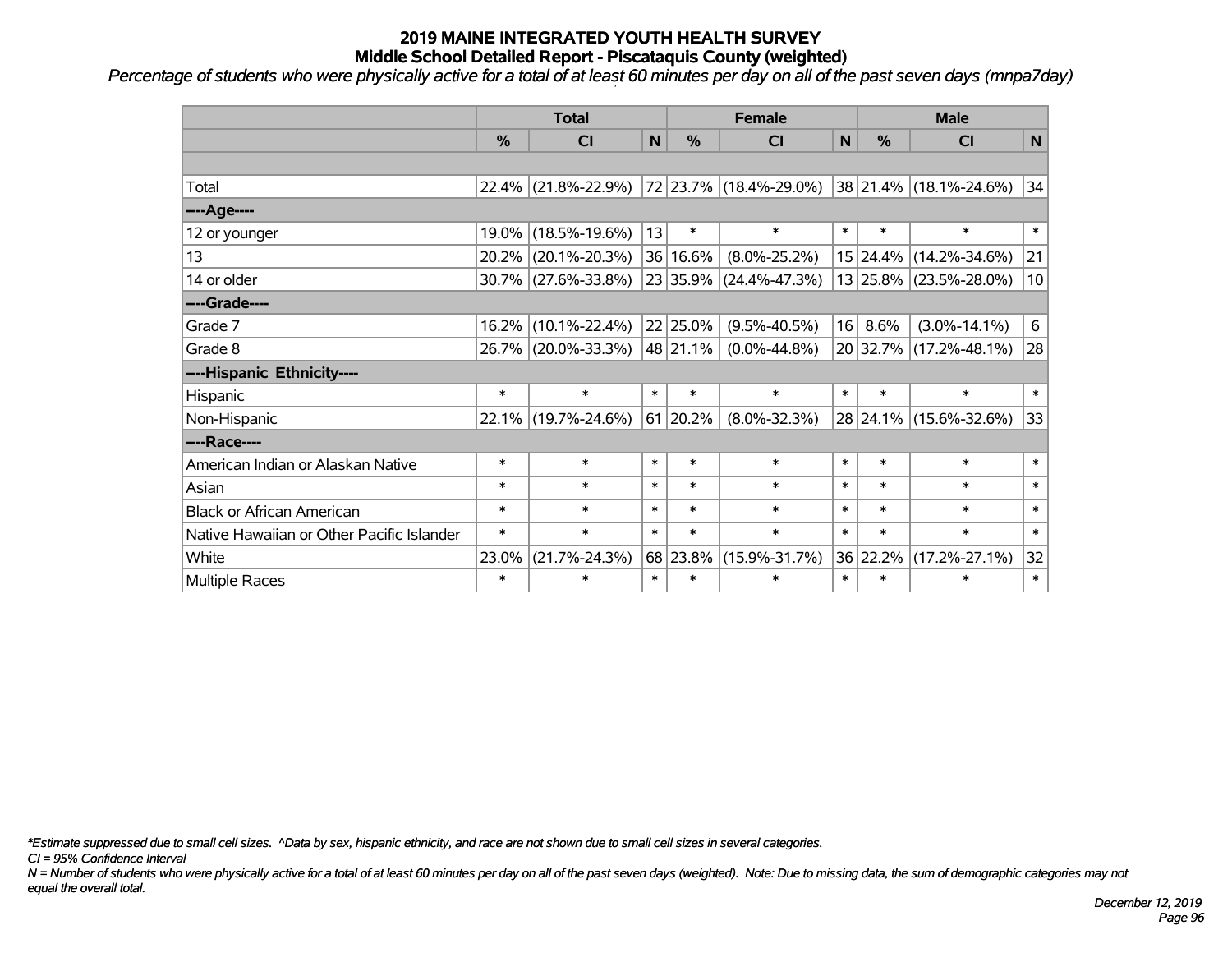#### **2019 MAINE INTEGRATED YOUTH HEALTH SURVEY Middle School Detailed Report - Piscataquis County (weighted)** *On an average school day, how many hours do you watch TV? (mn125) Percentage of students who answered at least 3 hours*

|                                           | <b>Total</b>  |                        |        |               | <b>Female</b>             |        | <b>Male</b>   |                        |        |  |
|-------------------------------------------|---------------|------------------------|--------|---------------|---------------------------|--------|---------------|------------------------|--------|--|
|                                           | $\frac{0}{0}$ | <b>CI</b>              | N      | $\frac{0}{0}$ | <b>CI</b>                 | N      | $\frac{0}{0}$ | <b>CI</b>              | N      |  |
|                                           |               |                        |        |               |                           |        |               |                        |        |  |
| Total                                     |               | $34.4\%$ (33.1%-35.6%) |        |               | $116$ 26.3% (20.2%-32.4%) |        |               | 43 42.0% (40.5%-43.6%) | 73     |  |
| ----Age----                               |               |                        |        |               |                           |        |               |                        |        |  |
| 12 or younger                             | 47.2%         | $(14.8\% - 79.7\%)$    | 34     | 42.3%         | $(0.0\% - 94.8\%)$        |        |               | 18 54.1% (48.2%-60.0%) | 17     |  |
| 13                                        | 38.2%         | $(26.4\% - 49.9\%)$    | 64     | 17.4%         | $(0.0\% - 44.5\%)$        |        |               | 14 56.7% (43.6%-69.7%) | 50     |  |
| 14 or older                               | 18.1%         | $(6.3\% - 29.8\%)$     | 17     | 26.8%         | $(3.4\% - 50.1\%)$        |        | $11 11.2\% $  | $(7.5\% - 14.9\%)$     | 6      |  |
| ----Grade----                             |               |                        |        |               |                           |        |               |                        |        |  |
| Grade 7                                   | 40.5%         | $(25.7\% - 55.2\%)$    | 57     | 34.7%         | $(0.0\% - 72.3\%)$        |        | $22 45.4\% $  | $(38.5\% - 52.3\%)$    | 35     |  |
| Grade 8                                   |               | 31.5% (12.7%-50.2%)    | 59     | 21.6%         | $(0.0\% - 62.0\%)$        |        |               | 21 41.7% (36.6%-46.7%) | 38     |  |
| ----Hispanic Ethnicity----                |               |                        |        |               |                           |        |               |                        |        |  |
| Hispanic                                  | $\ast$        | $\ast$                 | $\ast$ | $\ast$        | $\ast$                    | $\ast$ | $\ast$        | $\ast$                 | $\ast$ |  |
| Non-Hispanic                              | 35.7%         | $(34.4\% - 37.0\%)$    |        |               | 106 27.4% (21.0%-33.9%)   |        | 40 43.5%      | $(39.1\% - 48.0\%)$    | 67     |  |
| ----Race----                              |               |                        |        |               |                           |        |               |                        |        |  |
| American Indian or Alaskan Native         | $\ast$        | $\ast$                 | $\ast$ | $\ast$        | $\ast$                    | $\ast$ | $\ast$        | $\ast$                 | $\ast$ |  |
| Asian                                     | $\ast$        | $\ast$                 | $\ast$ | $\ast$        | $\ast$                    | $\ast$ | $\ast$        | $\ast$                 | $\ast$ |  |
| <b>Black or African American</b>          | $\ast$        | $\ast$                 | $\ast$ | $\ast$        | $\ast$                    | $\ast$ | $\ast$        | $\ast$                 | $\ast$ |  |
| Native Hawaiian or Other Pacific Islander | $\ast$        | $\ast$                 | $\ast$ | $\ast$        | $\ast$                    | $\ast$ | $\ast$        | $\ast$                 | $\ast$ |  |
| White                                     | 34.2%         | $(32.6\% - 35.7\%)$    | 109    | 24.7%         | $(18.8\% - 30.7\%)$       |        | 39 43.3%      | $(39.0\% - 47.7\%)$    | 70     |  |
| <b>Multiple Races</b>                     | $\ast$        | $\ast$                 | $\ast$ | $\ast$        | $\ast$                    | $\ast$ | $\ast$        | $\ast$                 | $\ast$ |  |

*\*Estimate suppressed due to small cell sizes. ^Data by sex, hispanic ethnicity, and race are not shown due to small cell sizes in several categories.*

*CI = 95% Confidence Interval*

*N = Number of students who answered at least 3 hours (weighted). Note: Due to missing data, the sum of demographic categories may not equal the overall total.*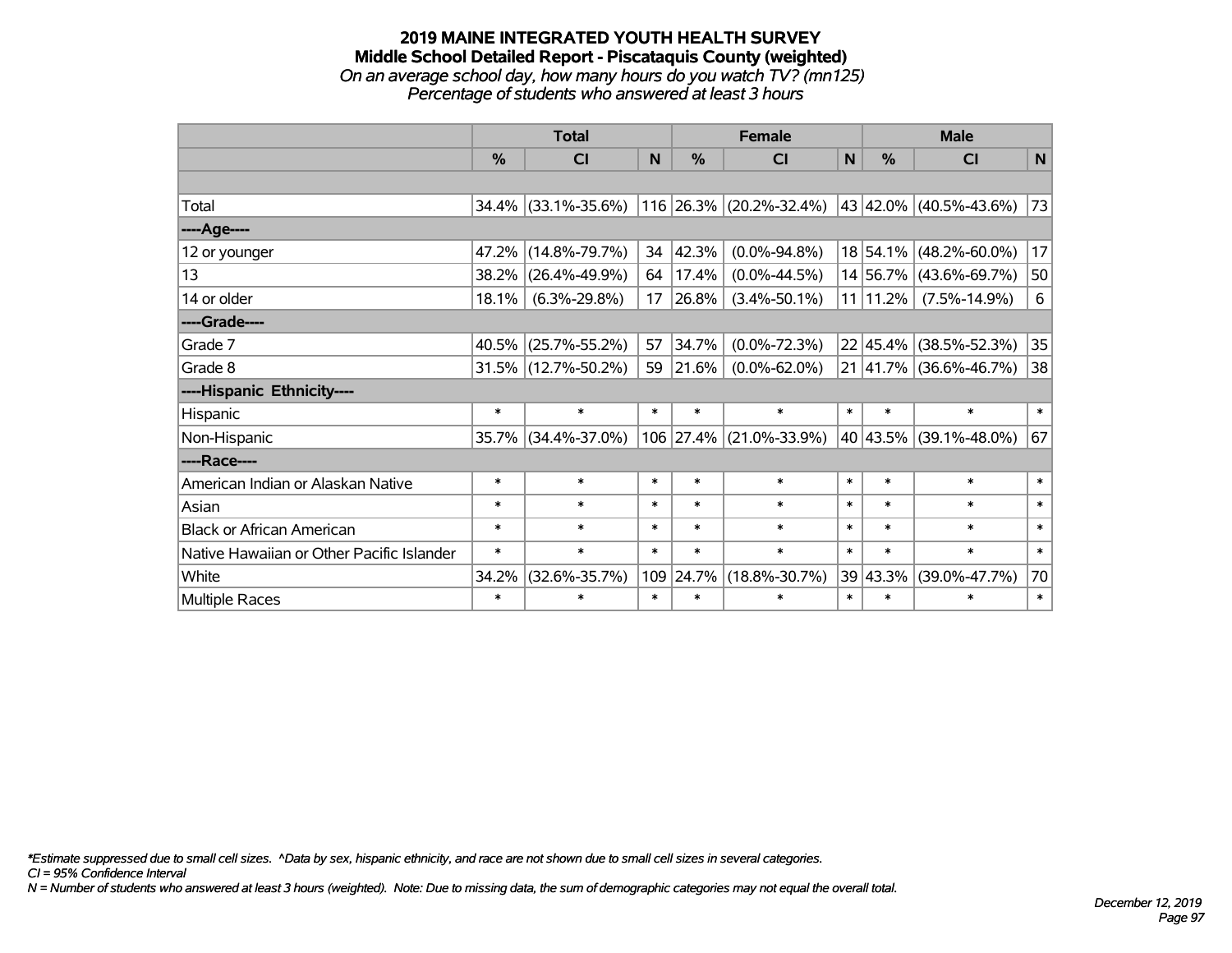#### **2019 MAINE INTEGRATED YOUTH HEALTH SURVEY Middle School Detailed Report - Piscataquis County (weighted)** *On an average school day, how many hours do you watch TV? (mn125\_2) Percentage of students who answered 2 or fewer hours*

|                                           | <b>Total</b> |                        |                 | <b>Female</b> | <b>Male</b>              |        |           |                          |        |
|-------------------------------------------|--------------|------------------------|-----------------|---------------|--------------------------|--------|-----------|--------------------------|--------|
|                                           | %            | CI                     | $\mathbf N$     | %             | CI                       | N      | %         | <b>CI</b>                | N      |
|                                           |              |                        |                 |               |                          |        |           |                          |        |
| Total                                     |              | $65.6\%$ (64.4%-66.9%) |                 | 221 73.7%     | $(67.6\% - 79.8\%)$      |        |           | 121 58.0% (56.4%-59.5%)  | 100    |
| ----Age----                               |              |                        |                 |               |                          |        |           |                          |        |
| 12 or younger                             | 52.8%        | $(20.3\% - 85.2\%)$    | 38 <sup>2</sup> | 57.7%         | $(5.2\% - 100.0\%)$      | 24     | 45.9%     | $(40.0\% - 51.8\%)$      | 14     |
| 13                                        | 61.8%        | $(50.1\% - 73.6\%)$    |                 | 103 82.6%     | $(55.5\% - 100.0\%)$     | 65     | 43.3%     | $(30.3\% - 56.4\%)$      | 38     |
| 14 or older                               |              | $81.9\%$ (70.2%-93.7%) | 79              | 73.2%         | $(49.9\% - 96.6\%)$      | 31     |           | 88.8% (85.1%-92.5%)      | 48     |
| ----Grade----                             |              |                        |                 |               |                          |        |           |                          |        |
| Grade 7                                   | 59.5%        | $(44.8\% - 74.3\%)$    | 84              | 65.3%         | $(27.7\% - 100.0\%)$     | 42     | 54.6%     | $(47.7\% - 61.5\%)$      | 42     |
| Grade 8                                   |              | $68.5\%$ (49.8%-87.3%) |                 |               | 128 78.4% (38.0%-100.0%) | 75     |           | $ 58.3\% $ (53.3%-63.4%) | 53     |
| ----Hispanic Ethnicity----                |              |                        |                 |               |                          |        |           |                          |        |
| Hispanic                                  | $\ast$       | $\ast$                 | $\ast$          | $\ast$        | $\ast$                   | $\ast$ | $\ast$    | $\ast$                   | $\ast$ |
| Non-Hispanic                              |              | $64.3\%$ (63.0%-65.6%) |                 | 192 72.6%     | $(66.1\% - 79.0\%)$      |        | 105 56.5% | $(52.0\% - 60.9\%)$      | 86     |
| ----Race----                              |              |                        |                 |               |                          |        |           |                          |        |
| American Indian or Alaskan Native         | $\ast$       | $\ast$                 | $\ast$          | $\ast$        | $\ast$                   | $\ast$ | $\ast$    | $\ast$                   | $\ast$ |
| Asian                                     | $\ast$       | $\ast$                 | $\ast$          | $\ast$        | $\ast$                   | $\ast$ | $\ast$    | $\ast$                   | $\ast$ |
| <b>Black or African American</b>          | $\ast$       | $\ast$                 | $\ast$          | $\ast$        | $\ast$                   | $\ast$ | $\ast$    | $\ast$                   | $\ast$ |
| Native Hawaiian or Other Pacific Islander | $\ast$       | $\ast$                 | $\ast$          | $\ast$        | $\ast$                   | $\ast$ | $\ast$    | $\ast$                   | $\ast$ |
| White                                     | 65.8%        | $(64.3\% - 67.4\%)$    | 211             | 75.3%         | $(69.3\% - 81.2\%)$      | 119    | 56.7%     | $(52.3\% - 61.0\%)$      | 92     |
| Multiple Races                            | $\ast$       | $\ast$                 | $\ast$          | $\ast$        | $\ast$                   | $\ast$ | $\ast$    | $\ast$                   | $\ast$ |

*\*Estimate suppressed due to small cell sizes. ^Data by sex, hispanic ethnicity, and race are not shown due to small cell sizes in several categories.*

*CI = 95% Confidence Interval*

*N = Number of students who answered 2 or fewer hours (weighted). Note: Due to missing data, the sum of demographic categories may not equal the overall total.*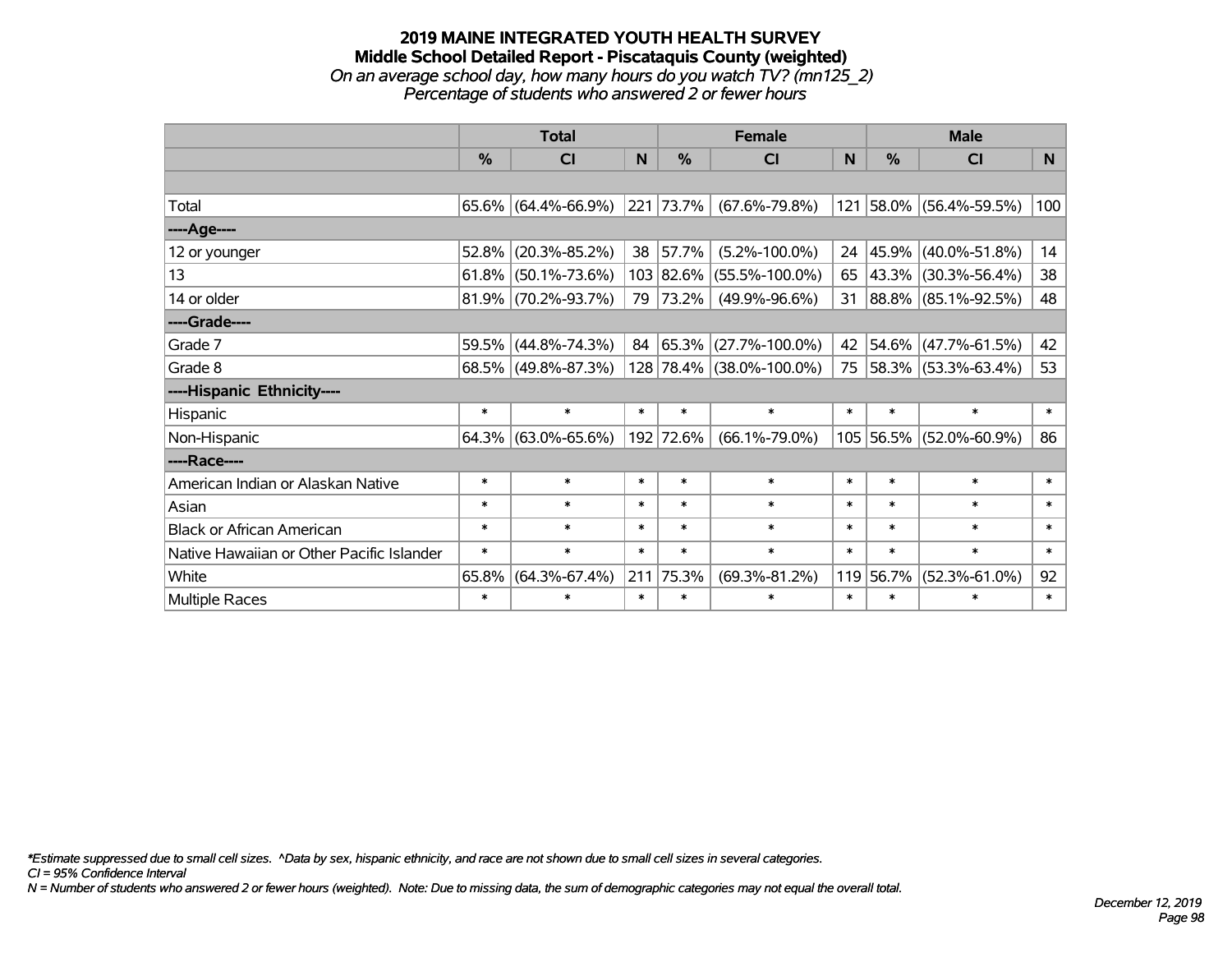*On an average school day, how many hours do you play video or computer games or use a computer for something that is not school work? (Count time spent playing games, watching videos, texting, or using social media on your smartphone, computer, Xbox, PlayStation, iPad, or other tablet.) (mn126c) Percentage of students who answered at least 3 hours*

|                                           | <b>Total</b> |                     |        | <b>Female</b> |                     |              |                  | <b>Male</b>          |        |  |  |
|-------------------------------------------|--------------|---------------------|--------|---------------|---------------------|--------------|------------------|----------------------|--------|--|--|
|                                           | %            | <b>CI</b>           | N      | %             | <b>CI</b>           | $\mathsf{N}$ | %                | <b>CI</b>            | N      |  |  |
|                                           |              |                     |        |               |                     |              |                  |                      |        |  |  |
| Total                                     | 38.7%        | $(26.0\% - 51.4\%)$ |        | 132 35.0%     | $(30.2\% - 39.8\%)$ |              | 59 42.3%         | $(19.8\% - 64.8\%)$  | 73     |  |  |
| ----Age----                               |              |                     |        |               |                     |              |                  |                      |        |  |  |
| 12 or younger                             | 53.6%        | $(16.6\% - 90.7\%)$ | 39     | 36.8%         | $(0.0\% - 73.8\%)$  |              | 16 77.0%         | $(44.3\% - 100.0\%)$ | 24     |  |  |
| 13                                        | 35.6%        | $(25.9\% - 45.4\%)$ | 61     | 33.8%         | $(2.1\% - 65.5\%)$  |              | 28 37.4%         | $(25.3\% - 49.5\%)$  | 33     |  |  |
| 14 or older                               | 32.8%        | $(2.6\% - 63.1\%)$  | 32     | 35.7%         | $(0.0\% - 78.6\%)$  |              | 15 30.6%         | $(12.5\% - 48.7\%)$  | 16     |  |  |
| ----Grade----                             |              |                     |        |               |                     |              |                  |                      |        |  |  |
| Grade 7                                   | 37.6%        | $(14.4\% - 60.8\%)$ | 55     | 29.1%         | $(7.8\% - 50.3\%)$  |              | 20 45.4%         | $(17.6\% - 73.1\%)$  | 35     |  |  |
| Grade 8                                   | 41.4%        | $(30.7\% - 52.1\%)$ | 77     |               | 40.8% (35.9%-45.6%) |              | $39 \mid 42.1\%$ | $(14.7\% - 69.5\%)$  | 39     |  |  |
| ----Hispanic Ethnicity----                |              |                     |        |               |                     |              |                  |                      |        |  |  |
| Hispanic                                  | $\ast$       | $\ast$              | $\ast$ | $\ast$        | $\ast$              | $\ast$       | $\ast$           | $\ast$               | $\ast$ |  |  |
| Non-Hispanic                              | 38.5%        | $(28.0\% - 49.0\%)$ |        | 117 37.8%     | $(31.7\% - 43.8\%)$ |              | 57 39.2%         | $(23.7\% - 54.8\%)$  | 60     |  |  |
| ----Race----                              |              |                     |        |               |                     |              |                  |                      |        |  |  |
| American Indian or Alaskan Native         | $\ast$       | $\ast$              | $\ast$ | $\ast$        | $\ast$              | $\ast$       | $\ast$           | $\ast$               | $\ast$ |  |  |
| Asian                                     | $\ast$       | $\ast$              | $\ast$ | $\ast$        | $\ast$              | $\ast$       | $\ast$           | $\ast$               | $\ast$ |  |  |
| <b>Black or African American</b>          | $\ast$       | $\ast$              | $\ast$ | $\ast$        | $\ast$              | $\ast$       | $\ast$           | $\ast$               | $\ast$ |  |  |
| Native Hawaiian or Other Pacific Islander | $\ast$       | $\ast$              | $\ast$ | $\ast$        | $\ast$              | $\ast$       | $\ast$           | $\ast$               | $\ast$ |  |  |
| White                                     | 37.8%        | $(27.1\% - 48.6\%)$ | 123    | 35.7%         | $(31.6\% - 39.9\%)$ |              | 58 40.0%         | $(21.1\% - 58.8\%)$  | 65     |  |  |
| <b>Multiple Races</b>                     | $\ast$       | *                   | $\ast$ | $\ast$        | $\ast$              | $\ast$       | $\ast$           | $\ast$               | $\ast$ |  |  |

*\*Estimate suppressed due to small cell sizes. ^Data by sex, hispanic ethnicity, and race are not shown due to small cell sizes in several categories.*

*CI = 95% Confidence Interval*

*N = Number of students who answered at least 3 hours (weighted). Note: Due to missing data, the sum of demographic categories may not equal the overall total.*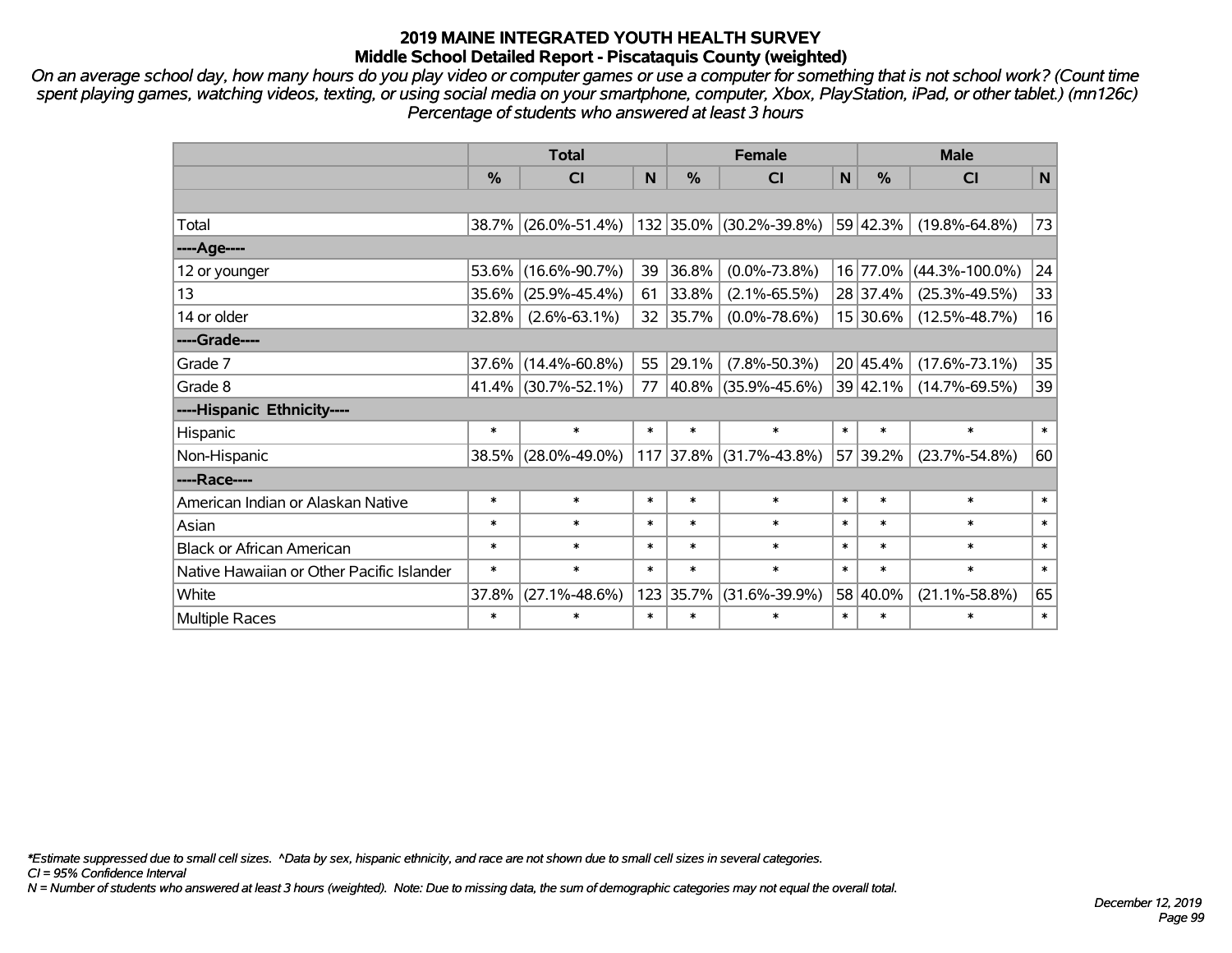*On an average school day, how many hours do you play video or computer games or use a computer for something that is not school work? (Count time spent playing games, watching videos, texting, or using social media on your smartphone, computer, Xbox, PlayStation, iPad, or other tablet.) (mn126c\_2) Percentage of students who answered 2 or fewer hours*

|                                           | <b>Total</b>  |                        |        |               | <b>Female</b>                |        | <b>Male</b>   |                          |                |  |
|-------------------------------------------|---------------|------------------------|--------|---------------|------------------------------|--------|---------------|--------------------------|----------------|--|
|                                           | $\frac{0}{0}$ | <b>CI</b>              | N      | $\frac{0}{0}$ | <b>CI</b>                    | N      | $\frac{0}{0}$ | <b>CI</b>                | N              |  |
|                                           |               |                        |        |               |                              |        |               |                          |                |  |
| Total                                     |               | $61.3\%$ (48.6%-74.0%) |        | 209 65.0%     | $(60.2\% - 69.8\%)$          |        |               | 109 57.7% (35.2%-80.2%)  | 100            |  |
| ----Age----                               |               |                        |        |               |                              |        |               |                          |                |  |
| 12 or younger                             | 46.4%         | $(9.3\% - 83.4\%)$     |        | 34 63.2%      | $(26.2\% - 100.0\%)$         | 27     | 23.0%         | $(0.0\% - 55.7\%)$       | $\overline{7}$ |  |
| 13                                        |               | 64.4% (54.6%-74.1%)    |        | 110 66.2%     | $(34.5\% - 97.9\%)$          | 55     |               | $62.6\%$ (50.5%-74.7%)   | 55             |  |
| 14 or older                               |               | 67.2% (36.9%-97.4%)    |        |               | 65 $ 64.3\% $ (21.4%-100.0%) | 27     |               | 69.4% (51.3%-87.5%)      | 37             |  |
| ----Grade----                             |               |                        |        |               |                              |        |               |                          |                |  |
| Grade 7                                   | $62.4\%$      | $(39.2\% - 85.6\%)$    |        | 90 70.9%      | $(49.7\% - 92.2\%)$          | 49     | 54.6%         | $(26.9\% - 82.4\%)$      | 42             |  |
| Grade 8                                   |               | 58.6% (47.9%-69.3%)    |        | 109 59.2%     | $(54.4\% - 64.1\%)$          | 56     |               | $ 57.9\% $ (30.5%-85.3%) | 53             |  |
| ----Hispanic Ethnicity----                |               |                        |        |               |                              |        |               |                          |                |  |
| Hispanic                                  | $\ast$        | $\ast$                 | $\ast$ | $\ast$        | $\ast$                       | $\ast$ | $\ast$        | $\ast$                   | $\ast$         |  |
| Non-Hispanic                              |               | $61.5\%$ (51.0%-72.0%) |        | 186 62.2%     | $(56.2\% - 68.3\%)$          | 93     |               | $60.8\%$ (45.2%-76.3%)   | 93             |  |
| ----Race----                              |               |                        |        |               |                              |        |               |                          |                |  |
| American Indian or Alaskan Native         | $\ast$        | $\ast$                 | $\ast$ | $\ast$        | $\ast$                       | $\ast$ | $\ast$        | $\ast$                   | $\ast$         |  |
| Asian                                     | $\ast$        | $\ast$                 | $\ast$ | $\ast$        | $\ast$                       | $\ast$ | $\ast$        | $\ast$                   | $\ast$         |  |
| <b>Black or African American</b>          | $\ast$        | $\ast$                 | $\ast$ | $\ast$        | $\ast$                       | $\ast$ | $\ast$        | $\ast$                   | $\ast$         |  |
| Native Hawaiian or Other Pacific Islander | $\ast$        | $\ast$                 | $\ast$ | $\ast$        | $\ast$                       | $\ast$ | $\ast$        | $\ast$                   | $\ast$         |  |
| White                                     | 62.2%         | $(51.4\% - 72.9\%)$    |        | 202 64.3%     | $(60.1\% - 68.4\%)$          |        | 104 60.0%     | $(41.2\% - 78.9\%)$      | 97             |  |
| <b>Multiple Races</b>                     | $\ast$        | $\ast$                 | $\ast$ | $\ast$        | $\ast$                       | $\ast$ | $\ast$        | $\ast$                   | $\ast$         |  |

*\*Estimate suppressed due to small cell sizes. ^Data by sex, hispanic ethnicity, and race are not shown due to small cell sizes in several categories.*

*CI = 95% Confidence Interval*

*N = Number of students who answered 2 or fewer hours (weighted). Note: Due to missing data, the sum of demographic categories may not equal the overall total.*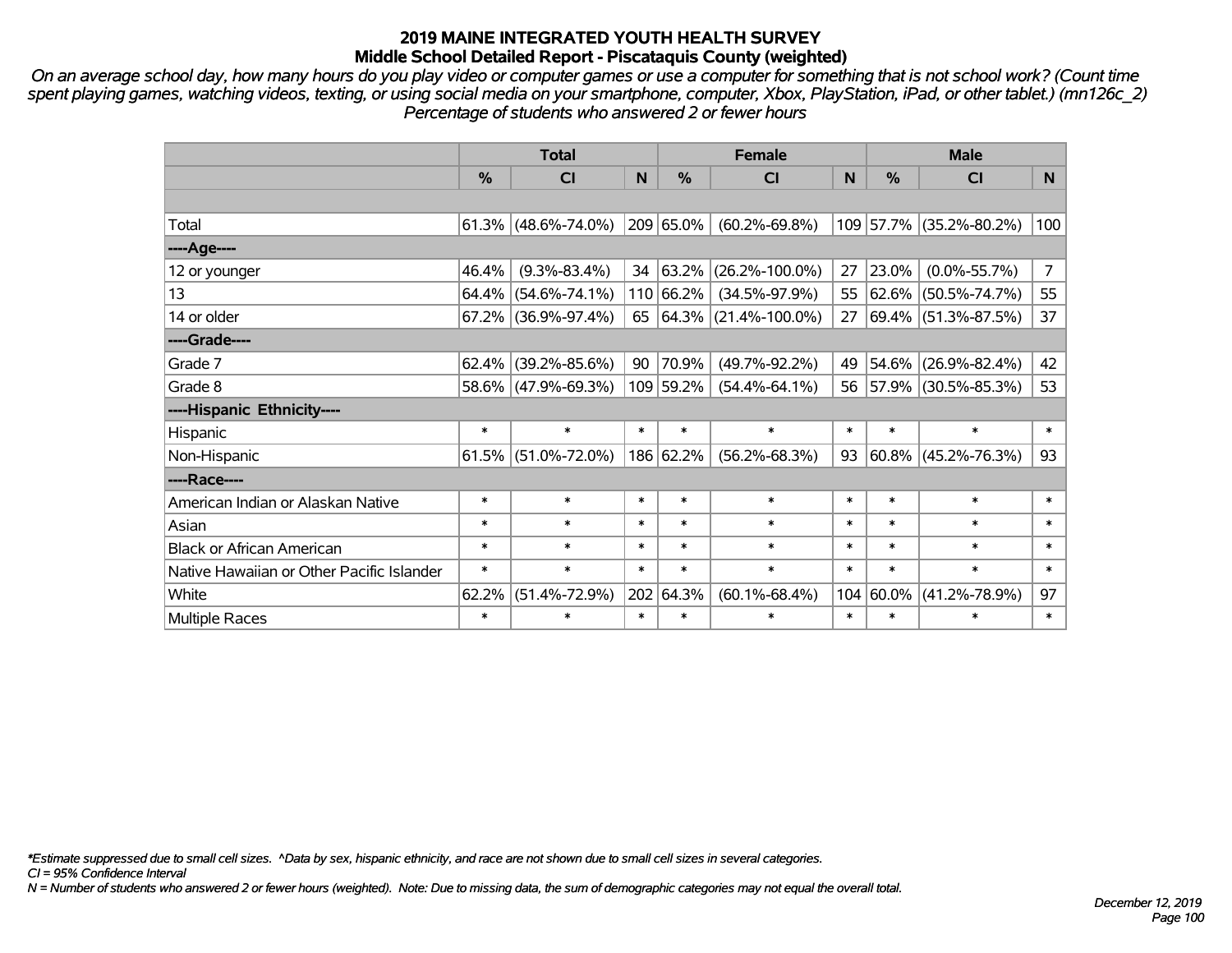*Percentage of students watching 2 or fewer hours of combined screen time (tv, video games, computer) per day on an average school day (mnscreen)*

|                                           | <b>Total</b> |                     |              |                  | <b>Female</b>                                           |        | <b>Male</b> |                        |              |  |
|-------------------------------------------|--------------|---------------------|--------------|------------------|---------------------------------------------------------|--------|-------------|------------------------|--------------|--|
|                                           | %            | <b>CI</b>           | $\mathsf{N}$ | $\frac{0}{0}$    | <b>CI</b>                                               | N      | %           | <b>CI</b>              | N            |  |
|                                           |              |                     |              |                  |                                                         |        |             |                        |              |  |
| Total                                     |              | 27.3% (16.2%-38.4%) |              |                  | $ 92 26.8\% $ (11.5%-42.1%) $ 44 27.8\% $ (21.1%-34.6%) |        |             |                        | 48           |  |
| ----Age----                               |              |                     |              |                  |                                                         |        |             |                        |              |  |
| 12 or younger                             | 15.3%        | $(0.0\% - 35.6\%)$  | 11           | $\ast$           | $\ast$                                                  | $\ast$ | $\ast$      | $\ast$                 | $\ast$       |  |
| 13                                        | 29.4%        | $(19.9\% - 38.9\%)$ |              | 49 21.2%         | $(20.0\% - 22.4\%)$                                     |        | 17 36.7%    | $(25.6\% - 47.7\%)$    | 32           |  |
| 14 or older                               |              | 32.8% (28.6%-37.1%) |              | 32 37.6%         | $(6.5\% - 68.6\%)$                                      |        |             | 16 29.1% (15.6%-42.6%) | 16           |  |
| ----Grade----                             |              |                     |              |                  |                                                         |        |             |                        |              |  |
| Grade 7                                   | 26.8%        | $(16.5\% - 37.1\%)$ |              | 38 24.2%         | $(23.3\% - 25.1\%)$                                     |        |             | 16 28.9% (10.1%-47.8%) | $ 22\rangle$ |  |
| Grade 8                                   | 24.2%        | $(1.4\% - 47.1\%)$  |              | 45 25.6%         | $(0.0\% - 60.6\%)$                                      |        |             | 24 22.8% (11.3%-34.3%) | 21           |  |
| ----Hispanic Ethnicity----                |              |                     |              |                  |                                                         |        |             |                        |              |  |
| Hispanic                                  | $\ast$       | $\ast$              | $\ast$       | $\ast$           | $\ast$                                                  | $\ast$ | $\ast$      | $\ast$                 | $\ast$       |  |
| Non-Hispanic                              |              | 26.7% (10.3%-43.1%) |              | 80 25.4%         | $(3.1\% - 47.7\%)$                                      |        |             | 37 28.0% (18.6%-37.5%) | 43           |  |
| ----Race----                              |              |                     |              |                  |                                                         |        |             |                        |              |  |
| American Indian or Alaskan Native         | $\ast$       | $\ast$              | $\ast$       | $\ast$           | $\ast$                                                  | $\ast$ | $\ast$      | $\ast$                 | $\ast$       |  |
| Asian                                     | $\ast$       | $\ast$              | $\ast$       | $\ast$           | $\ast$                                                  | $\ast$ | $\ast$      | $\ast$                 | $\ast$       |  |
| <b>Black or African American</b>          | $\ast$       | $\ast$              | $\ast$       | $\ast$           | $\ast$                                                  | $\ast$ | $\ast$      | $\ast$                 | $\ast$       |  |
| Native Hawaiian or Other Pacific Islander | $\ast$       | $\ast$              | $\ast$       | $\ast$           | $\ast$                                                  | $\ast$ | $\ast$      | $\ast$                 | $\ast$       |  |
| White                                     | 28.4%        | $(19.2\% - 37.7\%)$ |              | $91 \mid 27.2\%$ | $(12.4\% - 42.0\%)$                                     |        | 43 29.6%    | $(26.8\% - 32.5\%)$    | 48           |  |
| Multiple Races                            | $\ast$       | $\ast$              | $\ast$       | $\ast$           | $\ast$                                                  | $\ast$ | $\ast$      | $\ast$                 | $\ast$       |  |

*\*Estimate suppressed due to small cell sizes. ^Data by sex, hispanic ethnicity, and race are not shown due to small cell sizes in several categories.*

*CI = 95% Confidence Interval*

*N = Number of students watching 2 or fewer hours of combined screen time (tv, video games, computer) per day on an average school day (weighted). Note: Due to missing data, the sum of demographic categories may not equal the overall total.*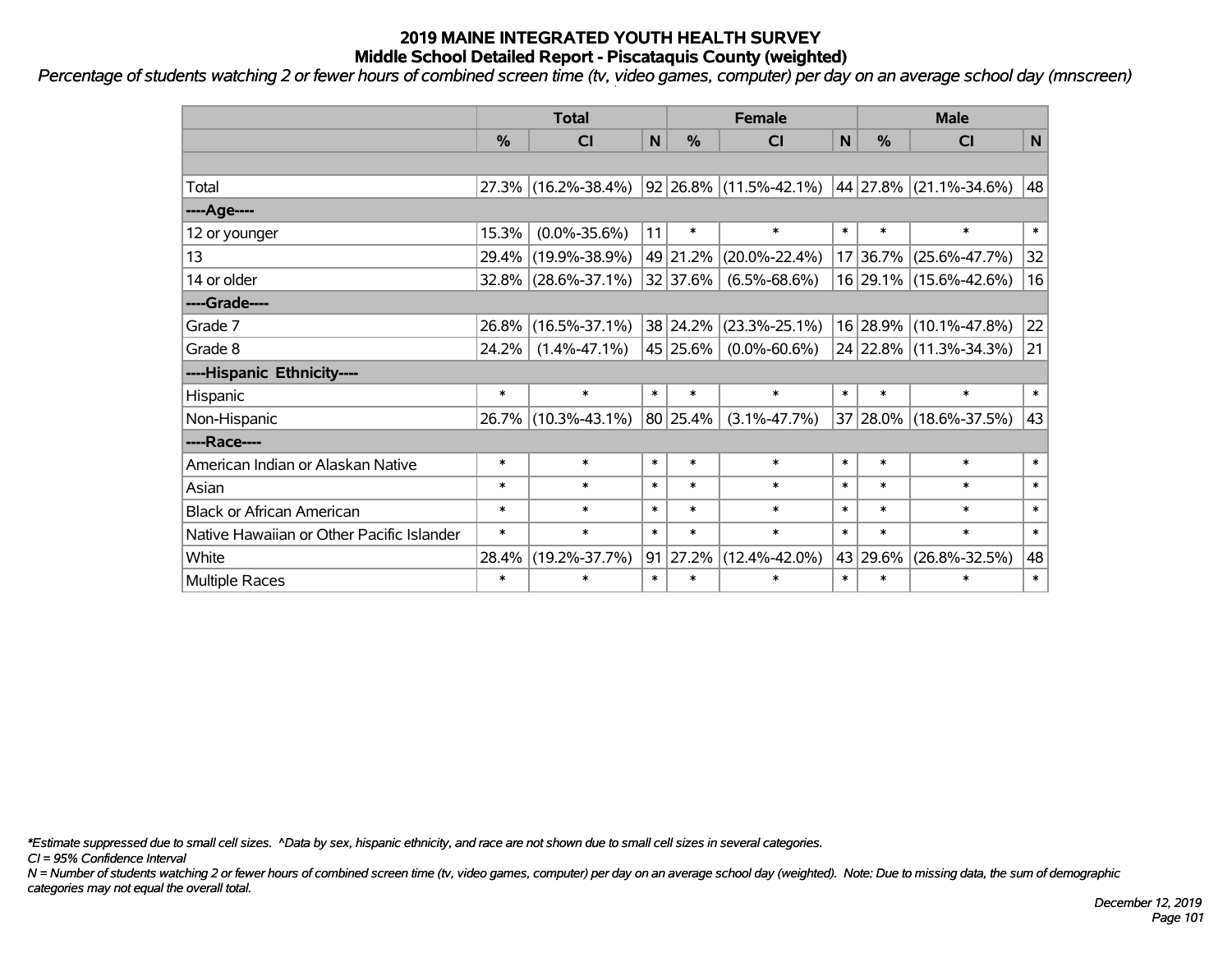*In an average week when you are in school, on how many days do you go to physical education (PE) classes? (mn127) Percentage of students who answered at least 1 day*

|                                           |               | <b>Total</b>         |        | <b>Female</b> |           |           |        | <b>Male</b> |        |
|-------------------------------------------|---------------|----------------------|--------|---------------|-----------|-----------|--------|-------------|--------|
|                                           | $\frac{0}{0}$ | <b>CI</b>            | N      | %             | <b>CI</b> | ${\sf N}$ | $\%$   | CI N        |        |
|                                           |               |                      |        |               |           |           |        |             |        |
| Total                                     |               | 94.5% (88.2%-100.0%) | 301    | $\ast$        | $\ast$    | $\ast$    | $\ast$ | $\ast$      | $\ast$ |
| ---- Age----                              |               |                      |        |               |           |           |        |             |        |
| 12 or younger                             | 89.3%         | $(80.0\% - 98.6\%)$  | 61     | $\ast$        | $\ast$    | $\ast$    | $\ast$ | $\ast$      | $\ast$ |
| 13                                        | $96.8\%$      | $(92.6\% - 100.0\%)$ | 171    | $\ast$        | $\ast$    | $\ast$    | $\ast$ | $\ast$      | $\ast$ |
| 14 or older                               | $\ast$        | $\ast$               | $\ast$ | $\ast$        | $\ast$    | $\ast$    | $\ast$ | $\ast$      | $\ast$ |
| ----Grade----                             |               |                      |        |               |           |           |        |             |        |
| Grade 7                                   | 92.1%         | $(84.6\% - 99.6\%)$  | 124    | *             | $\ast$    | $\ast$    | $\ast$ | $\ast$      | $\ast$ |
| Grade 8                                   |               | 96.2% (91.3%-100.0%) | 170    | $\ast$        | $\ast$    | $\ast$    | $\ast$ | $\ast$      | $\ast$ |
| ----Hispanic Ethnicity----                |               |                      |        |               |           |           |        |             |        |
| Hispanic                                  | $\ast$        | $\ast$               | $\ast$ | $\ast$        | $\ast$    | $\ast$    | $\ast$ | $\ast$      | $\ast$ |
| Non-Hispanic                              |               | 94.1% (88.0%-100.0%) | 257    | $\ast$        | $\ast$    | $\ast$    | $\ast$ | $\ast$      | $\ast$ |
| ----Race----                              |               |                      |        |               |           |           |        |             |        |
| American Indian or Alaskan Native         | $\ast$        | $\ast$               | $\ast$ | $\ast$        | $\ast$    | $\ast$    | $\ast$ | $\ast$      | $\ast$ |
| Asian                                     | $\ast$        | $\ast$               | $\ast$ | $\ast$        | $\ast$    | $\ast$    | $\ast$ | $\ast$      | $\ast$ |
| <b>Black or African American</b>          | $\ast$        | $\ast$               | $\ast$ | $\ast$        | $\ast$    | $\ast$    | $\ast$ | $\ast$      | $\ast$ |
| Native Hawaiian or Other Pacific Islander | $\ast$        | $\ast$               | $\ast$ | $\ast$        | $\ast$    | $\ast$    | $\ast$ | $\ast$      | $\ast$ |
| White                                     | 94.3%         | $(87.5\% - 100.0\%)$ | 277    | *             | $\ast$    | $\ast$    | $\ast$ | $\ast$      | $\ast$ |
| Multiple Races                            | $\ast$        | $\ast$               | $\ast$ | *             | $\ast$    | $\ast$    | $\ast$ | $\ast$      | $\ast$ |

*\*Estimate suppressed due to small cell sizes. ^Data by sex, hispanic ethnicity, and race are not shown due to small cell sizes in several categories.*

*CI = 95% Confidence Interval*

*N = Number of students who answered at least 1 day (weighted). Note: Due to missing data, the sum of demographic categories may not equal the overall total.*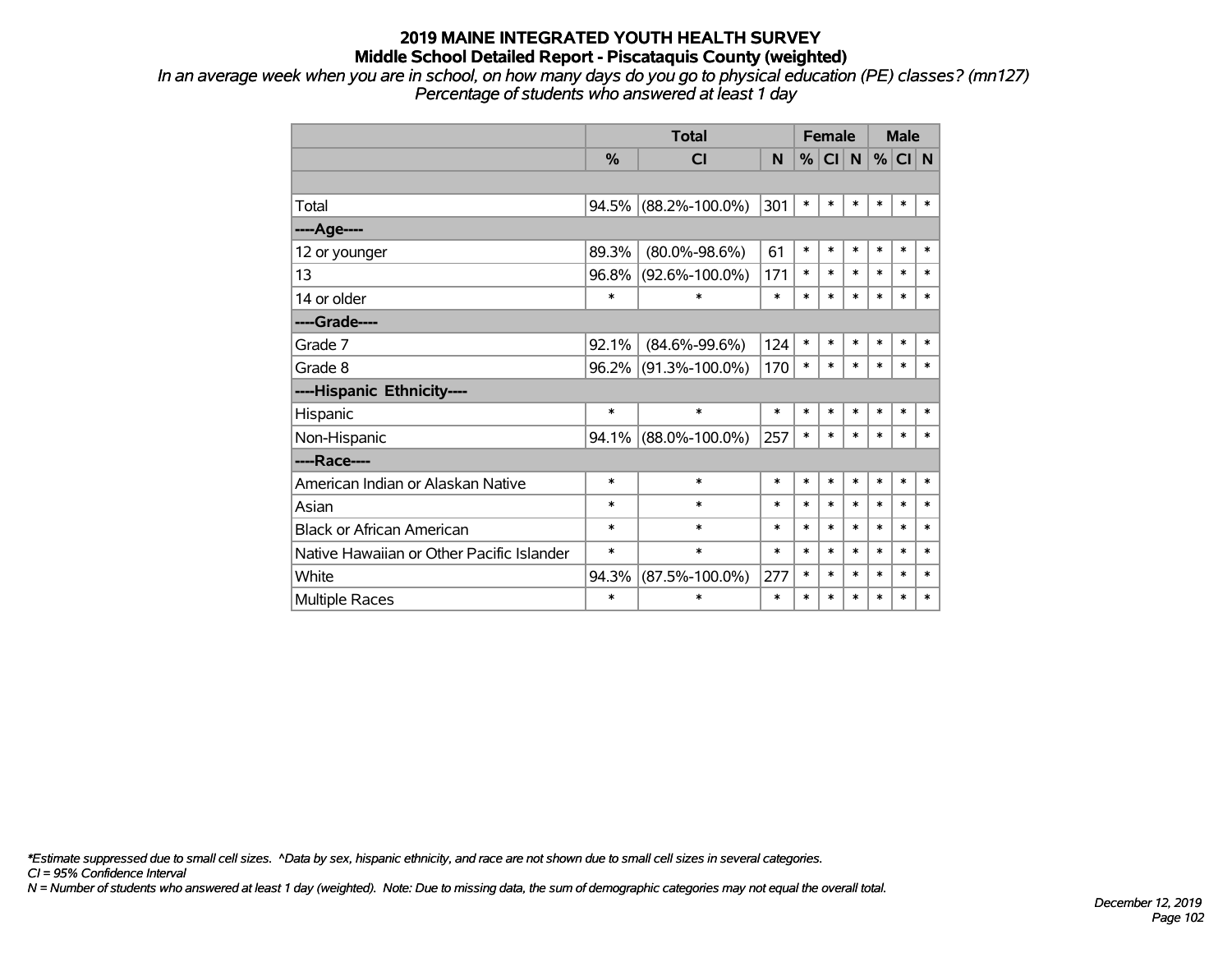*Percentage of students who attended physical education (PE) classes daily in an average week when they were in school (mndlype) '*

|                                           |        | <b>Total</b>        |                | <b>Female</b> |        |        | <b>Male</b> |        |        |
|-------------------------------------------|--------|---------------------|----------------|---------------|--------|--------|-------------|--------|--------|
|                                           | %      | <b>CI</b>           | N              | %             | CI     | N      | %           | CI N   |        |
|                                           |        |                     |                |               |        |        |             |        |        |
| Total                                     |        | $2.2\%$ (2.2%-2.2%) | $\overline{7}$ | $\ast$        | $\ast$ | $\ast$ | $\ast$      | $\ast$ | $\ast$ |
| ----Age----                               |        |                     |                |               |        |        |             |        |        |
| 12 or younger                             | $\ast$ | $\ast$              | $\ast$         | $\ast$        | $\ast$ | $\ast$ | $\ast$      | $\ast$ | $\ast$ |
| 13                                        | $\ast$ | $\ast$              | $\ast$         | $\ast$        | $\ast$ | $\ast$ | $\ast$      | $\ast$ | $\ast$ |
| 14 or older                               | $\ast$ | $\ast$              | $\ast$         | $\ast$        | $\ast$ | $\ast$ | $\ast$      | $\ast$ | $\ast$ |
| ----Grade----                             |        |                     |                |               |        |        |             |        |        |
| Grade 7                                   | $\ast$ | $\ast$              | $\ast$         | $\ast$        | *      | $\ast$ | $\ast$      | $\ast$ | $\ast$ |
| Grade 8                                   | $\ast$ | $\ast$              | $\ast$         | $\ast$        | *      | $\ast$ | $\ast$      | $\ast$ | $\ast$ |
| ----Hispanic Ethnicity----                |        |                     |                |               |        |        |             |        |        |
| Hispanic                                  | $\ast$ | $\ast$              | $\ast$         | $\ast$        | $\ast$ | $\ast$ | $\ast$      | $\ast$ | $\ast$ |
| Non-Hispanic                              | $\ast$ | $\ast$              | $\ast$         | $\ast$        | $\ast$ | $\ast$ | $\ast$      | $\ast$ | $\ast$ |
| ----Race----                              |        |                     |                |               |        |        |             |        |        |
| American Indian or Alaskan Native         | $\ast$ | $\ast$              | $\ast$         | $\ast$        | $\ast$ | $\ast$ | $\ast$      | $\ast$ | $\ast$ |
| Asian                                     | $\ast$ | $\ast$              | $\ast$         | $\ast$        | *      | $\ast$ | $\ast$      | $\ast$ | $\ast$ |
| <b>Black or African American</b>          | $\ast$ | $\ast$              | $\ast$         | $\ast$        | *      | $\ast$ | $\ast$      | $\ast$ | $\ast$ |
| Native Hawaiian or Other Pacific Islander | $\ast$ | $\ast$              | $\ast$         | $\ast$        | $\ast$ | $\ast$ | $\ast$      | $\ast$ | $\ast$ |
| White                                     | $\ast$ | $\ast$              | $\ast$         | $\ast$        | $\ast$ | $\ast$ | $\ast$      | $\ast$ | $\ast$ |
| <b>Multiple Races</b>                     | $\ast$ | $\ast$              | $\ast$         | $\ast$        | $\ast$ | $\ast$ | $\ast$      | $\ast$ | $\ast$ |

*\*Estimate suppressed due to small cell sizes. ^Data by sex, hispanic ethnicity, and race are not shown due to small cell sizes in several categories.*

*CI = 95% Confidence Interval*

*N = Number of students who attended physical education (PE) classes daily in an average week when they were in school (weighted). Note: Due to missing data, the sum of demographic categories may not equal the overall total.*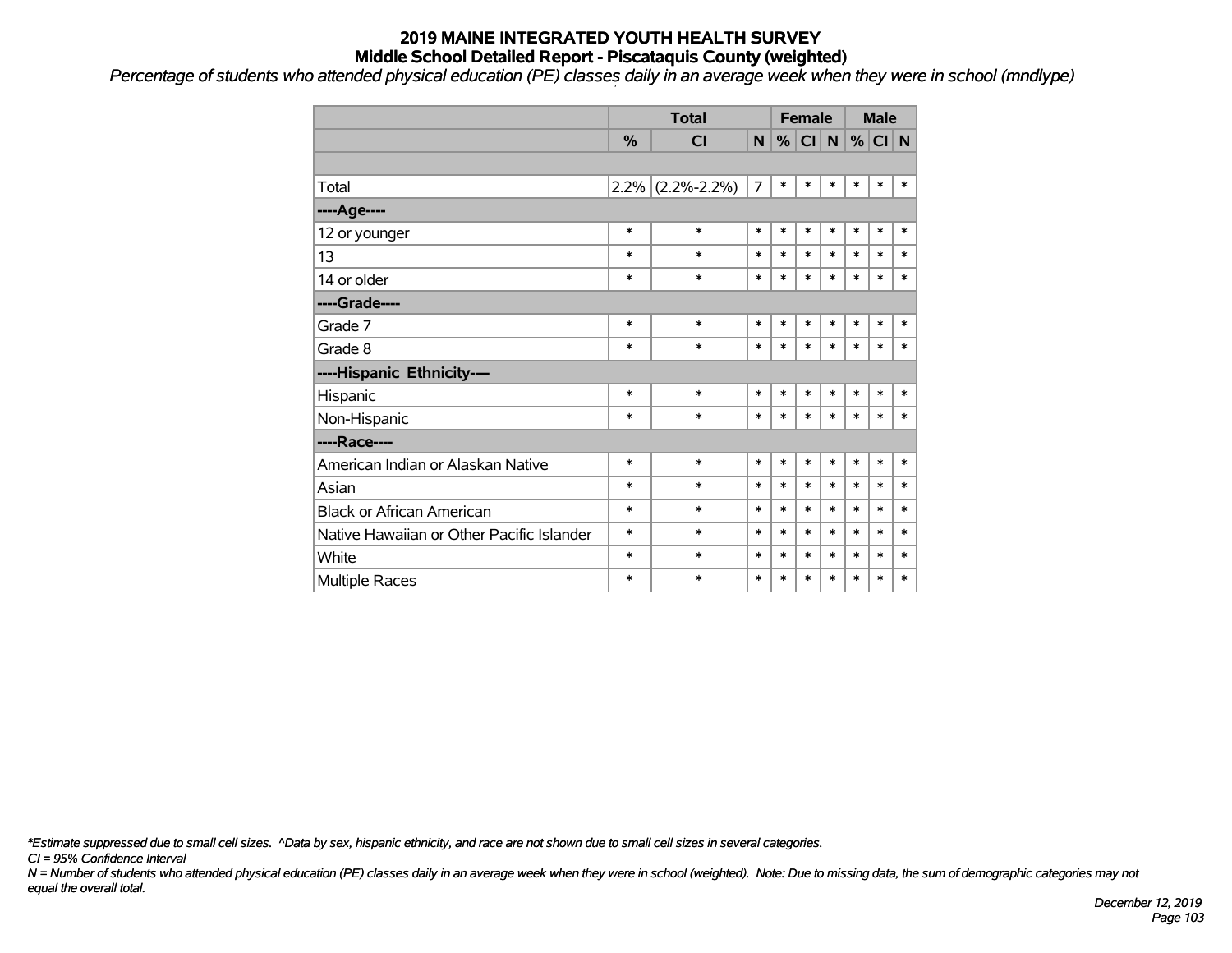*Do any of your classroom teachers provide short physical activity breaks during regular class time? (Do not count your physical education teacher.) (mn180)*

*Percentage of students who answered 'Yes'*

|                                           | <b>Total</b>  |                     |        | <b>Female</b> |                        | <b>Male</b>  |               |                                 |                |
|-------------------------------------------|---------------|---------------------|--------|---------------|------------------------|--------------|---------------|---------------------------------|----------------|
|                                           | $\frac{0}{0}$ | CI                  | N      | %             | C <sub>l</sub>         | $\mathsf{N}$ | $\frac{0}{0}$ | CI                              | $\mathsf{N}$   |
|                                           |               |                     |        |               |                        |              |               |                                 |                |
| Total                                     |               | 22.2% (13.8%-30.7%) |        |               | 72 19.4% (13.7%-25.1%) |              |               | $ 31 25.0\%  (12.1\% - 37.9\%)$ | 41             |
| ----Age----                               |               |                     |        |               |                        |              |               |                                 |                |
| 12 or younger                             | 20.1%         | $(0.0\% - 49.3\%)$  |        | 14 17.8%      | $(0.0\% - 39.3\%)$     | 7            | 23.0%         | $(0.0\% - 61.6\%)$              | $\overline{7}$ |
| 13                                        | 24.2%         | $(22.0\% - 26.3\%)$ |        | 38 25.8%      | $(20.4\% - 31.2\%)$    |              | 20 22.5%      | $(22.4\% - 22.6\%)$             | 17             |
| 14 or older                               | 20.6%         | $(7.8\% - 33.4\%)$  | 20     | $\ast$        | $\ast$                 | $\ast$       | $\ast$        | ∗                               | $\ast$         |
| ----Grade----                             |               |                     |        |               |                        |              |               |                                 |                |
| Grade 7                                   | 19.4%         | $(2.5\% - 36.4\%)$  |        | 25 17.3%      | $(9.0\% - 25.7\%)$     |              | $11$   21.5%  | $(0.0\% - 47.8\%)$              | 14             |
| Grade 8                                   |               | 22.5% (19.9%-25.0%) |        |               | 41 21.7% (16.1%-27.3%) |              |               | 20 23.2% (13.3%-33.2%)          | 21             |
| ----Hispanic Ethnicity----                |               |                     |        |               |                        |              |               |                                 |                |
| Hispanic                                  | $\ast$        | $\ast$              | $\ast$ | $\ast$        | $\ast$                 | $\ast$       | $\ast$        | $\ast$                          | $\ast$         |
| Non-Hispanic                              |               | 20.3% (10.4%-30.2%) |        | 58 17.1%      | $(5.0\% - 29.2\%)$     |              |               | 24 23.5% (12.5%-34.5%)          | 33             |
| ----Race----                              |               |                     |        |               |                        |              |               |                                 |                |
| American Indian or Alaskan Native         | $\ast$        | $\ast$              | $\ast$ | $\ast$        | $\ast$                 | $\ast$       | $\ast$        | $\ast$                          | $\ast$         |
| Asian                                     | $\ast$        | $\ast$              | $\ast$ | $\ast$        | $\ast$                 | $\ast$       | $\ast$        | $\ast$                          | $\ast$         |
| <b>Black or African American</b>          | $\ast$        | $\ast$              | $\ast$ | $\ast$        | $\ast$                 | $\ast$       | $\ast$        | $\ast$                          | $\ast$         |
| Native Hawaiian or Other Pacific Islander | $\ast$        | $\ast$              | $\ast$ | $\ast$        | $\ast$                 | $\ast$       | $\ast$        | $\ast$                          | $\ast$         |
| White                                     | 22.2%         | $(13.3\% - 31.1\%)$ |        | 68 19.6%      | $(14.8\% - 24.4\%)$    |              | 30 24.8%      | $(9.7\% - 39.9\%)$              | 38             |
| Multiple Races                            | $\ast$        | $\ast$              | $\ast$ | $\ast$        | $\ast$                 | $\ast$       | $\ast$        | $\ast$                          | $\ast$         |

*\*Estimate suppressed due to small cell sizes. ^Data by sex, hispanic ethnicity, and race are not shown due to small cell sizes in several categories.*

*CI = 95% Confidence Interval*

*N = Number of students who answered 'Yes' (weighted). Note: Due to missing data, the sum of demographic categories may not equal the overall total.*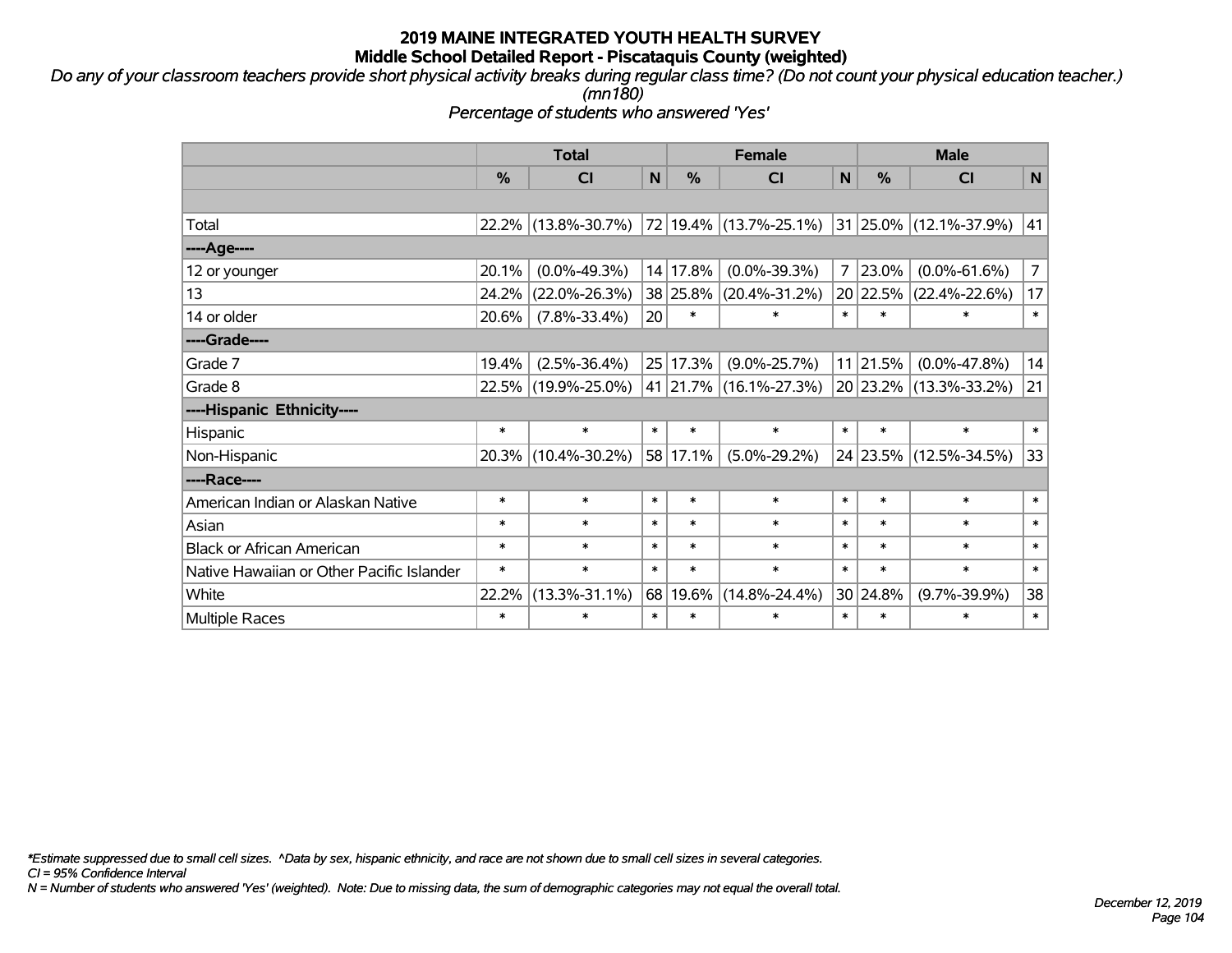*During the past 12 months, on how many sports teams did you play? (Count any teams run by your school or community groups.) (mn179) Percentage of students who answered at least one team*

|                                           | <b>Total</b> |                        |        |           | <b>Female</b>           |              | <b>Male</b> |                      |              |  |
|-------------------------------------------|--------------|------------------------|--------|-----------|-------------------------|--------------|-------------|----------------------|--------------|--|
|                                           | %            | <b>CI</b>              | N      | %         | <b>CI</b>               | $\mathsf{N}$ | %           | <b>CI</b>            | $\mathsf{N}$ |  |
|                                           |              |                        |        |           |                         |              |             |                      |              |  |
| Total                                     |              | 55.5% (40.5%-70.5%)    |        |           | 179 52.9% (52.7%-53.1%) |              | 85 58.1%    | $(30.1\% - 86.0\%)$  | 94           |  |
| ----Age----                               |              |                        |        |           |                         |              |             |                      |              |  |
| 12 or younger                             | 43.2%        | $(8.1\% - 78.3\%)$     | 30     | 41.1%     | $(30.3\% - 51.9\%)$     |              | 16 45.9%    | $(0.0\% - 100.0\%)$  | 14           |  |
| 13                                        | 65.7%        | $(58.4\% - 72.9\%)$    |        |           | 106 66.8% (57.2%-76.4%) |              | 53 64.6%    | $(60.4\% - 68.8\%)$  | 54           |  |
| 14 or older                               |              | 46.6% (19.3%-73.9%)    | 43     |           | 37.6% (33.2%-41.9%)     |              | 16 54.5%    | $(6.0\% - 100.0\%)$  | 27           |  |
| ----Grade----                             |              |                        |        |           |                         |              |             |                      |              |  |
| Grade 7                                   | 52.1%        | $(31.9\% - 72.3\%)$    | 70     | 44.8%     | $(39.1\% - 50.5\%)$     |              | 29 58.9%    | $(17.5\% - 100.0\%)$ | 42           |  |
| Grade 8                                   |              | $60.9\%$ (57.2%-64.5%) |        |           | 108 60.8% (60.2%-61.5%) |              | 56 60.9%    | $(54.2\% - 67.7\%)$  | 53           |  |
| ----Hispanic Ethnicity----                |              |                        |        |           |                         |              |             |                      |              |  |
| Hispanic                                  | $\ast$       | $\ast$                 | $\ast$ | $\ast$    | $\ast$                  | $\ast$       | $\ast$      | $\ast$               | $\ast$       |  |
| Non-Hispanic                              |              | 57.4% (47.7%-67.1%)    |        | 163 54.4% | $ (49.9\% - 58.9\%)$    |              | 77 60.4%    | $(39.6\% - 81.1\%)$  | 86           |  |
| ----Race----                              |              |                        |        |           |                         |              |             |                      |              |  |
| American Indian or Alaskan Native         | $\ast$       | $\ast$                 | $\ast$ | $\ast$    | $\ast$                  | $\ast$       | $\ast$      | $\ast$               | $\ast$       |  |
| Asian                                     | $\ast$       | $\ast$                 | $\ast$ | $\ast$    | $\ast$                  | $\ast$       | $\ast$      | $\ast$               | $\ast$       |  |
| <b>Black or African American</b>          | $\ast$       | $\ast$                 | $\ast$ | $\ast$    | $\ast$                  | $\ast$       | $\ast$      | $\ast$               | $\ast$       |  |
| Native Hawaiian or Other Pacific Islander | $\ast$       | $\ast$                 | $\ast$ | $\ast$    | $\ast$                  | $\ast$       | $\ast$      | $\ast$               | $\ast$       |  |
| White                                     | 57.3%        | $(45.6\% - 68.9\%)$    | 175    | 53.8%     | $(53.6\% - 53.9\%)$     |              | 83 60.8%    | $(40.2\% - 81.5\%)$  | 92           |  |
| <b>Multiple Races</b>                     | $\ast$       | $\ast$                 | $\ast$ | $\ast$    | $\ast$                  | $\ast$       | $\ast$      | $\ast$               | $\ast$       |  |

*\*Estimate suppressed due to small cell sizes. ^Data by sex, hispanic ethnicity, and race are not shown due to small cell sizes in several categories.*

*CI = 95% Confidence Interval*

*N = Number of students who answered at least one team (weighted). Note: Due to missing data, the sum of demographic categories may not equal the overall total.*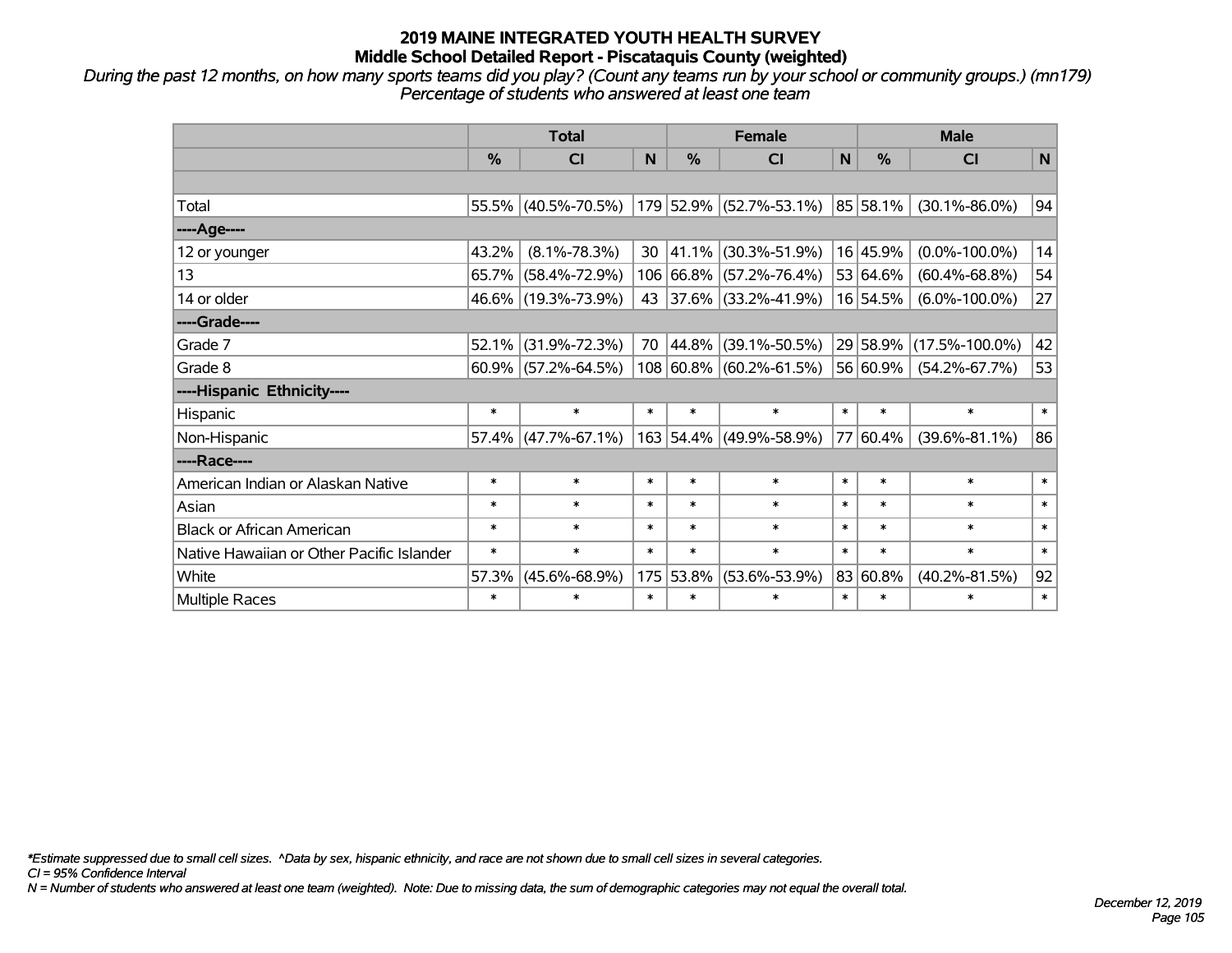#### **2019 MAINE INTEGRATED YOUTH HEALTH SURVEY Middle School Detailed Report - Piscataquis County (weighted)** *On an average school night, how many hours of sleep do you get? (mn178) Percentage of students who answered at least 8 hours*

|                                           | <b>Total</b> |                        |        |               | <b>Female</b>                                  |        | <b>Male</b>      |                        |                |  |
|-------------------------------------------|--------------|------------------------|--------|---------------|------------------------------------------------|--------|------------------|------------------------|----------------|--|
|                                           | %            | <b>CI</b>              | N      | $\frac{0}{0}$ | <b>CI</b>                                      | N      | $\frac{0}{0}$    | <b>CI</b>              | N              |  |
|                                           |              |                        |        |               |                                                |        |                  |                        |                |  |
| Total                                     |              | $41.2\%$ (31.5%-50.8%) |        |               | 126 40.6% (35.4%-45.7%) 63 41.8% (27.0%-56.5%) |        |                  |                        | 62             |  |
| ----Age----                               |              |                        |        |               |                                                |        |                  |                        |                |  |
| 12 or younger                             | 40.4%        | $(13.5\% - 67.3\%)$    | 27     | 52.8%         | $(33.5\% - 72.0\%)$                            |        | 20 24.1%         | $(0.0\% - 63.0\%)$     | $\overline{7}$ |  |
| 13                                        |              | 41.5% (34.9%-48.2%)    | 59     |               | $26.0\%$ (16.3%-35.8%)                         |        |                  | 20 59.0% (42.7%-75.4%) | 39             |  |
| 14 or older                               |              | $41.1\%$ (38.6%-43.7%) | 40     |               | $ 55.4\% $ (28.2%-82.6%)                       |        |                  | 24 29.9% (14.1%-45.6%) | 16             |  |
| ----Grade----                             |              |                        |        |               |                                                |        |                  |                        |                |  |
| Grade 7                                   |              | 35.9% (19.7%-52.1%)    | 44     | 37.9%         | $(24.8\% - 51.0\%)$                            |        |                  | 24 33.6% (14.5%-52.7%) | 20             |  |
| Grade 8                                   |              | $44.0\%$ (41.1%-46.9%) | 77     |               | $ 44.3\% $ (41.3%-47.3%)                       |        |                  | 39 43.7% (41.3%-46.2%) | 38             |  |
| ----Hispanic Ethnicity----                |              |                        |        |               |                                                |        |                  |                        |                |  |
| Hispanic                                  | $\ast$       | $\ast$                 | $\ast$ | $\ast$        | $\ast$                                         | $\ast$ | $\ast$           | $\ast$                 | $\ast$         |  |
| Non-Hispanic                              |              | 39.3% (29.9%-48.7%)    |        | 106 40.9%     | $(30.2\% - 51.6\%)$                            |        |                  | 56 37.7% (31.3%-44.0%) | 49             |  |
| ----Race----                              |              |                        |        |               |                                                |        |                  |                        |                |  |
| American Indian or Alaskan Native         | $\ast$       | $\ast$                 | $\ast$ | $\ast$        | $\ast$                                         | $\ast$ | $\ast$           | $\ast$                 | $\ast$         |  |
| Asian                                     | $\ast$       | $\ast$                 | $\ast$ | $\ast$        | $\ast$                                         | $\ast$ | $\ast$           | $\ast$                 | $\ast$         |  |
| <b>Black or African American</b>          | $\ast$       | $\ast$                 | $\ast$ | $\ast$        | $\ast$                                         | $\ast$ | $\ast$           | $\ast$                 | $\ast$         |  |
| Native Hawaiian or Other Pacific Islander | $\ast$       | $\ast$                 | $\ast$ | $\ast$        | $\ast$                                         | $\ast$ | $\ast$           | $\ast$                 | $\ast$         |  |
| White                                     | 42.3%        | $(29.5\% - 55.0\%)$    |        | 122 42.1%     | $(36.2\% - 47.9\%)$                            |        | $63 \mid 42.5\%$ | $(22.0\% - 62.9\%)$    | 59             |  |
| Multiple Races                            | $\ast$       | $\ast$                 | $\ast$ | $\ast$        | $\ast$                                         | $\ast$ | $\ast$           | $\ast$                 | $\ast$         |  |

*\*Estimate suppressed due to small cell sizes. ^Data by sex, hispanic ethnicity, and race are not shown due to small cell sizes in several categories.*

*CI = 95% Confidence Interval*

*N = Number of students who answered at least 8 hours (weighted). Note: Due to missing data, the sum of demographic categories may not equal the overall total.*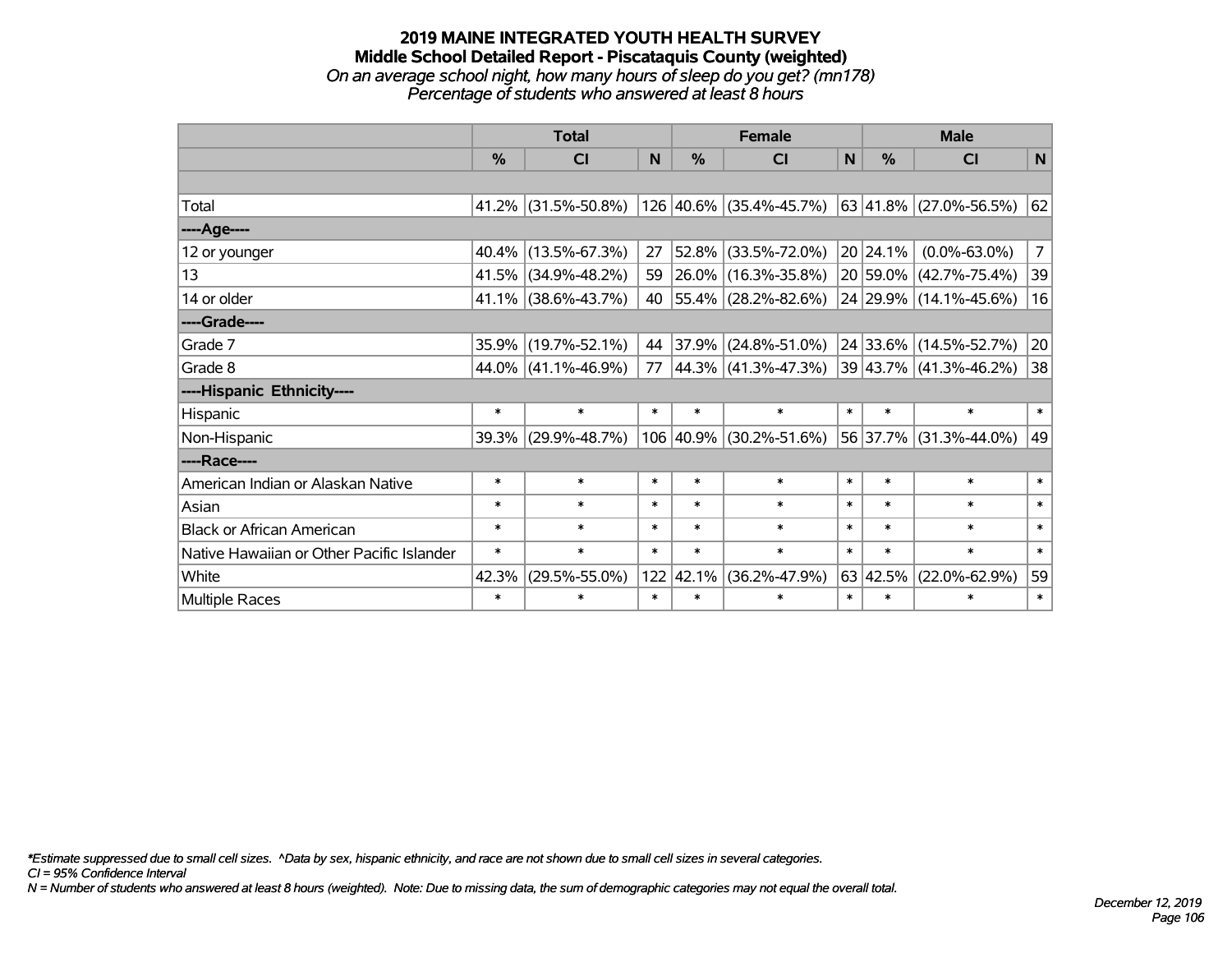#### **2019 MAINE INTEGRATED YOUTH HEALTH SURVEY Middle School Detailed Report - Piscataquis County (weighted)** *During the past 12 months, how would you describe your grades in school? (mn171) Percentage of students who answered 'Mostly A's' or 'Mostly B's'*

|                                           | <b>Total</b> |                        |        |               | <b>Female</b>             |        | <b>Male</b>   |                           |                |  |
|-------------------------------------------|--------------|------------------------|--------|---------------|---------------------------|--------|---------------|---------------------------|----------------|--|
|                                           | %            | <b>CI</b>              | N      | $\frac{0}{0}$ | <b>CI</b>                 | N      | $\frac{0}{0}$ | <b>CI</b>                 | N <sub>1</sub> |  |
|                                           |              |                        |        |               |                           |        |               |                           |                |  |
| Total                                     |              | 71.5% (63.7%-79.3%)    |        | 215 66.3%     | $(54.1\% - 78.6\%)$       |        |               | 103 77.1% (50.7%-100.0%)  | 111            |  |
| ----Age----                               |              |                        |        |               |                           |        |               |                           |                |  |
| 12 or younger                             | 66.9%        | $(55.7\% - 78.0\%)$    | 45     | 70.6%         | $(65.2\% - 75.9\%)$       | 27     | 62.1%         | $(43.9\% - 80.2\%)$       | 18             |  |
| 13                                        |              | $67.6\%$ (53.9%-81.4%) | 96     | 60.3%         | $(58.8\% - 61.8\%)$       | 45     | 75.9%         | $(54.5\% - 97.3\%)$       | 51             |  |
| 14 or older                               |              | $80.9\%$ (79.9%-81.9%) | 74     |               | $ 73.2\% $ (26.0%-100.0%) | 31     |               | $ 87.6\% $ (53.6%-100.0%) | 43             |  |
| ----Grade----                             |              |                        |        |               |                           |        |               |                           |                |  |
| Grade 7                                   | 67.4%        | $(52.8\% - 82.0\%)$    | 83     | 55.2%         | $(49.5\% - 60.9\%)$       | 36     | 81.0%         | $(59.7\% - 100.0\%)$      | 47             |  |
| Grade 8                                   |              | 76.0% (75.0%-77.0%)    |        | 128 73.1%     | $(53.9\% - 92.2\%)$       | 64     | 79.2%         | $(63.6\% - 94.8\%)$       | 64             |  |
| ----Hispanic Ethnicity----                |              |                        |        |               |                           |        |               |                           |                |  |
| Hispanic                                  | $\ast$       | $\ast$                 | $\ast$ | $\ast$        | $\ast$                    | $\ast$ | $\ast$        | $\ast$                    | $\ast$         |  |
| Non-Hispanic                              |              | 76.0% (74.3%-77.8%)    |        | 200 66.3%     | $(56.9\% - 75.8\%)$       | 91     | 86.7%         | $(82.5\% - 90.9\%)$       | 109            |  |
| ----Race----                              |              |                        |        |               |                           |        |               |                           |                |  |
| American Indian or Alaskan Native         | $\ast$       | $\ast$                 | $\ast$ | $\ast$        | $\ast$                    | $\ast$ | $\ast$        | $\ast$                    | $\ast$         |  |
| Asian                                     | $\ast$       | $\ast$                 | $\ast$ | $\ast$        | $\ast$                    | $\ast$ | $\ast$        | $\ast$                    | $\ast$         |  |
| <b>Black or African American</b>          | $\ast$       | $\ast$                 | $\ast$ | $\ast$        | $\ast$                    | $\ast$ | $\ast$        | $\ast$                    | $\ast$         |  |
| Native Hawaiian or Other Pacific Islander | $\ast$       | $\ast$                 | $\ast$ | $\ast$        | $\ast$                    | $\ast$ | $\ast$        | $\ast$                    | $\ast$         |  |
| White                                     | 72.4%        | $(68.5\% - 76.3\%)$    |        | 206 65.6%     | $(52.0\% - 79.3\%)$       | 99     | 80.0%         | $(61.9\% - 98.1\%)$       | 107            |  |
| Multiple Races                            | $\ast$       | $\ast$                 | $\ast$ | $\ast$        | $\ast$                    | $\ast$ | $\ast$        | $\ast$                    | $\ast$         |  |

*\*Estimate suppressed due to small cell sizes. ^Data by sex, hispanic ethnicity, and race are not shown due to small cell sizes in several categories.*

*CI = 95% Confidence Interval*

*N = Number of students who answered 'Mostly A's' or 'Mostly B's' (weighted). Note: Due to missing data, the sum of demographic categories may not equal the overall total.*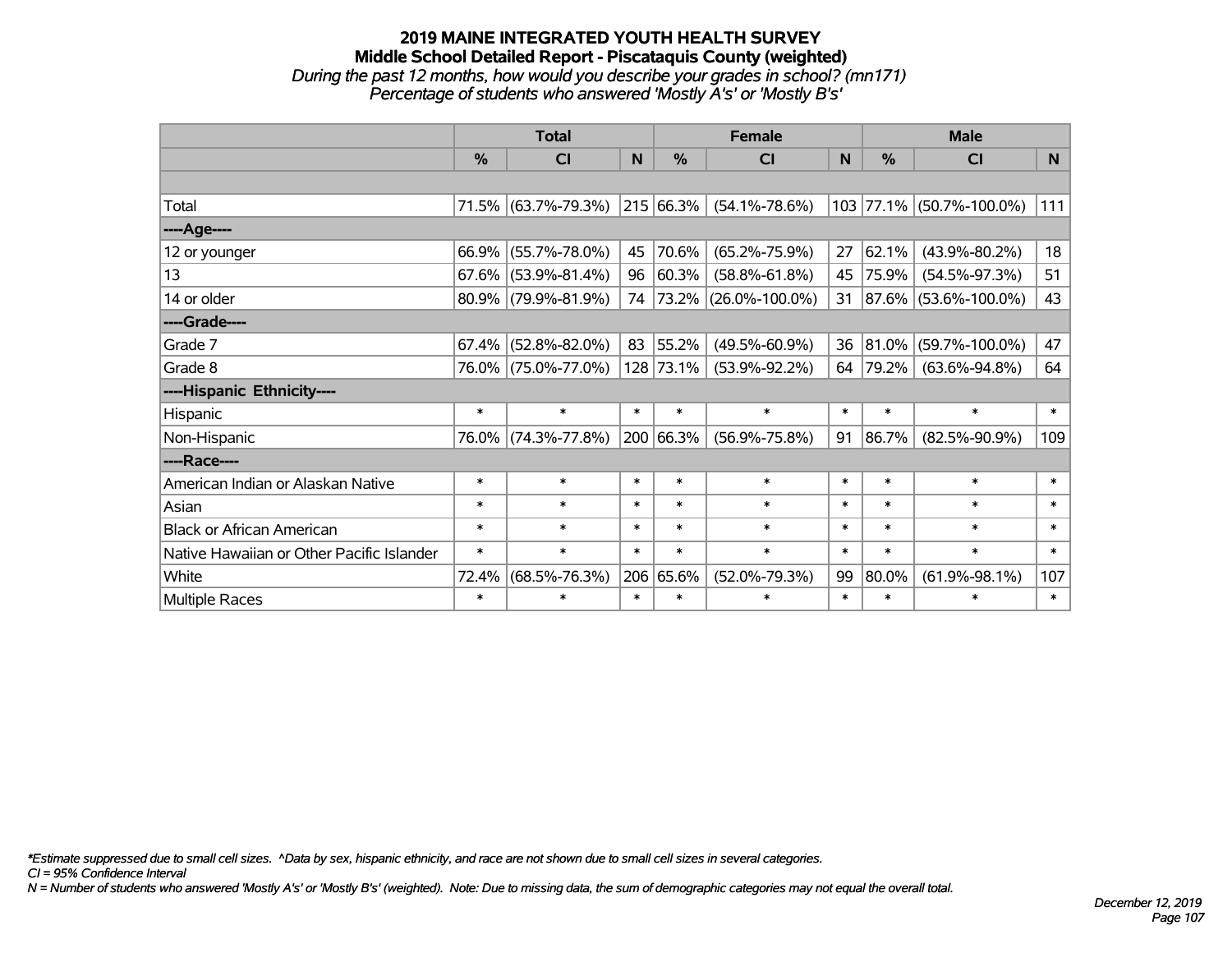*During an average week, how many hours do you spend in clubs or organizations (other than sports) outside of regular school hours? (mn146) Percentage of students who answered at least 1 hour*

|                                           | <b>Total</b> |                     |        |          | <b>Female</b>       |        | <b>Male</b> |                             |        |  |
|-------------------------------------------|--------------|---------------------|--------|----------|---------------------|--------|-------------|-----------------------------|--------|--|
|                                           | $\%$         | <b>CI</b>           | N      | %        | <b>CI</b>           | N      | %           | <b>CI</b>                   | N      |  |
|                                           |              |                     |        |          |                     |        |             |                             |        |  |
| Total                                     | 25.4%        | $(9.4\% - 41.4\%)$  |        | 77 18.4% | $(2.3\% - 34.5\%)$  |        |             | 28 32.5% (21.1%-43.8%)      | 49     |  |
| ----Age----                               |              |                     |        |          |                     |        |             |                             |        |  |
| 12 or younger                             | 11.7%        | $(0.0\% - 28.5\%)$  | 8      | $\ast$   | $\ast$              | $\ast$ | $\ast$      | $\ast$                      | $\ast$ |  |
| 13                                        | 23.2%        | $(15.5\% - 30.9\%)$ |        | 34 22.9% | $(16.4\% - 29.4\%)$ |        |             | 17 23.6% (14.9%-32.2%)      | 17     |  |
| 14 or older                               | 39.5%        | $(8.3\% - 70.7\%)$  |        | 35 21.6% | $(0.0\% - 63.6\%)$  |        |             | $8$   53.7%   (45.3%-62.2%) | 26     |  |
| ----Grade----                             |              |                     |        |          |                     |        |             |                             |        |  |
| Grade 7                                   | 21.6%        | $(1.4\% - 41.8\%)$  |        | 28 17.3% | $(0.0\% - 36.2\%)$  |        | 11 26.0%    | $(5.7\% - 46.2\%)$          | 17     |  |
| Grade 8                                   |              | 29.7% (19.7%-39.7%) |        | 49 20.0% | $(6.9\% - 33.2\%)$  |        |             | 17 39.6% (36.6%-42.6%)      | 32     |  |
| ----Hispanic Ethnicity----                |              |                     |        |          |                     |        |             |                             |        |  |
| Hispanic                                  | $\ast$       | $\ast$              | $\ast$ | $\ast$   | $\ast$              | $\ast$ | $\ast$      | $\ast$                      | $\ast$ |  |
| Non-Hispanic                              | 25.9%        | $(15.1\% - 36.7\%)$ |        | 69 15.3% | $(4.1\% - 26.5\%)$  |        | 20 36.8%    | $(35.4\% - 38.1\%)$         | 48     |  |
| ----Race----                              |              |                     |        |          |                     |        |             |                             |        |  |
| American Indian or Alaskan Native         | $\ast$       | $\ast$              | $\ast$ | $\ast$   | $\ast$              | $\ast$ | $\ast$      | $\ast$                      | $\ast$ |  |
| Asian                                     | $\ast$       | $\ast$              | $\ast$ | $\ast$   | $\ast$              | $\ast$ | $\ast$      | $\ast$                      | $\ast$ |  |
| <b>Black or African American</b>          | $\ast$       | $\ast$              | $\ast$ | $\ast$   | $\ast$              | $\ast$ | $\ast$      | $\ast$                      | $\ast$ |  |
| Native Hawaiian or Other Pacific Islander | $\ast$       | $\ast$              | $\ast$ | $\ast$   | $\ast$              | $\ast$ | $\ast$      | $\ast$                      | $\ast$ |  |
| White                                     | 26.2%        | $(12.0\% - 40.4\%)$ |        | 75 18.5% | $(2.8\% - 34.3\%)$  | 27     | 34.3%       | $(28.1\% - 40.5\%)$         | 48     |  |
| Multiple Races                            | $\ast$       | $\ast$              | $\ast$ | $\ast$   | $\ast$              | $\ast$ | $\ast$      | $\ast$                      | $\ast$ |  |

*\*Estimate suppressed due to small cell sizes. ^Data by sex, hispanic ethnicity, and race are not shown due to small cell sizes in several categories.*

*CI = 95% Confidence Interval*

*N = Number of students who answered at least 1 hour (weighted). Note: Due to missing data, the sum of demographic categories may not equal the overall total.*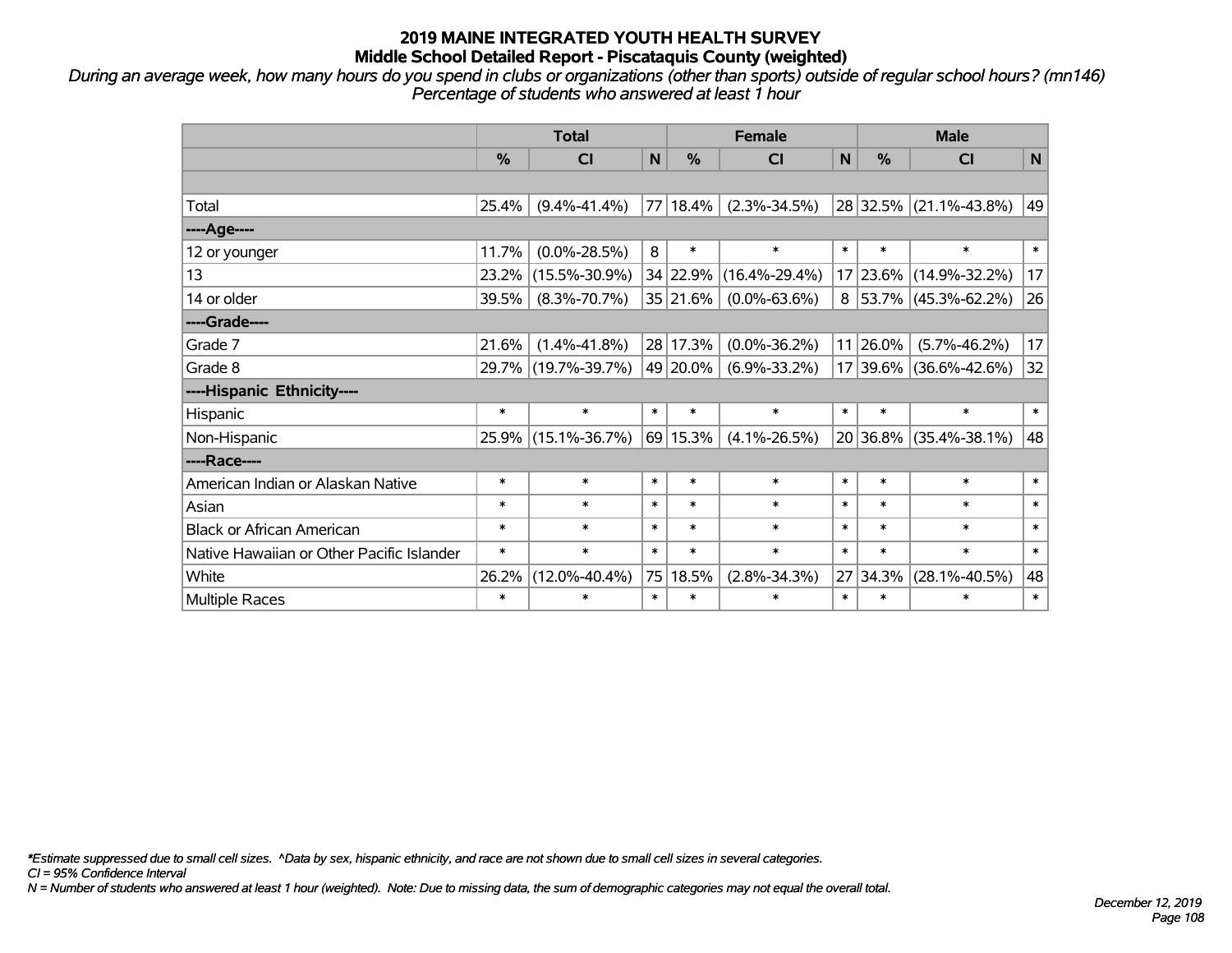### **2019 MAINE INTEGRATED YOUTH HEALTH SURVEY Middle School Detailed Report - Piscataquis County (weighted)**

*Do you agree or disagree that at least one of your teachers really cares and gives you help and support when you need it? (mn143) Percentage of students who answered 'Strongly agree' or 'Agree'*

|                                           | <b>Total</b>  |                     |        | <b>Female</b> |                         |        | <b>Male</b> |                         |        |  |
|-------------------------------------------|---------------|---------------------|--------|---------------|-------------------------|--------|-------------|-------------------------|--------|--|
|                                           | $\frac{0}{0}$ | <b>CI</b>           | N      | $\%$          | <b>CI</b>               | N      | %           | <b>CI</b>               | N.     |  |
|                                           |               |                     |        |               |                         |        |             |                         |        |  |
| Total                                     |               | 74.7% (73.0%-76.4%) |        |               | 226 72.1% (70.0%-74.2%) |        |             | 107 76.9% (73.7%-80.1%) | 116    |  |
| ----Age----                               |               |                     |        |               |                         |        |             |                         |        |  |
| 12 or younger                             | 81.3%         | $(79.5\% - 83.1\%)$ | 53     | $\ast$        | $\ast$                  | $\ast$ | $\ast$      | $\ast$                  | $\ast$ |  |
| 13                                        |               | 70.8% (69.9%-71.8%) |        |               | 119 65.3% (58.8%-71.9%) | 56     | 75.8%       | $(62.1\% - 89.5\%)$     | 61     |  |
| 14 or older                               |               | 77.8% (73.2%-82.4%) |        |               | 54 74.6% (54.9%-94.2%)  |        |             | 24 80.6% (74.3%-86.8%)  | 30     |  |
| ----Grade----                             |               |                     |        |               |                         |        |             |                         |        |  |
| Grade 7                                   | 67.5%         | $(50.3\% - 84.6\%)$ | 86     |               | 66.1% (44.1%-88.2%)     | 41     | 67.6%       | $(52.9\% - 82.3\%)$     | 43     |  |
| Grade 8                                   |               | 79.2% (66.1%-92.3%) |        |               | 133 75.7% (60.3%-91.2%) |        |             | 64 82.7% (75.0%-90.4%)  | 69     |  |
| ----Hispanic Ethnicity----                |               |                     |        |               |                         |        |             |                         |        |  |
| Hispanic                                  | $\ast$        | $\ast$              | $\ast$ | $\ast$        | $\ast$                  | $\ast$ | $\ast$      | $\ast$                  | $\ast$ |  |
| Non-Hispanic                              |               | 76.0% (74.4%-77.7%) |        |               | 197 73.4% (70.7%-76.0%) | 95     |             | 78.7% (77.6%-79.7%)     | 102    |  |
| ----Race----                              |               |                     |        |               |                         |        |             |                         |        |  |
| American Indian or Alaskan Native         | $\ast$        | $\ast$              | $\ast$ | $\ast$        | $\ast$                  | $\ast$ | $\ast$      | $\ast$                  | $\ast$ |  |
| Asian                                     | $\ast$        | $\ast$              | $\ast$ | $\ast$        | $\ast$                  | $\ast$ | $\ast$      | $\ast$                  | $\ast$ |  |
| <b>Black or African American</b>          | $\ast$        | $\ast$              | $\ast$ | $\ast$        | $\ast$                  | $\ast$ | $\ast$      | $\ast$                  | $\ast$ |  |
| Native Hawaiian or Other Pacific Islander | $\ast$        | $\ast$              | $\ast$ | $\ast$        | $\ast$                  | $\ast$ | $\ast$      | $\ast$                  | $\ast$ |  |
| White                                     | 75.2%         | $(70.2\% - 80.1\%)$ |        | 209 71.9%     | $(66.8\% - 77.1\%)$     | 100    | 78.5%       | $(71.5\% - 85.5\%)$     | 109    |  |
| Multiple Races                            | $\ast$        | $\ast$              | $\ast$ | $\ast$        | $\ast$                  | $\ast$ | $\ast$      | *                       | $\ast$ |  |

*\*Estimate suppressed due to small cell sizes. ^Data by sex, hispanic ethnicity, and race are not shown due to small cell sizes in several categories.*

*CI = 95% Confidence Interval*

*N = Number of students who answered 'Strongly agree' or 'Agree' (weighted). Note: Due to missing data, the sum of demographic categories may not equal the overall total.*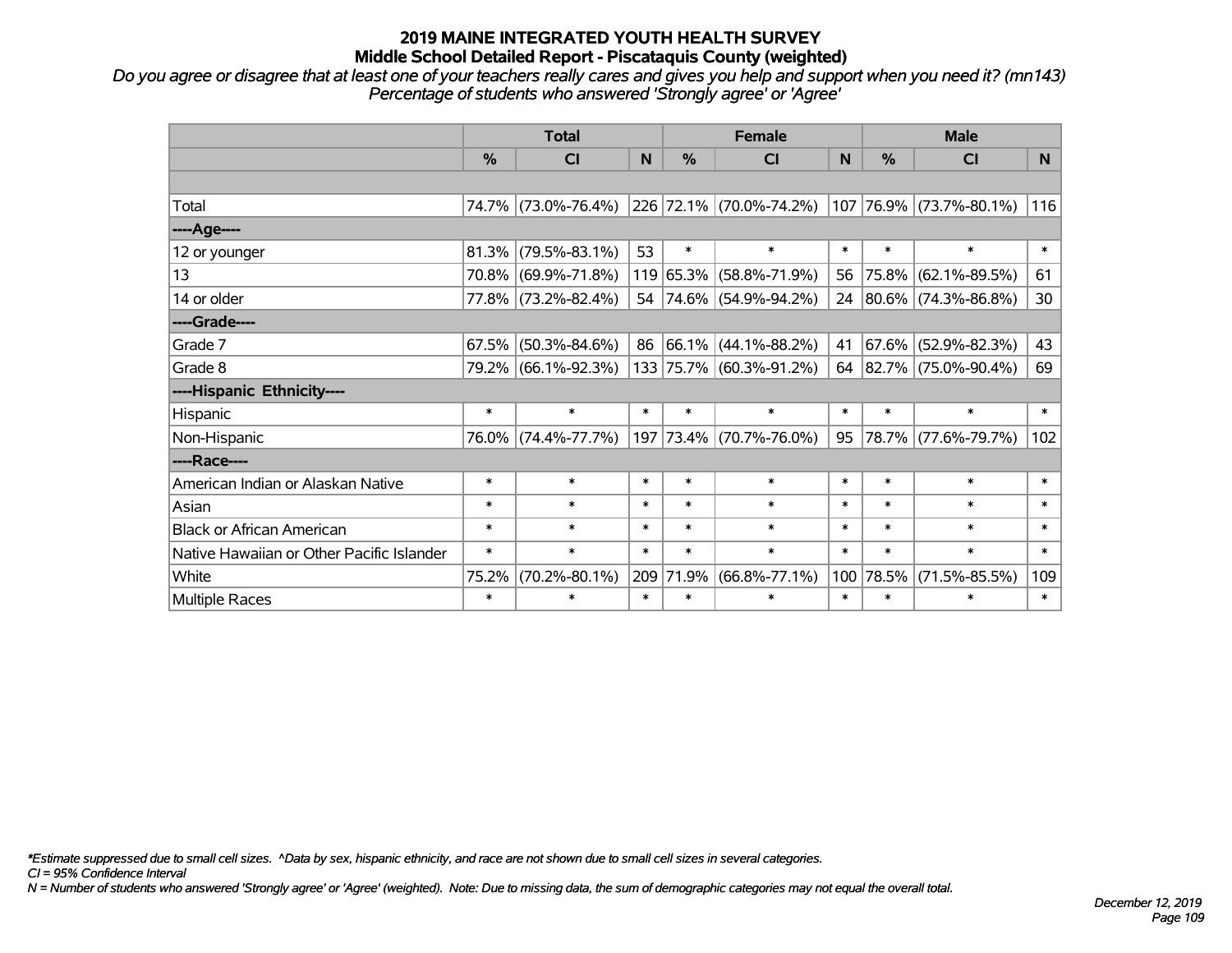# **2019 MAINE INTEGRATED YOUTH HEALTH SURVEY Middle School Detailed Report - Piscataquis County (weighted)**

### *How often does one of your parents talk with you about what you are doing in school? (mn144) Percentage of students who answered 'About every day' or 'About once or twice a week'*

|                                           | <b>Total</b>  |                      |        |           | <b>Female</b>        |        | <b>Male</b> |                      |              |  |
|-------------------------------------------|---------------|----------------------|--------|-----------|----------------------|--------|-------------|----------------------|--------------|--|
|                                           | $\frac{0}{0}$ | <b>CI</b>            | N      | $\%$      | <b>CI</b>            | N      | $\%$        | <b>CI</b>            | N.           |  |
|                                           |               |                      |        |           |                      |        |             |                      |              |  |
| Total                                     | 81.9%         | $(69.7\% - 94.1\%)$  |        | 246 83.5% | $(72.1\% - 95.0\%)$  |        | 124 81.6%   | $(66.2\% - 97.1\%)$  | 121          |  |
| ----Age----                               |               |                      |        |           |                      |        |             |                      |              |  |
| 12 or younger                             | 86.2%         | $(83.2\% - 89.3\%)$  | 54     | $\ast$    | $\ast$               | $\ast$ | $\ast$      | $\ast$               | $\ast$       |  |
| 13                                        | 82.0%         | $(61.5\% - 100.0\%)$ |        | 138 83.0% | $(64.2\% - 100.0\%)$ | 71     | 83.3%       | $(57.2\% - 100.0\%)$ | 67           |  |
| 14 or older                               | 77.9%         | $(72.2\% - 83.5\%)$  |        | 54 80.9%  | $(64.2\% - 97.6\%)$  | 26     | 75.2%       | $(73.2\% - 77.2\%)$  | 28           |  |
| ----Grade----                             |               |                      |        |           |                      |        |             |                      |              |  |
| Grade 7                                   | 86.4%         | $(82.9\% - 90.0\%)$  | 108    | $\ast$    | $\ast$               | $\ast$ | $\ast$      | $\ast$               | $\ast$       |  |
| Grade 8                                   |               | 79.2% (56.7%-100.0%) |        | 133 82.9% | $(54.8\% - 100.0\%)$ | 70     | 75.5%       | $(55.6\% - 95.5\%)$  | 63           |  |
| ----Hispanic Ethnicity----                |               |                      |        |           |                      |        |             |                      |              |  |
| Hispanic                                  | $\ast$        | $\ast$               | $\ast$ | $\ast$    | $\ast$               | $\ast$ | $\ast$      | $\ast$               | $\ast$       |  |
| Non-Hispanic                              | 83.4%         | $(71.6\% - 95.1\%)$  |        | 214 81.1% | $(66.3\% - 95.8\%)$  |        | 105 85.7%   | $(78.4\% - 93.0\%)$  | 109          |  |
| ----Race----                              |               |                      |        |           |                      |        |             |                      |              |  |
| American Indian or Alaskan Native         | $\ast$        | $\ast$               | $\ast$ | $\ast$    | $\ast$               | $\ast$ | $\ast$      | $\ast$               | $\ast$       |  |
| Asian                                     | $\ast$        | $\ast$               | $\ast$ | $\ast$    | $\ast$               | $\ast$ | $\ast$      | $\ast$               | $\ast$       |  |
| <b>Black or African American</b>          | $\ast$        | $\ast$               | $\ast$ | $\ast$    | $\ast$               | $\ast$ | $\ast$      | $\ast$               | $\ast$       |  |
| Native Hawaiian or Other Pacific Islander | $\ast$        | $\ast$               | $\ast$ | $\ast$    | $\ast$               | $\ast$ | $\ast$      | $\ast$               | $\pmb{\ast}$ |  |
| White                                     | 83.1%         | $(71.5\% - 94.6\%)$  |        | 229 82.7% | $(70.5\% - 94.9\%)$  |        | 116 83.5%   | $(72.9\% - 94.1\%)$  | 113          |  |
| Multiple Races                            | $\ast$        | $\ast$               | $\ast$ | $\ast$    | $\ast$               | $\ast$ | $\ast$      | $\ast$               | $\ast$       |  |

*\*Estimate suppressed due to small cell sizes. ^Data by sex, hispanic ethnicity, and race are not shown due to small cell sizes in several categories.*

*CI = 95% Confidence Interval*

*N = Number of students who answered 'About every day' or 'About once or twice a week' (weighted). Note: Due to missing data, the sum of demographic categories may not equal the overall total.*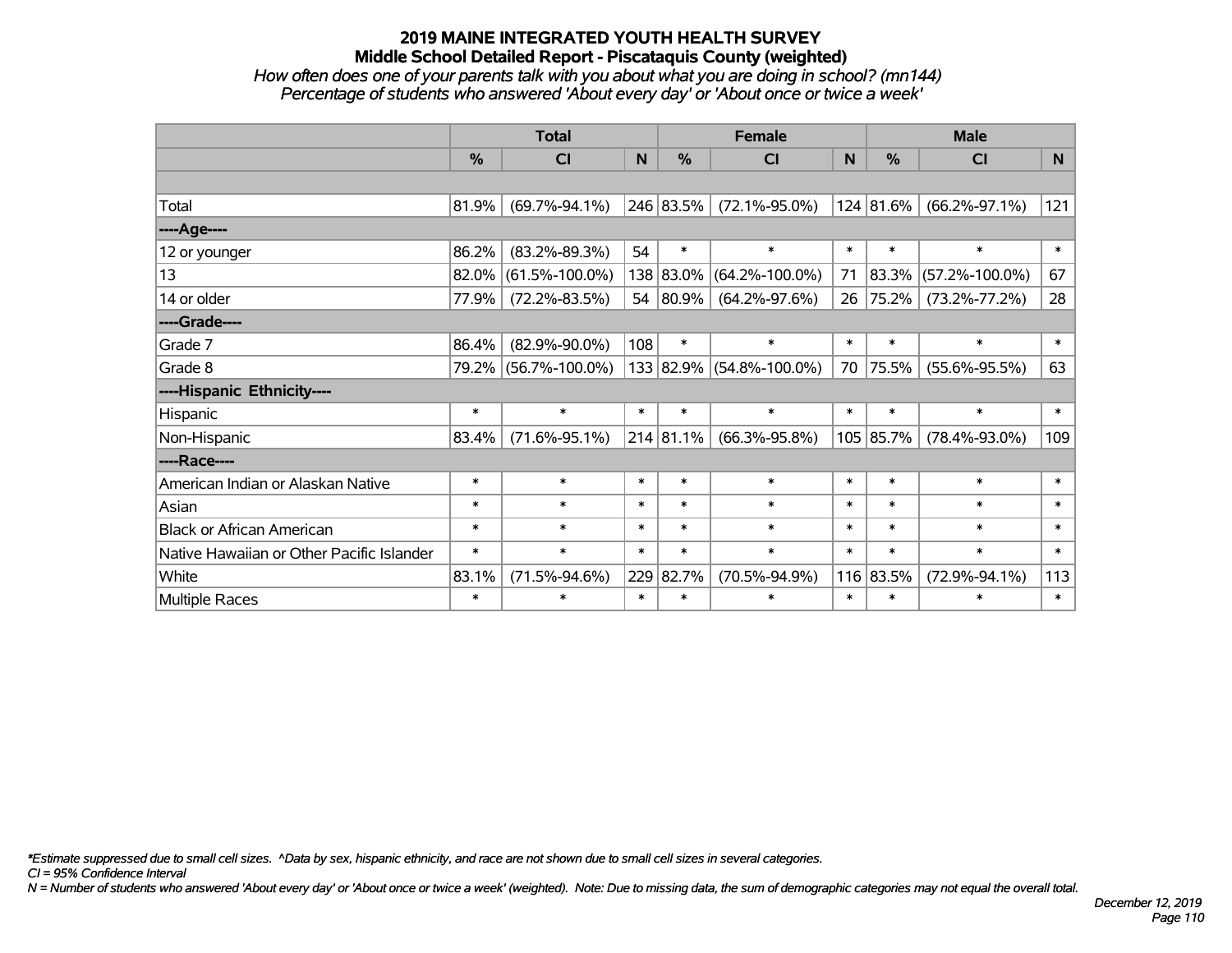#### **2019 MAINE INTEGRATED YOUTH HEALTH SURVEY Middle School Detailed Report - Piscataquis County (weighted)** *How often does your family give you love and support? (mn188) Percentage of students who answered 'Most of the time' or 'Always'*

|                                           | <b>Total</b>  |                      |        |           | <b>Female</b>           |        | <b>Male</b> |                         |        |  |
|-------------------------------------------|---------------|----------------------|--------|-----------|-------------------------|--------|-------------|-------------------------|--------|--|
|                                           | $\frac{0}{0}$ | <b>CI</b>            | N      | %         | <b>CI</b>               | N      | %           | CI                      | N.     |  |
|                                           |               |                      |        |           |                         |        |             |                         |        |  |
| Total                                     | 80.4%         | $(78.3\% - 82.6\%)$  |        |           | 241 79.6% (75.6%-83.7%) |        |             | 117 80.9% (80.5%-81.3%) | 122    |  |
| ----Age----                               |               |                      |        |           |                         |        |             |                         |        |  |
| 12 or younger                             | 80.7%         | $(74.8\% - 86.6\%)$  | 53     | $\ast$    | $\ast$                  | $\ast$ | $\ast$      | $\ast$                  | $\ast$ |  |
| 13                                        | 77.5%         | $(68.7\% - 86.4\%)$  | 129    | 77.8%     | $(60.1\% - 95.4\%)$     | 65     | 76.7%       | $(76.2\% - 77.2\%)$     | 62     |  |
| 14 or older                               |               | 87.1% (69.3%-100.0%) | 60     | $\ast$    | $\ast$                  | $\ast$ | $\ast$      | $\ast$                  | $\ast$ |  |
| ----Grade----                             |               |                      |        |           |                         |        |             |                         |        |  |
| Grade 7                                   | 76.5%         | $(75.0\% - 78.0\%)$  | 98     | 79.0%     | $(70.2\% - 87.9\%)$     | 49     | $73.2\%$    | $(61.1\% - 85.3\%)$     | 46     |  |
| Grade 8                                   | $82.6\%$      | $(75.2\% - 90.1\%)$  |        |           | 137 79.6% (77.8%-81.3%) |        |             | 66 85.7% (75.2%-96.1%)  | 71     |  |
| ----Hispanic Ethnicity----                |               |                      |        |           |                         |        |             |                         |        |  |
| Hispanic                                  | $\ast$        | $\ast$               | $\ast$ | $\ast$    | $\ast$                  | $\ast$ | $\ast$      | $\ast$                  | $\ast$ |  |
| Non-Hispanic                              | 78.5%         | $(75.2\% - 81.7\%)$  |        | 202 77.4% | $(69.5\% - 85.2\%)$     | 99     |             | 79.6% (77.6%-81.6%)     | 103    |  |
| ----Race----                              |               |                      |        |           |                         |        |             |                         |        |  |
| American Indian or Alaskan Native         | $\ast$        | $\ast$               | $\ast$ | $\ast$    | $\ast$                  | $\ast$ | $\ast$      | $\ast$                  | $\ast$ |  |
| Asian                                     | $\ast$        | $\ast$               | $\ast$ | $\ast$    | $\ast$                  | $\ast$ | $\ast$      | $\ast$                  | $\ast$ |  |
| <b>Black or African American</b>          | $\ast$        | $\ast$               | $\ast$ | $\ast$    | $\ast$                  | $\ast$ | $\ast$      | $\ast$                  | $\ast$ |  |
| Native Hawaiian or Other Pacific Islander | $\ast$        | $\ast$               | $\ast$ | $\ast$    | $\ast$                  | $\ast$ | $\ast$      | $\ast$                  | $\ast$ |  |
| White                                     | 80.3%         | $(78.8\% - 81.8\%)$  | 222    | 78.8%     | $(72.9\% - 84.7\%)$     |        | 108 81.8%   | $(77.8\% - 85.7\%)$     | 113    |  |
| <b>Multiple Races</b>                     | $\ast$        | $\ast$               | $\ast$ | $\ast$    | $\ast$                  | $\ast$ | $\ast$      | $\ast$                  | $\ast$ |  |

*\*Estimate suppressed due to small cell sizes. ^Data by sex, hispanic ethnicity, and race are not shown due to small cell sizes in several categories.*

*CI = 95% Confidence Interval*

*N = Number of students who answered 'Most of the time' or 'Always' (weighted). Note: Due to missing data, the sum of demographic categories may not equal the overall total.*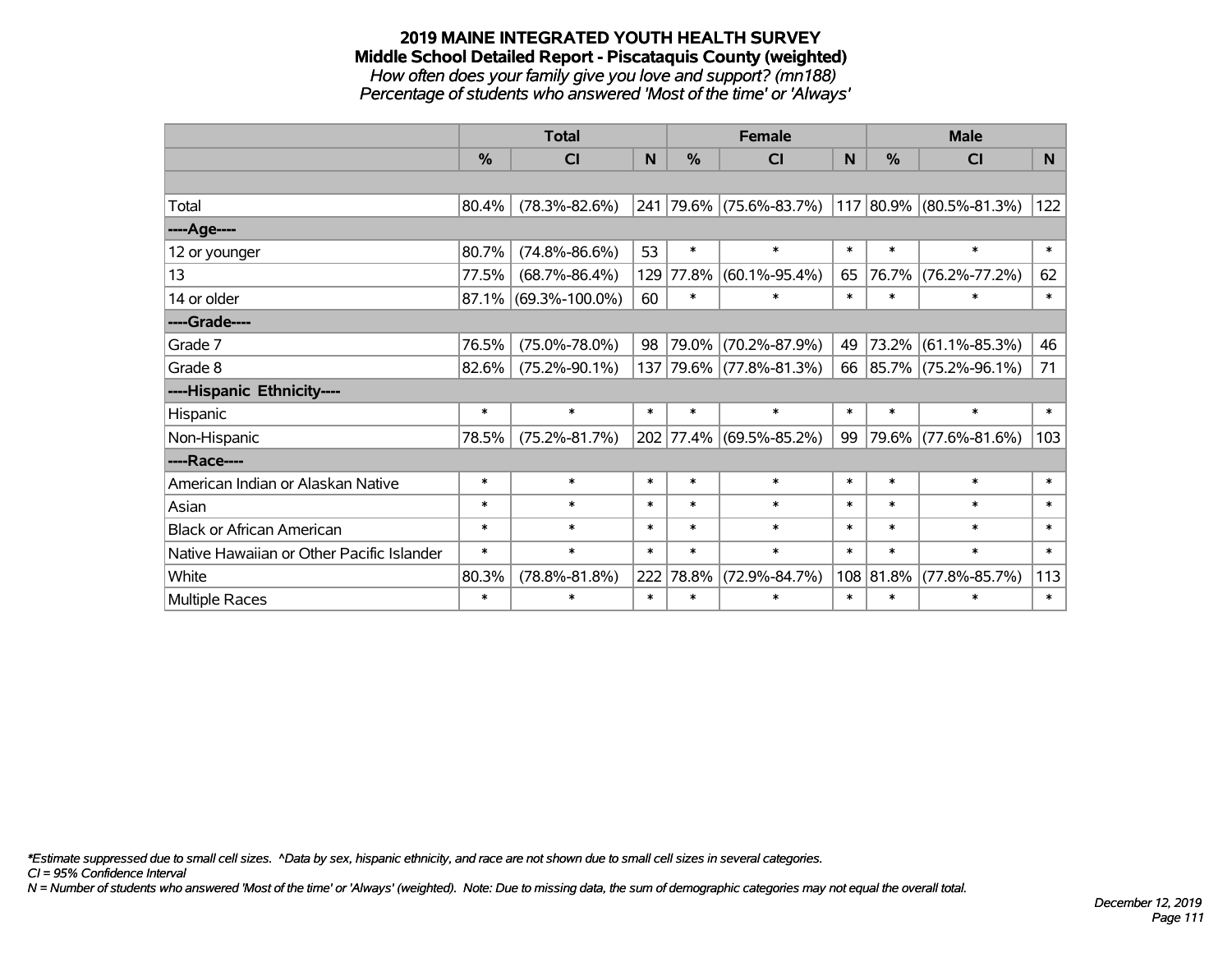#### **2019 MAINE INTEGRATED YOUTH HEALTH SURVEY Middle School Detailed Report - Piscataquis County (weighted)** *Do you agree or disagree that in your community you feel like you matter to people? (mn148) Percentage of students who answered 'Strongly agree' or 'Agree'*

|                                           | <b>Total</b>  |                        |        | <b>Female</b> |                          |              | <b>Male</b> |                        |        |  |
|-------------------------------------------|---------------|------------------------|--------|---------------|--------------------------|--------------|-------------|------------------------|--------|--|
|                                           | $\frac{0}{0}$ | <b>CI</b>              | N      | %             | <b>CI</b>                | $\mathsf{N}$ | %           | <b>CI</b>              | N      |  |
|                                           |               |                        |        |               |                          |              |             |                        |        |  |
| Total                                     |               | $50.8\%$ (44.1%-57.6%) |        |               | 152 43.2% (41.3%-45.1%)  |              |             | 63 59.0% (46.9%-71.1%) | 89     |  |
| ----Age----                               |               |                        |        |               |                          |              |             |                        |        |  |
| 12 or younger                             | 51.3%         | $(40.0\% - 62.7\%)$    | 34     | 50.0%         | $(37.6\% - 62.4\%)$      |              |             | 16 52.6% (42.2%-63.0%) | 18     |  |
| 13                                        | 50.1%         | $(35.6\% - 64.6\%)$    | 82     | 41.6%         | $(29.8\% - 53.3\%)$      |              |             | 34 60.1% (46.6%-73.7%) | 48     |  |
| 14 or older                               |               | 52.2% (36.0%-68.5%)    | 36     | 40.5%         | $(0.0\% - 95.0\%)$       |              |             | 13 62.3% (53.0%-71.6%) | 23     |  |
| ----Grade----                             |               |                        |        |               |                          |              |             |                        |        |  |
| Grade 7                                   | 52.0%         | $(47.8\% - 56.3\%)$    | 66     | 41.9%         | $(37.0\% - 46.9\%)$      |              |             | 26 63.9% (59.6%-68.2%) | 40     |  |
| Grade 8                                   |               | $50.7\%$ (37.4%-64.1%) | 83     |               | $ 42.7\% $ (38.9%-46.6%) |              |             | 35 58.5% (42.4%-74.6%) | 49     |  |
| ----Hispanic Ethnicity----                |               |                        |        |               |                          |              |             |                        |        |  |
| Hispanic                                  | $\ast$        | $\ast$                 | $\ast$ | $\ast$        | $\ast$                   | $\ast$       | $\ast$      | $\ast$                 | $\ast$ |  |
| Non-Hispanic                              |               | 51.4% (50.4%-52.3%)    |        |               | 132 40.8% (35.6%-46.0%)  |              | 52 61.7%    | $(58.2\% - 65.3\%)$    | 80     |  |
| ----Race----                              |               |                        |        |               |                          |              |             |                        |        |  |
| American Indian or Alaskan Native         | $\ast$        | $\ast$                 | $\ast$ | $\ast$        | $\ast$                   | $\ast$       | $\ast$      | $\ast$                 | $\ast$ |  |
| Asian                                     | $\ast$        | $\ast$                 | $\ast$ | $\ast$        | $\ast$                   | $\ast$       | $\ast$      | $\ast$                 | $\ast$ |  |
| <b>Black or African American</b>          | $\ast$        | $\ast$                 | $\ast$ | $\ast$        | $\ast$                   | $\ast$       | $\ast$      | $\ast$                 | $\ast$ |  |
| Native Hawaiian or Other Pacific Islander | $\ast$        | $\ast$                 | $\ast$ | $\ast$        | $\ast$                   | $\ast$       | $\ast$      | $\ast$                 | $\ast$ |  |
| White                                     | 52.7%         | $(48.4\% - 56.9\%)$    |        | 144 43.4%     | $(42.1\% - 44.6\%)$      |              | 59 61.8%    | $(58.2\% - 65.3\%)$    | 85     |  |
| <b>Multiple Races</b>                     | $\ast$        | $\ast$                 | $\ast$ | $\ast$        | $\ast$                   | $\ast$       | $\ast$      | $\ast$                 | $\ast$ |  |

*\*Estimate suppressed due to small cell sizes. ^Data by sex, hispanic ethnicity, and race are not shown due to small cell sizes in several categories.*

*CI = 95% Confidence Interval*

*N = Number of students who answered 'Strongly agree' or 'Agree' (weighted). Note: Due to missing data, the sum of demographic categories may not equal the overall total.*